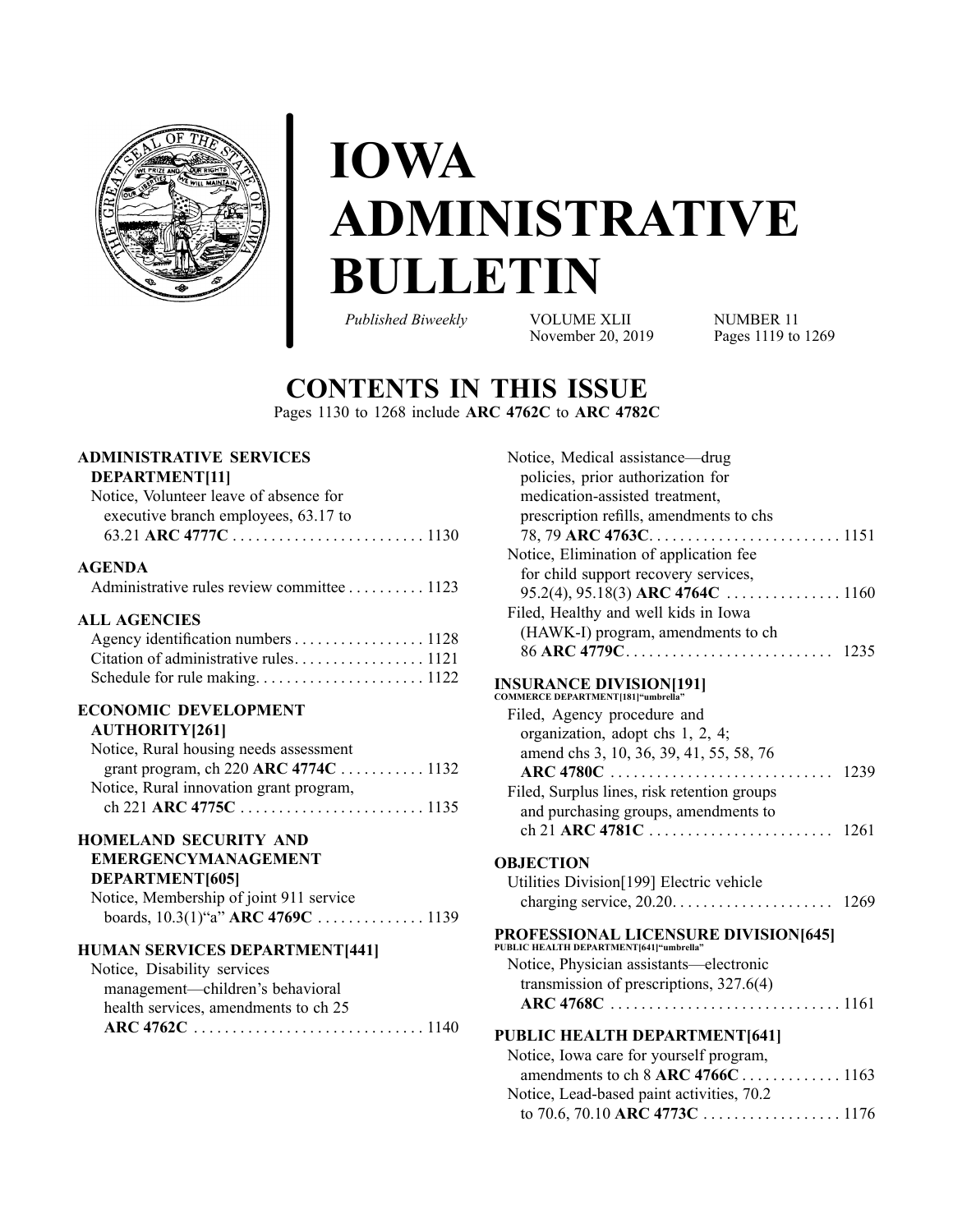# **PUBLIC HEALTH DEPARTMENT[641]** (Cont'd)

| Notice, Medical cannabidiol program,            |
|-------------------------------------------------|
| 154.1, 154.2(4), 154.16(7), 154.22(4),          |
| 154.23(1), 154.25(2), 154.40(7) ARC 4772C  1182 |
| Notice, Student loan                            |
| default/noncompliance with agreement            |
| for payment of obligation, rescind ch           |
|                                                 |
|                                                 |

# **PUBLIC HEARINGS**

# **SCHOOL BUDGET REVIEW COMMITTEE[289] EDUCATION DEPARTMENT[281]"umbrella"**

| Filed, School district requests for                       |  |
|-----------------------------------------------------------|--|
| modified supplemental amount; hearing                     |  |
| procedures, 1.4(1), 4.6, 6.1, 6.3 ARC 4782C $\ldots$ 1265 |  |

# **STATE PUBLIC DEFENDER[493] INSPECTIONS AND APPEALS DEPARTMENT[481]"umbrella"**

| Notice, Claims for indigent defense        |  |
|--------------------------------------------|--|
| and other professional services,           |  |
| amendments to chs 7, 12, 13 ARC 4778C 1188 |  |

| <b>TRANSPORTATION DEPARTMENT[761]</b>                         |      |
|---------------------------------------------------------------|------|
| Notice, Towable recreational vehicles;                        |      |
| certifications of trust; special farm                         |      |
| truck weights, amendments to chs 400,                         |      |
| 425 ARC 4770C                                                 | 1200 |
| Notice, Driver education, 634.1, 634.2,                       |      |
| 634.4, 634.6 to 634.8, 634.11 ARC 4771C  1210                 |      |
| <b>TREASURER OF STATE[781]</b>                                |      |
|                                                               |      |
| <b>USURY</b>                                                  |      |
|                                                               | 1220 |
| UTILITIES DIVISION[199]<br>COMMERCE DEPARTMENT[181]"umbrella" |      |
| Notice, Electric lines, ch 11 ARC $4776C$                     | 1220 |
| Objection, Electric vehicle charging                          |      |
|                                                               | 1269 |

### **VETERANS AFFAIRS, IOWA DEPARTMENT OF[801]**

| Notice, Injured veterans grant             |  |
|--------------------------------------------|--|
| program—eligibility, 11.3 ARC $4767C$ 1233 |  |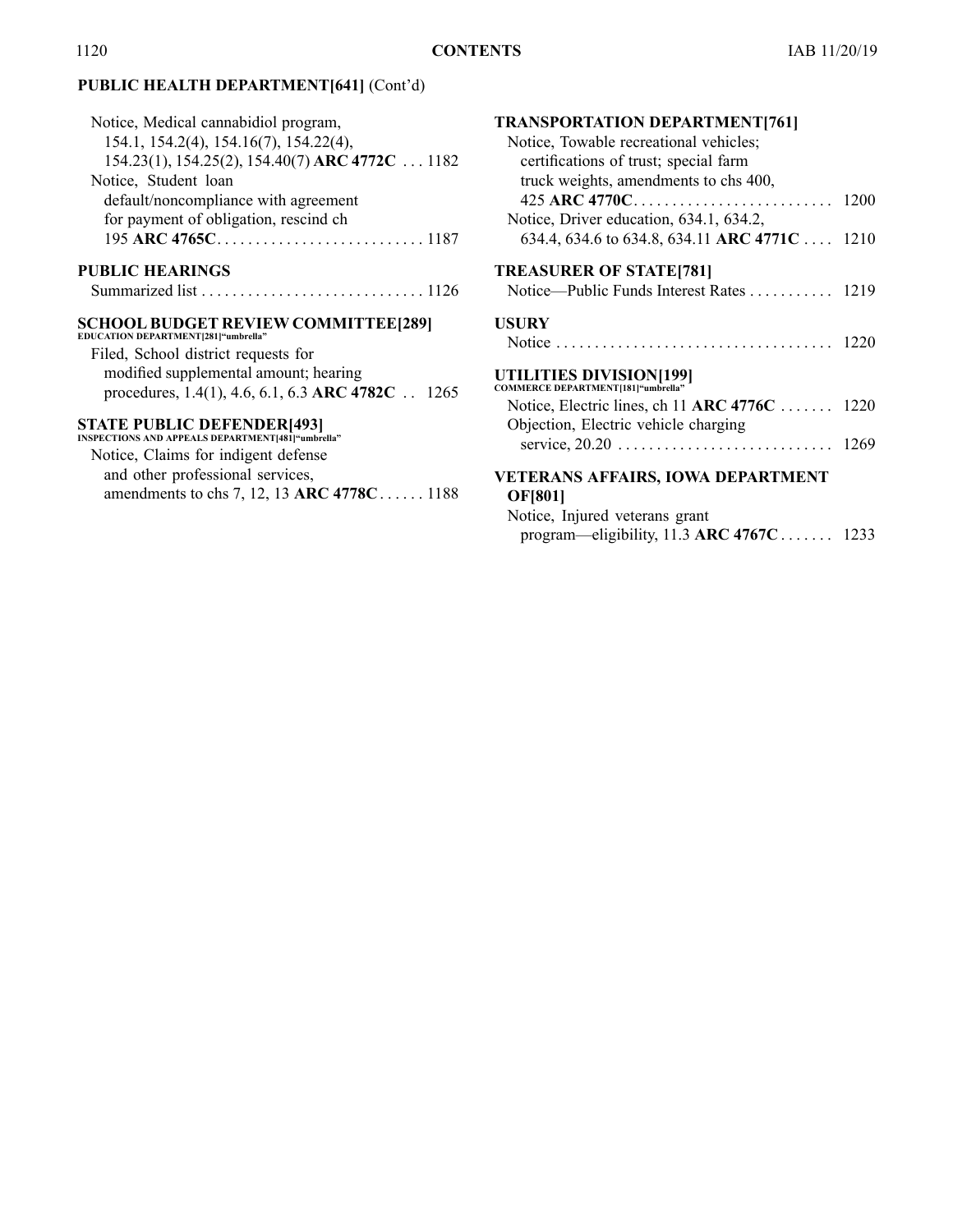# **PREFACE**

<span id="page-2-0"></span>The Iowa Administrative Bulletin is published biweekly pursuan<sup>t</sup> to Iowa Code chapters 2B and 17A and contains Notices of Intended Action and rules adopted by state agencies.

It also contains Proclamations and Executive Orders of the Governor which are general and permanen<sup>t</sup> in nature; Regulatory Analyses; effective date delays and objections filed by the Administrative Rules Review Committee; Agenda for monthly Administrative Rules Review Committee meetings; and other materials deemed fitting and proper by the Administrative Rules Review Committee.

The Bulletin may also contain public funds interest rates [12C.6]; usury rates [535.2(3)"a"]; agricultural credit corporation maximum loan rates [535.12]; and other items required by statute to be published in the Bulletin.

**PLEASE NOTE:** Underscore indicates new material added to existing rules; strike through indicates deleted material.

| JACK EWING, Administrative Code Editor            | Telephone: (515)281-6048 | Email: Jack.Ewing@legis.iowa.gov |
|---------------------------------------------------|--------------------------|----------------------------------|
| Publications Editing Office (Administrative Code) | Telephone: (515)281-3355 | Email: AdminCode@legis.iowa.gov  |

#### **CITATION of Administrative Rules**

The Iowa Administrative Code shall be cited as (agency identification number) IAC (chapter, rule, subrule, paragraph, subparagraph, or numbered paragraph).

This citation format applies only to external citations to the Iowa Administrative Code or Iowa Administrative Bulletin and does not apply to citations within the Iowa Administrative Code or Iowa Administrative Bulletin.

| 441 IAC 79               | (Chapter)            |
|--------------------------|----------------------|
| 441 IAC 79.1             | (Rule)               |
| 441 IAC 79.1(1)          | (Subrule)            |
| 441 IAC 79.1(1)"a"       | (Paragraph)          |
| 441 IAC 79.1(1)"a"(1)    | (Subparagraph)       |
| 441 IAC 79.1(1)"a"(1)"1" | (Numbered paragraph) |

The Iowa Administrative Bulletin shall be cited as IAB (volume), (number), (publication date), (page number), (ARC number). IAB Vol. XII, No. 23 (5/16/90) p. 2050, ARC 872A

NOTE: In accordance with Iowa Code section 2B.5A, <sup>a</sup> rule number within the Iowa Administrative Code includes <sup>a</sup> reference to the statute which the rule is intended to implement: 441—79.1(249A).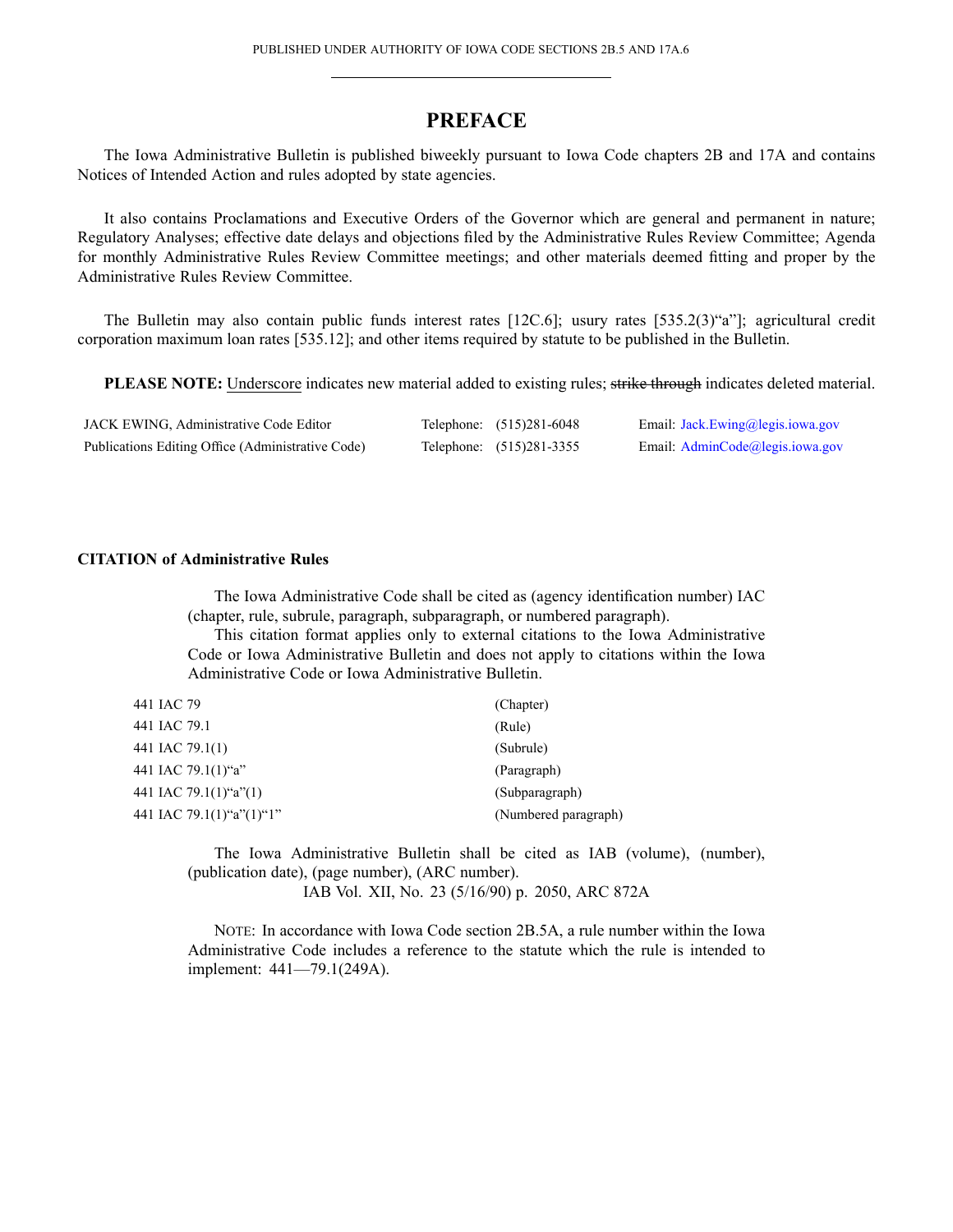### **Schedule for Rule Making 2019**

<span id="page-3-0"></span>

| NOTICE <sup>†</sup><br><b>SUBMISSION</b> | <b>NOTICE</b><br>PUB.  | <b>HEARING</b><br><b>OR</b><br><b>COMMENTS</b> | <b>FIRST</b><br><b>POSSIBLE</b><br><b>ADOPTION</b><br><b>DATE</b> | <b>ADOPTED</b><br><b>FILING</b> | <b>ADOPTED</b><br>PUB. | <b>FIRST</b><br><b>POSSIBLE</b><br><b>EFFECTIVE</b> | <b>POSSIBLE</b><br><b>EXPIRATION</b><br>OF NOTICE |
|------------------------------------------|------------------------|------------------------------------------------|-------------------------------------------------------------------|---------------------------------|------------------------|-----------------------------------------------------|---------------------------------------------------|
| <b>DEADLINE</b>                          | <b>DATE</b>            | 20 DAYS                                        | 35 DAYS                                                           | <b>DEADLINE</b>                 | <b>DATE</b>            | <b>DATE</b>                                         | 180 DAYS                                          |
| **Dec. 26 '18** Jan. 16 '19 Feb. 5 '19   |                        |                                                | Feb. 20 '19 Feb. 22 '19                                           |                                 | Mar. 13 '19            | Apr. 17 '19                                         | July 15 '19                                       |
| Jan. 11                                  | Jan. 30                | Feb. 19                                        | Mar. 6                                                            | Mar. 8                          | Mar. 27                | May 1                                               | July 29                                           |
| Jan. 25                                  | Feb. 13                | Mar. 5                                         | Mar. 20                                                           | Mar. 22                         | Apr. 10                | May 15                                              | Aug. 12                                           |
| Feb. 8                                   | Feb. 27                | Mar. 19                                        | Apr. $3$                                                          | Apr. 5                          | Apr. 24                | May 29                                              | Aug. 26                                           |
| Feb. 22                                  | Mar. 13                | Apr. 2                                         | Apr. 17                                                           | Apr. 19                         | May 8                  | June 12                                             | Sep. 9                                            |
| Mar. 8                                   | Mar. 27                | Apr. 16                                        | May 1                                                             | May 3                           | May 22                 | June 26                                             | Sep. 23                                           |
| Mar. 22                                  | Apr. 10                | Apr. 30                                        | May 15                                                            | **May 15**                      | June 5                 | July 10                                             | Oct. 7                                            |
| Apr. 5                                   | Apr. 24                | May 14                                         | May 29                                                            | May 31                          | June 19                | July 24                                             | Oct. 21                                           |
| Apr. 19                                  | May 8                  | May 28                                         | June 12                                                           | June 14                         | July 3                 | Aug. 7                                              | Nov. 4                                            |
| May 3                                    | May 22                 | June 11                                        | June 26                                                           | **June 26**                     | July 17                | Aug. 21                                             | Nov. 18                                           |
| **May 15**                               | June 5                 | June 25                                        | July 10                                                           | July 12                         | July 31                | Sep. $4$                                            | Dec. 2                                            |
| May 31                                   | June 19                | July 9                                         | July 24                                                           | July 26                         | Aug. 14                | Sep. 18                                             | Dec. 16                                           |
| June 14                                  | July 3                 | July 23                                        | Aug. 7                                                            | Aug. 9                          | Aug. 28                | Oct. 2                                              | Dec. 30                                           |
| **June 26**                              | July 17                | Aug. $6$                                       | Aug. 21                                                           | **Aug. 21**                     | Sep. 11                | Oct. 16                                             | Jan. 13 '20                                       |
| July 12                                  | July 31                | Aug. 20                                        | Sep. 4                                                            | Sep. 6                          | Sep. 25                | Oct. 30                                             | Jan. 27 '20                                       |
| July 26                                  | Aug. 14                | Sep. 3                                         | Sep. 18                                                           | Sep. 20                         | Oct. 9                 | Nov. 13                                             | Feb. 10 '20                                       |
| Aug. 9                                   | Aug. 28                | Sep. 17                                        | Oct. 2                                                            | Oct. 4                          | Oct. 23                | Nov. 27                                             | Feb. 24 '20                                       |
| **Aug. $21**$                            | Sep. 11                | Oct. 1                                         | Oct. 16                                                           | Oct. 18                         | Nov. $6$               | Dec. 11                                             | Mar. 9 '20                                        |
| Sep. 6                                   | Sep. 25                | Oct. 15                                        | Oct. 30                                                           | **Oct. 30**                     | Nov. 20                | Dec. 25                                             | Mar. 23 '20                                       |
| Sep. 20                                  | Oct. 9                 | Oct. 29                                        | Nov. 13                                                           | **Nov. $13**$                   | Dec. 4                 | Jan. 8 '20                                          | Apr. 6 '20                                        |
| Oct. 4                                   | Oct. 23                | Nov. 12                                        | Nov. 27                                                           | Nov. 29                         | Dec. 18                | Jan. 22 '20                                         | Apr. 20 '20                                       |
| Oct. 18                                  | Nov. $6$               | Nov. 26                                        | Dec. 11                                                           | **Dec. 11**                     | Jan. 1 '20             | Feb. 5 '20                                          | May $4'20$                                        |
| **Oct. 30**                              | Nov. 20                | Dec. 10                                        | Dec. 25                                                           | **Dec. $26**$                   | Jan. 15 '20            | Feb. 19 '20                                         | May 18 '20                                        |
| **Nov. $13**$                            | Dec. 4                 | Dec. 24                                        | Jan. 8 '20                                                        | **Jan. $8'20**$                 | Jan. 29 '20            | Mar. 4 '20                                          | June 1 '20                                        |
| Nov. 29                                  | Dec. 18                | Jan. 7 '20                                     | Jan. 22 '20                                                       | Jan. 24 '20                     | Feb. 12 '20            | Mar. 18 '20                                         | June 15 '20                                       |
| **Dec. 11**                              | Jan. 1 '20             | Jan. 21 '20                                    | Feb. 5 '20                                                        | Feb. 7 '20                      | Feb. 26 '20            | Apr. 1 '20                                          | June 29 '20                                       |
| **Dec. 26**                              | Jan. 15 '20 Feb. 4 '20 |                                                | Feb. 19 '20 Feb. 21 '20                                           |                                 | Mar. 11 '20            | Apr. 15 '20                                         | July 13 '20                                       |

#### **PRINTING SCHEDULE FOR IAB**

| <b>ISSUE NUMBER</b> | <b>SUBMISSION DEADLINE</b>   | <b>ISSUE DATE</b>        |
|---------------------|------------------------------|--------------------------|
| 13                  | Friday, November 29, 2019    | <b>December 18, 2019</b> |
| 14                  | Wednesday, December 11, 2019 | <b>January 1, 2020</b>   |
| 15                  | Thursday, December 26, 2019  | <b>January 15, 2020</b>  |

**PLEASE NOTE:**

Rules will not be accepted by the Publications Editing Office after **12 <sup>o</sup>'clock noon** on the filing deadline unless prior approval has been received from the Administrative Rules Coordinator and the Administrative Code Editor.

If the filing deadline falls on <sup>a</sup> legal holiday, submissions made on the following Monday will be accepted.

†To allow time for review by the Administrative Rules Coordinator prior to the Notice submission deadline, Noticesshould generally be submitted in RMS four or more working days in advance of the deadline.

**\*\*Note change of filing deadline\*\***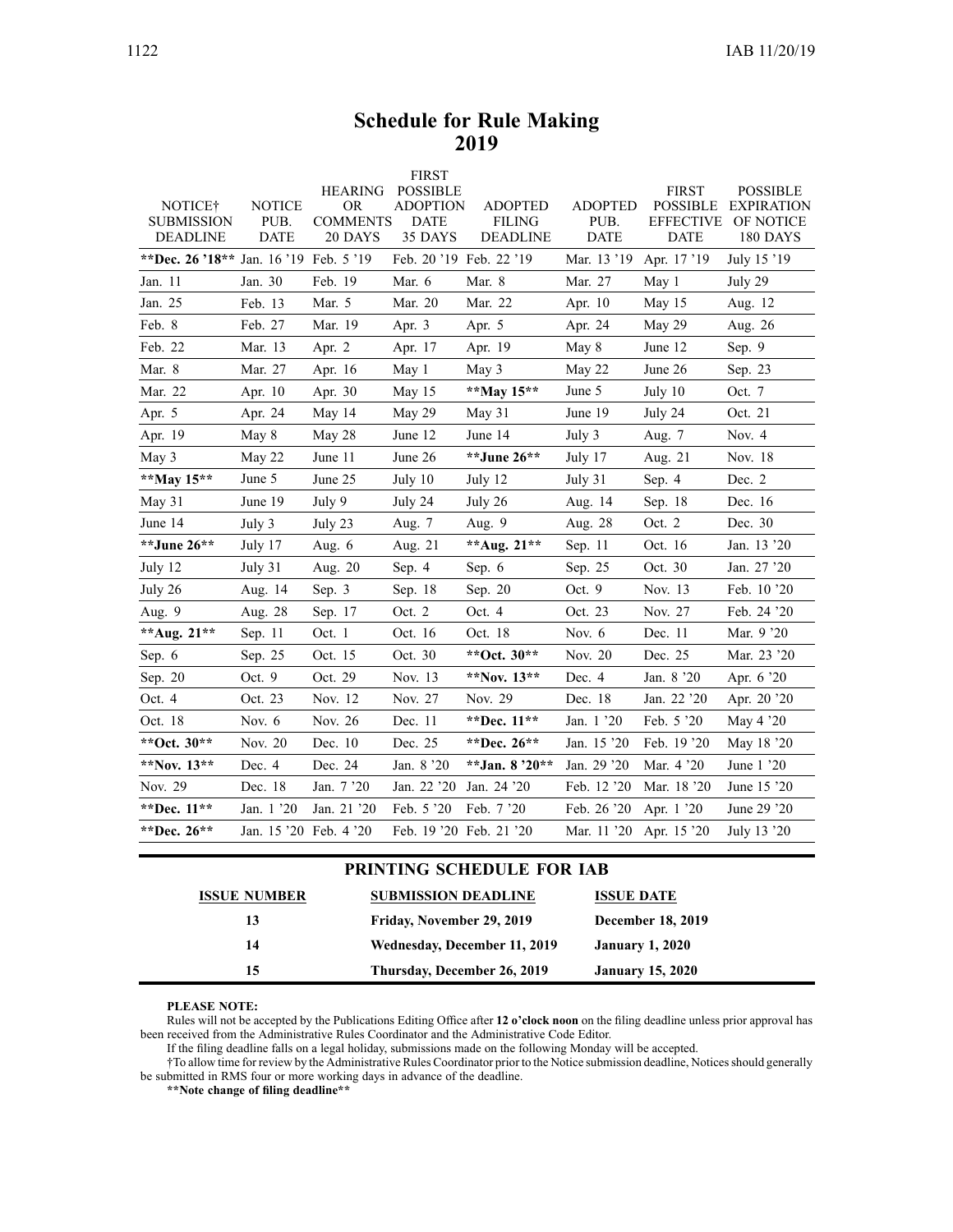<span id="page-4-0"></span>The Administrative Rules Review Committee will hold its regular, statutory meeting on Tuesday, December 10, 2019, at 9 a.m. in Room 116, State Capitol, Des Moines, Iowa. The following rules will be reviewed:

NOTE: See also Supplemental Agenda to be published in the December 4, 2019, Iowa Administrative Bulletin.

| <b>ADMINISTRATIVE SERVICES DEPARTMENT[11]</b>                                                                  |
|----------------------------------------------------------------------------------------------------------------|
| Volunteer leave of absence for executive branch employees, 63.17 to 63.21 Notice ARC 4777C  11/20/19           |
|                                                                                                                |
| <b>DENTAL BOARD[650]</b>                                                                                       |
| PUBLIC HEALTH DEPARTMENT[641]"umbrella"                                                                        |
| Prohibited grounds for discipline—default or delinquency on student loan debt or service                       |
|                                                                                                                |
| Dental assistant registration examination—elimination of remediation requirement, 20.2,                        |
|                                                                                                                |
| Military service and veteran reciprocity for licensing, amendments to ch 52 Filed ARC 4749C  11/6/19           |
|                                                                                                                |
| <b>ECONOMIC DEVELOPMENT AUTHORITY[261]</b>                                                                     |
| Targeted jobs withholding tax credit program-rescission of sunset date for entering into a                     |
|                                                                                                                |
|                                                                                                                |
|                                                                                                                |
|                                                                                                                |
|                                                                                                                |
| HOMELAND SECURITY AND EMERGENCY MANAGEMENT DEPARTMENT[605]                                                     |
|                                                                                                                |
| <b>HUMAN SERVICES DEPARTMENT[441]</b>                                                                          |
|                                                                                                                |
| Disability services management—children's behavioral health services, amendments to ch                         |
|                                                                                                                |
| Statewide monthly standard deduction for personal care services at a residential care facility,                |
|                                                                                                                |
| Medical assistance—drug policies, prior authorization for medication-assisted treatment,                       |
|                                                                                                                |
| Case management services, 78.27(6)"a," 78.37(17)"a," 78.43(1)"a," 83.22(2)"a," ch 90                           |
|                                                                                                                |
| Medical assistance—forms, 79.3(2)"d," 79.8(1)"c," 80.2(2)"b," 81.6(16)"g"(9) Filed ARC 4751C  11/6/19          |
| Nursing facilities—calculation of depreciation, leasing arrangements, Iowa Medicaid                            |
|                                                                                                                |
| Healthy and well kids in Iowa (HAWK-I) program, amendments to ch 86 Filed ARC 4779C  11/20/19                  |
| Elimination of application fee for child support recovery services, $95.2(4)$ , $\overline{95.18}(3)$          |
| Child care centers—preinspection visits, regulatory fees, 109.2, 109.3 Filed ARC 4752C  11/6/19                |
| Child abuse mandatory reporter training for child care providers, $109.7$ , $\overline{110.9}$ , $110.10(1)$ , |
| 120.10                                                                                                         |

# **INSURANCE DIVISION[191] COMMERCE DEPARTMENT[181]"umbrella"**

| Agency procedure and organization, adopt chs 1, 2, 4; amend chs 3, 10, 36, 39, 41, 55, 58,               |
|----------------------------------------------------------------------------------------------------------|
| Surplus lines, risk retention groups and purchasing groups, amendments to ch 21 Filed ARC 4781C 11/20/19 |
| <b>IOWA PUBLIC INFORMATION BOARD[497]</b>                                                                |
|                                                                                                          |
| NURSING BOARD[655]<br>PUBLIC HEALTH DEPARTMENT[641]"umbrella"                                            |
|                                                                                                          |
| Child abuse and dependent adult abuse mandatory reporter training; wallet cards;                         |
| Internet-based test of English as a foreign language, $3.1, 3.6(2)$ "c," $3.7$ Notice ARC 4743C 11/6/19  |
| Prohibited grounds for discipline—default or delinquency on student loan debt or service                 |
|                                                                                                          |
| Continuing education; child abuse and dependent adult abuse mandatory reporter training,                 |
|                                                                                                          |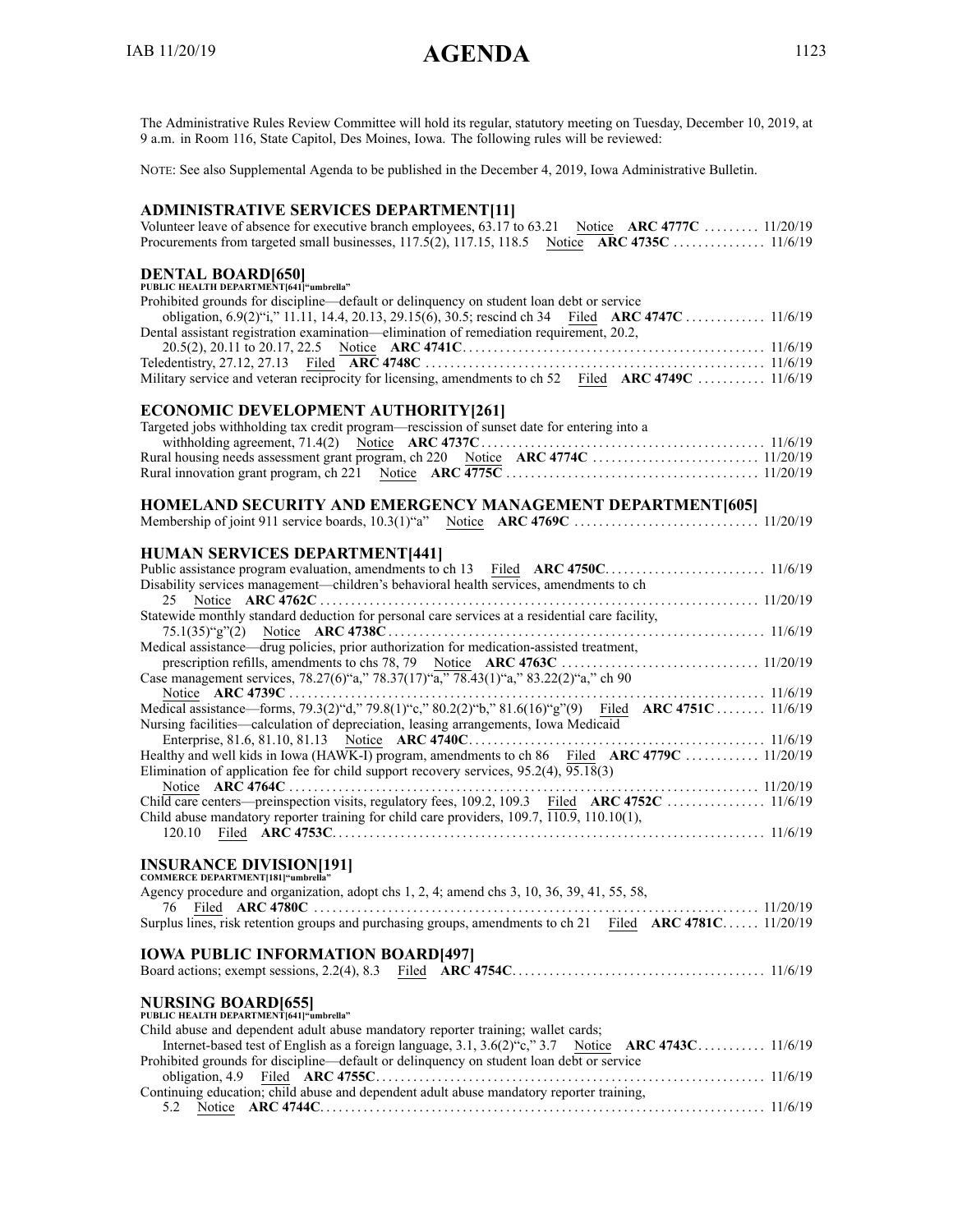| Reciprocity—expedited licensure for spouse of active duty member of military forces,                   |  |
|--------------------------------------------------------------------------------------------------------|--|
|                                                                                                        |  |
|                                                                                                        |  |
| PROFESSIONAL LICENSURE DIVISION[645]                                                                   |  |
| PUBLIC HEALTH DEPARTMENT[641] "umbrella"                                                               |  |
| Marital and family therapists and mental health counselors—licensure, amendments to ch 31              |  |
|                                                                                                        |  |
| Marital and family therapists and mental health counselors—continuing education,                       |  |
|                                                                                                        |  |
| Chiropractic physicians—child abuse and dependent adult abuse mandatory reporter training,             |  |
|                                                                                                        |  |
| Physician assistants—electronic transmission of prescriptions, 327.6(4) Notice ARC 4768C 11/20/19      |  |
|                                                                                                        |  |
|                                                                                                        |  |
| <b>PUBLIC HEALTH DEPARTMENT[641]</b>                                                                   |  |
|                                                                                                        |  |
|                                                                                                        |  |
| Medical cannabidiol program, 154.1, 154.2(4), 154.16(7), 154.22(4), 154.23(1), 154.25(2),              |  |
|                                                                                                        |  |
| Student loan default/noncompliance with agreement for payment of obligation, rescind ch                |  |
| 195                                                                                                    |  |
|                                                                                                        |  |
| <b>SCHOOL BUDGET REVIEW COMMITTEE[289]</b>                                                             |  |
| EDUCATION DEPARTMENT[281] "umbrella"                                                                   |  |
| School district requests for modified supplemental amount; hearing procedures, 1.4(1), 4.6,            |  |
|                                                                                                        |  |
|                                                                                                        |  |
| STATE PUBLIC DEFENDER[493]<br>INSPECTIONS AND APPEALS DEPARTMENT[481]"umbrella"                        |  |
|                                                                                                        |  |
| Claims for indigent defense and other professional services, amendments to chs 7, 12, 13               |  |
|                                                                                                        |  |
|                                                                                                        |  |
| <b>TRANSPORTATION DEPARTMENT[761]</b>                                                                  |  |
| Towable recreational vehicles; certifications of trust; special farm truck weights, amendments         |  |
|                                                                                                        |  |
| License sanctions—student loan debt, 400.45, 615.17, 615.24, 615.29, 615.45(1) Filed ARC 4758C 11/6/19 |  |
| Special registration plates—blackout plates, electronic submission of applications,                    |  |
|                                                                                                        |  |
| Minors' school licenses—driving distance between residence and school, 602.2, 602.26                   |  |
|                                                                                                        |  |
|                                                                                                        |  |
|                                                                                                        |  |
|                                                                                                        |  |
|                                                                                                        |  |
| UTILITIES DIVISION[199]<br>COMMERCE DEPARTMENT[181]"umbrella"                                          |  |
|                                                                                                        |  |
|                                                                                                        |  |
|                                                                                                        |  |
| <b>VETERANS AFFAIRS, IOWA DEPARTMENT OF [801]</b>                                                      |  |
|                                                                                                        |  |
|                                                                                                        |  |
|                                                                                                        |  |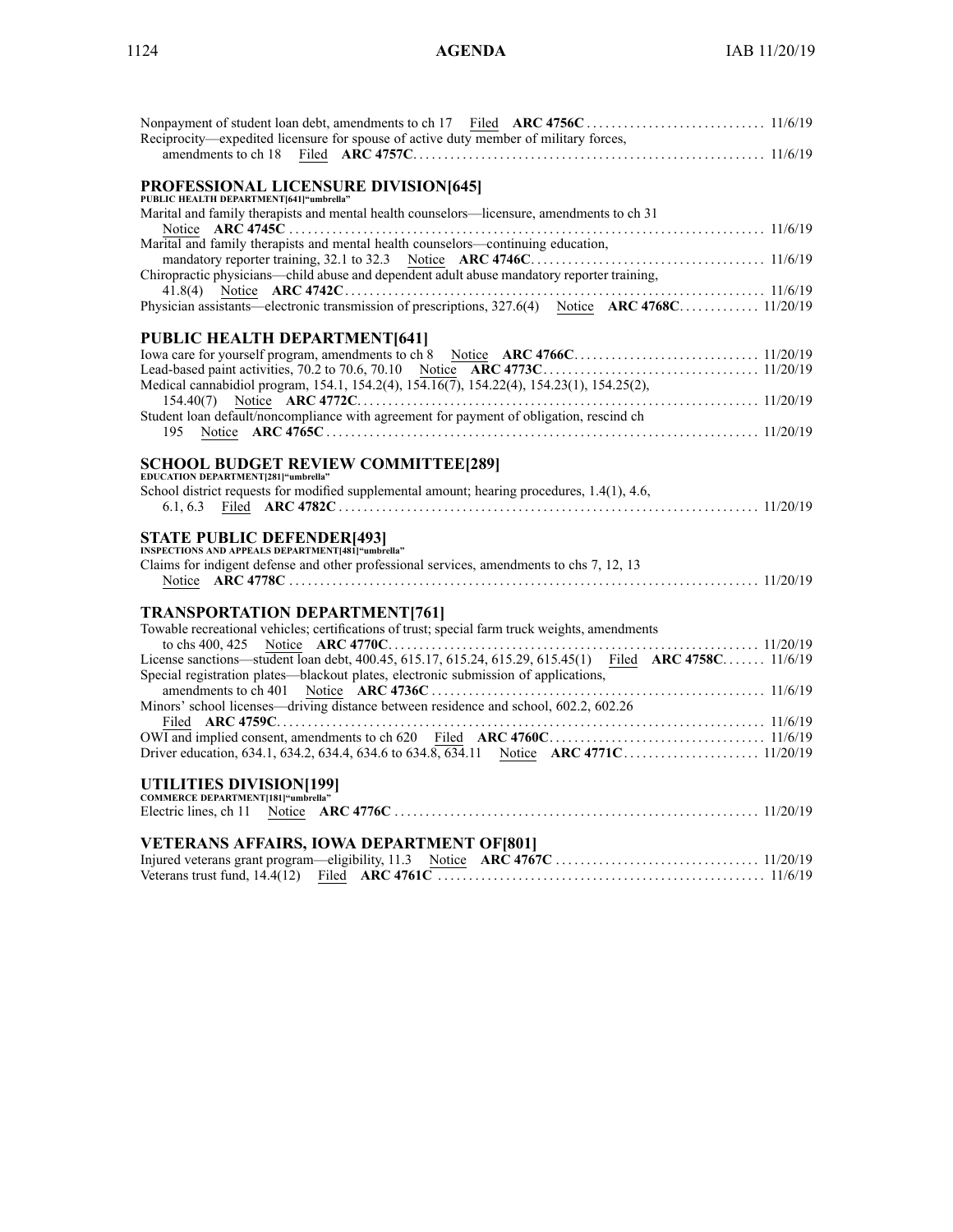# **ADMINISTRATIVE RULES REVIEW COMMITTEE MEMBERS**

Regular, statutory meetings are held the second Tuesday of each month at the seat of governmen<sup>t</sup> as provided in Iowa Code section [17A.8](https://www.legis.iowa.gov/docs/ico/section/17A.8.pdf). A special meeting may be called by the Chair at any place in the state and at any time.

Senator Waylon Brown 109 South Summer Street St. Ansgar, Iowa 50472

Senator Mark Costello 37265 Rains Avenue Imogene, Iowa 51645

Senator Robert Hogg P.O. Box 1361 Cedar Rapids, Iowa 52406

Senator Pam Jochum 2368 Jackson Street Dubuque, Iowa 52001

Senator Zach Whiting P.O. Box 385 Spirit Lake, Iowa 51360

Jack Ewing **Administrative Code Editor** Capitol Des Moines, Iowa 50319 Telephone: (515)281-6048 Fax: (515)281-8451 Email: [Jack.Ewing@legis.iowa.gov](mailto:Jack.Ewing@legis.iowa.gov) Representative Steven Holt 1430 Third Avenue South Denison, Iowa 51442

Representative Megan Jones 4470 Highway 71 Sioux Rapids, Iowa 50585

Representative Joe Mitchell Mount Pleasant, Iowa

Representative Amy Nielsen 168 Lockmoor Circle North Liberty, Iowa 52317

Representative Rick Olson 3012 East 31st Court Des Moines, Iowa 50317

Sam Langholz **Administrative Rules Coordinator** Governor's Ex Officio Representative Capitol, Room 18 Des Moines, Iowa 50319 Telephone: (515)281-5211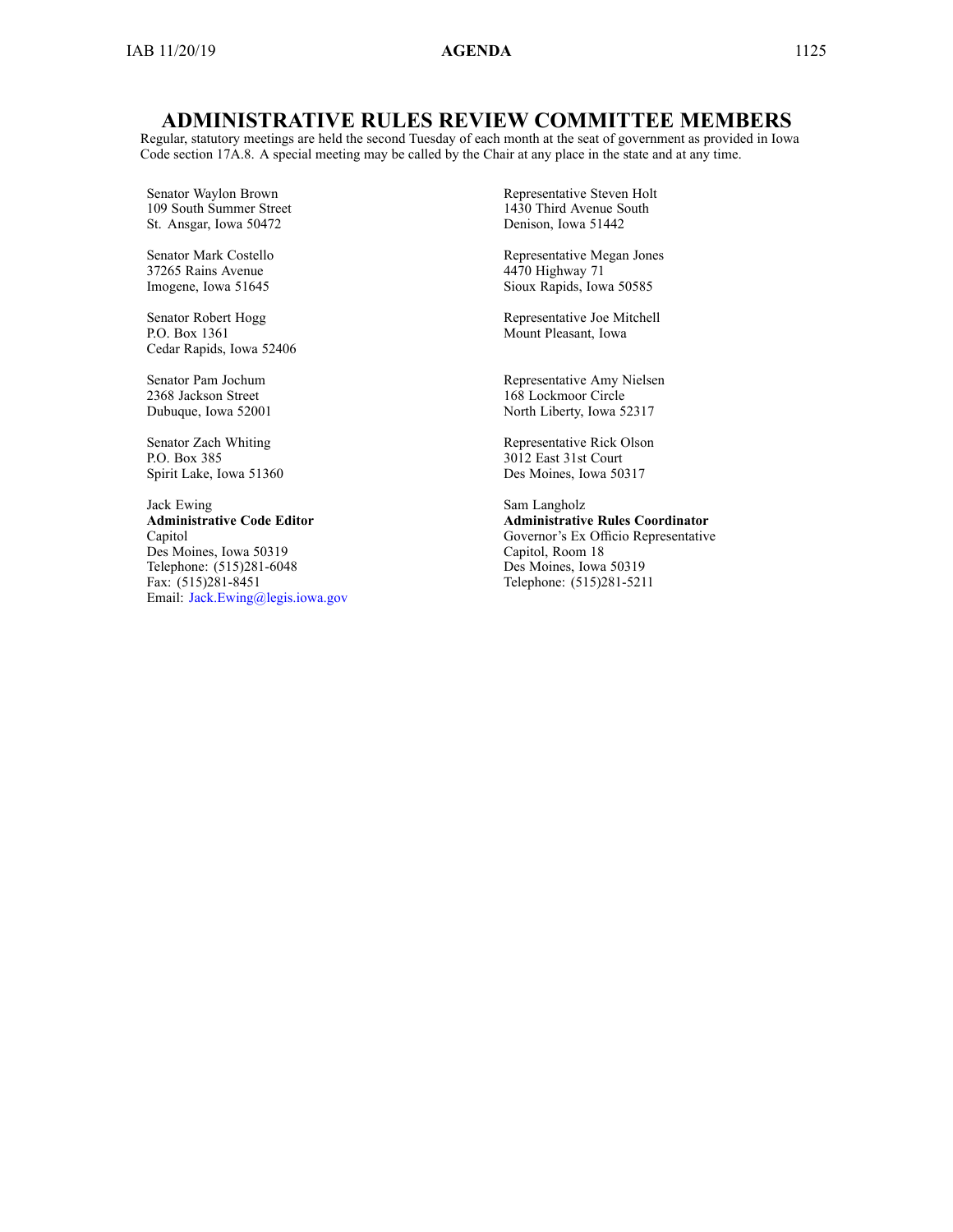# <span id="page-7-0"></span><sup>1126</sup> **PUBLIC HEARINGS** IAB 11/20/19

# **ADMINISTRATIVE SERVICES DEPARTMENT[11]**

| <b>INDIANITYL SERVICES DETAINTMENT[II]</b>                                                                                                                                                              |                                                                                       |                                       |
|---------------------------------------------------------------------------------------------------------------------------------------------------------------------------------------------------------|---------------------------------------------------------------------------------------|---------------------------------------|
| Volunteer leave of absence for<br>executive branch employees,<br>63.17 to 63.21<br>IAB 11/20/19 ARC 4777C                                                                                               | Procurement Conference Room, A Level<br>Hoover State Office Bldg.<br>Des Moines, Iowa | December 10, 2019<br>9 to 10 a.m.     |
| Procurements from targeted small<br>businesses, 117.5(2), 117.15,<br>118.5<br>IAB 11/6/19 ARC 4735C                                                                                                     | Procurement Conference Room, A Level<br>Hoover State Office Bldg.<br>Des Moines, Iowa | November 26, 2019<br>10 to 11 a.m.    |
| <b>NURSING BOARD[655]</b>                                                                                                                                                                               |                                                                                       |                                       |
| Child abuse and dependent<br>adult abuse mandatory<br>reporter training; wallet<br>cards; Internet-based test of<br>English as a foreign language,<br>$3.1, 3.6(2)$ "c," $3.7$<br>IAB 11/6/19 ARC 4743C | Board Office, Suite B<br>400 S.W. 8th St.<br>Des Moines, Iowa                         | December 6, 2019<br>9 to 10 a.m.      |
| Continuing education; child abuse<br>and dependent adult abuse<br>mandatory reporter training,<br>$5.2(4)$ "a," $5.2(5)$ "a," $5.2(10)$<br>IAB 11/6/19 ARC 4744C                                        | Board Office, Suite B<br>400 S.W. 8th St.<br>Des Moines, Iowa                         | December 6, 2019<br>9 to 10 a.m.      |
| <b>PROFESSIONAL LICENSURE DIVISION[645]</b>                                                                                                                                                             |                                                                                       |                                       |
| Marital and family therapists<br>and mental health<br>counselors-licensure,<br>amendments to ch 31<br>IAB 11/6/19 ARC 4745C                                                                             | Fifth Floor Conference Room 526<br>Lucas State Office Bldg.<br>Des Moines, Iowa       | November 26, 2019<br>$8:30$ to 9 a.m. |
| Marital and family therapists<br>and mental health<br>counselors-continuing<br>education; mandatory reporter<br>training, 32.1, 32.2, 32.3<br>IAB 11/6/19 ARC 4746C                                     | Fifth Floor Conference Room 526<br>Lucas State Office Bldg.<br>Des Moines, Iowa       | November 26, 2019<br>8:30 to 9 a.m.   |
| Chiropractic physicians-child<br>abuse and dependent adult abuse<br>mandatory reporter training,<br>41.8(4)<br>IAB 11/6/19 ARC 4742C                                                                    | Fifth Floor Conference Room 526<br>Lucas State Office Bldg.<br>Des Moines, Iowa       | November 26, 2019<br>8 to 8:30 a.m.   |
| Physician assistants—electronic<br>transmission of prescriptions,<br>327.6(4)<br>IAB 11/20/19 ARC 4768C                                                                                                 | Fifth Floor Conference Room 526<br>Lucas State Office Bldg.<br>Des Moines, Iowa       | December 10, 2019<br>$7:30$ to 8 a.m. |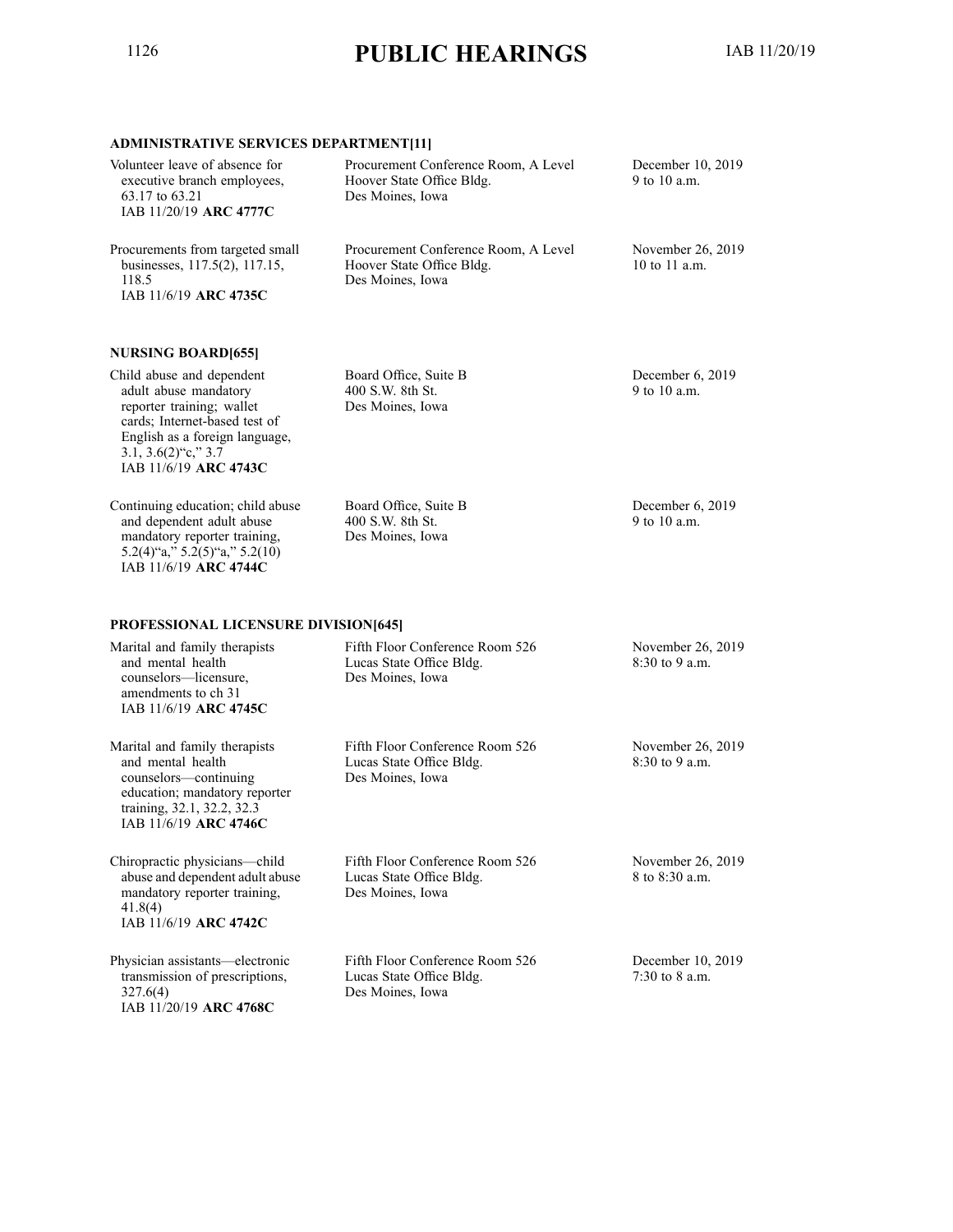Department of Transportation Motor Vehicle Division 6310 SE Convenience Blvd.

Department of Transportation Motor Vehicle Division 6310 SE Convenience Blvd.

Department of Transportation Motor Vehicle Division 6310 SE Convenience Blvd.

Ankeny, Iowa

Ankeny, Iowa

Ankeny, Iowa

#### **TRANSPORTATION DEPARTMENT[761]**

Special registration plates—blackout plates, electronic submission of applications, amendments to ch 401 IAB 11/6/19 **ARC 4736C**

Driver education, 634.1, 634.2, 634.4, 634.6 to 634.8, 634.11 IAB 11/20/19 **ARC 4771C**

#### **UTILITIES DIVISION[199]**

Electric lines, ch 11 IAB 11/20/19 **ARC 4776C** Board Hearing Room 1375 E. Court Ave. Des Moines, Iowa

December 12, 2019 9 a.m. (If requested)

December 3, 2019 10 a.m. (If requested)

December 12, 2019 10 a.m. (If requested)

January 14, 2020 1 to 3 p.m.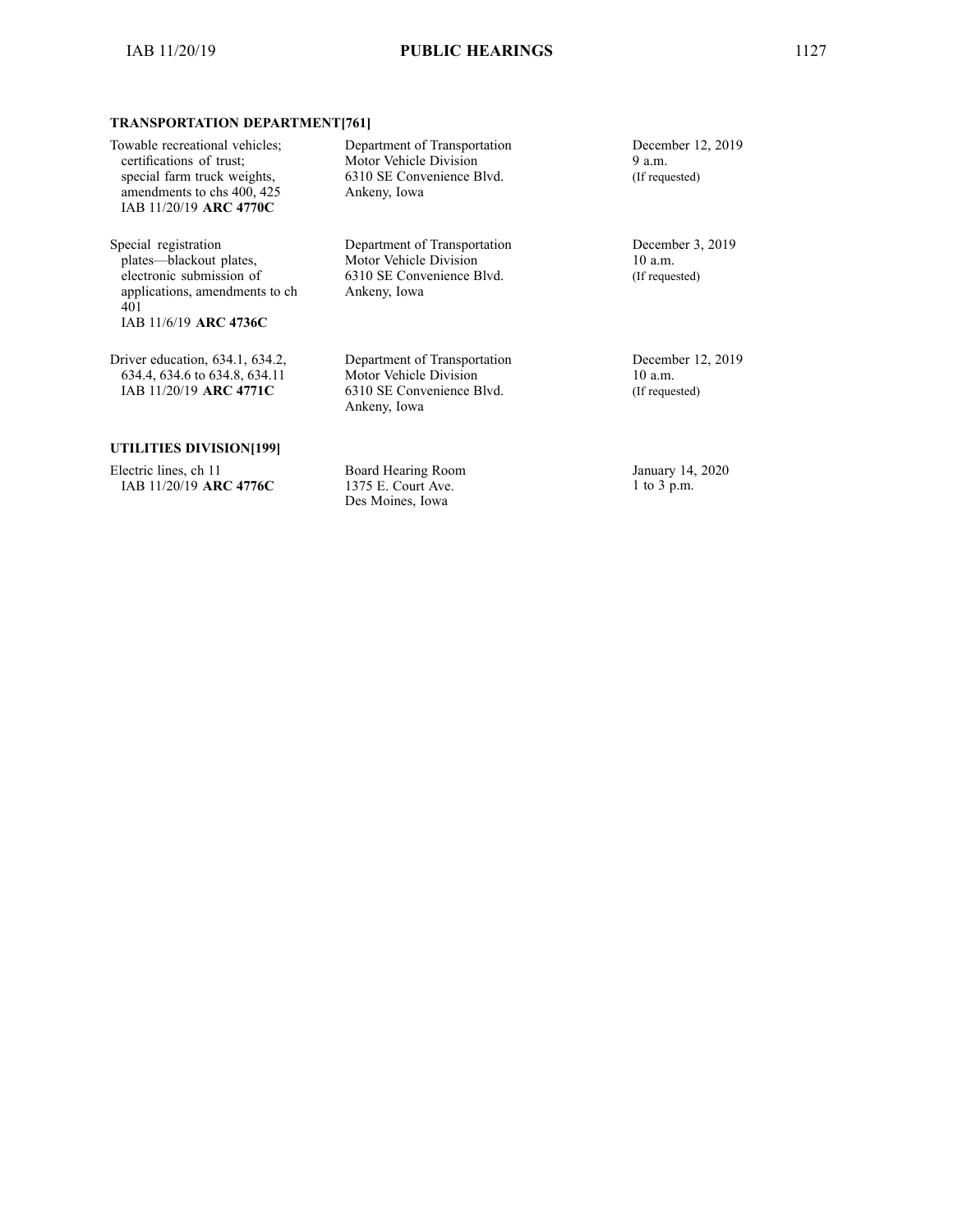<span id="page-9-0"></span>The following list will be updated as changes occur.

"Umbrella" agencies and elected officials are set out below at the left-hand margin in CAPITAL letters. Divisions (boards, commissions, etc.) are indented and set out in lowercase type under their statutory "umbrellas."

Other autonomous agencies are included alphabetically in SMALL CAPITALS at the left-hand margin.

ADMINISTRATIVE SERVICES DEPARTMENT[11] AGING, DEPARTMENT ON[17] AGRICULTURE AND LAND STEWARDSHIP DEPARTMENT[21] Soil Conservation and Water Quality Division[27] ATTORNEY GENERAL[61] AUDITOR OF STATE[81] BEEF CATTLE PRODUCERS ASSOCIATION, IOWA[101] BLIND, DEPARTMENT FOR THE<sup>[111]</sup> CAPITAL INVESTMENT BOARD, IOWA[123] CHIEF INFORMATION OFFICER, OFFICE OF THE[129] OMBUDSMAN[141] CIVIL RIGHTS COMMISSION[161] COMMERCE DEPARTMENT[181] Alcoholic Beverages Division[185] Banking Division[187] Credit Union Division[189] Insurance Division[191] Professional Licensing and Regulation Bureau[193] Accountancy Examining Board[193A] Architectural Examining Board[193B] Engineering and Land Surveying Examining Board[193C] Landscape Architectural Examining Board[193D] Real Estate Commission[193E] Real Estate Appraiser Examining Board[193F] Interior Design Examining Board[193G] Utilities Division[199] CORRECTIONS DEPARTMENT[201] Parole Board[205] CULTURAL AFFAIRS DEPARTMENT[221] Arts Division[222] Historical Division[223] EARLY CHILDHOOD IOWA STATE BOARD[249] ECONOMIC DEVELOPMENT AUTHORITY[261] City Development Board[263] IOWA FINANCE AUTHORITY[265] EDUCATION DEPARTMENT[281] Educational Examiners Board[282] College Student Aid Commission[283] Higher Education Loan Authority[284] Iowa Advance Funding Authority[285] Libraries and Information Services Division[286] Public Broadcasting Division[288] School Budget Review Committee[289] EGG COUNCIL, IOWA[301] ENERGY INDEPENDENCE, OFFICE OF[350] ETHICS AND CAMPAIGN DISCLOSURE BOARD, IOWA[351] EXECUTIVE COUNCIL[361] FAIR BOARD[371] HUMAN RIGHTS DEPARTMENT[421] Community Action Agencies Division[427] Criminal and Juvenile Justice Planning Division[428] Deaf Services Division[429] Persons With Disabilities Division[431] Latino Affairs Division[433] Status of African-Americans, Division on the[434]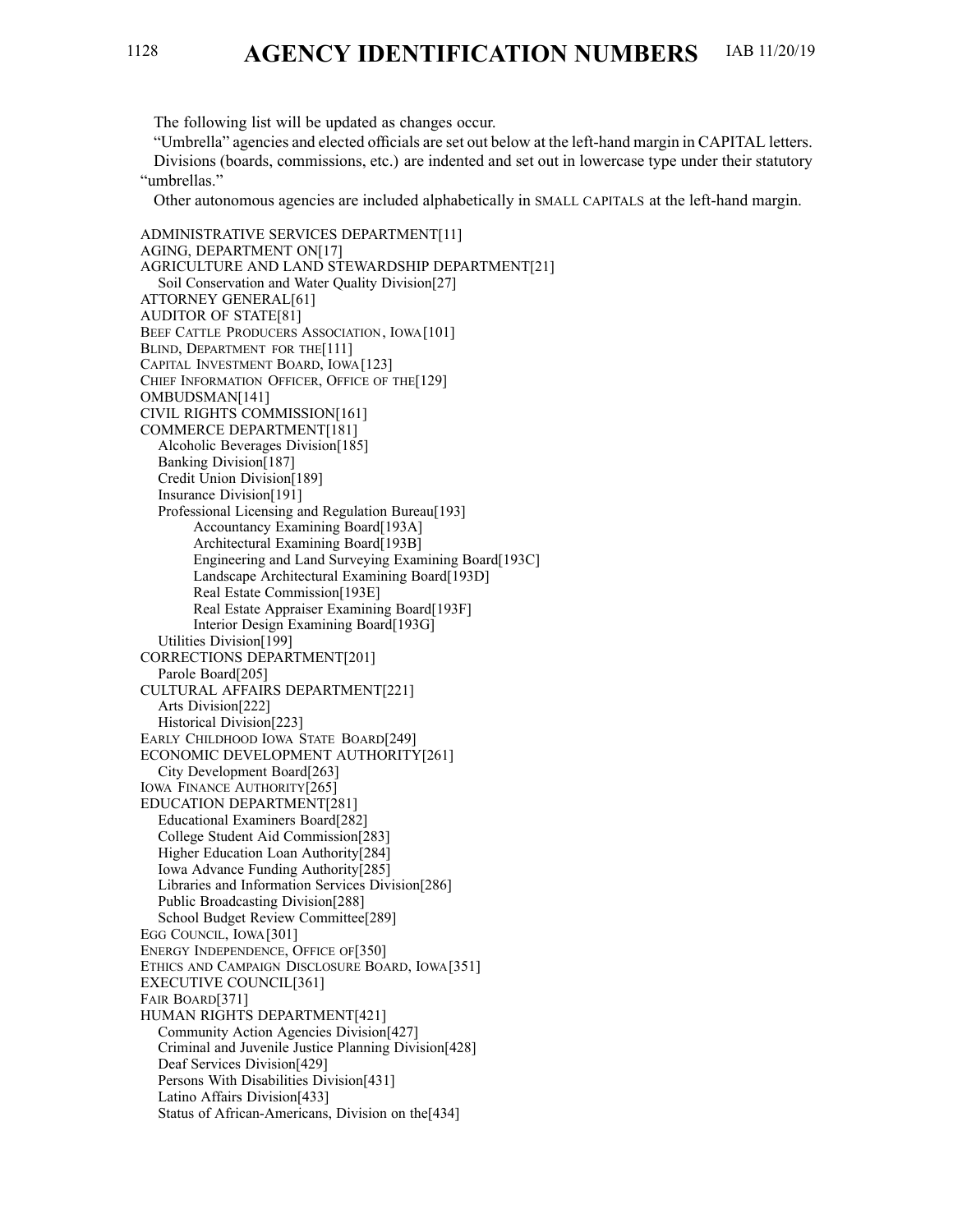Status of Women Division[435] Status of Iowans of Asian and Pacific Islander Heritage<sup>[436]</sup> HUMAN SERVICES DEPARTMENT[441] INSPECTIONS AND APPEALS DEPARTMENT[481] Employment Appeal Board[486] Child Advocacy Board[489] Racing and Gaming Commission[491] State Public Defender[493] IOWA PUBLIC EMPLOYEES' RETIREMENT SYSTEM[495] IOWA PUBLIC INFORMATION BOARD[497] LAW ENFORCEMENT ACADEMY[501] LIVESTOCK HEALTH ADVISORY COUNCIL[521] LOTTERY AUTHORITY, IOWA[531] MANAGEMENT DEPARTMENT[541] Appeal Board, State[543] City Finance Committee[545] County Finance Committee[547] NATURAL RESOURCES DEPARTMENT[561] Energy and Geological Resources Division[565] Environmental Protection Commission[567] Natural Resource Commission[571] Preserves, State Advisory Board for[575] PETROLEUM UNDERGROUND STORAGE TANK FUND BOARD, IOWA COMPREHENSIVE[591] PREVENTION OF DISABILITIES POLICY COUNCIL[597] PROPANE EDUCATION AND RESEARCH COUNCIL, IOWA[599] PUBLIC DEFENSE DEPARTMENT[601] HOMELAND SECURITY AND EMERGENCY MANAGEMENT DEPARTMENT[605] Military Division[611] PUBLIC EMPLOYMENT RELATIONS BOARD[621] PUBLIC HEALTH DEPARTMENT[641] Professional Licensure Division[645] Dental Board[650] Medicine Board[653] Nursing Board[655] Pharmacy Board[657] PUBLIC SAFETY DEPARTMENT[661] RECORDS COMMISSION[671] REGENTS BOARD[681] Archaeologist[685] REVENUE DEPARTMENT[701] SECRETARY OF STATE[721] SHEEP AND WOOL PROMOTION BOARD, IOWA[741] TELECOMMUNICATIONS AND TECHNOLOGY COMMISSION, IOWA[751] TRANSPORTATION DEPARTMENT[761] TREASURER OF STATE[781] TURKEY MARKETING COUNCIL, IOWA[787] UNIFORM STATE LAWS COMMISSION[791] VETERANS AFFAIRS, IOWA DEPARTMENT OF[801] VETERINARY MEDICINE BOARD[811] VOLUNTEER SERVICE, IOWA COMMISSION ON[817] VOTER REGISTRATION COMMISSION[821] WORKFORCE DEVELOPMENT DEPARTMENT[871] Labor Services Division[875] Workers' Compensation Division[876] Workforce Development Board and Workforce Development Center Administration Division[877]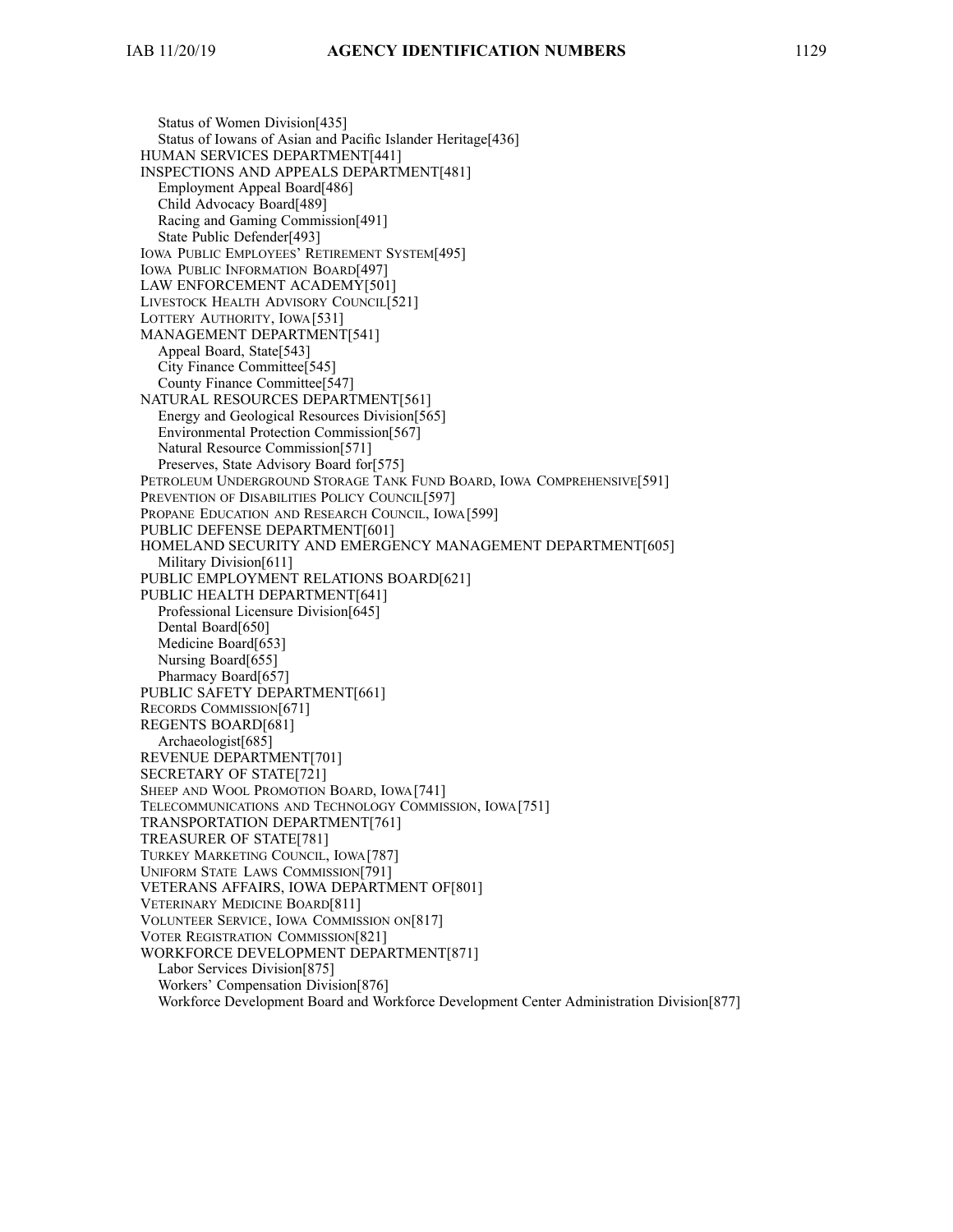# <span id="page-11-0"></span><sup>1130</sup> **NOTICES** IAB 11/20/19

# **ARC 4777C ADMINISTRATIVE SERVICES DEPARTMENT[11]**

#### **Notice of Intended Action**

#### **Proposing rule making related to volunteer leave of absence and providing an opportunity for public comment**

The Administrative Services Department hereby proposes to amend Chapter 63, "Leave," Iowa Administrative Code.

*Legal Authority for Rule Making*

This rule making is proposed under the authority provided in Iowa Code section 8A.413(21).

#### *State or Federal Law Implemented*

This rule making implements, in whole or in part, Iowa Code section 8A.413(21).

### *Purpose and Summary*

The purpose of this proposed rule making is to create <sup>a</sup> volunteer leave of absence for State Executive Branch employees. Employees may be granted up to eight hours of volunteer leave with pay to participate in volunteer activities with nonprofit organizations and governmental agencies.

#### *Fiscal Impact*

This rule making has no fiscal impact to the State of Iowa.

#### *Jobs Impact*

After analysis and review of this rule making, no impact on jobs has been found.

#### *Waivers*

The Department will not gran<sup>t</sup> waivers under the provisions of these rules, other than as may be allowed under Chapter 9 of the Department's rules concerning waivers.

#### *Public Comment*

Any interested person may submit written or oral comments concerning this proposed rule making. Written or oral comments in response to this rule making must be received by the Department no later than 4:30 p.m. on December 10, 2019. Comments should be directed to:

Tami Wiencek Department of Administrative Services Hoover State Office Building 1305 East Walnut Street Des Moines, Iowa 50319-0114 Phone: 515.725.2017 Fax: 515.281.6140 Email: [tami.wiencek@iowa.gov](mailto:tami.wiencek@iowa.gov)

#### *Public Hearing*

A public hearing at which persons may presen<sup>t</sup> their views orally or in writing will be held as follows: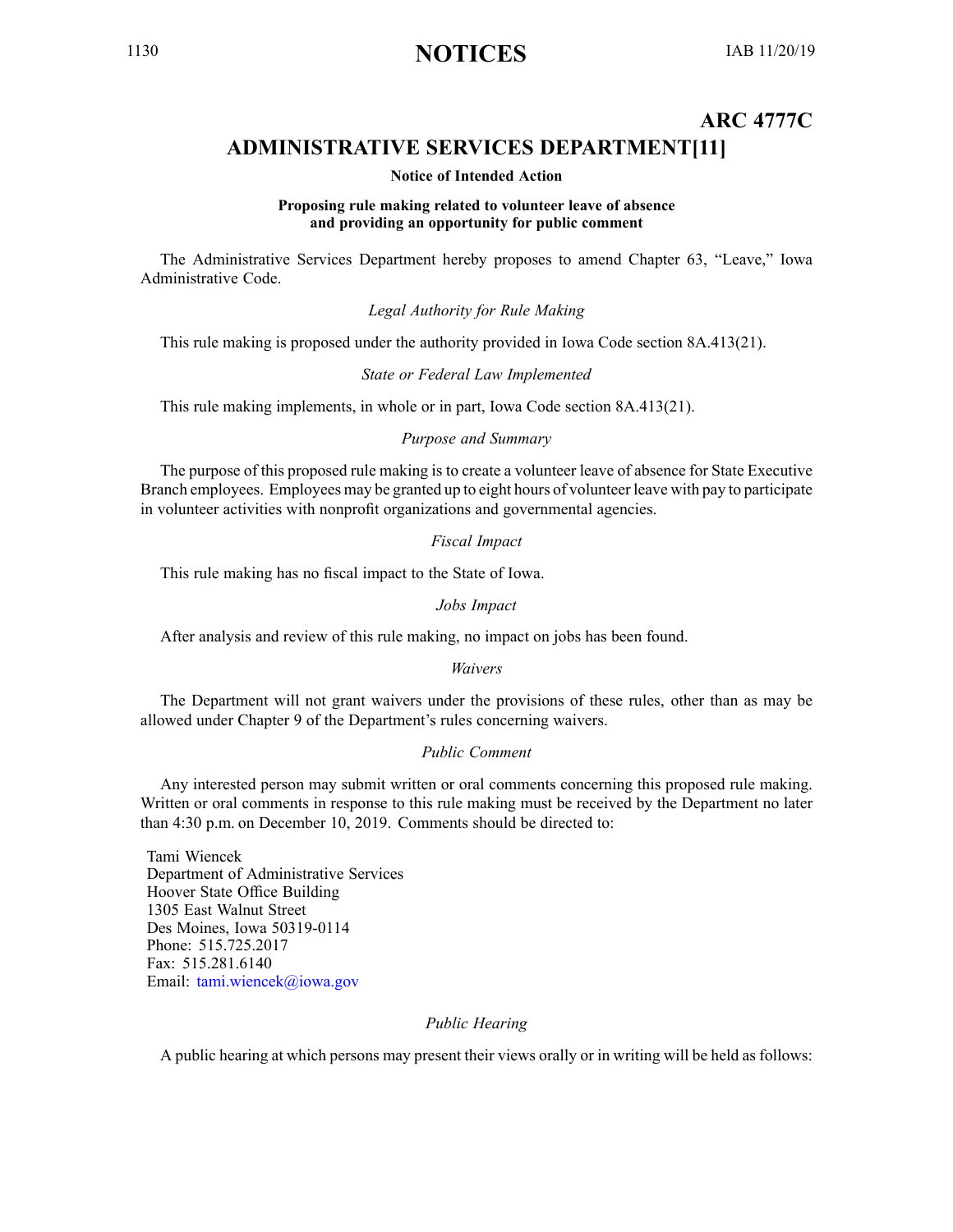#### ADMINISTRATIVE SERVICES DEPARTMENT[11](cont'd)

| December 10, 2019<br>9 to 10 a.m. | Procurement Conference Room, A Level<br>Hoover State Office Building |
|-----------------------------------|----------------------------------------------------------------------|
|                                   | 1305 East Walnut Street                                              |
|                                   | Des Moines, Iowa                                                     |

Persons who wish to make oral comments at the public hearing may be asked to state their names for the record and to confine their remarks to the subject of this proposed rule making.

Any persons who intend to attend the public hearing and have special requirements, such as those related to hearing or mobility impairments, should contact the Department and advise of specific needs.

#### *Review by Administrative Rules Review Committee*

The Administrative Rules Review Committee, <sup>a</sup> bipartisan legislative committee which oversees rule making by executive branch agencies, may, on its own motion or on written reques<sup>t</sup> by any individual or group, review this rule making at its regular [monthly](https://www.legis.iowa.gov/committees/meetings/meetingsListComm?groupID=705&ga=88) meeting or at <sup>a</sup> special meeting. The Committee's meetings are open to the public, and interested persons may be heard as provided in Iowa Code section 17A.8(6).

The following rule-making actions are proposed:

ITEM 1. Renumber rules **11—63.17(8A)** to **11—63.20(8A,70A)** as **11—63.18(8A)** to **11—63.21(8A,70A)**.

ITEM 2. Adopt the following **new** rule 11—63.17(8A):

**11—63.17(8A) Volunteer leave.** Probationary and permanen<sup>t</sup> employees may, at the discretion of the appointing authority, be granted up to eight hours of volunteer leave with pay per fiscal year consistent with the requirements of this rule and the policies of the department and the appointing authority.

**63.17(1)** Volunteer leave shall only be used to participate in volunteer activities with <sup>a</sup> governmental entity or <sup>a</sup> nonprofit organization which is exemp<sup>t</sup> from federal income taxation pursuan<sup>t</sup> to section 501(c)(3) of the Internal Revenue Code.

**63.17(2)** Volunteer leave shall not be used as vacation or sick leave.

**63.17(3)** Volunteer leave shall not be granted in excess of eight hours per fiscal year. If an employee is absent for volunteer activities for more than eight hours per fiscal year, the appointing authority may require or permit the additional leave to be charged to accrued vacation leave, compensatory leave, or leave without pay.

**63.17(4)** An employee who is transferred, promoted, or demoted from one state agency to another shall not be granted more than eight hours of volunteer leave per fiscal year.

**63.17(5)** If an employee does not use all the volunteer leave authorized by this rule within <sup>a</sup> fiscal year, the employee shall not accrue or be paid for such leave. All available volunteer leave shall be canceled on the date of separation, and no employee shall be paid for volunteer leave unused at the time of separation.

**63.17(6)** Volunteer leave shall be subject to the approval and discretion of the appointing authority. In considering whether to gran<sup>t</sup> volunteer leave and while establishing its policies regarding volunteer leave, the appointing authority shall ensure that the agency maintains efficient and effective operations.

**63.17(7)** An appointing authority may require written verification from the employee or from the nonprofit organization or governmental entity with which the employee was engaged in volunteer activities during <sup>a</sup> period of volunteer leave.

This rule is intended to implement Iowa Code section [8A.413\(21\)](https://www.legis.iowa.gov/docs/ico/section/8A.413.pdf).

ITEM 3. Amend renumbered paragraph **63.20(2)"a"** as follows:

*a.* Have <sup>a</sup> catastrophic illness as defined by subrule 63.19(1) 63.20(1); and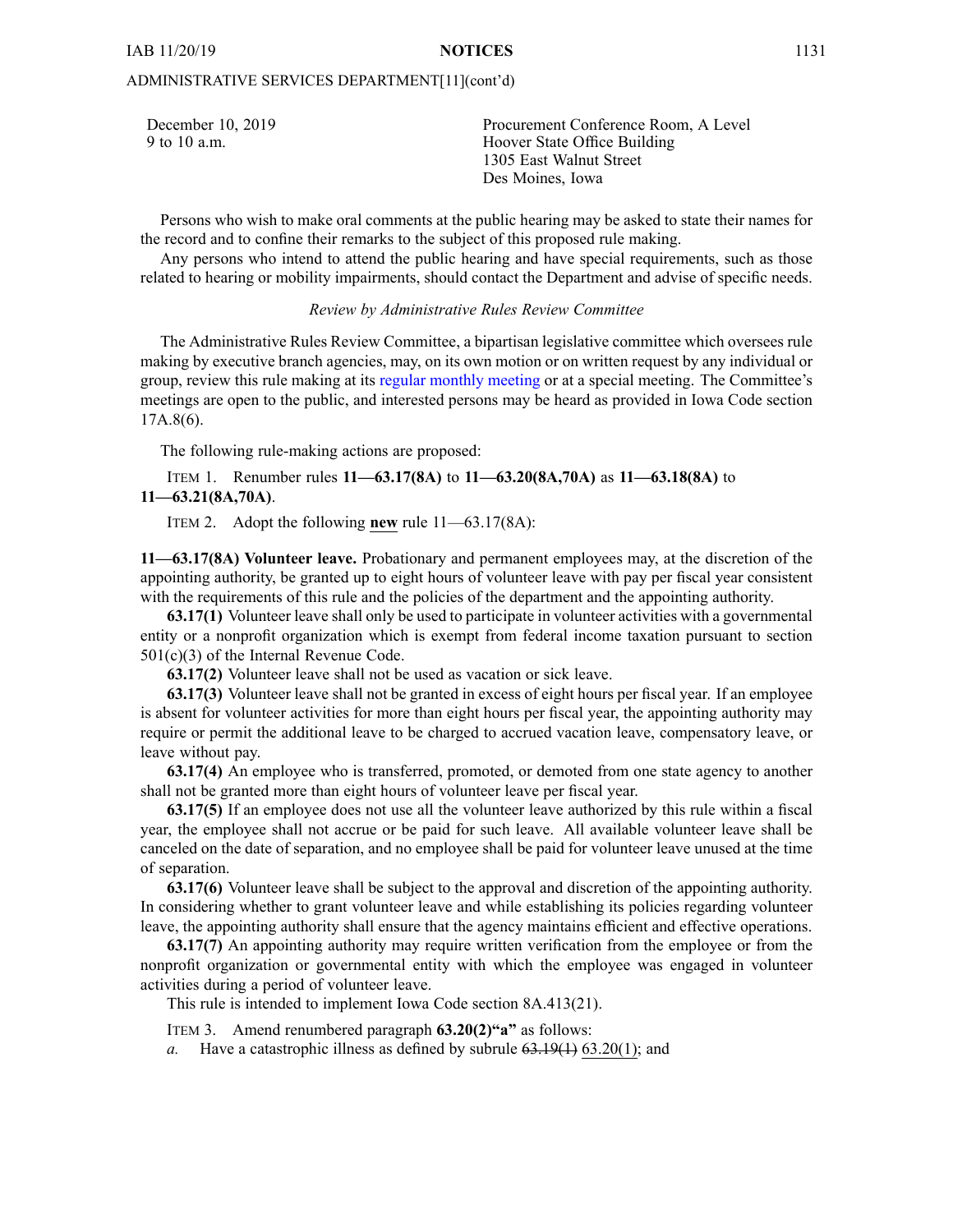#### <span id="page-13-0"></span>ADMINISTRATIVE SERVICES DEPARTMENT[11](cont'd)

#### ITEM 4. Amend renumbered subrule 63.20(3) as follows:

**63.20(3)** *Program eligibility for immediate family member illness.* In order to receive donated leave for <sup>a</sup> catastrophic illness of an immediate family member, the immediate family member must have <sup>a</sup> catastrophic illness as defined in subrule  $63.19(1)$  63.20(1). The employee must:

*a.* to *c.* No change.

**ARC 4774C**

# **ECONOMIC DEVELOPMENT AUTHORITY[261]**

#### **Notice of Intended Action**

#### **Proposing rule making related to rural housing needs assessment grant program and providing an opportunity for public comment**

The Economic Development Authority hereby proposes to adopt new Chapter 220, "Rural Housing Needs Assessment Grant Program," Iowa Administrative Code.

#### *Legal Authority for Rule Making*

This rule making is proposed under the authority provided in Iowa Code section 15.106A.

#### *State or Federal Law Implemented*

This rule making implements, in whole or in part, 2019 Iowa Acts, Senate File 608.

#### *Purpose and Summary*

Pursuant to 2019 Iowa Acts, Senate File 608, the Authority is directed to establish <sup>a</sup> Rural Housing Needs Assessment Grant Program to suppor<sup>t</sup> the interpretation and implementation of hard data and housing-related information specific to the communities applying for financial assistance under this program. This gran<sup>t</sup> program is intended to suppor<sup>t</sup> the use of publicly available information and suppor<sup>t</sup> community efforts to interpret hard data with supplemental information and to help communities implement changes to development codes, local ordinances, and housing incentives according to the community's needs. These proposed rules provide for the administration of the program.

#### *Fiscal Impact*

This rule making has no fiscal impact to the State of Iowa beyond the funding allocated by 2019 Iowa Acts, Senate File 608.

#### *Jobs Impact*

After analysis and review of this rule making, no impact on jobs has been found.

#### *Waivers*

Any person who believes that the application of the discretionary provisions of this rule making would result in hardship or injustice to that person may petition the Authority for <sup>a</sup> waiver of the discretionary provisions, if any, pursuan<sup>t</sup> to 261—Chapter 199.

#### *Public Comment*

Any interested person may submit written or oral comments concerning this proposed rule making. Written or oral comments in response to this rule making must be received by the Authority no later than 4:30 p.m. on December 10, 2019. Comments should be directed to: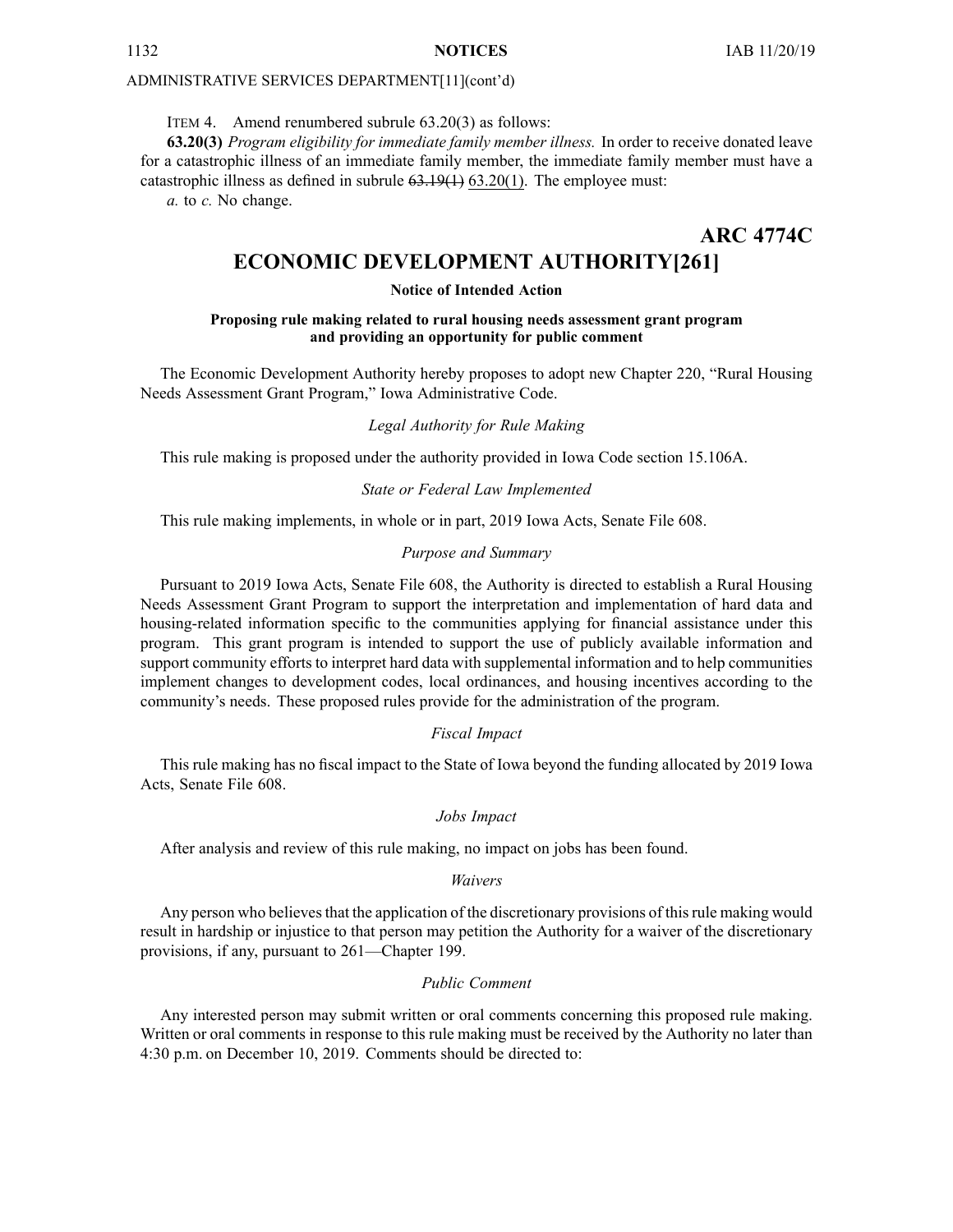Jennifer Klein Economic Development Authority 200 East Grand Avenue Des Moines, Iowa 50309 Phone: 515.348.6144 Email: [jennifer.klein@iowaeda.com](mailto:jennifer.klein@iowaeda.com)

#### *Public Hearing*

No public hearing is scheduled at this time. As provided in Iowa Code section 17A.4(1)"b," an oral presentation regarding this rule making may be demanded by 25 interested persons, <sup>a</sup> governmental subdivision, the Administrative Rules Review Committee, an agency, or an association having 25 or more members.

#### *Review by Administrative Rules Review Committee*

The Administrative Rules Review Committee, <sup>a</sup> bipartisan legislative committee which oversees rule making by executive branch agencies, may, on its own motion or on written reques<sup>t</sup> by any individual or group, review this rule making at its regular [monthly](https://www.legis.iowa.gov/committees/meetings/meetingsListComm?groupID=705&ga=88) meeting or at <sup>a</sup> special meeting. The Committee's meetings are open to the public, and interested persons may be heard as provided in Iowa Code section 17A.8(6).

The following rule-making action is proposed:

Adopt the following **new** 261—Chapter 220:

#### CHAPTER 220

#### RURAL HOUSING NEEDS ASSESSMENT GRANT PROGRAM

**261—220.1(88GA,SF608) Purpose.** Pursuant to 2019 Iowa Acts, Senate File 608, the authority is directed to establish <sup>a</sup> rural housing needs assessment gran<sup>t</sup> program to suppor<sup>t</sup> the interpretation and implementation of hard data and housing-related information specific to the communities applying for financial assistance under this program. This gran<sup>t</sup> program is intended to suppor<sup>t</sup> the use of publicly available information and suppor<sup>t</sup> community efforts to interpret hard data with supplemental information and to help communities implement changes to development codes, local ordinances, and housing incentives according to the community's needs.

**261—220.2(88GA,SF608) Definitions.** For purposes of this chapter, unless the context otherwise requires:

*"Agreement"* means <sup>a</sup> contract for financial assistance under the program describing the terms on which financial assistance is to be provided.

*"Applicant"* means an Iowa city applying for financial assistance under the program. The terms "applicant" and "community" may be used interchangeably in this chapter.

*"Authority"* means the economic development authority created in Iowa Code section [15.105](https://www.legis.iowa.gov/docs/ico/section/15.105.pdf).

*"Director"* means the director of the authority.

*"Financial assistance"* means <sup>a</sup> gran<sup>t</sup> made by the authority to an applicant approved for funding under the program.

*"Program"* means the procedures, agreement, terms, and assistance established and provided pursuan<sup>t</sup> to this chapter.

#### **261—220.3(88GA,SF608) Program description.**

**220.3(1)** *Amount, form, and timing of assistance.* This program provides financial assistance to applicants to suppor<sup>t</sup> the interpretation and implementation of hard data and housing-related information specific to the communities applying for <sup>a</sup> gran<sup>t</sup> under this program. The amount of assistance awarded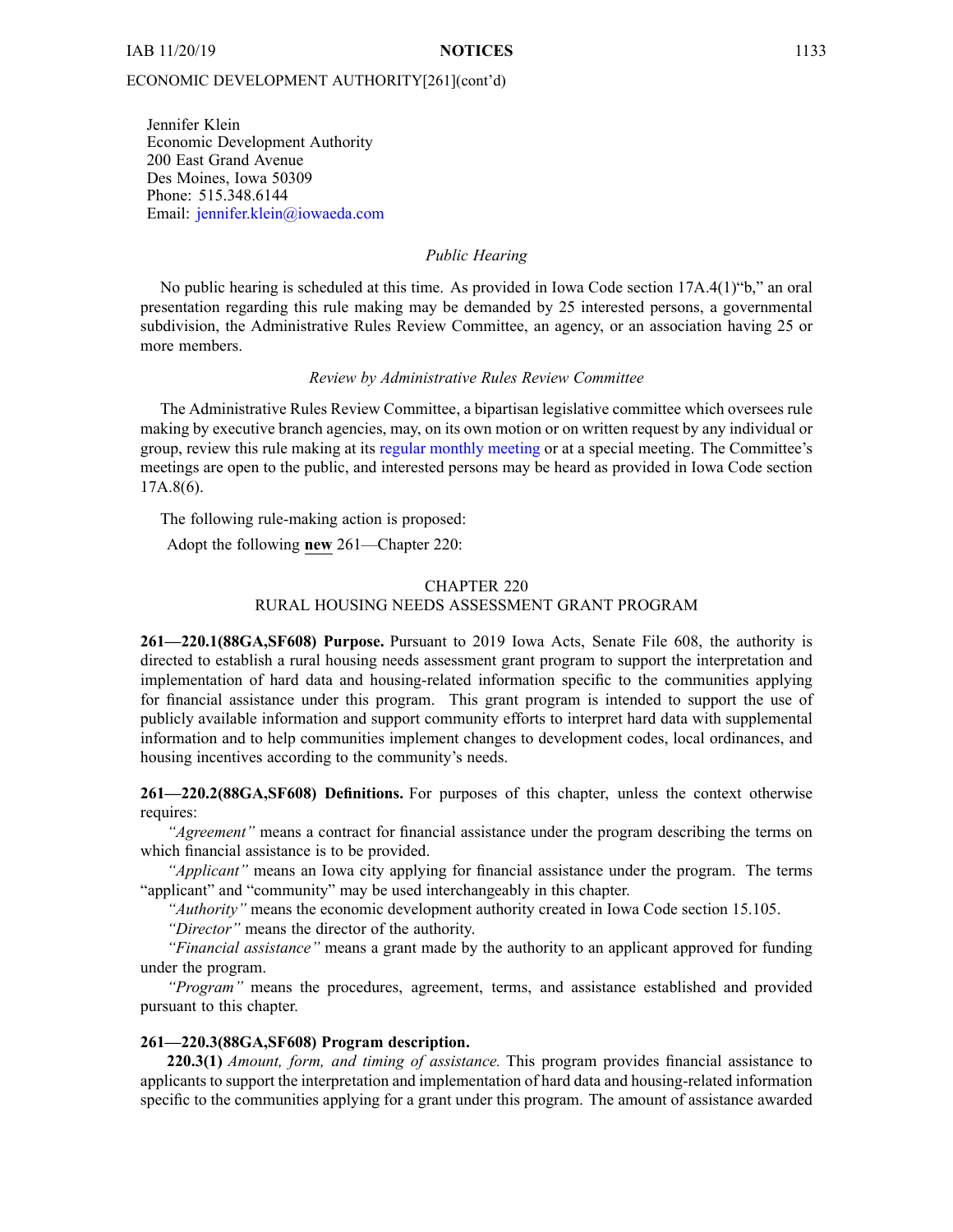will be determined by the authority and will be based on the total amount of funds available to the authority for the program and the costs specified in the application. Each award shall not be less than \$1,000.

**220.3(2)** *Application.*

*a. Forms.* All applications and other filings related to the program shall be on such forms and in accordance with such instructions as may be established by the authority. Information about the program, the application, and application instructions may be obtained by contacting the authority or by visiting the authority's website: Iowa Economic Development Authority, Community Development Division, 200 East Grand Avenue, Des Moines, Iowa 50309, (515)328-3000, [iowaeconomicdevelopment.com](http://iowaeconomicdevelopment.com).

*b. Application period.* Each fiscal year during which funding is available, applications for financial assistance will only be accepted during the established application period, or periods, as identified by the authority on its website.

*c. Complete application required.* An application shall not be considered submitted for review until the application is completed and all required supporting documentation and information are provided to the authority.

**220.3(3)** *Approval of assistance.* Authority staff will review applications for financial assistance under the program, and <sup>a</sup> gran<sup>t</sup> committee will score and recommend applications to the director in accordance with subrule 220.4(2). A project that does not receive funding may reapply.

**220.3(4)** *Agreement required.* The authority shall enter into an agreement with each applicant for the receipt of <sup>a</sup> gran<sup>t</sup> under this chapter. The agreemen<sup>t</sup> must state the terms on which financial assistance is to be provided. The authority may negotiate the terms of the agreement. The applicant shall execute the agreemen<sup>t</sup> before funds are disbursed under the program.

**220.3(5)** *Form of financial assistance.* The authority will provide financial assistance in the form of <sup>a</sup> gran<sup>t</sup> to the applicant. The amount of the gran<sup>t</sup> and any other terms shall be included in the agreemen<sup>t</sup> required pursuan<sup>t</sup> to this chapter.

**220.3(6)** *Use of funds.*

*a.* An applicant shall use funds only for reimbursement of the costs directly related to the project. The authority may require documentation or other information establishing the actual costs incurred for <sup>a</sup> project. Failure to use the funds for reimbursement of the costs directly related to <sup>a</sup> project shall be grounds for default under the agreemen<sup>t</sup> required pursuan<sup>t</sup> to this chapter.

*b.* For purposes of this subrule, "costs directly related" does not include any expenses specified as ineligible in the agreemen<sup>t</sup> required pursuan<sup>t</sup> to this chapter.

#### **261—220.4(88GA,SF608) Program eligibility, application scoring, and funding decisions.**

**220.4(1)** *Program eligibility.* An applicant must meet the following eligibility criteria to qualify for financial assistance under this program:

*a.* The applicant must be an Iowa city.

*b.* The applicant must have <sup>a</sup> population of 10,000 or fewer and shall not be contiguous to <sup>a</sup> city with <sup>a</sup> population of 40,000 or greater.

*c.* An eligible applicant will be allowed to submit only one application per application period.

*d.* The applicant must demonstrate the capacity for administering <sup>a</sup> grant.

*e.* The applicant must demonstrate the feasibility of the project's proposed scope and timeline with the funds requested.

*f.* The applicant must identify and describe other sources of funding for the proposed assessment and related activities.

*g.* The applicant must identify any partner organizations that will be utilized in interpreting and implementing the data collected through the assessment.

*h.* The applicant must provide <sup>a</sup> cash match of at least 50 cents for every dollar awarded as <sup>a</sup> gran<sup>t</sup> under this program.

**220.4(2)** *Application scoring criteria.* All completed applications will be reviewed and scored. Each application will be scored using criteria set forth by the authority.

**220.4(3)** *Funding decisions.* Funding decisions will be made using the following process: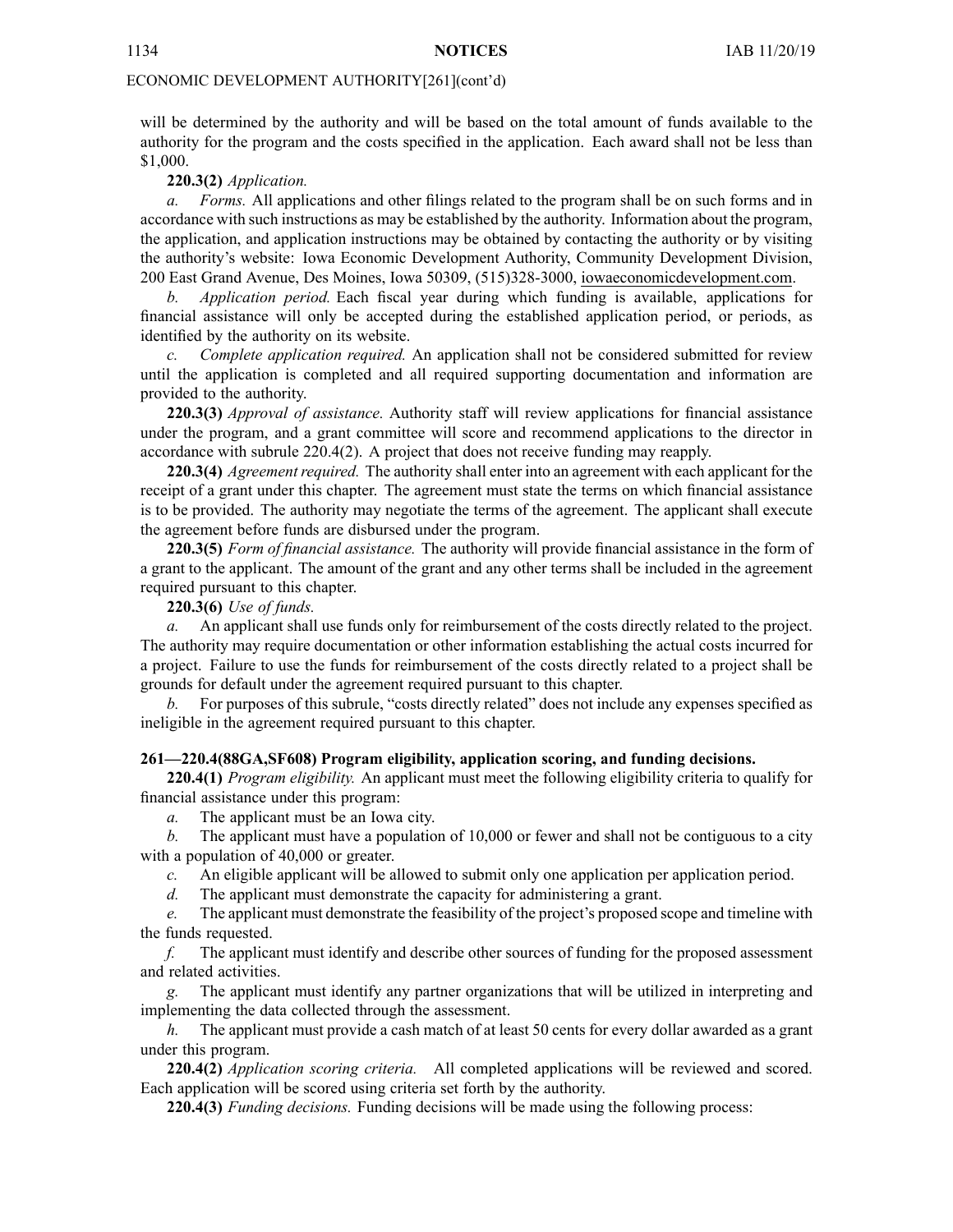<span id="page-16-0"></span>*a.* Staff review. Each application will be reviewed by staff for eligibility and completeness. Complete applications meeting all eligibility requirements will be sent to <sup>a</sup> gran<sup>t</sup> committee.

*b.* Grant committee review and recommendation. Following staff review, <sup>a</sup> gran<sup>t</sup> committee will review and score applications using the criteria set forth by the authority pursuan<sup>t</sup> to subrule 220.4(2) and will make funding recommendations. The committee may utilize an outside technical panel if the committee determines additional expertise is necessary to review and score the application. The application and score will be referred to the director with <sup>a</sup> recommendation as to whether to fund the project and, if funding is recommended, <sup>a</sup> recommendation as to the amount of the grant.

*c.* Director's decision. The director will make the final funding decision on each application, taking into consideration the amount of available funding and the gran<sup>t</sup> committee's recommendation. The director may approve, deny, or defer funding for any application.

*d.* Notification. Each applicant will be notified in writing of the funding decision within 15 days of the director's decision.

#### **261—220.5(88GA,SF608) Agreement required.**

**220.5(1)** Each applicant that is approved for financial assistance under the program shall enter into an agreemen<sup>t</sup> with the authority for the provision of such financial assistance. The agreemen<sup>t</sup> will establish the terms on which the financial assistance is to be provided and may include any other terms reasonably necessary for the efficient administration of the program.

**220.5(2)** The authority and the applicant may amend the agreemen<sup>t</sup> at any time upon the mutual agreemen<sup>t</sup> of both the authority and the applicant.

**220.5(3)** The agreemen<sup>t</sup> may require an applicant that has been approved for financial assistance under the program to submit information reasonably required by the authority to make reports to the authority's board, the governor's office, or the general assembly.

These rules are intended to implement 2019 Iowa Acts, Senate File 608.

**ARC 4775C**

# **ECONOMIC DEVELOPMENT AUTHORITY[261]**

#### **Notice of Intended Action**

#### **Proposing rule making related to rural innovation grant program and providing an opportunity for public comment**

The Economic Development Authority hereby proposesto adopt new Chapter 221, "Rural Innovation Grant Program," Iowa Administrative Code.

#### *Legal Authority for Rule Making*

This rule making is proposed under the authority provided in Iowa Code section 15.106A.

#### *State or Federal Law Implemented*

This rule making implements, in whole or in part, 2019 Iowa Acts, Senate File 608.

#### *Purpose and Summary*

Pursuant to 2019 Iowa Acts, Senate File 608, the Authority is directed to establish <sup>a</sup> Rural Innovation Grant Program to suppor<sup>t</sup> creative, nontraditional ideas that focus on current issues and challenges faced by rural communities associated with the themes of community investment, growth, and connection. These proposed rules provide for the administration of the program.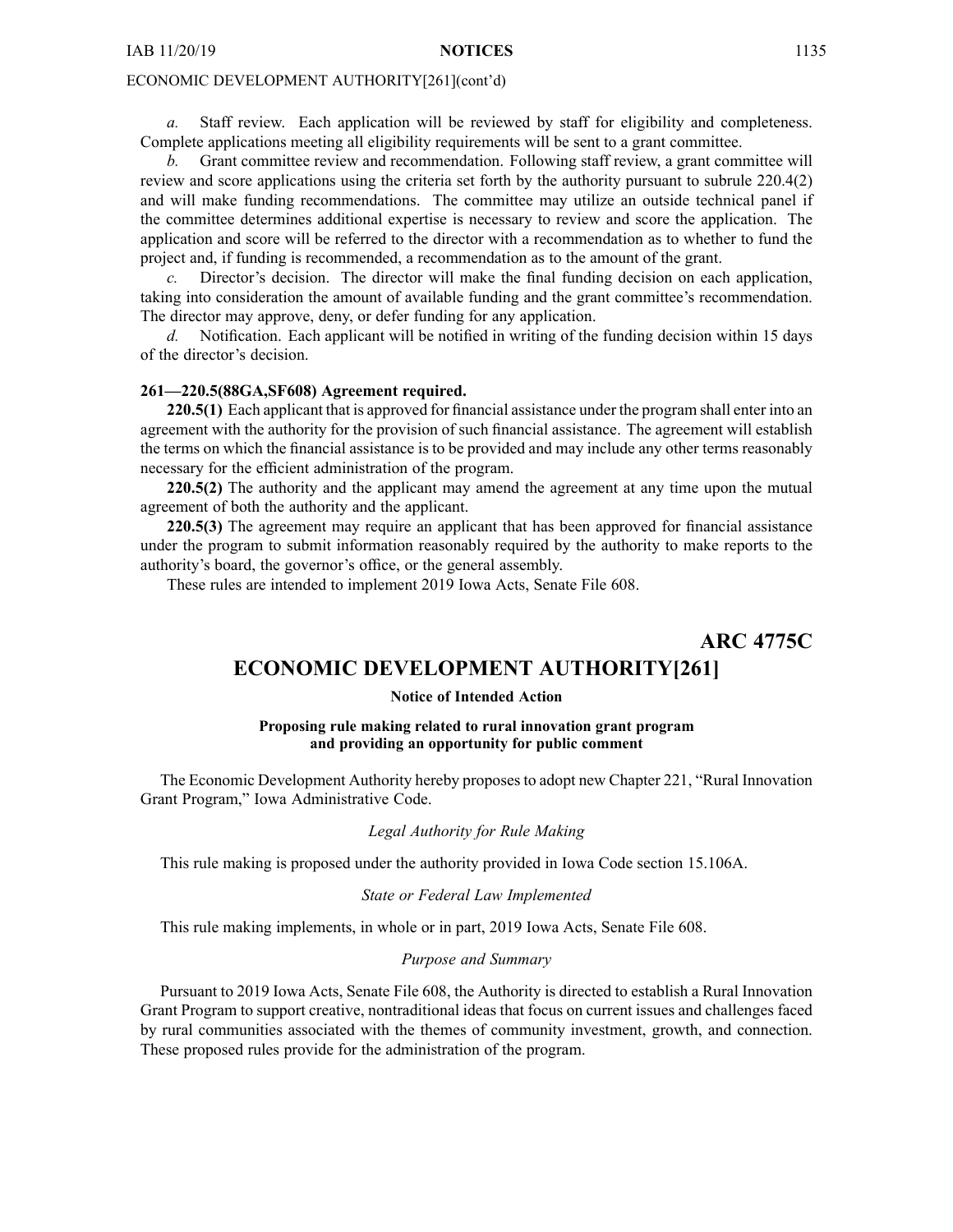#### *Fiscal Impact*

This rule making has no fiscal impact to the State of Iowa beyond the funds allocated by 2019 Iowa Acts, Senate File 608.

#### *Jobs Impact*

After analysis and review of this rule making, no impact on jobs has been found.

#### *Waivers*

Any person who believes that the application of the discretionary provisions of this rule making would result in hardship or injustice to that person may petition the Authority for <sup>a</sup> waiver of the discretionary provisions, if any, pursuan<sup>t</sup> to 261—Chapter 199.

#### *Public Comment*

Any interested person may submit written or oral comments concerning this proposed rule making. Written or oral comments in response to this rule making must be received by the Authority no later than 4:30 p.m. on December 10, 2019. Comments should be directed to:

Jennifer Klein Economic Development Authority 200 East Grand Avenue Des Moines, Iowa 50309 Phone: 515.348.6144 Email: [jennifer.klein@iowaeda.com](mailto:jennifer.klein@iowaeda.com)

#### *Public Hearing*

No public hearing is scheduled at this time. As provided in Iowa Code section 17A.4(1)"b," an oral presentation regarding this rule making may be demanded by 25 interested persons, <sup>a</sup> governmental subdivision, the Administrative Rules Review Committee, an agency, or an association having 25 or more members.

#### *Review by Administrative Rules Review Committee*

The Administrative Rules Review Committee, <sup>a</sup> bipartisan legislative committee which oversees rule making by executive branch agencies, may, on its own motion or on written reques<sup>t</sup> by any individual or group, review this rule making at its regular [monthly](https://www.legis.iowa.gov/committees/meetings/meetingsListComm?groupID=705&ga=88) meeting or at <sup>a</sup> special meeting. The Committee's meetings are open to the public, and interested persons may be heard as provided in Iowa Code section 17A.8(6).

The following rule-making action is proposed:

Adopt the following **new** 261—Chapter 221:

#### CHAPTER 221 RURAL INNOVATION GRANT PROGRAM

**261—221.1(88GA,SF608) Purpose.** Pursuant to 2019 Iowa Acts, Senate File 608, the authority is directed to establish <sup>a</sup> rural innovation gran<sup>t</sup> program to suppor<sup>t</sup> creative, nontraditional ideas that focus on current issues and challenges faced by rural communities associated with the themes of community investment, growth, and connection.

**261—221.2(88GA,SF608) Definitions.** For purposes of this chapter, unless the context otherwise requires: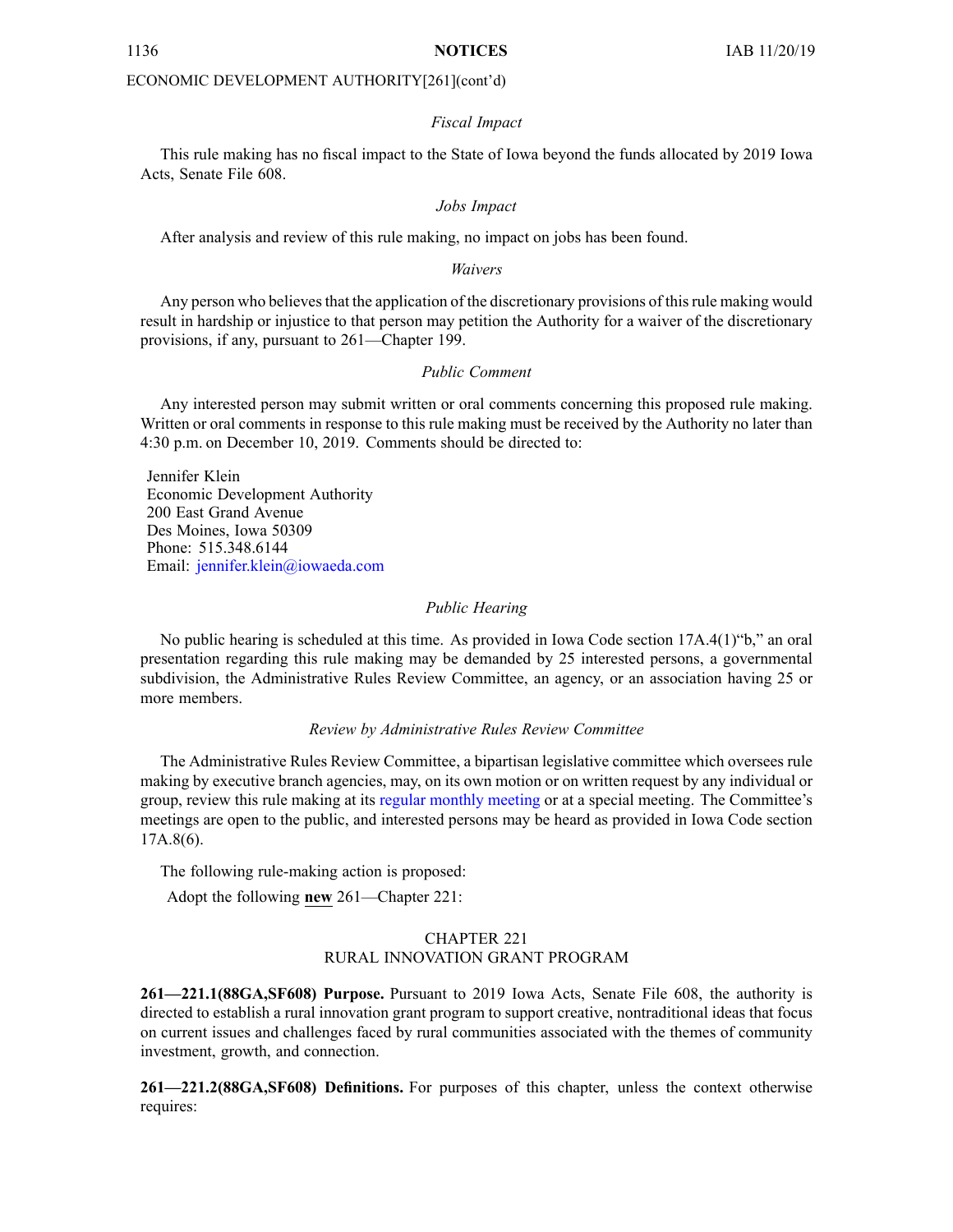*"Agreement"* means <sup>a</sup> contract for financial assistance under the program describing the terms on which financial assistance is to be provided.

*"Applicant"* means an Iowa business, college, university, city, county, council of governments organization established by Iowa Code chapter [28H](https://www.legis.iowa.gov/docs/ico/chapter/28H.pdf), K-12 educational institution, or private nonprofit agency or foundation applying for financial assistance under the program. A business will be considered an Iowa business if the business is incorporated in the state of Iowa or authorized to do business in the state of Iowa.

*"Authority"* means the economic development authority created in Iowa Code section [15.105](https://www.legis.iowa.gov/docs/ico/section/15.105.pdf).

*"Director"* means the director of the authority.

*"Financial assistance"* means <sup>a</sup> gran<sup>t</sup> made by the authority to an applicant approved for funding under the program.

*"Program"* means the procedures, agreement, terms, and assistance established and provided pursuan<sup>t</sup> to this chapter.

*"Project"* means <sup>a</sup> program or activity undertaken in and for the benefit of <sup>a</sup> community in Iowa with <sup>a</sup> population of 20,000 or fewer and not contiguous to <sup>a</sup> city with <sup>a</sup> population of 40,000 or greater.

#### **261—221.3(88GA,SF608) Program description.**

**221.3(1)** *Amount, form, and timing of assistance.* The program provides financial assistance to applicants to suppor<sup>t</sup> creative, nontraditional ideas that focus on current challenges facing rural communities. The amount of assistance awarded will be determined by the authority based on the total amount of funds available to the authority for the program and based on the project details. Each award shall not be less than \$1,000.

**221.3(2)** *Application.*

*a. Forms.* All applications and other filings related to the program shall be on such forms and in accordance with such instructions as may be established by the authority. Information about the program, the application, and application instructions may be obtained by contacting the authority or by visiting the authority's website: Iowa Economic Development Authority, Community Development Division, 200 East Grand Avenue, Des Moines, Iowa 50309, (515)328-3000, [iowaeconomicdevelopment.com](http://iowaeconomicdevelopment.com).

*b. Application period.* Each fiscal year during which funding is available, applications for financial assistance will only be accepted during the established application period, or periods, as identified by the authority on its website.

*c. Frequency of application.* An eligible applicant may only be named as the primary entity on one application per application period. However, an applicant who has applied as the primary entity for an application may also be named as <sup>a</sup> partner on additional applications submitted.

*d. Complete application required.* An application shall not be considered submitted for review until the application is completed and all required supporting documentation and information are provided.

**221.3(3)** *Approval of assistance.* Authority staff will review applications for financial assistance under the program, and <sup>a</sup> gran<sup>t</sup> committee will score and recommend applications to the director in accordance with subrule 221.4(2). A project that does not receive funding may reapply.

**221.3(4)** *Agreement required.* The authority shall enter into an agreement with each applicant for the receipt of <sup>a</sup> gran<sup>t</sup> under this chapter. The agreemen<sup>t</sup> muststate the terms on which the financial assistance is to be provided. The authority may negotiate the terms of the agreement. The applicant shall execute the agreemen<sup>t</sup> before funds are disbursed under the program.

**221.3(5)** *Form of financial assistance.* The authority will provide financial assistance in the form of <sup>a</sup> gran<sup>t</sup> to the applicant. The amount of the gran<sup>t</sup> and any other terms shall be included in the agreemen<sup>t</sup> required pursuan<sup>t</sup> to this chapter.

#### **221.3(6)** *Use of funds.*

*a.* An applicant shall use funds only for reimbursement of the costs directly related to the project. The authority may require documentation or other information establishing the actual costs incurred for <sup>a</sup> project. Failure to use the funds for reimbursement of the costs directly related to <sup>a</sup> project shall be grounds for default under the agreemen<sup>t</sup> required pursuan<sup>t</sup> to this chapter.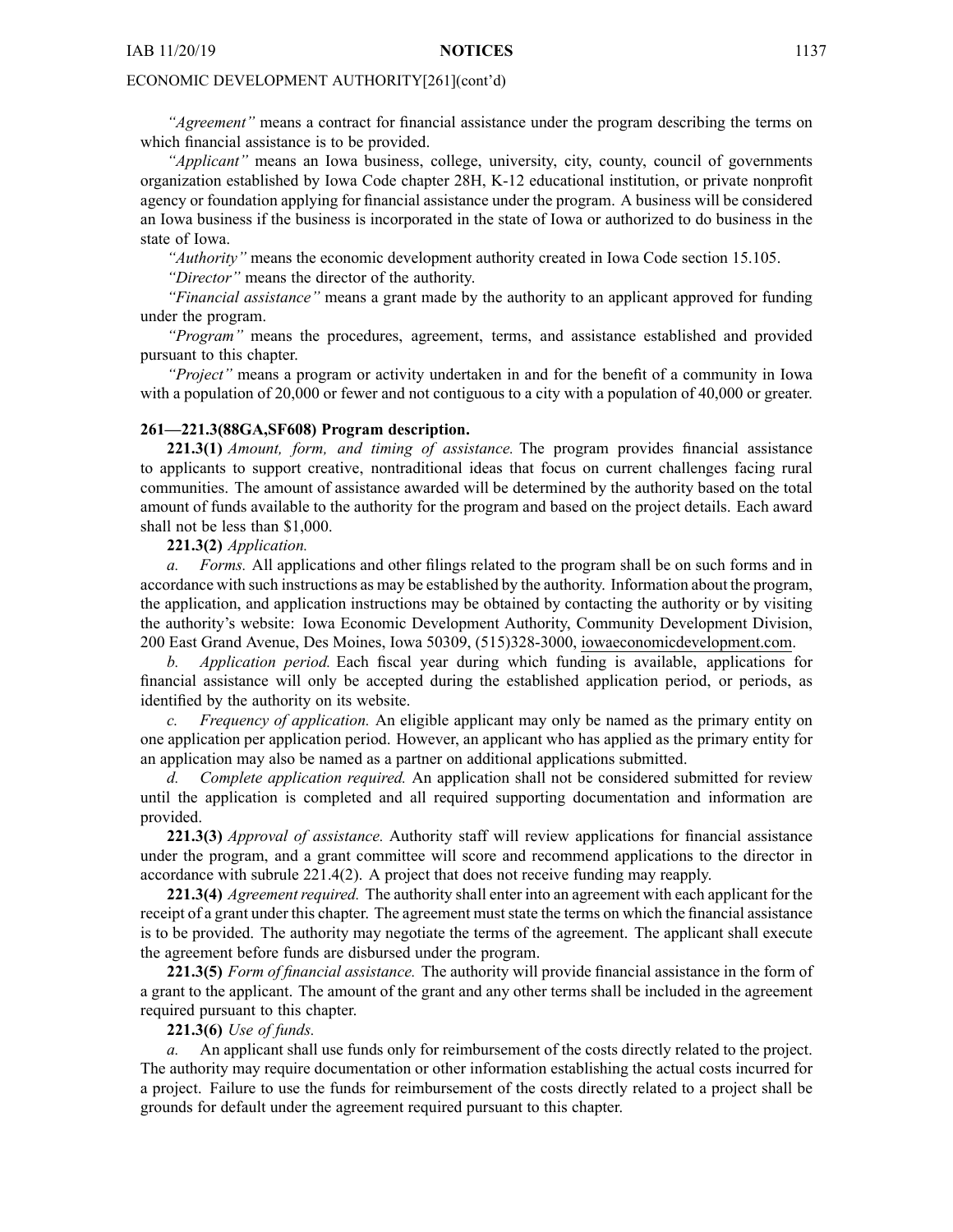*b.* For purposes of this subrule, "costs directly related" does not include ineligible expenses such as international travel, domestic travel outside the state of Iowa, insurance, training or professional development courses, and any other expenses specified as ineligible in the agreemen<sup>t</sup> required pursuan<sup>t</sup> to this chapter.

#### **261—221.4(88GA,SF608) Program eligibility, application scoring, and funding decisions.**

**221.4(1)** *Program eligibility.* An applicant must meet the following eligibility criteria to qualify for financial assistance under this program:

*a.* The applicant must meet the definition of "applicant" in rule 261—221.2(88GA,SF608).

*b.* If the applicant is not <sup>a</sup> local governmen<sup>t</sup> entity, the applicant must demonstrate suppor<sup>t</sup> from the local governmen<sup>t</sup> entity as evidenced by <sup>a</sup> letter of support.

*c.* The applicant must serve <sup>a</sup> city that has <sup>a</sup> population of 20,000 or fewer and that is not contiguous to <sup>a</sup> city with <sup>a</sup> population of 40,000 or greater.

*d.* The applicant must demonstrate the capacity for administering <sup>a</sup> grant.

*e.* The applicant must provide <sup>a</sup> cash match of at least 50 cents for every dollar awarded as <sup>a</sup> gran<sup>t</sup> under this program.

*f.* The applicant must demonstrate that the project does not consist of ongoing expenses for existing projects or programs.

**221.4(2)** *Application scoring criteria.* All completed applications will be reviewed and scored. Each application will be scored using criteria set forth by the authority, which may include the following:

*a.* Alignment with program purpose. The application should demonstrate that the project aligns with the program purpose by developing a nontraditional, concrete solution to increase rural community vibrancy.

*b.* Solution-oriented. The application should demonstrate that the project will address rural challenges through exceptional and creative solutions.

*c.* Replicability. The application should demonstrate <sup>a</sup> clear opportunity for successful replication in rural communities across the state.

*d.* Roles defined. The application should identify and describe the roles of all partners involved in the project.

*e.* Project goals and timeline. The application should demonstrate clearly defined, measurable goals and <sup>a</sup> timeline for execution of the project.

*f.* Project budget and financing. The application should include <sup>a</sup> complete budget that provides clear justification for all costs. The application should also demonstrate secured financing and that the cash match requirement has been met.

**221.4(3)** *Funding decisions.* Funding decisions will be made using the following process:

*a.* Staff review. Each application will be reviewed by staff for eligibility and completeness. Complete applications meeting all eligibility requirements will be sent to <sup>a</sup> gran<sup>t</sup> committee.

*b.* Grant committee review and recommendation. Following staff review, <sup>a</sup> gran<sup>t</sup> committee will review and score applications using the criteria set forth by the authority pursuan<sup>t</sup> to subrule 221.4(2) and will make funding recommendations. The committee may utilize an outside technical panel if the committee determines additional expertise is necessary to review and score the application. The application and score will be referred to the director with <sup>a</sup> recommendation as to whether to fund the project and, if funding is recommended, <sup>a</sup> recommendation as to the amount of the grant.

*c.* Director's decision. The director will make the final funding decision on each application, taking into consideration the amount of available funding and the gran<sup>t</sup> committee's recommendation. The director may approve, deny, or defer funding for any application.

*d.* Notification. Each applicant will be notified in writing of the funding decision within 15 days of the director's decision.

#### **261—221.5(88GA,SF608) Agreement required.**

**221.5(1)** Each applicant that is approved for financial assistance under the program shall enter into an agreemen<sup>t</sup> with the authority for the provision of such financial assistance. The agreemen<sup>t</sup> will establish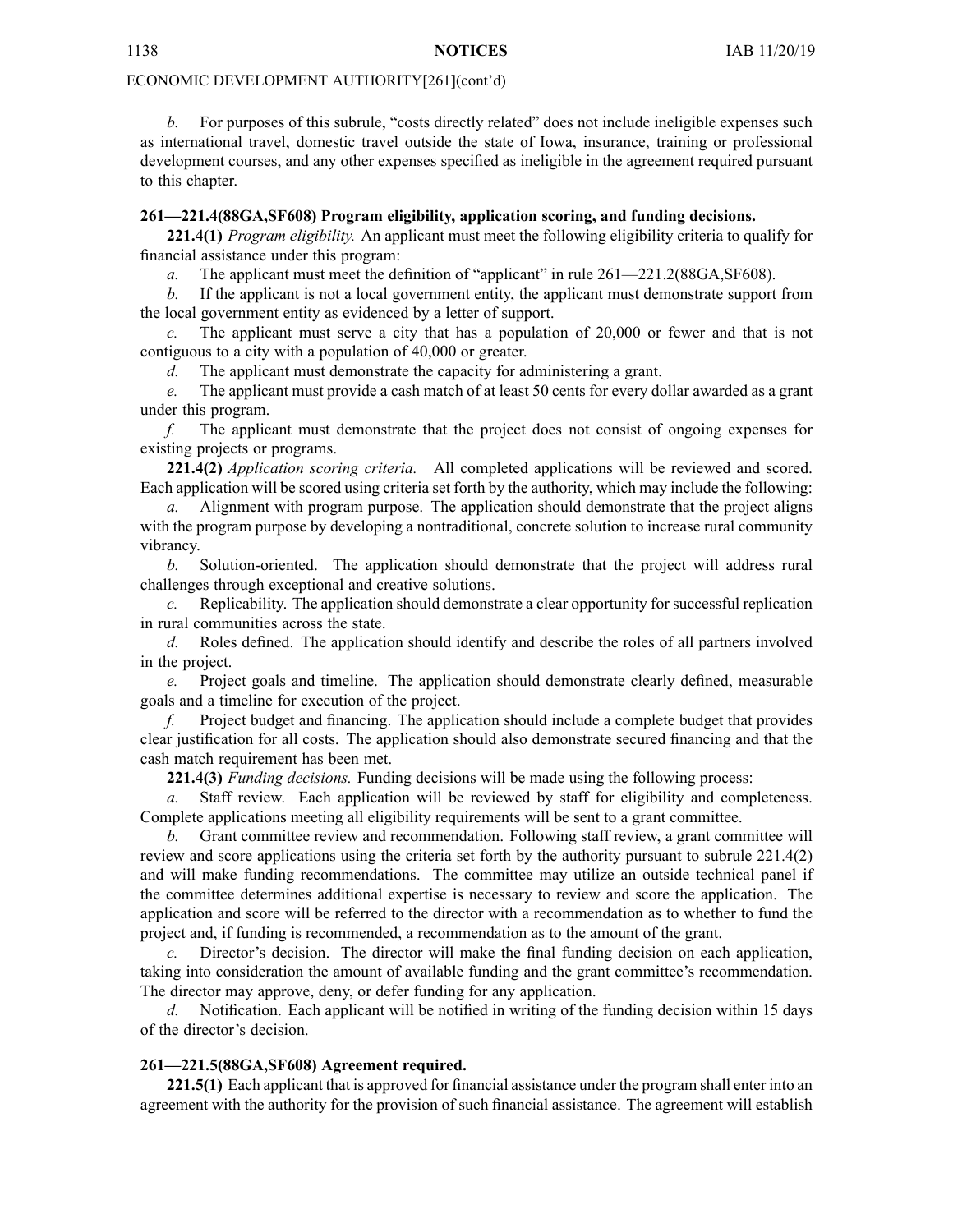<span id="page-20-0"></span>the terms on which financial assistance is to be provided and may include any other terms reasonably necessary for the efficient administration of the program.

**221.5(2)** The authority and the applicant may amend the agreemen<sup>t</sup> at any time upon the mutual agreemen<sup>t</sup> of both the authority and the applicant.

**221.5(3)** The agreemen<sup>t</sup> may require an applicant that has been approved for financial assistance under the program to submit information reasonably required by the authority to make reports to the authority's board, the governor's office, or the general assembly.

These rules are intended to implement 2019 Iowa Acts, Senate File 608.

# **ARC 4769C**

# **HOMELAND SECURITY AND EMERGENCY MANAGEMENT DEPARTMENT[605]**

#### **Notice of Intended Action**

#### **Proposing rule making related to joint 911 service boards and providing an opportunity for public comment**

The Homeland Security and Emergency Management Department hereby proposes to amend Chapter 10, "911 Telephone Systems," Iowa Administrative Code.

#### *Legal Authority for Rule Making*

This rule making is proposed under the authority provided in Iowa Code section 34A.22.

#### *State or Federal Law Implemented*

This rule making implements, in whole or in part, 2019 Iowa Acts, House File 516.

#### *Purpose and Summary*

The proposed amendments add the sheriff of each county and the chief of police of each city operating <sup>a</sup> public safety answering point (PSAP) as voting members of their respective county's joint 911 service board.

#### *Fiscal Impact*

This rule making has no fiscal impact to the State of Iowa, since the rule making deals only with membership of joint 911 service boards.

#### *Jobs Impact*

After analysis and review of this rule making, no impact on jobs has been found.

#### *Waivers*

Any person who believes that the application of the discretionary provisions of this rule making would result in hardship or injustice to that person may petition the Department for <sup>a</sup> waiver of the discretionary provisions, if any.

#### *Public Comment*

Any interested person may submit written comments concerning this proposed rule making. Written comments in response to this rule making must be received by the Department no later than 4:30 p.m. on December 10, 2019. Comments should be directed to: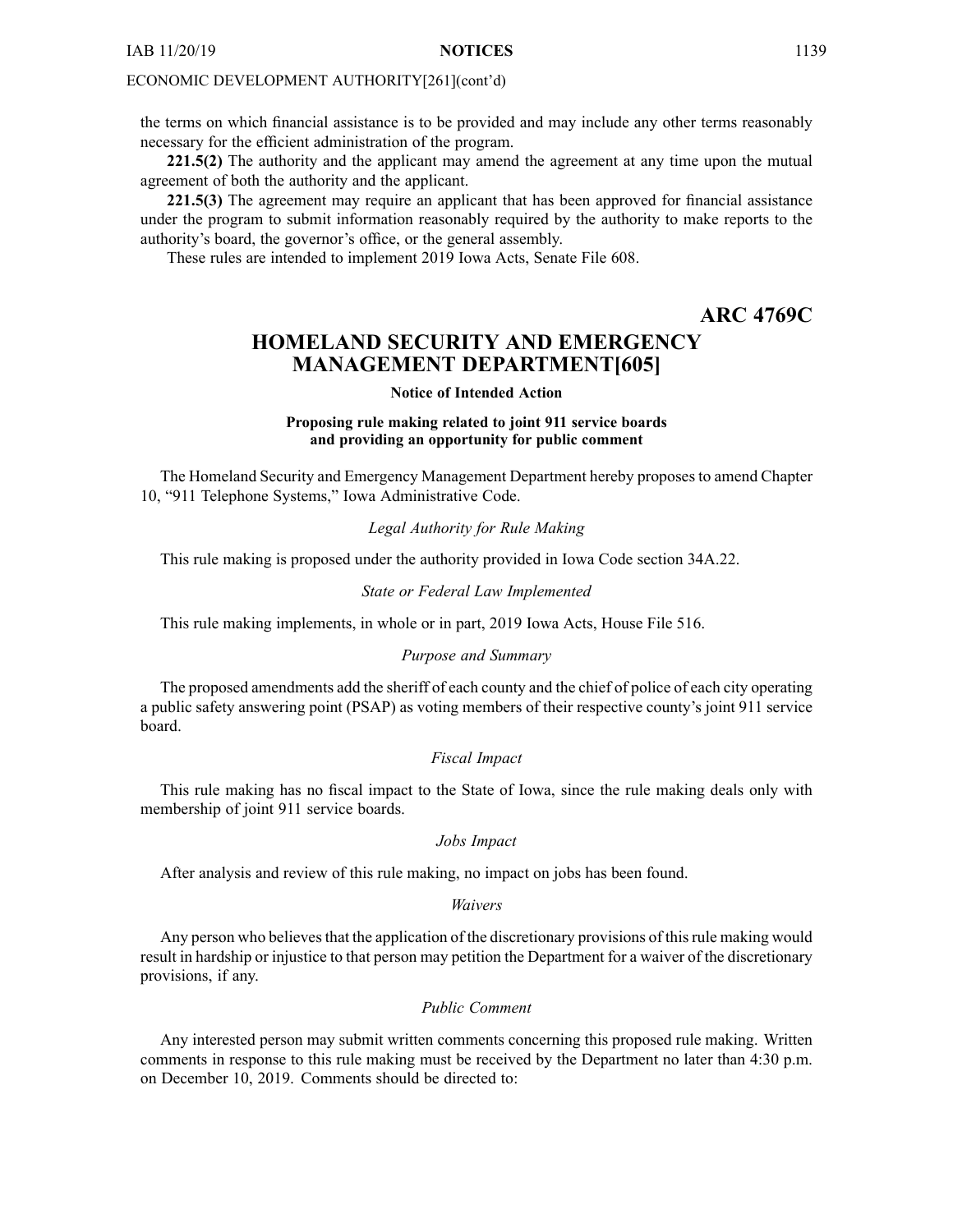#### <span id="page-21-0"></span>HOMELAND SECURITY AND EMERGENCYMANAGEMENT DEPARTMENT[605](cont'd)

Blake DeRouchey Department of Homeland Security and Emergency Management 7900 Hickman Road, Suite 500 Windsor Heights, Iowa 50265 Email: [blake.derouchey@iowa.gov](mailto:blake.derouchey@iowa.gov)

#### *Public Hearing*

No public hearing is scheduled at this time. As provided in Iowa Code section 17A.4(1)"b," an oral presentation regarding this rule making may be demanded by 25 interested persons, <sup>a</sup> governmental subdivision, the Administrative Rules Review Committee, an agency, or an association having 25 or more members.

#### *Review by Administrative Rules Review Committee*

The Administrative Rules Review Committee, <sup>a</sup> bipartisan legislative committee which oversees rule making by executive branch agencies, may, on its own motion or on written reques<sup>t</sup> by any individual or group, review this rule making at its regular [monthly](https://www.legis.iowa.gov/committees/meetings/meetingsListComm?groupID=705&ga=88) meeting or at <sup>a</sup> special meeting. The Committee's meetings are open to the public, and interested persons may be heard as provided in Iowa Code section 17A.8(6).

The following rule-making actions are proposed:

ITEM 1. Amend paragraph **10.3(1)"a"** as follows:

*a.* Each political subdivision of the state, having <sup>a</sup> public safety agency serving territory within the county 911 service area<sub>r</sub> and each local emergency management agency as defined in Iowa Code section [29C.2](https://www.legis.iowa.gov/docs/ico/section/2017/29C.2.pdf) operating within the 911 service area is entitled to one voting membership. The sheriff of each county, or the sheriff's designee, is entitled to voting membership on the county's joint 911 service board. The chief of police of each city operating <sup>a</sup> public safety answering point, or the chief of police's designee, is entitled to voting membership on the joint 911 service board of the county where the city is located. For the purposes of this paragraph, <sup>a</sup> township that operates <sup>a</sup> volunteer fire department providing fire protection services to the township, or <sup>a</sup> city that provides fire protection services through the operation of <sup>a</sup> volunteer fire department not financed through the operation of city government, shall be considered <sup>a</sup> political subdivision of the state having <sup>a</sup> public safety agency serving territory within the county.

ITEM 2. Amend **605—Chapter 10**, implementation sentence, as follows:

These rules are intended to implement Iowa Code chapter [34A](https://www.legis.iowa.gov/docs/ico/chapter/2017/34A.pdf) as amended by 2017 Iowa Acts, Senate File 500.

**ARC 4762C**

# **HUMAN SERVICES DEPARTMENT[441]**

**Notice of Intended Action**

#### **Proposing rule making related to children's behavioral health services and providing an opportunity for public comment**

The Human Services Department hereby proposes to amend Chapter 25, "Disability Services Management," Iowa Administrative Code.

#### *Legal Authority for Rule Making*

This rule making is proposed under the authority provided in Iowa Code chapter 331.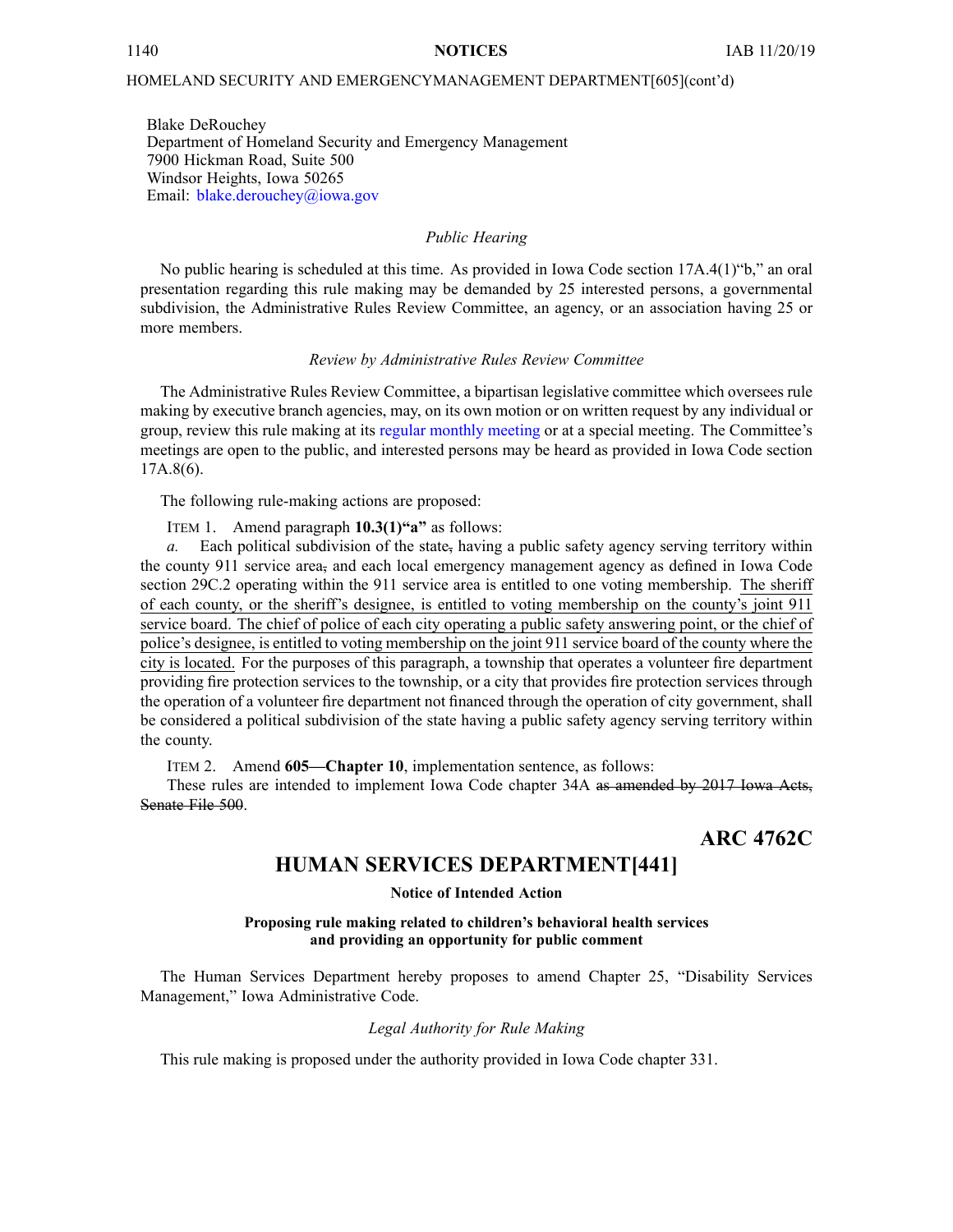#### *State or Federal Law Implemented*

This rule making implements, in whole or in part, 2019 Iowa Acts, chapter 61.

#### *Purpose and Summary*

These proposed amendments to Chapter 25 provide the framework for <sup>a</sup> children's behavioral health system requiring certain children's behavioral health core services for children with <sup>a</sup> serious emotional disturbance. The amendments provide guidance to mental health and disability services(MHDS) regions in developing the new children's behavioral health core services and include new definitions, provider standards, access standards, and implementation dates. The amendments also make changes in MHDS regional governance structure and reporting requirements and establish eligibility standards for children's behavioral health services.

#### *Fiscal Impact*

These changes are expected to increase costs for both the Medicaid program and MHDS regions. There will be additional Medicaid costs to fund increased access to Medicaid-funded services, such as crisis services. Many MHDS regions fund some services for children, such as crisis services, but they do not fund all of the core services nor does every region fund children's services or have access to crisis services for children.

#### *Jobs Impact*

These amendments are not likely to have any significant impact on private-sector jobs and employment opportunities in Iowa. To the extent there is any impact, it would be the creation of <sup>a</sup> demand for more mental health professionals and direct suppor<sup>t</sup> staff.

#### *Waivers*

Any person who believes that the application of the discretionary provisions of this rule making would result in hardship or injustice to that person may petition the Department for <sup>a</sup> waiver of the discretionary provisions, if any, pursuan<sup>t</sup> to rule 441—1.8(17A,217).

#### *Public Comment*

Any interested person may submit written comments concerning this proposed rule making. Written comments in response to this rule making must be received by the Department no later than 4:30 p.m. on December 10, 2019. Comments should be directed to:

Nancy Freudenberg Iowa Department of Human Services Hoover State Office Building, Fifth Floor 1305 East Walnut Street Des Moines, Iowa 50319-0114 Email: appea[ls@dhs.state.ia.us](mailto:appeals@dhs.state.ia.us)

#### *Public Hearing*

No public hearing is scheduled at this time. As provided in Iowa Code section 17A.4(1)"b," an oral presentation regarding this rule making may be demanded by 25 interested persons, <sup>a</sup> governmental subdivision, the Administrative Rules Review Committee, an agency, or an association having 25 or more members.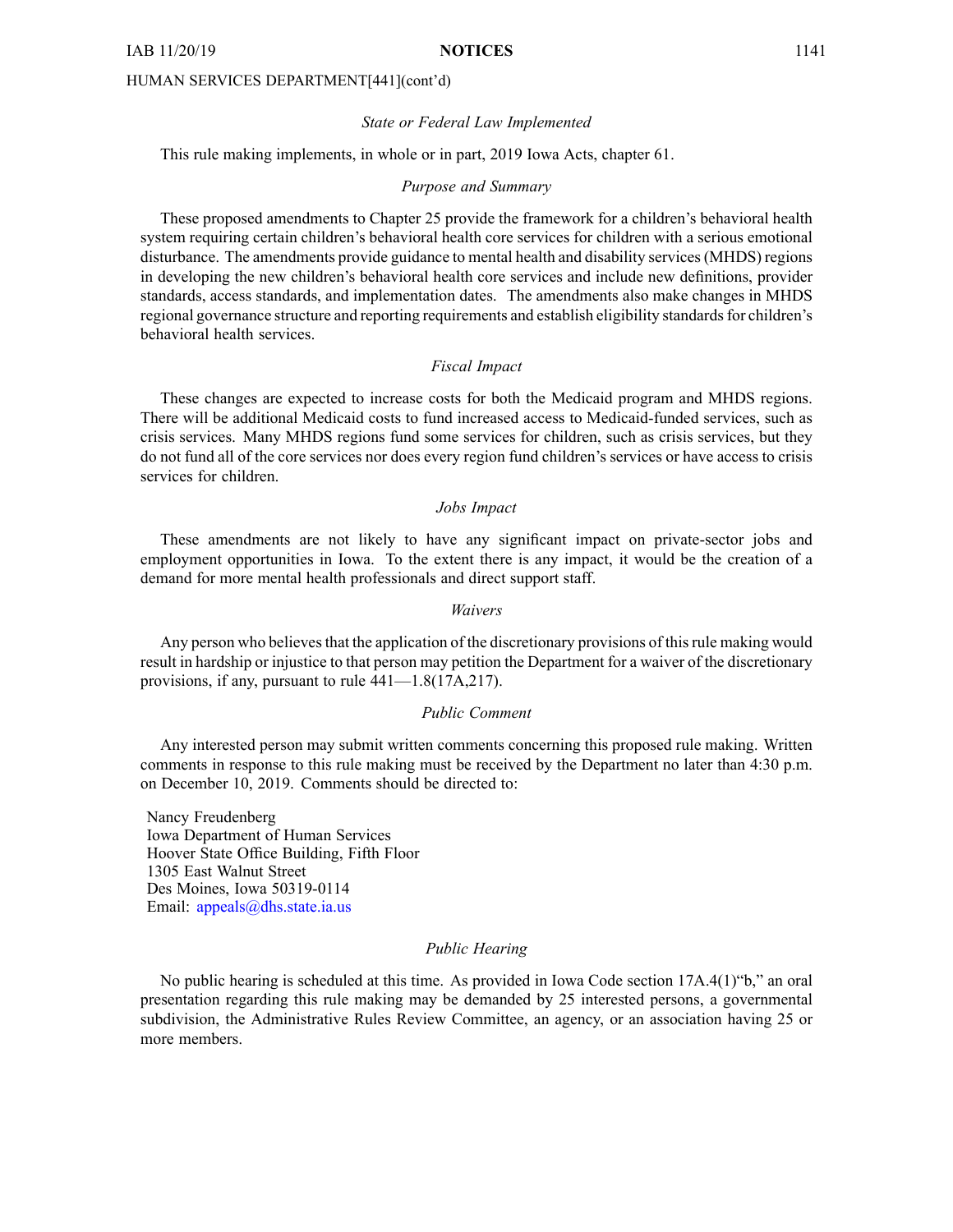#### *Review by Administrative Rules Review Committee*

The Administrative Rules Review Committee, <sup>a</sup> bipartisan legislative committee which oversees rule making by executive branch agencies, may, on its own motion or on written reques<sup>t</sup> by any individual or group, review this rule making at its regular [monthly](https://www.legis.iowa.gov/committees/meetings/meetingsListComm?groupID=705&ga=88) meeting or at <sup>a</sup> special meeting. The Committee's meetings are open to the public, and interested persons may be heard as provided in Iowa Code section 17A.8(6).

The following rule-making actions are proposed:

#### ITEM 1. Amend **441—Chapter 25**, preamble, as follows:

This chapter provides for definitions of regional core services; access standards; implementation dates; practice standards; reporting of regional expenditures; development and submission of regional managemen<sup>t</sup> plans; data collection; applications for funding as they relate to regional service systems for individuals adults with mental illness, intellectual disabilities, developmental disabilities, or brain injury; and submission of data for Medicaid offset calculations and children with a serious emotional disturbance.

ITEM 2. Adopt the following **new** definitions of "Behavioral health inpatient treatment," "Behavioral health outpatient therapy," "Child," "Children's behavioral health services," "Children's behavioral health system," "Early identification," "Early intervention," "Education services," "Mental health inpatient treatment," "Prevention," "Serious emotional disturbance" and "State board" in rule **441—25.1(331)**:

*"Behavioral health inpatient treatment"* or *"mental health inpatient treatment"* means inpatient psychiatric services to treat an acute psychiatric condition provided in <sup>a</sup> licensed hospital with <sup>a</sup> psychiatric unit or <sup>a</sup> licensed freestanding psychiatric hospital.

*"Behavioral health outpatient therapy"* means the same as "outpatient services" described in Iowa Code section [230A.106\(2\)](https://www.legis.iowa.gov/docs/ico/section/230A.106.pdf)*"a."*

*"Child"* or *"children"* means <sup>a</sup> person or persons under 18 years of age.

*"Children's behavioral health services"* means behavioral health services for children who have <sup>a</sup> diagnosis of serious emotional disturbance.

*"Children's behavioral health system"* or *"children's system"* means the behavioral health system for children implemented pursuan<sup>t</sup> to Iowa Code chapter [225C](https://www.legis.iowa.gov/docs/ico/chapter/225C.pdf).

*"Early identification"* means the process of detecting developmental delays or untreated conditions that may indicate the need for further evaluation.

*"Early intervention"* means services designed to address the social, emotional, and developmental needs of children at their earliest stages to decrease long-term effects and provide suppor<sup>t</sup> in meeting developmental milestones.

*"Education services"* means activities that increase awareness and understanding of the causes and nature of conditions or factors which affect an individual's development and functioning.

*"Mental health inpatient treatment"* or *"behavioral health inpatient treatment"* means inpatient psychiatric services to treat an acute psychiatric condition that are provided in <sup>a</sup> licensed hospital with <sup>a</sup> psychiatric unit or <sup>a</sup> licensed freestanding psychiatric hospital.

*"Prevention"* means efforts to increase awareness and understanding of the causes and nature of conditions or situations which affect an individual's functioning in society. Prevention activities are designed to convey information about the cause of conditions, situations, or problems that interfere with an individual's functioning or ways in which that information can be used to preven<sup>t</sup> their occurrence or reduce their effect and may include, but are not limited to, training events, webinars, presentations, and public meetings.

*"Serious emotional disturbance"* means the same as defined in Iowa Code section [225C.2](https://www.legis.iowa.gov/docs/ico/section/225C.2.pdf).

*"State board"* means the children's behavioral health system state board created in Iowa Code section [225C.51](https://www.legis.iowa.gov/docs/ico/section/225C.51.pdf).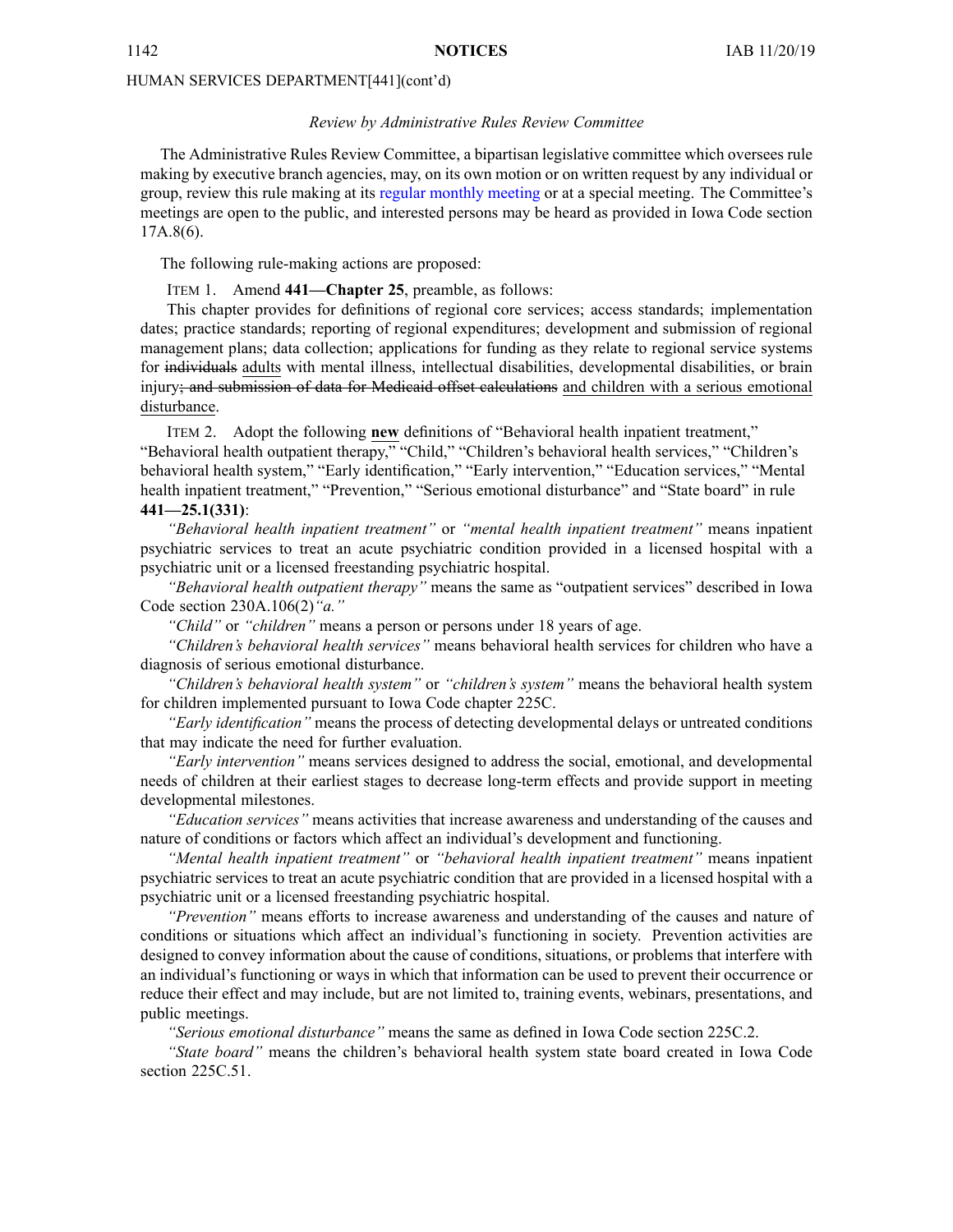ITEM 3. Amend subrule 25.2(1) as follows:

**25.2(1)** The region shall ensure that core service domains are available in regions as determined in Iowa Code section sections [331.397](https://www.legis.iowa.gov/docs/ico/section/331.397.pdf) and 331.397A.

ITEM 4. Amend subrule 25.2(3) as follows:

**25.2(3)** The region shall ensure that the following services are available for adults in the region: *a.* to *aa.* No change.

Regions may fund or provide other services in addition to the required core services consistent with requirements set forth in subrules 25.2(4) and 25.2(5) and 25.2(6).

ITEM 5. Renumber subrules **25.2(4)** and **25.2(5)** as **25.2(5)** and **25.2( 6)**.

ITEM 6. Adopt the following **new** subrule 25.2(4):

**25.2(4)** The region shall ensure that the following services are available for children in the region:

- *a.* Assessment and evaluation relating to eligibility for services.
- *b.* Behavioral health inpatient treatment.
- *c.* Behavioral health outpatient therapy.
- *d.* Crisis stabilization community-based services.
- *e.* Crisis stabilization residential services.
- *f.* Early identification.
- *g.* Early intervention.
- *h.* Education services.
- *i.* Medication prescribing and management.
- *j.* Mobile response.
- *k.* Prevention.

ITEM 7. Adopt the following **new** subrule 25.3(3):

**25.3(3)** Regions shall implement the following children's behavioral health core services on or before July 1, 2020, and meet applicable access standards on or before July 1, 2021:

- *a.* Assessment and evaluation relating to eligibility for services.
- *b.* Behavioral health outpatient therapy.
- *c.* Education services.
- *d.* Medication prescribing and management.
- *e.* Prevention.

ITEM 8. Adopt the following **new** subrule 25.3(4):

**25.3(4)** Regions shall implement the following children's behavioral health core services on or before July 1, 2021, and meet applicable access standards on or before July 1, 2021:

- *a.* Behavioral health inpatient treatment.
- *b.* Crisis stabilization community-based services.
- *c.* Crisis stabilization residential services.
- *d.* Early identification.
- *e.* Early intervention.
- *f.* Mobile response.

ITEM 9. Amend subrule 25.4(1) as follows:

**25.4(1)** A sufficient provider network which shall include:

*a.* A community mental health center or federally qualified health center that provides psychiatric and outpatient mental health services to individuals in the region.

*b.* A hospital with an inpatient psychiatric unit or state mental health institute located in or within reasonably close proximity that has the capacity to provide inpatient services to the applicant.

ITEM 10. Amend subrule 25.4(2) as follows:

**25.4(2)** Crisis services shall be available 24 hours per day, 7 days per week, 365 days per year for individuals experiencing mental health and disability-related emergencies. A region may make arrangements with one or more other regions to meet the required access standards.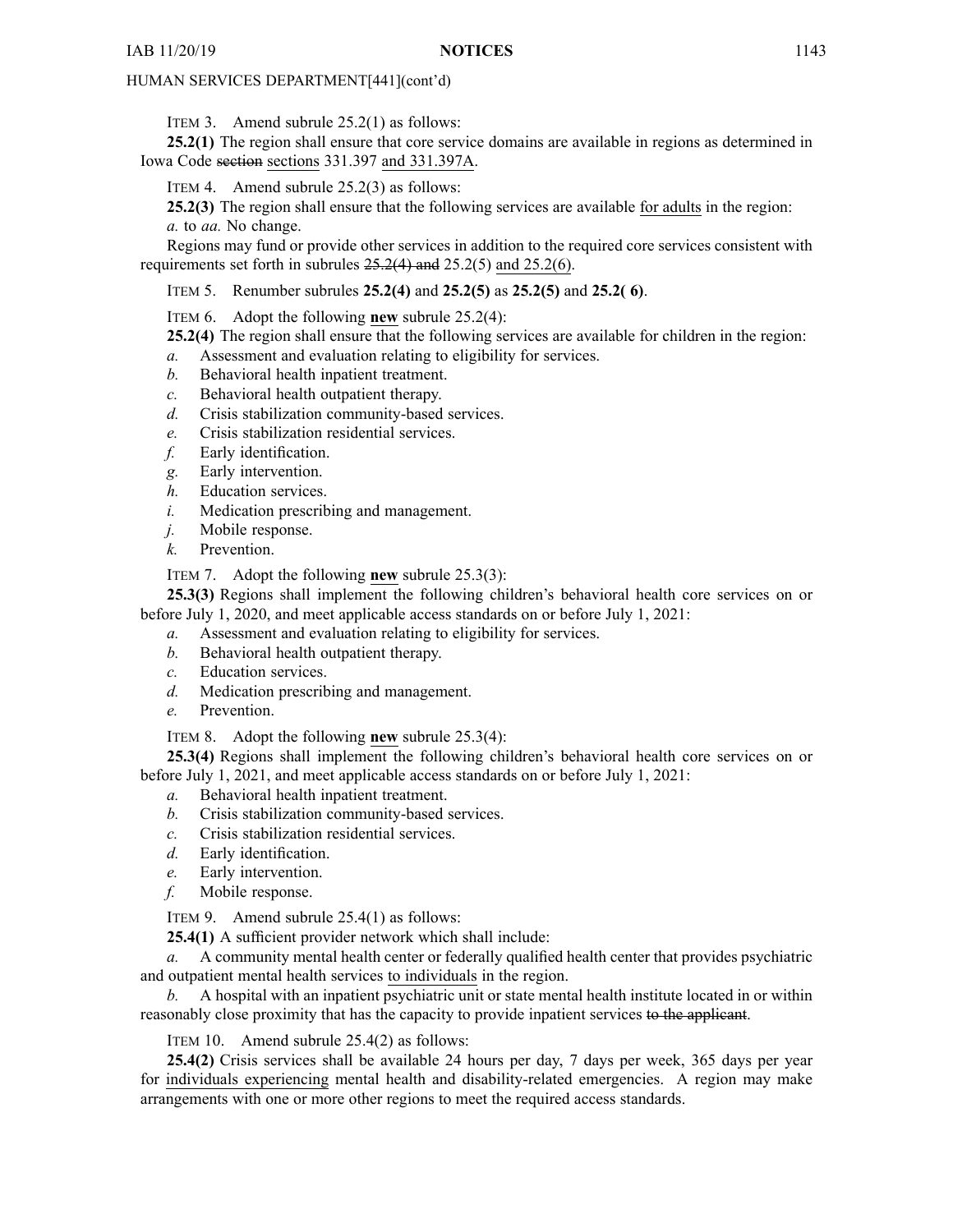*a.* to *d.* No change.

*e. Twenty-three-hour observation and holding.* An individual adult who has been determined to need 23-hour observation and holding shall receive 23-hour observation and holding within 120 minutes of referral. The service shall be located within 120 miles from the residence of the individual.

ITEM 11. Amend subrule 25.4(4) as follows:

**25.4(4)** Subacute facility-based mental health services. An individual adult shall receive subacute facility-based mental health services within 24 hours of referral. The service shall be located within 120 miles of the residence of the individual.

ITEM 12. Amend subrule 25.4(5) as follows:

25.4(5) Support for community living for adults. The first appointment shall occur within four weeks of the individual's reques<sup>t</sup> of suppor<sup>t</sup> for community living.

ITEM 13. Amend subrule 25.4(6) as follows:

**25.4(6)** Support for employment for adults. The initial referral shall take place within 60 days of the individual's reques<sup>t</sup> of suppor<sup>t</sup> for employment.

ITEM 14. Amend subrule 25.4(7) as follows:

**25.4(7)** Recovery services for adults. An individual receiving recovery services shall not have to travel more than 30 miles if residing in an urban area or 45 miles if residing in <sup>a</sup> rural area to receive services.

ITEM 15. Amend subrule 25.4(8) as follows:

**25.4(8)** Service coordination.

*a.* An individual adult receiving service coordination shall not have to travel more than 30 miles if residing in an urban area or 45 miles if residing in <sup>a</sup> rural area to receive services.

*b.* An individual adult shall receive service coordination within ten days of the initial reques<sup>t</sup> for such service or being discharged from an inpatient facility.

ITEM 16. Amend subrule 25.4(9), introductory paragraph, as follows:

**25.4(9)** The region shall make the following intensive mental health services available for adults. A region may make arrangements with one or more other regions to meet the required access standards.

ITEM 17. Adopt the following **new** subrule 25.4(11):

**25.4(11)** The region shall make the following efforts and activities related to children's behavioral health available to the residents of the region:

*a. Prevention.* Prevention activities shall be carried out at least four times <sup>a</sup> year.

*b. Education services.* Education activities shall be carried out at least four times <sup>a</sup> year.

ITEM 18. Adopt the following **new** subrule 25.4(12):

**25.4(12)** The region shall ensure that the following behavioral health services are available to children in the region:

*a. Early identification.* A child shall receive early identification services within four weeks of the time the reques<sup>t</sup> for such services is made.

*b. Early intervention.* A child shall receive early intervention services within four weeks of the time the reques<sup>t</sup> for such services is made.

ITEM 19. Amend rule 441—25.6(331), introductory paragraph, as follows:

**441—25.6(331) Intensive mental health services.** The purpose of intensive mental health services is to provide a continuum of services and supports to individuals adults with complex mental health and multi-occurring conditions who need <sup>a</sup> high level of intensive and specialized suppor<sup>t</sup> to attain stability in health, housing, and employment and to work toward recovery.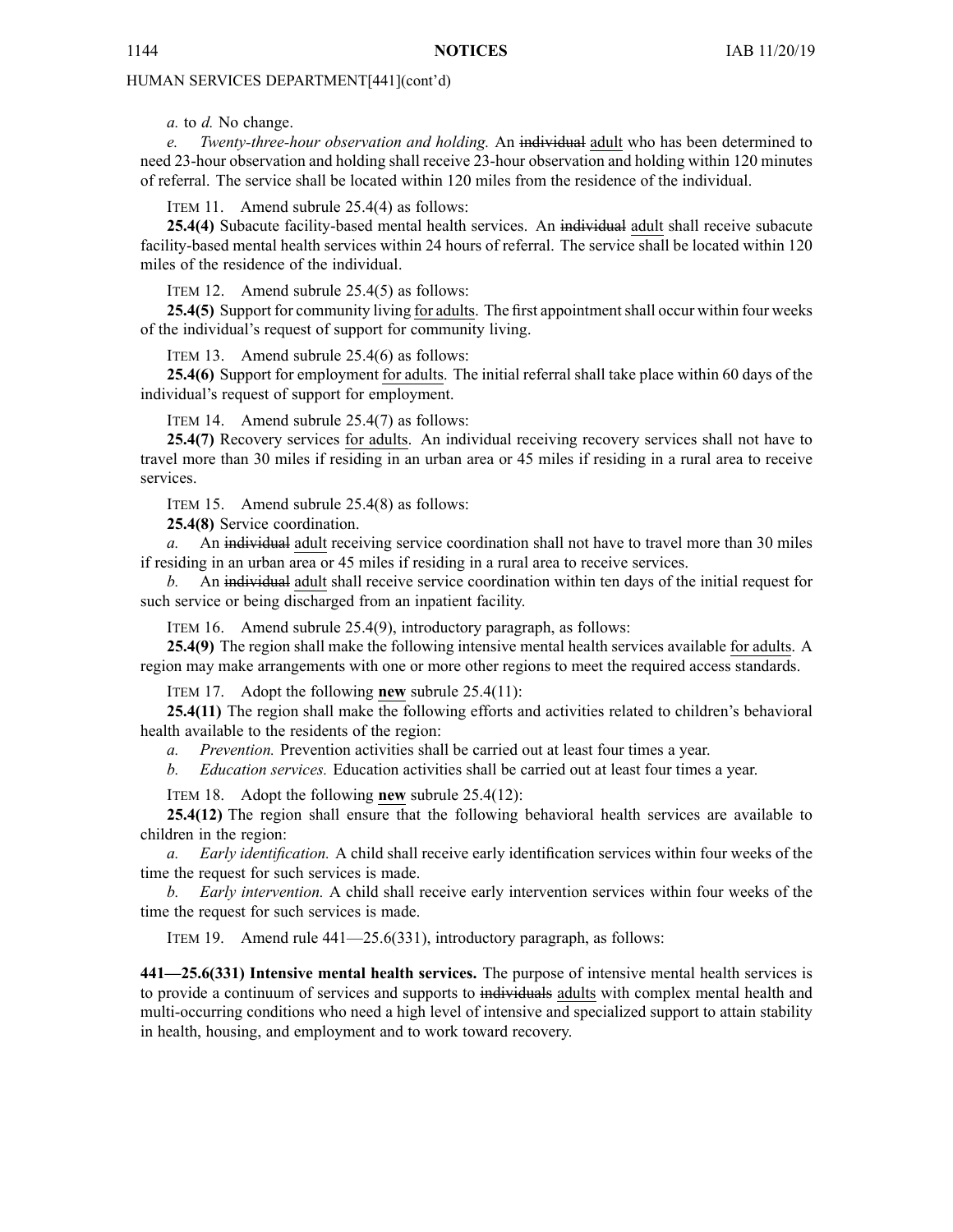ITEM 20. Amend subrule 25.6(1) as follows:

**25.6(1)** *Access centers.* The purpose of an access center is to serve individuals adults experiencing <sup>a</sup> mental health or substance use crisis who are not in need of an inpatient psychiatric level of care and who do not have alternative, safe, effective services immediately available.

*a.* and *b.* No change.

*c. Eligibility for access center services.* To be eligible to receive access center services, an individual shall meet all of the following criteria:

(1) The individual is an adult in need of screening, assessment, services or treatment related to <sup>a</sup> mental health or substance use crisis.

(2) to (4) No change.

*d.* No change.

ITEM 21. Amend subrule 25.6(2), introductory paragraph, as follows:

**25.6(2)** *Assertive community treatment (ACT) services.* The purpose of assertive community treatment is to serve individuals adults with the most severe and persistent mental illness conditions and functional impairments. ACT services provide <sup>a</sup> set of comprehensive, integrated, intensive outpatient services delivered by <sup>a</sup> multidisciplinary team under the supervision of <sup>a</sup> psychiatrist, an advanced registered nurse practitioner, or <sup>a</sup> physician assistant under the supervision of <sup>a</sup> psychiatrist. An ACT program shall designate an individual <sup>a</sup> staff member to be responsible for administration of the program and with the authority to sign documents and receive payments on behalf of the program.

ITEM 22. Amend subrule 25.6(4) as follows:

**25.6(4)** *23-hour observation and holding.* The purpose of 23-hour observation and holding is to provide up to 23 hours of care for adults in <sup>a</sup> safe and secure, medically staffed treatment environment. Twenty-three-hour observation and holding shall be provided as described in rule 441—24.37(225C).

ITEM 23. Amend subrule 25.6(7), introductory paragraph, as follows:

**25.6(7)** *Subacute mental health services.* The purpose of subacute mental health services is to provide <sup>a</sup> comprehensive set of wraparound services to individuals adults who have had or are at imminent risk of having acute or crisis mental health symptoms.

ITEM 24. Amend subrule 25.6(8), introductory paragraph, as follows:

**25.6(8)** *Intensive residential services.* The purpose of intensive residential services is to serve individuals adults with the most intensive severe and persistent mental illness conditions who have functional impairments and may also have multi-occurring conditions. Intensive residential services provide intensive 24-hour supervision, behavioral health services, and other supportive services in <sup>a</sup> community-based residential setting.

ITEM 25. Amend **441—Chapter 25**, implementation sentence, Division I, as follows:

These rules are intended to implement Iowa Code chapter [331](https://www.legis.iowa.gov/docs/ico/chapter/331.pdf) and 2018 Iowa Acts, House File 2456.

ITEM 26. Amend **441—Chapter 25**, Division II, preamble, as follows:

These rules define the standards for <sup>a</sup> regional service system. The mental health and disability services and children's behavioral health services provided by counties operating as <sup>a</sup> region shall be delivered in accordance with <sup>a</sup> regional service system managemen<sup>t</sup> plan approved by the region's governing board and implemented by the regional administrator (Iowa Code section [331.393](https://www.legis.iowa.gov/docs/ico/section/331.393.pdf)). Iowa counties are encouraged to enter into <sup>a</sup> regional system when the regional approach is likely to increase the availability of services to residents of the state who need the services. It is the intent of the Iowa general assembly that the adult residents of this state should have access to needed mental health and disability services and that Iowa children should have access to needed behavioral health services regardless of the location of their residence.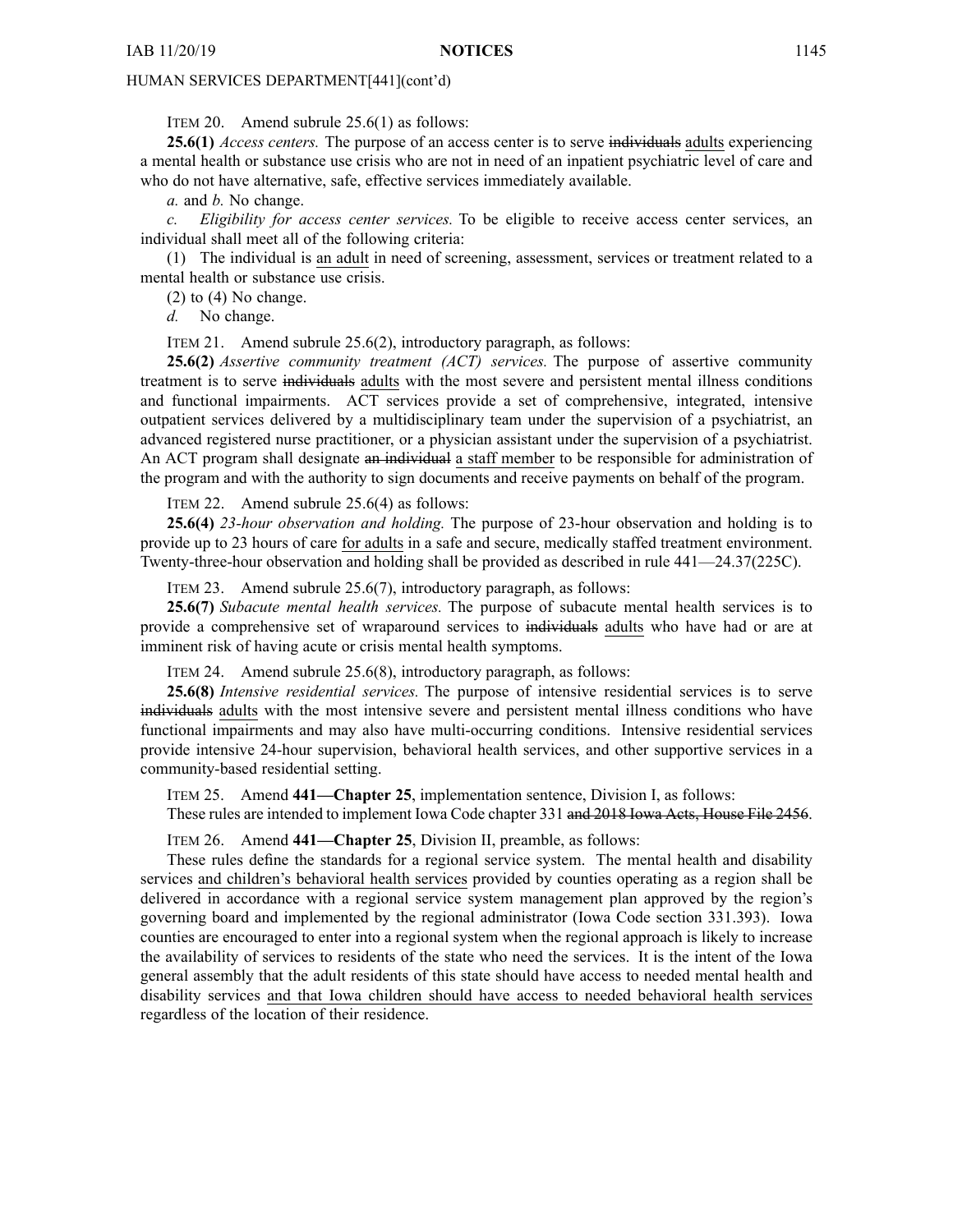ITEM 27. Rescind the definitions of "Applicant" and "Coordinator of mental health and disability services" in rule **441—25.11(331)**.

ITEM 28. Adopt the following **new** definitions of "Coordinator of children's behavioral health services," "Coordinator of mental health and disability services," "Countable household income," "Federal poverty level," and "Modified adjusted gross income" in rule **441—25.11(331)**:

*"Coordinator of children's behavioral health services"* means <sup>a</sup> member of the regional administrative entity staff who meets the requirements described in Iowa Code section [331.390\(3\)](https://www.legis.iowa.gov/docs/ico/section/331.390.pdf)*"b"* and is responsible for coordinating behavioral health services for children.

*"Coordinator of mental health and disability services"* means <sup>a</sup> member of the regional administrative entity staff who meets the requirements described in Iowa Code section [331.390\(3\)](https://www.legis.iowa.gov/docs/ico/section/331.390.pdf)*"b"* and is responsible for coordinating mental health and disability services for adults.

*"Countable household income"* means earned and unearned income of the family of <sup>a</sup> child according to the modified adjusted gross income methodology.

*"Federal poverty level"* meansthe most recently revised annual poverty income guidelines published in the Federal Register by the United States Department of Health and Human Services.

*"Modified adjusted gross income"* means the methodology prescribed in 42 U.S.C. Section 1396a(e)(14) and 42 CFR 435.603.

ITEM 29. Amend subrule 25.12(1) as follows:

**25.12(1)** *Governing board.* The governing board shall comply with the provisions of Iowa Code section [331.390](https://www.legis.iowa.gov/docs/ico/section/331.390.pdf), Iowa Code chapter [69](https://www.legis.iowa.gov/docs/ico/chapter/69.pdf) and other applicable laws relating to boards and commissions, including but not limited to the following requirements:

*a.* The governing board shall comply with the membership requirements as outlined in Iowa Code section [331.390](https://www.legis.iowa.gov/docs/ico/section/331.390.pdf) and follow the requirements in Iowa Code chapter [69](https://www.legis.iowa.gov/docs/ico/chapter/69.pdf) and other applicable laws relating to boards and commissions. include the following voting members:

(1) At least one board of supervisors member from each county comprising the region or their designees.

(2) One adult person who utilizes mental health and disability services or is an actively involved relative of an adult who utilizes such services, designated by the regional adult mental health and disability services advisory committee.

(3) Members designated by the regional children's behavioral health services advisory committee as follows:

1. One member representing the education system in the region.

2. One member who is <sup>a</sup> paren<sup>t</sup> of <sup>a</sup> child who utilizes children's behavioral health services or is an actively involved relative of <sup>a</sup> child who utilizes such services.

The governing board shall include the following nonvoting members in an ex officio capacity:

(1) One member representing an adult service provider in the region, designated by the regional adult mental health and disability services advisory committee.

(2) One member representing <sup>a</sup> children's behavioral health service provider in the region, designated by the regional children's behavioral health services advisory committee.

*b. c.* A The governing board shall create <sup>a</sup> regional adult mental health and disability services advisory committee shall be created and, which shall designate members to the governing board as defined in Iowa Code section [331.390\(2\)](https://www.legis.iowa.gov/docs/ico/section/331.390.pdf).

The governing board shall create a regional children's behavioral health services advisory committee, which shall designate members to the governing board as defined in Iowa Code section [331.390\(2\)](https://www.legis.iowa.gov/docs/ico/section/331.390.pdf).

*c. e.* The governing board shall appoint and evaluate the performance of the chief executive officer of the regional administrative entity who will serve as the single point of accountability for the region.

ITEM 30. Amend subrule 25.12(2) as follows:

**25.12(2)** *Regional administrator.* The formation of the regional administrator shall be as defined in Iowa Code sections [331.388](https://www.legis.iowa.gov/docs/ico/section/331.388.pdf) and [331.390](https://www.legis.iowa.gov/docs/ico/section/331.390.pdf).

*a.* to *d.* No change.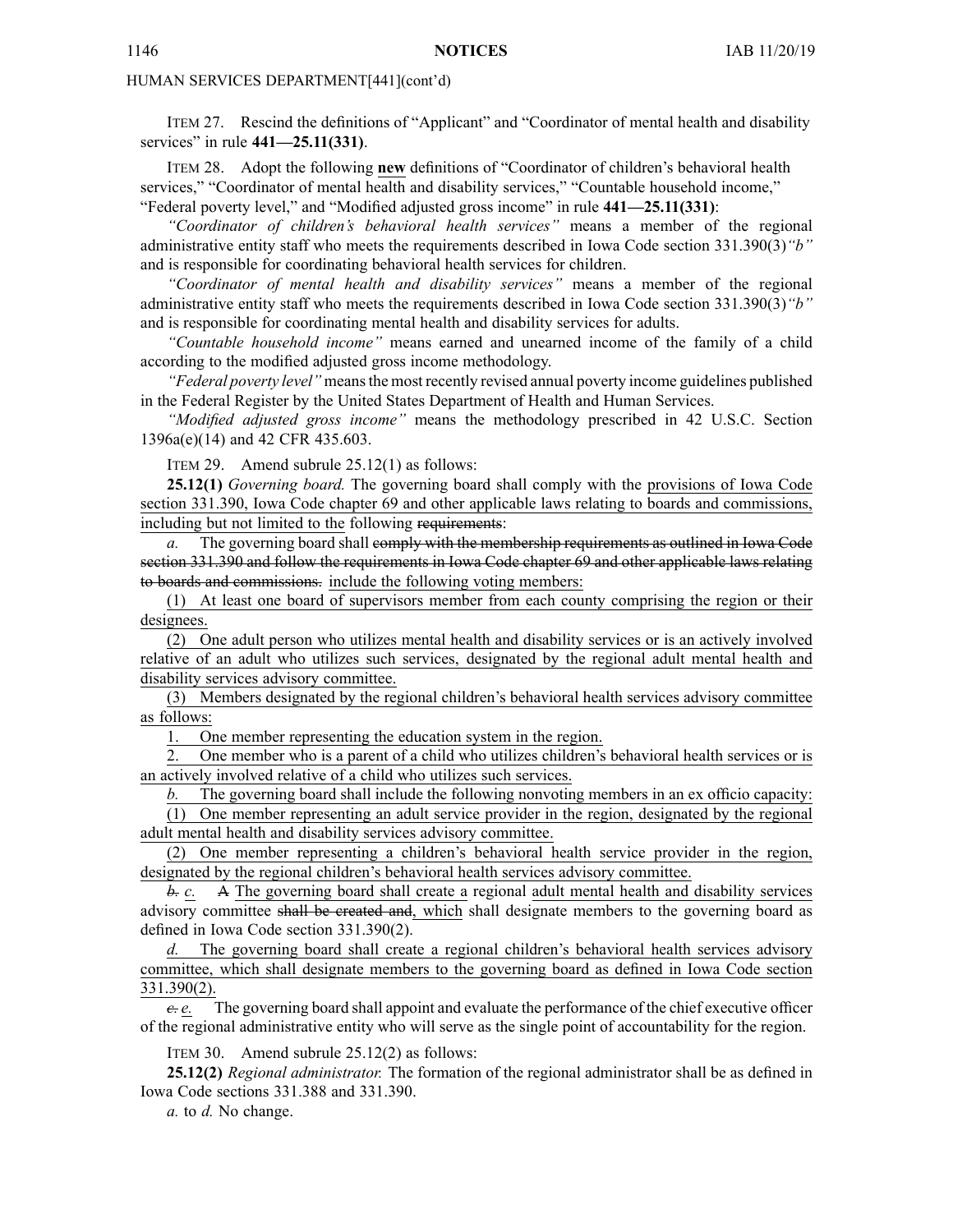*e.* The regional administrative entity staff shall include one or more coordinators of mental health and disability services.

*f.* The regional administrative entity staff shall include one or more coordinators of children's behavioral health services.

ITEM 31. Amend subrule 25.13(1), introductory paragraph, as follows:

**25.13(1)** *Funding.* Non-Medicaid Funding for non-Medicaid mental health and disability services funding and children's behavioral health services is under the control of the governing board and shall:

ITEM 32. Amend paragraph **25.14(1)"i"** as follows:

*i.* Provision for formation and assigned responsibilities for one or more regional advisory committees for adult mental health and disability services consisting of:

- (1) Individuals who utilize services or the actively involved relatives of such individuals.
- (2) Service providers of adult mental health and disability services.
- (3) Governing board members.
- (4) Other interests identified in the agreement.

ITEM 33. Adopt the following **new** paragraph **25.14(1)"j"**:

*j.* Provision for formation and assigned responsibilities for one or more regional advisory committees for children's behavioral health services consisting of:

(1) A paren<sup>t</sup> of <sup>a</sup> child who utilizes services or an actively involved relative of such child.

- (2) A member of the education system.
- (3) An early childhood advocate.
- (4) A child welfare advocate.
- (5) A children's behavioral health service provider.
- (6) A member of the juvenile court.
- (7) A pediatrician.
- (8) A child care provider.
- (9) A local law enforcement representative.
- (10) A regional governing board member.

ITEM 34. Amend paragraph **25.14(2)"c"** as follows:

*c.* A general list of the functions and responsibilities of the regional administrative entity's chief executive officer and other staff including but not limited to coordinators of mental health and disability services and coordinators of children's behavioral health services.

ITEM 35. Rescind subrule 25.15(2) and adopt the following **new** subrule in lieu thereof:

**25.15(2)** *Eligibility for children's behavioral health services.* An individual must comply with all of the following requirements to be eligible for children's behavioral health services under the regional service system:

*a.* The individual is <sup>a</sup> child under 18 years of age.

*b.* The child's custodial paren<sup>t</sup> is <sup>a</sup> resident of the state of Iowa, and the child is physically presen<sup>t</sup> in the state.

*c.* The child's family meets the financial eligibility requirements in rule 441—25.16(331).

*d.* The child has been diagnosed with <sup>a</sup> serious emotional disturbance. A serious emotional disturbance diagnosis is not required to access comprehensive facility and community-based crisis services according to Iowa Code section 331.397A(4)*"b."*

ITEM 36. Amend rule 441—25.16(331), introductory paragraph, as follows:

**441—25.16(331) Financial eligibility requirements.** The regional service system managemen<sup>t</sup> plan shall identify basic financial eligibility standards for mental health and disability services as defined in Iowa Code section sections [331.395](https://www.legis.iowa.gov/docs/ico/section/331.395.pdf) and 331.396A.

ITEM 37. Rescind subrule 25.16(1) and adopt the following **new** subrule in lieu thereof: **25.16(1)** *Income requirements.*

*a.* Income requirements for adult mental health and disability services shall be as follows: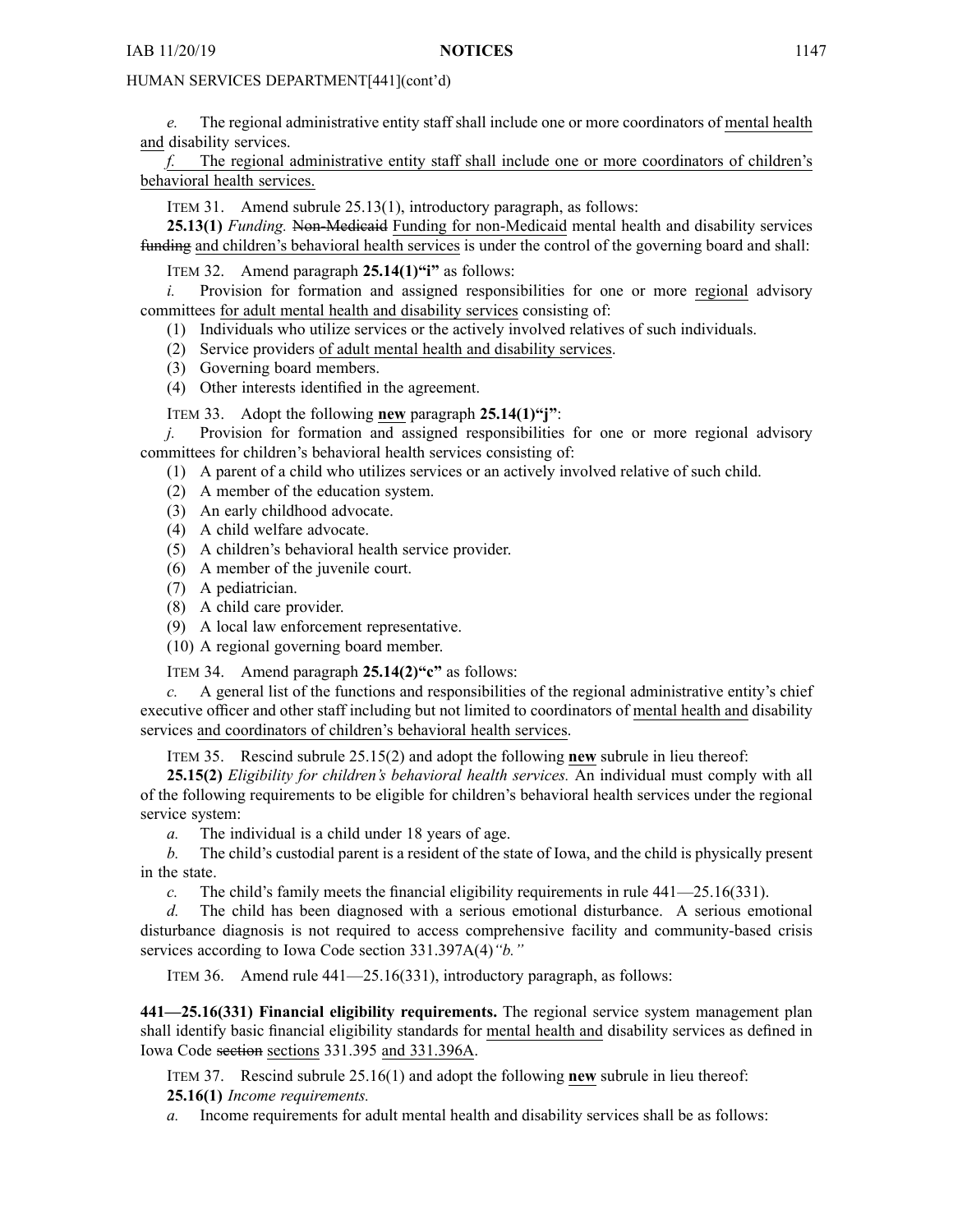(1) The person must have an income equal to or less than 150 percen<sup>t</sup> of the federal poverty level.

(2) A person who is eligible for federally funded services and other suppor<sup>t</sup> must apply for such services and support.

*b.* Income requirements for children's behavioral health services shall be as follows:

(1) The child's family has countable household income equal to or less than 500 percen<sup>t</sup> of the federal poverty level. Countable household income and family size shall be determined using the modified adjusted gross income methodology.

(2) An eligible child whose family's countable household income is at least 150 percen<sup>t</sup> and not more than 500 percen<sup>t</sup> of the federal poverty level shall be subject to <sup>a</sup> cost share as described in subrule 25.16(3).

(3) Verification of income. Income shall be verified using the best information available.

1. Pay stubs, tip records and employers' statements are acceptable forms of verification of earned income.

2. Self-employment income can be verified through business records from the previous year if they are representative of anticipated earnings. If business records from the previous year are not representative of anticipated earnings, an average of the business records from the previous two or three years may be used if that average is representative of anticipated earnings.

(4) Changes in income. Financial eligibility shall be reviewed on an annual basis and may be reviewed more often in response to increases or decreases in income.

(5) A child who is eligible for federally funded services and other suppor<sup>t</sup> must apply for such services and support.

ITEM 38. Amend subrule 25.16(2), introductory paragraph, as follows:

**25.16(2)** *Resource requirements.* There are no resource limits for the family of <sup>a</sup> child seeking children's behavioral health services. An individual adult seeking mental health and disability services must have resources that are equal to or less than \$2,000 in countable value for <sup>a</sup> single-person household or \$3,000 in countable value for <sup>a</sup> multiperson household or follow the most recent federal supplemental security income guidelines.

ITEM 39. Rescind subrule 25.16(3) and adopt the following **new** subrule in lieu thereof:

**25.16(3)** *Cost-share standards.* A regional administrative entity must comply with cost-share standards as defined in Iowa Code sections [331.395](https://www.legis.iowa.gov/docs/ico/section/331.395.pdf) and 331.396A.

*a.* Cost sharing is allowed for adults with income above 150 percen<sup>t</sup> of the federal poverty level as defined by the most recently revised poverty guidelines published by the United States Department of Health and Human Services.

Cost-share amounts for regionally funded adult mental health and disability services in this rule are related to core services as defined in Iowa Code section [331.397](https://www.legis.iowa.gov/docs/ico/section/331.397.pdf) and must be identified in the enrollment and eligibility section of the region's policy and procedures approved by the department.

*b.* Cost-share amounts for children's behavioral health services are applicable to core services as defined in Iowa Code section 331.397A. The family of <sup>a</sup> child receiving regional funding for behavioral health services shall be responsible for <sup>a</sup> cost-share amount based on the family's household income as follows: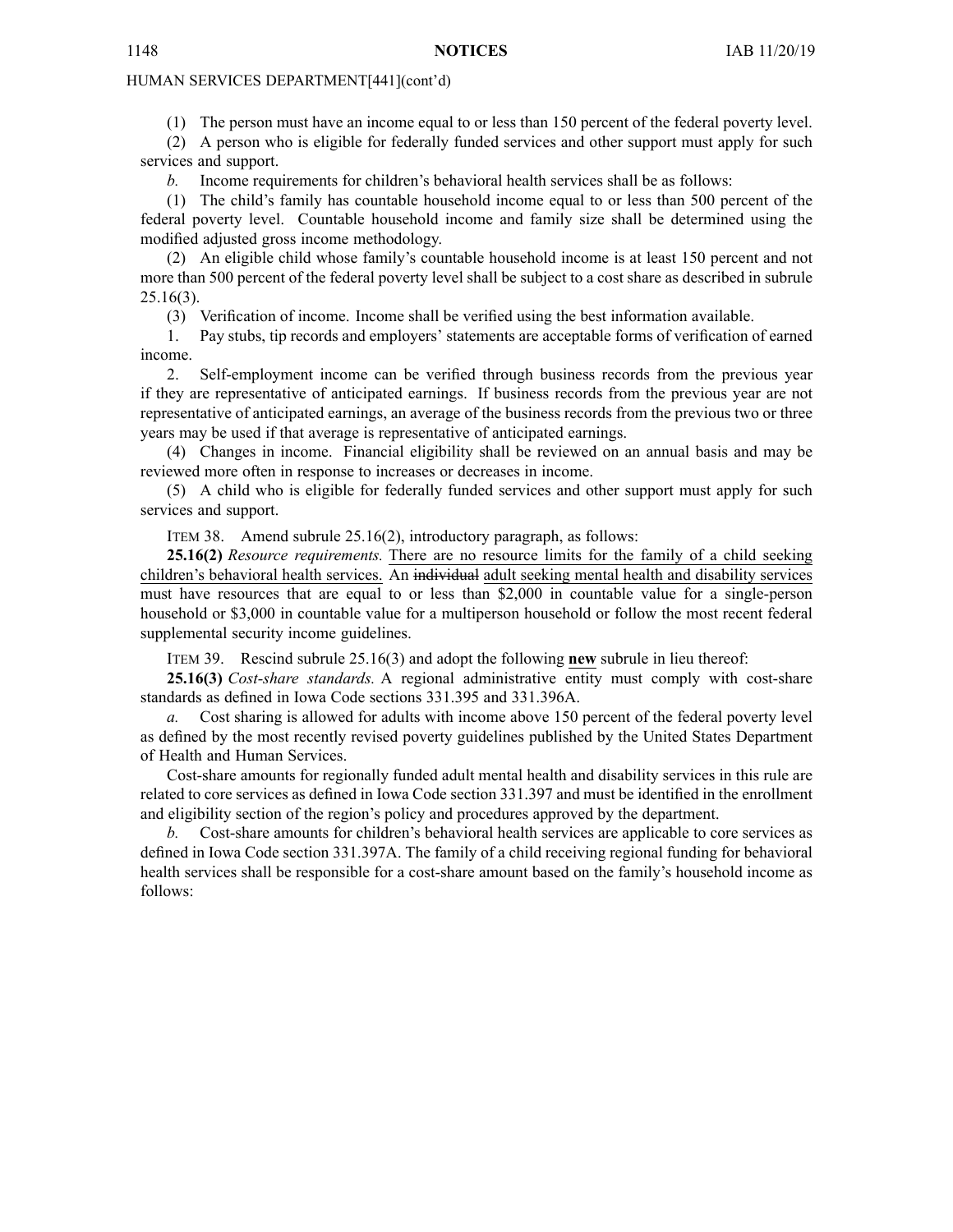| Family Income as a % of FPL | Cost Share % Paid by Family |
|-----------------------------|-----------------------------|
| 0 to $150%$                 | $0\%$                       |
| 151 to 200%                 | 10%                         |
| 201 to 250%                 | 15%                         |
| 251 to 300%                 | 20%                         |
| 301 to 350%                 | 35%                         |
| 351 to 400%                 | 50%                         |
| 401 to 450%                 | 65%                         |
| 451 to 500\%                | 80%                         |
| Over 500%                   | 100%                        |

#### ITEM 40. Amend subrule 25.16(4), introductory paragraph, as follows:

**25.16(4)** *Copayment Cost-share standards required by any federal, state, regional, or municipal program.* Any copayments cost sharing or other client participation required by any federal, state, regional or municipal program in which the individual participates shall be required by the regional administrative entity. Such copayments include cost sharing includes, but are is not limited to:

ITEM 41. Amend subrule 25.18(1) as follows:

**25.18(1)** The annual service and budget plan is due on April 1 prior to the July 1 implementation of the annual plan and shall be approved by the region's governing board prior to submittal to the department. The initial plan is due on April 1, 2014.

ITEM 42. Amend subrule 25.18(2) as follows:

**25.18(2)** The annual service and budget plan shall include but not be limited to the following:

*a.* The locations of the Access points. A list of the local access points for mental health and disability services. This shall include and children's behavioral health services, including the name names of the access points including and the physical locations and contact information.

*b.* Targeted Service coordination and targeted case management. The A list of the service coordination and targeted case managemen<sup>t</sup> agencies for utilized in the region, whether funded by the region, the medical assistance program, or third-party payers, including the physical location and contact information for those agencies, shall be included.

*c.* Crisis planning. A list of accredited crisis services available in the region for crisis prevention, response and resolution, including contact information for the agencies responsible, shall be included.

*d.* Intensive mental health services. Identification of the intensive mental health services designated by the region according to rule  $441-25.6(331)$ , including the provider name, contact information, and location of each of the following, shall be included:

- (1) Access center(s).
- (2) ACT services.
- (3) Intensive residential services.

(4) Subacute mental health services.

*e.* Children's behavioral health services. Identification of children's behavioral health services as described in subrule 25.2(4), including eligibility requirements or reference to where eligibility requirements can be found in the policies and procedures manual.

*e. f.* Scope of services. A description of the scope of services to be provided, <sup>a</sup> projection of need for the service, and the funding necessary to meet the need shall be included.

(1) The scope shall include the regional core services as defined identified in rule 441—25.1(331) 441—25.2(331).

(2) The scope shall also include services in addition to the required core services.

*f. g.* Budget and financing provisions for the next year. The provisions shall address how county, regional, state and other funding sources will be used to meet the service needs within the region.

*g. h.* Financial forecasting measures. The plan shall describe A description of the financial forecasting measures used in the identification of service need and funding necessary for services and <sup>a</sup>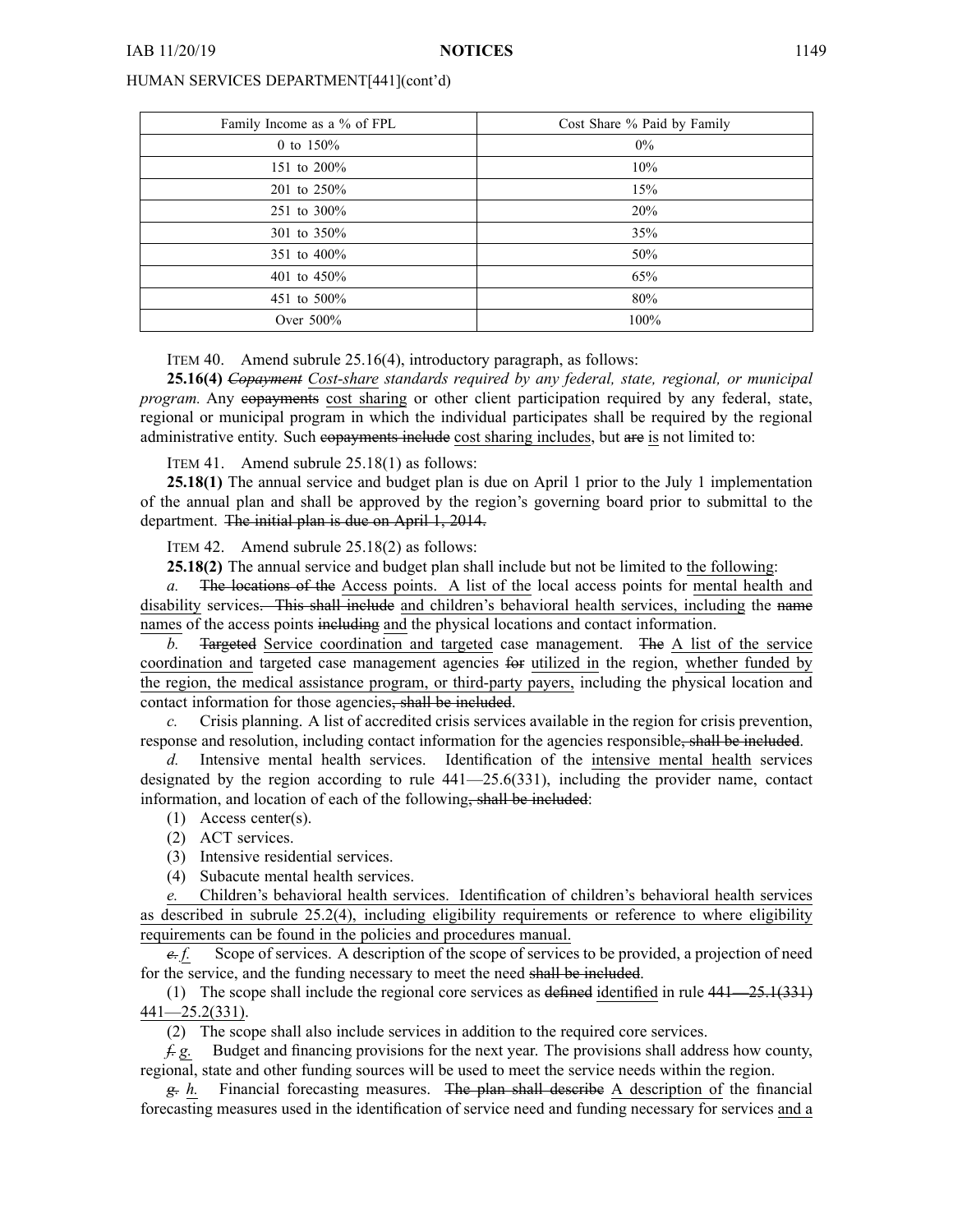financial statement of actual revenues and actual expenses by chart of account codes, including levies by county.

*h. i.* The provider Provider reimbursement provisions. The plan shall describe A description of the types of provider reimbursement methods that will be used, including fee for service, compensating providers compensation for <sup>a</sup> "system of care" approach, and for use of nontraditional providers. A region also shall provide information on funding approaches that identify and incorporate all services and sources of funding used by the individuals receiving services, including the medical assistance program.

ITEM 43. Amend rule 441—25.20(331) as follows:

**441—25.20(331) Annual report.** The annual repor<sup>t</sup> shall describe the services provided, the cost of those services, the number of individuals served, and the outcomes achieved for the previous fiscal year. The annual repor<sup>t</sup> is due on December 1 following <sup>a</sup> completed fiscal year of implementing the annual service and budget plan. The initial report is due on December 1, 2015. The annual report shall include but not be limited to:

1. Services actually provided.

2. The status of service development.

2. 3. Actual numbers of individuals children and adults served.

3. 4. Documentation that each regionally designated access center has met the service standards in subrule 25.6(1).

4. 5. Documentation that each regionally designated ACT team has been evaluated for program fidelity, including <sup>a</sup> peer review as required by subrule 25.6(2), and documentation of each team's most recent fidelity score.

5. 6. Documentation that each regionally designated subacute service has met the service standards in subrule 25.6(7).

6. 7. Documentation that each regionally designated intensive residential service home or intensive residential service has met the service standards in subrule 25.6(8).

7. 8. Moneys expended. Financial statement of actual revenues and actual expenditures by chart of account codes, including levies by county.

8. 9. Outcomes achieved.

ITEM 44. Amend subrule 25.21(1) as follows:

**25.21(1)** *Content.* The manual shall include but not be limited to:

*a.* No change.

*b.* Enrollment. The application and enrollment process that is readily accessible to applicants individuals and their families or authorized representatives shall be included. This procedure shall identify regional access points and where applicants individuals can apply for services and how and when the applications will reach the regional administrative entity's designated staff for processing.

*c.* Eligibility. The process utilized to determine eligibility shall be included in the manual and shall include but not be limited to:

 $(1)$  to  $(3)$  No change.

(4) The process for development of <sup>a</sup> written notice of decision. The time frame for sending <sup>a</sup> written notice of decision to the individual and guardian (if applicable) and the service providers identified in the notice shall be included. The notice of decision shall:

1. and 2. No change.

3. Outline the applicant's individual's right to appeal.

4. No change.

*d.* to *f.* No change.

*g.* Targeted case management.

(1) and (2) No change.

(3) Targeted case managemen<sup>t</sup> and service coordination services. Targeted case managemen<sup>t</sup> and service coordination services utilized in <sup>a</sup> regional service system shall include but are not limited to the following as defined in Iowa Code section [331.393\(4\)](https://www.legis.iowa.gov/docs/ico/section/331.393.pdf)*"g"*: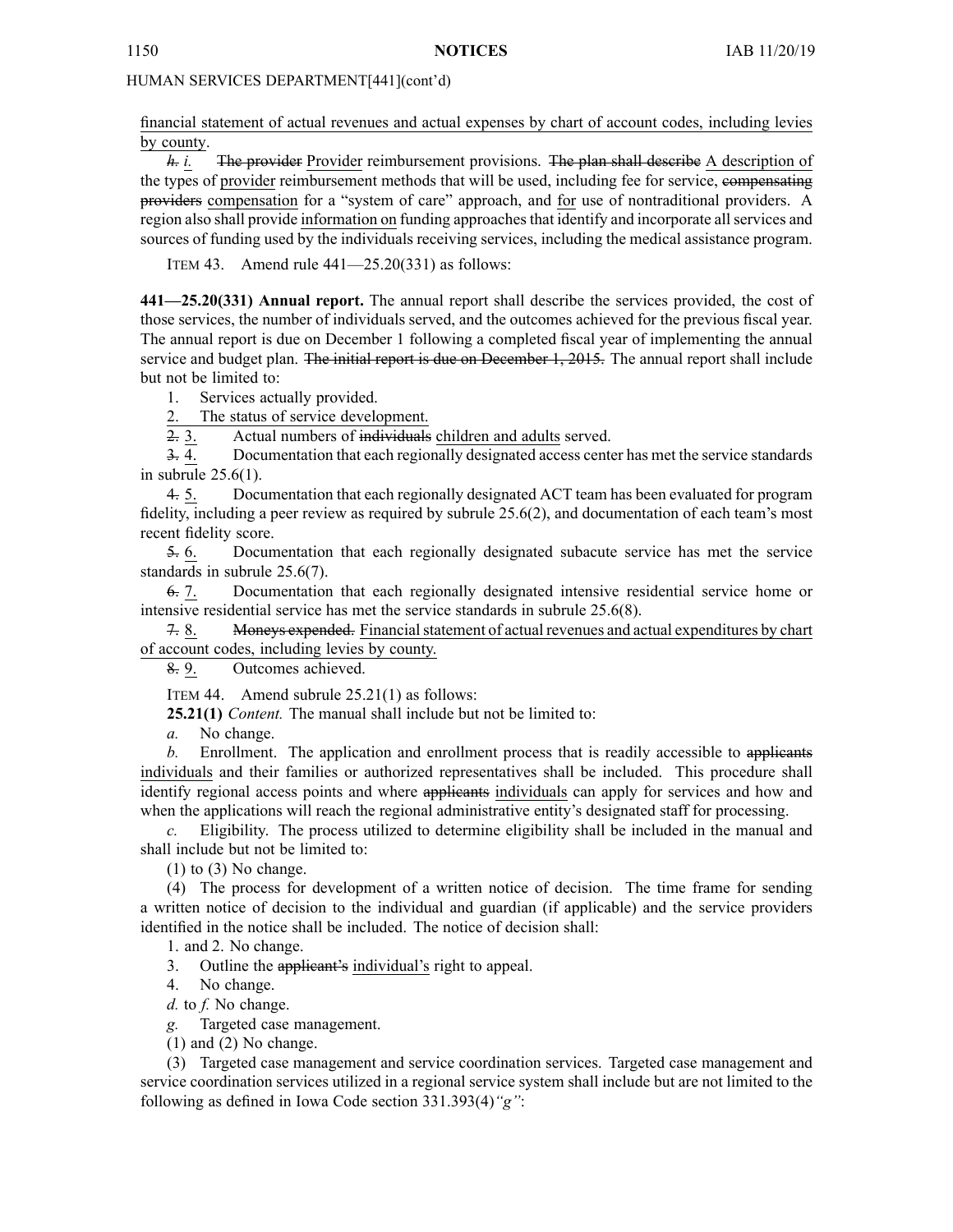<span id="page-32-0"></span>1. Performance and outcome measures relating to the health, safety, school attendance and performance, work performance, and community residency of the individuals receiving the services.

2. and 3. No change.

*h.* to *r.* No change.

ITEM 45. Rescind **441—Chapter 25**, **Division IV**, heading and preamble.

ITEM 46. Rescind rules **441—25.51(77GA,HF2545)** to **441—25.55(77GA,HF2545)**.

ITEM 47. Rescind **441—Chapter 25**, **Division IV**, implementation sentence.

ITEM 48. Rescind **441—Chapter 25**, **Division V**, heading and preamble.

ITEM 49. Rescind rules **441—25.61(426B)** to **441—25.66(426B)**.

ITEM 50. Rescind **441—Chapter 25**, **Division V**, implementation sentence.

ITEM 51. Rescind **441—Chapter 25**, **Division VI**, heading and preamble.

ITEM 52. Rescind rules **441—25.71(78GA,ch1221)** to **441—25.77(78GA,ch1221)**.

ITEM 53. Rescind **441—Chapter 25**, **Division VI**, implementation sentence.

ITEM 54. Rescind **441—Chapter 25**, **Division IX**, heading and preamble.

ITEM 55. Rescind rules **441—25.95(426B)** and **441—25.96(426B)**.

ITEM 56. Rescind **441—Chapter 25**, **Division IX**, implementation sentence.

ITEM 57. Renumber **441—Chapter 25**, **Division X**, heading and preamble, as **441—Chapter 25**, **Division IV**, heading and preamble.

ITEM 58. Renumber rules **441—25.101(229)** to **441—25.107(229)** as **441—25.51(229)** to **441—25.57(229)**.

ITEM 59. Amend renumbered paragraph **25.52(2)"b"** as follows:

*b.* A person employed as an advocate on or before July 1, 2015, who does not meet the requirements of subparagraph 25.102(2)*"a"*(1) or (2) 25.52(2)*"a"*(1) or (2) shall be considered to meet those requirements so long as the person is continuously appointed as an advocate in the employing county.

# **ARC 4763C**

### **HUMAN SERVICES DEPARTMENT[441]**

#### **Notice of Intended Action**

**Proposing rule making related to medical and remedial services and providing an opportunity for public comment**

The Human Services Department hereby proposes to amend Chapter 78, "Amount, Duration and Scope of Medical and Remedial Services," and Chapter 79, "Other Policies Relating to Providers of Medical and Remedial Care," Iowa Administrative Code.

*Legal Authority for Rule Making*

This rule making is proposed under the authority provided in Iowa Code section 249A.4.

#### *State or Federal Law Implemented*

This rule making implements, in whole or in part, Iowa Code section 249A.4.

*Purpose and Summary*

This proposed rule making updates and clarifies language to reflect existing prescribed outpatient drug policies for qualified prescribers, reasons for nonpayments of drugs, covered nonprescription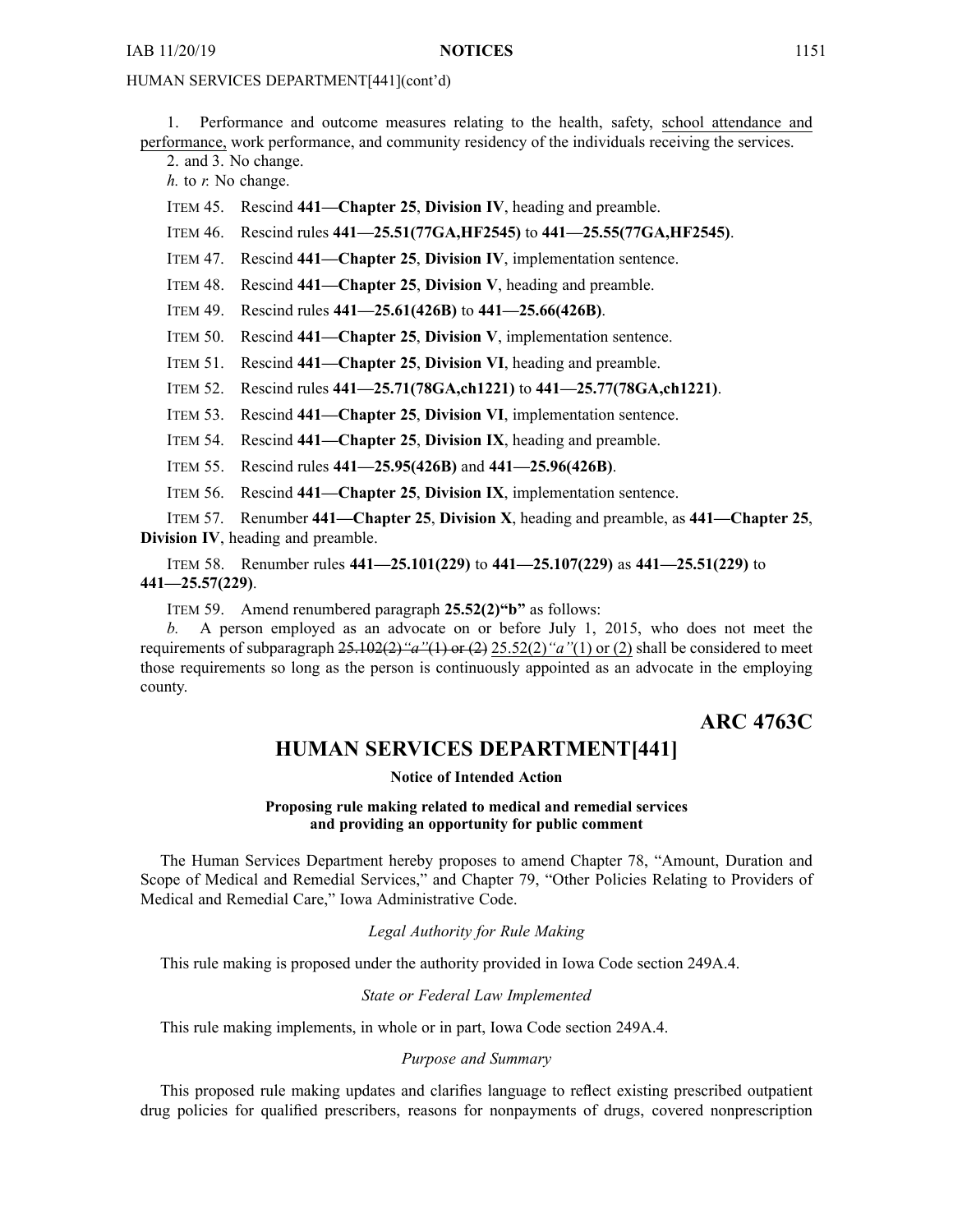drugs, quantity prescribed, drug reimbursement methodology (including dispensing fee limitation) and credits for returned unit dose drugs not consumed. This rule making also adds language regarding initiation of refill requirements with the prohibition of automatic refills without the member's consent and includes legislatively required prior authorization (PA) limitations on medication-assisted treatment (MAT), including opioid overdose treatment, under the pharmacy and medical benefits.

#### *Fiscal Impact*

Removal of clinical PA for MAT drugs is projected to have the following impacts:

● For the pharmacy benefit: It is estimated removing the PA requirement would result in additional expenditures for this category of drugs. There would be increased prescribing/utilization.

● Pharmacy benefit increased expenditures are estimated at the following: Total dollars before rebates \$80,000 (\$24,000 state share); \$35,000 net of rebates (\$10,500 state share). The state share is based on <sup>a</sup> blend between the traditional Medicaid and Iowa Health and Wellness Plan populations. This fiscal impact is <sup>a</sup> combined total for both fee-for-service (FFS) and managed care programs.

●There are no associated programming costs with this change.

● For the medical benefit: There is no fiscal impact as none of these drugs require <sup>a</sup> PA under the medical benefit.

● Medical contracts: No impact projected to the Medical Contracts General Fund Appropriation. Enforcement of the dispensing fee allowance on maintenance drugs is projected to have the following impacts:

 $\bullet$  Clarifying the quantity prescribed and dispensing fee allowance could result in savings to the Medicaid program in cases where <sup>a</sup> pharmacy has been reimbursed greater than one dispensing fee per drug per member per month for maintenance drugs.

●The annualized savings is projected to be as follows per program based on the current dispensing fee of \$10.07 and current utilization:

- $\circ$ FFS \$31,418 total (state and federal) dollars (based on April 2019 data and annualized).
- $\circ$ Amerigroup \$336,000 (based on April 2019 data and annualized).
- $\circ$ UnitedHealthcare \$660,965 (based on March 2019 data and annualized).

For both changes, PA removal and limit of one dispensing fee, the managed care organization (MCO) cost impact is par<sup>t</sup> of the capitation rate setting.

#### *Jobs Impact*

After analysis and review of this rule making, no impact on jobs has been found.

#### *Waivers*

Any person who believes that the application of the discretionary provisions of this rule making would result in hardship or injustice to that person may petition the Department for <sup>a</sup> waiver of the discretionary provisions, if any, pursuan<sup>t</sup> to rule 441—1.8(17A,217).

#### *Public Comment*

Any interested person may submit written comments concerning this proposed rule making. Written comments in response to this rule making must be received by the Department no later than 4:30 p.m. on December 10, 2019. Comments should be directed to:

Nancy Freudenberg Iowa Department of Human Services Hoover State Office Building, Fifth Floor 1305 East Walnut Street Des Moines, Iowa 50319-0114 Email: appea[ls@dhs.state.ia.us](mailto:appeals@dhs.state.ia.us)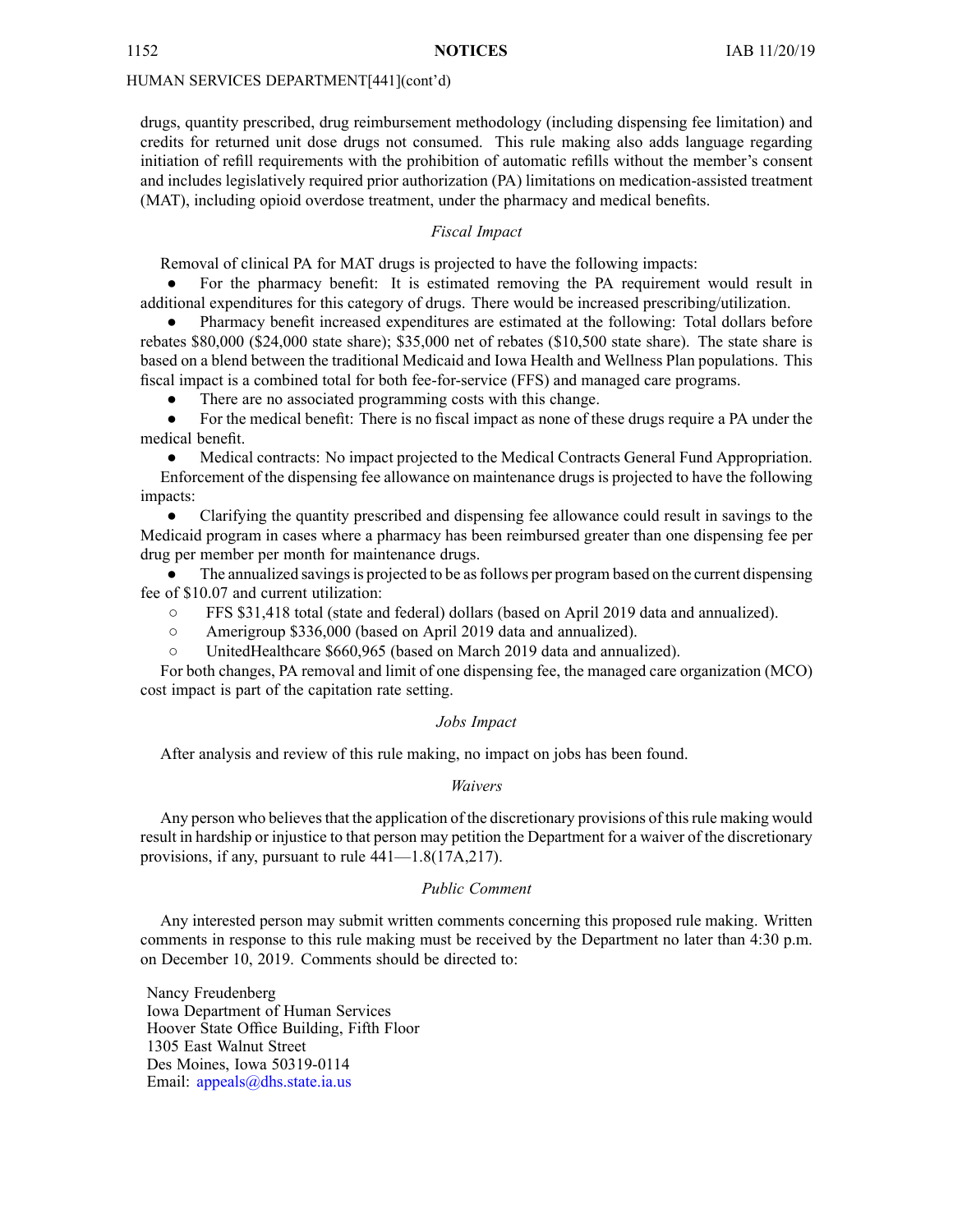#### *Public Hearing*

No public hearing is scheduled at this time. As provided in Iowa Code section 17A.4(1)"b," an oral presentation regarding this rule making may be demanded by 25 interested persons, <sup>a</sup> governmental subdivision, the Administrative Rules Review Committee, an agency, or an association having 25 or more members.

#### *Review by Administrative Rules Review Committee*

The Administrative Rules Review Committee, <sup>a</sup> bipartisan legislative committee which oversees rule making by executive branch agencies, may, on its own motion or on written reques<sup>t</sup> by any individual or group, review this rule making at its regular [monthly](https://www.legis.iowa.gov/committees/meetings/meetingsListComm?groupID=705&ga=88) meeting or at <sup>a</sup> special meeting. The Committee's meetings are open to the public, and interested persons may be heard as provided in Iowa Code section 17A.8(6).

The following rule-making actions are proposed:

ITEM 1. Amend subrule 78.1(18) as follows:

**78.1(18)** Payment and procedure for obtaining eyeglasses, contact lenses, and visual aids, shall be the same as described in  $441-78.6(249A)$ . (Cross reference  $78.28(3)$  78.28(4))

ITEM 2. Adopt the following **new** subrule 78.1(25):

**78.1(25)** Prior authorization for medication-assisted treatment shall be governed pursuan<sup>t</sup> to subrule 78.28(2).

ITEM 3. Amend subrules  $78.2(1)$  to  $78.2(6)$  as follows:

**78.2(1)** *Qualified prescriber.* All drugs are covered only if prescribed by <sup>a</sup> legally qualified practitioner (physician, dentist, podiatrist, optometrist, physician assistant, or advanced registered nurse practitioner). Pursuant to Public Law 111-148, Section 6401, any practitioner prescribing drugs must be enrolled with the Iowa Medicaid enterprise in order for such prescribed drugs to be eligible for payment.

**78.2(2)** and **78.2(3)** No change.

**78.2(4)** *Prescription drugs.* Drugs that may be dispensed only upon <sup>a</sup> prescription are covered subject to the following limitations.

*a.* Prior authorization is required as specified in the preferred drug list published by the department pursuan<sup>t</sup> to Iowa Code section [249A.20A](https://www.legis.iowa.gov/docs/ico/section/249A.20A.pdf) as amended by 2010 Iowa Acts, Senate File 2088, section 347.

 $(1)$  to  $(3)$  No change.

(4) Prior authorization for medication-assisted treatment shall be governed pursuan<sup>t</sup> to subrule 78.28(2).

*b.* Payment is not made for:

 $(1)$  to  $(7)$  No change.

(8) Drugs prescribed for fertility purposes, excep<sup>t</sup> when prescribed for <sup>a</sup> medically accepted indication other than infertility, as defined in subparagraph (1).

(9) to (12) No change.

(13) Drug products administered in <sup>a</sup> practitioner's office, outpatient clinic or infusion center.

**78.2(5)** *Nonprescription drugs.*

*a.* The following drugs that may otherwise be dispensed without a prescription are covered subject to the prior authorization requirements stated below and as specified in the preferred drug list published by the department pursuan<sup>t</sup> to Iowa Code section [249A.20A](https://www.legis.iowa.gov/docs/ico/section/249A.20A.pdf):

Acetaminophen tablets 325 mg, 500 mg

Acetaminophen elixir 160 mg/5 ml Acetaminophen solution 100 mg/ml

Acetaminophen suppositories 120 mg

Artificial tears ophthalmic solution

Artificial tears ophthalmic ointment

Aspirin tablets 81 mg, chewable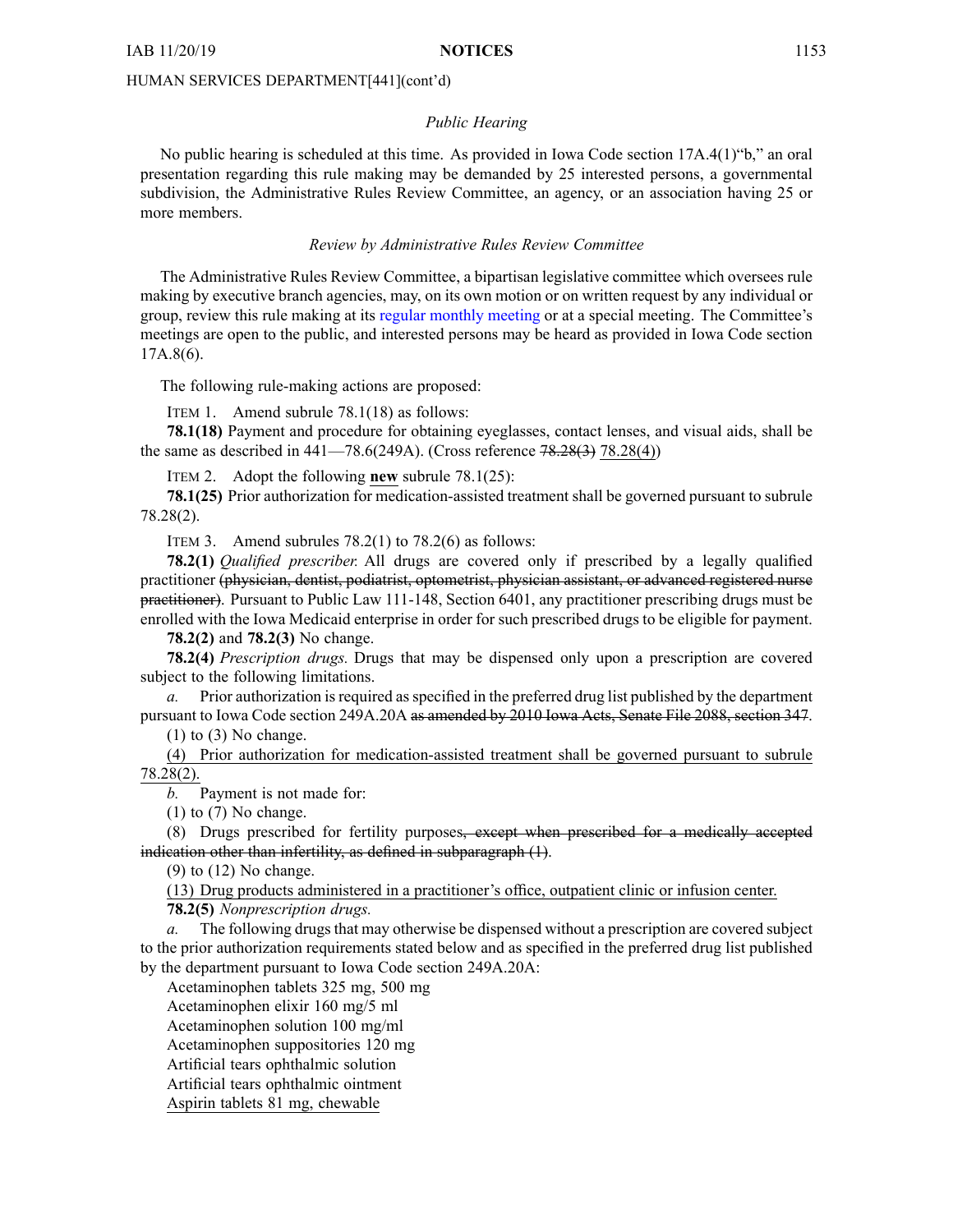Aspirin tablets 81 mg, 325 mg, and 650 mg, 81 mg (chewable) oral Aspirin tablets, enteric coated 325 mg, 650 mg, 81 mg Aspirin tablets, buffered 325 mg Bacitracin ointment 500 units/gm Benzoyl peroxide 5%, gel, lotion Benzoyl peroxide 10%, gel, lotion Calcium carbonate chewable tablets 500 mg, 750 mg, 1000 mg, 1250 mg Calcium carbonate suspension 1250 mg/5 ml Calcium carbonate tablets 600 mg Calcium carbonate-vitamin D tablets 500 mg-200 units Calcium carbonate-vitamin D tablets 600 mg-200 units Calcium citrate tablets 950 mg (200 mg elemental calcium) Calcium gluconate tablets 650 mg Calcium lactate tablets 650 mg Cetirizine hydrochloride liquid 1 mg/ml Cetirizine hydrochloride tablets 5 mg Cetirizine hydrochloride tablets 10 mg Chlorpheniramine maleate tablets 4 mg Clotrimazole vaginal cream 1% Diphenhydramine hydrochloride capsules 25 mg Diphenhydramine hydrochloride elixir, liquid, and syrup 12.5 mg/5 ml Epinephrine racemic solution 2.25% Ferrous sulfate solution 75 mg/0.6 ml (15 mg/0.6 ml elemental iron) Ferrous sulfate tablets 325 mg Ferrous sulfate elixir 220 mg/5 ml Ferrous sulfate drops 75 mg/0.6 ml Ferrous gluconate tablets 325 mg Ferrous fumarate tablets 325 mg Guaifenesin 100 mg/5 ml with dextromethorphan 10 mg/5 ml liquid Ibuprofen suspension 100 mg/5 ml Ibuprofen tablets 200 mg Insulin Lactic acid (ammonium lactate) lotion 12% Levonorgestrel 1.5 mg Loperamide hydrochloride liquid 1 mg/5 ml Loperamide hydrochloride liquid 1 mg/7.5 ml Loperamide hydrochloride tablets 2 mg Loratadine syrup 5 mg/5 ml Loratadine tablets 10 mg Magnesium hydroxide suspension 400 mg/5 ml Magnesium oxide capsule 140 mg (85 mg elemental magnesium) Magnesium oxide tablets 400 mg Meclizine hydrochloride tablets 12.5 mg, 25 mg oral and chewable Miconazole nitrate cream 2% topical and vaginal Miconazole nitrate vaginal suppositories, 100 mg Multiple vitamin and mineral Mineral products with prior authorization Neomycin-bacitracin-polymyxin ointment Niacin (nicotinic acid) tablets 50 mg, 100 mg, 250 mg, 500 mg Nicotine gum 2 mg, 4 mg Nicotine lozenge 2 mg, 4 mg Nicotine patch 7 mg/day, 14 mg/day and 21 mg/day Pediatric oral electrolyte solutions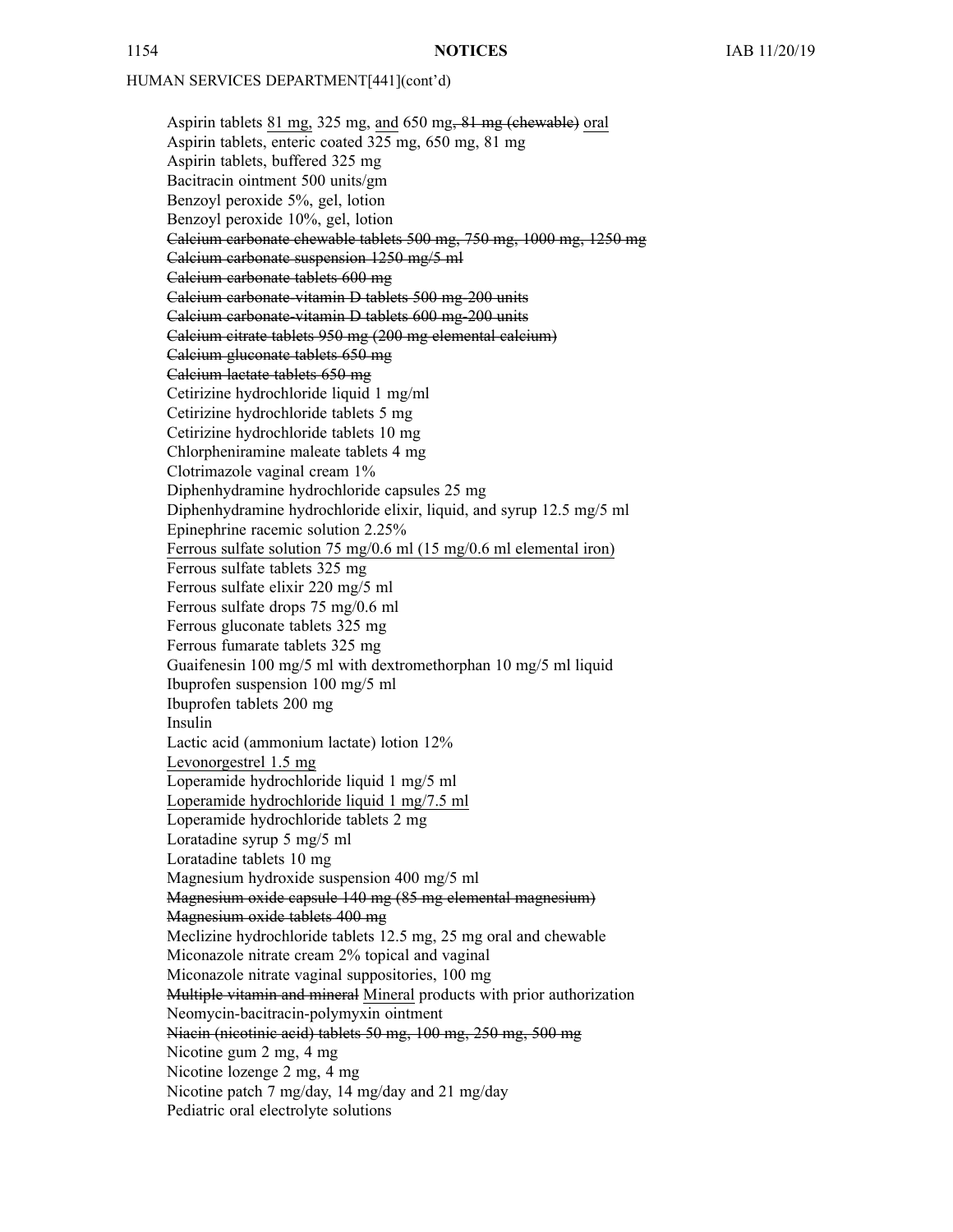Permethrin lotion 1% Polyethylene glycol 3350 powder Pseudoephedrine hydrochloride tablets 30 mg, 60 mg Pseudoephedrine hydrochloride liquid 30 mg/5 ml Pyrethrins-piperonyl butoxide liquid 0.33-4% Pyrethrins-piperonyl butoxide shampoo 0.3-3% Pyrethrins-piperonyl butoxide shampoo 0.33-4% Salicylic acid liquid 17% Senna tablets 187 mg Sennosides-docusate sodium tablets 8.6 mg-50 mg Sennosides syrup 8.8 mg/5 ml Sennosides tablets 8.6 mg Sodium bicarbonate tablets 325 mg Sodium bicarbonate tablets 650 mg Sodium chloride hypertonic ophthalmic ointment 5% Sodium chloride hypertonic ophthalmic solution 5% Tolnaftate 1% cream, solution, powder Vitamins, single and multiple with prior authorization

Other nonprescription drugs listed as preferred in the preferred drug list published by the department pursuan<sup>t</sup> to Iowa Code section [249A.20A](https://www.legis.iowa.gov/docs/ico/section/249A.20A.pdf).

*b.* No change.

**78.2(6)** *Quantity prescribed and dispensed.*

*a. Quantity prescribed.* When it is not therapeutically contraindicated, the legally qualified practitioner shall prescribe <sup>a</sup> quantity not less than <sup>a</sup> one-month supply of covered prescription and nonprescription medication sufficient for up to a 31-day supply. Oral contraceptives Contraceptives may be prescribed in 90-day three-month quantities.

*b.* Oral solid forms of covered nonprescription items shall be prescribed and dispensed in <sup>a</sup> minimum quantity of 100 units per prescription or the currently available consumer package size excep<sup>t</sup> when dispensed via <sup>a</sup> unit-dose system.

*b. Prescription refills.*

(1) Prescription refills shall be performed and recorded in <sup>a</sup> manner consistent with existent state and federal laws, rules and regulations.

(2) Automatic refills.

1. Automatic refills are not allowed. A reques<sup>t</sup> specific to each medication is required.

2. All prescription refills shall be initiated by <sup>a</sup> reques<sup>t</sup> at the time of each fill by the prescriber, Medicaid member or person acting as an agen<sup>t</sup> of the member, based on continued medical necessity.

ITEM 4. Amend rule 441—78.3(249A), introductory paragraph, as follows:

**441—78.3(249A) Inpatient hospital services.** Payment for inpatient hospital admission is approved when it meets the criteria for inpatient hospital care as determined by the Iowa Medicaid enterprise. All cases are subject to random retrospective review and may be subject to <sup>a</sup> more intensive retrospective review if abuse is suspected. In addition, transfers, outliers, and readmissions within 31 days are subject to random review. Selected admissions and procedures are subject to <sup>a</sup> 100 percen<sup>t</sup> review before the services are rendered. Medicaid paymen<sup>t</sup> for inpatient hospital admissions and continued stays are approved when the admissions and continued stays are determined to meet the criteria for inpatient hospital care. (Cross reference 78.28(5) 78.28(6)) The criteria are available from the IME Medical Services Unit, 100 Army Post Road, Des Moines, Iowa 50315, or in local hospital utilization review offices. No paymen<sup>t</sup> will be made for waiver days.

ITEM 5. Amend subrule 78.3(18) as follows:

**78.3(18)** Preprocedure review by the IME medical services unit is required if hospitals are to be reimbursed for certain frequently performed surgical procedures as set forth under subrule 78.1(19).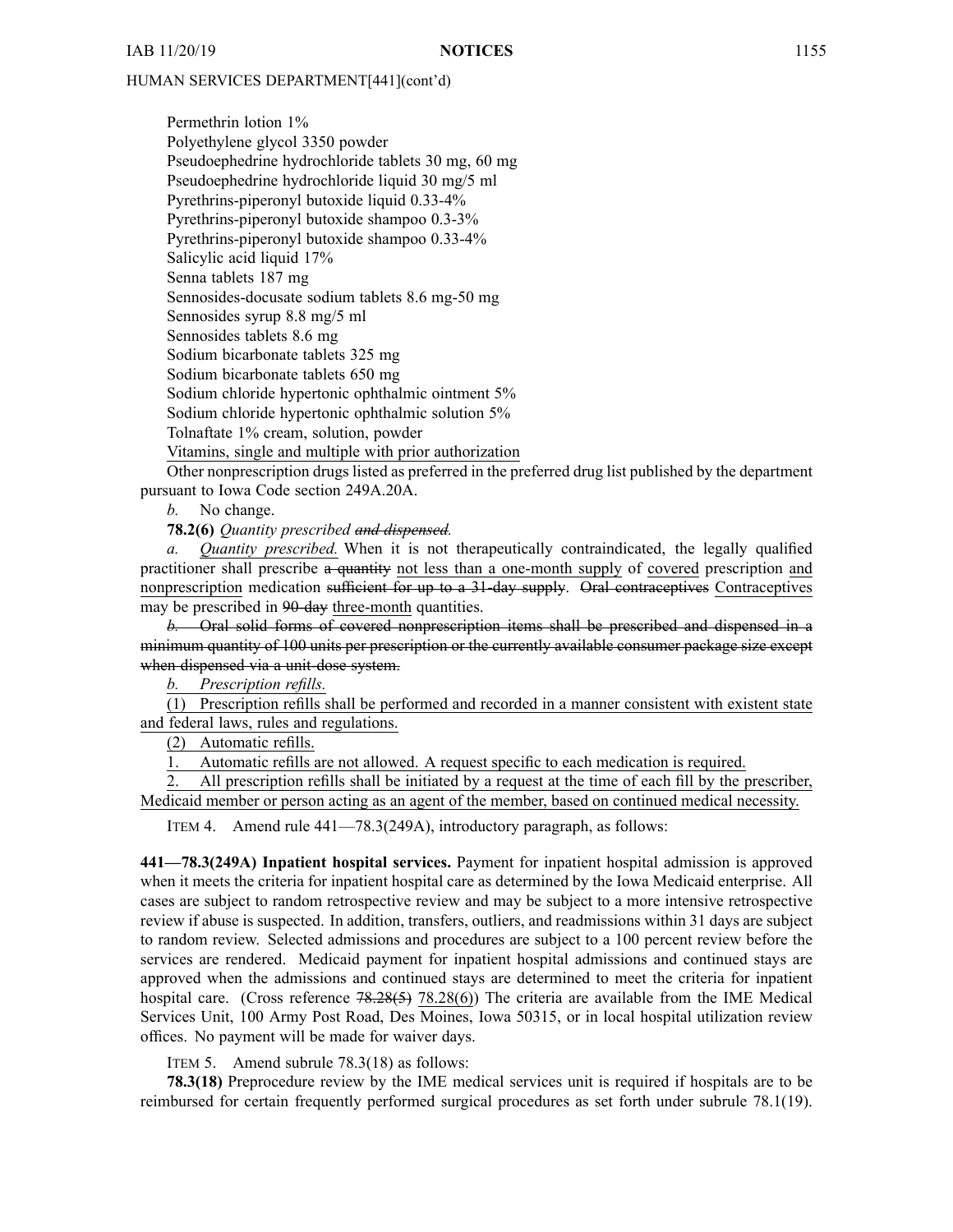Preprocedure review is also required for other types of major surgical procedures, such as organ transplants. Criteria are available from the IME medical services unit. (Cross reference 78.28(5) 78.28(6))

ITEM 6. Amend subrule 78.4(4) as follows:

**78.4(4)** *Periodontal services.* Payment may be made for the following periodontal services:

*a.* No change.

*b.* Periodontal scaling and root planing is payable once every 24 months when prior approval has been received. Prior approval shall be granted per quadrant when radiographs demonstrate subgingival calculus or loss of crestal bone and when the periodontal probe chart shows evidence of pocket depths of 4 mm or greater. (Cross reference 78.28(2)*"a"*(1) 78.28(3)*"a"*(1))

*c.* No change.

*d.* Tissue grafts. Pedicle soft tissue graft, free soft tissue graft, and subepithelial connective tissue graft are payable services with prior approval. Authorization shall be granted when the amount of tissue loss is causing problems such as continued bone loss, chronic root sensitivity, complete loss of attached tissue, or difficulty maintaining adequate oral hygiene. (Crossreference 78.28(2)*"a"*(2) 78.28(3)*"a"*(2))

*e.* Periodontal maintenance therapy requires prior authorization. Approval shall be granted for members who have completed periodontal scaling and root planing at least three months prior to the initial periodontal maintenance therapy and the periodontal probe chart shows evidence of pocket depths of 4 mm or greater. (Cross reference 78.28(2)*"a"*(3) 78.28(3)*"a"*(3))

*f.* and *g.* No change.

ITEM 7. Amend subparagraph **78.4(5)"c"(2)** as follows:

(2) Correction of problems resulting from conventional treatment including gross underfilling, perforations, and canal blockages with restorative materials. (Cross reference 78.28(2)*"c"* 78.28(3)*"c"*)

ITEM 8. Amend subrule 78.4(7) as follows:

**78.4(7)** *Prosthetic services.* Payment may be made for the following prosthetic services:

*a.* and *b.* No change.

*c.* A removable partial denture replacing posterior teeth including six months' postdelivery care when prior approval has been received. Approval shall be granted when the member has fewer than eight posterior teeth in occlusion, excluding third molars, or the member has <sup>a</sup> full denture in one arch and <sup>a</sup> partial denture replacing posterior teeth is required in the opposing arch to balance occlusion. When one removable partial denture brings eight posterior teeth in occlusion, no additional removable partial denture will be approved. Six months' postdelivery care isincluded in the reimbursement for the denture. (Cross reference 78.28(2)*"b"*(1) 78.28(3)*"b"*(1))

*d.* A fixed partial denture (including an acid etch fixed partial denture) replacing anterior teeth when prior approval has been received. Approval shall be granted for members who:

(1) and (2) No change.

High noble or noble metalsshall be approved only when the member is allergic to all other restorative materials. (Cross reference 78.28(2)*"b"*(2) 78.28(3)*"b"*(2))

*e.* to *n.* No change.

ITEM 9. Amend paragraph **78.4(8)"a"** as follows:

*a.* Minor treatment to control harmful habits when prior approval has been received. Approval shall be granted when it is cost-effective to lessen the severity of <sup>a</sup> malformation such that extensive treatment is not required. (Cross reference 78.28(2)*"c"* 78.28(3)*"c"*)

ITEM 10. Amend subrule 78.6(4) as follows:

**78.6(4)** *Prior authorization.* Prior authorization is required for the following:

*a.* to *d.* No change.

*e.* Approval for press-on prisms shall be granted for members whose vision cannot be adequately corrected with other covered prisms.

(Cross reference 78.28(3) 78.28(4))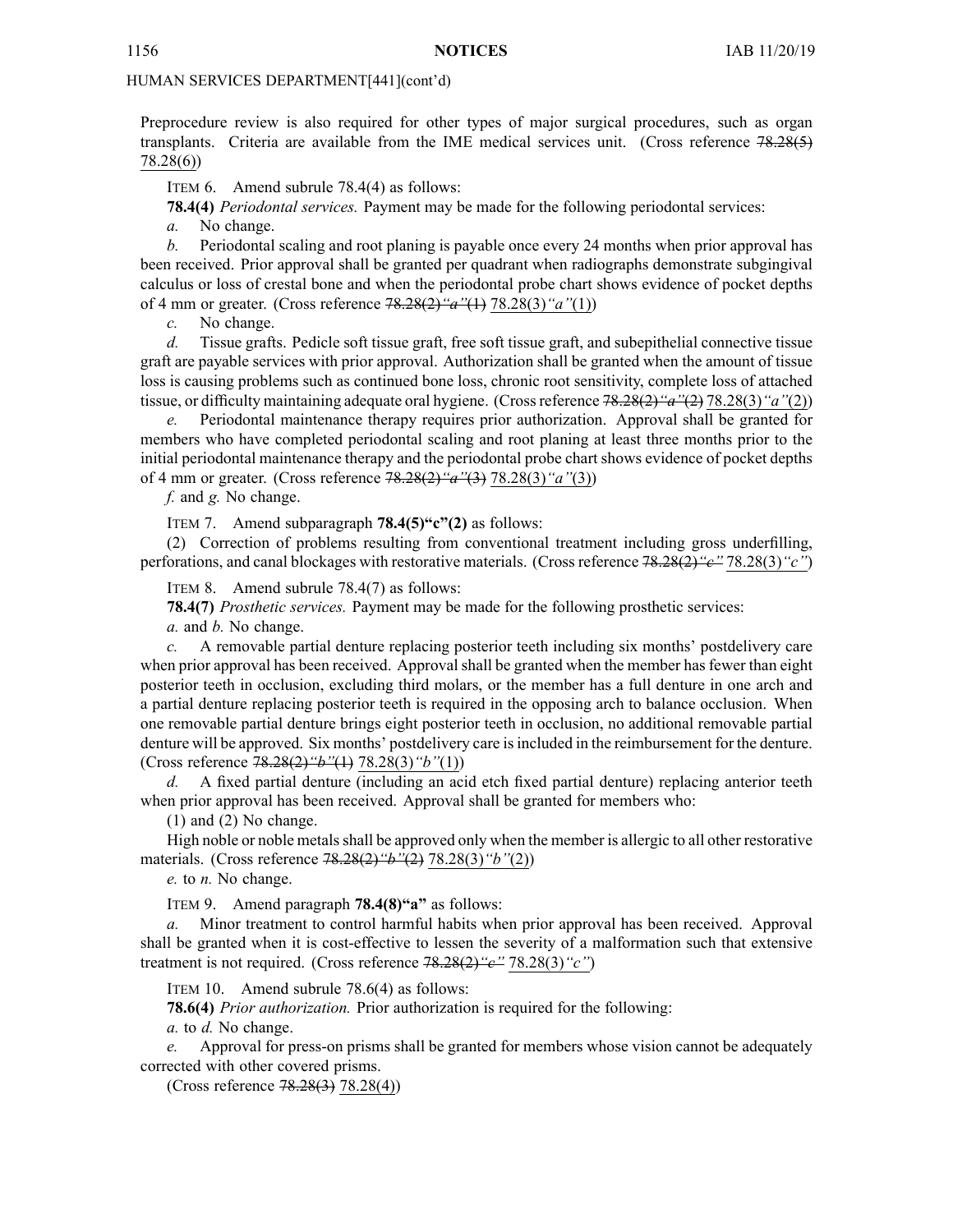ITEM 11. Amend rule 441—78.7(249A), introductory paragraph, as follows:

**441—78.7(249A) Opticians.** Payment will be approved only for certain services and supplies provided by opticians when prescribed by <sup>a</sup> physician (MD or DO) or an optometrist. Payment and procedure for obtaining services and supplies shall be the same as described in rule 441—78.6(249A). (Cross reference 78.28(3) 78.28(4))

ITEM 12. Amend subrule 78.9(10) as follows:

**78.9(10)** *Private duty nursing or personal care services for persons aged 20 and under.* Payment for private duty nursing or personal care services for persons aged 20 and under shall be approved if determined to be medically necessary. Payment shall be made on an hourly unit of service.

*a.* No change.

*b.* Requirements.

(1) Private duty nursing or personal care services shall be ordered in writing by <sup>a</sup> physician as evidenced by the physician's signature on the plan of care.

(2) Private duty nursing or personal care services shall be authorized by the department or the department's designated review agen<sup>t</sup> prior to payment.

(3) Prior authorization shall be requested at the time of initial submission of the plan of care or at any time the plan of care is substantially amended and shall be renewed with the department or the department's designated review agent. Initial reques<sup>t</sup> for and reques<sup>t</sup> for renewal of prior authorization shall be submitted to the department's designated review agent. The provider of the service is responsible for requesting prior authorization and for obtaining renewal of prior authorization.

The reques<sup>t</sup> for prior authorization shall include <sup>a</sup> nursing assessment, the plan of care, and supporting documentation. The reques<sup>t</sup> for prior authorization shall include all items previously identified as required treatment plan information and shall further include: any planned surgical interventions and projected time frame; information regarding caregiver's desire to become involved in the member's care, to adhere to program objectives, to work toward treatment plan goals, and to work toward maximum independence; and identify the types and service delivery levels of all other services to the member whether or not the services are reimbursable by Medicaid. Providers shall indicate the expected number of private duty nursing RN hours, private duty nursing LPN hours, or home health aide hours per day, the number of days per week, and the number of weeks or months of service per discipline. If the member is currently hospitalized, the projected date of discharge shall be included.

Prior authorization approvals shall not be granted for treatment plans that exceed 16 hours of home health agency services per day. (Cross reference  $78.28(9)$  78.28(10))

ITEM 13. Amend subparagraph **78.10(3)"b"(10)** as follows:

(10) Vibrotactile aids. Vibrotactile aids are payable only once in <sup>a</sup> four-year period unless the original aid is broken beyond repair or lost. (Cross reference 78.28(4) 78.28(5))

ITEM 14. Amend subparagraphs **78.14(7)"d"(1)** and **(2)** as follows:

(1) Payment for the replacement of <sup>a</sup> hearing aid lessthan four years old shall require prior approval excep<sup>t</sup> when the member is under 21 years of age. The department shall approve paymen<sup>t</sup> when the original hearing aid is lost or broken beyond repair or there is <sup>a</sup> significant change in the member's hearing that would require <sup>a</sup> different hearing aid. (Cross reference 78.28(4)*"a"* 78.28(5)*"a"*)

(2) Payment for <sup>a</sup> hearing aid costing more than \$650 shall require prior approval. The department shall approve paymen<sup>t</sup> for either of the following purposes (Cross reference 78.28(4)*"b"* 78.28(5)*"b"*):

1. and 2. No change.

ITEM 15. Amend paragraph **78.26(4)"c"** as follows:

*c.* Preprocedure review by the IME medicalservices unit isrequired if ambulatory surgical centers are to be reimbursed for certain frequently performed surgical procedures as set forth under subrule 78.1(19). Criteria are available from the IME medical services unit. (Cross reference 78.28(6) 78.28(7))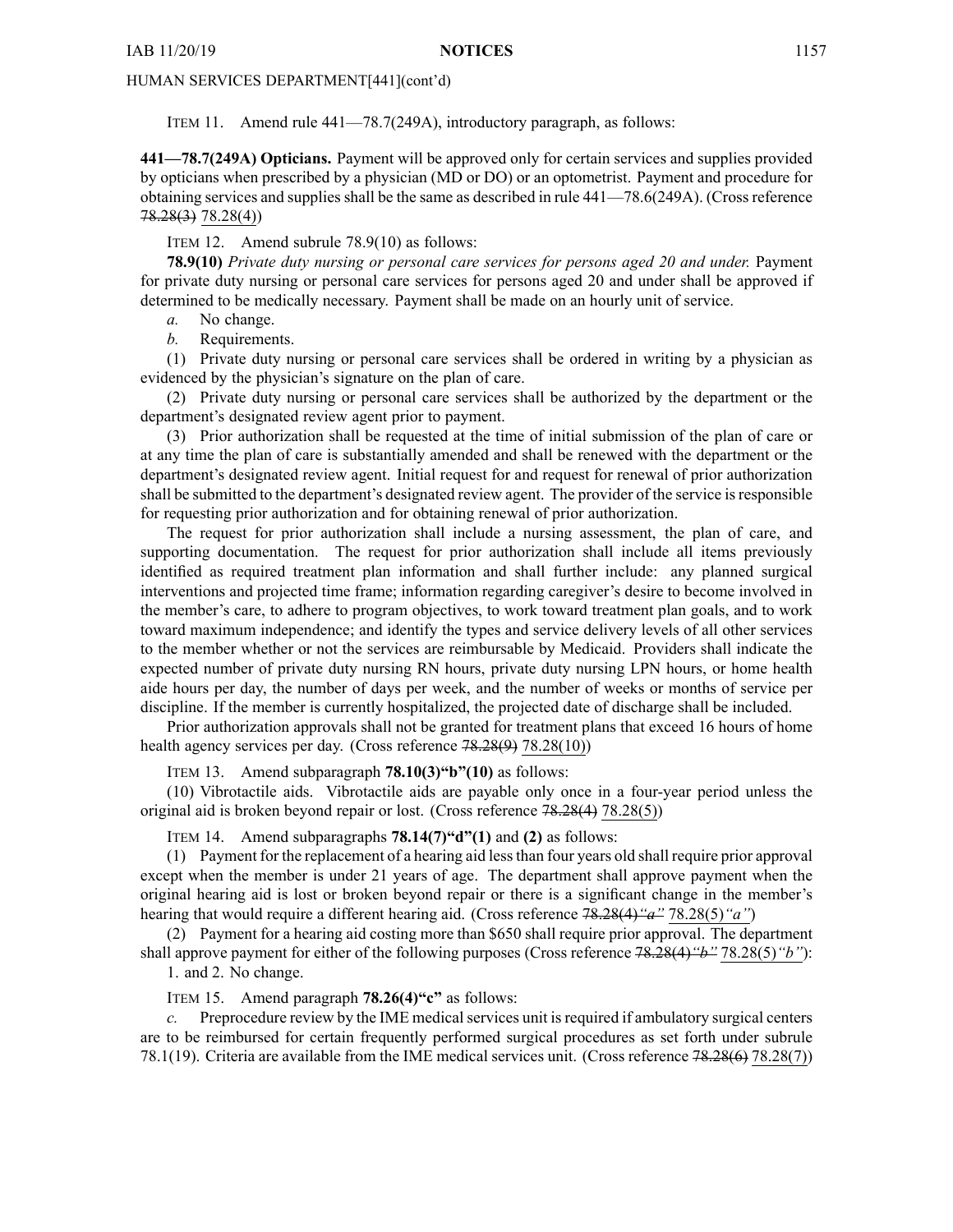ITEM 16. Renumber subrules **78.28(2)** to **78.28(11)** as **78.28(3)** to **78.28(12)**.

ITEM 17. Adopt the following **new** subrule 78.28(2):

**78.28(2)** Notwithstanding the provisions of 78.28(1)*"a,"* under both Medicaid fee-for-service and managed care administration, at least one form of each of the following drugs:

*a.* Buprenorphine,

*b.* Buprenorphine and naloxone combination,

*c.* Methadone,

*d.* Naltrexone, and

*e.* Naloxone for medication-assisted treatment, including an opioid overdose agent, as approved by the United States food and drug administration for treatment of substance use disorder and overdose treatment, will be available without prior authorization. For the purpose of this subrule, "medication-assisted treatment" means the medically monitored use of certain substance use disorder medications in combination with treatment services.

ITEM 18. Amend renumbered paragraphs **78.28(12)"a"** and **"b"** as follows:

*a.* Except as provided in paragraph 78.28(11)*"b,"* 78.28(12)*"b,"* the following radiology procedures require prior approval:

 $(1)$  to  $(5)$  No change.

*b.* Notwithstanding paragraph 78.28(11)*"a,"* 78.28(12)*"a,"* prior authorization is not required when any of the following applies:

(1) and (2) No change.

(3) The member received notice of retroactive Medicaid eligibility after receiving <sup>a</sup> radiology procedure at <sup>a</sup> time prior to the member's receipt of such notice (see paragraph 78.28(11)*"e"* 78.28(12)*"e"*); or

(4) No change.

ITEM 19. Amend paragraphs **79.1(8)"a"** to **"g"** as follows:

*a.* Except as provided below in paragraphs 79.1(8)*"d"* through *"i,"* all providers are reimbursed for covered drugs as follows:

(1) Reimbursement for covered generic prescription drugs and for covered nonprescription drugs shall be the lowest of the following, as of the date of dispensing:

1. The average state actual acquisition cost (AAC), determined pursuan<sup>t</sup> to paragraph 79.1(8)*"b,"* plus the professional dispensing fee determined pursuan<sup>t</sup> to paragraph 79.1(8)*"c."* 79.1(8)*"c"*;

2. The federal upper limit (FUL), defined as the upper limit for <sup>a</sup> multiple source drug established in accordance with the methodology of the Centers for Medicare and Medicaid Services as described in 42 CFR 447.514(a)-(c), plus the professional dispensing fee determined pursuan<sup>t</sup> to paragraph 79.1(8)*"c."* 79.1(8)*"c"*;

The total submitted charge-, represented by the lower of the gross amount due (GAD) as defined by the National Council for Prescription Drug Programs (NCPDP) standards definition, or the ingredient cost submitted plus the state defined professional dispensing fee, determined pursuan<sup>t</sup> to paragraph 79.1(8)*"c"*; or

4. Providers' usual and customary charge to the general public.

(2) Reimbursement for covered brand-name prescription drugs shall be the lowest of the following, as of the date of dispensing:

1. The average state AAC, determined pursuan<sup>t</sup> to paragraph 79.1(8)*"b,"* plus the professional dispensing fee determined pursuan<sup>t</sup> to paragraph 79.1(8)*"c."* 79.1(8)*"c"*;

2. The total submitted charge., represented by the lower of the GAD as defined by the NCPDP standards definition, or the ingredient cost submitted plus the state defined professional dispensing fee; or

3. Providers' usual and customary charge to the general public.

*b.* No change.

*c.* Professional dispensing fee.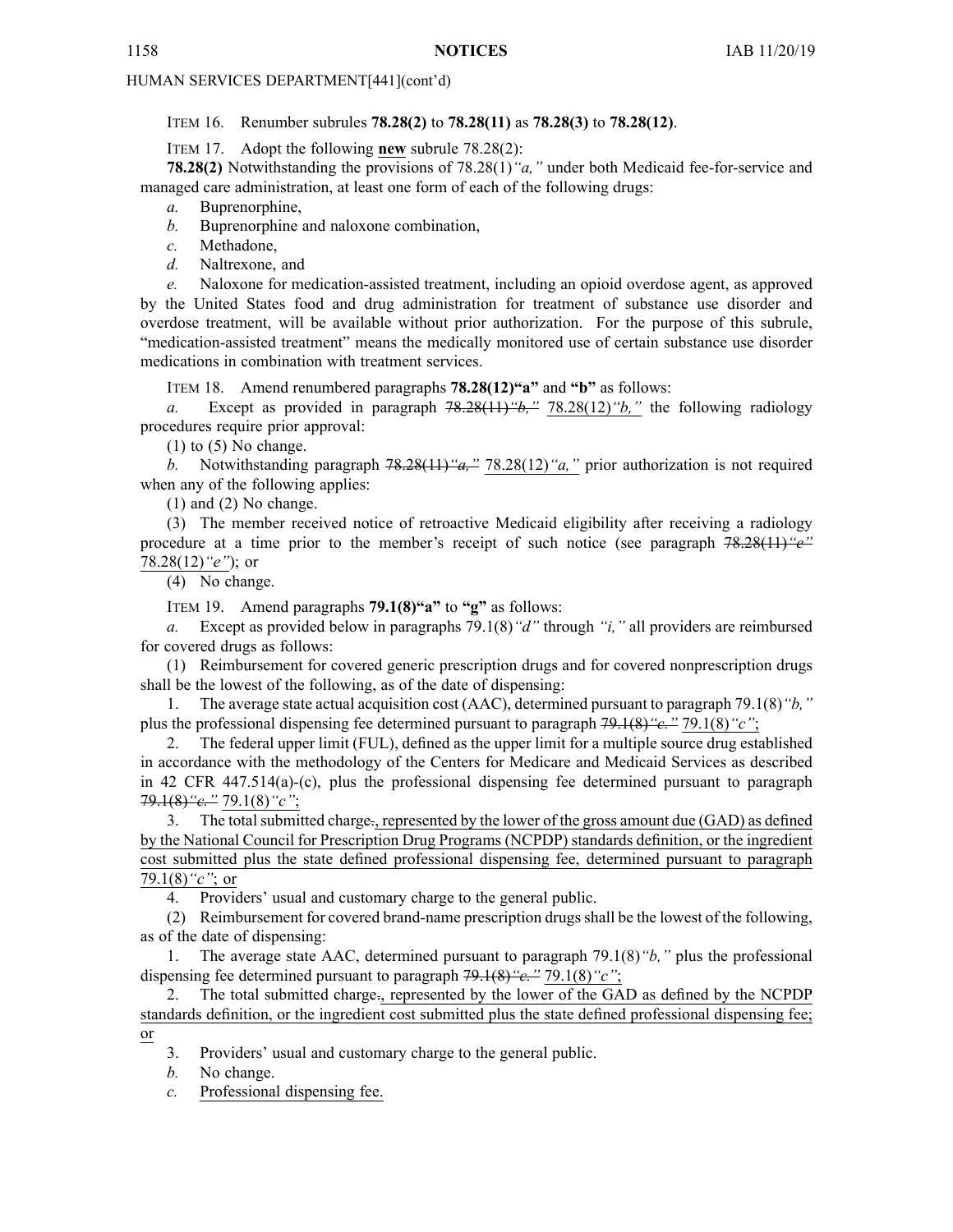(1) For purposes of this subrule, the professional dispensing fee shall be <sup>a</sup> fee schedule amount determined by the department based on <sup>a</sup> survey of Iowa Medicaid participating pharmacy providers' costs of dispensing drugs to Medicaid beneficiaries. The survey shall be conducted every two years beginning in state fiscal year 2014-2015.

(2) There is <sup>a</sup> one-time professional dispensing fee reimbursed per one-month or three-month period per member, per drug, per strength, billed per provider for maintenance drugs as identified by MediSpan and maintenance nonprescription drugs.

For an oral solid dispensed to a patient in a nursing home in unit dose packaging prepared by the pharmacist, an additional one cent per dose shall be added to reimbursement based on acquisition cost or FUL. Payment may be made only for unit-dose-packaged drugs that are consumed by the patient. Any previous charges for unused unit-dose packages returned to the pharmacy must be credited to the Medicaid program.

*e.* 340B-purchased drugs.

(1) Notwithstanding paragraph 79.1(8)*"a"* above, reimbursement to <sup>a</sup> covered entity as defined in 42 U.S.C. 256b(a)(4) for covered outpatient drugs acquired by the entity through the 340B drug pricing program will be the lowest of:

1. The submitted 340B covered entity actual acquisition cost (not to exceed the 340B ceiling price), submitted in the ingredient cost field, plus the professional dispensing fee pursuan<sup>t</sup> to paragraph 79.1(8)*"c"*;

2. The average state AAC determined pursuan<sup>t</sup> to paragraph 79.1(8)*"b"* plus the professional dispensing fee pursuan<sup>t</sup> to paragraph 79.1(8)*"c"*;

3. For generic prescription drugs and nonprescription drugs only, the FUL pursuan<sup>t</sup> to 79.1(8)*"a"*(1)"2" plus the professional dispensing fee pursuan<sup>t</sup> to paragraph 79.1(8)*"c"*;

4. The total submitted charge, represented by the GAD as defined by the NCPDP standards definition; or

5. Providers' usual and customary charge to the general public.

(2) Reimbursement for covered outpatient drugs to <sup>a</sup> 340B contract pharmacy, under contract with <sup>a</sup> covered entity described in 42 U.S.C. 256b(a)(4), will be according to paragraph 79.1(8)*"a"* because covered outpatient drugs purchased through the 340B drug pricing program cannot be billed to Medicaid by <sup>a</sup> 340B contract pharmacy.

*f.* Federal supply schedule (FSS) drugs. Notwithstanding paragraph 79.1(8)*"a"* above, reimbursement for drugs acquired by <sup>a</sup> provider through the FSS program managed by the federal General Services Administration will be the lowest of:

(1) The provider's actual acquisition cost, (not to exceed the FSS price), submitted in the ingredient cost field, plus the professional dispensing fee pursuan<sup>t</sup> to paragraph 79.1(8)*"c"*;

(2) The average state AAC determined pursuan<sup>t</sup> to paragraph 79.1(8)*"b"* plus the professional dispensing fee pursuan<sup>t</sup> to paragraph 79.1(8)*"c"*;

(3) For generic prescription drugs and nonprescription drugs only, the FUL pursuan<sup>t</sup> to 79.1(8)*"a"*(1)"2" plus the professional dispensing fee pursuan<sup>t</sup> to paragraph 79.1(8)*"c";*

(4) The total submitted charge, represented by the GAD as defined by the NCPDP standards definition; or

(5) Providers' usual and customary charge to the general public.

*g.* Nominal-price drugs. Notwithstanding paragraph 79.1(8)*"a"* above, reimbursement for drugs acquired by providers at nominal prices and excluded from the calculation of the drug's "best price" pursuan<sup>t</sup> to 42 CFR [447.508](https://www.law.cornell.edu/cfr/text/42/447.508) will be the lowest of:

(1) The provider's actual acquisition cost (not to exceed the nominal price paid), submitted in the ingredient cost field, plus the professional dispensing fee pursuan<sup>t</sup> to paragraph 79.1(8)*"c"*;

(2) The average state AAC determined pursuan<sup>t</sup> to paragraph 79.1(8)*"b"* plus the professional dispensing fee pursuan<sup>t</sup> to paragraph 79.1(8)*"c"*;

(3) For generic prescription drugs and nonprescription drugs only, the FUL pursuan<sup>t</sup> to 79.1(8)*"a"*(1)"2" plus the professional dispensing fee pursuan<sup>t</sup> to paragraph 79.1(8)*"c"*;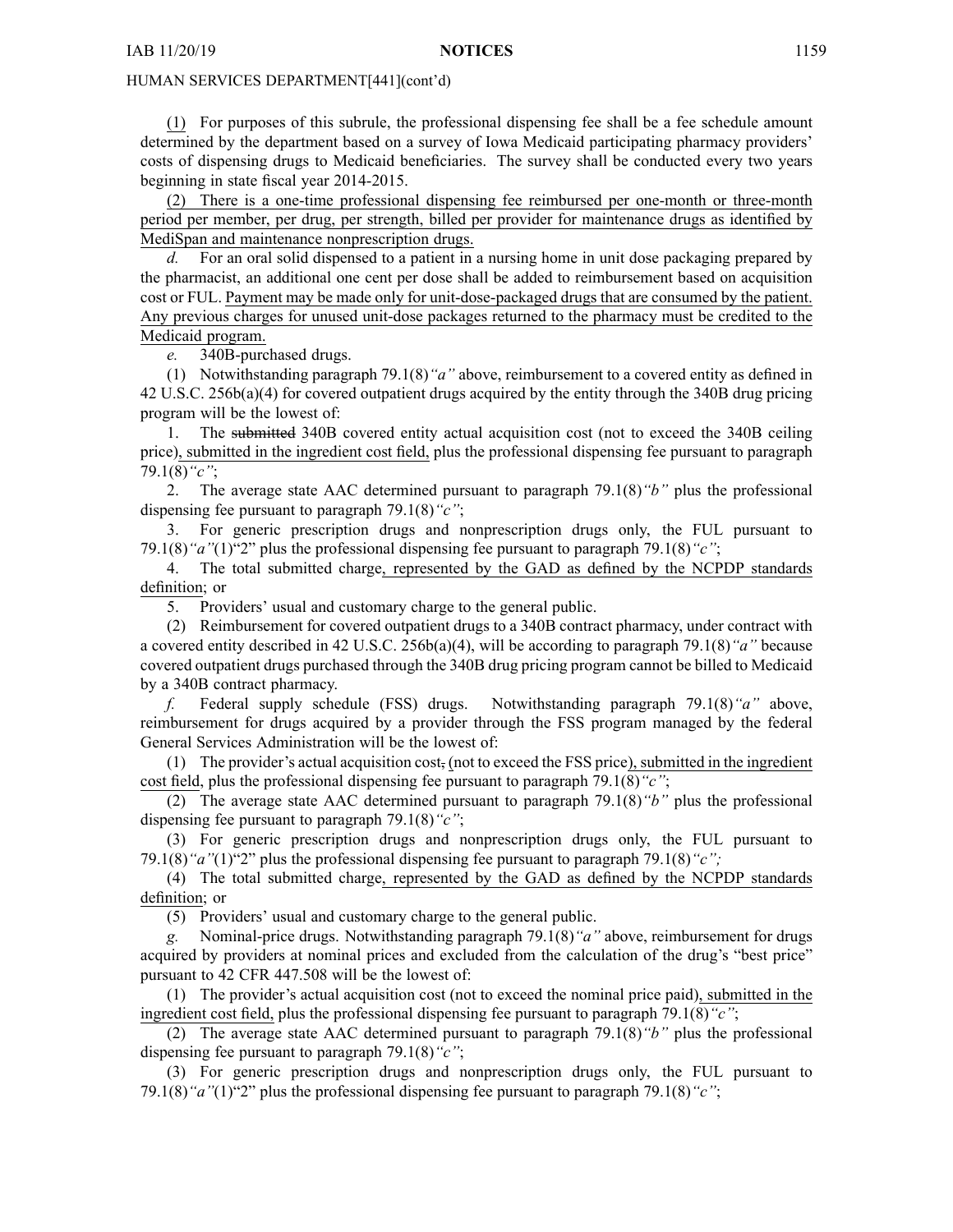(4) The total submitted charge, represented by the GAD as defined by the NCPDP standards definition; or

(5) Providers' usual and customary charge to the general public.

# **ARC 4764C**

# **HUMAN SERVICES DEPARTMENT[441]**

# **Notice of Intended Action**

# **Proposing rule making related to eliminating the application fee for child support recovery and providing an opportunity for public comment**

The Human Services Department hereby proposes to amend Chapter 95, "Collections," Iowa Administrative Code.

# *Legal Authority for Rule Making*

This rule making is proposed under the authority provided in Iowa Code section 217.6.

#### *State or Federal Law Implemented*

This rule making implements, in whole or in part, Iowa Code section 252B.4.

# *Purpose and Summary*

This proposed rule making aligns the Department's rules about child suppor<sup>t</sup> recovery with recent legislative changes. 2019 Iowa Acts, Senate File 605, amended Iowa Code chapter 252B to eliminate the customer-paid application fee.

# *Fiscal Impact*

2019 Iowa Acts, Senate File 605, also amended Iowa Code chapter 252B to increase the annual fee for nonassistance child suppor<sup>t</sup> cases. Because the legislation coupled the loss of the application fee with the increase in the annual fee, there is no fiscal impact in these changes.

# *Jobs Impact*

After analysis and review of this rule making, no impact on jobs has been found.

#### *Waivers*

Any person who believes that the application of the discretionary provisions of this rule making would result in hardship or injustice to that person may petition the Department for <sup>a</sup> waiver of the discretionary provisions, if any, pursuan<sup>t</sup> to rule 441—1.8(17A,217).

#### *Public Comment*

Any interested person may submit written comments concerning this proposed rule making. Written comments in response to this rule making must be received by the Department no later than 4:30 p.m. on December 10, 2019. Comments should be directed to:

Nancy Freudenberg Iowa Department of Human Services Hoover State Office Building, Fifth Floor 1305 East Walnut Street Des Moines, Iowa 50319-0114 Email: appea[ls@dhs.state.ia.us](mailto:appeals@dhs.state.ia.us)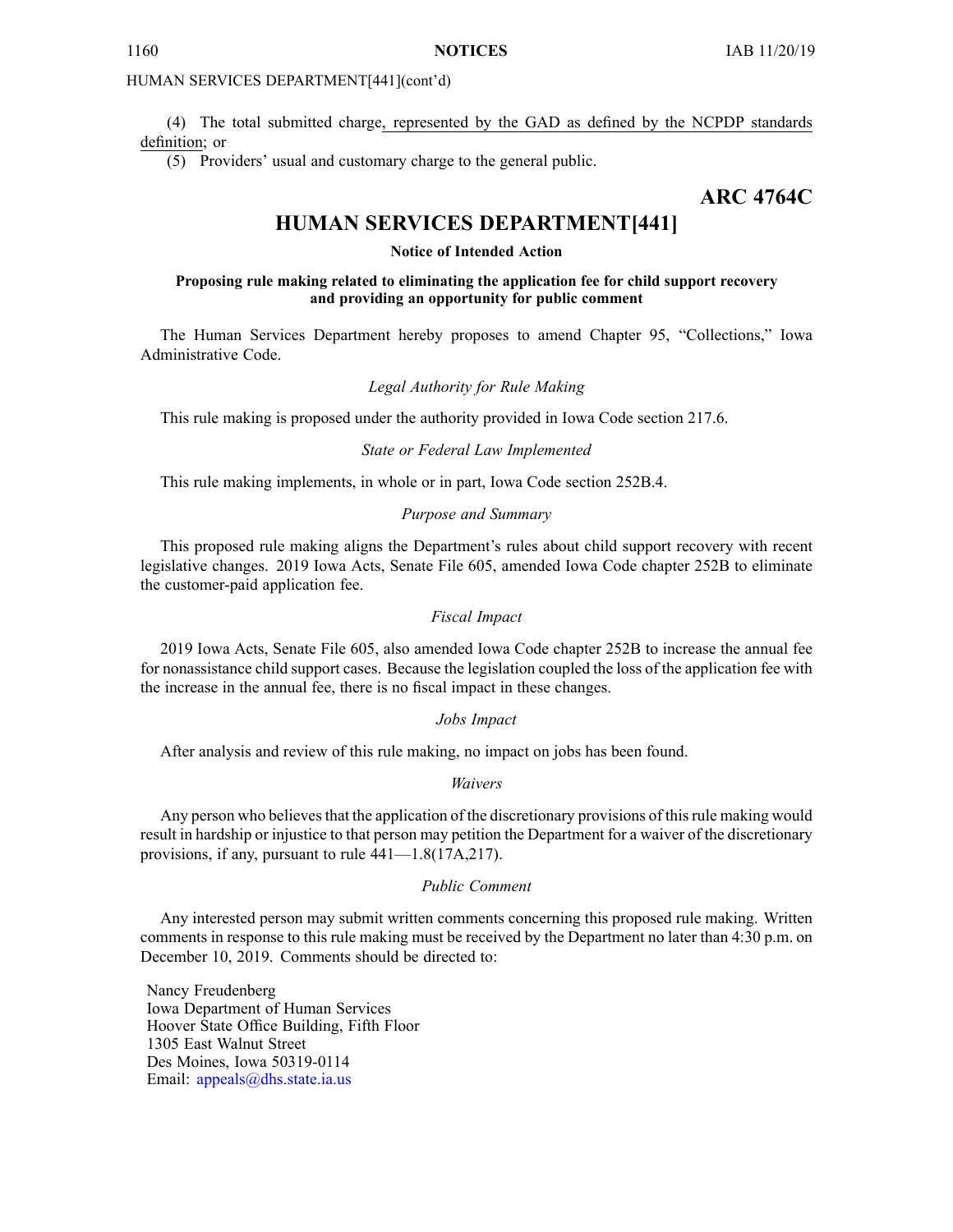# *Public Hearing*

No public hearing is scheduled at this time. As provided in Iowa Code section 17A.4(1)"b," an oral presentation regarding this rule making may be demanded by 25 interested persons, <sup>a</sup> governmental subdivision, the Administrative Rules Review Committee, an agency, or an association having 25 or more members.

#### *Review by Administrative Rules Review Committee*

The Administrative Rules Review Committee, <sup>a</sup> bipartisan legislative committee which oversees rule making by executive branch agencies, may, on its own motion or on written reques<sup>t</sup> by any individual or group, review this rule making at its regular [monthly](https://www.legis.iowa.gov/committees/meetings/meetingsListComm?groupID=705&ga=88) meeting or at <sup>a</sup> special meeting. The Committee's meetings are open to the public, and interested persons may be heard as provided in Iowa Code section 17A.8(6).

The following rule-making actions are proposed:

ITEM 1. Amend subrule 95.2(4) as follows:

**95.2(4)** *Application for services.*

*a.* Aperson who is not on public assistance requesting services under this chapter, excep<sup>t</sup> for those persons eligible to receive suppor<sup>t</sup> services under paragraphs 95.2(2)*"a," "b,"* and *"c,"* shall complete and return Form 470-0188, Application for Nonassistance Support Services, for each paren<sup>t</sup> from whom the person is seeking support.

 $(1)$  *a.* The application shall be returned to the child support recovery unit serving the county where the person resides. If the person does not live in the state, the application form shall be returned to the county in which the suppor<sup>t</sup> order is entered or in which the other paren<sup>t</sup> or putative father resides.

 $(2) b$ . The person requesting services has the option to seek support from one or both of the child's parents.

*b.* An individual who is required to complete Form 470-0188, Application for Nonassistance Support Services, shall be charged an application fee in the amount set by statute. The unit shall charge one application fee for each paren<sup>t</sup> from whom suppor<sup>t</sup> is sought. The unit shall charge the fee at the time of initial application and any subsequent application for services. The individual shall pay the application fee to the local child suppor<sup>t</sup> recovery unit before services are provided.

ITEM 2. Amend subrule 95.18(3) as follows:

**95.18(3)** *Reapplication for services.* A person whose services were denied or terminated may reapply for services under this chapter by completing the application process and paying the application fee described in subrule 95.2(4).

**ARC 4768C**

# **PROFESSIONAL LICENSURE DIVISION[645]**

# **Notice of Intended Action**

# **Proposing rule making related to electronic transmission of prescriptions and providing an opportunity for public comment**

The Board of Physician Assistants hereby proposes to amend Chapter 327, "Practice of Physician Assistants," Iowa Administrative Code.

# *Legal Authority for Rule Making*

This rule making is proposed under the authority provided in Iowa Code section 147.76.

#### *State or Federal Law Implemented*

This rule making implements, in whole or in part, Iowa Code sections 124.308 and 155A.27.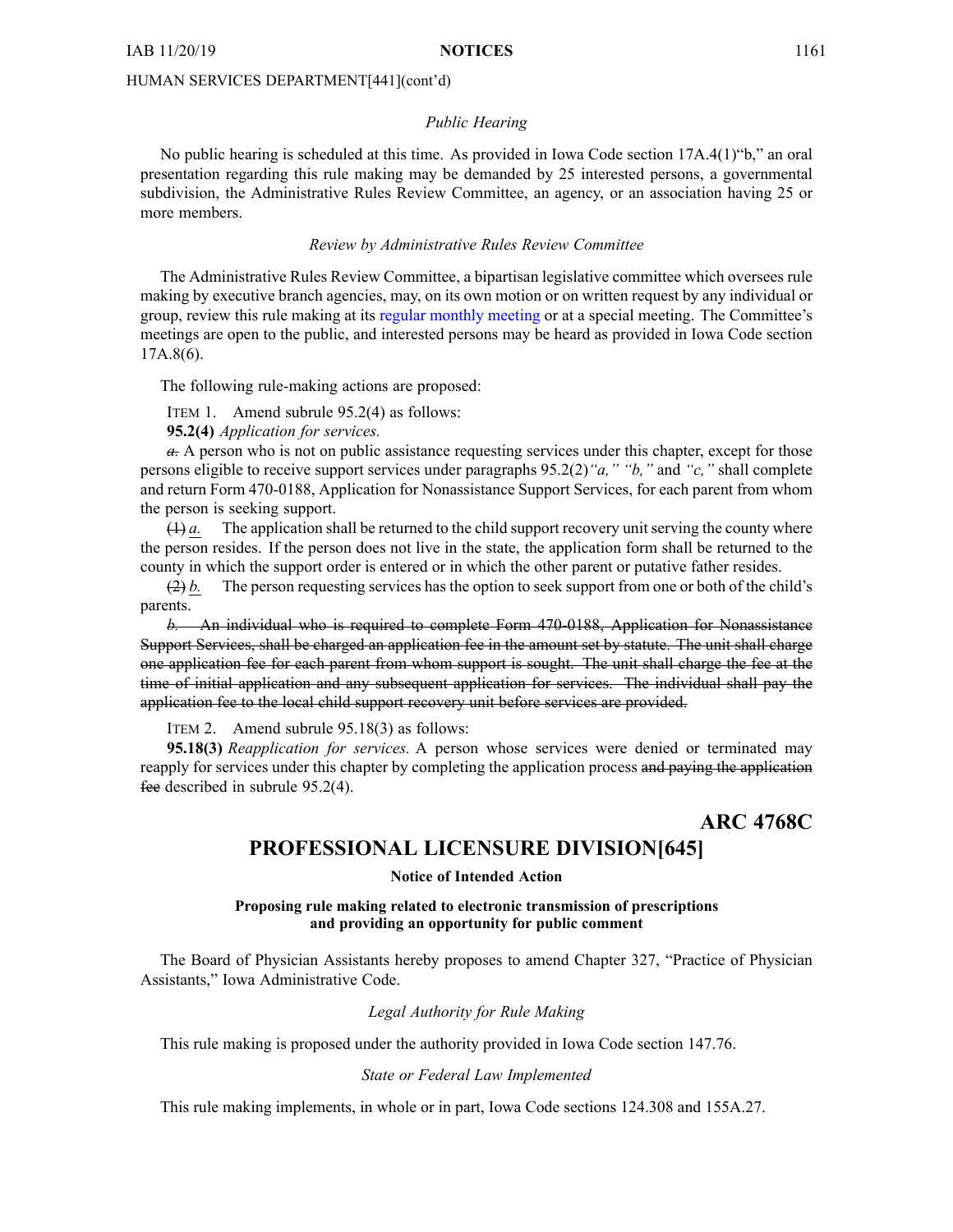# PROFESSIONAL LICENSURE DIVISION[645](cont'd)

#### *Purpose and Summary*

Pursuant to Iowa Code sections 124.308 and 155A.27, beginning January 1, 2020, every prescription issued for <sup>a</sup> prescription drug shall be transmitted electronically as an electronic prescription to <sup>a</sup> pharmacy or <sup>a</sup> pharmacy's agen<sup>t</sup> unless exempted by statute. A practitioner who violates this mandate is subject to an administrative penalty of \$250 per violation, up to <sup>a</sup> maximum of \$5,000 per calendar year. The administrative penalty is assessed by the practitioner's respective licensing board. Physician assistants in Iowa are prescribers subject to this electronic prescription mandate, and thus the Board may begin assessing administrative penalties against its licensees for violations of the electronic prescription mandate beginning January 1, 2020. This proposed rule making incorporates the electronic prescription mandate within the Board's existing rules governing prescription requirements.

# *Fiscal Impact*

This rule making has no fiscal impact to the State of Iowa.

#### *Jobs Impact*

After analysis and review of this rule making, no impact on jobs has been found.

## *Waivers*

A waiver provision is not included in this rule making because all administrative rules of the professional licensure boards in the Professional Licensure Division are subject to the waiver provisions accorded under 645—Chapter 18.

# *Public Comment*

Any interested person may submit written comments concerning this proposed rule making. Written comments in response to this rule making must be received by the Board no later than 4:30 p.m. on December 10, 2019. Comments should be directed to:

Susan Reynolds Professional Licensure Division Iowa Department of Public Health Lucas State Office Building 321 East 12th Street Des Moines, Iowa 50319 Email: susan.reyno[lds@idph.iowa.gov](mailto:susan.reynolds@idph.iowa.gov)

#### *Public Hearing*

A public hearing at which persons may presen<sup>t</sup> their views orally or in writing will be held as follows:

| December 10, 2019 | Fifth Floor Conference Room 526 |
|-------------------|---------------------------------|
| 7:30 to 8 a.m.    | Lucas State Office Building     |
|                   | Des Moines, Iowa                |

Persons who wish to make oral comments at the public hearing may be asked to state their names for the record and to confine their remarks to the subject of this proposed rule making. In an effort to ensure accuracy in memorializing <sup>a</sup> person's comments, <sup>a</sup> person may provide written comments in addition to or in lieu of oral comments at the hearing.

Any persons who intend to attend the public hearing and have special requirements, such as those related to hearing or mobility impairments, should contact the Board and advise of specific needs.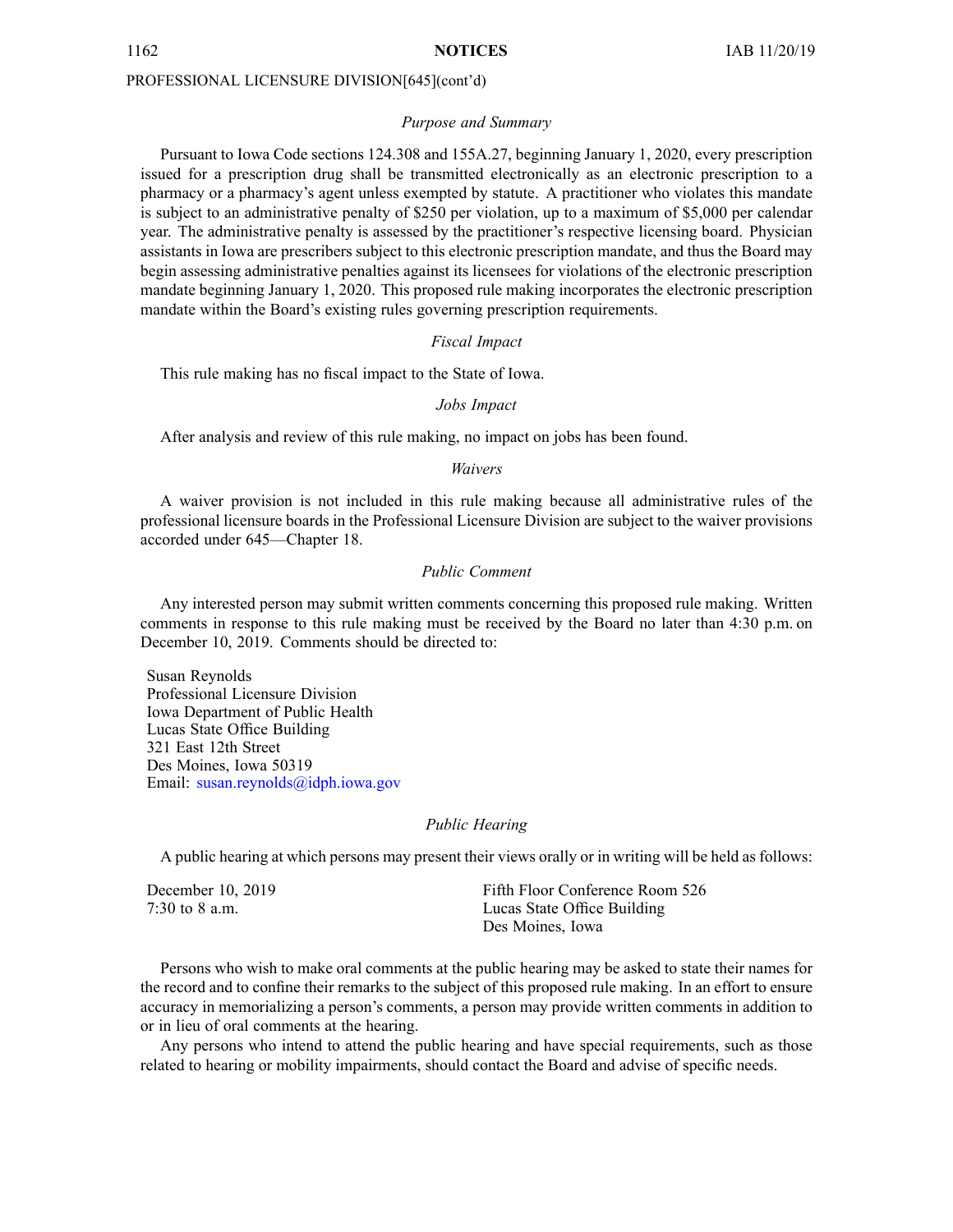# PROFESSIONAL LICENSURE DIVISION[645](cont'd)

# *Review by Administrative Rules Review Committee*

The Administrative Rules Review Committee, <sup>a</sup> bipartisan legislative committee which oversees rule making by executive branch agencies, may, on its own motion or on written reques<sup>t</sup> by any individual or group, review this rule making at its regular [monthly](https://www.legis.iowa.gov/committees/meetings/meetingsListComm?groupID=705&ga=88) meeting or at <sup>a</sup> special meeting. The Committee's meetings are open to the public, and interested persons may be heard as provided in Iowa Code section 17A.8(6).

The following rule-making action is proposed:

Adopt the following **new** subrule 327.6(4):

**327.6(4)** Beginning January 1, 2020, every prescription issued for <sup>a</sup> prescription drug shall be transmitted electronically unless exempted pursuan<sup>t</sup> to Iowa Code section [124.308](https://www.legis.iowa.gov/docs/ico/section/124.308.pdf) or [155A.27](https://www.legis.iowa.gov/docs/ico/section/155A.27.pdf). Beginning January 1, 2020, <sup>a</sup> licensee who fails to comply with the electronic prescription mandate may be subject to <sup>a</sup> nondisciplinary administrative penalty of \$250 per violation, up to <sup>a</sup> maximum of \$5,000 per calendar year.

# **ARC 4766C**

# **PUBLIC HEALTH DEPARTMENT[641]**

# **Notice of Intended Action**

# **Proposing rule making related to Iowa care for yourself program and providing an opportunity for public comment**

The Public Health Department hereby proposes to amend Chapter 8, "Iowa Care for Yourself (IA CFY) Program," Iowa Administrative Code.

# *Legal Authority for Rule Making*

This rule making is proposed under the authority provided in Iowa Code section 135.11(1).

# *State or Federal Law Implemented*

This rule making implements, in whole or in part, Iowa Code section 135.11(1).

# *Purpose and Summary*

The proposed amendments update Chapter 8 to reflect the current practices of the IA CFY Program. Recognizing the value of screening and early detection of breast and cervical cancer, Congress passed the Breast and Cervical Cancer Mortality Prevention Act of 1990 and in 1993 authorized additional preventative health services to participants in the National Breast and Cervical Cancer Early Detection Program (NBCCEDP). The Breast and Cervical Cancer Early Detection Program (BCCEDP) provides screening for breast and cervical cancer.

In addition, the Well-Integrated Screening and Evaluation for Women Across the Nation Program (WISEWOMAN) provides preventative screening for cardiovascular disease risk factors. Cardiovascular-related lifestyle interventions, tailored to each individual's cardiovascular screening results and the individual's readiness to make lifestyle behavior changes, are also offered to participants. These two programs are funded through cooperative agreements with the U.S. Department of Health and Human Services, Centers for Disease Control and Prevention (CDC). Iowa first received CDC funding in 1993 for the BCCEDP and began providing early detection services in 1995. Iowa received funding for WISEWOMAN as <sup>a</sup> research study in 2001 and started providing limited services in 2003. The current framework of services as <sup>a</sup> standard program was implemented in 2018.

The rules in Chapter 8 allow the services offered through the BCCEDP and WISEWOMAN to be offered in Iowa under one program, the IA CFY Program. The purposes of the IA CFY Program are to provide breast and cervical cancer screening and diagnostic services and cardiovascular risk factor screening and intervention services to low-income, uninsured, underinsured and underserved women,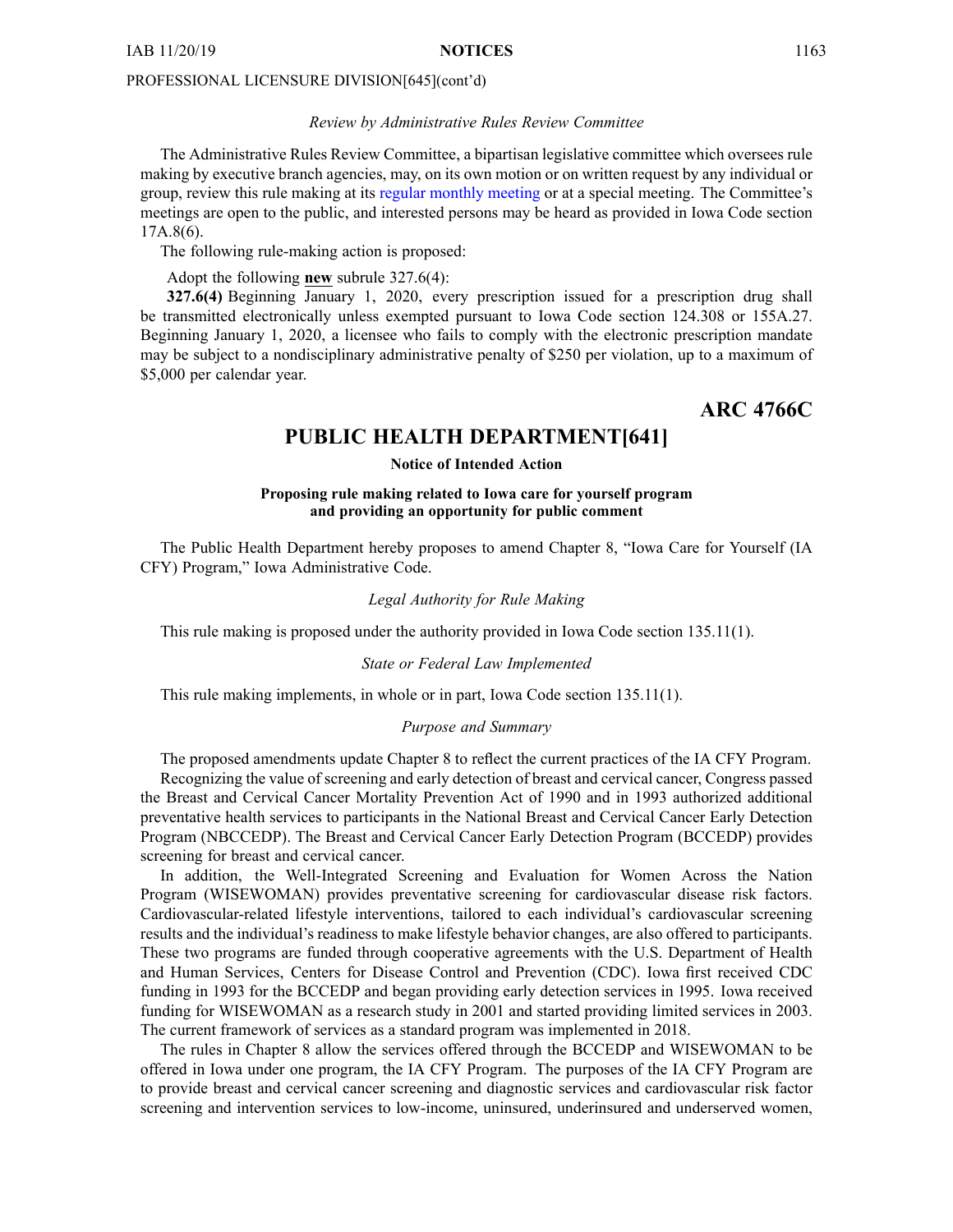to provide public and professional development, and to suppor<sup>t</sup> community partnerships enhancing statewide breast and cervical cancer and cardiovascular disease control activities. Chapter 8 covers agencies designated by contracting county boards of health to provide community-based IA CFY Program services and to receive funds from the Department for that purpose. The designated agencies facilitate the essential screening and diagnostic services consistent with CDC and IA CFY Program guidelines.

# *Fiscal Impact*

This rule making has no fiscal impact to the State of Iowa.

# *Jobs Impact*

After analysis and review of this rule making, no impact on jobs has been found.

#### *Waivers*

Any person who believes that the application of the discretionary provisions of this rule making would result in hardship or injustice to that person may petition the Department for <sup>a</sup> waiver of the discretionary provisions, if any, pursuan<sup>t</sup> to the Department's waiver and variance provisions contained in 641—Chapter 178.

# *Public Comment*

Any interested person may submit written comments concerning this proposed rule making. Written comments in response to this rule making must be received by the Department no later than 4:30 p.m. on December 10, 2019. Comments should be directed to:

Jill Myers-Geadelmann Department of Public Health Lucas State Office Building 321 East 12th Street Des Moines, Iowa 50319 Email: [jill.myers-geadelmann@idph.iowa.gov](mailto:jill.myers-geadelmann@idph.iowa.gov)

# *Public Hearing*

No public hearing is scheduled at this time. As provided in Iowa Code section 17A.4(1)"b," an oral presentation regarding this rule making may be demanded by 25 interested persons, <sup>a</sup> governmental subdivision, the Administrative Rules Review Committee, an agency, or an association having 25 or more members.

#### *Review by Administrative Rules Review Committee*

The Administrative Rules Review Committee, <sup>a</sup> bipartisan legislative committee which oversees rule making by executive branch agencies, may, on its own motion or on written reques<sup>t</sup> by any individual or group, review this rule making at its regular [monthly](https://www.legis.iowa.gov/committees/meetings/meetingsListComm?groupID=705&ga=88) meeting or at <sup>a</sup> special meeting. The Committee's meetings are open to the public, and interested persons may be heard as provided in Iowa Code section 17A.8(6).

The following rule-making action is proposed:

Amend **641—Chapter 8** as follows:

### CHAPTER 8 IOWA CARE FOR YOURSELF (IA CFY) PROGRAM [Prior to 4/4/12, see 641—Chapter 37]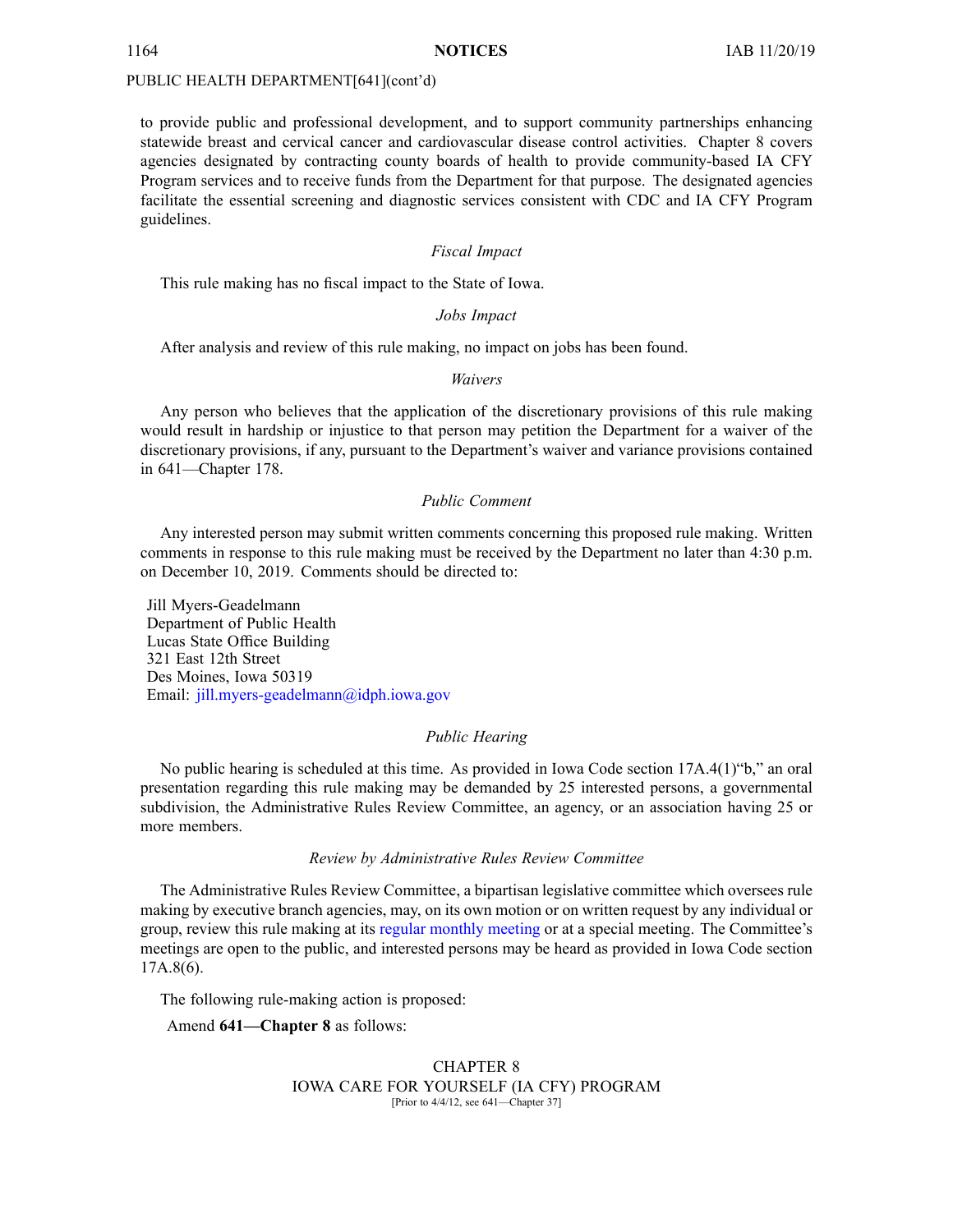**641—8.1(135) Definitions.** For purposes of this chapter, the following definitions apply:

*"Abnormal screen"* means <sup>a</sup> suspicion of breast or cervical cancer or laboratory values of total cholesterol or blood glucose and average blood pressure reading in the range defined by the CDC according to National Heart, Lung and Blood Institute guidelines.

1. A suspicion of breast cancer includes clinical breast examination findings of: palpable breast mass, breast dimpling, nipple retraction, bloody nipple discharge, palpable lymph nodes around clavicle or axilla, nipple erythema and scaliness, <sup>a</sup> mammography result of breast imaging reporting and data systems(BI-RADS) category 4 (suspicious abnormality suggesting need for biopsy) or category 5 (highly suggestive of malignancy) (ICD-9 793.8 10 R92.0, R92.1, R92.2, R92.8), breast biopsy result of ductal cancer in situ (ICD-10 D05.10, D05.11, D05.12), lobular cancer in situ (ICD-9 233.0 10 D05.00, D05.01, D05.02), or breast or lymph node (or other) biopsy result of breast cancer.

2. Suspicion of cervical cancer is <sup>a</sup> Pap test result of atypical squamous cells cannot exclude high-grade squamous intraepithelial lesions (ASC-H) (ICD-9 795.02 10 R87.611 or R87.622), atypical glandular cells (AGC) (ICD-9 795.00 10 R87.619 or R87.629), low-grade squamous intraepithelial lesions (LSIL) (ICD-9 622.11 or 795.03 10 R87.612 or R87.622), or high-grade squamous intraepithelial lesions (HSIL) (ICD-9 622.12 or 795.04 10 R87.613 or R87.623), leukoplakia of the cervix (ICD-9 622.2 10 N88.0), or cervical biopsy result of cervical intraepithelial neoplasia II (ICD-10 N.87.1) or III (ICD-9 622.10, 622.11, 622.12, 795.03, or 795.04 10 D06.0, D06.1, D06.7 or D06.9), or cancer in situ (ICD-9 233.1 10 D06.0, D06.1, D06.7 or D06.9).

3. Abnormal value means laboratory values of total cholesterol or blood glucose (HbA1c if diagnosed diabetic) and average blood pressure reading in the range defined by the CDC according to National Heart, Lung and Blood Institute guidelines.

*"ACR"* or *"American College of Radiology"* means one of the Food and Drug Administration-recognized accreditation bodies for minimum quality standards for personnel, equipment, and record keeping in facilities that provide mammography breast imaging.

*"Advanced registered nurse practitioner"* means an individual licensed to practice under 655—Chapter 7.

*"Alert value"* means laboratory values of total cholesterol, or blood glucose and or average blood pressure reading in the range defined by the CDC according to National Heart, Lung and Blood Institute guidelines.

*"BCCPTA"* or *"Breast and Cervical Cancer Prevention and Treatment Act of 2000"* means <sup>a</sup> federal law that provides each state with the option of extending Medicaid eligibility to women individuals who were diagnosed with breast or cervical cancer through the National Breast and Cervical Cancer Early Detection Program.

*"BCCT option of Medicaid"* or *"breast and cervical cancer treatment option of Medicaid"* means the optional program of medical aid designed for women individuals who are unable to afford regular medicalservice and are diagnosed with breast or cervical precancer or cancer through the National Breast and Cervical Cancer Early Detection Program or through funds from Susan G. Komen for the Cure family planning centers, community health centers, or nonprofit organizations. The individuals who receive screening or services meet eligibility requirements established by the Iowa care for yourself program. The BCCT option of Medicaid is financed by federal and state paymen<sup>t</sup> sources and is authorized by Title XIX of the Social Security Act.

*"Benign"* means <sup>a</sup> noncancerous condition that does not spread to other parts of the body.

*"Biopsy"* means the removal of <sup>a</sup> sample or an entire abnormality for microscopic examination to diagnose <sup>a</sup> problem. Examples of <sup>a</sup> sampling would be <sup>a</sup> core biopsy or incisional biopsy; an example of entire removal would be an excisional biopsy.

*"BI-RADS"* or *"breast imaging reporting and data systems"* means <sup>a</sup> standardized reporting system for mammography, breast ultrasound and breast magnetic resonance imaging (MRI) reports.

*"Blood glucose"* means <sup>a</sup> simple sugar found in the blood that is an important energy source in living organisms and is <sup>a</sup> componen<sup>t</sup> of many carbohydrates.

*"Blood pressure"* means the pressure or tension force of the blood within against the systemic arteries, maintained by the contraction of the left ventricle, the resistance of the arterioles and capillaries,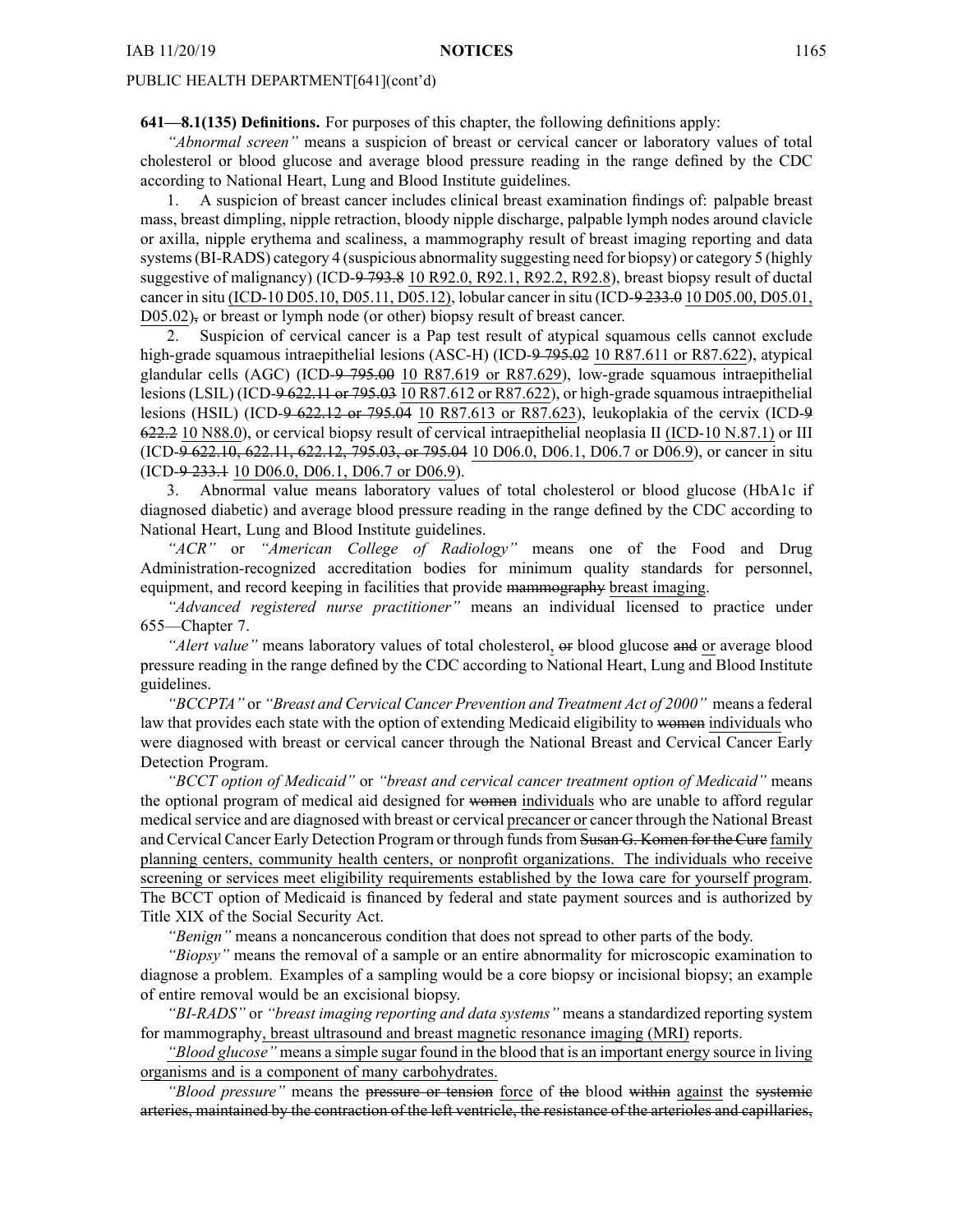the elasticity of the arterial walls, as well as the viscosity and volume of the blood; expressed as relative to the ambient atmospheric pressure circulatory system. The systolic blood pressure is the force caused when the heart contracts and pushes out the blood. The diastolic blood pressure is when the heart relaxes and fills with blood.

*"BMI"* or *"body-massindex"* means <sup>a</sup> number calculated from <sup>a</sup> person's weight and height an index for relating weight to height. BMI provides <sup>a</sup> reliable indicator of body fatness for most people and is used to screen for weight categories that may lead to health problems.

*"Breast ultrasound"* means the use of an imaging technique commonly used to screen for tumors and other breast abnormalities. The breast ultrasound uses high-energy sound waves that are bounced off internal tissues and make echoes to produce <sup>a</sup> pictorial representation of the internal structure detailed image of the inside of the breast.

*"Cancer"* means <sup>a</sup> malignant tumor of potentially unlimited growth of new cells that expand locally by invasion and systemically by metastasis group of diseases involving abnormal cell growth with the potential to invade or spread to other parts of the body.

"Carcinoma in situ" means cell changes in which malignant cells are localized and may press against adjoining tissue but have not penetrated or spread beyond their site of origin <sup>a</sup> group of abnormal cells found only in the place where they first formed in the body.

*"Cardiologist"* means <sup>a</sup> physician licensed to practice under Iowa Code chapter [148](https://www.legis.iowa.gov/docs/ico/chapter/148.pdf) who specializes in the study of the heart and its action and diseases.

*"Cardiovascular disease"* means <sup>a</sup> broad term used to describe <sup>a</sup> range of diseases that affect the heart and, in some cases, blood vessels.

*"Cardiovascular disease risk factors"* means identifiable factors that make some people more susceptible than others to cardiovascular disease. Cardiovascular disease risk factors include:

1. Obesity.

2. Physical inactivity.

3. High blood pressure.

4. High blood cholesterol.

5. Diabetes.

6. Tobacco use.

Risk factors that cannot be changed are age, gender and family history. The more cardiovascular disease risk factors <sup>a</sup> person has increases the person's chance of developing cardiovascular disease.

*"Case management"* means the IA CFY program componen<sup>t</sup> that involves establishing, brokering, and sustaining <sup>a</sup> system of available clinical and essential suppor<sup>t</sup> services for all women individuals enrolled in the program.

*"CBE"* or *"clinical breast examination"* means complete examination of <sup>a</sup> woman's an individual's breast and axilla with palpation by <sup>a</sup> health care provider, including examination of the breast in both the upright and supine positions trained to recognize many different types of abnormalities and warning signs.

*"CDC"* means the Centers for Disease Control and Prevention of the U.S. Department of Health and Human Services, <sup>a</sup> federal agency that conducts and supports health promotion, prevention and preparedness activities in the U.S., with the goal of improving overall public health.

*"Cholesterol"* means <sup>a</sup> waxy, fat-like substance made in the liver and other cells and found in certain foods, such as foods from animals, for example, dairy products, eggs and meat. Types of cholesterol are as follows:

1. Low density lipoprotein or LDL, also called "bad" cholesterol. LDL can cause buildup of plaque on the walls of arteries. The more LDL there is in the blood, the greater the risk of heart cardiovascular disease.

2. High density lipoprotein or HDL, also called "good" cholesterol. HDL helps the body ge<sup>t</sup> rid of bad cholesterol in the blood. If levels of HDL are low, risk of heart cardiovascular disease increases.

3. Very low density lipoprotein or VLDL. VLDL is similar to LDL cholesterol in that it contains mostly fat and not much protein.

4. Total cholesterol means the sum of the very low, low and high density lipoproteins.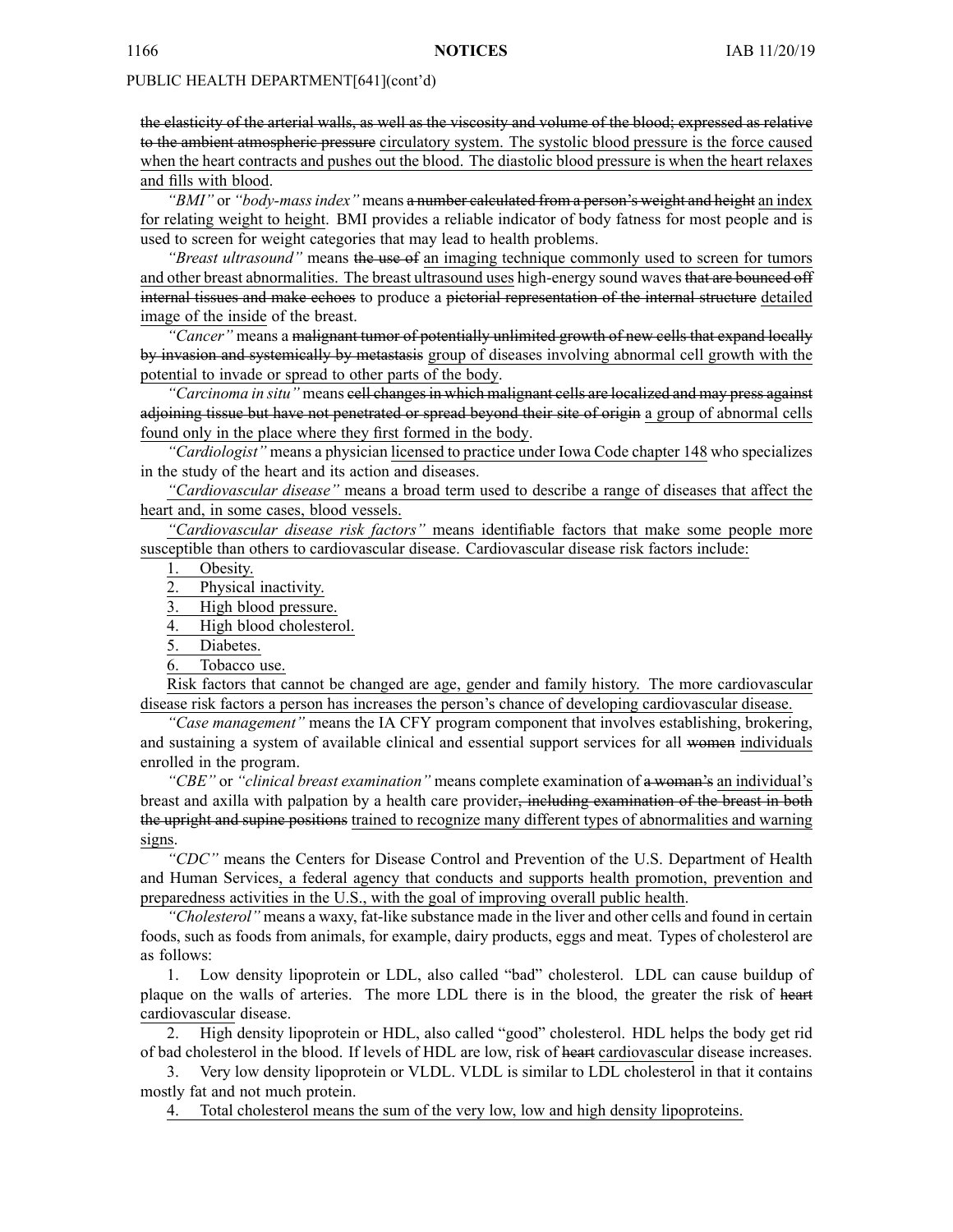*"CLIA"* or *"Clinical Laboratory Improvement Act Acts of 1988"* means the law which established federal regulatory standards that apply to all clinical laboratory testing performed on humans in the U.S. These standards establish minimum quality standards for personnel and quality assurance methods that monitor patient test managemen<sup>t</sup> and assess quality control, proficiency testing, and personnel handling of laboratory and pathology specimens.

*"CLIA-waived tests"* means simple laboratory examinations and procedures that are cleared by the federal governmen<sup>t</sup> for home use;, that employ methodologies that are so simple and accurate that erroneous results would be negligible;, or that pose no reasonable risk of harm to the patient if the test is performed incorrectly.

*"CMS"* or *"Centers for Medicare and Medicaid Services"* is <sup>a</sup> federal agency within the United States Department of Health and Human Services that administers health care programs, including Medicare, Medicaid, the children's health insurance program (CHIP) and health insurance exchanges, in partnership with state governments.

*"Colposcopy"* means <sup>a</sup> medical procedure that allows close examination of the surface of the cervix with <sup>a</sup> high-powered microscope.

*"Community referral"* means the act, action or instance of directing <sup>a</sup> participant to <sup>a</sup> community resource to direct individuals elsewhere to obtain needed information, mutual support or community resources through help lines or other methods.

*"Community resource"* means <sup>a</sup> source of information, service or expertise that is available within the community, including respite care services, health and mental health services and other social services.

*"Cooperative agreement"* means <sup>a</sup> signed contract between the department and another party, for example, a health care provider. This contract facility, which allows the department to pay the health care provider facility for providing services to IA CFY program participants.

*"CPT"* or *"current procedural terminology"* is <sup>a</sup> listing of descriptive terms and identifying codes for uniform language to repor<sup>t</sup> medical services and procedures performed by qualified health care professionals and allows clinicians, statisticians, politicians, health insurance programs, health planners and others to speak <sup>a</sup> common language.

*"Creditable coverage"* means any insurance that pays for medical bills incurred for the screening, diagnosis, or treatment of breast and cervical cancer. Creditable coverage as described by the Health Insurance Portability and Accountability Act of 1996 includes, but is not limited to, group health plans or health insurance coverage consisting of medical care under any hospital or medical service policy, health maintenance organization, Medicare Part A or B, Medicaid, armed forces insurance, or state health risk pool. A woman An individual who has creditable coverage shall not be eligible for coverage under the breast and cervical cancer treatment option of Medicaid.

*"Creditable coverage circumstances"* means those instances in which <sup>a</sup> woman an individual has creditable coverage but is not actually covered for treatment of breast or cervical cancer.

1. When there is <sup>a</sup> preexisting-condition exclusion or when the annual or lifetime limit on benefits has been exhausted, <sup>a</sup> woman an individual is not considered to have creditable coverage for this treatment.

2. If the woman an individual has limited coverage, such as a high deductible, limited drug coverage, or <sup>a</sup> limited number of outpatient visits, she the individual is still considered to have creditable coverage and is not eligible for coverage under the breast and cervical cancer treatment option of Medicaid.

3. If the woman an individual has <sup>a</sup> policy with <sup>a</sup> limited scope of coverage, such as only dental, vision, or long-term care, or has <sup>a</sup> policy that covers only <sup>a</sup> specific disease or illness, she the individual is not considered to have creditable coverage unless the policy provides coverage for breast and cervical cancer treatment.

4. For the purposes of this program, eligibility for Indian Health Services or tribal health care is not considered creditable coverage (according to P.L. 107-121, the Native American Breast and Cervical Cancer Treatment Technical Amendment Act of 2001).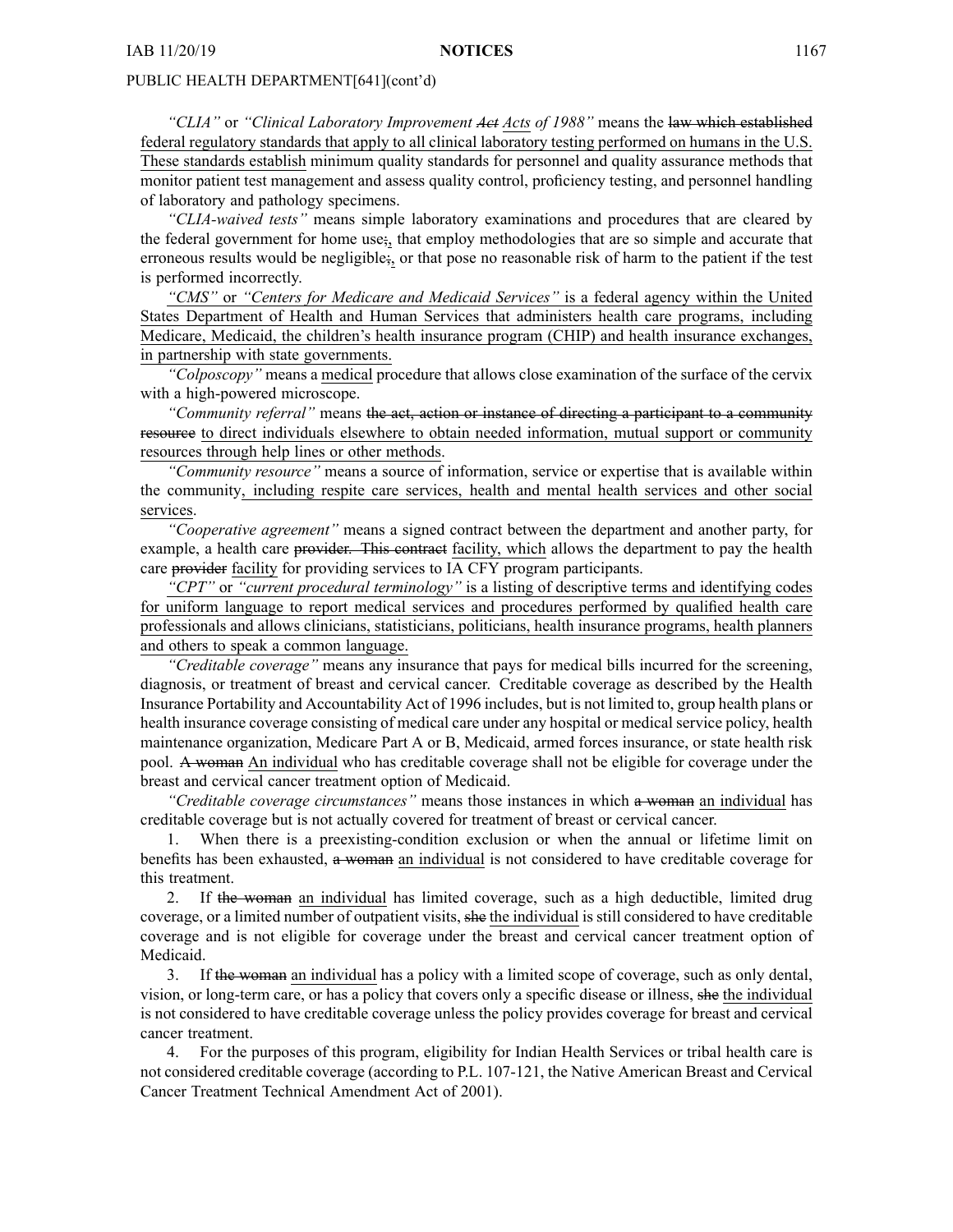*"Cytology"* means the scientific study of cells branch of biology that studies the structure and function of <sup>a</sup> cell.

*"Cytopathology"* means the scientific study of cells in disease branch of pathology that studies and diagnoses disease on the cellular level.

*"Cytotechnologist"* means <sup>a</sup> medical technician trained in the identification of cells and cellular <sup>a</sup> laboratory professional who studies cells and cellular abnormalities.

*"Department"* means the Iowa department of public health.

*"DHS"* or *"department of human services"* means the Iowa department of human services, <sup>a</sup> state agency that provides <sup>a</sup> wide range of services, including health care coverage for low-income uninsured individuals diagnosed with breast or cervical cancer or precancer and requiring treatment.

*"Diagnostic mammography"* means <sup>a</sup> radiological examination performed for appropriate clinical indications, such as breast mass(es), other breast signs or symptoms (spontaneous nipple discharge, skin changes), or special cases, such as <sup>a</sup> history of breast cancer with breast conservation or augmented breasts.

*"Family planning clinic"* means <sup>a</sup> Title X family planning program site dedicated to the provision of family planning and related preventive health services to low-income and underserved populations.

*"FDA"* or *"Food and Drug Administration"* means the federal governmental body which certifies that a mammography breast imaging facility meets minimum quality standards for personnel, equipment, and record keeping.

*"Follow-up"* means the IA CFY program componen<sup>t</sup> that involves <sup>a</sup> system for seeking information about or reviewing an abnormal condition, rescreening, or recall for annual visits.

*"Glucose"* means <sup>a</sup> simple sugar that is an important carbohydrate in biology. Cells use glucose as <sup>a</sup> source of energy and <sup>a</sup> metabolic intermediate.

*"Gynecologist"* means <sup>a</sup> physician licensed to practice under Iowa Code chapter [148](https://www.legis.iowa.gov/docs/ico/chapter/148.pdf) who specializes in diseases of the reproductive organs in women.

*"HbA1c"* or *"glycosylated hemoglobin"* means <sup>a</sup> clinical laboratory test for the purposes of monitoring blood glucose control of <sup>a</sup> participant diagnosed with diabetes diagnosing diabetes or determining control of diabetes over the pas<sup>t</sup> two to three months.

*"Health care provider"* means any physician, pharmacist, advanced registered nurse practitioner, or physician assistant who is licensed authorized to practice by the state of Iowa; who is performing within the scope of the practice as defined by state law; and who provides care to IA CFY program-enrolled women individuals.

*"Heart disease"* means <sup>a</sup> broad term used to describe <sup>a</sup> range of diseases that affect the heart and, in some cases, blood vessels. The term is often used interchangeably with "cardiovascular disease," which generally refers to conditions that involve narrowed or blocked blood vessels that can lead to <sup>a</sup> heart attack, chest pain (angina) or stroke.

*"Heart disease risk factors"* means identifiable factors that make some people more susceptible than others to heart disease. Heart disease risk factors include:

1. Being overweight.

2. Lack of physical activity.

3. High blood pressure.

4. High blood cholesterol.

5. Diabetes.

6. Cigarette smoking.

Risk factors that cannot be changed are age and family history. The more heart disease risk factors <sup>a</sup> person has increases the person's chance of developing heart disease.

*"IA BCCEDP"* or *"Iowa breast and cervical cancer early detection program"* means <sup>a</sup> comprehensive breast and cervical cancer screening program established and funded under Title XV of the federal Public Health Service Act and administered by the Iowa department of public health, with the delegated responsibility of implementation and evaluation from the CDC, Division of Cancer Prevention and Control.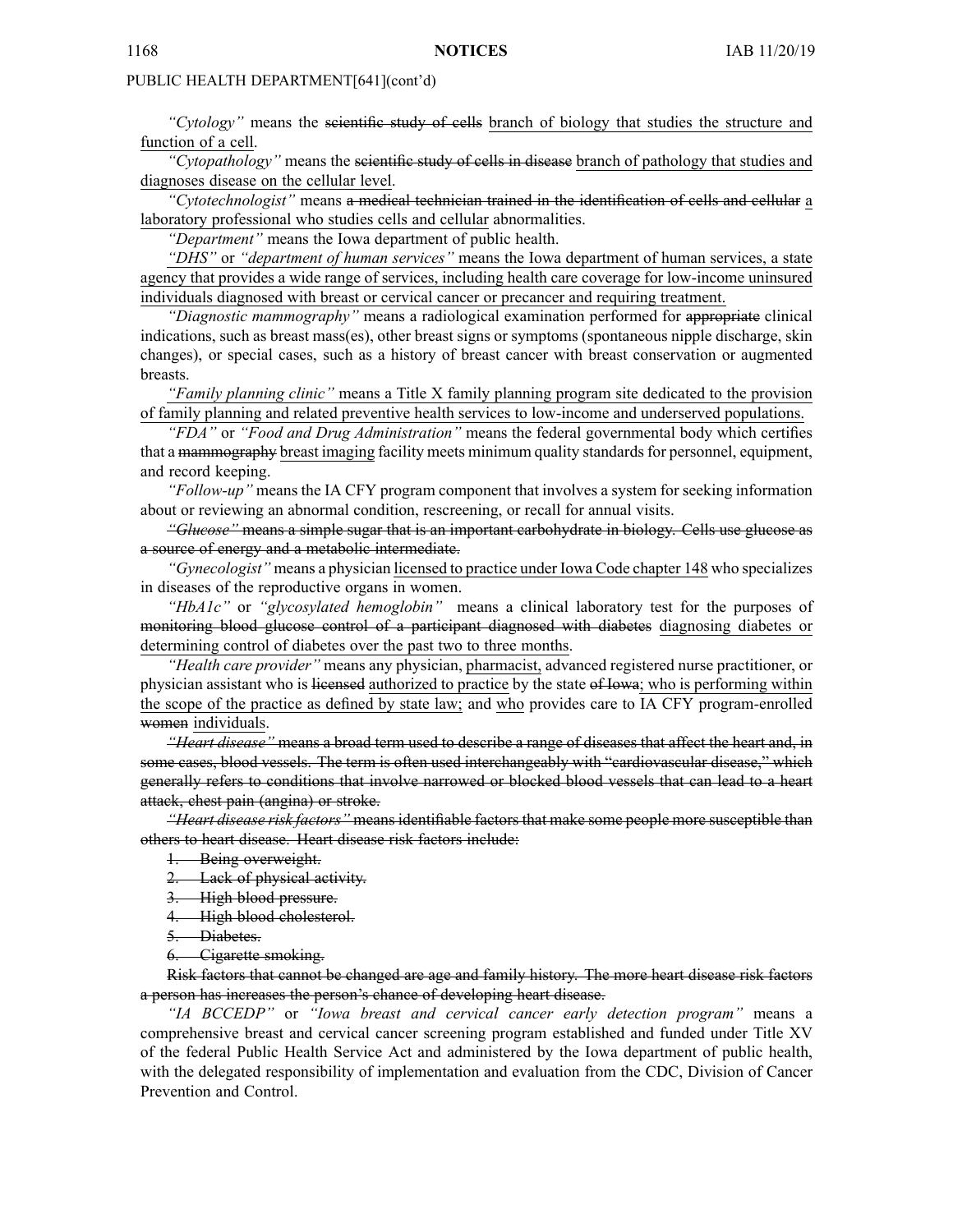*"IA CFY program"* or *"Iowa care for yourself program"* means an integrated comprehensive breast and cervical cancer screening program and cardiovascular risk factor screening and intervention program administered by the Iowa department of public health.

*"IA WISEWOMAN"* or *"Iowa well-integrated screening and evaluation for women across the nation*" means a cardiovascular-related risk factor screening and intervention program to provide standard preventive screening services, including blood pressure measurements, cholesterol testing, blood glucose testing, and lifestyle interventions that target poor nutrition, physical inactivity, and tobacco use. The program is authorized by the federal governmen<sup>t</sup> and administered by the CDC to help reduce deaths and disability from heart cardiovascular disease and stroke.

*"ICD-9 ICD-10"* or *"International Classification of Disease, 9th 10th edition"* means <sup>a</sup> standardized classification of diseases, injuries, and reasons of death, by cause and anatomic localization, which is systematically put into a number of up to six seven digits and which allows clinicians, statisticians, politicians, health planners and others to speak <sup>a</sup> common language, both in the United States and internationally.

*"Infrastructure"* means the basic framework of sufficient staff and adequate suppor<sup>t</sup> systems to plan, implement, and evaluate the components of the IA CFY program.

*"In need of treatment"* means that <sup>a</sup> medical or surgical intervention is required because of an abnormal finding of breast or cervical cancer or precancer that was determined as <sup>a</sup> result of <sup>a</sup> screening or diagnostic procedure for breast or cervical cancer/precancer under the NBCCEDP.

*"Intervention"* means services that promote <sup>a</sup> heart-healthy cardiovascular-healthy diet and physical activity and that are based on screening results, which include blood pressure, cholesterol, blood glucose, weight, height, personal medical history, family medical history, and health behavior and readiness-to-change assessments.

*"MATF MAB"* or *"medical advisory task force board"* means an advisory board <sup>a</sup> body that may be utilized by the IA CFY program to offer knowledge and experience as related to the fields of expertise of the members of the task force board. Duties of the MATF MAB may include, but are not limited to, the following:

- 1. Reviewing and making recommendations for clinical service expansion.
- 2. Reviewing program-developed clinical protocols.
- 3. Providing recommendations related to other clinical and participant-related issues.
- 4. Providing input related to quality assurance issues.
- 5. Reviewing program screening and diagnostic data.

*"MDEs"* or *"minimum data elements"* means <sup>a</sup> set of standardized data elements used to collect demographic and clinical information on women whose screening or diagnosis was paid for with IA CFY program funds. MDEs were developed by the CDC, Division of Cancer Prevention and Control, to ensure that consistent and complete information is collected on women whose screening or diagnosis was paid for with IA CFY program funding patient-level screening records on individuals served through the NBCCEDP in order to evaluate whether programs are meeting clinical standards and programmatic priorities.

*"Medicaid"* means <sup>a</sup> health care program that assists low-income families or individuals in paying for doctor visits, hospital stays, long-term medical care, custodial care costs and more; the program of medical aid designed for those unable to afford regular medical service, is financed by federal and state paymen<sup>t</sup> sources, and authorized by Title XIX of the Social Security Act and administered by the Iowa department of human services.

*"Medicare"* means the program of federal paymen<sup>t</sup> source for health benefits, especially for the aged, which is authorized by Title XVIII of the Social Security Act.

*"NBCCEDP"* or *"National Breast and Cervical Cancer Early Detection Program"* means <sup>a</sup> program established with the passage of the Breast and Cervical Cancer Mortality Prevention Act of 1990 (Public Law 101-354). The law authorizes the CDC to establish <sup>a</sup> program of grants to states, tribes, and territories for the purpose of increasing the early detection of breast and cervical cancer, particularly among low-income, uninsured, and underserved women individuals.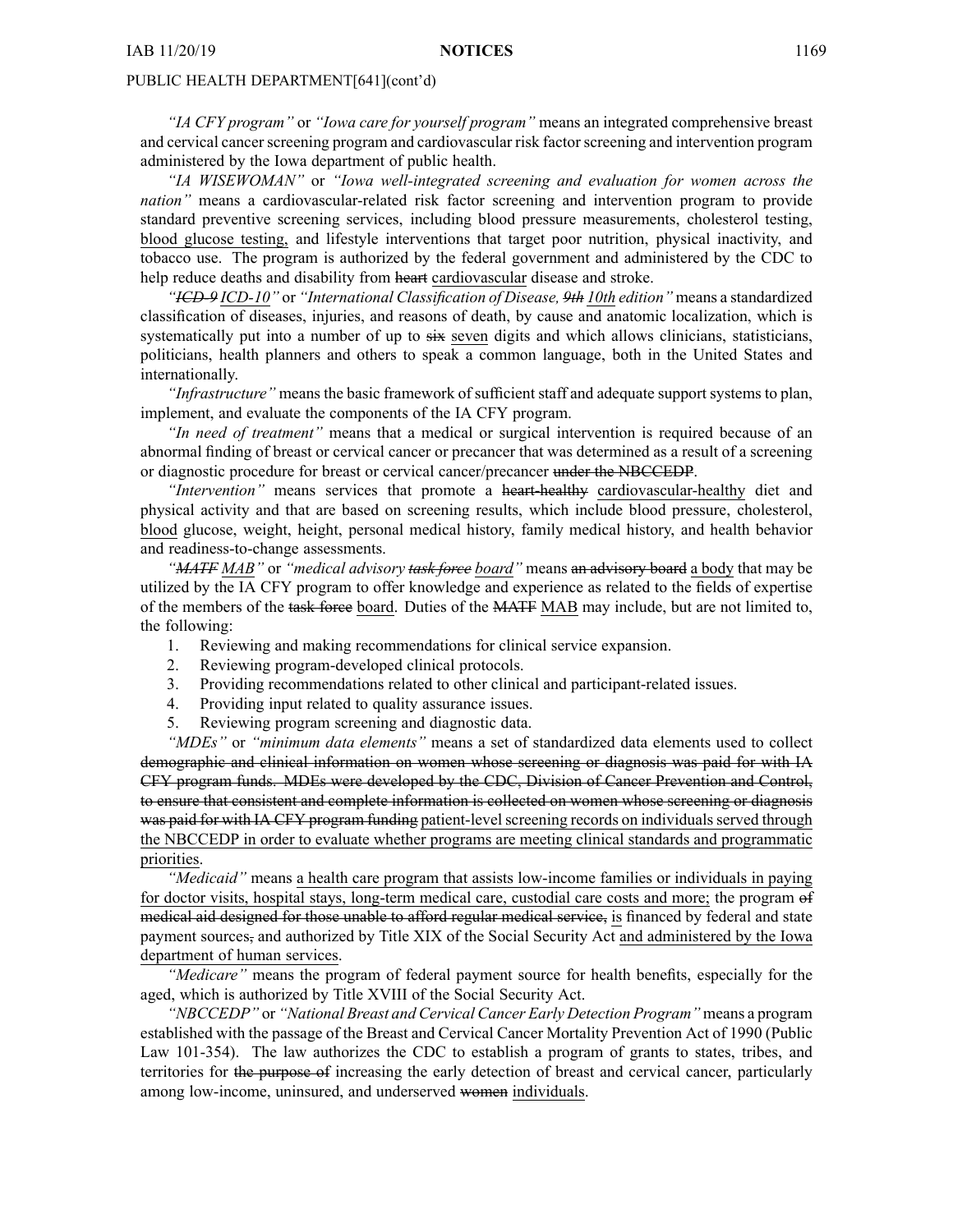*"Nonprofit organization"* means <sup>a</sup> group organized for purposes other than generating profit and in which no par<sup>t</sup> of the organization's income is distributed to its members, directors, or officers, excep<sup>t</sup> under limited circumstances.

*"Oncologist"* means <sup>a</sup> physician licensed to practice under Iowa Code chapter [148](https://www.legis.iowa.gov/docs/ico/chapter/148.pdf) who is <sup>a</sup> specialist in treating or studying the physical, chemical, and biologic properties and features of neoplasms, including causation, pathogenesis, and treatment.

*"Outreach"* means the IA CFY program componen<sup>t</sup> that involves recruiting targeted populations or women individuals who never or rarely utilize preventive health services.

*"Pap test"* means the Papanicolaou screening test that collects cells from the cervix for examination under <sup>a</sup> microscope. The Pap test can detect abnormal cells or precancerous cells before cancer develops.

*"Pathologist"* means <sup>a</sup> physician licensed to practice under Iowa Code chapter [148](https://www.legis.iowa.gov/docs/ico/chapter/148.pdf) who is <sup>a</sup> specialist in identifying diseases by studying cells and tissues under <sup>a</sup> microscope.

*"Patient navigation"* means an IA CFY program componen<sup>t</sup> that assists individuals in overcoming health care system barriers and facilitates timely access to quality screening and diagnostics as well as initiation of breast or cervical cancer treatment services.

*"Pharmacist"* means an individual licensed to practice under Iowa Code chapter [155A](https://www.legis.iowa.gov/docs/ico/chapter/155A.pdf).

*"Physician"* means an individual licensed to practice under Iowa Code chapter [148](https://www.legis.iowa.gov/docs/ico/chapter/148.pdf).

*"Physician assistant"* means an individual licensed to practice under Iowa Code chapter [148C](https://www.legis.iowa.gov/docs/ico/chapter/148C.pdf).

*"Precancerous"* means <sup>a</sup> condition that may become, or is likely to become, or lesion involving abnormal cells that are associated with an increased risk of developing into cancer.

*"Program and fiscal management"* means the IA CFY program componen<sup>t</sup> that includes planning, organizing, directing, coordinating, managing, budgeting for, and evaluating program activities.

*"Quitline Iowa"* means <sup>a</sup> toll-free, statewide smoking cessation telephone counseling hotline through which trained counselors provide caller assistance in making an individualized tobacco use quit plan and provide ongoing suppor<sup>t</sup> through optional follow-up calls.

*"Radiologist"* means <sup>a</sup> physician licensed to practice under Iowa Code chapter [148](https://www.legis.iowa.gov/docs/ico/chapter/148.pdf) who specializes in creating and interpreting pictures of areas inside the body. The pictures are produced with the branch of medicine that diagnosesinjuries and diseases using medical imaging proceduressuch as X-rays, sound waves, or other types of energy.

*"Rarely or never been screened"* means, as defined for the NBCCEDP, that <sup>a</sup> woman an individual has not had cervical cancer screening within the last five years or has never been screened for cervical cancer.

*"Recruitment"* means the IA CFY program componen<sup>t</sup> that involves enrolling targeted populations or women individuals for preventive health services.

*"Referral"* means the IA CFY program componen<sup>t</sup> that involves directing women individuals with abnormal abnormal/alert screening results to appropriate resources for follow-up action.

*"Screening mammography"* means the use of X-ray of the breasts of asymptomatic women individuals in an attempt to detect abnormal lesions of the breast when they are small, nonpalpable, and confined to the breast.

*"Service delivery"* means providing, either directly or through contractual arrangements, comprehensive breast and cervical cancer screening and heart cardiovascular disease and stroke risk factor screening, diagnosis, and treatment services through tracking of screening intervals, timeliness of diagnosis, and timeliness of treatment of women individuals.

*"Surgeon"* means <sup>a</sup> physician licensed to practice under Iowa Code chapter [148](https://www.legis.iowa.gov/docs/ico/chapter/148.pdf) who treats disease, injury, or deformity by physical operation or manipulation.

*"Surveillance"* means the IA CFY program componen<sup>t</sup> that involves the systematic collection, analysis, and interpretation of health data.

*"Susan G. Komen for the Cure"* means an international organization with <sup>a</sup> network of volunteers working through local affiliates and Komen Race for the Cure® events to eradicate breast cancer as <sup>a</sup> life-threatening disease by advancing research, education, screening, and treatment.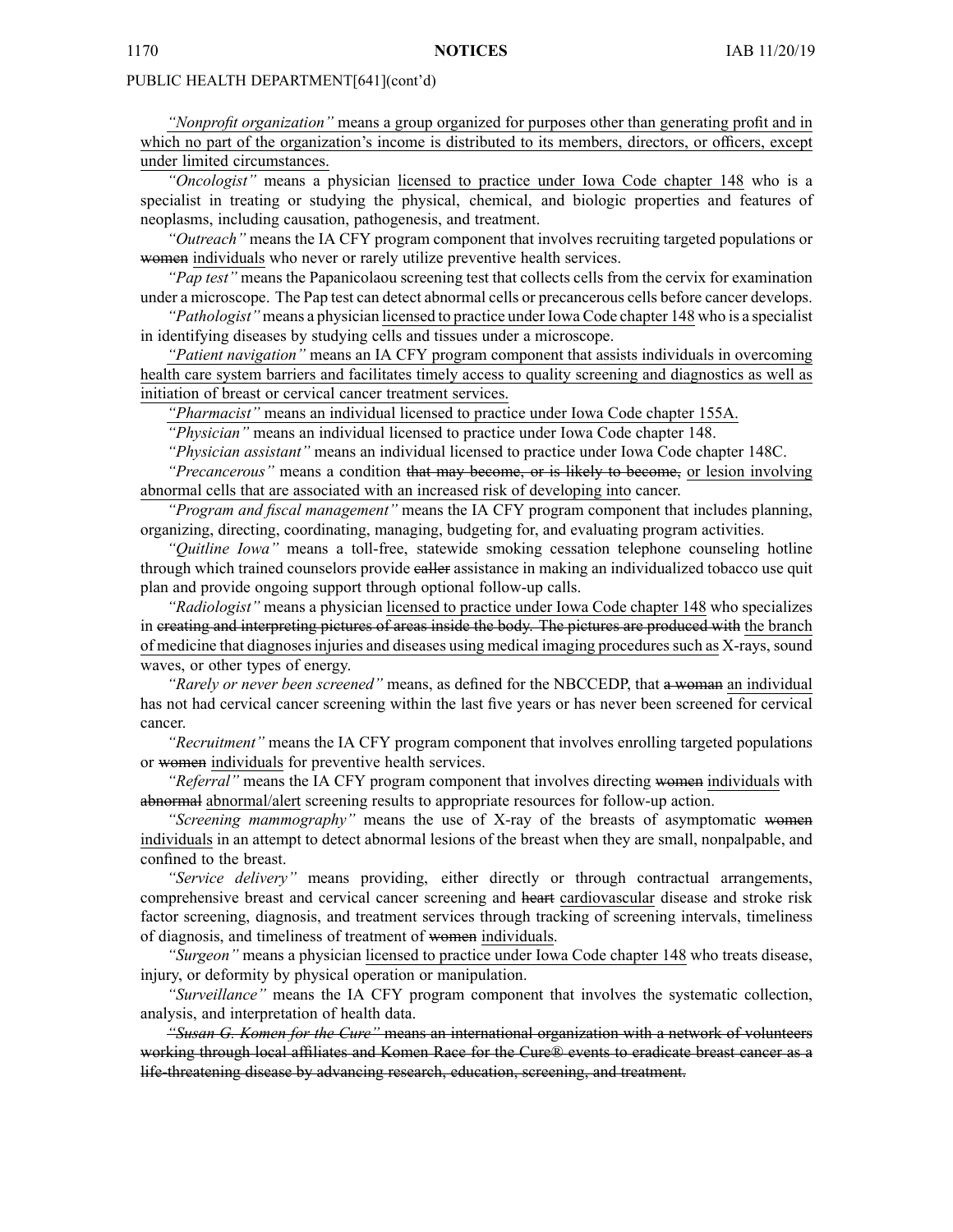*"TBS"* or *"the Bethesda system"* means <sup>a</sup> system that was developed to provide uniform diagnostic terminology for reporting cervical or vaginal cytologic findings to facilitate communication between the laboratory and the clinician diagnoses, used for reporting Pap test results.

*"Triglycerides"* means <sup>a</sup> type of fat that is carried in the blood by very low density lipoproteins. Excess calories, alcohol, or sugar in the body are converted into triglycerides and stored in fat cells throughout the body.

*"WISEWOMAN"* or *"Well-Integrated Screening and Evaluation for Women Across the Nation"* means <sup>a</sup> national program that offers blood pressure, diabetes, and cholesterol risk factor screening, lifestyle intervention, and referral services in an effort to preven<sup>t</sup> cardiovascular disease.

**641—8.2(135) Components of the Iowa care for yourself (IA CFY) program.** The IA CFY program shall include the following key components:

**8.2(1)** Program and fiscal managemen<sup>t</sup> shall be conducted by ensuring strategic planning, implementation, coordination, integration, and evaluation of all programmatic activities and administrative systems, as well as the development of key communication channels and oversight mechanisms to aid in these processes. Program managemen<sup>t</sup> shall ensure that infrastructure adequately supports service delivery.

**8.2(2)** Service delivery of specific and appropriate clinical procedures to detect breast and cervical abnormalities and heart cardiovascular disease or stroke risk factors for women individuals enrolled in the IA CFY program shall be directly provided or provided through contractual arrangements.

The IA CFY program shall cover breast and cervical cancer screening and diagnostic services including, but not limited to, the following when those services are provided by <sup>a</sup> participating health care provider who has a cooperative agreement with the <del>IA CFY program</del> Iowa department of public health. Payment shall be based on Medicare Part B participating-provider rates as released annually at the beginning of each calendar year.

(1) Physical examinations that include two recorded blood pressures pressure measurements in addition to one or more of the following screening services: CBE, pelvic examination, or Pap test;

(2) Height and weight measurements, when provided in conjunction with one or more of the screening services listed in subparagraph 8.2(2)*"a"*(1) above;

(3) Mammography (screening and diagnostic);

(4) Breast ultrasound, when used as an adjunct to mammography;

(5) Fine-needle aspiration of breast cysts;

(6) Breast biopsies, excisional and nonexcisional (physician charges only; hospital charges are not covered);

- (7) Colposcopy of the cervix, with or without biopsy;
- (8) Surgical consultations for diagnosis of breast and cervical cancer;
- (9) Pathology charges for breast and cervical biopsies;

(10) Anesthesia for breast biopsies program-approved CPT and ICD-10 codes (health care provider charges only; hospital charges and supplies are not covered).

*b.* Breast and cervical cancer-related services not covered by the IA CFY program include, but are not limited to, the following:

(1) Services not related to breast or cervical cancer screening or diagnosis;

- (2) Treatment procedures and services;
- (3) Services provided by nonparticipating providers;
- (4) Hospital charges for breast biopsies and anesthesia;
- (5) Inpatient services.

The IA CFY program shall cover cardiovascular disease-related services for those select participants enrolled in the IA CFY program for WISEWOMAN services for whom at least one breast or cervical cancer screening service was paid for using federal funds. Cardiovascular disease-related services shall include, but not be limited to, the following when those services are provided by a participating health care provider who that has <sup>a</sup> cooperative agreemen<sup>t</sup> with the IA CFY program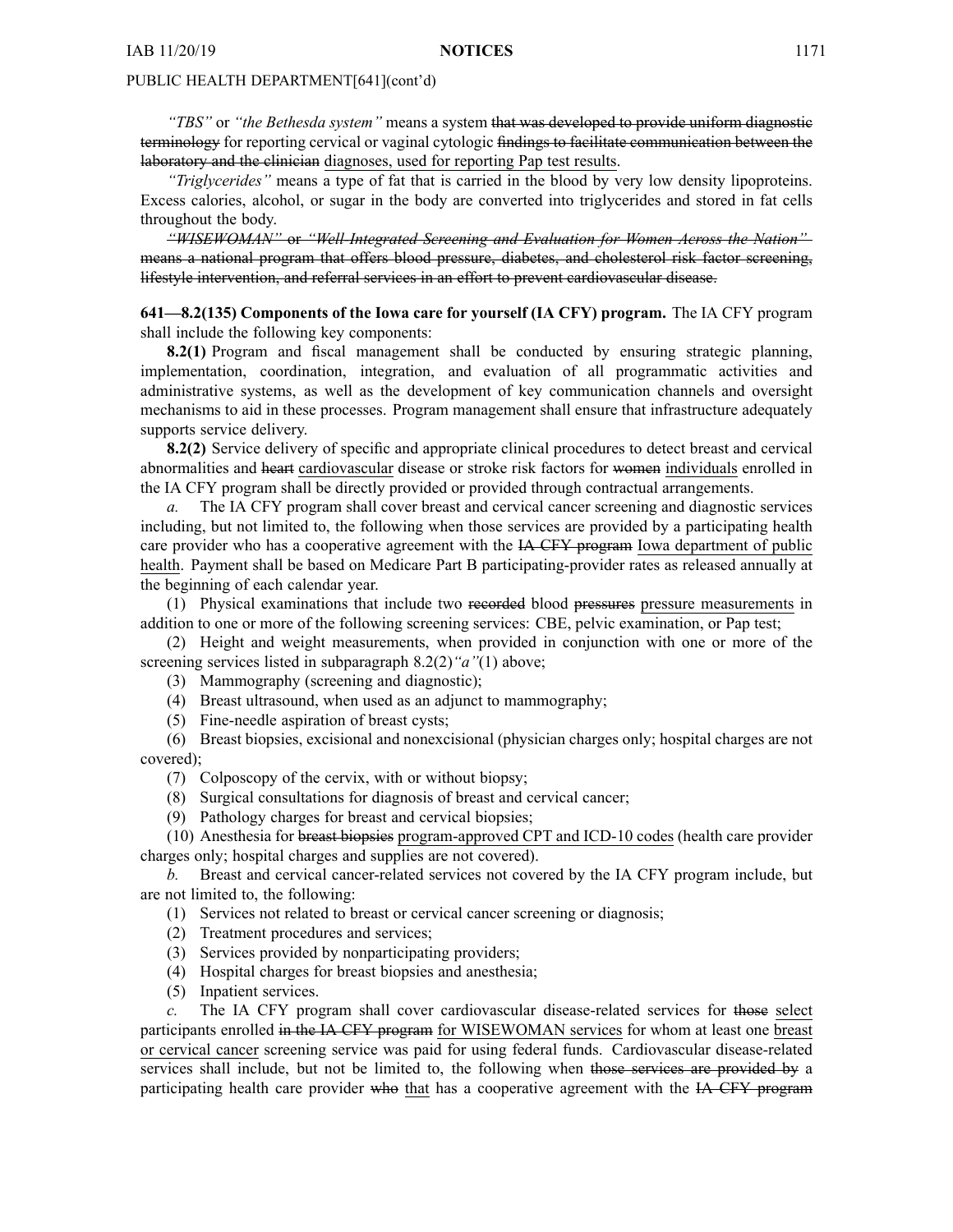department provides those services. Payment shall be based on Medicare Part B participating-provider rates as released annually at the beginning of each calendar year.

(1) Physical examinations that include two recorded blood pressures pressure measurements;

(2) Height and weight measurements;

(3) Fasting lipid panel that includes total cholesterol, HDL cholesterol, LDL cholesterol, triglycerides; and

(4) Diabetes screening:

1. For <sup>a</sup> nondiagnosed diabetic an individual who has not been diagnosed with diabetes, fasting blood glucose; and

2. For <sup>a</sup> diagnosed diabetic an individual who has been diagnosed with diabetes, glycosylated hemoglobin (HbA1c).

*d.* Cardiovascular disease-related services not covered by the IA CFY program include, but are not limited to, the following:

(1) A follow-up diagnostic visit to <sup>a</sup> health care provider if one or more screening values are in the CDC-defined abnormal value range;

(2) Repeat laboratory testing;

(3) Any additional testing;

(4) Medication; and

(5) Treatment.

*e.* IA CFY program cardiovascular intervention shall be conducted as <sup>a</sup> componen<sup>t</sup> of the program for all women individuals who are eligible and enrolled to receive IA CFY program WISEWOMAN services.

*f.* A health care provider who that has <sup>a</sup> cooperative agreemen<sup>t</sup> with the IA CFY program shall be subject to the following:

(1) The health care provider agrees that reimbursement of procedures and services provided shall not exceed the amount that would be paid under Medicare Part B participating-provider rates as released annually at the beginning of each calendar year.

(2) A mammography health care provider shall ensure that the provider's facility has current FDA certification and ACR or state of Iowa accreditation and is <sup>a</sup> Medicare and Medicaid-approved facility utilizing BI-RADS and following ACR guidelines for mammography repor<sup>t</sup> content.

(3) A board-certified radiologist must be immediately available to determine selection of views and readings when <sup>a</sup> diagnostic mammogram is performed.

(4) The health care provider shall submit obtained cytology and pathology specimens to <sup>a</sup> CLIA-certified laboratory for processing. The laboratory shall provide cytological reading and analysis of cervical and vaginal Pap tests by certified/registered cytotechnologists. Cytology (Pap) tests test results shall be reported using current TBS terminology. The laboratory shall provide board-certified pathologists or experienced certified cytotechnologists to rescreen all analyses and readings of cervical and breast biopsies.

(5) The health care provider shall practice according to the current standards of medical care for breast and cervical cancer early detection, diagnosis, and treatment.

(6) Service delivery may be provided in <sup>a</sup> variety of settings. Service delivery, however, must, however, include:

1. Providing screening services for specific geographic areas;

2. Providing <sup>a</sup> point of contact for scheduling appointments;

3. Providing age and income eligibility screening;

4. Providing breast and cervical cancer screening and heart cardiovascular disease and stroke screening to eligible women individuals;

5. Providing referral and follow-up for women individuals who have alert-value cardiovascular disease screening results;

6. Providing the required reporting system for screening and follow-up activities;

7. Providing population-based education, outreach, and recruitment activities;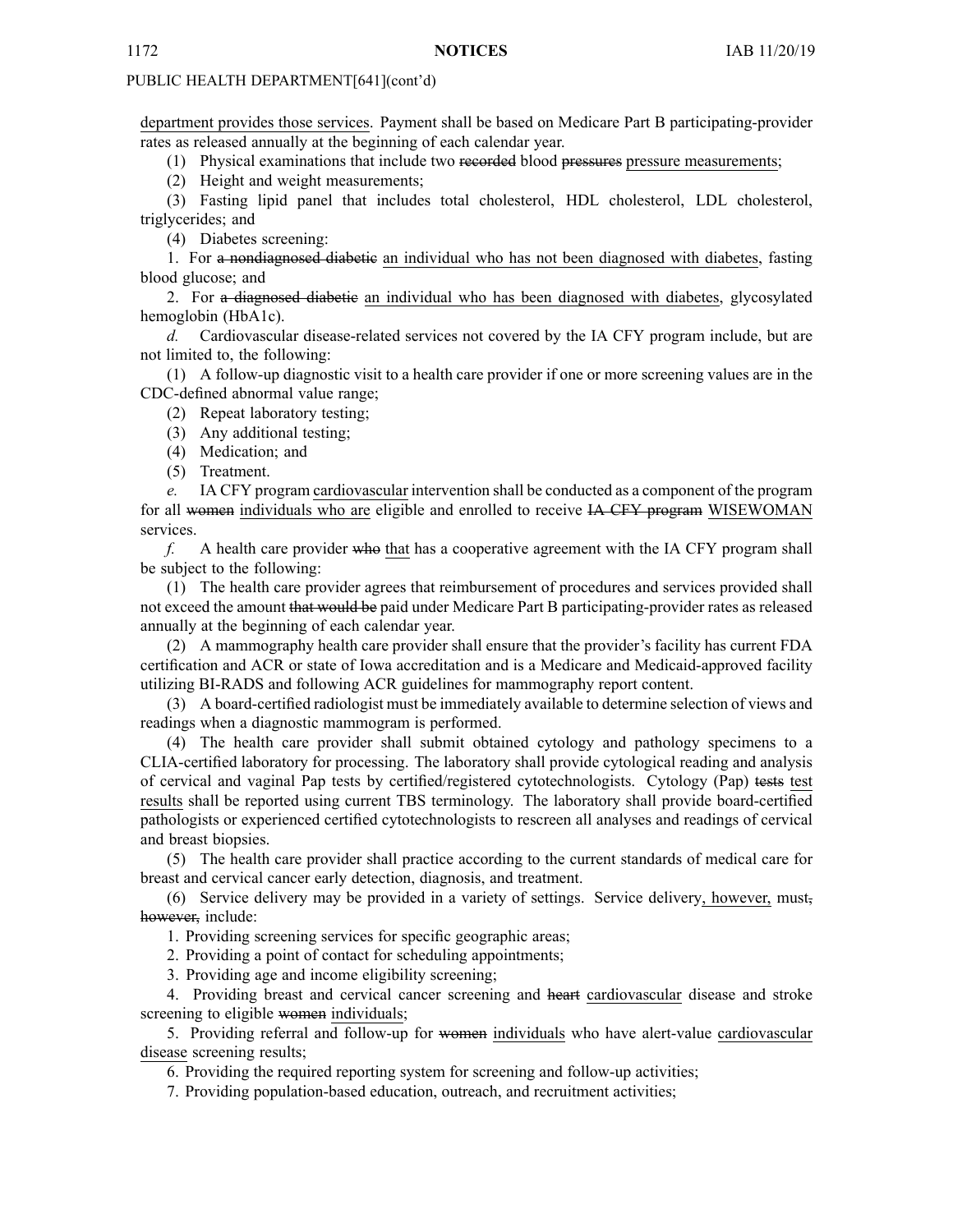8. Providing IA CFY program cardiovascular intervention as <sup>a</sup> componen<sup>t</sup> of the program for all women individuals eligible for and enrolled to receive IA CFY WISEWOMAN program services; and

9. Submitting data within 60 days of service date to establish screening documentation.

(7) The health care provider shall ensure compliance with this chapter and other terms and conditions included in the cooperative agreement.

**8.2(3)** Referral, tracking, and follow-up utilizing a data system to monitor each enrolled woman's individual's receipt of screening/rescreening, diagnostic, and treatment procedures shall be conducted by the IA CFY program and contracted county board of health designated agency staff.

*a.* The enrolled woman individualshall be notified by contracted county board of health designated agency staff of the results of the service, whether the results are normal, benign, or abnormal.

*b.* The data system shall provide tracking of appropriate and timely clinical services following an abnormal test result or diagnosis of cancer.

*c.* If the enrolled woman individual has an abnormal Pap test or breast screening or an alert-value heart cardiovascular disease risk factor, the health care provider shall provide to the woman individual with a comprehensive referral directing her to appropriate additional diagnostic or treatment services.

*d.* The comprehensive referral shall be written. Follow-up shall be conducted to determine whether services were timely, completed, or met.

**8.2(4)** The IA CFY program and contracted county board of health designated agency staff shall provide case managemen<sup>t</sup> and shall assist participants whose cancer or precancerous breast or cervical condition was diagnosed through the program in obtaining needed treatment services.

**8.2(5)** IA CFY program staff shall use quality assurance and improvement techniques including use of established standards, systems, policies and procedures to monitor, assess and identify practical methods for improvement of the program and its components.

*a.* Quality assurance tools shall include utilizing FDA and ACR minimum standards for mammography facilities and CLIA minimum standards for cytopathology and pathology laboratories.

*b.* Quality assurance measures shall contribute to the identification of corrective actions to be taken to remedy problems found as <sup>a</sup> result of investigating quality of care.

**8.2(6)** Professional development shall be provided by the IA CFY program and contracted county board of health designated agency staff through <sup>a</sup> variety of channels and activities that enable professionals to perform their jobs competently, identify needs and resources, and contribute to ensuring that health care delivery systems provide positive clinical outcomes.

**8.2(7)** Using <sup>a</sup> variety of methods and strategies to reach priority populations, the IA CFY program and contracted county board of health designated agency staff shall provide population-based public education and recruitment that involve the systematic design and delivery of clear and consistent messages about breast and cervical cancer and the benefits of early detection. Outreach activities should focus on women individuals who have never or rarely been screened and should work toward the removal of barriers to care (i.e., the need for child care, respite care, interpreter services and transportation) through collaborative activities with other community organizations.

**8.2(8)** The IA CFY program may develop coalitions and partnerships to bring together groups and individuals that establish <sup>a</sup> reciprocal agreemen<sup>t</sup> for sharing resources and responsibilities to achieve the common goal of reducing breast and cervical cancer mortality and heart cardiovascular disease and stroke mortality.

**8.2(9)** The IA CFY program shall conduct surveillance utilizing continuous, proactive, timely and systematic collection, analysis, interpretation and dissemination of breast and cervical cancer screening and heart cardiovascular disease and stroke risk factor behaviors and incidence, prevalence, survival, and mortality rates. Epidemiological studies shall be conducted utilizing MDEs and other data sources to establish trends of disease, diagnosis, treatment, and research needs. Program planning, implementation, and evaluation shall be based on the epidemiological evidence.

**8.2(10)** Evaluation of the program shall be conducted through systematic documentation of the operations and outcomes of the program, compared to <sup>a</sup> set of explicit or implicit standards or objectives.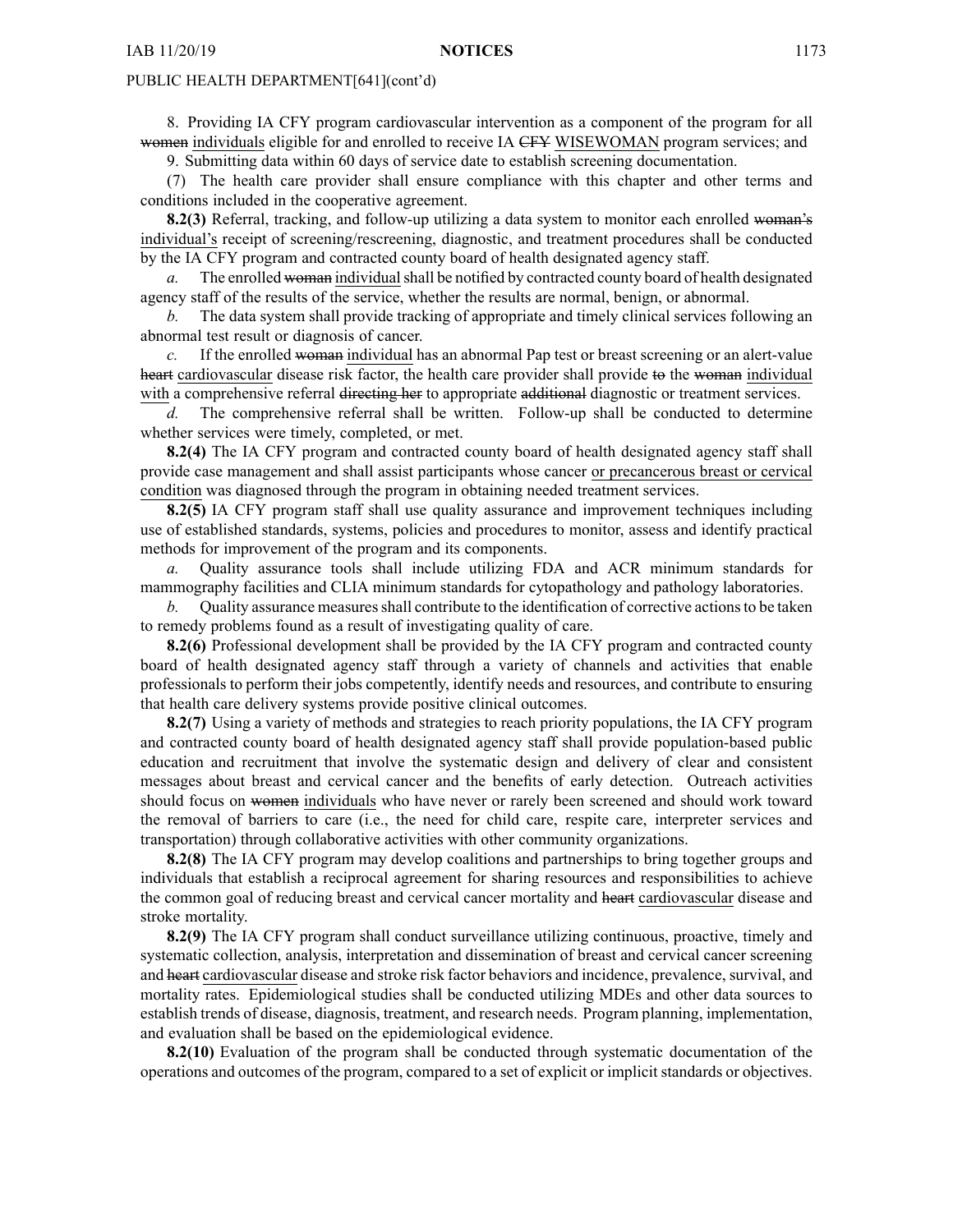**641—8.3(135) Participant eligibility criteria.** An applicant for the IA CFY program must satisfy the criteria outlined in this rule. If an applicant does not meet these criteria, the applicant shall be provided information by contracted county board of health designated agency staff regarding IowaCare Iowa health and wellness, health insurance marketplace, free care, or sliding-fee clinics available in the area in which the applicant lives.

**8.3(1)** *Age.* An applicant for the IA CFY program must satisfy only one of these criteria to participate in the IA CFY program.

Women If the applicant is 50 through 64 years of age, the program's priority population, shall the applicant may receive annual breast and cervical (if appropriate) cancer screening.

*b.* Women If the applicant is 40 through 64 years of age shall, the applicant may receive cardiovascular risk factor screening in addition to breast and cervical cancer screening services.

*c.* Women If the applicant is 40 through 49 years of age shall, the applicant may receive annual breast and cervical (if appropriate) cancer screening.

*d.* Women If the applicant is under 40 years of age, if and symptomatic for breast cancer, shall the applicant may receive breast and cervical cancer screening services based upon funding availability. EXCEPTION: This categorized group is not eligible for cardiovascular services under this program.

*e.* Women If the applicant is 65 years of age and older shall and the applicant does not have Medicare Part B coverage, the applicant may be eligible to receive annual breast and cervical (if appropriate) cancer screening if they do not have Medicare Part B coverage. EXCEPTION: This categorized group is not eligible for cardiovascular services under this program.

# **8.3(2)** *Income.*

*a.* IA CFY program income guidelines are based upon 250 percen<sup>t</sup> of the federal poverty level, which is set annually by CMS. New IA CFY program income guidelines will be adjusted following any change in CMS guidelines.

*b.* Self-declaration of income may be accepted.

*c.* Eligibility shall be based on net income for the household.

d. Assets shall not affect income status and shall not be counted when eligibility under the IA CFY program is determined.

**8.3(3)** *Insurance.*

*a.* The IA CFY program shall determine a woman an individual to be uninsured if the woman individual does not have health insurance coverage.

*b*. The IA CFY program shall determine a woman an individual to be underinsured if the woman individual has health insurance with unreasonably high copayments, deductibles, or coinsurance or the insurance does not cover IA CFY program-covered services.

*c.* Women Individuals who have creditable coverage, Medicaid, or Medicare Part B are not eligible if declaring <sup>a</sup> barrier to services. EXCEPTIONS: IowaCare, Medicaid with spenddown, Iowa family planning network.

**8.3(4)** *Residency.*

*a.* A woman An individual must be a resident of Iowa or of a state that shall enroll a woman an individual in the BCCT option of Medicaid if the woman individual is screened or diagnosed by the IA CFY program.

*b.* A woman An individual who is a resident of a state that does not accept women individuals into the BCCT option of Medicaid and who chooses to continue to receive services in the IA CFY program must be informed that she the individual may not be able to have her the individual's treatment paid for by the BCCT option of Medicaid if she the individual does not receive services in her the individual's state of residence.

Proof and length of residency in Iowa are not required. EXCEPTION: An individual is not eligible for cardiovascular services if the individual is not <sup>a</sup> resident of Iowa.

**8.3(5)** *Ineligible.* The IA CFY program does not provide coverage for:

*a.* Men.

*b.* Women with Medicare Part B coverage.

*c. b.* Women Individuals 39 years of age and younger unless they have symptoms of breast cancer.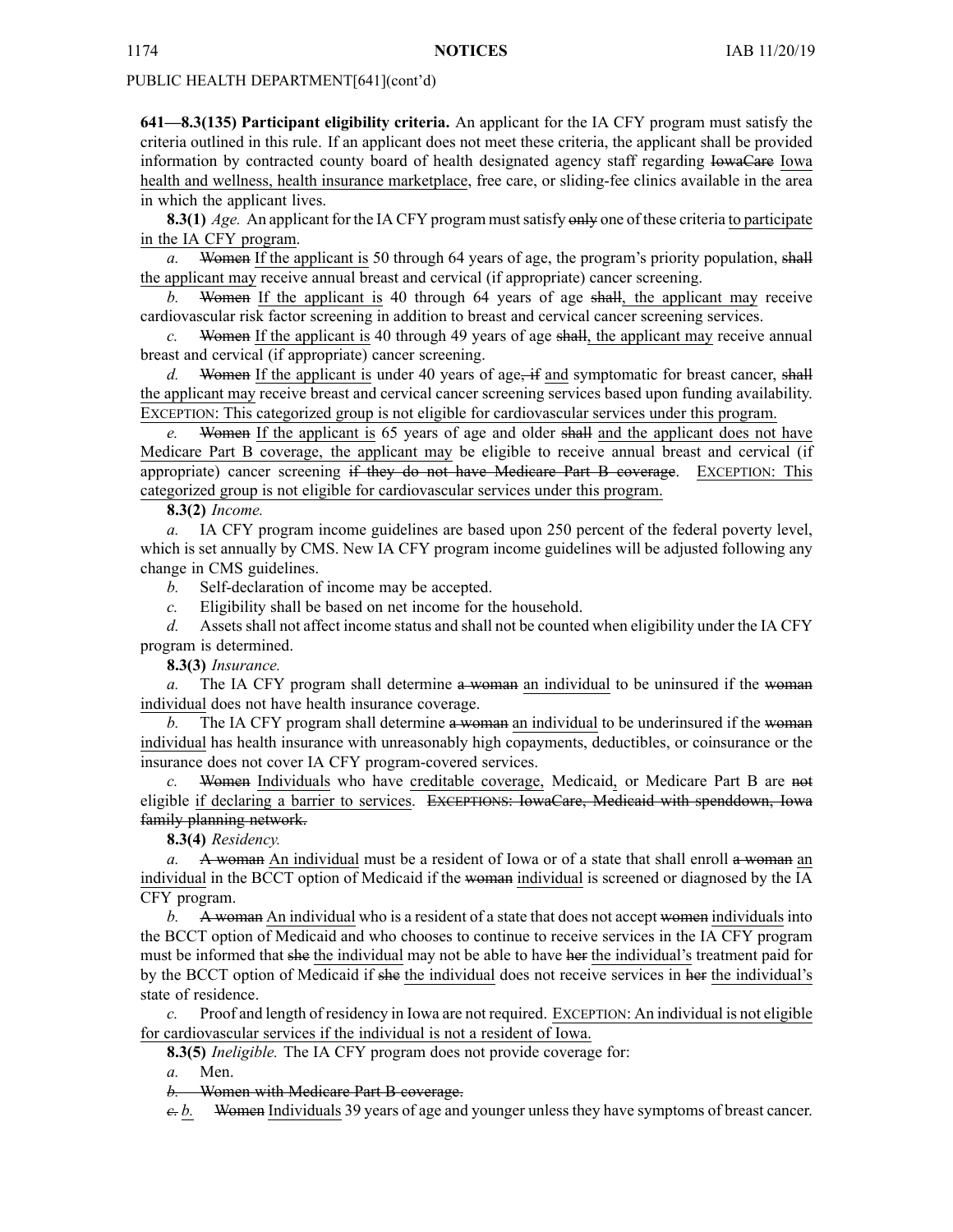# **641—8.4(135) Participant application procedures for IA CFY program services.**

**8.4(1)** *Enrollment.* After <sup>a</sup> woman an individual is determined eligible for services:

*a.* The woman individual must complete, sign, and return <sup>a</sup> consent and release form to the IA CFY program. The date on the signed form shall be the participant's enrollment date.

*b.* Upon enrollment, the participant must select an IA CFY program health care provider and facility.

*c.* The individual is eligible for services for 12 months from the enrollment date, subject to restrictions in program coverage as provided in rule 641—8.5(135).

*c. d.* If <sup>a</sup> participant is unable to access <sup>a</sup> particular health care provider due to unavailability of appointments or if <sup>a</sup> participant requests to change to another health care provider, designated agency staffshall assist the participant in choosing another IA CFY program health care provider who is available in the participant's area.

**8.4(2)** *Reenrollment.*

*a.* A participant's continued eligibility for program coverage shall be determined annually.

*b.* No more than 45 days prior to the end of the 12-month coverage period, the IA CFY program shall contact the participant to see if she the participant wishes to reenroll in the program.

*c.* If <sup>a</sup> participant wishes to reenroll, she the participant must complete, sign and return <sup>a</sup> consent and release form before receiving any further services.

**8.4(3)** *Termination of enrollment.* The IA CFY program shall terminate <sup>a</sup> participant's enrollment if the participant:

*a.* Requests termination from the program;

- *b.* No longer meets the criteria set forth in rule 641—8.3(135);
- *c.* Does not return <sup>a</sup> signed IA CFY program consent and release form; or

*d.* Refuses to receive screening and diagnostic services through an IA CFY program health care provider.

# **641—8.5(135) Priority for program expenditures.**

**8.5(1)** In the event the IA CFY program director determines that there are inadequate funds to meet participants' program needs, either attributable to <sup>a</sup> reduction in federal funding from the CDC or to <sup>a</sup> projected enrollment of women individuals in excess of anticipated enrollment, the program director may restrict new applicants' participation in the IA CFY program as follows:

*a.* First priority shall be given to women individuals 50 through 64 years of age.

*b.* Second priority shall be given to women 40 through 49 individuals under 50 years of age who are symptomatic.

*c.* Third priority shall be given to women individuals 40 through 49 years of age who are asymptomatic.

*d.* Fourth priority shall be given to women individuals 65 years of age and older who do not have Medicare Part B coverage.

**8.5(2)** In the event that the financial demand abates, the program director shall withdraw the financial shortfall determination, at which time women individuals shall be eligible for program services in accordance with rule 641—8.3(135).

**641—8.6(135) Right to appeal.** If an individual disagrees with or is dissatisfied with program eligibility, the covered-service determination, or the decision of the program, the individual has the right to appeal the decision or action.

**8.6(1)** The appeal shall be in writing and shall be submitted, within ten working days of the decision or action, to the designated agency personnel with whom the individual has been working.

**8.6(2)** The designated agency staff shall contact <sup>a</sup> state IA CFY program staff person and shall provide the information regarding the appeal to the staff person.

**8.6(3)** State IA CFY program staff shall confer with the bureau chief supervising the IA CFY program and provide <sup>a</sup> decision to the designated agency staff within five business days. A decision made by state IA CFY program staff shall be delivered by telephone, if possible, to the individual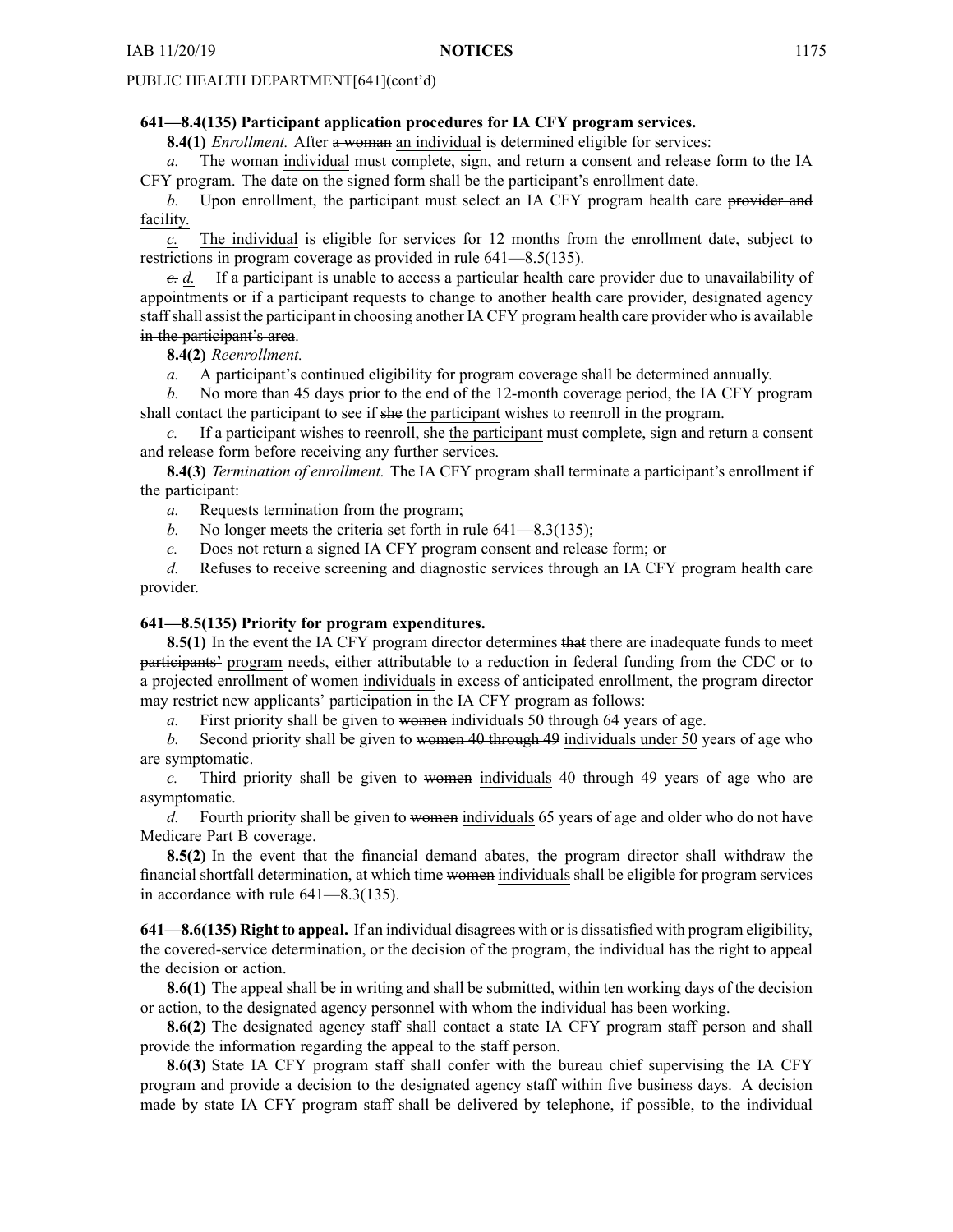making the appeal and shall be followed by <sup>a</sup> written notification of the decision. The decision of state IA CFY program staff shall be considered <sup>a</sup> final agency decision in accordance with Iowa Code chapter [17A](https://www.legis.iowa.gov/docs/ico/chapter/17A.pdf).

**641—8.7(135) Verification for the breast or cervical cancer treatment (BCCT) option of Medicaid.** The Iowa department of public health and the Iowa department of human services have coordinated to develop procedures for women individuals to access Medicaid coverage for treatment of breast or cervical cancer or precancerous conditions.

**8.7(1)** Before referring a woman an individual to her the individual's county of residence's local office of the department of human services, <sup>a</sup> contracted county board of health designated agency staff member shall document the following regarding the woman individual:

*a.* The woman is currently individual was enrolled in the IA CFY program. To be considered enrolled in the program, the woman must meet program age guidelines, have when diagnosed; has had at least one of the basic screening services (Pap test, screening mammogram, or CBE or MRI) or diagnostic procedures paid for by the IA CFY program or with Susan G. Komen for the Cure funds, from family planning centers, community health centers, or nonprofit organizations; and must be in need of treatment for breast or cervical cancer or precancerous conditions; or

*b.* The woman individual was enrolled in NBCCEDP and has moved to Iowa. To be considered enrolled in NBCCEDP, the woman individual must meet the Iowa program age guidelines, have had at least one of the basic screening services (Pap test, screening mammogram, or CBE or MRI) or <sup>a</sup> diagnostic procedure paid for by the NBCCEDP or with Susan G. Komen for the Cure funds, from family planning centers, community health centers, or nonprofit organizations; and be in need of treatment for breast or cervical cancer or precancerous conditions; and

*c.* The woman individual has creditable coverage circumstances or has no creditable coverage for breast or cervical cancer treatment.

**8.7(2)** The BCCT option of Medicaid is administered by the Iowa department of human services under 441 Iowa Administrative Code Chapter 75 441—Chapter 75, "Conditions of Eligibility."

These rules are intended to implement Iowa Code sections [135.11\(1\)](https://www.legis.iowa.gov/docs/ico/section/135.11.pdf) and [135.39](https://www.legis.iowa.gov/docs/ico/section/135.39.pdf) and 42 U.S.C. Section 300k, as amended.

# **ARC 4773C**

# **PUBLIC HEALTH DEPARTMENT[641]**

**Notice of Intended Action**

# **Proposing rule making related to lead-based paint and providing an opportunity for public comment**

The Public Health Department hereby proposes to amend Chapter 70, "Lead-Based Paint Activities," Iowa Administrative Code.

# *Legal Authority for Rule Making*

This rule making is proposed under the authority provided in Iowa Code section 135.105A.

# *State or Federal Law Implemented*

This rule making implements, in whole or in part, Iowa Code section 135.105A.

# *Purpose and Summary*

The proposed amendments consist of several changes grouped into the following categories: dust-lead hazard adjustment, deletion of and addition to definitions, deletion of rules that the program no longer deems necessary, and clarification of training requirements.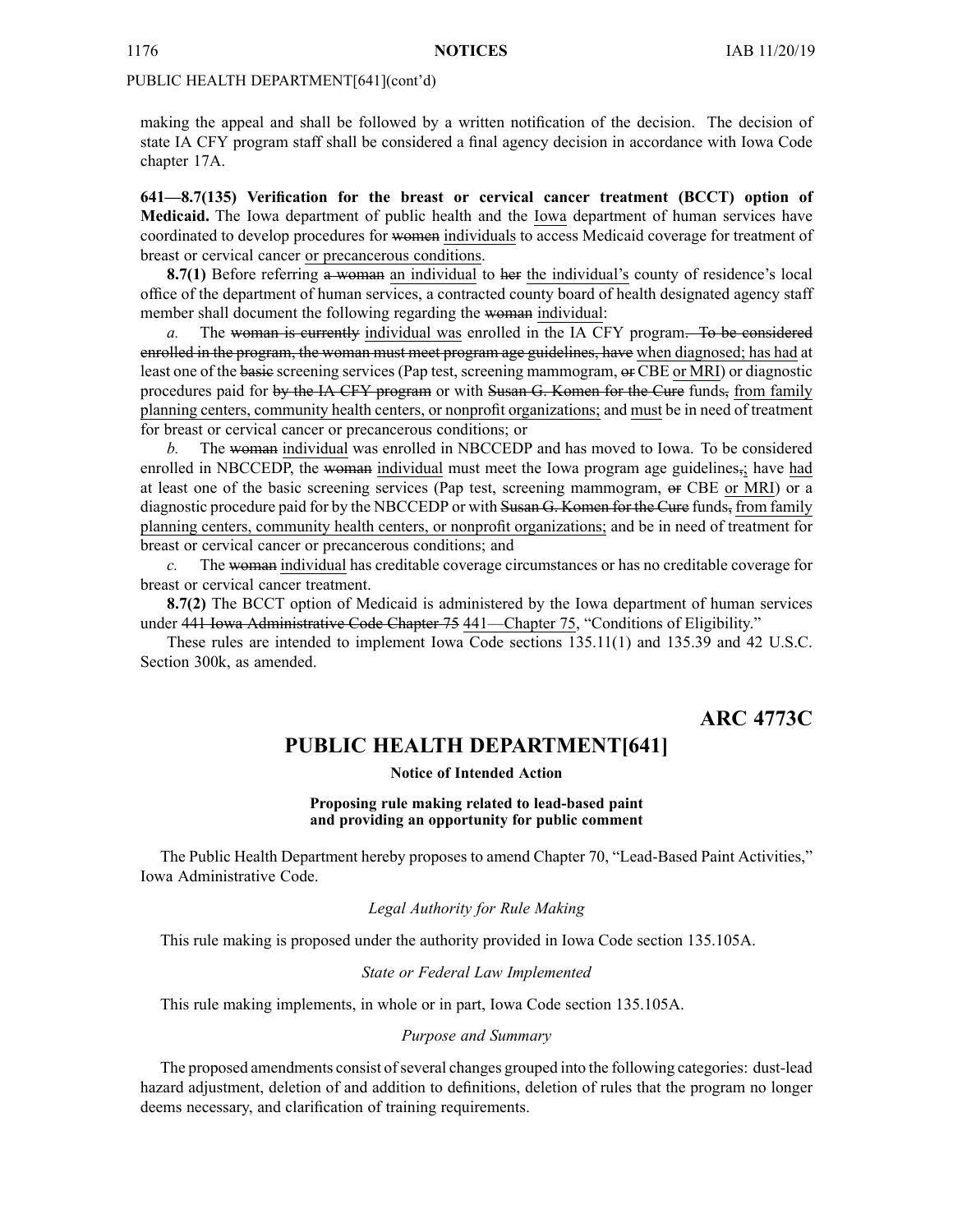The United States Environmental Protection Agency (EPA) recently adjusted the dust-lead hazard threshold for floors and window sills. The changes in this area were driven by recent evidence and science in the field and will be effective in January 2020. Iowa is an authorized state for lead-based paint activities and must be in compliance with EPA regulations.

The other changes are related to definitions, training provider requirements/course, and outdated program rules and language. These changes are needed to reflect current practices and requirements.

# *Fiscal Impact*

This rule making has no fiscal impact to the State of Iowa.

# *Jobs Impact*

After analysis and review of this rule making, no impact on jobs has been found.

#### *Waivers*

Any person who believes that the application of the discretionary provisions of this rule making would result in hardship or injustice to that person may petition the Department for <sup>a</sup> waiver of the discretionary provisions, if any, pursuan<sup>t</sup> to the Department's waiver and variance provisions contained in 641—Chapter 178.

# *Public Comment*

Any interested person may submit written comments concerning this proposed rule making. Written comments in response to this rule making must be received by the Department no later than 4:30 p.m. on December 10, 2019. Comments should be directed to:

Kane Young Department of Public Health Lucas State Office Building 321 East 12th Street Des Moines, Iowa 50319 Email: [kane.young@idph.iowa.gov](mailto:kane.young@idph.iowa.gov)

# *Public Hearing*

No public hearing is scheduled at this time. As provided in Iowa Code section 17A.4(1)"b," an oral presentation regarding this rule making may be demanded by 25 interested persons, <sup>a</sup> governmental subdivision, the Administrative Rules Review Committee, an agency, or an association having 25 or more members.

#### *Review by Administrative Rules Review Committee*

The Administrative Rules Review Committee, <sup>a</sup> bipartisan legislative committee which oversees rule making by executive branch agencies, may, on its own motion or on written reques<sup>t</sup> by any individual or group, review this rule making at its regular [monthly](https://www.legis.iowa.gov/committees/meetings/meetingsListComm?groupID=705&ga=88) meeting or at <sup>a</sup> special meeting. The Committee's meetings are open to the public, and interested persons may be heard as provided in Iowa Code section 17A.8(6).

The following rule-making actions are proposed:

ITEM 1. Amend rule **641—70.2(135)**, definitions of "Chewable surface," "Clearance level" and "Dust-lead hazard," as follows:

*"Chewable surface"* means an interior or exterior surface painted with lead-based paint that <sup>a</sup> young child can mouth or chew. Surfaces can be considered chewable even if there is no evidence of teeth marks.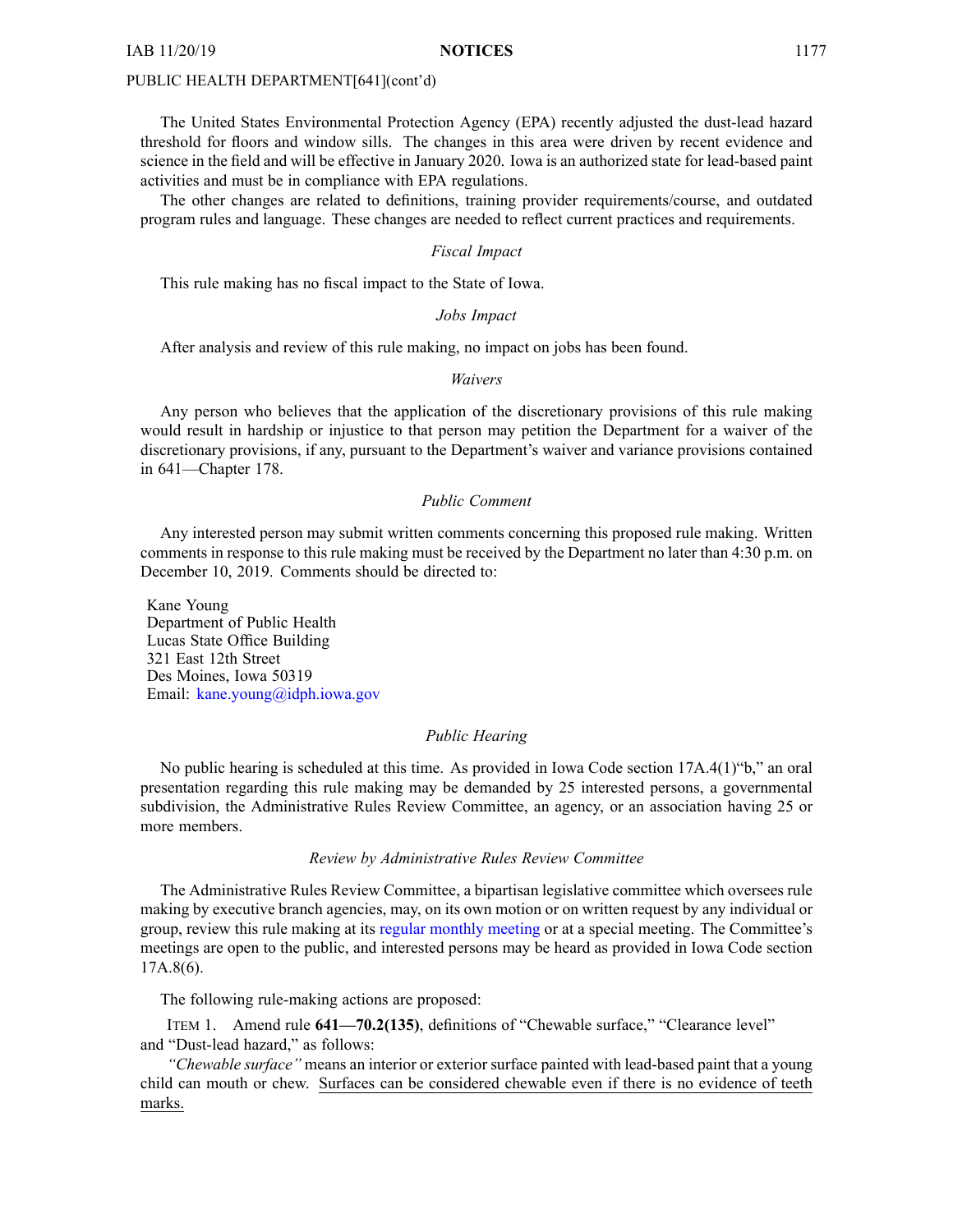*"Clearance level"* means the value at which the amount of lead in dust on <sup>a</sup> surface following completion of interim controls, lead abatement, paint stabilization, standard treatments, ongoing lead-based paint maintenance, rehabilitation, or renovation is <sup>a</sup> dust-lead hazard and fails clearance testing. The clearance level for <sup>a</sup> single-surface dust sample from <sup>a</sup> floor is greater than or equal to 40 10 micrograms per square foot. The clearance level for <sup>a</sup> single-surface dust sample from an interior windowsill is greater than or equal to  $250$  100 micrograms per square foot. The clearance level for a single-surface dust sample from <sup>a</sup> window trough is greater than or equal to 400 micrograms per square foot.

*"Dust-lead hazard"* means surface dust in residential dwellings or child-occupied facilities that contains <sup>a</sup> mass-per-area concentration of lead greater than or equal to 40 10 micrograms per square foot on floors, 250 100 micrograms per square foot on interior windowsills, and 400 micrograms per square foot on window troughs based on wipe samples. A dust-lead hazard is presen<sup>t</sup> in <sup>a</sup> residential dwelling or child-occupied facility when the weighted arithmetic mean lead loading for all single-surface or composite samples of floors and interior windowsills is greater than or equal to 40 10 micrograms per square foot on floors,  $250\,100$  micrograms per square foot on interior windowsills, and 400 micrograms per square foot on widow window troughs based on wipe samples. A dust-lead hazard is presen<sup>t</sup> on floors, interior windowsills, or window troughs in an unsampled residential dwelling in <sup>a</sup> multifamily dwelling if <sup>a</sup> dust-lead hazard is presen<sup>t</sup> on floors, interior windowsills, or window troughs, respectively, in at least one sampled residential unit on the property. A dust-lead hazard is presen<sup>t</sup> on floors, interior windowsills, or window troughs in an unsampled common area in <sup>a</sup> multifamily dwelling if <sup>a</sup> dust-lead hazard is presen<sup>t</sup> on floors, interior windowsills, or window troughs, respectively, in at least one sampled common area in the same common area group on the property.

ITEM 2. Adopt the following **new** definition of "Public housing agency" in rule **641—70.2(135)**: *"Public housing agency"* or *"PHA"* means <sup>a</sup> state, county, municipality, or other governmental entity or public body which is authorized to engage in or assist in the development or operation of low-income housing. A PHA must be approved by the U.S. Department of Housing and Urban Development (HUD).

ITEM 3. Rescind the definitions of "Certified elevated blood lead (EBL) inspection agency" and "Elevated blood lead (EBL) inspection agency" in rule **641—70.2(135)**.

ITEM 4. Amend rule  $641 - 70.3(135)$  as follows:

**641—70.3(135) Lead professional certification.** A person or <sup>a</sup> firm shall not conduct lead abatement, renovation, clearance testing after lead abatement, lead-free inspections, lead inspections, elevated blood lead (EBL) inspections, lead hazard screens, risk assessments, visual risk assessments, clearance testing after renovation, or interim controls, paint stabilization, standard treatments, ongoing lead-based paint maintenance, or rehabilitation pursuan<sup>t</sup> to 24 CFR Part 35 unless the person or firm has been certified by the department in the appropriate discipline. However, persons who perform these activities within residential dwellings that they own are not required to be certified, unless the residential dwelling is occupied by <sup>a</sup> person other than the owner or <sup>a</sup> member of the owner's immediate family while these activities are being performed. In addition, elevated blood lead (EBL) inspections shall be conducted only by certified elevated blood lead (EBL) inspector/risk assessors employed by or under contract with <sup>a</sup> certified elevated blood lead (EBL) inspection agency the department, <sup>a</sup> local board of health, or <sup>a</sup> public housing agency. In addition, persons who perform renovation under the supervision of <sup>a</sup> certified lead-safe renovator, certified lead abatement contractor, or certified lead abatement worker and who have completed on-the-job training are not required to be certified. However, on-the-job training does not meet the training requirement for work conducted pursuan<sup>t</sup> to 24 CFR Part 35. Lead professionals and firms shall not state that they have been certified by the state of Iowa unless they have met the requirements of 641—70.5(135) and been issued <sup>a</sup> current certificate by the department. Elevated blood lead (EBL) inspection agencies must be certified by the department. Elevated blood lead (EBL) inspection agencies shall not state that they have been certified by the state of Iowa unless they have met the requirements of 641—70.5(135) and been issued <sup>a</sup> current certificate by the department.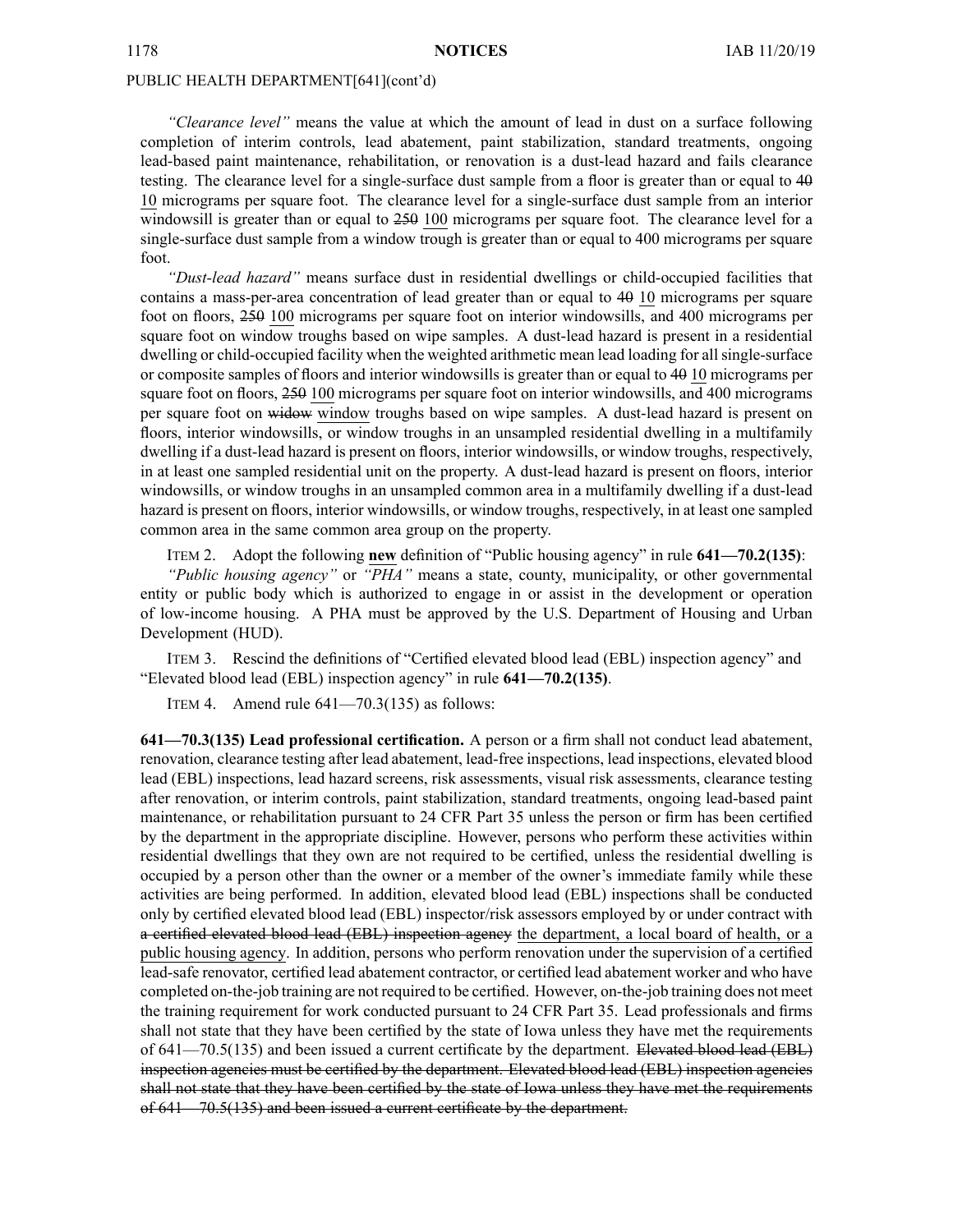ITEM 5. Amend paragraphs **70.4(1)"p"** and **"q"** as follows:

*p.* The training program shall notify the department in writing within 30 days of changing the address specified on its training program approval application or transferring the records from that address.

*q.* A training program shall notify the department in writing at least 7 days in advance of offering an approved course. The notification shall include the date(s), time(s), and location(s) where the approved course will be held. A training program shall notify the department at least 24 hours in advance of canceling an approved course.

ITEM 6. Adopt the following **new** subrule 70.4(5):

**70.4(5)** To be approved for the training of elevated blood lead (EBL) inspector/risk assessors, <sup>a</sup> course must be at least eight training hours with <sup>a</sup> minimum of two hours devoted to hands-on activities and shall cover at least the following subjects (requirements ending in an asterisk (\*) indicate areas that require hands-on activities as an integral componen<sup>t</sup> of the course):

*a.* Role and responsibility of an elevated blood lead (EBL) inspector/risk assessor.

*b.* Background information on childhood lead poisoning prevention programs in Iowa.

*c.* EBL lead inspection protocol described in this chapter and the EBL inspection protocol recommended by HUD.

*d.* Environmental and medical case managemen<sup>t</sup> of lead-poisoned children.

*e.* Health effects of lead poisoning including an in-depth review of the scientific studies demonstrating the health effects of lead poisoning.

*f.* Chelation therapy including at what levels it is recommended and when it might not be needed.

*g.* Risk of childhood lead exposure from adult occupations or hobbies.

*h.* Case scenarios.\*

*i.* The course shall conclude with a course test. The student must achieve a score of at least 80 percen<sup>t</sup> on the examination and successfully complete the hands-on skills assessment to successfully complete the course. The student may take the course test no more than three times within six months of completing the course. If an individual does not pass the course test within six months of completing the course, the individual must retake the appropriate approved course.

*j.* The instructor shall provide an introduction of the online certification system used by the department. The instructor shall advise each student on the procedures needed to apply to the department for certification and provide information to each student on the procedures needed for taking the state certification examination. The instructor shall also provide each student with <sup>a</sup> current copy of this chapter and 641—Chapter 69.

*k.* All of the course materials must be provided to each student. The materials may be provided electronically unless an individual student requests that the materials be provided on paper.

ITEM 7. Amend paragraph **70.5(1)"d"** as follows:

*d.* If wishing to become <sup>a</sup> certified elevated blood lead (EBL) inspector/risk assessor, documentation of successful completion of 8 hours of training from the department's childhood lead poisoning prevention program. This training shall cover the roles and responsibilities of an elevated blood lead (EBL) inspector/risk assessor and the environmental and medical case managemen<sup>t</sup> of elevated blood lead (EBL) children an eight-hour elevated blood lead (EBL) inspector/risk assessor course.

ITEM 8. Rescind and reserve subrule **70.5(5)**.

ITEM 9. Amend subrule 70.6(3), introductory paragraph, as follows:

**70.6(3)** A certified elevated blood lead (EBL) inspector/risk assessor must conduct elevated blood lead (EBL) inspections according to the following standards. Elevated blood lead (EBL) inspections shall be conducted only by <sup>a</sup> certified elevated blood lead (EBL) inspector/risk assessor. This protocol may be used for children who do not meet the definition of an EBL child as defined in this chapter as long as the inspection is authorized by the department, <sup>a</sup> local board of health, or <sup>a</sup> public housing agency.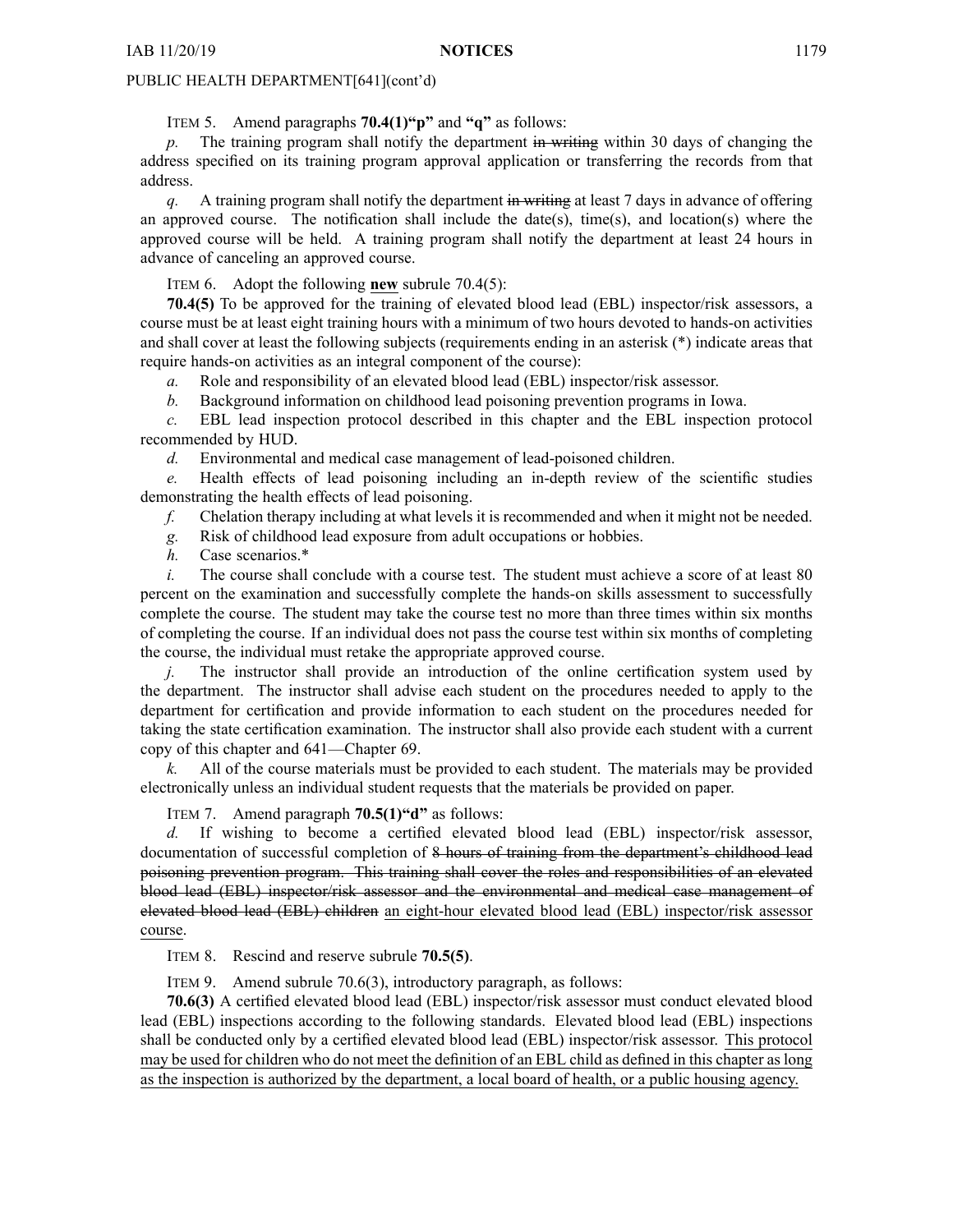ITEM 10. Amend subrule 70.6(7) as follows:

**70.6(7)** A certified lead inspector/risk assessor, <sup>a</sup> certified elevated blood lead (EBL) inspector/risk assessor, or <sup>a</sup> certified sampling technician must conduct visual risk assessments according to the following standards. Provided that all of the following standards are met, <sup>a</sup> certified lead inspector/risk assessor, <sup>a</sup> certified elevated blood lead (EBL) inspector/risk assessor, or <sup>a</sup> certified sampling technician may remotely conduct <sup>a</sup> visual risk assessment using technology that allows for adequate visual evaluation of the painted surfaces. Visual risk assessments shall be conducted only by <sup>a</sup> certified lead inspector/risk assessor, <sup>a</sup> certified elevated blood lead (EBL) inspector/risk assessor, or <sup>a</sup> certified sampling technician.

*a.* Background information regarding the physical characteristics of the residential dwelling or child-occupied facility and occupan<sup>t</sup> use patterns that may cause lead-based paint exposure to at least one child under the age of six years shall be collected.

*b.* A visual inspection for risk assessment shall be undertaken to locate the existence of deteriorated paint and other potential lead-based paint hazards and to assess the extent and causes of the paint deterioration. A certified lead inspector/risk assessor, <sup>a</sup> certified elevated blood lead (EBL) inspector/risk assessor, or <sup>a</sup> certified sampling technician shall assess each componen<sup>t</sup> in each room, including each exterior side. A certified lead inspector/risk assessor, <sup>a</sup> certified elevated blood lead (EBL) inspector/risk assessor, or <sup>a</sup> certified sampling technician shall identify the following conditions as potential lead-based paint hazards:

(1) All interior and exterior surfaces with deteriorated paint.

(2) Horizontal hard surfaces, including but not limited to floors and windowsills, that are not smooth or cleanable.

(3) Dust-generating conditions, including but not limited to conditions causing rubbing, binding, or crushing of surfaces known or presumed to be coated with lead-based paint.

(4) Bare soil in the play area and dripline of the home.

*c.* A certified lead inspector/risk assessor, <sup>a</sup> certified elevated blood lead (EBL) inspector/risk assessor, or <sup>a</sup> certified sampling technician shall prepare <sup>a</sup> written repor<sup>t</sup> for each residential dwelling or child-occupied facility where <sup>a</sup> visual risk assessment is conducted. No later than three weeks after completing the visual risk assessment, the certified lead inspector/risk assessor, certified elevated blood lead (EBL) inspector/risk assessor, or certified sampling technician shall send <sup>a</sup> copy of the repor<sup>t</sup> to the property owner and to the person requesting the visual risk assessment, if different. A certified lead inspector/risk assessor, <sup>a</sup> certified elevated blood lead (EBL) inspector/risk assessor, or <sup>a</sup> certified sampling technician shall maintain <sup>a</sup> copy of the repor<sup>t</sup> for no less than three years. The repor<sup>t</sup> shall include, at least:

(1) Date of each visual risk assessment;

- (2) Address of building;
- (3) Date of construction;
- (4) Apartment numbers (if applicable);

(5) The name, address, and telephone number of the owner or owners of each residential dwelling or child-occupied facility;

(6) Name, signature, and certification number of each certified sampling technician, certified lead inspector/risk assessor, or certified elevated blood lead (EBL) inspector/risk assessor conducting the visual risk assessment;

(7) Name and certification number of the certified firm(s) conducting the visual risk assessment;

(8) A statement that all painted or finished components must be assumed to contain lead-based paint;

(9) Specific locations of painted or finished components identified as likely to contain lead-based paint and likely to be lead-based paint hazards;

(10) Specific locations of bare soil in the play area and the dripline of <sup>a</sup> home;

(11) If <sup>a</sup> remote visual risk assessment is conducted, <sup>a</sup> description of the methodologies used;

 $(11)(12)$  Information for the owner and occupants on how to reduce lead hazards in the residential dwelling or child-occupied facility;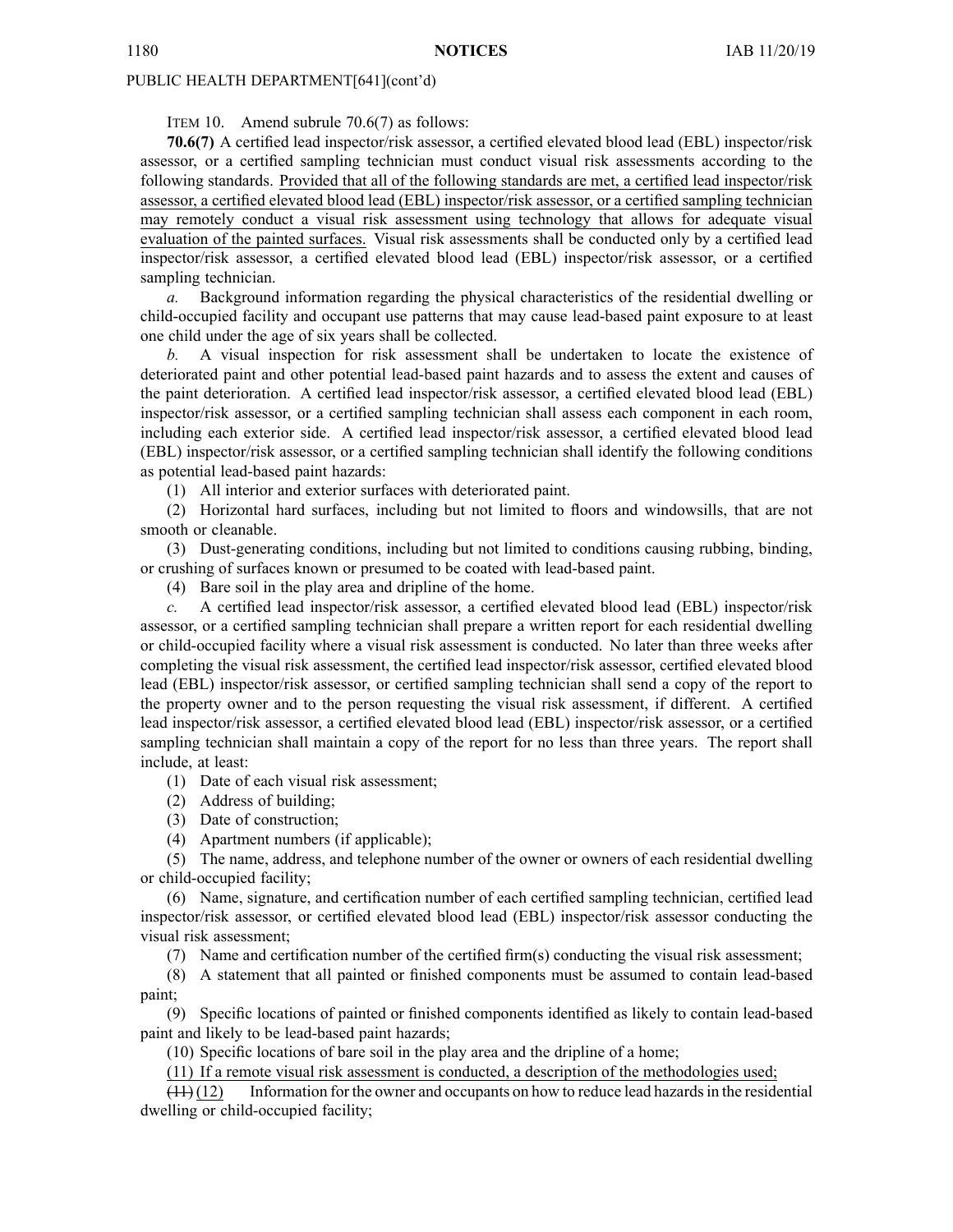(12) (13) Information regarding the owner's obligations to disclose known lead-based paint and lead-based paint hazards upon sale or lease of residential property as required by Subpart H of 24 CFR Part 35 and Subpart I of 40 CFR Part 745;

(13) (14) Information regarding Iowa's prerenovation notification requirements found in 641—Chapter 69;, and information regarding Iowa's regulations for renovation found in 641—Chapter 70; and

(14) (15) The repor<sup>t</sup> shall contain the following statement:

"The Iowa Department of Public Health may review this repor<sup>t</sup> for compliance purposes. It is <sup>a</sup> violation of law for anyone other than the certified lead professional signing it to alter this report. This repor<sup>t</sup> may be supplemented with additional information, so long as any addendum is signed by <sup>a</sup> sampling technician, lead inspector/risk assessor or elevated blood lead (EBL) inspector/risk assessor certified according to Iowa Administrative Code 641—70.3(135) and 70.5(135)."

ITEM 11. Rescind and reserve subrule **70.6(12)**.

ITEM 12. Amend subrule 70.10(1) as follows:

**70.10(1)** When the department finds that the applicant, certified lead professional, certified elevated blood lead (EBL) inspection agency, or certified firm has committed any of the following acts, the department may deny an application for certification, may suspend or revoke <sup>a</sup> certification, may prohibit specific work practices, may require <sup>a</sup> project conducted by persons or firms that are not certified or <sup>a</sup> project where prohibited work practices are being used to be halted, may require the cleanup of lead hazards created by the use of prohibited work practices, may impose <sup>a</sup> civil penalty, may place on probation, may require additional education, may require reexamination of the state certification examination, may issue <sup>a</sup> warning, may refer the case to the office of the county attorney for possible criminal penalties pursuan<sup>t</sup> to Iowa Code section [135.38](https://www.legis.iowa.gov/docs/ico/section/135.38.pdf), or may impose other sanctions allowed by law as may be appropriate.

*a.* Failure or refusal to comply with any requirements of this chapter.

*b.* Failure or refusal to establish, maintain, provide, copy, or permit access to records or reports as required by rules 641—70.3(135) to 641—70.7(135).

*c.* to *ab.* No change.

*ac.* Unethical conduct. This includes, but is not limited to, the following:

(1) Verbally or physically abusing <sup>a</sup> client or coworker.

(2) Improper sexual conduct with or making suggestive, lewd, lascivious, or improper remarks or advances to <sup>a</sup> client or coworker.

(3) Engaging in <sup>a</sup> professional conflict of interest.

(4) Mental or physical inability reasonably related to and adversely affecting the ability of the firm or individual to practice in <sup>a</sup> safe and competent manner.

(5) Being adjudged mentally incompetent by <sup>a</sup> court of competent jurisdiction.

(6) Habitual intoxication or addiction to drugs.

1. The inability of <sup>a</sup> lead professional to practice with reasonable skill and safety by reason of the excessive use of alcohol on <sup>a</sup> continuing basis.

2. The excessive use of drugs which may impair <sup>a</sup> lead professional's ability to practice with reasonable skill or safety.

3. Obtaining, possessing, attempting to obtain or possess, or administering controlled substances without lawful authority.

(7) Registration on <sup>a</sup> state sex offender registry.

ITEM 13. Renumber subrule **70.10(3)** as **70.10(2)**.

ITEM 14. Adopt the following **new** subrule 70.10(3):

**70.10(3)** *Reinstatement.*

*a.* Any individual, training program, or firm that has been revoked, denied, or suspended may apply to the department in accordance with the terms and conditions of the order of revocation or suspension, unless the order of revocation provides that the certification is permanently revoked.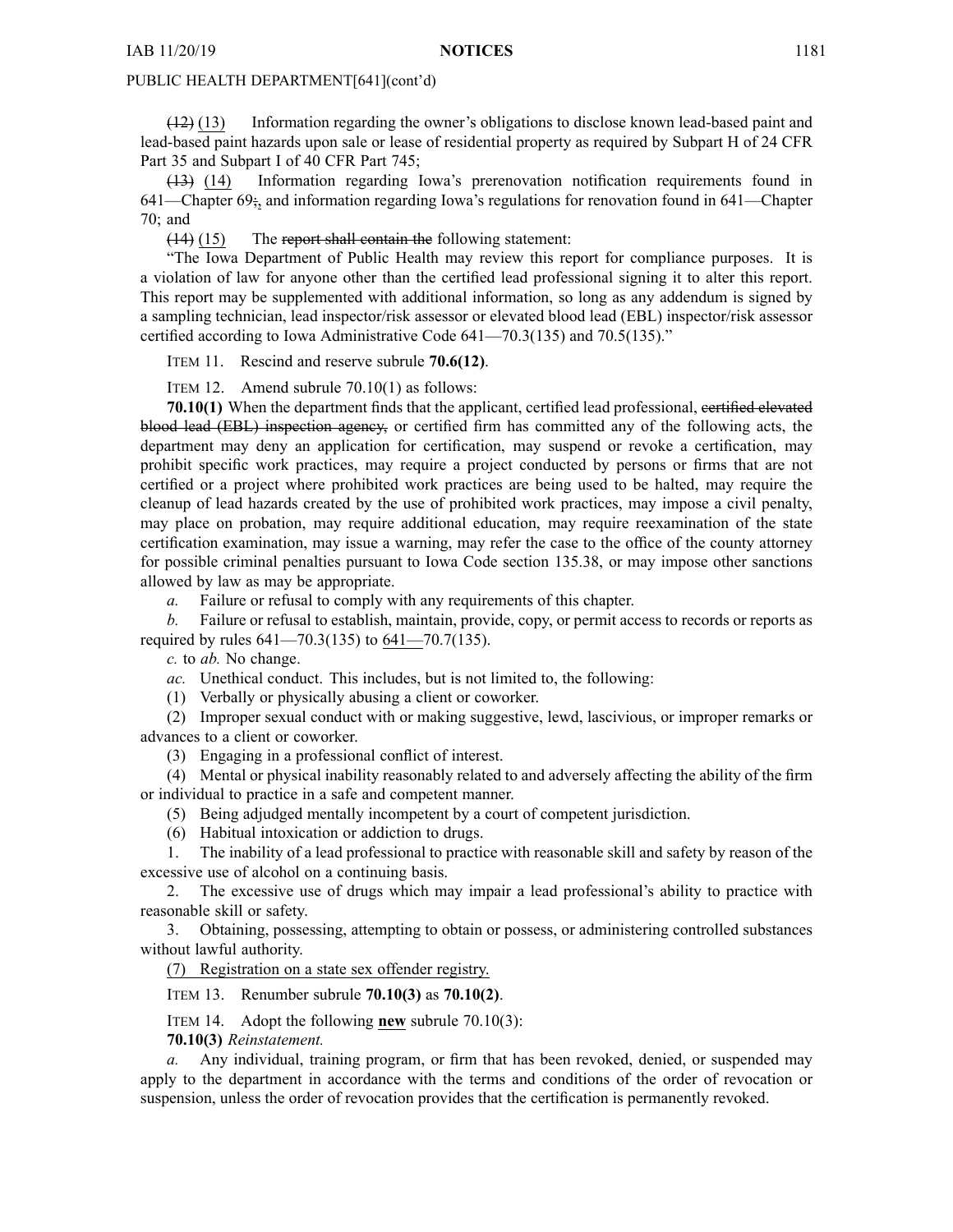*b.* If the order of revocation or suspension did not establish terms and conditions upon which reinstatement might occur, or if the certification was voluntarily surrendered, an initial application for reinstatement may not be made until one year has elapsed from the date of the order or the date of the voluntary surrender.

# **ARC 4772C**

# **PUBLIC HEALTH DEPARTMENT[641]**

# **Notice of Intended Action**

# **Proposing rule making related to medical cannabidiol program and providing an opportunity for public comment**

The Public Health Department hereby proposes to amend Chapter 154, "Medical Cannabidiol Program," Iowa Administrative Code.

# *Legal Authority for Rule Making*

This rule making is proposed under the authority provided in Iowa Code section 124E.11.

# *State or Federal Law Implemented*

This rule making implements, in whole or in part, Iowa Code chapter 124E.

# *Purpose and Summary*

The proposed amendments implement needed updates to the rules to provide oversight of the program. These amendments are in response to issues that have become apparen<sup>t</sup> since the program was initiated or are responsive to comments from medical cannabidiol manufacturers. Updates include:

- $\bullet$ Revisions to the definitions of "batch" and "batch number";
- $\bullet$ Removal of <sup>a</sup> prohibition on advertising by health care practitioners;

● Revisions to allow <sup>a</sup> manufacturer to designate <sup>a</sup> single employee for the transport of medical cannabidiol to dispensaries;

● Revisions to allow <sup>a</sup> manufacturer to use product samples returned from <sup>a</sup> laboratory for research and development or to conduct stability studies;

 $\bullet$  Revisions to the processes for product recalls to allow for <sup>a</sup> more thorough investigation prior to recall; and

 $\bullet$  Revisions to simplify <sup>a</sup> manufacturer's data disclosures in relation to crop inputs and plant batches.

The Department met with licensed manufacturers to discuss these amendments and to reach a common understanding as to what these amendments entail.

# *Fiscal Impact*

This rule making has no fiscal impact to the State of Iowa.

# *Jobs Impact*

After analysis and review of this rule making, no impact on jobs has been found.

# *Waivers*

Any person who believes that the application of the discretionary provisions of this rule making would result in hardship or injustice to that person may petition the Department for <sup>a</sup> waiver of the discretionary provisions, if any, pursuan<sup>t</sup> to the Department's waiver and variance provisions contained in 641—Chapter 178.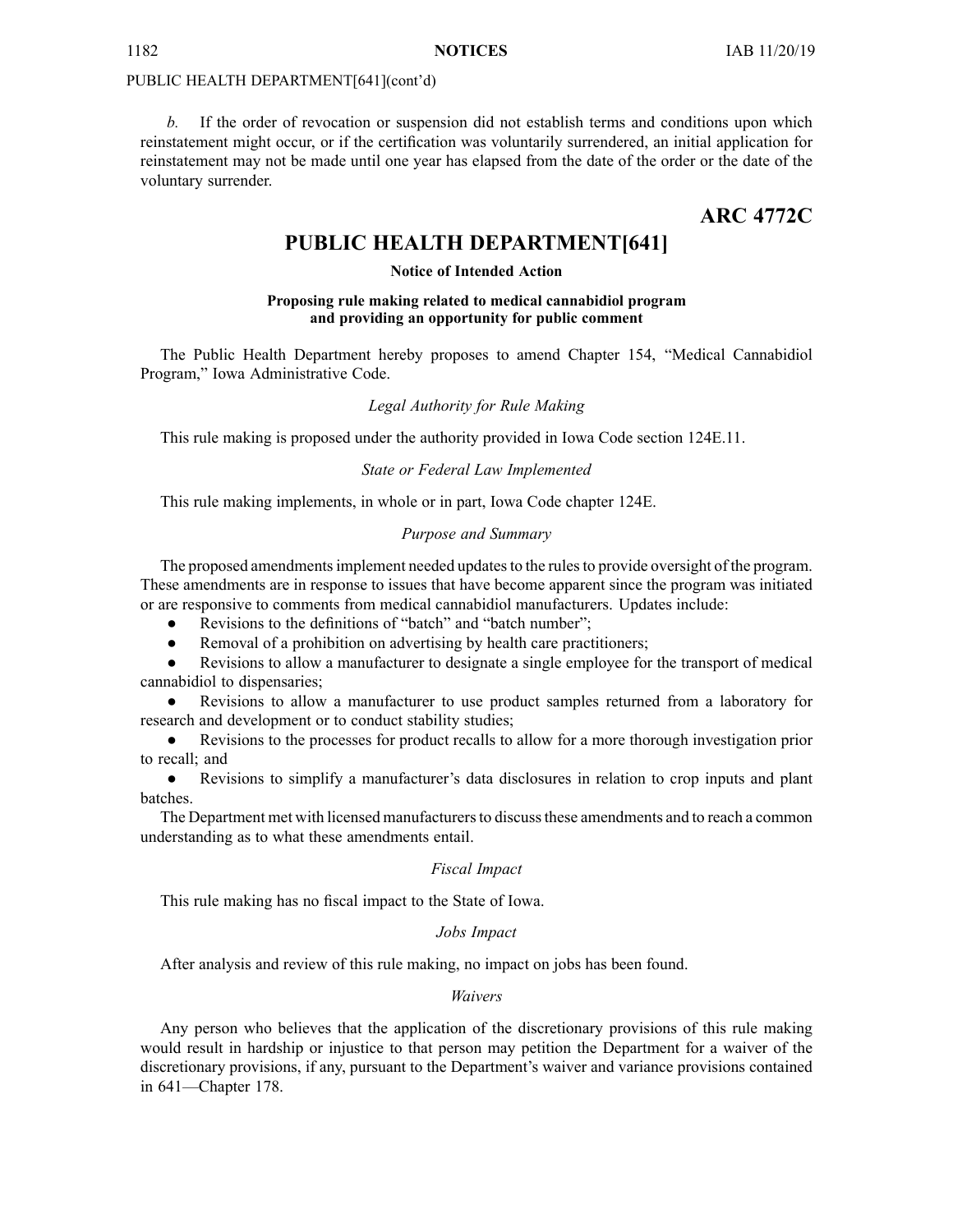#### *Public Comment*

Any interested person may submit written comments concerning this proposed rule making. Written comments in response to this rule making must be received by the Department no later than 4:30 p.m. on December 10, 2019. Comments should be directed to:

Owen Parker Department of Public Health Lucas State Office Building 321 East 12th Street Des Moines, Iowa 50319 Email: owen.par[ker@idph.iowa.gov](mailto:owen.parker@idph.iowa.gov)

# *Public Hearing*

No public hearing is scheduled at this time. As provided in Iowa Code section 17A.4(1)"b," an oral presentation regarding this rule making may be demanded by 25 interested persons, <sup>a</sup> governmental subdivision, the Administrative Rules Review Committee, an agency, or an association having 25 or more members.

## *Review by Administrative Rules Review Committee*

The Administrative Rules Review Committee, <sup>a</sup> bipartisan legislative committee which oversees rule making by executive branch agencies, may, on its own motion or on written reques<sup>t</sup> by any individual or group, review this rule making at its regular [monthly](https://www.legis.iowa.gov/committees/meetings/meetingsListComm?groupID=705&ga=88) meeting or at <sup>a</sup> special meeting. The Committee's meetings are open to the public, and interested persons may be heard as provided in Iowa Code section 17A.8(6).

The following rule-making actions are proposed:

ITEM 1. Amend rule **641—154.1(124E)**, definitions of "Batch" and "Batch number," as follows:

*"Batch"* means <sup>a</sup> set of cannabis plants that are grown, harvested, and processed together, such that they are exposed to substantially similar conditions throughout cultivation and processing specifically identified quantity of dried flower and other cannabis plant matter that is uniform in strain or cultivar, harvested at the same time, and cultivated using the same pesticides and other crop inputs.

*"Batch number"* means <sup>a</sup> unique numeric or alphanumeric identifier assigned to <sup>a</sup> batch of cannabis plants by <sup>a</sup> manufacturer when the batch is first planted harvested. The batch number shall contain the manufacturer's number and <sup>a</sup> sequence to allow for inventory and traceability.

ITEM 2. Amend subrule 154.2(4) as follows:

**154.2(4)** Health care practitioner prohibitions.

*a.* A health care practitioner shall not accept, solicit, or offer any form of remuneration from or to any individual, including but not limited to <sup>a</sup> patient, <sup>a</sup> primary caregiver, or an employee, investor, or owner of <sup>a</sup> medical cannabidiol manufacturer or dispensary, to certify <sup>a</sup> patient's condition, other than accepting <sup>a</sup> fee for <sup>a</sup> patient consultation to determine if the patient should be issued <sup>a</sup> certification of <sup>a</sup> qualifying debilitating medical condition.

*b.* A health care practitioner shall not accept, solicit, or offer any form of remuneration from or to any individual, including but not limited to <sup>a</sup> patient, <sup>a</sup> primary caregiver, or an employee, investor, or owner of <sup>a</sup> medical cannabidiol manufacturer or dispensary, to certify an individual as <sup>a</sup> primary caregiver for <sup>a</sup> patient with respec<sup>t</sup> to the use of medical cannabidiol, other than accepting <sup>a</sup> fee for <sup>a</sup> consultation to determine if the individual is <sup>a</sup> necessary caretaker taking responsibility for managing the well-being of the patient with respec<sup>t</sup> to the use of medical cannabidiol.

*c.* A health care practitioner shall not advertise certifying <sup>a</sup> qualifying debilitating medical condition as one of the health care practitioner's services.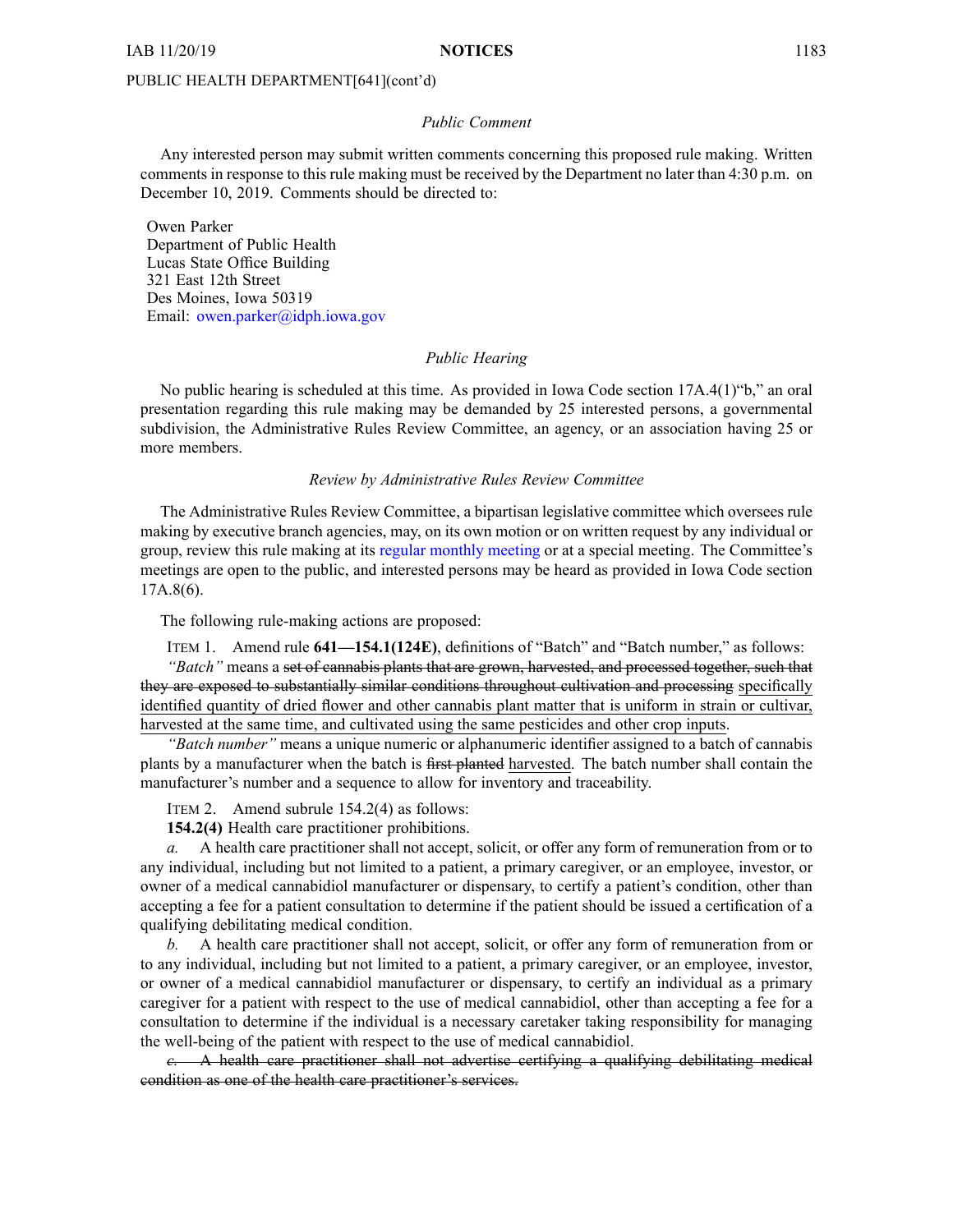*d. c.* A health care practitioner shall not certify <sup>a</sup> qualifying debilitating medical condition for <sup>a</sup> patient who isthe health care practitioner or <sup>a</sup> family or household member of the health care practitioner.

*e. d.* A health care practitioner shall not be designated to act as <sup>a</sup> primary caregiver for <sup>a</sup> patient for whom the health care practitioner has certified <sup>a</sup> qualifying debilitating medical condition.

*f. e.* A health care practitioner shall not receive or provide medical cannabidiol product samples. ITEM 3. Amend subrule 154.16(7) as follows:

**154.16(7)** *Recall of medical cannabidiol products.* The department may require <sup>a</sup> manufacturer to recall medical cannabidiol from dispensaries when there is potential for serious health consequences from use of the products as determined by the department. Situations that may require <sup>a</sup> recall include but are not limited to: Medical cannabidiol products may be recalled in the following ways:

*a.* After consultation with the department's medical director, it is determined that the distribution, sale, or use of the medical cannabidiol creates or poses an immediate and serious threat to human life or health; and

*b.* Other procedures available to the department to preven<sup>t</sup> or remedy <sup>a</sup> situation would result in an unreasonable delay that may place the health of patients at risk.

*a.* By manufacturer. Recalls may be undertaken voluntarily and at any time by <sup>a</sup> licensed manufacturer.

*b.* By department. If the department determines, based on an evaluation of the health hazard presented, that there is <sup>a</sup> reasonable probability that use of, or exposure to, <sup>a</sup> violative medical cannabidiol product will cause <sup>a</sup> serious adverse health consequence or death, the department may require <sup>a</sup> manufacturer to recall such violative medical cannabidiol products from dispensaries. An evaluation of the health hazard presented by medical cannabidiol being considered for recall shall be conducted by an ad hoc committee of scientists appointed by the director of the department and shall take into account, but need not be limited to, each of the following factors:

(1) Whether any disease or injuries have already occurred from the use of the medical cannabidiol.

(2) Whether any existing conditions could contribute to <sup>a</sup> clinical situation that could expose humans to <sup>a</sup> health hazard. Any conclusion shall be supported as completely as possible by scientific documentation and/or statements that the conclusion is the opinion of the individual(s) making the health hazard determination.

(3) Assessment of hazard to various segments of the population, e.g., children, who are expected to be exposed to the product being considered, with particular attention paid to the hazard to those individuals who may be at greatest risk.

(4) Assessment of the degree of seriousness of the health hazard to which the populations at risk would be exposed.

(5) Assessment of the likelihood of occurrence of the hazard.

(6) Assessment of the consequences (immediate or long-range) of occurrence of the hazard.

(7) The findings of the department during <sup>a</sup> directed inspection of the licensed manufacturing facility.

ITEM 4. Amend subrule 154.22(4) as follows:

**154.22(4)** *Vehicle requirements for transport.*

*a.* A manufacturer shall ensure that all medical cannabidiol transported on public roadways is:

(1) Packaged in tamper-evident, bulk containers;

(2) Transported so it is not visible or recognizable from outside the vehicle; and

(3) Transported in <sup>a</sup> vehicle that does not bear any markings to indicate that the vehicle contains medical cannabidiol or bears the name or logo of the manufacturer.

*b.* When the motor vehicle contains medical cannabidiol, manufacturer employees who are transporting the medical cannabidiol on public roadways shall:

(1) Travel directly to <sup>a</sup> dispensary or other department-approved locations; and

- (2) Document refueling and all other stops in transit, including:
- 1. The reason for the stop;

2. The duration of the stop; and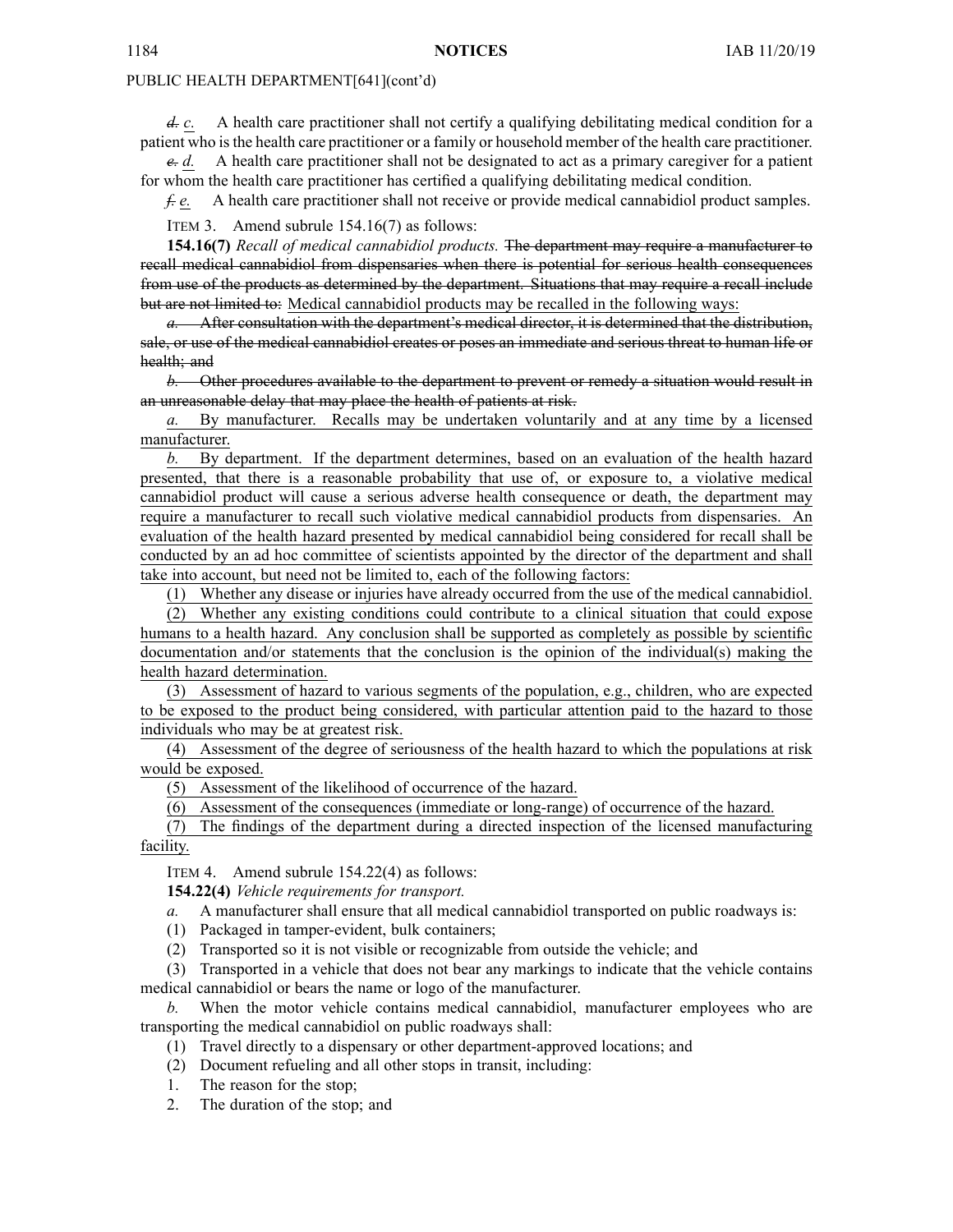3. The location of the stop.

*c.* If the vehicle must be stopped due to an emergency situation, the employee shall notify 911 and complete an incident repor<sup>t</sup> on <sup>a</sup> form approved by the department.

Under no circumstance shall any person other than a designated manufacturer employee have actual physical control of the motor vehicle that is transporting the medical cannabidiol.

*e.* A manufacturer shall staff all motor vehicles with <sup>a</sup> minimum of two employees when transporting medical cannabidiol between <sup>a</sup> manufacturing facility and <sup>a</sup> dispensary. At least one employee shall remain with the motor vehicle at all times that the motor vehicle contains medical cannabidiol. A single employee may transport medical cannabidiol to the laboratory.

*f.* Each An employee in <sup>a</sup> transport motor vehicle shall have telephone or other communication access with the manufacturer's personnel and have the ability to contact law enforcement via telephone or other method at all times that the motor vehicle contains medical cannabidiol.

*g.* An employee shall carry the employee's identification card at all times when transporting or delivering medical cannabidiol and, upon request, produce the identification card to the department or to <sup>a</sup> law enforcement officer acting in the course of official duties.

*h.* A manufacturer shall not leave <sup>a</sup> vehicle that is transporting medical cannabidiol unattended overnight.

ITEM 5. Amend subrule 154.23(1) as follows:

**154.23(1)** *Return of medical cannabidiol from dispensaries and laboratory.* A manufacturer shall collect at no charge medical cannabidiol waste from dispensaries and from the laboratory that has tested samples submitted by the manufacturer. A manufacturer shall:

*a.* A manufacturer shall collect at no charge medical cannabidiol waste from dispensaries. A manufacturer shall:

(1) Collect medical cannabidiol waste from each dispensary on <sup>a</sup> schedule mutually agreed upon by the manufacturer and dispensary;.

*c.* (2) Dispose of medical cannabidiol waste as provided in subrule 154.23(2); and

*d.* (3) Maintain a written record of disposal that includes:

(1) 1. The tracking number assigned at the time of the dispensing, if available, or the name of the patient, if the tracking number is unavailable, when the medical cannabidiol was returned to the dispensary from <sup>a</sup> patient or primary caregiver;

(2) 2. The date the medical cannabidiol waste was collected;

(3) 3. The quantity of medical cannabidiol waste collected; and

(4) 4. The type and lot number of medical cannabidiol waste collected.

*b.* Collect medical cannabidiol waste from <sup>a</sup> laboratory on <sup>a</sup> schedule mutually agreed upon by the manufacturer and laboratory; A manufacturer shall collect at no charge medical cannabidiol and medical cannabidiol waste from the laboratory that has tested samples submitted by the manufacturer. A manufacturer shall:

(1) Collect medical cannabidiol and medical cannabidiol waste from <sup>a</sup> laboratory on <sup>a</sup> schedule mutually agreed upon by the manufacturer and laboratory.

(2) Maintain <sup>a</sup> written record of return that includes:

1. The date the medical cannabidiol and medical cannabidiol waste were collected;

2. The quantity of medical cannabidiol and medical cannabidiol waste collected; and

The type and lot number of medical cannabidiol collected.

(3) A manufacturer may use medical cannabidiol returned from <sup>a</sup> laboratory for research and development or retained samples, but <sup>a</sup> manufacturer shall not introduce medical cannabidiol returned from <sup>a</sup> laboratory into lots or products intended for sale.

(4) A manufacturer shall dispose of medical cannabidiol waste returned from <sup>a</sup> laboratory as provided in subrule 154.23(2).

ITEM 6. Amend subrule 154.25(2) as follows:

**154.25(2)** *Crop inputs and plant batches.*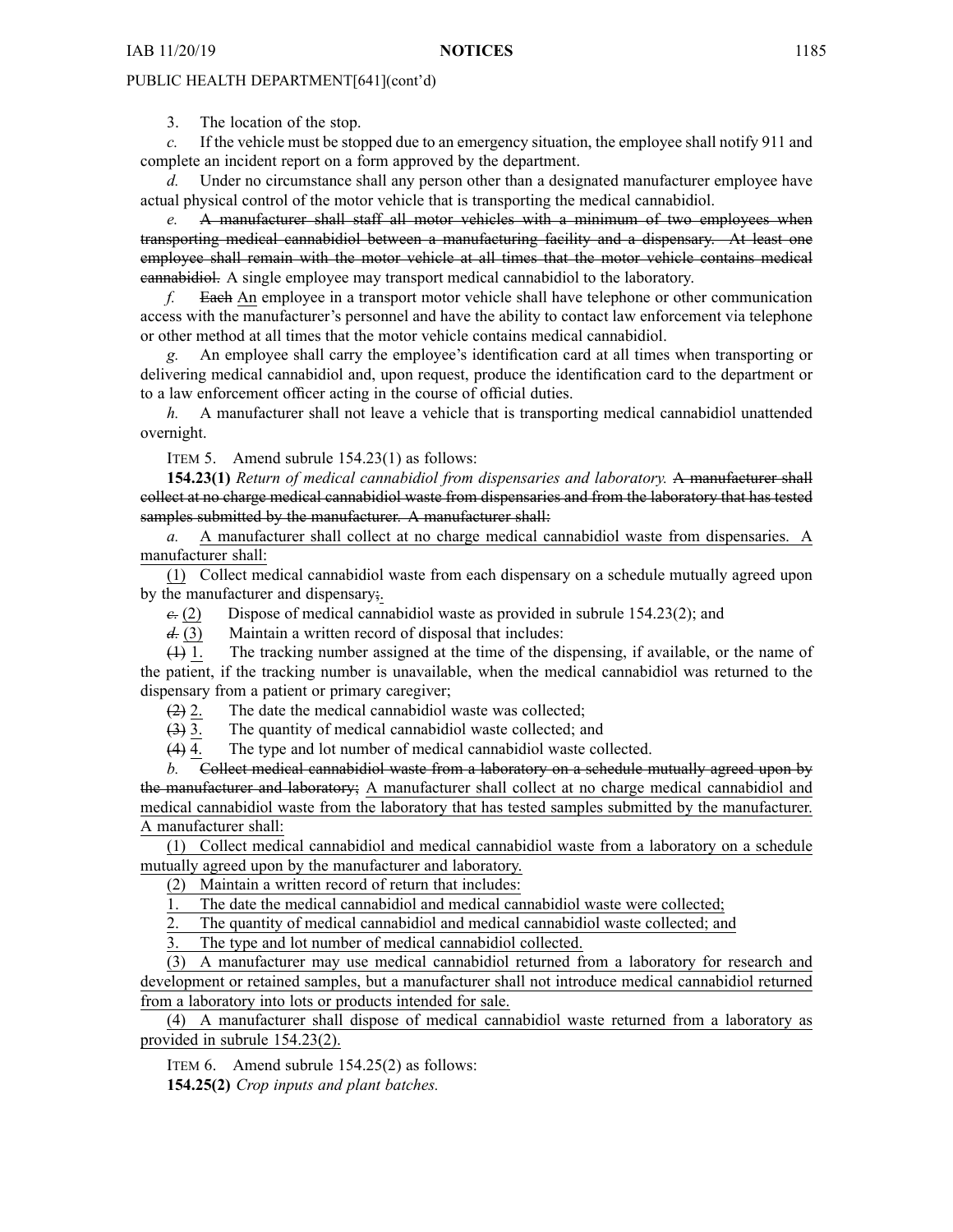*a.* All crop inputs used by <sup>a</sup> manufacturer must be approved by the department prior to the first application of the input. A manufacturer shall email <sup>a</sup> reques<sup>t</sup> for approval of <sup>a</sup> crop input to the department. The subject line of the email shall read, "RESPONSE REQUIRED – Crop input approval request." The department shall have up to 48 hours to respond with an approval or denial. A manufacturer may proceed with the application if the department does not reply within 48 hours of receiving the request. A crop input will remain approved unless or until the department withdraws the approval because of newly discovered product safety concerns. The department shall give <sup>a</sup> manufacturer written notification 48 hours before withdrawing an approval of <sup>a</sup> crop input.

*b. a.* The manufacturer shall use the department's secure sales and inventory tracking system to maintain an electronic record of all crop inputs. The record shall include the following:

(1) The date of input application;

(2) The name of the employee applying the crop input;

(3) The crop input that was applied;

(4) The plants that received the application; and

(5) The amount of crop input that was applied; and

 $(6)$  (5) A copy of or electronic link to the safety data sheet for the crop input applied.

*c. b.* At the time of planting harvesting, all plants shall be tracked in <sup>a</sup> batch process with <sup>a</sup> unique batch number that shall remain with the batch through final processing into medical cannabidiol.

*d.* A manufacturer shall record any removal of plants from the batch, including the reason for removal, on <sup>a</sup> record maintained at the manufacturing facility for at least five years.

*e. c.* Each batch or part of a batch of cannabis plants that contributes to a lot of medical cannabidiol shall be recorded in the department's secure sales and inventory tracking system or other manifest system.

ITEM 7. Amend subrule 154.40(7) as follows:

**154.40(7)** *Recall of medical cannabidiol products.* The department may require <sup>a</sup> dispensary to recall medical cannabidiol from the dispensary facility and patients when there is potential for serious health consequences from use of the products as determined by the department. Situations that may require <sup>a</sup> recall include but are not limited to: If the department determines, based on an evaluation of the health hazard presented, that there is <sup>a</sup> reasonable probability that use of, or exposure to, <sup>a</sup> violative medical cannabidiol product will cause <sup>a</sup> serious adverse health consequence or death, the department may require <sup>a</sup> dispensary to recall such violative medical cannabidiol products from the dispensary facility and from patients. An evaluation of the health hazard presented by medical cannabidiol being considered for recall shall be conducted by an ad hoc committee of scientists appointed by the director of the department and shall take into account, but need not be limited to, each of the following factors:

*a.* After consultation with the department's medical director, it is determined that the distribution, sale, or use of the medical cannabidiol creates or poses an immediate and serious threat to human life or health, and

*b.* Other procedures available to the department to preven<sup>t</sup> or remedy <sup>a</sup> situation would result in an unreasonable delay that may place the health of patients at risk.

Whether any disease or injuries have already occurred from the use of the medical cannabidiol.

Whether any existing conditions could contribute to a clinical situation that could expose humans to <sup>a</sup> health hazard. Any conclusion shall be supported as completely as possible by scientific documentation and/or statements that the conclusion is the opinion of the individual(s) making the health hazard determination.

*c.* Assessment of hazard to various segments of the population, e.g., children, who are expected to be exposed to the product being considered, with particular attention paid to the hazard to those individuals who may be at greatest risk.

*d.* Assessment of the degree of seriousness of the health hazard to which the populations at risk would be exposed.

Assessment of the likelihood of occurrence of the hazard.

*f.* Assessment of the consequences (immediate or long-range) of occurrence of the hazard.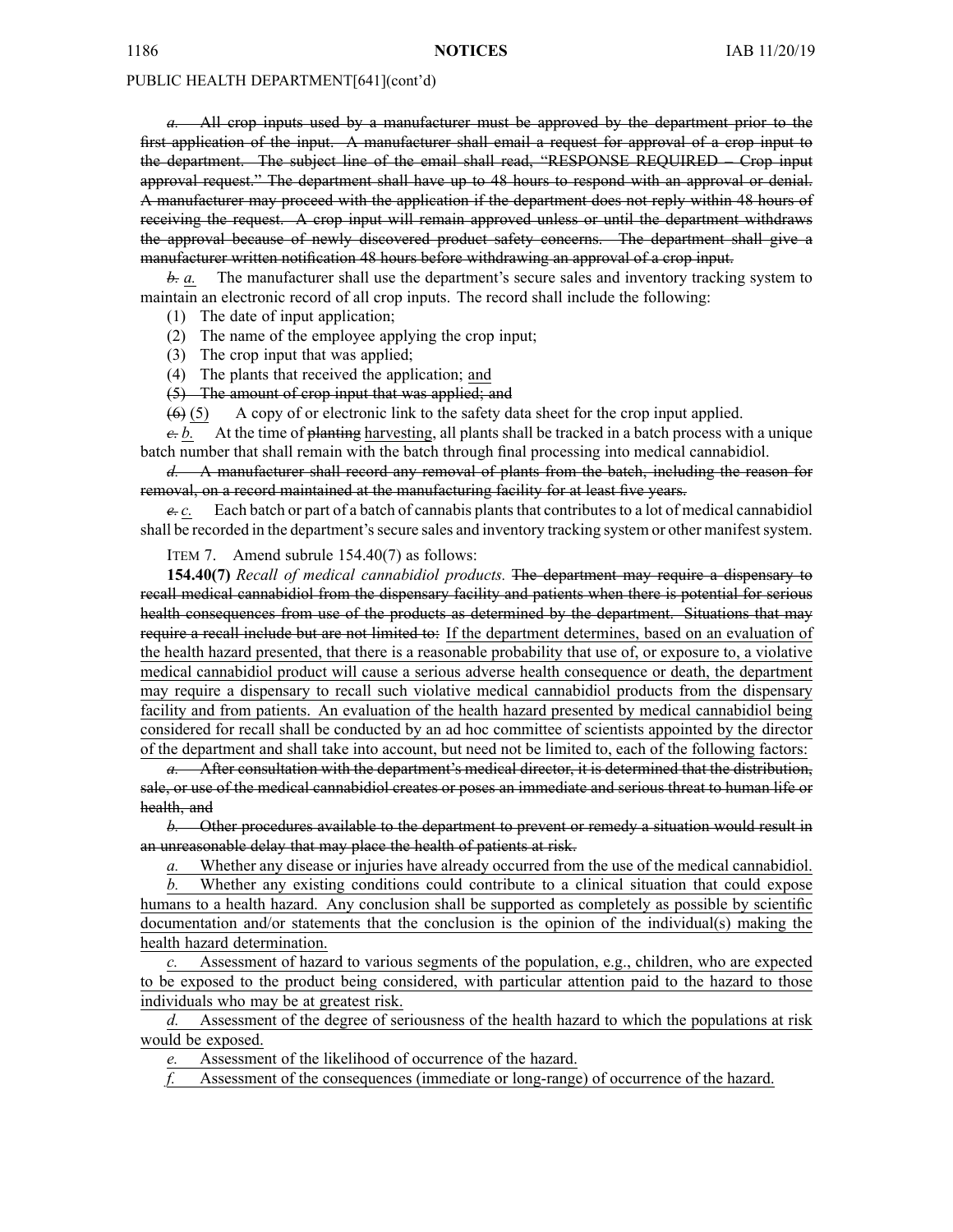The findings of the department during a directed inspection of the licensed manufacturing facility.

# **ARC 4765C**

# **PUBLIC HEALTH DEPARTMENT[641]**

**Notice of Intended Action**

# **Proposing rule making related to student loan default and providing an opportunity for public comment**

The Public Health Department hereby proposes to rescind Chapter 195, "Student Loan Default/Noncompliance with Agreement for Payment of Obligation," Iowa Administrative Code.

*Legal Authority for Rule Making*

This rule making is proposed under the authority provided in 2019 Iowa Acts, Senate File 304.

#### *State or Federal Law Implemented*

This rule making implements, in whole or in part, 2019 Iowa Acts, Senate File 304.

### *Purpose and Summary*

2019 Iowa Acts, Senate File 304, repeals Iowa Code sections 261.121 through 261.127, eliminating the statutory authority for Chapter 195. Chapter 195 is proposed to be rescinded.

#### *Fiscal Impact*

This rule making has no fiscal impact to the State of Iowa.

*Jobs Impact*

After analysis and review of this rule making, no impact on jobs has been found.

#### *Waivers*

Any person who believes that the application of the discretionary provisions of this rule making would result in hardship or injustice to that person may petition the Department for <sup>a</sup> waiver of the discretionary provisions, if any, pursuan<sup>t</sup> to the Department's waiver and variance provisions contained in 641—Chapter 178.

# *Public Comment*

Any interested person may submit written comments concerning this proposed rule making. Written comments in response to this rule making must be received by the Department no later than 4:30 p.m. on December 10, 2019. Comments should be directed to:

Susan Dixon Department of Public Health Lucas State Office Building 321 East 12th Street Des Moines, Iowa 50319 Email: [susan.dixon@idph.iowa.gov](mailto:susan.dixon@idph.iowa.gov)

# *Public Hearing*

No public hearing is scheduled at this time. As provided in Iowa Code section 17A.4(1)"b," an oral presentation regarding this rule making may be demanded by 25 interested persons, <sup>a</sup> governmental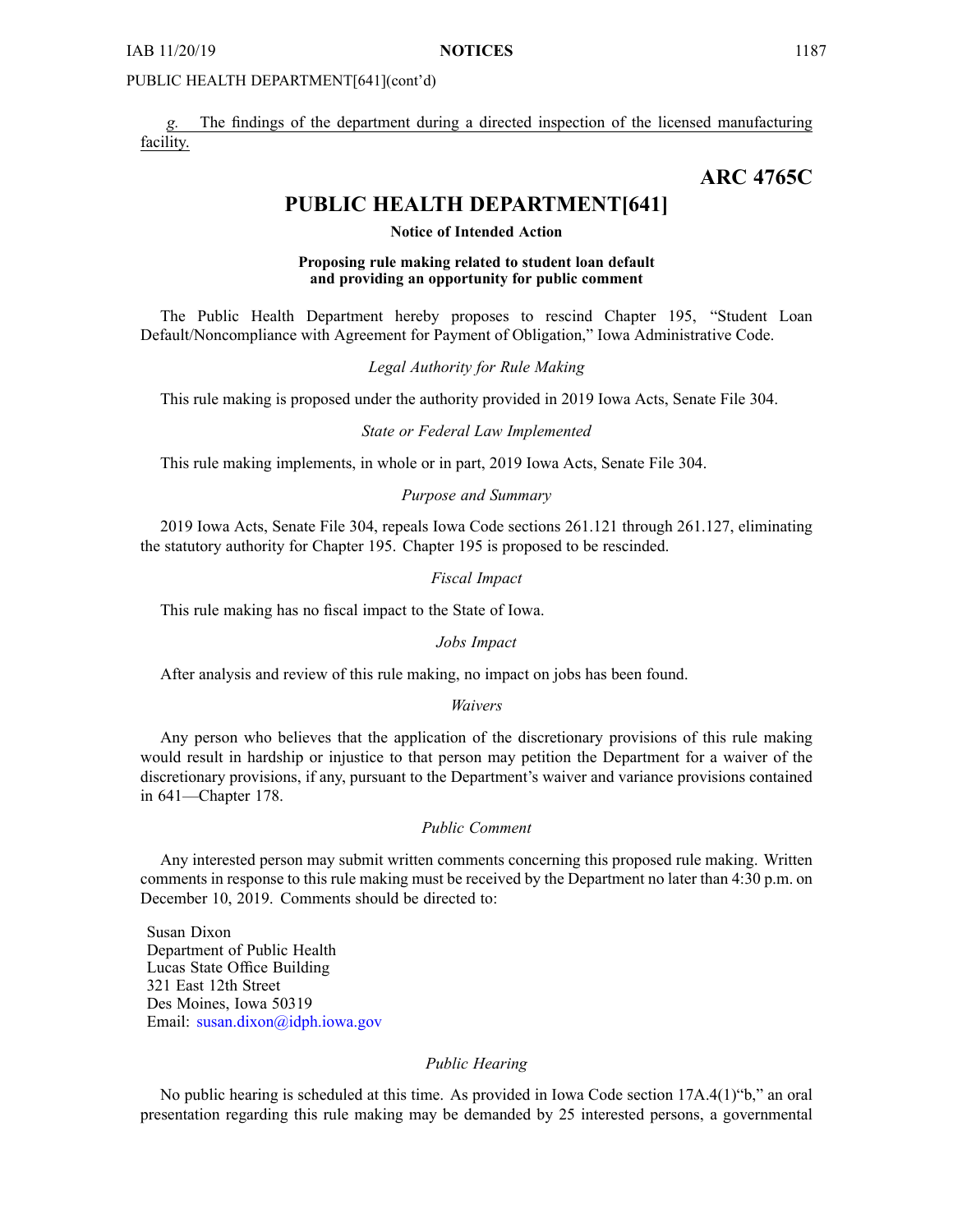subdivision, the Administrative Rules Review Committee, an agency, or an association having 25 or more members.

#### *Review by Administrative Rules Review Committee*

The Administrative Rules Review Committee, <sup>a</sup> bipartisan legislative committee which oversees rule making by executive branch agencies, may, on its own motion or on written reques<sup>t</sup> by any individual or group, review this rule making at its regular [monthly](https://www.legis.iowa.gov/committees/meetings/meetingsListComm?groupID=705&ga=88) meeting or at <sup>a</sup> special meeting. The Committee's meetings are open to the public, and interested persons may be heard as provided in Iowa Code section 17A.8(6).

The following rule-making action is proposed:

Rescind and reserve **641—Chapter 195**.

# **ARC 4778C**

# **STATE PUBLIC DEFENDER[493]**

#### **Notice of Intended Action**

# **Proposing rule making related to claims submission and review and providing an opportunity for public comment**

The State Public Defender hereby proposes to amend Chapter 7, "Definitions," Chapter 12, "Claims for Indigent Defense Services," and Chapter 13, "Claims for Other Professional Services," Iowa Administrative Code.

#### *Legal Authority for Rule Making*

This rule making is proposed under the authority provided in Iowa Code section 13B.4(8).

#### *State or Federal Law Implemented*

This rule making implements, in whole or in part, Iowa Code chapters 13B and 815.

#### *Purpose and Summary*

The proposed amendments update <sup>a</sup> number of rules to conform to statutory changes enacted during the 2019 Legislative Session and otherwise add efficiencies to the claims review process for indigent defense services. These amendments clarify that all probation revocation proceedings involving <sup>a</sup> single client constitute <sup>a</sup> single case for purposes of the rules and clarify the definition of "date of service" to conform to existing practice. The amendments also update the rates of compensation to conform to the rates enacted during the 2019 Legislative Session and convert the attorney fee case limits to hourly rates rather than dollar limits. The amendments conform the rules to 2019 Iowa Acts, Senate File 590, regarding claims made for services provided to indigent persons and costs incurred by privately retained attorneys representing indigent persons. The proposed amendments also require online submission of miscellaneous claims, effective March 1, 2020. Other technical and corrective changes are made to the rules governing the submission of claims relating to the provision of services to indigent persons, intended to promote efficiency and clarity in the claims review process.

#### *Fiscal Impact*

This rule making has no substantial fiscal impact to the State of Iowa because the proposed amendments primarily conform to legislative changes enacted in the 2019 Legislative Session. From the efficiencies of other proposed amendments, there will hopefully be some savings, but those savings are not expected to have <sup>a</sup> substantial fiscal impact.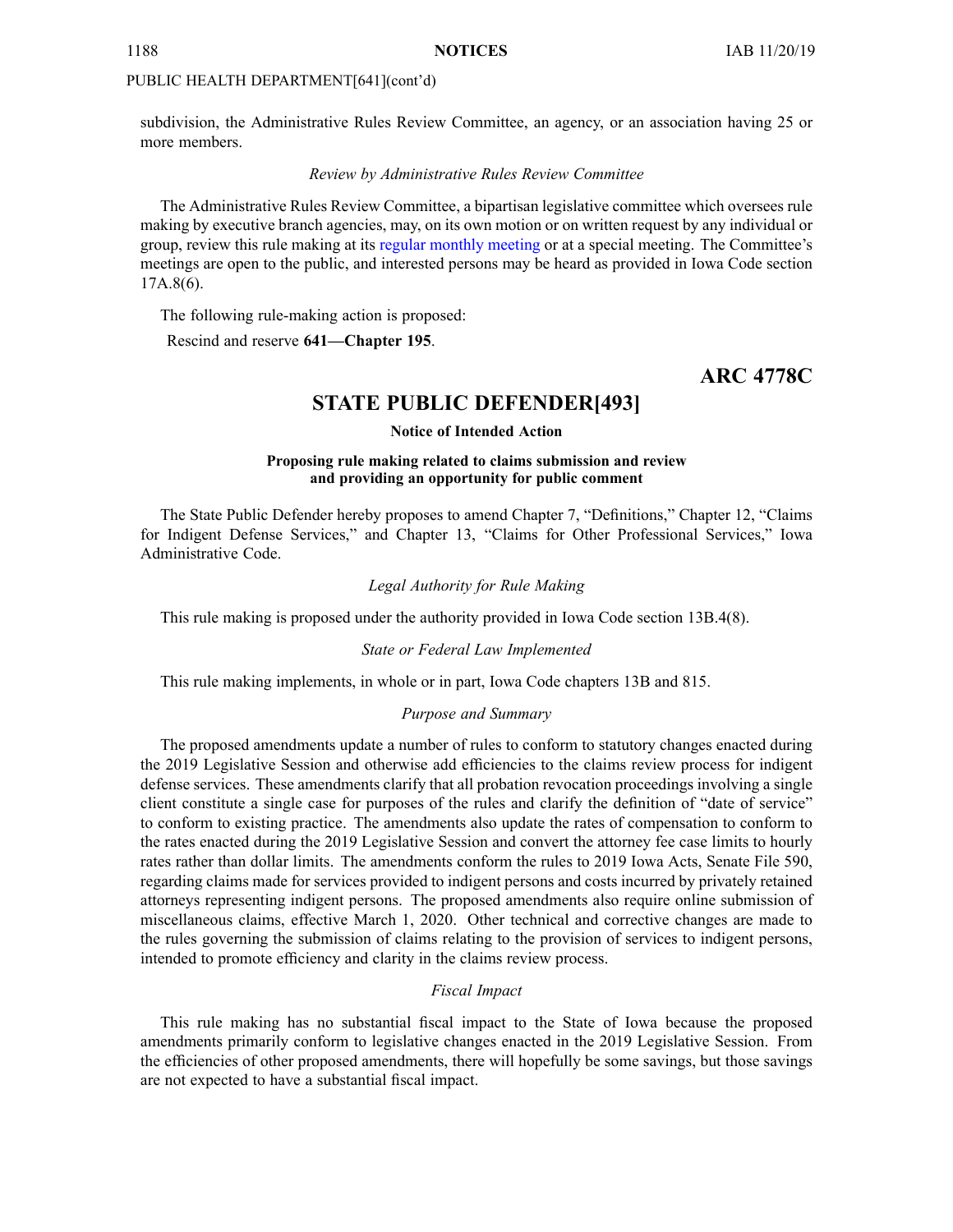## STATE PUBLIC DEFENDER[493](cont'd)

#### *Jobs Impact*

After analysis and review of this rule making, no impact on jobs has been found.

#### *Waivers*

Any person who believes that the application of the discretionary provisions of this rule making would result in hardship or injustice to that person may petition the Office of the State Public Defender for <sup>a</sup> waiver of the discretionary provisions, if any, pursuan<sup>t</sup> to 493—Chapter 6.

### *Public Comment*

Any interested person may submit written comments concerning this proposed rule making. Written comments in response to this rule making must be received by the Office no later than 4:30 p.m. on December 16, 2019. Comments should be directed to:

Kurt Swaim Office of the State Public Defender Lucas State Office Building 321 East 12th Street Des Moines, Iowa 50319 Email: [kswaim@spd.state.ia.us](mailto:kswaim@spd.state.ia.us)

#### *Public Hearing*

No public hearing is scheduled at this time. As provided in Iowa Code section 17A.4(1)"b," an oral presentation regarding this rule making may be demanded by 25 interested persons, <sup>a</sup> governmental subdivision, the Administrative Rules Review Committee, an agency, or an association having 25 or more members.

#### *Review by Administrative Rules Review Committee*

The Administrative Rules Review Committee, <sup>a</sup> bipartisan legislative committee which oversees rule making by executive branch agencies, may, on its own motion or on written reques<sup>t</sup> by any individual or group, review this rule making at its regular [monthly](https://www.legis.iowa.gov/committees/meetings/meetingsListComm?groupID=705&ga=88) meeting or at <sup>a</sup> special meeting. The Committee's meetings are open to the public, and interested persons may be heard as provided in Iowa Code section 17A.8(6).

The following rule-making actions are proposed:

ITEM 1. Amend rule **493—7.1(13B,815)**, definition of "Case," as follows:

*"Case"* means all charges or allegations arising from the same transaction or occurrence or contained in the same trial information or indictment in <sup>a</sup> criminal proceeding or in the same petition in <sup>a</sup> civil or juvenile proceeding. A probation violation or contempt proceeding is <sup>a</sup> case separate from the case out of which the violation or contempt arose and separate from <sup>a</sup> criminal case alleging new criminal charges. Multiple probation revocation proceedings pending at the same time, involving the same client, and arising from the same transaction or occurrence are <sup>a</sup> single "case."

ITEM 2. Amend subrule 12.2(3) as follows:

**12.2(3)** *Timely claims required.* Claims submitted prior to the date of service shall be returned to the claimant unpaid and may be resubmitted to the state public defender after the date of service. Claims that are not submitted within 45 days of the date of service as defined in this subrule may be denied, in whole or in part, as untimely unless the delay in submitting the claim is excused by paragraph 12.2(3) "*f.*" Attorney fees and expenses that are submitted on <sup>a</sup> claim denied as untimely under this subrule may be resubmitted on <sup>a</sup> subsequent claim that is timely submitted with respec<sup>t</sup> to <sup>a</sup> subsequent date of service in the same case. For purposes of this subrule, <sup>a</sup> probation, parole, or contempt proceeding is not the "same case" as the underlying proceeding.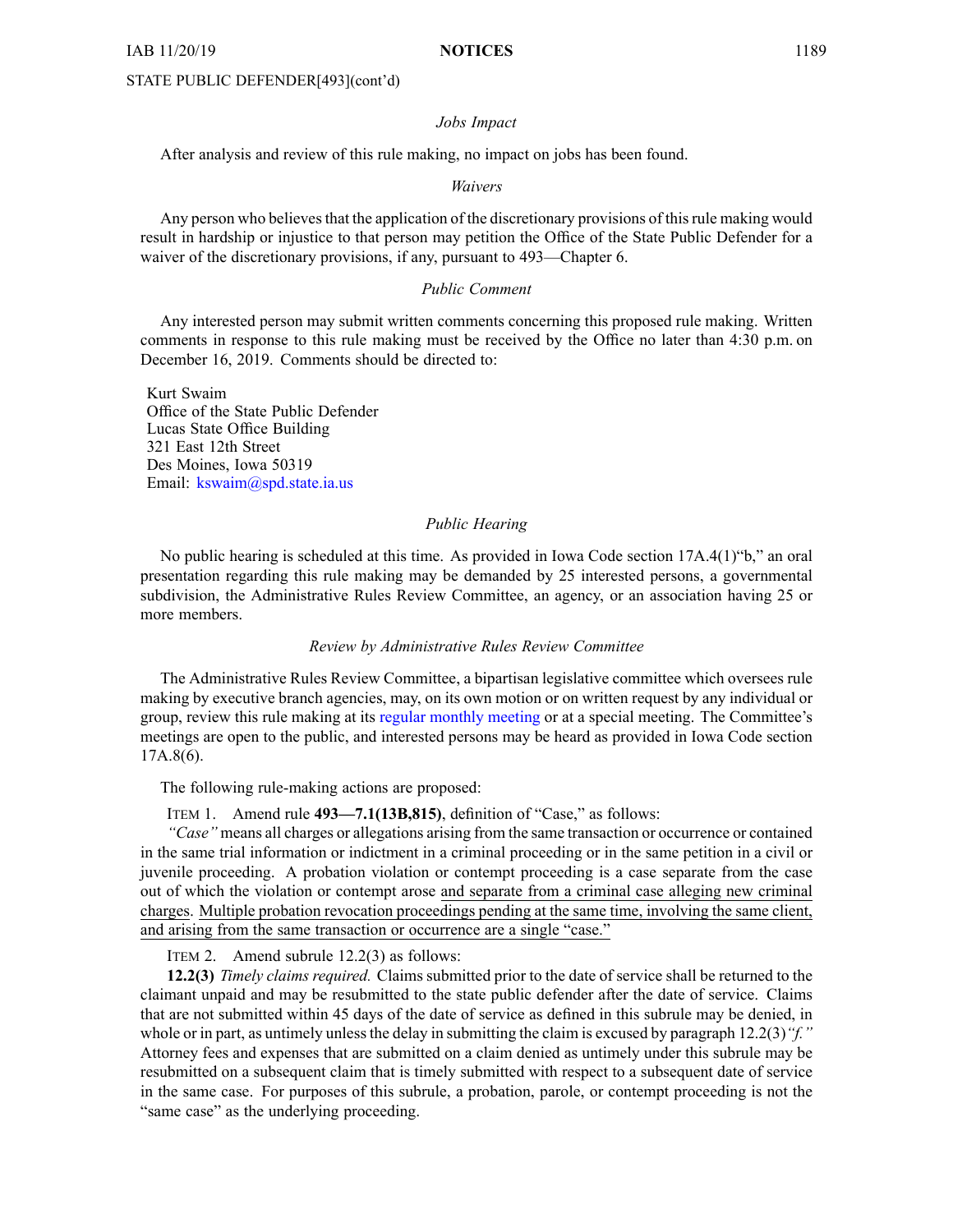#### STATE PUBLIC DEFENDER[493](cont'd)

*a. Adult claims.* For adult claims, "date of service" means the date of filing of an order indicating that the case was dismissed or the client was acquitted, the date of the expiration of the time for appeal from <sup>a</sup> judgment of conviction, the date of filing of an order granting <sup>a</sup> deferred judgment or prosecution, the date of filing of <sup>a</sup> final order in <sup>a</sup> postconviction relief case, the date of mistrial, the date on which <sup>a</sup> warrant was issued for the client, or the date of filing of <sup>a</sup> court order authorizing the attorney's withdrawal from <sup>a</sup> case prior to the date of <sup>a</sup> dismissal, acquittal, sentencing, or mistrial. The filing of <sup>a</sup> notice of appeal is not <sup>a</sup> date of service; however, if <sup>a</sup> notice of appeal is filed after <sup>a</sup> conviction and the attorney moves to withdraw to have appellate counsel appointed, the date of service is the date of filing of the withdrawal order. If <sup>a</sup> motion for reconsideration is filed, either the date of filing of the motion or the date on which the court rules on that motion is the date of service. In <sup>a</sup> probation, parole or contempt proceeding, the date of service is the date of filing of the disposition order. In <sup>a</sup> subsequent review or compliance proceeding under the same appointment, <sup>a</sup> new date of service is created if the new proceeding requires <sup>a</sup> court appearance and generates an order. In <sup>a</sup> probation revocation proceeding that results in the revocation of <sup>a</sup> deferred judgment, <sup>a</sup> judgment of conviction is entered and the date of service is the date of the expiration of the time for appeal. For interim adult claims authorized by subrule 12.3(3) or 12.3(4), the date of service is the last day on which the attorney claimed time on the itemization of services.

*b.* No change.

*c. Appellate claims.* For appellate claims, "date of service" means the date on which the case was dismissed, the date of <sup>a</sup> court order authorizing the attorney's withdrawal prior to the filing of the proof brief, the date on which the proof brief was filed, or the date on which the procedendo was issued.

*d.* to *f.* No change.

ITEM 3. Amend subrule 12.3(1) as follows:

**12.3(1)** *Juvenile cases.* An initial claim for services in <sup>a</sup> juvenile case may be submitted after the dispositional hearing, if any. Subsequent claims may be submitted after each court hearing that is <sup>a</sup> date of service held in the case. A court hearing does not include family drug court, family team meetings, staffings or foster care review board hearings.

ITEM 4. Amend rule 493—12.4(13B,815) as follows:

# **493—12.4(13B,815) Rate of compensation.**

**12.4(1)** Unless the attorney has <sup>a</sup> contract that provides for <sup>a</sup> different manner or rate of payment, the following hourly rates shall apply to paymen<sup>t</sup> of all claims for cases to which the attorney was appointed after June 30, 1999, and before July 1, 2006:

| Attorney time:  | Class A felonies         | \$60/hour |
|-----------------|--------------------------|-----------|
|                 | Class B felonies         | \$55/hour |
|                 | All other criminal cases | \$50/hour |
|                 | All other cases          | \$50/hour |
| Paralegal time: |                          | \$25/hour |

Unless the attorney has <sup>a</sup> contract that provides for <sup>a</sup> different manner or rate of payment, the following hourly rates shall apply to paymen<sup>t</sup> of all claims for cases to which the attorney was appointed after June 30, 2006, and before July 1, 2007:

| Attorney time:  | Class A felonies         | $$65/h$ our |
|-----------------|--------------------------|-------------|
|                 | All other criminal cases | \$60/hour   |
|                 | All other cases          | $$55/h$ our |
| Paralegal time: |                          | $$25/h$ our |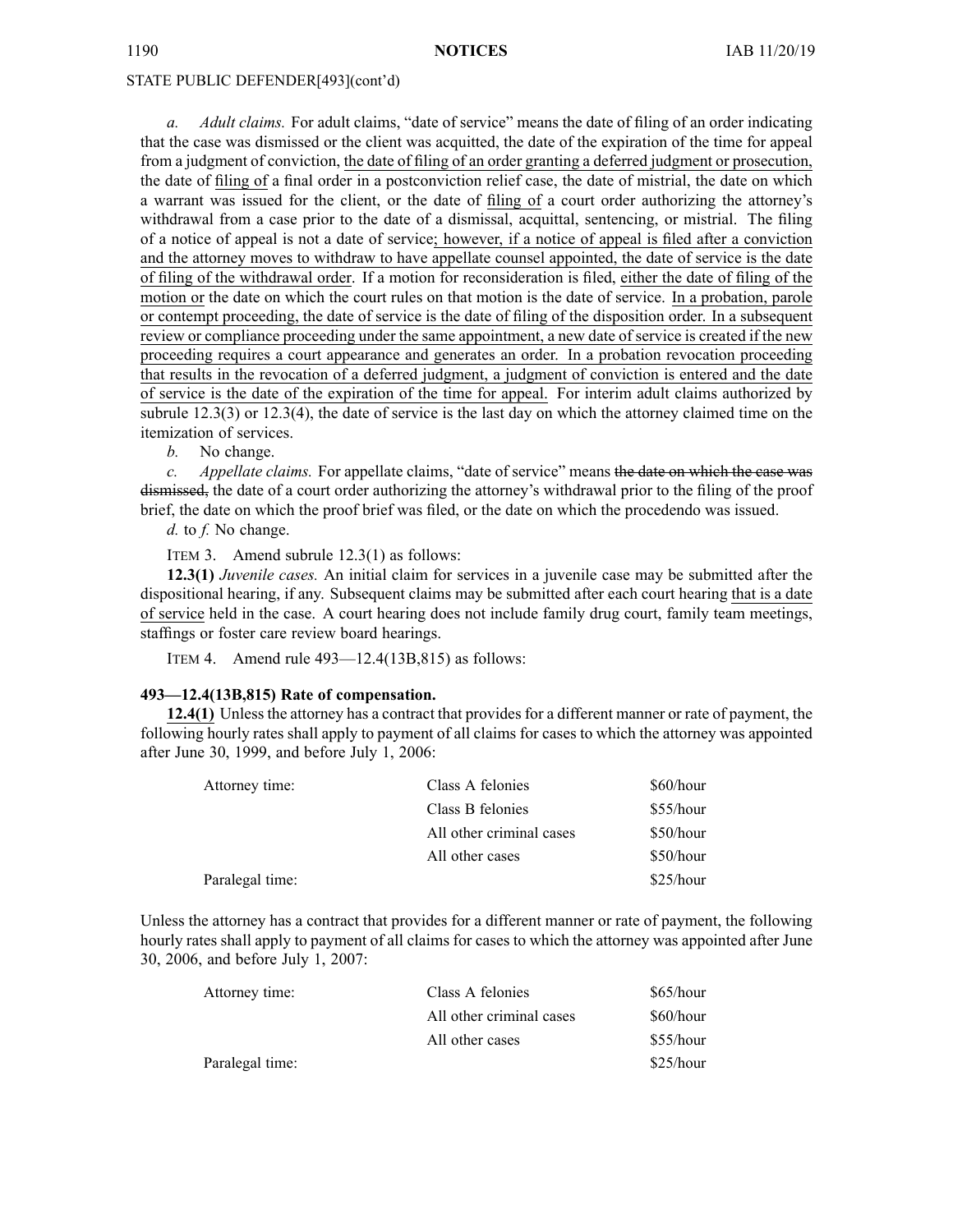Unless the attorney has <sup>a</sup> contract that provides for <sup>a</sup> different manner or rate of payment, the following hourly rates shall apply to paymen<sup>t</sup> of all claims for cases to which the attorney was appointed after June 30, 2007, and before July 1, 2019:

| Attorney time:  | Class A felonies         | \$70/hour |
|-----------------|--------------------------|-----------|
|                 | Class B felonies         | \$65/hour |
|                 | All other criminal cases | \$60/hour |
|                 | All other cases          | \$60/hour |
| Paralegal time: |                          | \$25/hour |

Unless the attorney has <sup>a</sup> contract that provides for <sup>a</sup> different manner or rate of payment, the following hourly rates shall apply to paymen<sup>t</sup> of all claims for cases to which the attorney was appointed after June 30, 2019:

| Attorney time:  | Class A felonies         | \$73/hour |
|-----------------|--------------------------|-----------|
|                 | Class B felonies         | \$68/hour |
|                 | All other criminal cases | \$63/hour |
|                 | All other cases          | \$63/hour |
| Paralegal time: |                          | \$25/hour |

**12.4(2)** Payable paralegal time is limited in rule 493—7.1(13B,815).

**12.4(1)** *Applicability to juvenile cases.* In <sup>a</sup> juvenile case to which the attorney was appointed before July 1, 1999, the state public defender will pay the attorney \$50 per hour for all services performed following the dispositional hearing or the first regularly scheduled review hearing occurring after June 30, 1999. In <sup>a</sup> juvenile case to which the attorney was appointed after June 30, 1999, but before July 1, 2006, the state public defender will pay the attorney \$55 per hour for all services performed following the dispositional hearing or the first regularly scheduled review hearing occurring after June 30, 2006. In <sup>a</sup> juvenile case to which the attorney was appointed after June 30, 2006, but before July 1, 2007, the state public defender will pay the attorney \$60 per hour for all services performed following the dispositional hearing or the first regularly scheduled review hearing occurring after June 30, 2007. However, the attorney must file separate claims for services before and after said hearing. If <sup>a</sup> claim is submitted with two hourly rates on it, the claim will be paid at the lower applicable rate.

**12.4(2)** *Appointments before July 1, 1999.* In <sup>a</sup> case to which the attorney was appointed before July 1, 1999, attorney time shall be paid at <sup>a</sup> rate that is \$5 per hour less than the rates established pursuan<sup>t</sup> to 2000 Iowa Acts, chapter 1115, section 10. Claims for compensation in excess of these rates are not payable under the attorney's appointment and will be reduced.

**12.4(3)** *Applicability to appellate contracts.* Rescinded IAB [6/25/14](https://www.legis.iowa.gov/docs/aco/bulletin/06-25-2014.pdf), effective 7/30/14.

**12.4(4) 12.4(3)** *All other cases.* As used in this rule, the term "all other cases" includes appeals, juvenile cases, contempt actions, representation of material witnesses, and probation/parole violation cases, postconviction relief cases, restitution, extradition, and sentence reconsideration proceedings without regard to the level of the underlying charge.

ITEM 5. Amend subrule 12.6(1) as follows:

**12.6(1)** *Adult cases.* The state public defender establishes attorney fee limitations for the number of hours of combined attorney time and paralegal time that may be claimed for the following categories of adult cases: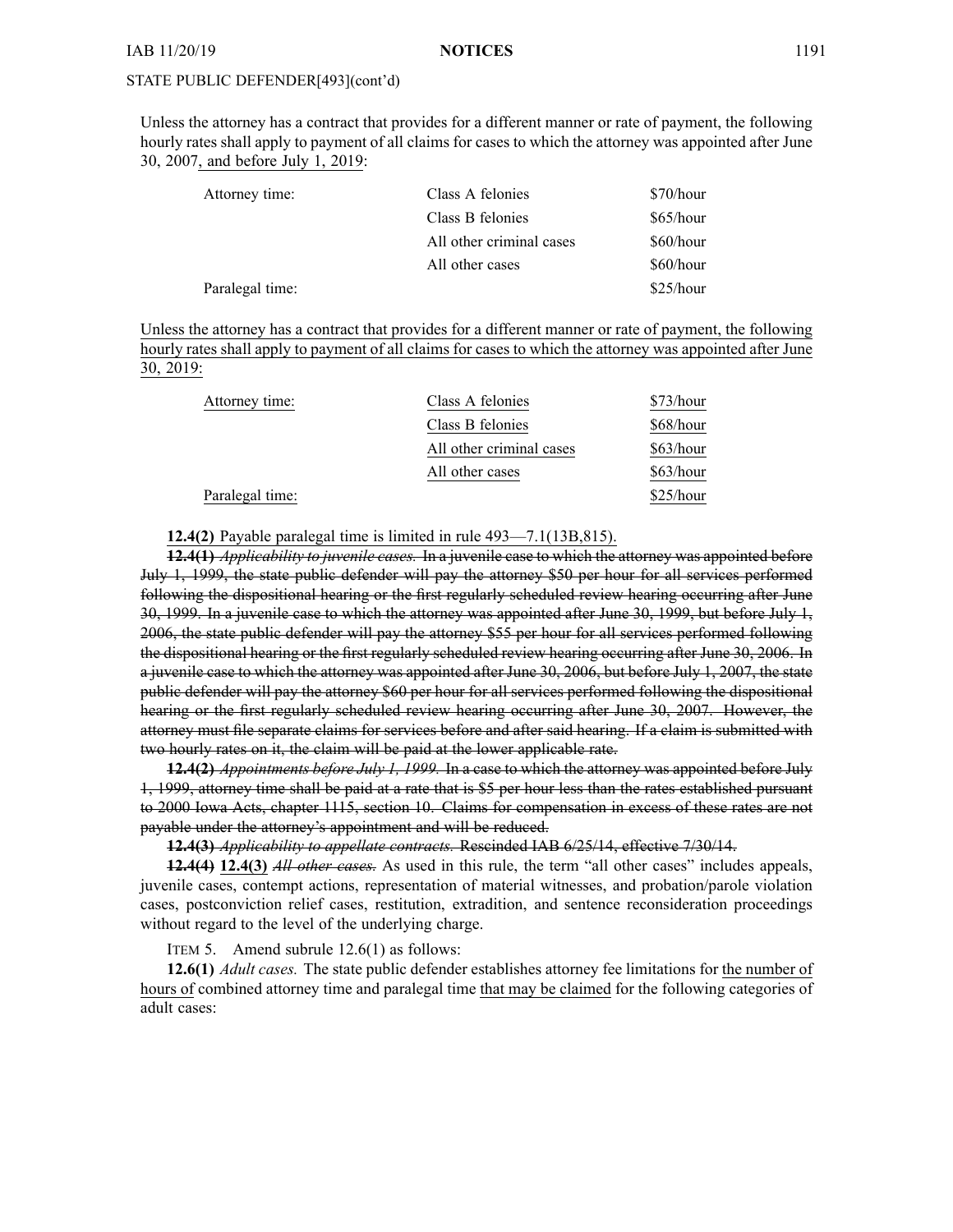| Class A felonies                                         | \$18,000 258 |
|----------------------------------------------------------|--------------|
| Class B felonies                                         | $$3,600$ 56  |
| Class C felonies                                         | $$1,800$ 30  |
| Class D felonies                                         | $$1,200$ 20  |
| Aggravated misdemeanors                                  | $$1,200$ 20  |
| Serious misdemeanors                                     | \$600 10     |
| Simple misdemeanors                                      | \$3005       |
| Simple misdemeanor appeals to district court             | \$3005       |
| Contempt/show cause proceedings                          | \$3005       |
| Proceedings under Iowa Code chapter 229A                 | \$10,000 167 |
| Probation/parole violation                               | \$3005       |
| Extradition                                              | \$3005       |
| Postconviction relief—the greater of \$1,000 17 hours or |              |

one-half of the fee limitation for the conviction from which relief is sought.

Nothing in this subrule is intended to in any manner diminish, increase, or modify the state public defender's authority to review any and all claims for services as authorized by the Iowa Code.

The fee limitations are applied separately to each case, as that term is defined in rule 493—7.1(13B,815). If more than one charge is included within <sup>a</sup> case, the charge with the higher fee limitation will apply to the entire case.

For example, in an adult criminal proceeding, if an attorney were appointed to represen<sup>t</sup> <sup>a</sup> client charged with four counts of forgery arising at four separate times, and if the client were charged in four separate trial informations, the fee limitations for each charge would apply separately. If all four charges were contained in one trial information, the fee limitation would be \$1,200 30 hours even if there were more than one separate occurrence. If Similarly, if the attorney were appointed to represen<sup>t</sup> <sup>a</sup> person charged with <sup>a</sup> drug offense and failure to possess <sup>a</sup> tax stamp, the fee limitation would be the limitation for the offense with the higher limitation, not the total of the limitations. As <sup>a</sup> further example, multiple probation revocation proceedings pending at the same time, involving the same client, and arising from the same transaction or occurrence are still <sup>a</sup> single "case" for purposes of this rule, and the five-hour fee limitation applies.

If the Iowa Code section listed on the claim form defines multiple levels of crimes and the claimant does not list the specific level of crime on the claim form, the state public defender will use the least serious level of crime in reviewing the claim.

For example, Iowa Code section [321J.2](https://www.legis.iowa.gov/docs/ico/section/321J.2.pdf) defines crimes ranging from <sup>a</sup> serious misdemeanor to <sup>a</sup> Class D felony. If the attorney does not designate the subsection defining the level of the crime, the state public defender will deem the charge to be <sup>a</sup> serious misdemeanor.

ITEM 6. Amend subrule 12.6(2) as follows:

**12.6(2)** *Juvenile cases.* The state public defender establishes attorney fee limitations for the number of hours of attorney time that may be claimed for the following categories of juvenile cases: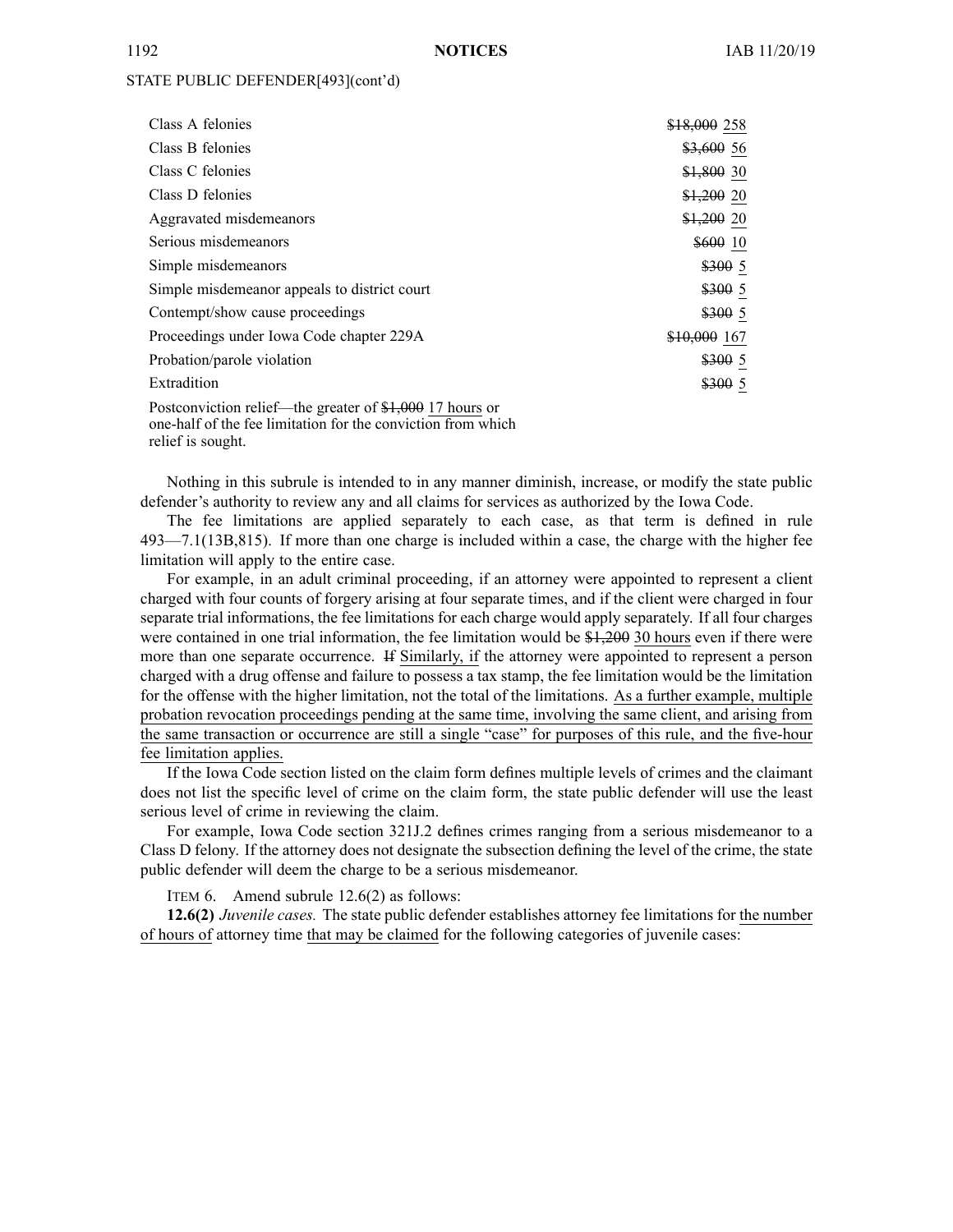| $$1,200$ 20 |
|-------------|
| $$1,200$ 20 |
| \$1,800 30  |
| \$3005      |
| \$180 3     |
| \$180 3     |
| \$600 10    |
| \$3005      |
|             |

Nothing in this subrule is intended to in any manner diminish, increase, or modify the state public defender's authority to review any and all claims for services as authorized by the Iowa Code.

The fee limitations are applied separately to each case, as that term is defined in rule 493—7.1(13B,815).

For example, in <sup>a</sup> juvenile proceeding in which the attorney represents <sup>a</sup> paren<sup>t</sup> whose four children are the subject of four child in need of assistance petitions, if the court handles all four petitions at the same time or the incident that gave rise to the child in need of assistance action is essentially the same for each child, the fee limitation for the attorney representing the paren<sup>t</sup> is \$1,200 20 hours for all four proceedings, not \$1,200 20 hours for each one.

For <sup>a</sup> child in need of assistance case that becomes <sup>a</sup> termination of parental rights case, the fee limitations shall apply to each case separately. For example, the attorney could claim up to \$1,200 20 hours for the child in need of assistance case and up to \$4,800 30 hours for the termination of parental rights case.

In <sup>a</sup> delinquency case, if the child has multiple petitions alleging delinquency and the court handles the petitions at the same time, the fee limitation for the proceeding is the fee limitation for one delinquency.

In <sup>a</sup> juvenile case in which <sup>a</sup> petition on appeal is filed, the appointed trial attorney does not need to obtain <sup>a</sup> new appointment order to pursue <sup>a</sup> petition on appeal. The claim, through the filing of <sup>a</sup> petition on appeal, must be submitted on <sup>a</sup> Juvenile form. If an appellate court orders full briefing, the attorney fee claim for services subsequent to an order requiring full briefing must be submitted on an Appellate form and is subject to the rules governing appeals.

ITEM 7. Amend rule 493—12.7(13B,815) as follows:

#### **493—12.7(13B,815) Reimbursement for specific expenses.**

**12.7(1)** The state public defender shall reimburse the attorney for the payments made by the attorney for necessary certified shorthand reporters, investigators, foreign language interpreters, evaluations, and experts, if the following conditions are met:

*a.* The attorney obtained court approval for <sup>a</sup> certified shorthand reporter, investigator, foreign language interpreter, evaluation or exper<sup>t</sup> prior to incurring any expenses with regard to each.

*b.* A copy of each of the following documents is attached to the claim:

(1) The application and court order authorizing the expenditure of funds at state expense for the certified shorthand reporter, investigator, foreign language interpreter, evaluation, or expert. If the reimbursement is for expenses incurred by <sup>a</sup> privately retained counsel representing an indigent person, the procedures and requirements of rule 493—13.7(13B,815) shall apply to the application and issuance of the order and the application and order shall be in compliance with that rule, the other requirements of 493—Chapter 13, and this rule.

(2) If the expenses are for services of investigators, foreign language interpreters, or experts, <sup>a</sup> court order setting the maximum dollar amount of the claim. If the initial court order authorizing the expenditure sets the maximum amount of the claims, <sup>a</sup> subsequent order is unnecessary.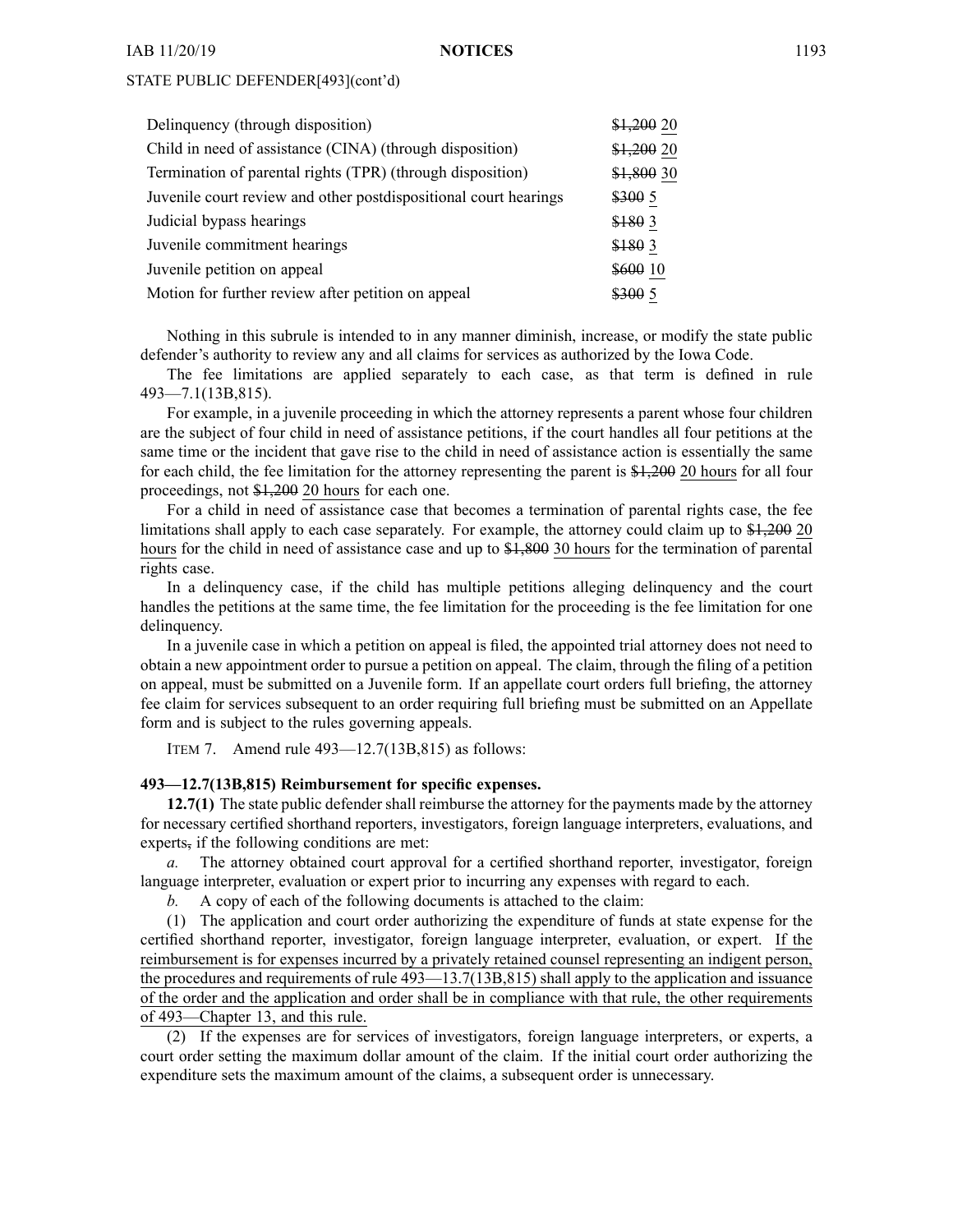(3) An itemization detailing the expenses incurred, the services rendered, the date(s) on which the services were rendered, the time spen<sup>t</sup> on each date, and the manner in which the amount of the claim for services was calculated.

(4) If the expenses are for foreign language interpreters, the court order and itemization required by subparagraphs 12.7(1)*"b"*(2) and (3) shall be submitted on the Fee Itemization Form and Court Order Approving Claim for Court Interpreter Services form promulgated by the judicial branch.

(5) If the expenses are for <sup>a</sup> certified shorthand reporter, any additional documentation required in 493—paragraph 13.2(4)*"b"* when applicable to the services provided.

(6) Documentation that the attorney has already paid the funds to the certified shorthand reporter, investigator, foreign language interpreter, provider of an evaluation, or expert.

*c.* to *e.* No change.

**12.7(2)** Nothing contained in this rule is intended to require the attorney to provide notice to any other party prior to seeking such an order, excep<sup>t</sup> the notice to the state public defender expressly required in rule 493—13.7(13B,815) if the reimbursement is for expenses incurred by privately retained counsel representing an indigent person, or to require the attorney to disclose confidential information, work product, or trial strategy in order to obtain the order.

**12.7(3)** In an appeal, the state public defender will pay the cost of obtaining the transcript of the trial records and briefs. In such instance, subrule 12.7(1) shall apply.

**12.7(4)** Claims for expenses that do not meet these conditions are not payable under the attorney's appointment or rule 493—13.7(13B,815) and will be denied.

ITEM 8. Amend rule 493—12.8(13B,815) as follows:

#### **493—12.8(13B,815) Reimbursement of other expenses.**

**12.8(1)** The state public defender shall reimburse the attorney for the following out-of-pocket expenses incurred by the attorney in the case to the extent that the expenses are reasonable and necessary:

*a.* Mileage for automobile travel at the rate of 39 cents per mile. Mileage is only payable when the attorney is traveling outside the county where the attorney's office is located. The number of miles driven each day shall be separately itemized on the itemization of services, specifying the date of the travel, the origination and destination locations, the total number of miles traveled that day and, if it is not otherwise clear from the itemization, the purpose of the travel. If the travel is to perform services for multiple clients on the same trip, the mileage must be split proportionally between each client and the itemization must note the manner in which the mileage is split. The total miles traveled for the case shall also be listed on the claim form. Other forms of transportation costs incurred by the attorney may be reimbursed only with prior approval from the state public defender.

*b.* to *i.* No change.

None of the expenses specified in this rule shall be reimbursed to <sup>a</sup> privately retained attorney representing an indigent person unless there is prior approval by the state public defender upon <sup>a</sup> showing of reasonable necessity.

**12.8(2)** If the reimbursement is for expenses incurred by <sup>a</sup> privately retained counsel representing an indigent person, the procedures and requirements of rule 493—13.7(13B,815) shall apply to the application and issuance of the order, the application and order allowing reimbursement of these expenses shall be in compliance with that rule in addition to the requirements of this rule, and <sup>a</sup> copy of the application and order entered pursuan<sup>t</sup> to rule 493—13.7(13B,815) shall be attached to the claim.

**12.8(2) 12.8(3)** Claimsfor expenses other than those listed in thisrule or at ratesin excess of the rates set forth in this rule are not payable under the attorney's appointment or under rule 493—13.7(13B,815) and will be reduced or denied.

ITEM 9. Amend rule 493—13.2(815) as follows:

**493—13.2(815) Claims for other professional services.** The state public defender shall review and approve claims for necessary and reasonable expenses for investigators, foreign language interpreters,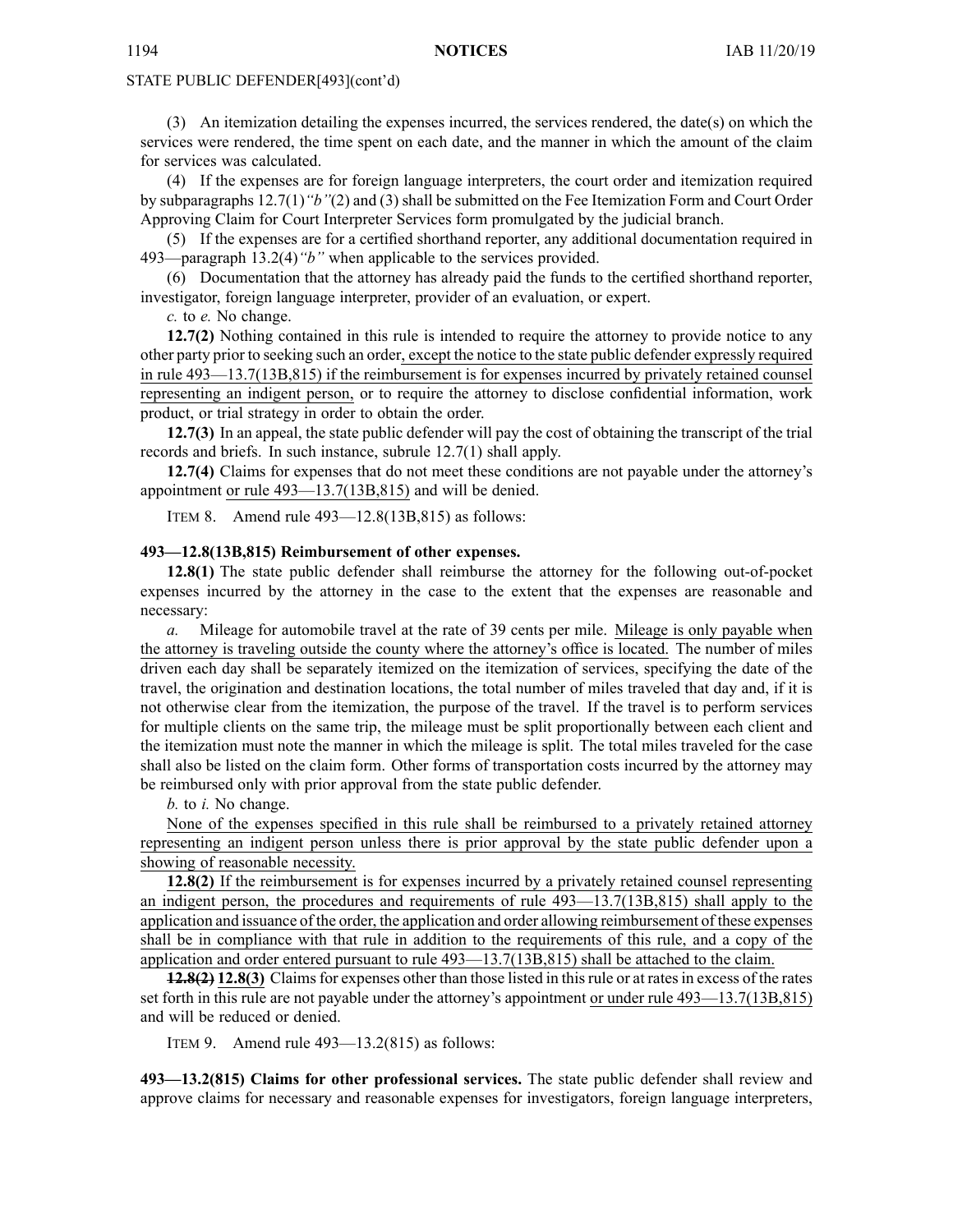exper<sup>t</sup> witnesses, certified shorthand reporters, and medical/psychological evaluationsif the claimant has <sup>a</sup> form W-9 on file with the department and the claim conforms to the requirements of this rule. Claims that do not comply with this rule will be returned.

**13.2(1)** *Claims for investigative services.* The state public defender shall review, approve and forward for paymen<sup>t</sup> claims for necessary and reasonable expenses for investigators if the following conditions are met:

*a.* The investigator submits <sup>a</sup> signed original and one copy of <sup>a</sup> claim containing the following information:

(1) The case name, case number and county in which the action is pending.

(2) The name of the attorney for whom the services were provided.

(3) The date on which services commenced.

(4) The date on which services ended.

(5) The total number of hours claimed.

(6) The total amount of the claim.

(7) The claimant's name, address, social security number or federal tax identification number, and telephone number.

*b. a.* Court approval to hire the investigator was obtained before any expenses for the investigator were incurred.

*c. b.* One copy of each of the following documents is attached to the claim:

(1) The application and order granting authority to hire the investigator.

(2) The order appointing counsel. This order is unnecessary if the attorney is not court-appointed but the court, in granting the application noted above, determines that, although the client is able to employ counsel, funds are not available to the client to pay for the necessary investigation and there is an order attached approving paymen<sup>t</sup> of the investigative services pursuan<sup>t</sup> to rule 493—13.7(13B,815).

(3) An itemization of the investigator's services detailing the expenses incurred, the services rendered, the date(s) on which the services were rendered, the time spen<sup>t</sup> on each date, the hourly rate, and the manner in which the amount of the claim for services was calculated. Investigator rates shall not exceed \$75 per hour. Itemized receipts for expenses must be attached.

(4) A court order setting the maximum dollar amount of the claim. For purposes of this subrule, if the court order that authorizes hiring the investigator sets <sup>a</sup> limit for the claim, this court order is unnecessary.

*c.* Reasonable and necessary investigative services include, but are not limited to, locating witnesses, interviewing witnesses, process service, viewing the crime scene, reviewing documents or photographs, meeting with attorneys, meeting with clients, and creating investigative reports. Clerical work or running errands for the attorney or defendant is not considered investigative work.

*d.* Timely claims required. Claims for services are timely if submitted to the state public defender for payment within 45 days of completion of services in the most recent date that investigative services were performed for the case. Claims that are not timely shall be denied.

**13.2(2)** *Claims for foreign language interpreters.* The state public defender shall review, approve and forward for paymen<sup>t</sup> claims for necessary and reasonable expenses for foreign language interpreters in accordance with the administrative directive of the state court administrator in the matter of court interpreter compensation, effective September 1, 2007 in effect at the time the claim is made, if the following conditions are met:

*a.* The interpreter submits <sup>a</sup> signed original and one copy of <sup>a</sup> claim containing the following information:

(1) The case name, case number and county in which the action is pending.

(2) The name of the attorney for whom the services were provided.

(3) The date on which services commenced.

(4) The date on which services ended.

(5) The total number of hours claimed.

(6) The total amount of the claim.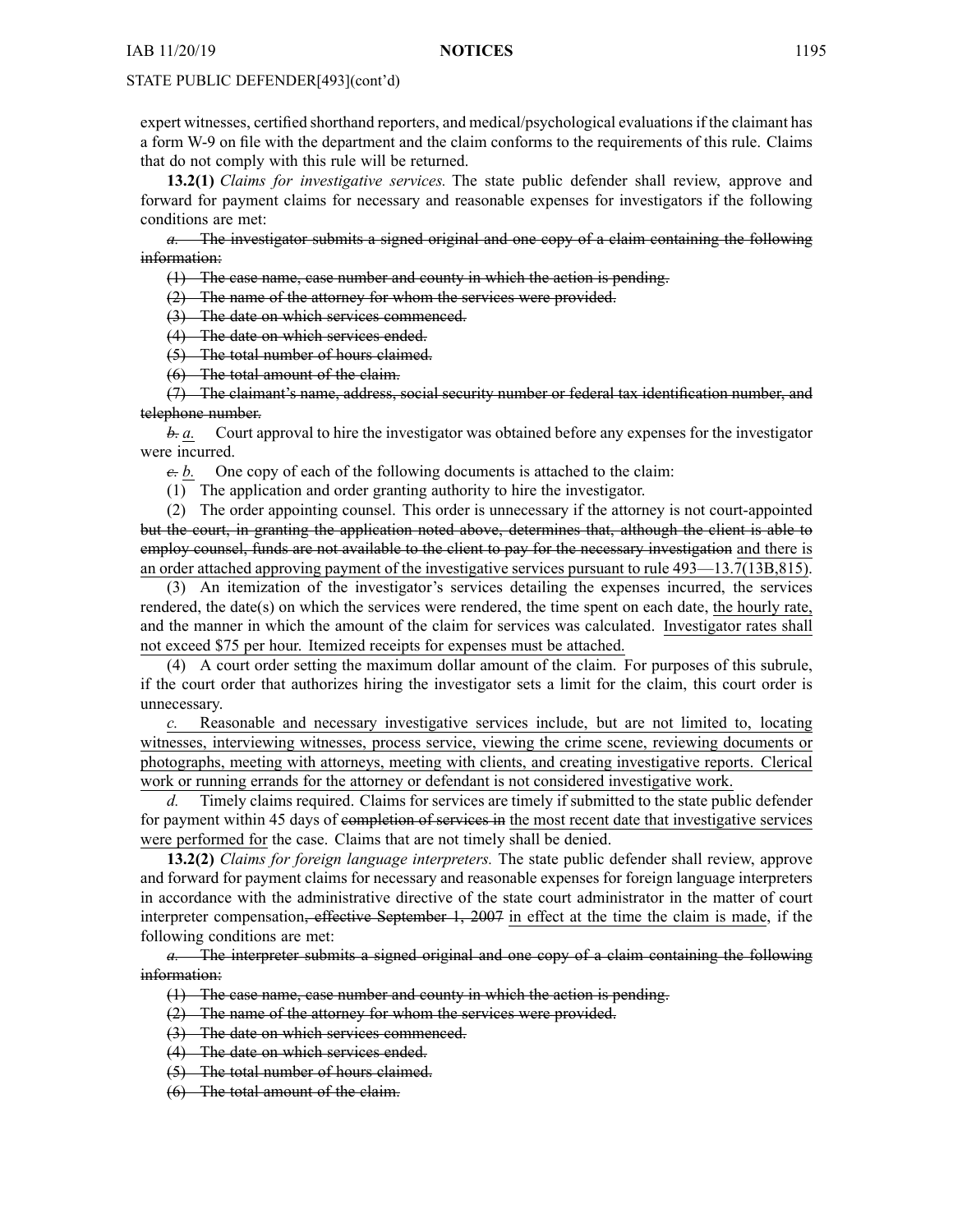(7) The claimant's name, address, social security number or federal tax identification number, E-mail address, if any, and telephone number.

*b. a.* Court approval to hire the interpreter was obtained before any expenses for the interpreter were incurred.

*c. b.* One copy of each of the following documents is attached to the claim:

(1) The application and order appointing the interpreter. This appointment is presumed to continue until the conclusion of the matter, unless limited by the court or modified by <sup>a</sup> subsequent order.

(2) The order appointing counsel. This order is unnecessary if the attorney is not court-appointed but the court, in granting the application for the appointment of the interpreter, makes one of the following specific findings: and there is an order attached approving paymen<sup>t</sup> of the foreign language interpreter pursuan<sup>t</sup> to rule 493—13.7(13B,815).

1. The client is indigent, or

2. Although the client is able to employ counsel, funds are not available to the client to pay for necessary interpreter services.

(3) An itemization of the interpreter's services detailing the expenses incurred, the services rendered, the date(s) on which the services were rendered, the time spen<sup>t</sup> on each date including the time services began and ended on each day, and the manner in which the amount of the claim for services was calculated. With regard to expenses and services, the following shall apply:

1. Receipts for parking expenses are reimbursed pursuan<sup>t</sup> to the Judicial Branch Administrative Directive on Court Interpreter and Translator Compensation Policies.

2. Claims for translating documents will be paid pursuan<sup>t</sup> to the Judicial Branch Administrative Directive on Court Interpreter and Translator Compensation Policies.

(4) A court order setting the maximum dollar amount of the claim.

*d. c.* Timely claims required. Claims for services are timely if, within 45 days of completion of services, either the claim is submitted to the state public defender for paymen<sup>t</sup> or the Fee Itemization Form and Court Order Approving Claim for Court Interpreter Services are filed with the clerk of court in the case. Claims that are not timely submitted shall be denied.

**13.2(3)** *Claims for exper<sup>t</sup> witnesses.* The state public defender shall review, approve and forward for paymen<sup>t</sup> claims for necessary and reasonable expenses for exper<sup>t</sup> witnesses if the following conditions are met:

*a.* The exper<sup>t</sup> witness submits an original and one copy of <sup>a</sup> signed claim containing the following information:

(1) The case name, case number and county in which the action is pending.

(2) The name of the attorney for whom the services were provided.

(3) The date on which services commenced.

(4) The date on which services ended.

(5) The total number of hours claimed.

(6) The total amount of the claim.

(7) The claimant's name, address, social security number or federal tax identification number, and telephone number.

*b. a.* Court approval to hire the exper<sup>t</sup> witness was obtained before any expenses for the exper<sup>t</sup> witness were incurred.

*c. b.* One copy of each of the following documents is attached to the claim:

(1) The application and order granting authority to hire the exper<sup>t</sup> witness.

(2) The order appointing counsel. This order is unnecessary if the attorney is not court-appointed but the court, in granting the application noted above, determines that, although the client is able to employ counsel, funds are not available to the client to pay for necessary exper<sup>t</sup> witness services and there is an order attached approving paymen<sup>t</sup> of the exper<sup>t</sup> witness pursuan<sup>t</sup> to rule 493—13.7(13B,815).

(3) An itemization of the exper<sup>t</sup> witness's services detailing the expenses incurred, the services rendered, the date(s) on which the services were rendered, the time spen<sup>t</sup> on each date, and the manner in which the amount of the claim for services was calculated.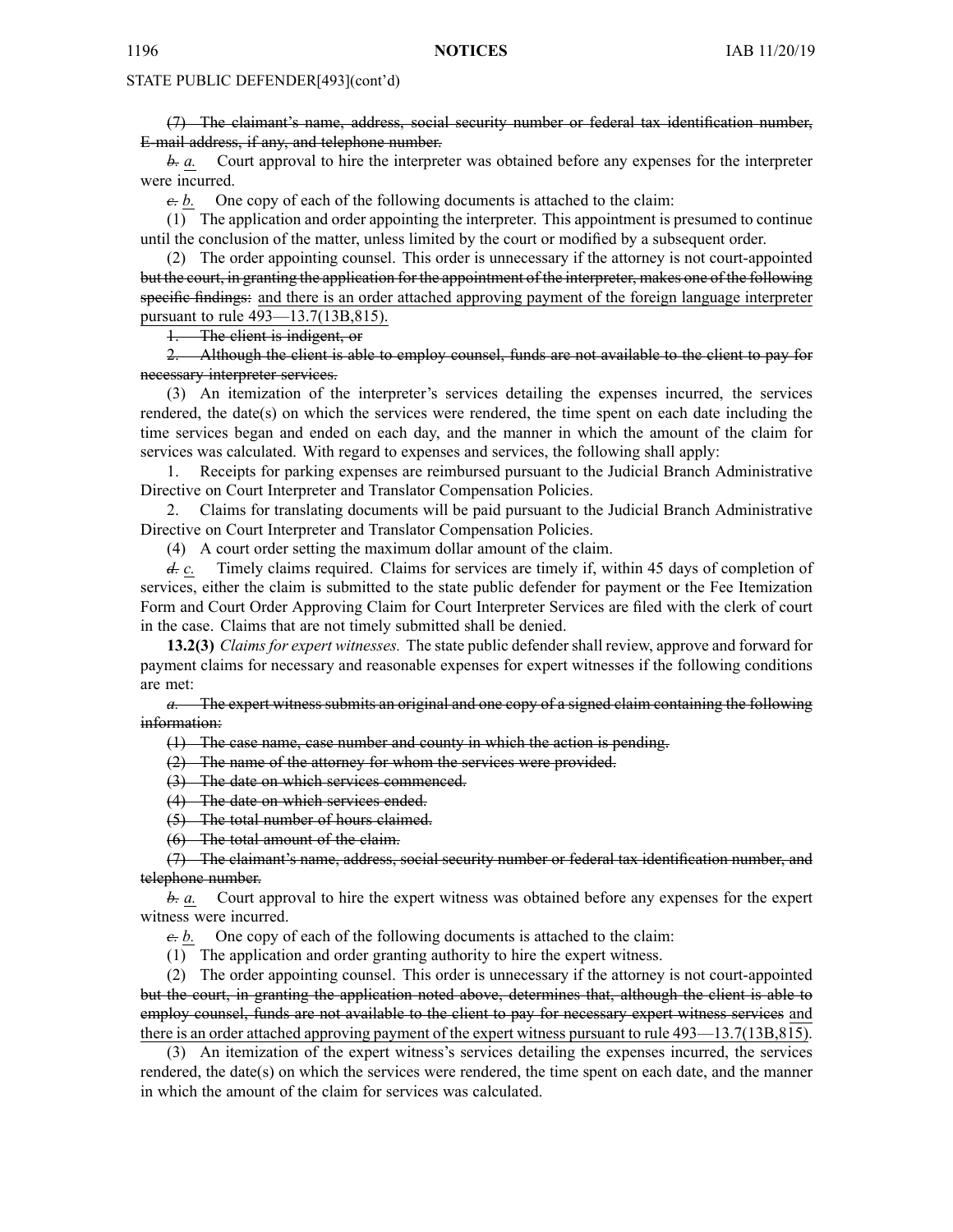(4) A court order setting the maximum dollar amount of the claim. For purposes of this subrule, if the court order that authorizes hiring the exper<sup>t</sup> sets <sup>a</sup> limit for the claim, this court order is unnecessary.

(5) If the exper<sup>t</sup> charges <sup>a</sup> "minimum" amount for services based on <sup>a</sup> specific time, <sup>a</sup> certification by the exper<sup>t</sup> that no other services have been performed or charges made by the exper<sup>t</sup> for any portion of that specific time.

**13.2(4)** *Claims for certified shorthand reporters.* The state public defender shall review, approve and forward for paymen<sup>t</sup> claims for necessary and reasonable expenses for depositions and transcripts provided by certified shorthand reporters only in accordance with the requirements of this subrule.

*a. Claim form.* The When <sup>a</sup> written claim form for certified shorthand reporting is required under these rules, the certified shorthand reporter shall submit a signed original and one copy of a miscellaneous claim form containing the following information:

(1) The case name, case number and county in which the action is pending.

(2) The name of the attorney for whom the services were provided.

(3) The date on which the transcript was ordered.

(4) The date on which the transcript was delivered.

(5) The total amount of the claim.

(6) The claimant's name; address; social security number, federal tax identification number or vendor identification number; e-mail email address, if any; and telephone number.

*b. Required documentation.* One copy of each of the following documents must be attached to the claim:

(1) The court order granting authority to hire the certified shorthand reporter at state expense.

(2) The order appointing counsel. This order is unnecessary if the attorney is not court-appointed but the court, in granting authority to hire the certified shorthand reporter, determines that, although the client is able to employ counsel, funds are not available to the client to pay for necessary certified shorthand reporter services and there is an order attached approving paymen<sup>t</sup> of the certified shorthand reporter pursuan<sup>t</sup> to rule 493—13.7(13B,815).

(3) Itemization of services. If the transcript is for <sup>a</sup> deposition, the itemization must include the date of deposition, persons deposed, arrival and departure time at the deposition, number of pages and the cost per page, travel time and listing of any other charges. If the transcript is for an audio or video recording, the itemization must include <sup>a</sup> description of the recording being transcribed, the length of the recording transcribed, the number of pages and the cost per page, and <sup>a</sup> listing of any other charges.

(4) (3) If expedited transcript rates are claimed under subparagraph 13.2(4)*"d"*(10), an e-mail email or other written statement from the attorney explaining that expedited delivery is required.

(5) (4) If <sup>a</sup> cancellation fee is claimed under subparagraph 13.2(4)*"d"*(6), documentation of the date and time that notice of cancellation was given.

(6) (5) If the certified shorthand reporter is <sup>a</sup> state employee, <sup>a</sup> certification by the certified shorthand reporter that none of the time for which the claim is being submitted is time for which the certified shorthand reporter was being paid by the state.

*c.* to *e.* No change.

*f. Designation of preferred certified shorthand reporter.* The state public defender may enter into <sup>a</sup> contract with one or more certified shorthand reporters to provide court reporting services for depositions in one or more counties and may designate such certified shorthand reporters to be the preferred certified shorthand reporters in the respective counties. Such designations shall be provided to the chief judge of the judicial district for the respective counties and shall be summarized on the Web site website of the state public defender, <http://spd.iowa.gov> [spd.iowa.gov](http://spd.iowa.gov). Claims for services provided in <sup>a</sup> county in which the state public defender has designated <sup>a</sup> certified shorthand reporter as the preferred certified shorthand reporter shall be denied unless the claims are submitted by the certified shorthand reporter pursuan<sup>t</sup> to the terms of the contract or are submitted by another certified shorthand reporter and include written documentation that the designated certified shorthand reporter was unavailable to handle the deposition.

**13.2(5)** *Claims for court-ordered evaluations.* The state public defender shall review, approve and forward for paymen<sup>t</sup> claims for necessary and reasonable evaluations requested by an appointed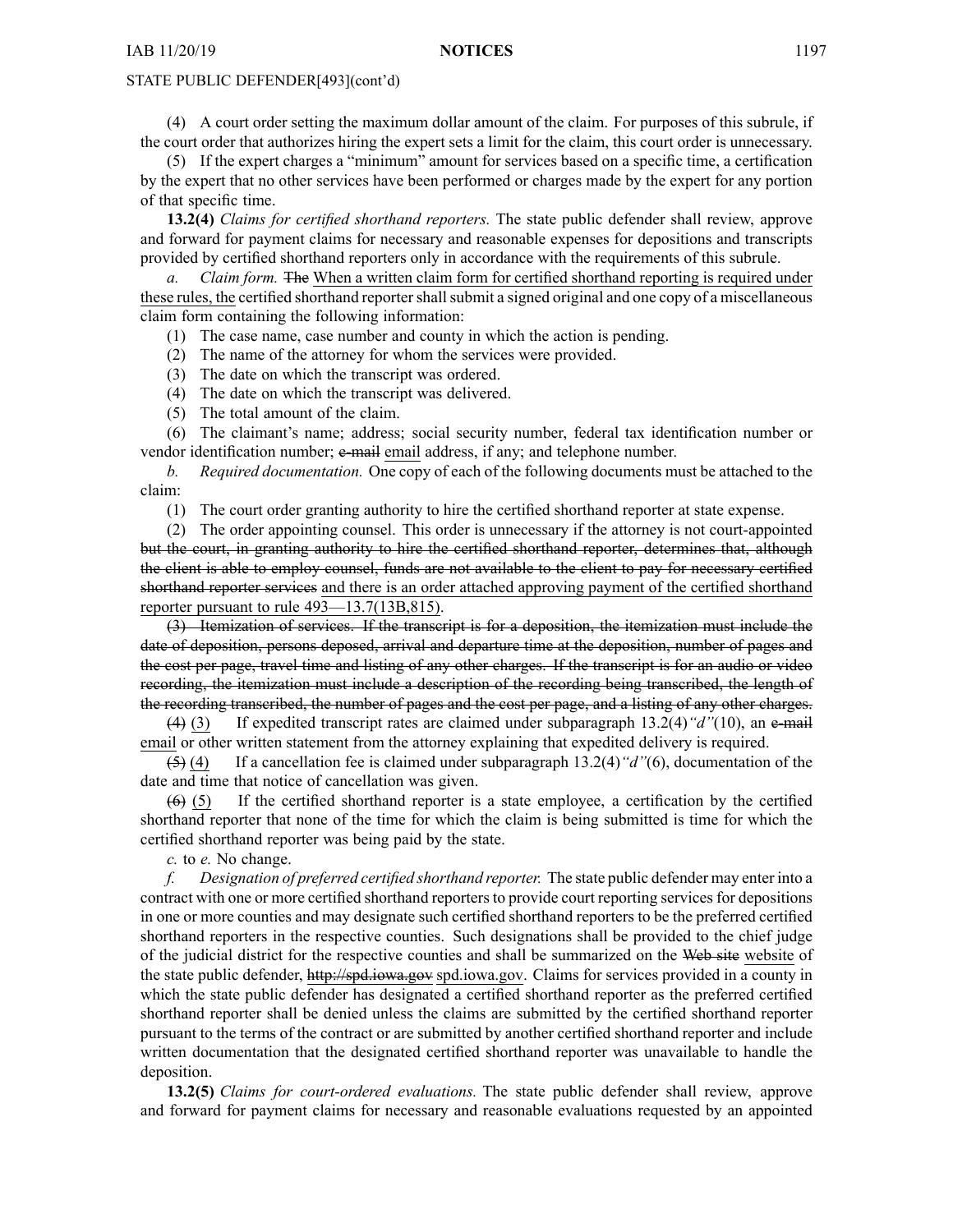attorney only if the purpose of the evaluation is to establish <sup>a</sup> defense, to determine whether an indigent is competent to stand trial, or to evaluate <sup>a</sup> defendant at sentencing or resentencing who has been charged as an adult for <sup>a</sup> felony alleged to have been committed while <sup>a</sup> juvenile, if the offense has <sup>a</sup> potential mandatory minimum sentence of imprisonment, and not for any other purpose nor in any other circumstance for sentencing or placement. Additionally, <sup>a</sup> claim for <sup>a</sup> court-ordered evaluation will be approved only if the following conditions are met:

*a.* The person performing the evaluation submits <sup>a</sup> signed original and one copy of <sup>a</sup> claim containing the following information:

(1) The case name, case number and county in which the action is pending.

(2) The name of the attorney for whom the services were provided.

(3) The date on which services commenced.

(4) The date on which services ended.

(5) The total number of hours claimed.

(6) The total amount of the claim.

(7) The claimant's name, address, social security number or federal tax identification number, and telephone number.

 $\dot{\theta}$ . Court approval to conduct the evaluation was obtained before any expenses for the evaluation were incurred.

*c. b.* One copy of each of the following documents is attached to the claim:

(1) The application and order granting authority to conduct the evaluation. This order must specify that the purpose of the evaluation is for <sup>a</sup> permissible purpose under this subrule.

(2) The order appointing counsel. This order is unnecessary if the attorney is not court-appointed but the court, in granting the application noted above, determines that, although the client is able to employ counsel, funds are not available to the client to pay for the evaluation and there is an order attached approving paymen<sup>t</sup> of the evaluation pursuan<sup>t</sup> to rule 493—13.7(13B,815).

(3) An itemization of the evaluator'sservices detailing the expensesincurred, the servicesrendered, the date $(s)$  on which the services were rendered, the time spent on each date, and the manner in which the amount of the claim for services was calculated.

(4) A court order setting the maximum dollar amount of the claim. For purposes of this subrule, if the court order authorizing the evaluation sets <sup>a</sup> limit for the claim, this court order is unnecessary.

(5) If the evaluator charges <sup>a</sup> "minimum" amount for services based on <sup>a</sup> specific time, <sup>a</sup> certification by the evaluator that no other services have been performed or charges made by the evaluator for any portion of that specific time.

**13.2(6)** The state public defender may reimburse services and expenses not specifically listed in this chapter that are payable pursuan<sup>t</sup> to rules 493—12.7(13B,815) and 493—12.8(13B,815).

**13.2(6) 13.2(7)** *Submission of claims.* Claims for paymen<sup>t</sup> for professional services provided to <sup>a</sup> public defender must be submitted to the local public defender office for which the services were provided.

*a.* With the exception of judicial branch certified shorthand reporters, claims submitted on or after March 1, 2020, shall be submitted electronically via the online claims website: [spdclaims.iowa.gov](http://spdclaims.iowa.gov). Effective March 1, 2020, with the exception of judicial branch certified shorthand reporter claims, any reference in these rules to forms or to claims submissions shall refer to the respective claims submission page for miscellaneous claims on the online claims website. The state public defender, at the state public defender's sole discretion, may gran<sup>t</sup> limited exceptions to the requirement that claims be submitted electronically via the online claims website. Other claims for professional services must be submitted, on <sup>a</sup> form promulgated by the state public defender, to the state public defender at the following address: State Public Defender, Claims, Lucas State Office Building, 321 East 12th Street, Des Moines, Iowa 50319.

*b.* Claims for the paymen<sup>t</sup> of services to public defenders provided either by judicial branch certified shorthand reporters or by claimants granted an exception to online claim submission, must be submitted to the local public defender office for which the services were provided. Other judicial branch certified shorthand reporter claims, claimants granted an exception to online claim submission,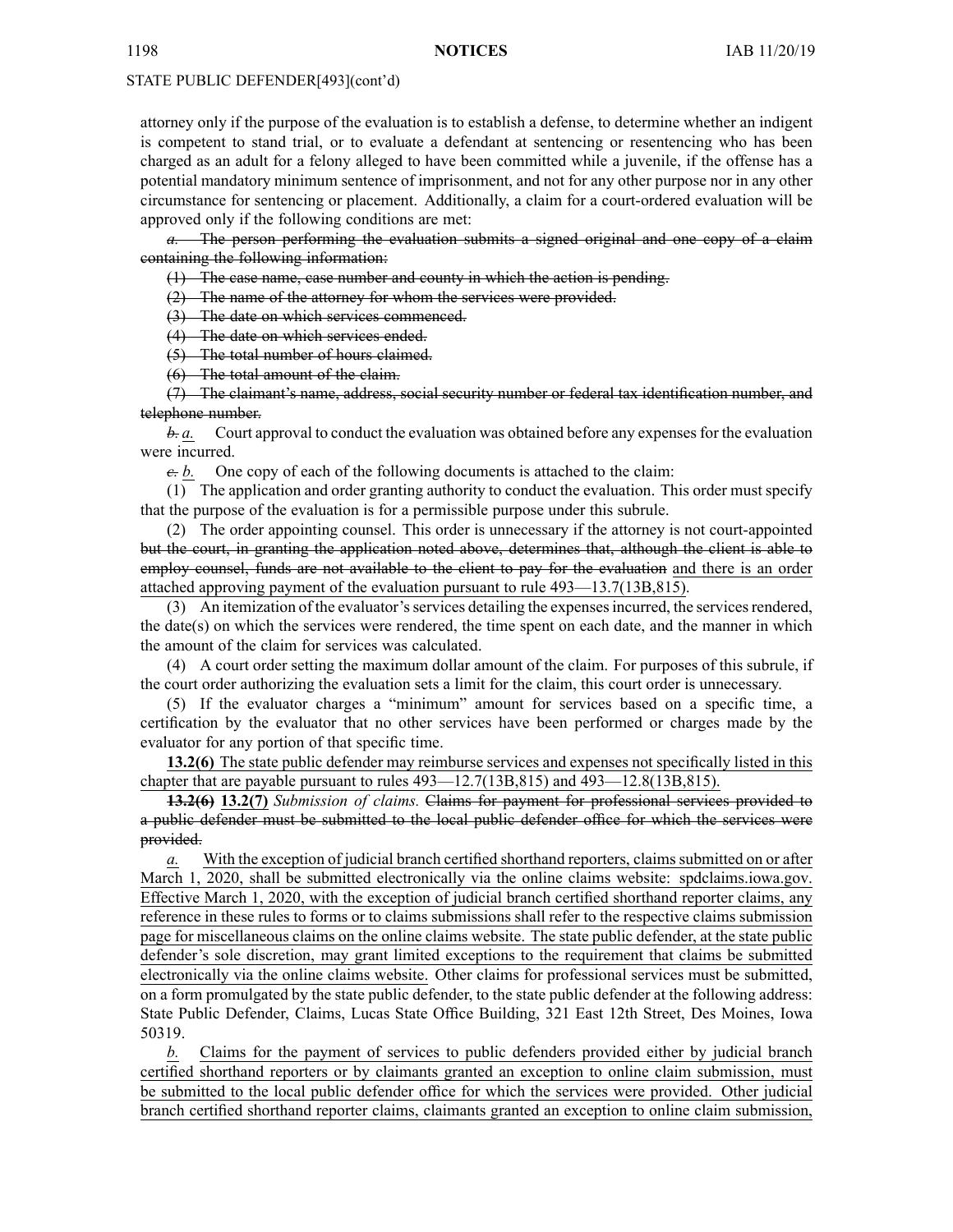or claims submitted prior to March 1, 2020, must be submitted on <sup>a</sup> form, promulgated by the state public defender, to the state public defender at the following address: State Public Defender, Claims, Lucas State Office Building, 321 East 12th Street, Des Moines, Iowa 50319.

**13.2(7) 13.2(8)** *Claims from state employees.* Claims submitted by state of Iowa employees must be submitted on <sup>a</sup> form promulgated by the state public defender and on <sup>a</sup> state travel voucher form.

**13.2(9)** *Claim form for other professional services.* Rescinded IAB [1/3/07](https://www.legis.iowa.gov/docs/aco/bulletin/01-03-2007.pdf), effective 2/7/07.

ITEM 10. Adopt the following **new** rule 493—13.7(13B,815):

**493—13.7(13B,815) Payment of costsincurred by privately retained attorney representing indigent person.** No paymen<sup>t</sup> of state funds for the costs incurred in the legal representation of an indigent person shall be authorized or paid unless the requirements of this rule are satisfied.

**13.7(1)** *Application for payment.* An application or motion for the paymen<sup>t</sup> of state funds for the costs incurred in the legal representation of an indigent person that is submitted by the privately retained attorney shall be filed with the court in the county in which the case was filed and include all of the following:

*a.* A copy of the attorney's fee agreemen<sup>t</sup> for the representation, including hourly rate, amount of retainer or other moneys received, and number of hours of work completed by the attorney to date.

*b.* A showing that the costs are reasonable and necessary for the representation of the indigent person in <sup>a</sup> case for which counsel could have been appointed under Iowa Code section [815.10](https://www.legis.iowa.gov/docs/ico/section/815.10.pdf).

*c.* An itemized accounting of all compensation paid to the attorney including the amount of any retainer.

*d.* The amount of compensation earned by the attorney.

*e.* Information on any expected additional costs to be paid or owed by the indigent person to the attorney for the representation.

*f.* A signed financial affidavit completed by the indigent person.

**13.7(2)** *Copy of application to state public defender.* The privately retained attorney shall submit <sup>a</sup> copy of the application or motion and all attached documents to the state public defender.

**13.7(3)** *Response of state public defender.* If the state public defender resists the motion in whole or in part, the state public defender shall file <sup>a</sup> response to the application or motion within ten days of the state public defender's receipt of the application or motion.

**13.7(4)** *Requirements for authorization and payment.* The court shall not gran<sup>t</sup> the application or motion authorizing all or <sup>a</sup> portion of the paymen<sup>t</sup> to be made from state funds unless the court determines, after reviewing the application, any supporting documents, and any response from the state public defender pursuan<sup>t</sup> to subrule 13.7(3), that all of the following apply:

*a.* The represented person is indigent and unable to pay for the costs sought to be paid.

*b.* The costs are reasonable and necessary for the representation of the indigent person in <sup>a</sup> case for which counsel could have been appointed under Iowa Code section [815.10](https://www.legis.iowa.gov/docs/ico/section/815.10.pdf).

*c.* The moneys paid or to be paid to the privately retained attorney by or on behalf of the indigent person are insufficient to pay all or <sup>a</sup> portion of the costs sought to be paid from state funds.

(1) In determining whether the moneys paid or to be paid to the attorney are insufficient for purposes of this paragraph, the court shall add the hours previously worked to the hours expected to be worked to finish the case and multiply that sum by the hourly rate of compensation specified in rule 493—12.4(13B,815) for the type of case in which the costs are requested.

(2) If the product calculated in subparagraph 13.7(4)*"c"*(1) is greater than the moneys paid or to be paid to the attorney by or on behalf of the indigent person, the moneys shall be considered insufficient to pay all or <sup>a</sup> portion of the costs sought to be paid from state funds.

(3) If the private attorney is retained on <sup>a</sup> flat fee agreemen<sup>t</sup> and <sup>a</sup> precise record of hours worked is not available, the attorney shall provide the court <sup>a</sup> reasonable estimate of the time expended to allow the court to make the calculation pursuan<sup>t</sup> to this paragraph.

**13.7(5)** *Opportunity to reques<sup>t</sup> <sup>a</sup> hearing and hearing on the application.* The state public defender shall be afforded reasonable notice and opportunity to respond to the motion and participate in any hearing on the application or motion. Either the privately retained attorney for the indigent person or <sup>a</sup>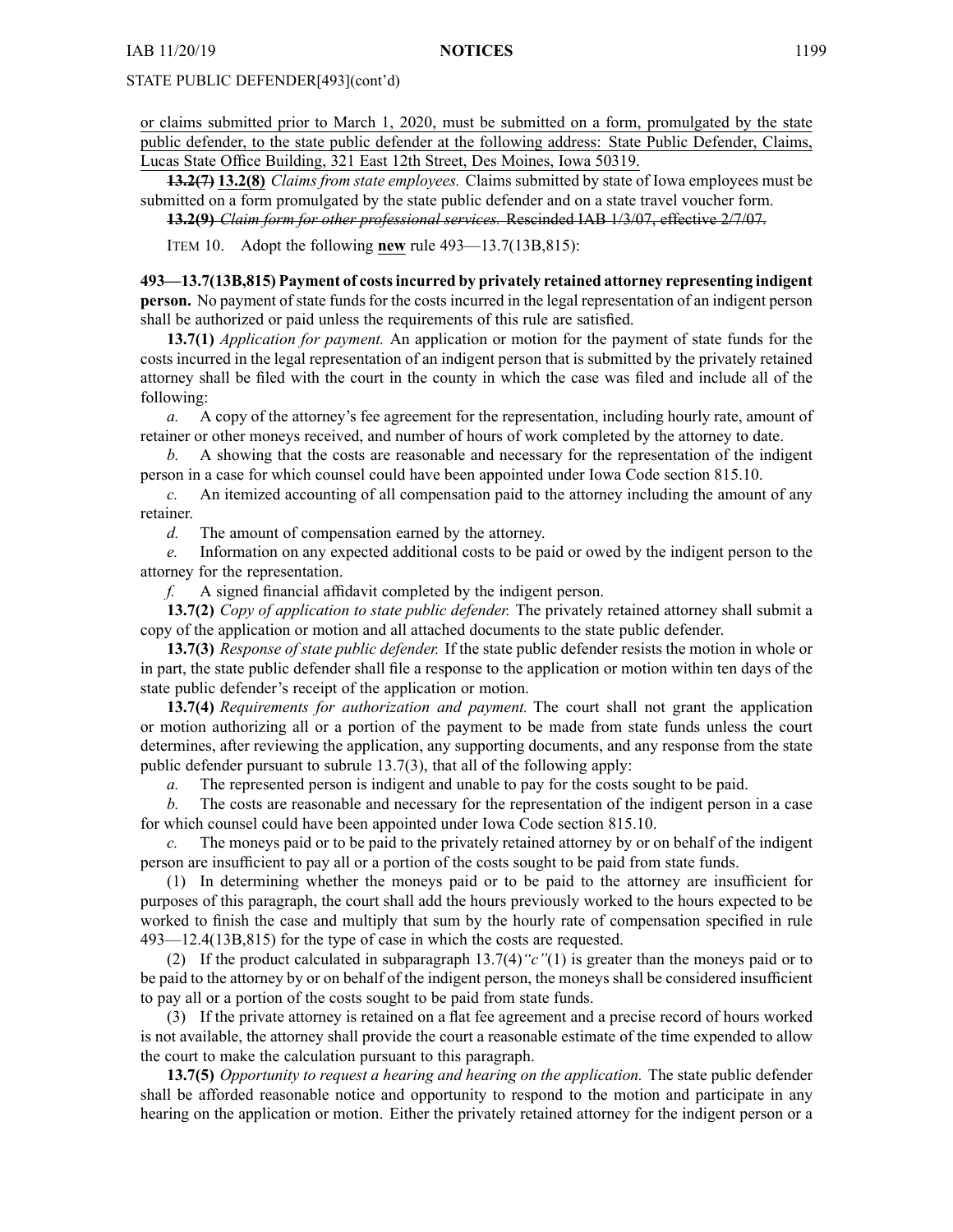representative from the office of the state public defender may participate in <sup>a</sup> hearing on the application or motion by telephone.

**13.7(6)** *Protection of defense strategy and work product.* In considering and ruling on the application or motion, the court shall order appropriate procedures to protect against disclosure of defense strategy and defense work product to the prosecution, including but not limited to allowance of information or filings, or portions thereof, to be submitted in camera, ex parte hearings, sealing of any transcript or order to avoid such disclosure, protective orders, or other safeguards to protect defense strategy and work product from disclosure to the prosecution.

**13.7(7)** *Order on the application.* If the court finds the payment of the costs incurred or to be incurred by <sup>a</sup> privately retained attorney are reasonable and necessary, the order of the court shall specify the maximum amount of costs which the attorney may incur without further court order, and that the actual amount of such costs to be allowed are subject to review by the state public defender for reasonableness.

**13.7(8)** *Submission of claim for paymen<sup>t</sup> to state public defender.* Following entry of an order allowing costs to be incurred by <sup>a</sup> privately retained attorney representing an indigent person, the attorney or the service provider may seek paymen<sup>t</sup> or reimbursement for costs. The attorney shall submit <sup>a</sup> claim in accordance with rules 493—12.7(13B,815) and 493—12.8(13B,815). The service provider shall submit <sup>a</sup> claim in accordance with 493—Chapter 13.

**13.7(9)** *Denial of application for noncompliance.* If the privately retained attorney or claimant seeking paymen<sup>t</sup> or reimbursement for costs pursuan<sup>t</sup> to this rule fails to comply with the requirements of this rule, the state public defender may deny all or <sup>a</sup> par<sup>t</sup> of the costs requested.

**13.7(10)** *Applicability of rule.* This rule applies to payments to witnesses under Iowa Code section [815.4](https://www.legis.iowa.gov/docs/ico/section/815.4.pdf), evaluators, investigators, and certified shorthand reporters, and to other costs incurred by <sup>a</sup> privately retained attorney in the legal representation of the indigent person. This rule does not apply to paymen<sup>t</sup> of costs on behalf of an indigent person represented on <sup>a</sup> pro bono basis.

**ARC 4770C**

# **TRANSPORTATION DEPARTMENT[761]**

## **Notice of Intended Action**

## **Proposing rule making related to towable recreational vehicles, special farm trucks, and certifications of trust and providing an opportunity for public comment**

The Department of Transportation hereby proposes to amend Chapter 400, "Vehicle Registration and Certificate of Title," and Chapter 425, "Motor Vehicle and Travel Trailer Dealers, Manufacturers, Distributors and Wholesalers," Iowa Administrative Code.

#### *Legal Authority for Rule Making*

This rule making is proposed under the authority provided in Iowa Code section 307.12.

#### *State or Federal Law Implemented*

This rule making implements, in whole or in part, Iowa Code section 321.466 as amended by 2019 Iowa Acts, House File 769, section 4; Iowa Code section 322C.4 as amended by 2019 Iowa Acts, House File 391; Iowa Code chapter 322C as amended by 2019 Iowa Acts, Senate File 435, sections 2 to 8; and Iowa Code section 633A.4604 as amended by 2019 Iowa Acts, Senate File 112.

#### *Purpose and Summary*

The proposed amendments to Chapters 400 and 425 correct the name of the Vehicle and Motor Carrier Services Bureau and conform the rules with 2019 Iowa Acts, House File 391; 2019 Iowa Acts, House File 769, section 4; 2019 Iowa Acts, Senate File 112; and 2019 Iowa Acts, Senate File 435, sections 2 to 8. The specific Iowa Acts referenced amend Iowa Code sections related to certification of trust documents accepted for vehicle transactions, special farm truck weights, towable recreational vehicle dealers and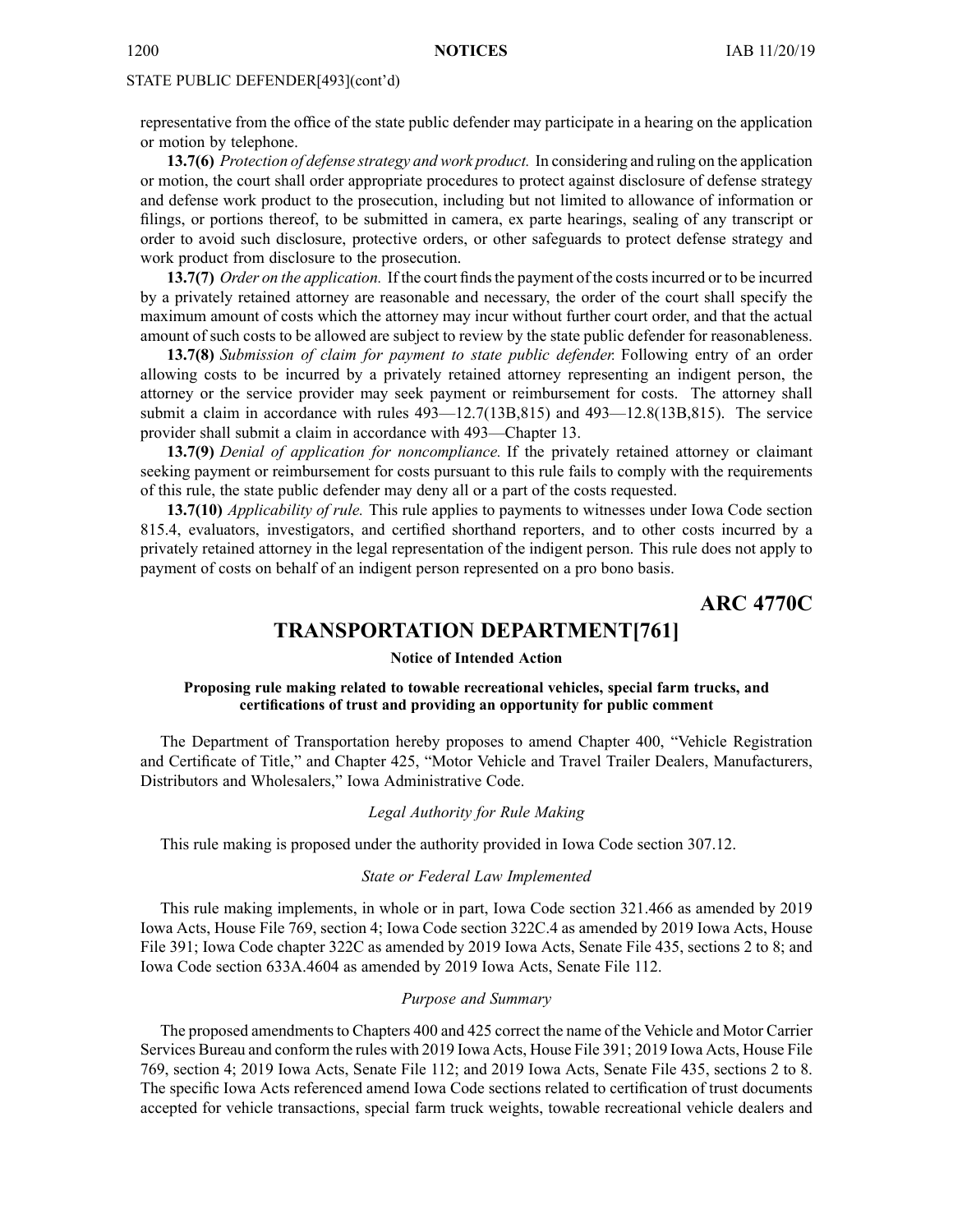surety bond amounts for towable recreational vehicle dealers. The following paragraphs further explain the amendments.

**Towable recreational vehicles**. This rule making amends rule 761—400.2(321) to provide that for purposes of registration and titling under Chapter 400 and Iowa Code chapter 321, <sup>a</sup> towable recreational vehicle as defined in Iowa Code section 322C.2 as amended by 2019 Iowa Acts, Senate File 435, section 2, shall be considered <sup>a</sup> travel trailer or fifth-wheel travel trailer, as those terms are defined in Iowa Code section 321.1, as applicable.

This rule making amends Chapter 425, regarding motor vehicle and travel trailer dealers, to change the reference to <sup>a</sup> "travel trailer dealer" to instead reference <sup>a</sup> "towable recreational vehicle dealer" throughout the chapter and to raise the required surety bond amount for <sup>a</sup> towable recreational vehicle dealer from \$25,000 to \$75,000. These proposed amendments align with 2019 Iowa Acts, Senate File 435, sections 2 to 8, and 2019 Iowa Acts, House File 391.

**Certifications of trust**. This rule making amends subrules 400.4(9) and 400.14(3) relating to vehicle transaction applications by <sup>a</sup> trust and vehicle ownership by <sup>a</sup> trust to incorporate provisions related to certification of trust documents under Iowa Code section 633A.4604 as amended by 2019 Iowa Acts, Senate File 112. The legislation provides that <sup>a</sup> certification of trust must be signed by <sup>a</sup> currently acting trustee or the attorney of an acting trustee. Prior to the legislation, the certification of trust was required to be signed by all the currently acting trustees. The intent of the legislation is to make it easier for <sup>a</sup> single trustee to conduct the business of the trust without requiring the signature of all trustees, and that is also the goal of these amendments in implementing the signature requirements when <sup>a</sup> vehicle is owned by <sup>a</sup> trust.

**Special farm truck weights**. This rule making amends rule 761—400.47(321) relating to special farm truck weights to incorporate the requirements in Iowa Code section 321.466(4) as amended by 2019 Iowa Acts, House File 769, section 4, providing that the gross weight of <sup>a</sup> special farm truck operating on <sup>a</sup> public highway shall not exceed the maximum gross weight allowed under Iowa Code section 321.463(6).

#### *Fiscal Impact*

This rule making has no fiscal impact to the State of Iowa.

## *Jobs Impact*

After analysis and review of this rule making, no impact on jobs has been found.

#### *Waivers*

Any person who believes that the person's circumstances meet the statutory criteria for <sup>a</sup> waiver may petition the Department for <sup>a</sup> waiver under 761—Chapter 11.

#### *Public Comment*

Any interested person may submit written comments concerning this proposed rule making or may submit <sup>a</sup> written reques<sup>t</sup> to make an oral presentation at <sup>a</sup> public hearing. Written comments or requests to presen<sup>t</sup> oral comments in response to this rule making must be received by the Department no later than 4:30 p.m. on December 10, 2019. Comments should be directed to:

Tracy George Department of Transportation DOT Rules Administrator, Strategic Communications and Policy Bureau 800 Lincoln Way Ames, Iowa 50010 Email: [tracy.george@iowadot.us](mailto:tracy.george@iowadot.us)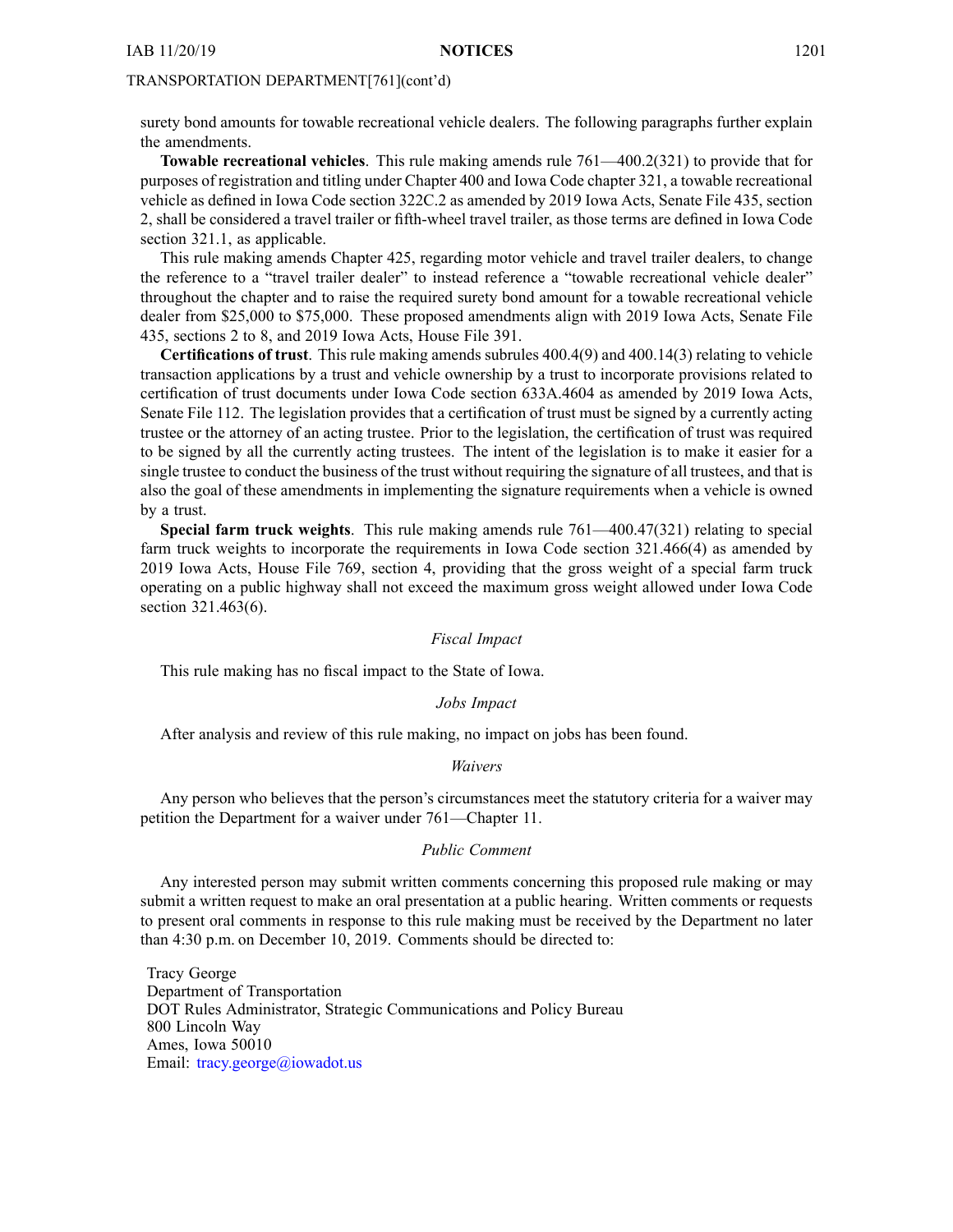#### *Public Hearing*

A public hearing to hear requested oral presentations will be held as follows:

| December 12, 2019 | Department of Transportation  |
|-------------------|-------------------------------|
| 9 a.m.            | Motor Vehicle Division        |
|                   | 6310 SE Convenience Boulevard |
|                   | Ankeny, Iowa                  |

Persons who wish to make oral comments at the public hearing may be asked to state their names for the record and to confine their remarks to the subject of this proposed rule making.

Any persons who intend to attend the public hearing and have special requirements, such as those related to hearing or mobility impairments, should contact Tracy George, the Department's rules administrator, and advise of specific needs.

The public hearing will be canceled without further notice if no oral presentation is requested.

## *Review by Administrative Rules Review Committee*

The Administrative Rules Review Committee, <sup>a</sup> bipartisan legislative committee which oversees rule making by executive branch agencies, may, on its own motion or on written reques<sup>t</sup> by any individual or group, review this rule making at its regular [monthly](https://www.legis.iowa.gov/committees/meetings/meetingsListComm?groupID=705&ga=88) meeting or at <sup>a</sup> special meeting. The Committee's meetings are open to the public, and interested persons may be heard as provided in Iowa Code section 17A.8(6).

The following rule-making actions are proposed:

ITEM 1. Amend rule **761—400.1(321)**, definition of "Manufacturer's certificate of origin," as follows:

*"Manufacturer's certificate of origin"* means <sup>a</sup> certification signed by the manufacturer, distributor or importer that the vehicle described has been transferred to the person or dealer named and that the transfer is the first transfer of the vehicle in ordinary trade and commerce.

1. The terms "manufacturer's statement," "importer's statement or certificate," "MSO" and "MCO" shall be synonymous with the term "manufacturer's certificate of origin."

2. In addition to the requirements of Iowa Code subsection [321.45\(1\)](https://www.legis.iowa.gov/docs/ico/section/321.45.pdf), the certificate shall contain <sup>a</sup> description of the vehicle which includes the make, model, style and vehicle identification number. The description of <sup>a</sup> motorized bicycle shall also specify the maximum speed.

3. For 1992 and subsequent model year vehicles, the form used for manufacturers' certificates of origin shall be the universal form adopted in 1990 by the American Association of Motor Vehicle Administrators (AAMVA). This requirement does not apply to trailer-type vehicles. A copy of this universal form may be obtained from the office of vehicle and motor carrier services bureau at the address in subrule 400.6(1).

ITEM 2. Amend rule 761—400.2(321) as follows:

# **761—400.2(321) Vehicle registration and certificate of title—general provisions.**

**400.2(1)** to **400.2(8)** No change.

**400.2(9)** *Towable recreational vehicles.* For purposes of registration and titling under Iowa Code chapter [321](https://www.legis.iowa.gov/docs/ico/chapter/321.pdf) and this chapter, <sup>a</sup> towable recreational vehicle as defined in Iowa Code section [322C.2](https://www.legis.iowa.gov/docs/ico/section/322C.2.pdf) shall be considered <sup>a</sup> travel trailer or fifth-wheel travel trailer, as those terms are defined in Iowa Code section [321.1](https://www.legis.iowa.gov/docs/ico/section/321.1.pdf), as applicable.

This rule is intended to implement Iowa Code sections 321.18 to [321.22](https://www.legis.iowa.gov/docs/ico/section/2016/321.18-22.pdf), [321.24](https://www.legis.iowa.gov/docs/ico/section/321.24.pdf), and [321.123](https://www.legis.iowa.gov/docs/ico/section/321.123.pdf) and [322C.2\(19\)](https://www.legis.iowa.gov/docs/ico/section/322C.2.pdf).

ITEM 3. Amend subrule 400.4(9) as follows:

**400.4(9)** *Applications in the name of trusts.* An application in the name of <sup>a</sup> trust shall be accompanied by <sup>a</sup> copy of all documents creating or otherwise affecting the trust or the certification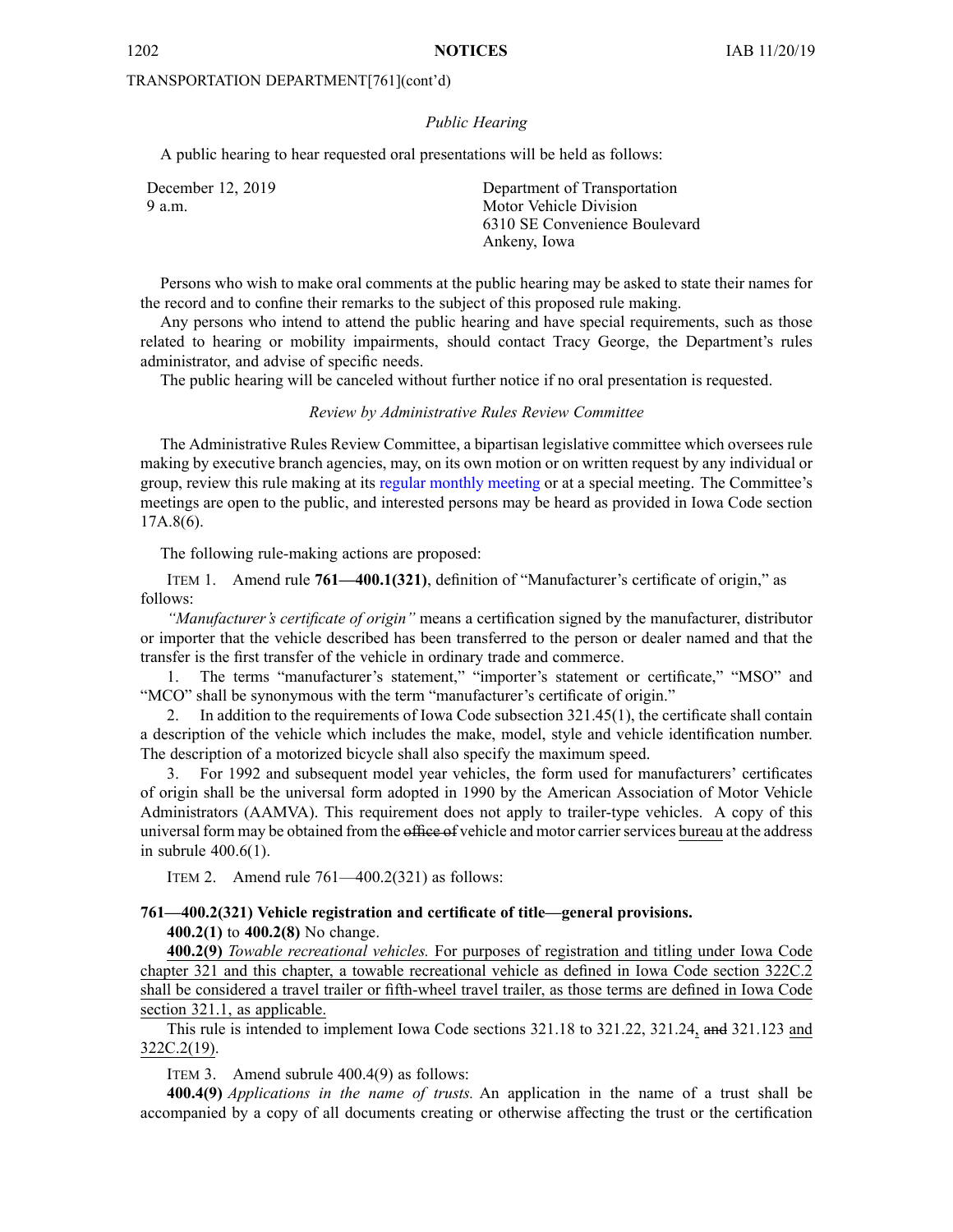of trust as defined in Iowa Code section [633A.4604](https://www.legis.iowa.gov/docs/ico/section/633A.4604.pdf). The application shall be signed by each trustee unless otherwise specified in the trust agreement or the certification of trust. If the applicant presents <sup>a</sup> certification of trust as defined in Iowa Code section [633A.4604](https://www.legis.iowa.gov/docs/ico/section/633A.4604.pdf) signed by one currently acting trustee or the attorney of <sup>a</sup> currently acting trustee, only that currently acting trustee is required to sign the application. However, nothing in this subrule shall prohibit all trustees from jointly signing an application. The Each signature shall be followed by the words "as trustee." "as trustee" and shall otherwise meet the requirements under Iowa Code section [633A.4604](https://www.legis.iowa.gov/docs/ico/section/633A.4604.pdf).

ITEM 4. Amend rule  $761 - 400.5(321)$  as follows:

## **761—400.5(321) Where to apply for registration or certificate of title.**

**400.5(1)** No change.

**400.5(2)** Application shall be made to the department's office of vehicle and motor carrier services bureau for the following:

*a.* to *g.* No change.

**400.5(3)** Application for <sup>a</sup> certificate of title for <sup>a</sup> vehicle subject to apportioned registration under Iowa Code chapter [326](https://www.legis.iowa.gov/docs/ico/chapter/326.pdf) may be made to either the county treasurer or to the department's office of vehicle and motor carrier services bureau.

**400.5(4)** Application for apportioned registration shall be made to the department's office of vehicle and motor carrier services bureau. See 761—Chapter 500.

This rule is intended to implement Iowa Code sections 321.18 to [321.23](https://www.legis.iowa.gov/docs/ico/section/321.18-23.pdf), [321.46\(2\)](https://www.legis.iowa.gov/docs/ico/section/321.46.pdf), and [321.170](https://www.legis.iowa.gov/docs/ico/section/321.170.pdf).

ITEM 5. Amend subrule 400.6(1) as follows:

**400.6(1)** Information and forms for vehicle registration, certificate of title, or other procedures covered under Iowa Code sections 321.18 to [321.173](https://www.legis.iowa.gov/docs/ico/section/321.18-173.pdf) may be obtained from the county treasurer or by mail from the Office of Vehicle and Motor Carrier Services Bureau, Iowa Department of Transportation, P.O. Box 9278, Des Moines, Iowa 50306-9278; in person at Iowa Department of Transportation, 6310 SE Convenience Blvd., Ankeny, Iowa 50021; by telephone at (515)237-3264; or on the department's website at [www.iowadot.gov](http://www.iowadot.gov).

ITEM 6. Amend paragraph **400.13(1)"a"** as follows:

The applicant shall submit a bond application to the office of vehicle and motor carrier services bureau on <sup>a</sup> form prescribed by the department. The application shall be accompanied by evidence of ownership of the vehicle.

ITEM 7. Amend subrule 400.14(3) as follows:

**400.14(3)** *Organizational ownership.*

*a.* No change.

*b.* When <sup>a</sup> vehicle is owned by <sup>a</sup> trust, the title shall be accompanied by <sup>a</sup> copy of all documents creating or otherwise affecting the trust or the certification of trust as defined in Iowa Code section [633A.4604](https://www.legis.iowa.gov/docs/ico/section/633A.4604.pdf). The signature of each trustee is required, unless otherwise specified in the trust agreemen<sup>t</sup> or the certification of trust as defined in Iowa Code section [633A.4604](https://www.legis.iowa.gov/docs/ico/section/633A.4604.pdf). The signature shall be followed by the words "as trustee." In addition, the title shall be accompanied by <sup>a</sup> copy of all documents creating or otherwise affecting the trust or the certification of trust. If the certification of trust as defined in Iowa Code section [633A.4604](https://www.legis.iowa.gov/docs/ico/section/633A.4604.pdf) is signed by one currently acting trustee or the attorney of <sup>a</sup> currently acting trustee, only the signature of that currently acting trustee is required. However, nothing in this rule shall prohibit all trustees from jointly signing any required titling and registration documentation. Each signature shall be followed by the words "as trustee" and shall otherwise meet the requirements under Iowa Code section [633A.4604](https://www.legis.iowa.gov/docs/ico/section/633A.4604.pdf).

ITEM 8. Amend rule 761—400.47(321) as follows:

**761—400.47(321) Raw farm products.** A vehicle may be operated with <sup>a</sup> gross weight of 25 percen<sup>t</sup> in excess of the gross weight for which it is registered when transporting <sup>a</sup> load of raw farm products or soil fertilizers under Iowa Code section [321.466](https://www.legis.iowa.gov/docs/ico/section/321.466.pdf) excep<sup>t</sup> that nothing in this rule shall be construed to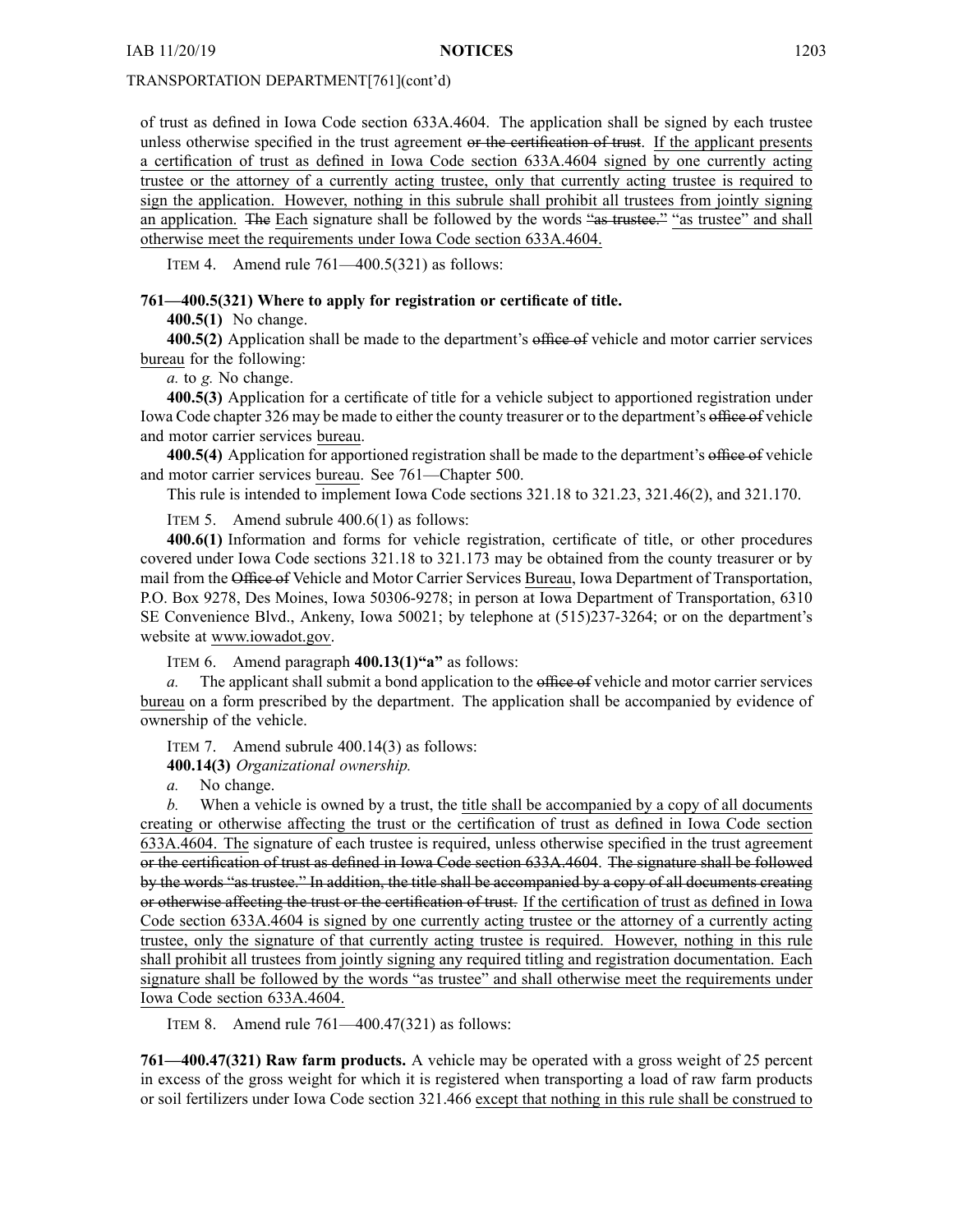allow operation of <sup>a</sup> special truck on the public highways with <sup>a</sup> gross weight exceeding the maximum gross weight allowed under Iowa Code section [321.463\(6\)](https://www.legis.iowa.gov/docs/ico/section/321.463.pdf). In addition, the following products shall be considered raw farm products. This list shall not be deemed conclusive and shall not exclude other commodities which might be considered raw farm products:

| Animals which are dead           | Hides                    |
|----------------------------------|--------------------------|
| Berries, fresh                   | Honey, comb or extracted |
| <b>Blood</b>                     | Melons                   |
| Corn, ear corn including hybrids | Milk, raw                |
| Corn, shelled                    | Nursery stock            |
| Corn, cobs                       | Potatoes                 |
| Cream, separated                 | Peat                     |
| Eggs, fresh or frozen in shell   | Poultry, live            |
| Flax                             | Saw logs                 |
| Flaxseed                         | Sod                      |
| Fodder                           | Soybeans                 |
| Fruit, fresh                     | Straw, baled or loose    |
| Grain, threshed or unthreshed    | Vegetables, fresh        |
| Hair                             | Wood, cord or stove wood |
| Hay, baled or loose              | Wool                     |

This rule is intended to implement Iowa Code sections [321.466\(4\)](https://www.legis.iowa.gov/docs/ico/section/2018/321.466.pdf) and [321.466\(5\)](https://www.legis.iowa.gov/docs/ico/section/2018/321.466.pdf).

ITEM 9. Amend rule 761—400.50(321,326) as follows:

## **761—400.50(321,326) Refund of registration fees.**

**400.50(1)** *Vehicles registered by county treasurer.*

*a.* to *d.* No change.

- *e.* If the claim for refund is for excess credit or no replacement vehicle:
- (1) No change.

(2) The claim for refund shall be approved or denied by the office of vehicle and motor carrier services bureau.

*f.* All other claims for refund shall be forwarded to the office of vehicle and motor carrier services bureau for processing.

**400.50(2)** *Vehicles registered by department.* Forms and instructions for claiming <sup>a</sup> refund on apportioned registration fees under Iowa Code section [326.15](https://www.legis.iowa.gov/docs/ico/section/2018/326.15.pdf) may be obtained from the office of vehicle and motor carrier services bureau at the address in subrule 400.6(1). The claim for refund shall be filed at the same address.

This rule is intended to implement Iowa Code sections [25.1](https://www.legis.iowa.gov/docs/ico/section/25.1.pdf), [321.126](https://www.legis.iowa.gov/docs/ico/section/321.126-128.pdf) to 321.128 and [326.15](https://www.legis.iowa.gov/docs/ico/section/326.15.pdf).

ITEM 10. Amend rule 761—400.56(321) as follows:

**761—400.56(321) Hearings.** The department shall send notice by certified mail to <sup>a</sup> person whose certificate of title, vehicle registration, license, or permit is to be revoked, suspended, canceled, or denied. The notice shall be mailed to the person's mailing address as shown on departmental records and shall become effective 20 days from the date mailed. A person who is aggrieved by <sup>a</sup> decision of the department and who is entitled to <sup>a</sup> hearing may contest the decision in accordance with 761—Chapter 13. The reques<sup>t</sup> shall be submitted in writing to the director of the office of vehicle and motor carrier services bureau at the address in subrule 400.6(1). The reques<sup>t</sup> for <sup>a</sup> contested case shall be deemed timely submitted if it is delivered or postmarked on or before the effective date specified in the notice of revocation, suspension, cancellation, or denial.

This rule is intended to implement Iowa Code sections 17A.10 to [17A.19](https://www.legis.iowa.gov/docs/ico/section/17A.10-19.pdf), 321.101 and [321.102](https://www.legis.iowa.gov/docs/ico/section/321.101,102.pdf).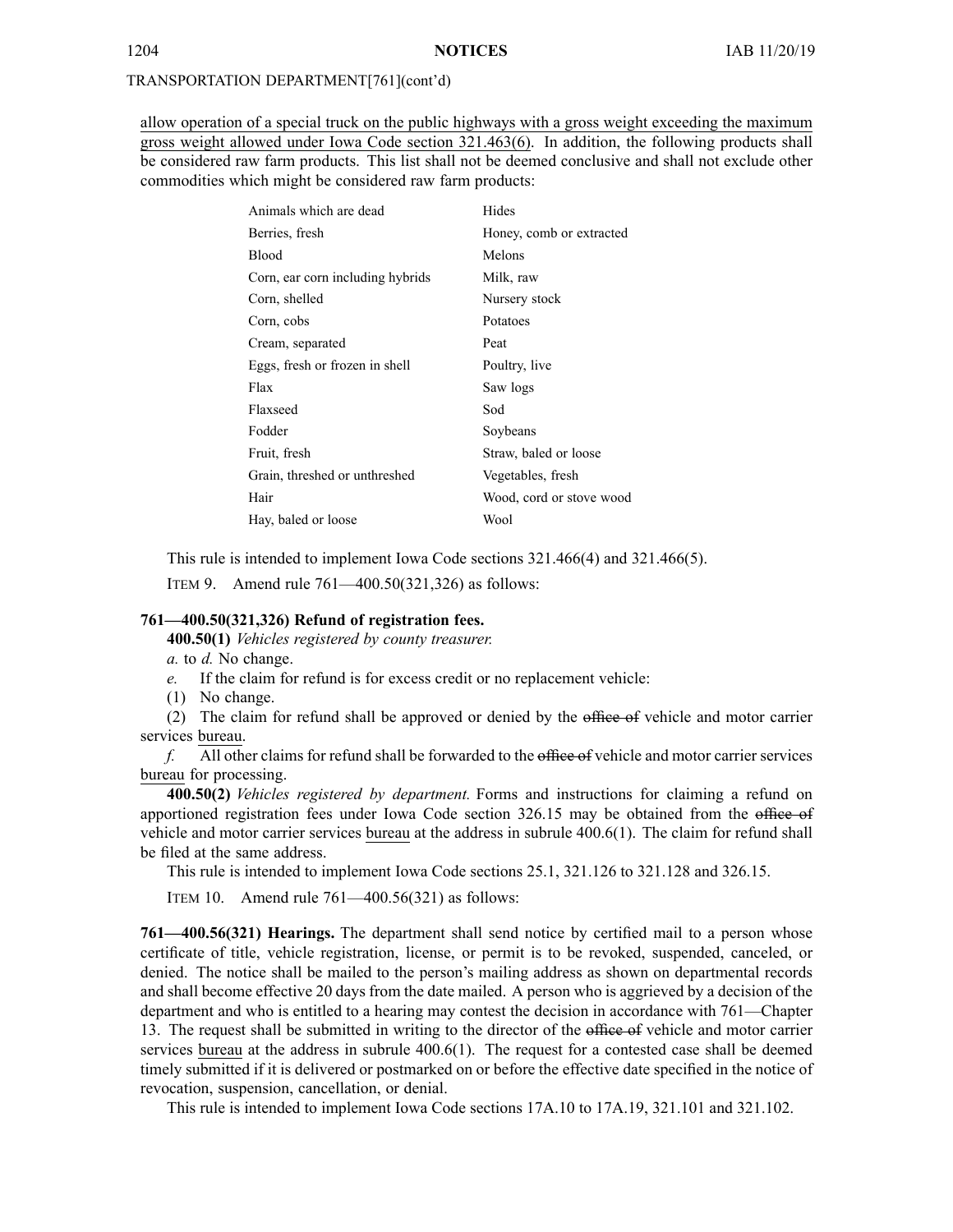ITEM 11. Amend paragraph **400.60(3)"b"** as follows:

*b.* Pursuant to Iowa Code sections [321.126](https://www.legis.iowa.gov/docs/ico/section/321.126.pdf) and [321.127](https://www.legis.iowa.gov/docs/ico/section/321.127.pdf), the owner or lessee of <sup>a</sup> motor vehicle may claim credit for the apportioned registration fees due when changing the vehicle's registration from registration by the county treasurer to apportioned registration. Application for apportioned registration shall be submitted to the department's office of vehicle and motor carrier services bureau; see 761—Chapter 500.

ITEM 12. Amend **761—Chapter 425**, title, as follows:

## MOTOR VEHICLE AND TRAVEL TRAILER TOWABLE RECREATIONAL VEHICLE DEALERS, MANUFACTURERS, DISTRIBUTORS AND WHOLESALERS

ITEM 13. Amend rule 761—425.1(322) as follows:

## **761—425.1(322) Introduction.**

**425.1(1)** This chapter applies to the licensing of motor vehicle and travel trailer towable recreational vehicle dealers, manufacturers, distributors and wholesalers. Also included in this chapter are the criteria for the issuance and use of dealer plates.

**425.1(2)** The office of vehicle and motor carrier services bureau administers this chapter. The mailing address is: Office of Vehicle and Motor Carrier Services Bureau, Iowa Department of Transportation, P.O. Box 9278, Des Moines, Iowa 50306-9278.

*a.* Applications required by the chapter shall be submitted to the office of vehicle and motor carrier services bureau.

*b.* Information about dealer plates and the licensing of motor vehicles and travel trailer towable recreational vehicle dealers, manufacturers, distributors and wholesalers is available from the office of vehicle and motor carrier services bureau or on the department's website at [www.iowadot.gov](https://www.iowadot.gov).

ITEM 14. Amend rule 761—425.3(322) as follows:

**761—425.3(322) Definitions.** The following definitions, in addition to those found in Iowa Code sections [322.2](https://www.legis.iowa.gov/docs/ico/section/322.2.pdf) and [322C.2](https://www.legis.iowa.gov/docs/ico/section/322C.2.pdf), apply to this chapter of rules:

*"Certificate of title"* means <sup>a</sup> document issued by the appropriate official which contains <sup>a</sup> statement of the owner's title, the name and address of the owner, <sup>a</sup> description of the vehicle, <sup>a</sup> statement of all security interests, and additional information required under the laws or rules of the jurisdiction in which the document wasissued, and which isrecognized as <sup>a</sup> matter of law as <sup>a</sup> document evidencing ownership of the vehicle described. The terms "title certificate," "title only" and "title" shall be synonymous with the term "certificate of title."

*"Consumer use"* means use of <sup>a</sup> motor vehicle or travel trailer towable recreational vehicle for business or pleasure, not for sale at retail, by <sup>a</sup> person who has obtained <sup>a</sup> certificate of title and has registered the vehicle under Iowa Code chapter [321](https://www.legis.iowa.gov/docs/ico/chapter/321.pdf).

*"Dealer,"* unless otherwise specified, means <sup>a</sup> person who is licensed to engage in this state in the business of selling motor vehicles or travel trailers towable recreational vehicles at retail under Iowa Code chapter [322](https://www.legis.iowa.gov/docs/ico/chapter/322.pdf) or [322C](https://www.legis.iowa.gov/docs/ico/chapter/322C.pdf).

*"Engage in this state in the business"* or similar wording means doing any of the following acts for the purpose of selling motor vehicles or travel trailers towable recreational vehicles at retail: to acquire, sell, exchange, hold, offer, display, broker, accep<sup>t</sup> on consignment or conduct <sup>a</sup> retail auction, advertise as being engaged in any of those acts, or to act as an agen<sup>t</sup> for the purpose of doing any of those acts. A person selling at retail more than six motor vehicles or six travel trailers towable recreational vehicles during <sup>a</sup> 12-month period may be presumed to be engaged in the business. See rule 761—425.20(322) for provisions regarding fleet sales and retail auction sales.

*"Manufacturer's certificate of origin"* means <sup>a</sup> certification signed by the manufacturer, distributor or importer that the vehicle described has been transferred to the person or dealer named, and that the transfer is the first transfer of the vehicle in ordinary trade and commerce. The terms "manufacturer's statement," "importer's statement or certificate," "MSO" and "MCO" shall be synonymous with the term "manufacturer's certificate of origin." See rule 761—400.1(321) for more information.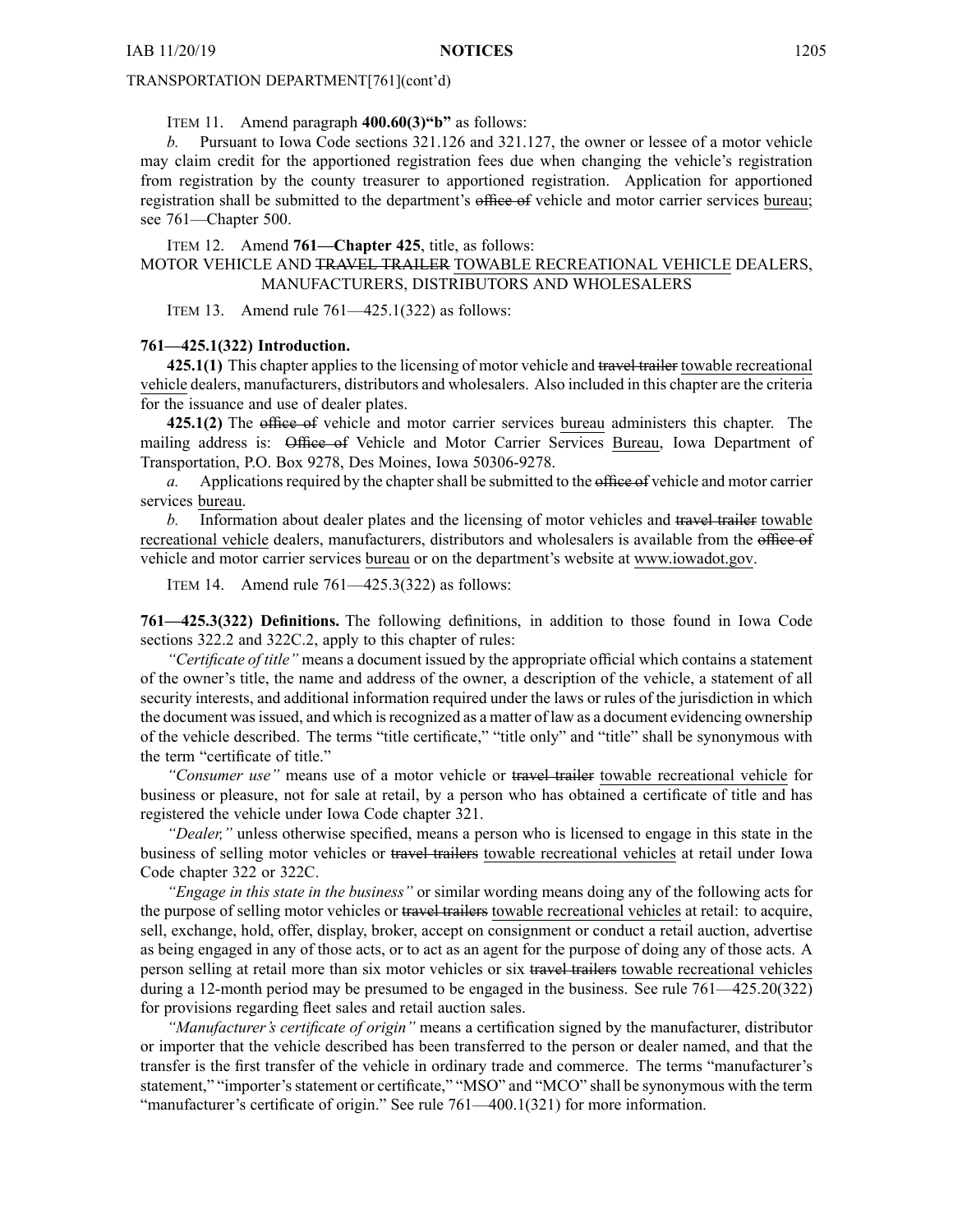*"Principal place of business"* means <sup>a</sup> building actually occupied where the public and the department may contact the owner or operator during regular business hours. In lieu of <sup>a</sup> building, <sup>a</sup> travel trailer towable recreational vehicle dealer may use a manufactured or mobile home as an office if taxes are current or <sup>a</sup> travel trailer towable recreational vehicle as an office if registration fees are current. The principal place of business must be located in this state.

*"Registered dealer"* means <sup>a</sup> dealer licensed under Iowa Code chapter [322](https://www.legis.iowa.gov/docs/ico/chapter/322.pdf) or [322C](https://www.legis.iowa.gov/docs/ico/chapter/322C.pdf) who possesses <sup>a</sup> current dealer certificate under Iowa Code section [321.59](https://www.legis.iowa.gov/docs/ico/section/321.59.pdf).

*"Regular business hours"* means to be consistently open to the public on <sup>a</sup> weekly basis at hours reported to the office of vehicle and motor carrier services bureau. Except as provided in Iowa Code section [322.36](https://www.legis.iowa.gov/docs/ico/section/322.36.pdf), regular business hours for a motor vehicle or travel trailer towable recreational vehicle dealer shall include <sup>a</sup> minimum of 32 posted hours between 7 a.m. and 9 p.m., Monday through Friday.

*"Salesperson"* means <sup>a</sup> person employed by <sup>a</sup> motor vehicle or travel trailer towable recreational vehicle dealer for the purpose of buying or selling vehicles.

*"Vehicle,"* unless otherwise specified, means <sup>a</sup> motor vehicle or travel trailer towable recreational vehicle.

*"Wholesaler"* means <sup>a</sup> person who sells new vehicles to dealers and not at retail.

This rule is intended to implement Iowa Code chapters [322](https://www.legis.iowa.gov/docs/ico/chapter/322.pdf) and [322C](https://www.legis.iowa.gov/docs/ico/chapter/322C.pdf).

ITEM 15. Amend rule 761—425.10(322) as follows:

#### **761—425.10(322) Application for dealer's license.**

**425.10(1)** *Application form.* To apply for <sup>a</sup> license as <sup>a</sup> motor vehicle or travel trailer towable recreational vehicle dealer, the applicant shall complete an application on <sup>a</sup> form prescribed by the department.

**425.10(2)** *Surety bond.*

*a.* The applicant shall obtain <sup>a</sup> surety bond in the following amounts and file the original with the office of vehicle and motor carrier services bureau:

(1) For <sup>a</sup> motor vehicle dealer's license, \$75,000. However, an applicant for <sup>a</sup> motor vehicle dealer's license is not required to file <sup>a</sup> bond if the person is licensed as <sup>a</sup> towable recreational vehicle dealer under the same name and at the same principal place of business.

(2) For <sup>a</sup> travel trailer towable recreational vehicle dealer's license, \$25,000 \$75,000. However, an applicant for <sup>a</sup> travel trailer towable recreational vehicle dealer's license is not required to file <sup>a</sup> bond if the person is licensed as <sup>a</sup> motor vehicle dealer under the same name and at the same principal place of business.

*b.* The surety bond shall provide for notice to the office of vehicle and motor carrier services bureau at least 30 days before cancellation.

The office of vehicle and motor carrier services bureau shall notify the bonding company of any conviction of the dealer for <sup>a</sup> violation of laws related to the operations of the dealership.

*d.* If the bond is canceled, the office of vehicle and motor carrier services bureau shall notify the dealer by first-class mail that the dealer's license shall be revoked on the same date that the bond is canceled unless the bond is reinstated or <sup>a</sup> new bond is filed.

*e.* If an applicant whose dealer's license was revoked pursuan<sup>t</sup> to paragraph 425.10(2)*"d"* establishes that the applicant obtained <sup>a</sup> reinstated or new bond meeting the requirements of this subrule 425.10(2) that was effective on or before the date of cancellation, but due to mistake or inadvertence failed to file the original bond with the office of vehicle and motor carrier services bureau, the applicant may file the original of the reinstated or new bond. Upon filing, the department will rescind the revocation of the dealer's license.

**425.10(3)** *Franchise.*

*a.* An applicant who intends to sell new motor vehicles or travel trailers towable recreational vehicles shall submit to the office of vehicle and motor carrier services bureau a copy of a signed franchise agreemen<sup>t</sup> with the manufacturer or distributor of each make the applicant intends to sell.

*b.* If <sup>a</sup> signed franchise agreemen<sup>t</sup> is not available at the time of application, the department may accep<sup>t</sup> written evidence of <sup>a</sup> franchise which includes all of the following: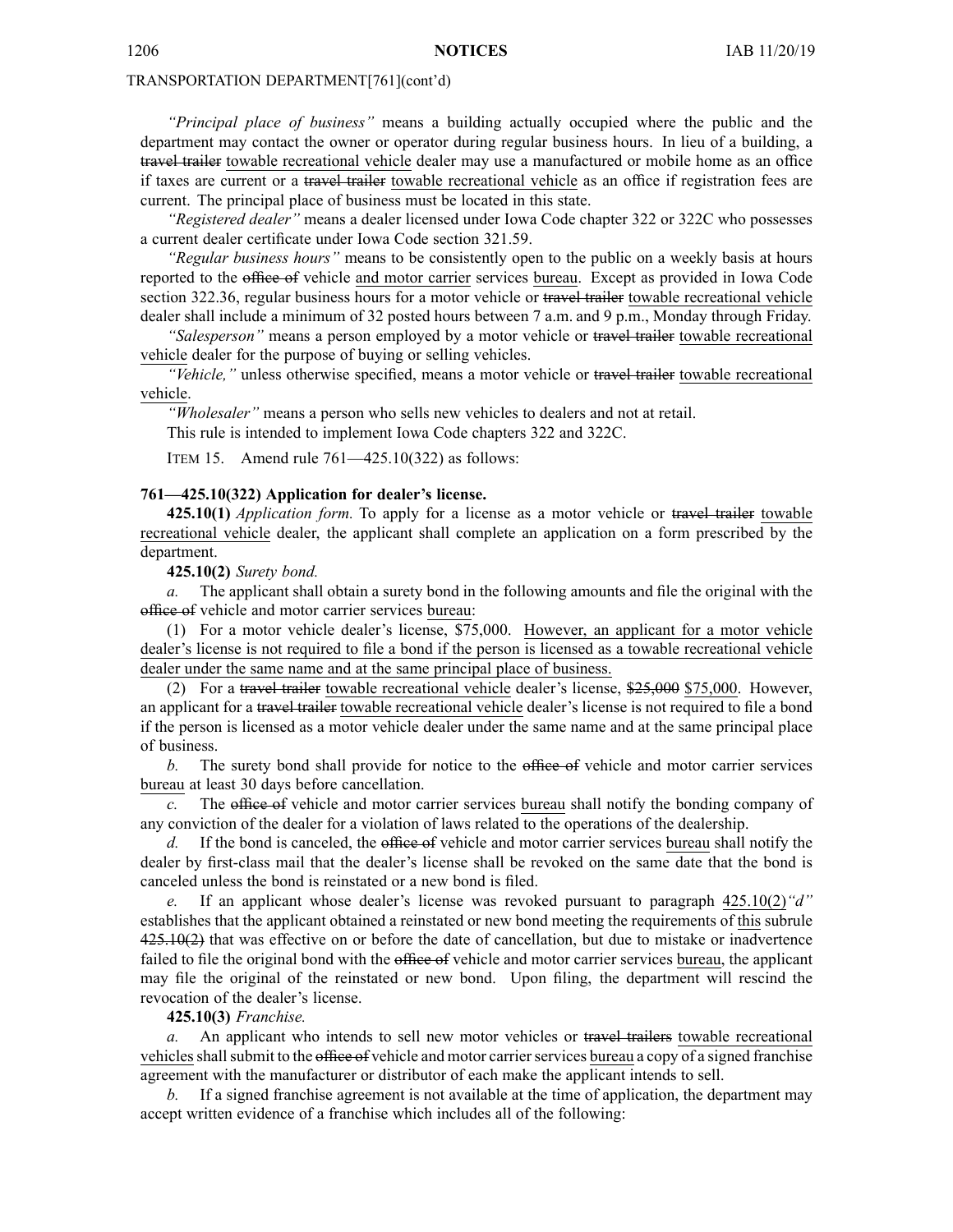(1) No change.

(2) The make of motor vehicle or travel trailer towable recreational vehicle that the applicant is authorized to sell.

(3) and (4) No change.

*c.* No change.

**425.10(4)** and **425.10(5)** No change.

**425.10(6)** *Zoning.* The applicant shall provide to the office of vehicle and motor carrier services bureau written evidence, issued by the office responsible for the enforcement of zoning ordinances in the city or county where the applicant's businessislocated, which statesthat the applicant's principal place of business and any extensions comply with all applicable zoning provisions or are <sup>a</sup> legal nonconforming use.

**425.10(7)** *Separate licenses required.*

*a.* No change.

*b.* A separate license is required for each county in which an applicant for a travel trailer towable recreational vehicle dealer's license maintains <sup>a</sup> place of business.

**425.10(8)** to **425.10(11)** No change.

This rule is intended to implement Iowa Code sections 322.1 to [322.15](https://www.legis.iowa.gov/docs/ico/section/322.1-15.pdf) and 322C.1 to [322C.6](https://www.legis.iowa.gov/docs/ico/section/322C.1-6.pdf).

ITEM 16. Amend subrule 425.13(3) as follows:

**425.13(3)** *Notification to the department.* A motor vehicle dealer shall notify the office of vehicle and motor carrier services bureau in writing no fewer than ten days before moving the dealer's business records to another licensed location.

ITEM 17. Amend rule 761—425.14(322) as follows:

#### **761—425.14(322) Travel trailer Towable recreational vehicle dealer's place of business.**

**425.14(1)** *Telephone service and office area.* A travel trailer towable recreational vehicle dealer's principal place of business shall include telephone service and an adequate office area, separate from other facilities, for keeping business records, manufacturers' certificates of origin, certificates of title or other evidence of ownership for all travel trailers towable recreational vehicles offered for sale. Telephone service must be <sup>a</sup> land line and not cellular phone service. Evidence of ownership may include <sup>a</sup> copy of an original document if the original document is held by <sup>a</sup> lienholder.

**425.14(2)** *Facility for displaying travel trailers towable recreational vehicles.* A travel trailer towable recreational vehicle dealer's principal place of business shall include <sup>a</sup> space of sufficient size to permit the display of one or more travel trailers towable recreational vehicles. The display facility may be an indoor area or an outdoor area with an all-weather surface. An all-weather surface does not include grass or exposed soil. If an outdoor display facility is maintained, it may be used only to display, recondition or repair travel trailers towable recreational vehicles or to park vehicles.

**425.14(3)** *Facility for repairing and reconditioning travel trailers towable recreational vehicles.* A travel trailer towable recreational vehicle dealer's principal place of business shall include <sup>a</sup> facility for reconditioning and repairing travel trailers towable recreational vehicles. The facility:

*a.* Shall be equipped and of sufficient size to repair and recondition one or more travel trailers towable recreational vehicles of <sup>a</sup> type sold by the dealer.

*b.* to *d.* No change.

**425.14(4)** *Travel trailer Towable recreational vehicle dealer also licensed as <sup>a</sup> motor vehicle dealer.* If <sup>a</sup> travel trailer towable recreational vehicle dealer is also licensed as <sup>a</sup> motor vehicle dealer under the same name and at the same principal place of business, separate facilities for displaying, repairing and reconditioning travel trailers towable recreational vehicles are not required.

This rule is intended to implement Iowa Code sections 322C.1 to [322C.6](https://www.legis.iowa.gov/docs/ico/section/322C.1-6.pdf).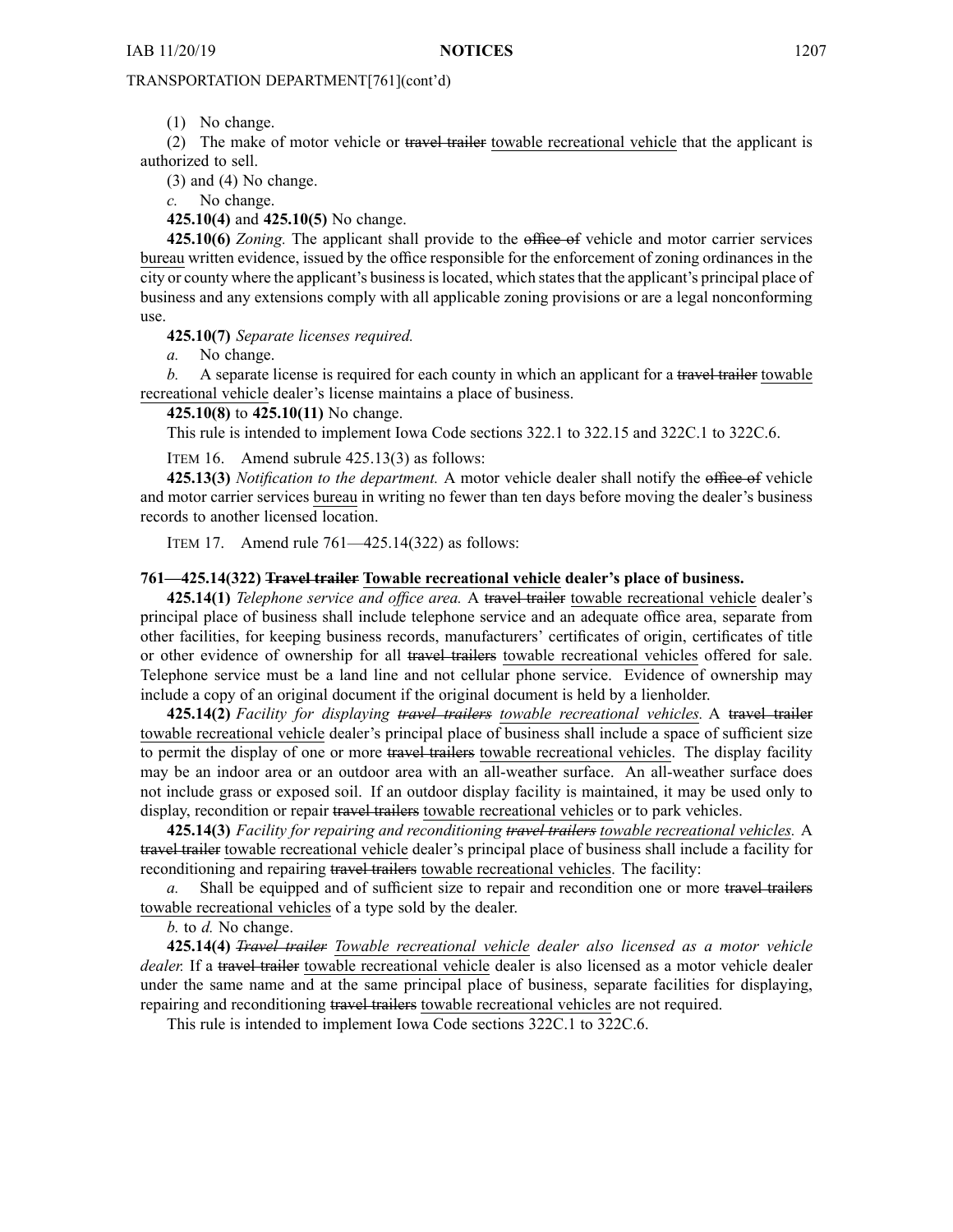ITEM 18. Amend rule 761—425.17(322) as follows:

**761—425.17(322) Extension lot license.** Extension lots of motor vehicle and travel trailer towable recreational vehicle dealers must be licensed. Application to license an extension lot shall be made on <sup>a</sup> form prescribed by the department.

**425.17(1)** No change.

**425.17(2)** For <sup>a</sup> travel trailer towable recreational vehicle dealer, an extension lot is <sup>a</sup> travel trailer towable recreational vehicle lot for the sale of travel trailers towable recreational vehicles that is located within the same county as, but is not adjacent to, the travel trailer towable recreational vehicle dealer's principal place of business.

**425.17(3)** and **425.17(4)** No change.

This rule is intended to implement Iowa Code sections 322.1 to [322.15](https://www.legis.iowa.gov/docs/ico/section/322.1-15.pdf) and 322C.1 to [322C.6](https://www.legis.iowa.gov/docs/ico/section/322C.1-6.pdf).

ITEM 19. Amend rule 761—425.18(322) as follows:

**761—425.18(322) Supplemental statement of changes.** A motor vehicle dealer shall file <sup>a</sup> written statement with the office of vehicle and motor carrier services bureau at least ten days before any change of name, location, hours, or method or plan of doing business. A license is not valid until the changes listed in the statement have been approved by the office of vehicle and motor carrier services bureau.

This rule is intended to implement Iowa Code sections 322.1 to [322.15](https://www.legis.iowa.gov/docs/ico/section/322.1-15.pdf).

ITEM 20. Amend rule 761—425.24(322) as follows:

#### **761—425.24(322) Miscellaneous requirements.**

**425.24(1)** No change.

**425.24(2)** A motor vehicle or travel trailer towable recreational vehicle dealer shall not represen<sup>t</sup> or advertise the dealership under any name or style other than the name which appears on the dealer's license.

**425.24(3)** No change.

This rule is intended to implement Iowa Code sections 322.1 to [322.15](https://www.legis.iowa.gov/docs/ico/section/322.1-15.pdf) and 322C.1 to [322C.6](https://www.legis.iowa.gov/docs/ico/section/322C.1-6.pdf).

ITEM 21. Amend rule 761—425.26(322) as follows:

## **761—425.26(322) State fair, fairs, shows and exhibitions.**

**425.26(1)** *Definitions.* As used in this rule:

*"Community"* means an area of responsibility as defined in Iowa Code section [322A.1](https://www.legis.iowa.gov/docs/ico/section/2017/322A.1.pdf).

*"Display"* means having new motor vehicles or new travel trailers towable recreational vehicles available for public viewing at fairs, vehicle shows or vehicle exhibitions. The dealer may also post, display or provide product information through literature or other descriptive media. However, the product information shall not include prices, excep<sup>t</sup> for the manufacturer's sticker price. "Display" does not mean offering new vehicles for sale or negotiating sales of new vehicles.

*"Fair"* means <sup>a</sup> county fair or <sup>a</sup> scheduled gathering for <sup>a</sup> predetermined period of time at <sup>a</sup> specific location for the exhibition, display or sale of various wares, products, equipment, produce or livestock, but not solely new vehicles, and sponsored by <sup>a</sup> person other than <sup>a</sup> single dealer.

*"Offer"* new vehicles *"for sale," "negotiate sales"* of new vehicles, or similar wording, means doing any of the following at the state fair or <sup>a</sup> fair, vehicle show or vehicle exhibition: posting prices in addition to the manufacturer's sticker price, discussing prices or trade-ins, arranging for payments or financing, and initiating contracts.

*"State fair"* means the fair as discussed in Iowa Code chapter [173](https://www.legis.iowa.gov/docs/ico/chapter/2017/173.pdf).

*"Vehicle exhibition"* means <sup>a</sup> scheduled event conducted at <sup>a</sup> specific location where various types, makes or models of new vehicles are displayed either at the same time or consecutively in time, and sponsored by <sup>a</sup> person other than <sup>a</sup> single dealer.

*"Vehicle show"* means <sup>a</sup> scheduled event conducted for <sup>a</sup> predetermined period of time at <sup>a</sup> specific location for the purpose of displaying at the same time various types, makes or models of new vehicles,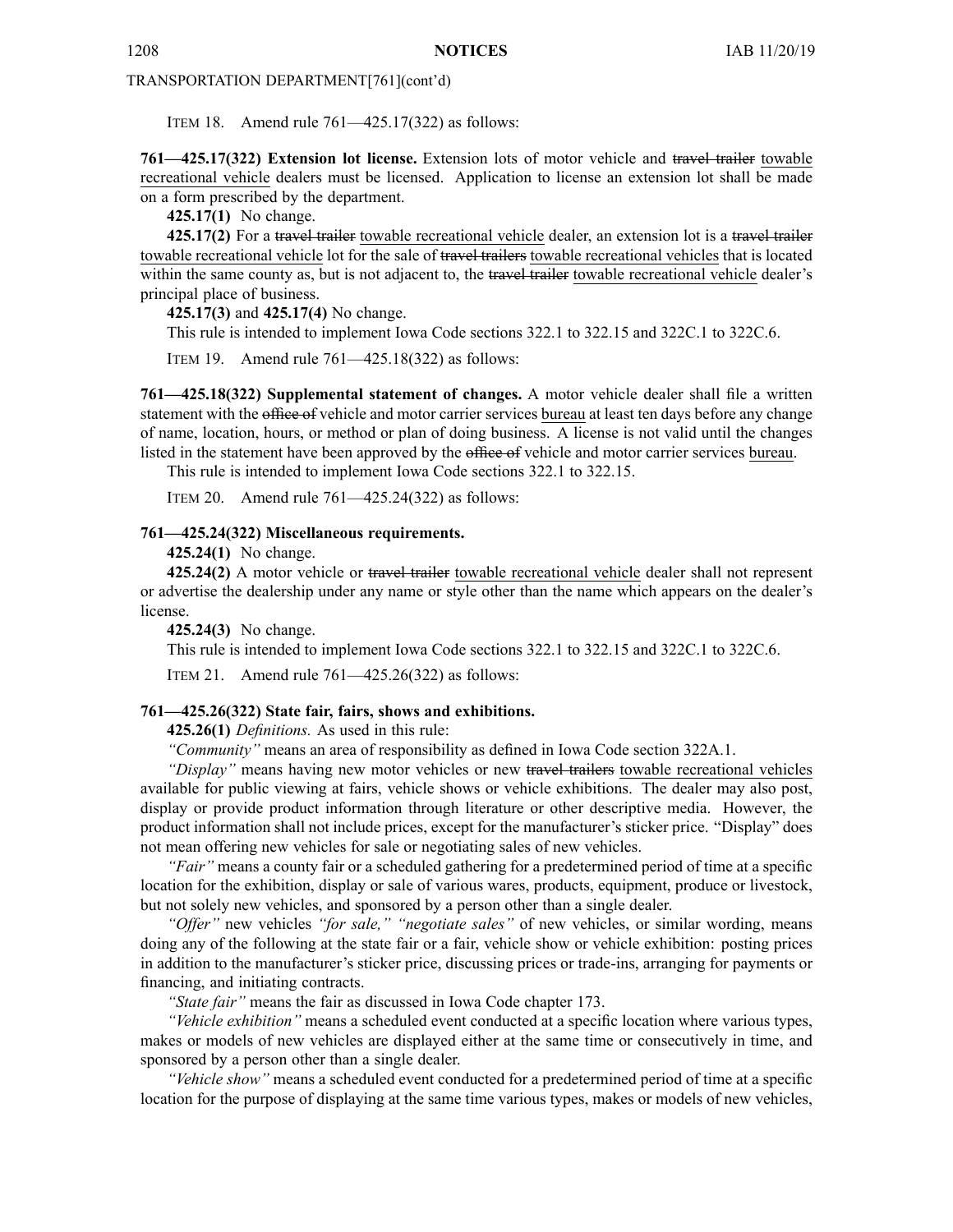which may be in conjunction with other events or displays, and sponsored by <sup>a</sup> person other than <sup>a</sup> single dealer.

**425.26(2)** and **425.26(3)** No change.

**425.26(4)** *Permits for dealers of new travel trailers towable recreational vehicles.* A fair, vehicle show or vehicle exhibition permit allows a travel trailer towable recreational vehicle dealer to display and offer new travel trailers towable recreational vehicles for sale and negotiate sales of new travel trailers towable recreational vehicles at <sup>a</sup> specified fair, vehicle show, or vehicle exhibition in any Iowa county.

*a.* No change.

*b.* The permit is limited to the line makes for which the travel trailer towable recreational vehicle dealer is licensed in Iowa.

*c.* A travel trailer towable recreational vehicle dealer who does not have <sup>a</sup> permit may display vehicles at fairs, vehicle shows and vehicle exhibitions.

**425.26(5)** *Permit application.* A motor vehicle or travel trailer towable recreational vehicle dealer shall apply for <sup>a</sup> permit on an application form prescribed by the department. The application shall include the dealer's name, address and license number and the following information about the event: name, location, sponsor(s) and duration, including the opening and closing dates.

**425.26(6)** *Display of permit.* The motor vehicle or travel trailer towable recreational vehicle dealer shall display the permit in close proximity to the vehicles being exhibited.

This rule is intended to implement Iowa Code sections [322.5\(2\)](https://www.legis.iowa.gov/docs/ico/section/322.5.pdf) and [322C.3\(9\)](https://www.legis.iowa.gov/docs/ico/section/322C.3.pdf).

ITEM 22. Amend subrule 425.40(1) as follows:

**425.40(1)** Every motor vehicle and travel trailer towable recreational vehicle dealer shall:

*a.* and *b.* No change.

ITEM 23. Amend rule 761—425.50(322) as follows:

**761—425.50(322) Manufacturers, distributors, and wholesalers.** This rule applies to the licensing of manufacturers, distributors, and wholesalers of new motor vehicles and travel trailers towable recreational vehicles.

**425.50(1)** No change.

**425.50(2)** *Licensing requirements.*

*a.* and *b.* No change.

*c.* A licensee shall notify the office of vehicle and motor carrier services bureau in writing at least ten days prior to any:

(1) and (2) No change.

(3) Change in the trade name of <sup>a</sup> travel trailer towable recreational vehicle manufactured for delivery in this state.

*d.* A licensee shall notify the office of vehicle and motor carrier services bureau in writing at least ten days before any new make of vehicle is offered for sale at retail in this state.

This rule is intended to implement Iowa Code sections 322.27 to [322.30](https://www.legis.iowa.gov/docs/ico/section/322.27-30.pdf) and 322C.7 to [322C.9](https://www.legis.iowa.gov/docs/ico/section/322C.7-9.pdf).

ITEM 24. Amend subrule 425.62(4) as follows:

**425.62(4)** The department shall send notice by certified mail to <sup>a</sup> person whose certificate, license or permit is to be revoked, suspended, canceled or denied. The notice shall be mailed to the person's mailing address as shown on departmental records or, if the person is currently licensed, to the principal place of business, and shall become effective 20 days from the date mailed. A person who is aggrieved by <sup>a</sup> decision of the department and who is entitled to <sup>a</sup> hearing may contest the decision in accordance with 761—Chapter 13. The request shall be submitted in writing to the director of the office of vehicle and motor carrier services bureau at the address in subrule 425.1(2). The reques<sup>t</sup> shall be deemed timely submitted if it is delivered or postmarked on or before the effective date specified in the notice of revocation, suspension, cancellation or denial.

ITEM 25. Amend subrule 425.70(2) as follows:

**425.70(2)** *Persons who may be issued dealer plates.* Dealer plates as provided in Iowa Code sections [321.57](https://www.legis.iowa.gov/docs/ico/section/321.57-63.pdf) to 321.63 may be issued to: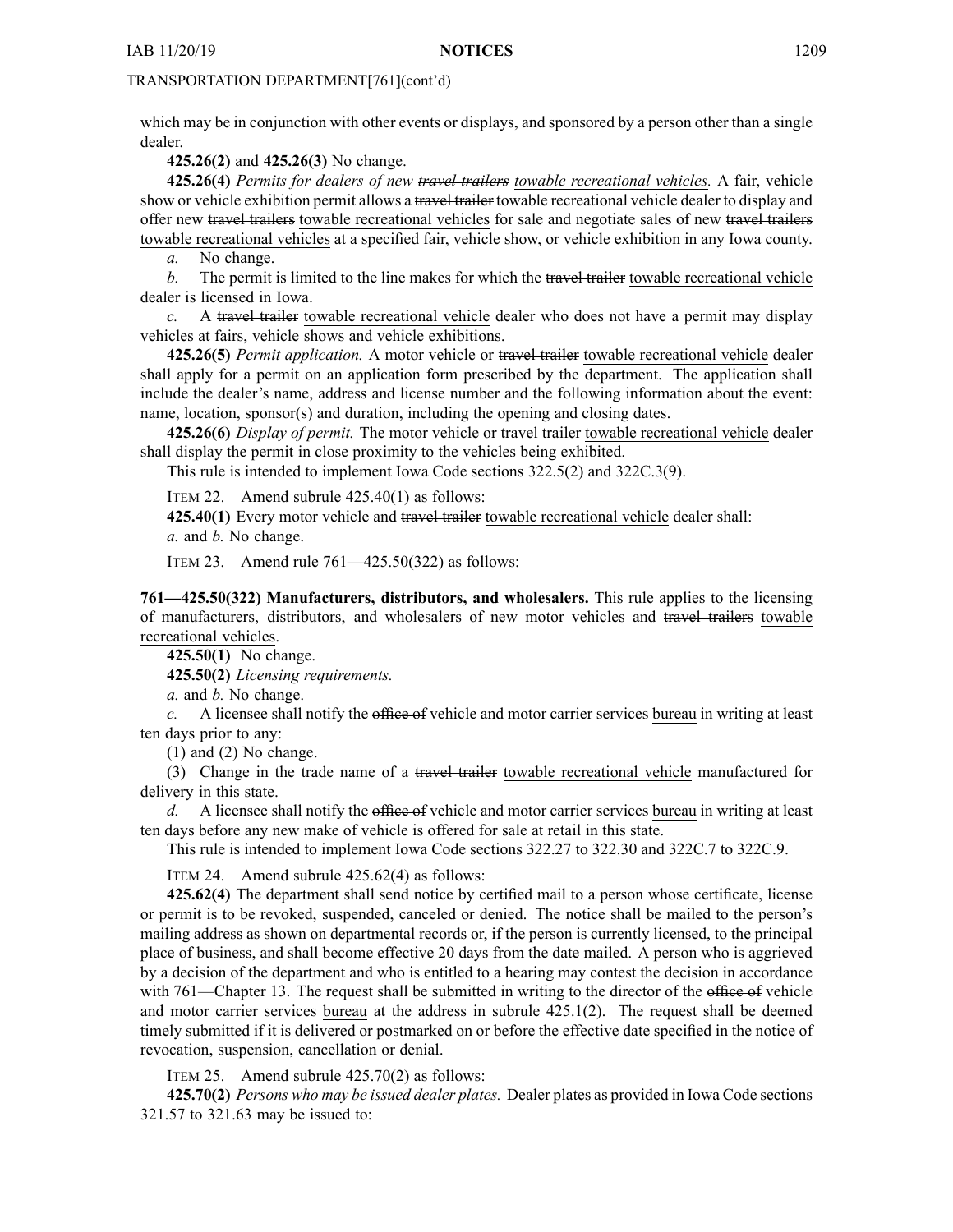*a.* No change.

*b.* Licensed travel trailer towable recreational vehicle dealers.

*c.* A person engaged in the business of buying, selling or exchanging trailer-type vehicles subject to registration under Iowa Code chapter [321](https://www.legis.iowa.gov/docs/ico/chapter/321.pdf), other than travel trailers towable recreational vehicles, and who has an established place of business for such purpose in this state.

*d.* to *h.* No change.

**ARC 4771C**

# **TRANSPORTATION DEPARTMENT[761]**

## **Notice of Intended Action**

#### **Proposing rule making related to driver education and providing an opportunity for public comment**

The Department of Transportation hereby proposes to amend Chapter 634, "Driver Education," Iowa Administrative Code.

## *Legal Authority for Rule Making*

This rule making is proposed under the authority provided in Iowa Code sections 307.12 and 321.178.

#### *State or Federal Law Implemented*

Thisrule making implements, in whole or in part, Iowa Code sections 307.12 and 321.178 as amended by 2019 Iowa Acts, Senate File 319, and Iowa Code section 321.178A.

## *Purpose and Summary*

This proposed rule making amends Chapter 634 to incorporate amendments that align with existing legal authority and Department practice, eliminate outdated or irrelevant requirements or options, and promote consistency by organizing the requirements for behind-the-wheel driver education instructors according to whether the instructor is <sup>a</sup> licensed teacher, <sup>a</sup> licensed teacher with an expired teaching license, <sup>a</sup> peace officer or <sup>a</sup> retired peace officer, or is not <sup>a</sup> licensed teacher.

The mostsignificant proposed amendments modernize the certification processfor <sup>a</sup> behind-the-wheel driver education instructor under the authority of the Department in Iowa Code section 321.178. A person providing parent-taught driver education under the authority in Iowa Code section 321.178A is not considered <sup>a</sup> behind-the-wheel driver education instructor and is therefore not subject to the same certification requirements that make up the majority of this rule making. A behind-the-wheel driver education instructor is certified by the Department and authorized by the Iowa Board of Educational Examiners to provide the "street or highway driving" portion of <sup>a</sup> driver education program and can be <sup>a</sup> licensed teacher or <sup>a</sup> person who is not <sup>a</sup> licensed teacher. This is different than <sup>a</sup> classroom driver education instructor, who can only be <sup>a</sup> licensed teacher and is regulated exclusively by the Iowa Board of Educational Examiners.

**Certified behind-the-wheel driver education instructor requirements.** There are approximately 700 behind-the-wheel driver education instructors in Iowa certified by the Department and authorized by the Iowa Board of Educational Examiners. The current rules lack specificity regarding the difference in the requirements <sup>a</sup> person must meet to provide behind-the-wheel instruction depending on if the person is <sup>a</sup> licensed teacher, <sup>a</sup> peace officer or retired peace officer, or is not <sup>a</sup> licensed teacher. Therefore, the goals of this rule making are to spell out the differences where necessary and to apply the same requirements consistently amongs<sup>t</sup> behind-the-wheel instructors while comprehensively modernizing the behind-the-wheel certification process. Improvements include offering instructor refresher course options that are more tailored to the specific audience's existing skill set and professional experience, and that provide value and are more convenient, including electronic training options. The proposed amendments also reduce burdens by making the instructor refresher course biennial (rather than annual)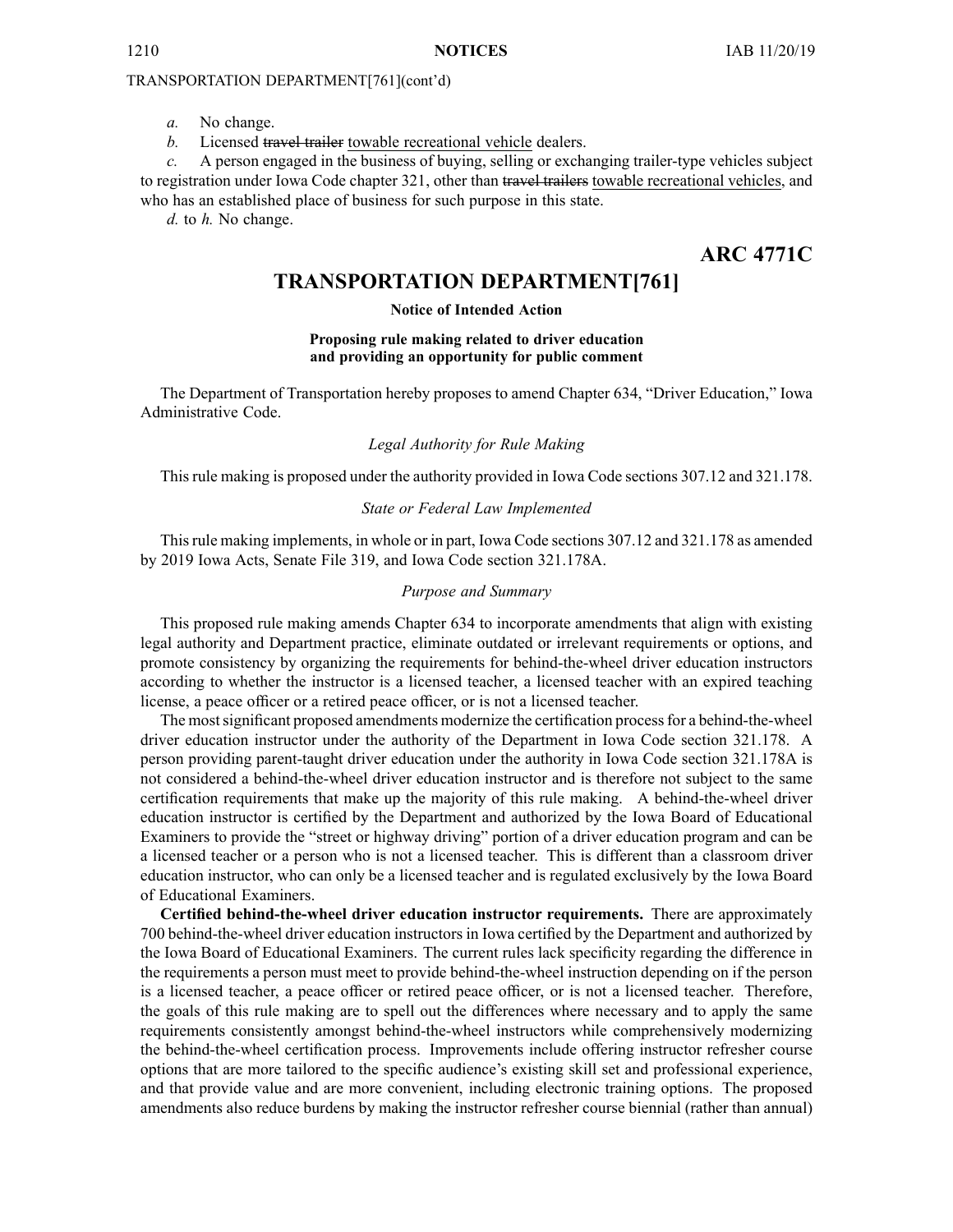and offering <sup>a</sup> new way for an instructor with an expired behind-the-wheel certification to regain certified status without having to retake the entire instructor preparation course.

The new requirement to complete the instructor refresher course biennially begins January 1, 2021, and will apply to all certified behind-the-wheel instructors. The Department currently offers <sup>a</sup> robust and well-received annual behind-the-wheel instructor refresher course in person and is actively working on developing additional course opportunities, including via webinar or an online training module. Currently, <sup>a</sup> licensed teacher is not required to participate in any behind-the-wheel refresher course if the teacher has maintained <sup>a</sup> valid teacher's license, whereas <sup>a</sup> behind-the-wheel instructor who is not <sup>a</sup> licensed teacher has always been required to attend the refresher course annually. The instructor refresher course provides an excellent opportunity to review trends and improvements in the area of driver education that are specific to behind-the-wheel instruction, as well as identify updates to the laws governing traffic safety and driver education, and therefore is considered <sup>a</sup> necessary componen<sup>t</sup> of the behind-the-wheel certification process to yield consistency in driver education. However, in recognizing that certain categories of behind-the-wheel instructors are required to maintain <sup>a</sup> specific skill set as par<sup>t</sup> of their profession, for example, <sup>a</sup> licensed teacher or <sup>a</sup> peace officer, the Department plans to develop refresher course content that is specifically tailored, rather than subjecting <sup>a</sup> licensed teacher or peace officer to course content that does not take into account their existing skill sets and specific needs when it comes to behind-the-wheel driver education instruction.

The proposed amendments incorporate the changes made in 2019 Iowa Acts, Senate File 319, which amends Iowa Code section 321.178 to exemp<sup>t</sup> peace officers and retired peace officers from the requirement to be authorized by the Iowa Board of Educational Examiners to provide behind-the-wheel driver education instruction. A peace officer or retired peace officer must still meet other requirements under the rules to be certified by the Department to provide behind-the-wheel driver education, excep<sup>t</sup> <sup>a</sup> peace officer or retired peace officer will not be required to complete the initial behind-the-wheel instructor classroom and behind-the-wheel driving preparation course under subparagraph 634.6(6)"a"(3).

The proposed amendments also align the Department's reasons for disqualification of <sup>a</sup> behind-the-wheel instructor with the reasons for which the Iowa Board of Educational Examiners may deny an application for licensure, certification or authorization under rule 282—11.35(272). By aligning the Department's disqualification reasons with the Board's requirements, there will be less chance for inconsistency and unequal treatment for persons providing behind-the-wheel driver education instruction.

**Parent-taught driver education.** A paren<sup>t</sup> providing parent-taught driver education under Iowa Code section 321.178A is not subject to the behind-the-wheel certification requirements as an instructor who teaches at <sup>a</sup> school-offered or commercial driver education program, so the majority of this rule making does not apply to parent-taught driver education. However, the Department did identify an improvement to the rules governing parent-taught driver education that will provide <sup>a</sup> teaching paren<sup>t</sup> and the student greater flexibility. The proposed amendments remove the requirement for <sup>a</sup> student and paren<sup>t</sup> to restart the course if the student and paren<sup>t</sup> start an approved course before they receive Departmental approval to begin the course. Making this change will help avoid situations where <sup>a</sup> student is required to retake an approved course that the student had already started or completed simply because the student began too soon, and instead allows the focus to remain on whether the course is approved and appropriate and the remaining requirements are properly met.

## *Fiscal Impact*

The proposed amendments alter the application and certification process for behind-the-wheel driver education instructors but do not impose any fees and, therefore, do not have <sup>a</sup> fiscal impact.

## *Jobs Impact*

After analysis and review of this rule making, no impact on jobs has been found.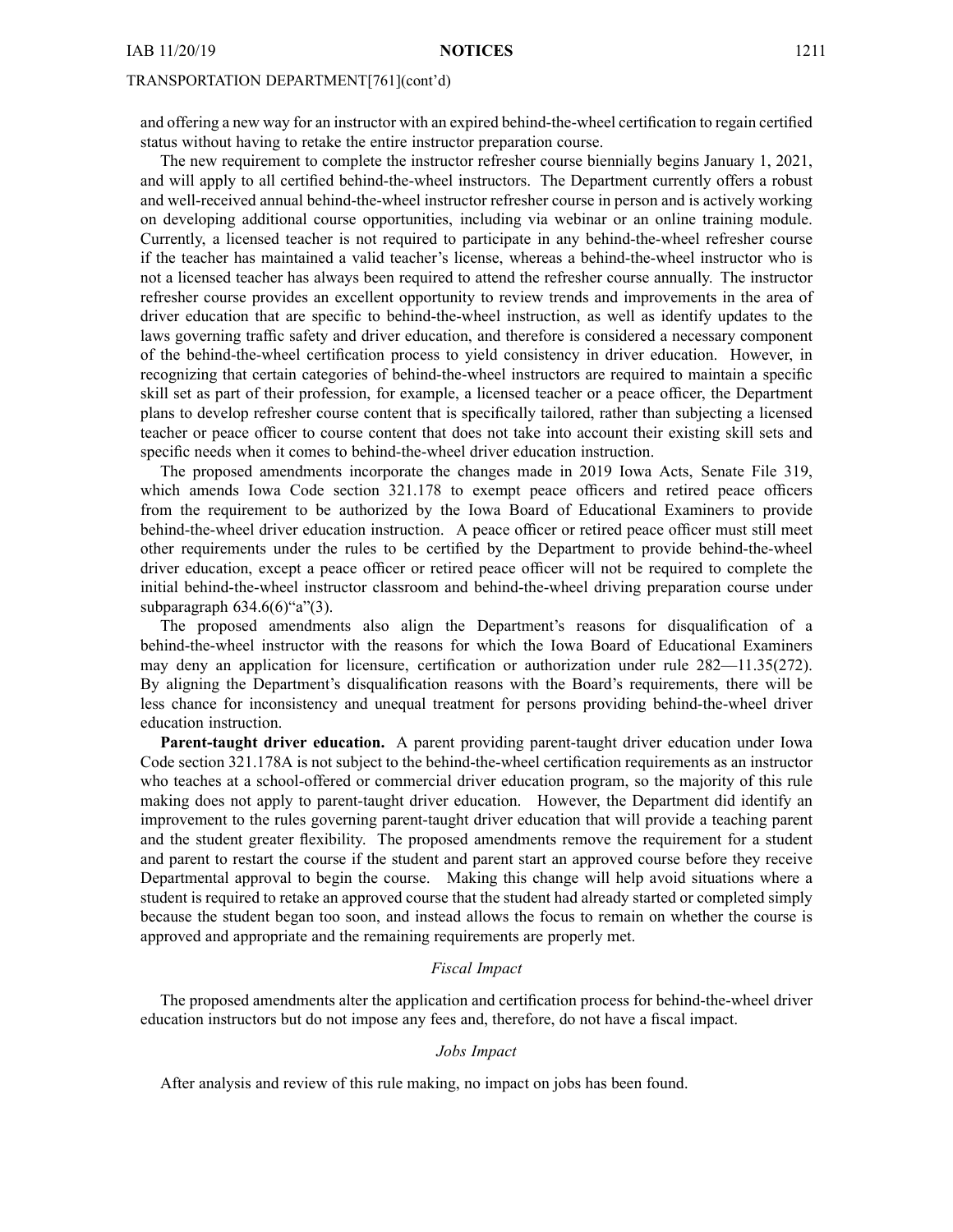#### *Waivers*

Any person who believes that the person's circumstances meet the statutory criteria for <sup>a</sup> waiver may petition the Department for <sup>a</sup> waiver under 761—Chapter 11.

## *Public Comment*

Any interested person may submit written comments concerning this proposed rule making or may submit <sup>a</sup> written reques<sup>t</sup> to make an oral presentation at <sup>a</sup> public hearing. Written comments or requests to presen<sup>t</sup> oral comments in response to this rule making must be received by the Department no later than 4:30 p.m. on December 10, 2019. Comments should be directed to:

Tracy George Department of Transportation DOT Rules Administrator, Strategic Communications and Policy Bureau 800 Lincoln Way Ames, Iowa 50010 Email: [tracy.george@iowadot.us](mailto:tracy.george@iowadot.us)

## *Public Hearing*

A public hearing to hear requested oral presentations will be held as follows:

December 12, 2019 10 a.m.

Department of Transportation Motor Vehicle Division 6310 SE Convenience Boulevard Ankeny, Iowa

Persons who wish to make oral comments at the public hearing may be asked to state their names for the record and to confine their remarks to the subject of this proposed rule making.

Any persons who intend to attend the public hearing and have special requirements, such as those related to hearing or mobility impairments, should contact Tracy George, the Department's rules administrator, and advise of specific needs.

The public hearing will be canceled without further notice if no oral presentation is requested.

## *Review by Administrative Rules Review Committee*

The Administrative Rules Review Committee, <sup>a</sup> bipartisan legislative committee which oversees rule making by executive branch agencies, may, on its own motion or on written reques<sup>t</sup> by any individual or group, review this rule making at its regular [monthly](https://www.legis.iowa.gov/committees/meetings/meetingsListComm?groupID=705&ga=88) meeting or at a special meeting. The Committee's meetings are open to the public, and interested persons may be heard as provided in Iowa Code section 17A.8(6).

The following rule-making actions are proposed:

ITEM 1. Amend rule 761—634.1(321) as follows:

**761—634.1(321) Information and location.** Applications, forms and information regarding this chapter are available by mail from the Office of Driver and Identification Services Bureau, Iowa Department of Transportation, P.O. Box 9204, Des Moines, Iowa 50306-9204; in person at 6310 SE Convenience Blvd., Ankeny, Iowa; by telephone at (515)237-3153 (515)244-8725; or by facsimile at (515)237-3071 (515)239-1837; or on the department's website at [www.iowadot.gov](http://www.iowadot.gov).

ITEM 2. Amend rule 761—634.2(321) as follows:

### **761—634.2(321) Definition Definitions.**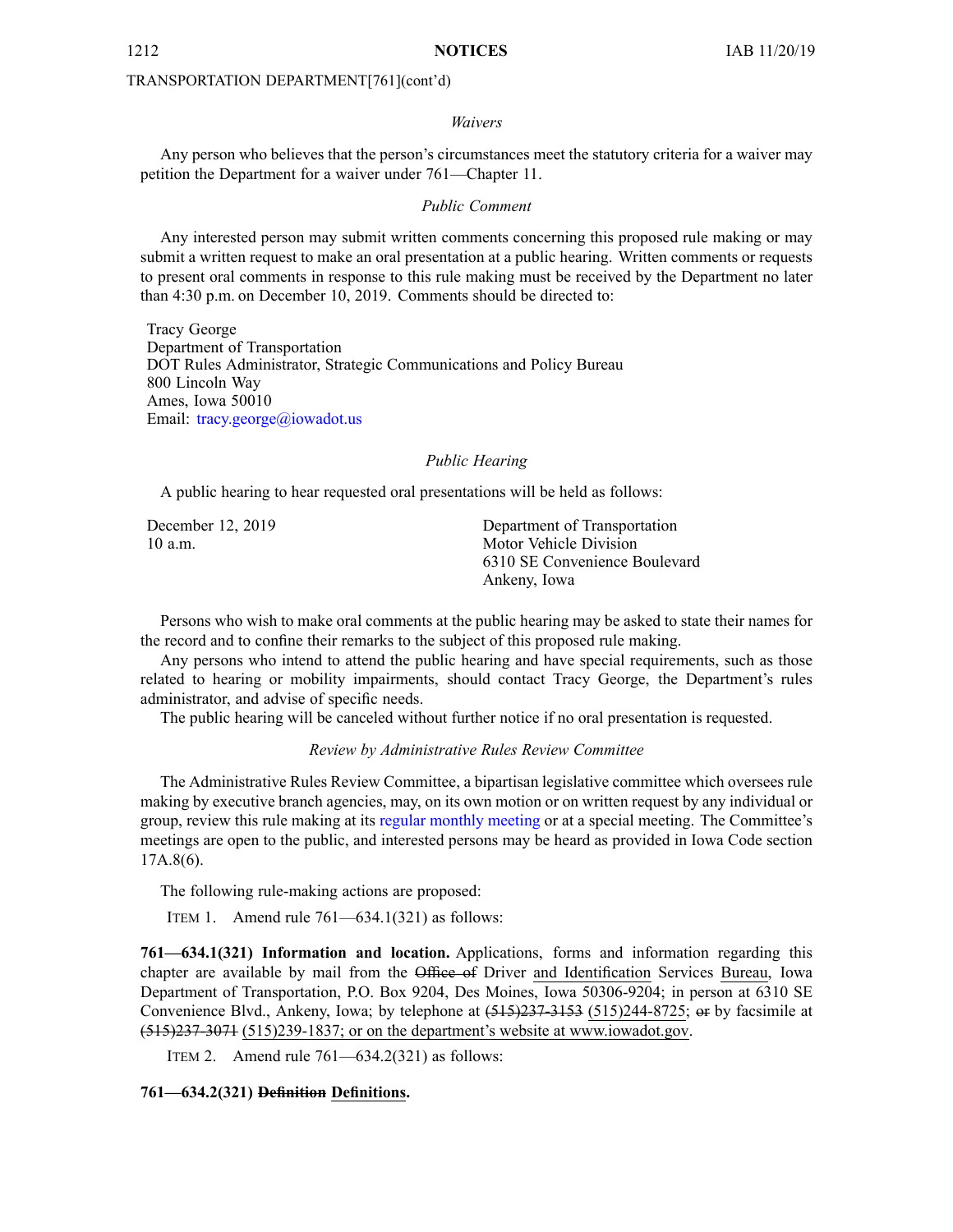*"Behind-the-wheel instruction"* means the street or highway driving instruction componen<sup>t</sup> of an approved driver education course.

*"Instructor,"* for purposes of this chapter, means <sup>a</sup> person certified to provide behind-the-wheel instruction.

*"Laboratory instruction"* includes instruction received by <sup>a</sup> student while the student is in the driver education vehicle or adjacent to it as referred to in paragraphs 634.4(2)*"c"* and 634.4(2)*"d"* and may also include range or simulation as referred to in paragraphs 634.4(2)*"h"* and 634.4(2)*"i."*

*"Serious injury"* means the same as defined in Iowa Code section [702.18](https://www.legis.iowa.gov/docs/ico/section/702.18.pdf).

*"Teacher"* means the same as defined in Iowa Code section [272.1](https://www.legis.iowa.gov/docs/ico/section/272.1.pdf).

ITEM 3. Amend subrule 634.4(1) as follows:

**634.4(1)** *Course approval.* Any school district, area education agency, merged area school, other agency or individual person planning to offer <sup>a</sup> driver education course must receive course approval, which includes approval of all teachers and instructors listed on the application, from the department prior to the beginning of the first class that is offered and annually thereafter. The agency or institution or individual person shall complete a form provided by the department to apply for course approval in a manner determined by the department. Course approval will be issued for a calendar year or remainder of <sup>a</sup> calendar year. The approval expires on December 31 and must be renewed annually. The approval is valid for one calendar year or <sup>a</sup> remaining calendar year and expires on December 31. The application for course renewal shall be submitted to the department within 60 days of the expiration date, unless otherwise approved by the department.

ITEM 4. Amend subrule 634.4(2) as follows:

**634.4(2)** *Course requirements.* Driver education courses provided by approved programs must comply with the following:

*a.* No change.

*b.* Each student shall be scheduled to receive classroom and or laboratory instruction each week of the course but in no case shall laboratory instruction conclude later than 30 days after classroom instruction is completed.

*c.* to *j.* No change.

*k.* The driver education teacher or instructor shall verify at the beginning of each course that each student possesses <sup>a</sup> valid instruction permit or driver's license. Each student shall be responsible for possessing an instruction permit or driver's license throughout all laboratory instruction and repor<sup>t</sup> any suspension, revocation or cancellation of the instruction permit or driver's license to the driver education teacher or instructor prior to attending laboratory instruction.

ITEM 5. Amend rule 761—634.6(321) as follows:

#### **761—634.6(321) Teacher Instructor qualifications, application and certification.**

**634.6(1)** *Behind-the-wheel instructor qualifications.* To qualify to be <sup>a</sup> driver education teacher, the teacher provide behind-the-wheel instruction, the person must:

**634.6(1)** *a.* Hold <sup>a</sup> valid driver's license that permits unaccompanied driving, other than <sup>a</sup> motorized bicycle license or <sup>a</sup> temporary restricted license.

**634.6(2)** *b.* Have <sup>a</sup> clear driving record for the previous two years. A clear driving record means the individual person has:

 $a_1(1)$  Not been identified as a candidate for driver's license suspension under the habitual violator provisions of rule 761—615.13(321) or the serious violation provisions of rule 761—615.17(321).

*b.* (2) No driver's license suspensions, revocations, denials, cancellations, disqualifications or bars.

*c.* (3) Not committed an offense that would result in driver's license suspension, revocation, denial, cancellation, disqualification or bar.

*d.* (4) No record of an accident for which the individual was convicted of a moving traffic violation <sup>a</sup> contributive motor vehicle accident that caused the death or serious injury of another person.

(5) No record of two or more contributive motor vehicle accidents in <sup>a</sup> two-year period.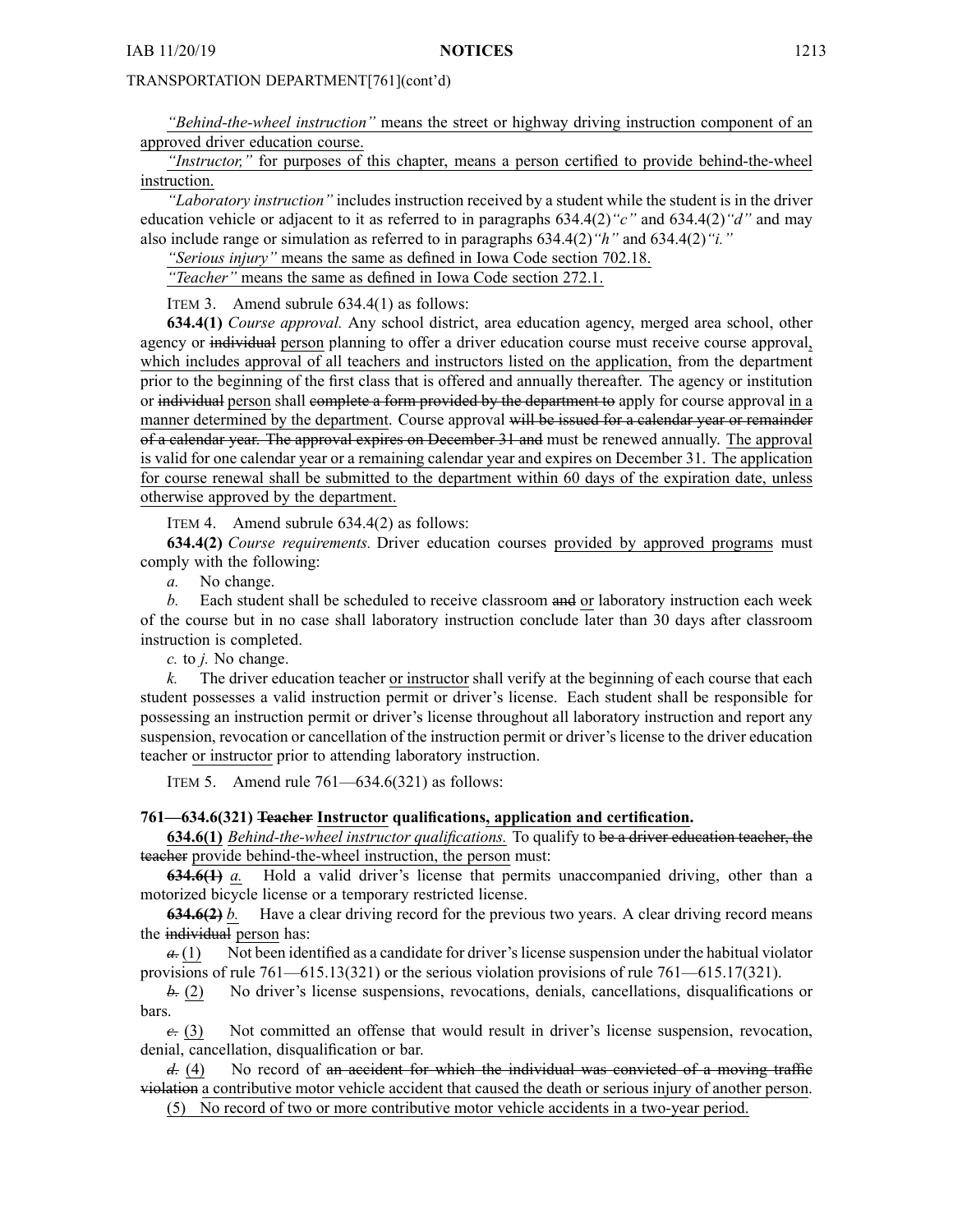*c.* Meet the requirements for either <sup>a</sup> licensed teacher in 282—subrule 13.28(4) or <sup>a</sup> certified behind-the-wheel instructor in this chapter.

**634.6(2)** *Behind-the-wheel instructor's certification requirements.* Except as otherwise provided in this chapter, the following requirements shall apply to <sup>a</sup> behind-the-wheel instructor:

An applicant for an initial behind-the-wheel instructor's certification or a renewal shall apply to the department in <sup>a</sup> manner determined by the department.

(1) If the application is for an initial behind-the-wheel instructor's certification, instructor approval is valid for <sup>a</sup> calendar year or the remainder of <sup>a</sup> calendar year. The instructor approval expires on December 31 but remains valid for an additional 30 days after the expiration date.

(2) If the application is to renew <sup>a</sup> behind-the-wheel instructor's certification, <sup>a</sup> person shall do all of the following:

1. Apply to the department annually. Instructor approval is valid for <sup>a</sup> calendar year or the remainder of <sup>a</sup> calendar year. The instructor approval expires on December 31 but remains valid for an additional 30 days after the expiration date. An application for renewal of instructor approval shall be submitted within 60 days of the expiration date, unless otherwise approved by the department.

2. Provide behind-the-wheel instruction for <sup>a</sup> minimum of 12 clock hours during each calendar year.

*b.* Beginning January 1, 2021, <sup>a</sup> person shall complete at least one state-sponsored or state-approved behind-the-wheel instructor refresher course biennially. The state-sponsored or state-approved course may include electronic completion or remote attendance options, as approved by the department. The department may develop <sup>a</sup> special course for licensed teachers or peace officers who qualify to provide behind-the-wheel instruction under subrule 634.6(3) or 634.6(5), which shall be reserved only for licensed teachers or peace officers who qualify as behind-the-wheel instructors.

Upon certification, but prior to providing behind-the-wheel instruction, the person shall be:

(1) Authorized by the Iowa board of educational examiners to provide behind-the-wheel driving instruction.

(2) Employed by <sup>a</sup> public or licensed commercial or private provider of the approved driver education course.

**634.6(3)** *Instructor's certification for licensed teachers.* A teacher licensed by the Iowa board of educational examiners as provided in 282—subrule 13.28(4) shall be included as an approved instructor on an annual driver education course approval asreferenced in subrules 634.4(1) and 634.8(1), and excep<sup>t</sup> for the requirements in paragraphs 634.6(2)*"a"* and 634.6(2)*"c,"* <sup>a</sup> teacher shall meet the requirements in subrule 634.6(2) to be certified by the department to provide behind-the-wheel instruction.

**634.6(4)** *Instructor application and certification for <sup>a</sup> teacher with an expired teacher's license.* A teacher who holds an expired initial, standard, exchange, or master educator license with an endorsement for driver education as provided in  $282$ —subrule 13.28(4) shall meet the requirements in subrule 634.6(2) to be certified by the department to provide behind-the-wheel instruction.

**634.6(5)** *Instructor application and certification for active peace officers and retired peace officers.*

*a.* A person who is an active peace officer or <sup>a</sup> retired peace officer as referenced in Iowa Code section [321.178](https://www.legis.iowa.gov/docs/ico/section/321.178.pdf) shall do all of the following to be certified by the department to provide behind-the-wheel instruction:

(1) Be at least 25 years of age.

(2) Submit Form 431233 certifying the person's status as an active or retired peace officer.

(3) Meet all other requirements of subrule 634.6(2), excep<sup>t</sup> peace officers or retired peace officers who otherwise qualify under this subrule are not required to meet the requirement of subparagraph 634.6(2)*"c"*(1).

*b.* A retired peace officer is only required to submit Form 431233, required under paragraph 634.6(5)*"a,"* to the department once unless the form is otherwise invalid or not accepted by the department.

**634.6(6)** *Instructor application and certification for persons other than licensed teachers, peace officers or retired peace officers.*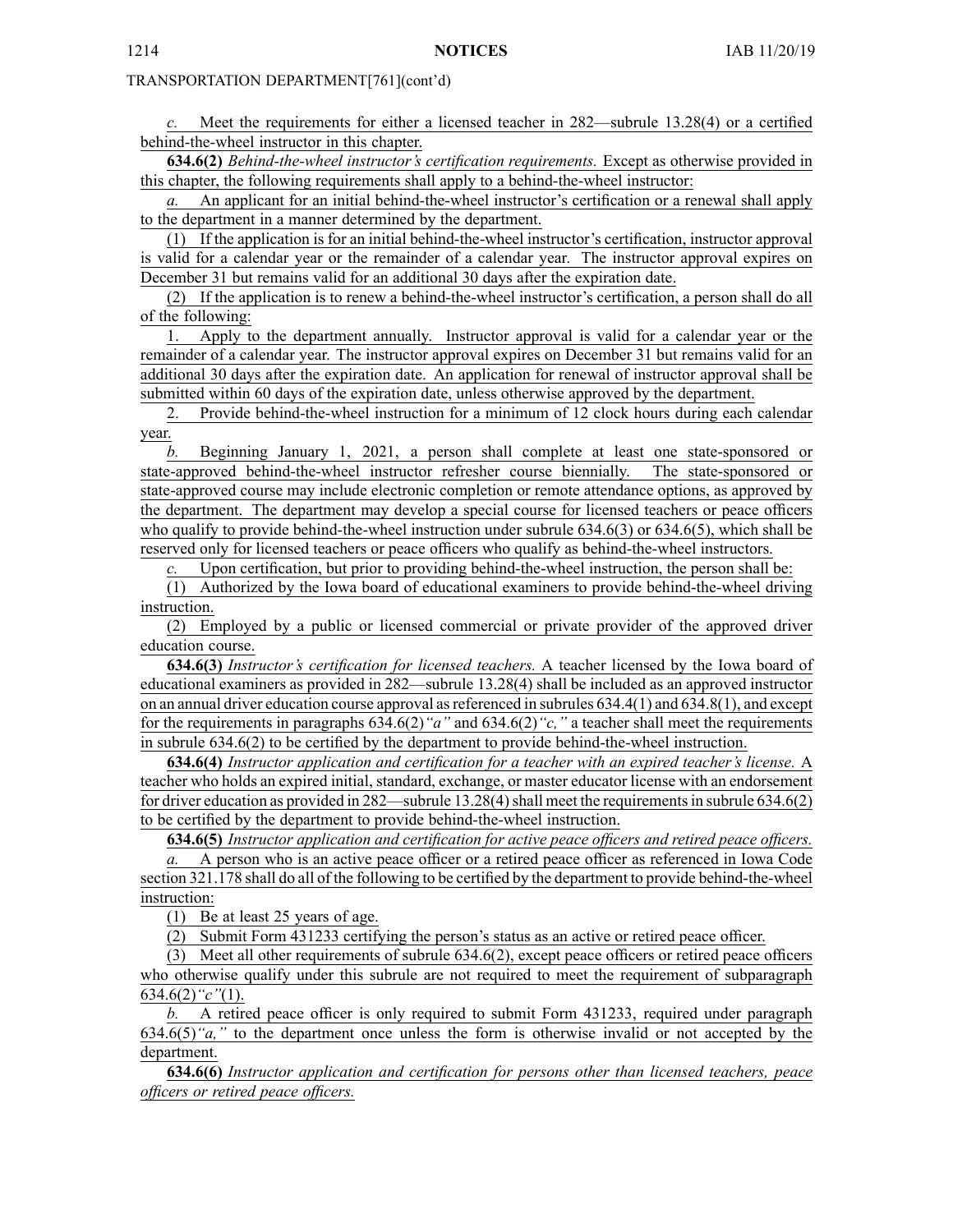*a.* A person who is not licensed by the Iowa board of educational examiners to provide classroom driver education as provided in 282—subrule 13.28(4), who does not hold an expired teacher's license as referenced in subrule 634.6(4), or who is not <sup>a</sup> peace officer or <sup>a</sup> retired peace officer as referenced in Iowa Code section [321.178](https://www.legis.iowa.gov/docs/ico/section/321.178.pdf), shall do all of the following to be certified by the department to provide behind-the-wheel instruction:

(1) Be at least 25 years of age.

(2) Meet the requirements in subrule  $634.6(2)$ , except that a person certified under this subrule shall complete the instructor refresher course referenced in paragraph 634.6(2)*"b"* annually until January 1, 2021, and thereafter shall complete the course biennially.

(3) Have successfully completed the instructor preparation requirements of this subrule, as evidenced by written attestations on <sup>a</sup> form provided by the department from both the classroom instructor and behind-the-wheel observer. The person seeking <sup>a</sup> behind-the-wheel certification must apply to the department within 12 months of completion of the instructor preparation course. The department-approved instructor preparation course shall:

1. Consist of 24 clock hours of classroom instruction and 12 clock hours of observed behind-the-wheel instruction.

2. Include, at <sup>a</sup> minimum, classroom instruction on topics including the psychology of the young driver, behind-the-wheel teaching techniques, and driving route selection. Classroom instruction shall be delivered by staff from <sup>a</sup> driver education teacher preparation program that is approved by the Iowa board of educational examiners. The duration of <sup>a</sup> classroom instruction section shall not exceed four hours. Video-conferencing may be used for course delivery.

3. Include observation of behind-the-wheel instruction provided by <sup>a</sup> person licensed to teach driver education who is specially trained by <sup>a</sup> driver education teacher preparation program that is approved by the Iowa board of educational examiners and that is designed to observe, coach, and evaluate behind-the-wheel instructor candidates. The duration of <sup>a</sup> behind-the-wheel session shall not exceed four hours. A dual-controlled motor vehicle must be used.

*b.* Reserved.

**634.6(7)** *Behind-the-wheel certification—reissuance.*

*a.* A person whose behind-the-wheel certification has expired and is pas<sup>t</sup> the renewal period may be reissued <sup>a</sup> behind-the-wheel certification without having to retake the behind-the-wheel instructor preparation course only if the person meets all of the following criteria:

(1) The person held <sup>a</sup> valid behind-the-wheel certification within the two years immediately preceding the application.

(2) The person provided <sup>a</sup> minimum of 12 clock hours of behind-the-wheel instruction within the two years immediately preceding the application.

(3) The person completed at least one state-sponsored or state-approved behind-the-wheel instructor refresher course within the two calendar years immediately preceding the application unless otherwise exemp<sup>t</sup> under this chapter.

(4) The person completed <sup>a</sup> minimum of 12 clock hours shadowing <sup>a</sup> teacher licensed by the Iowa board of educational examiners as provided in 282—subrule 13.28(4) through <sup>a</sup> department-approved driver education program within 90 days immediately preceding the application.

*b.* Upon certification, but prior to providing behind-the-wheel instruction, the person shall do all of the following:

(1) Be authorized by the Iowa board of educational examiners to provide behind-the-wheel driving instruction unless otherwise exemp<sup>t</sup> under this chapter.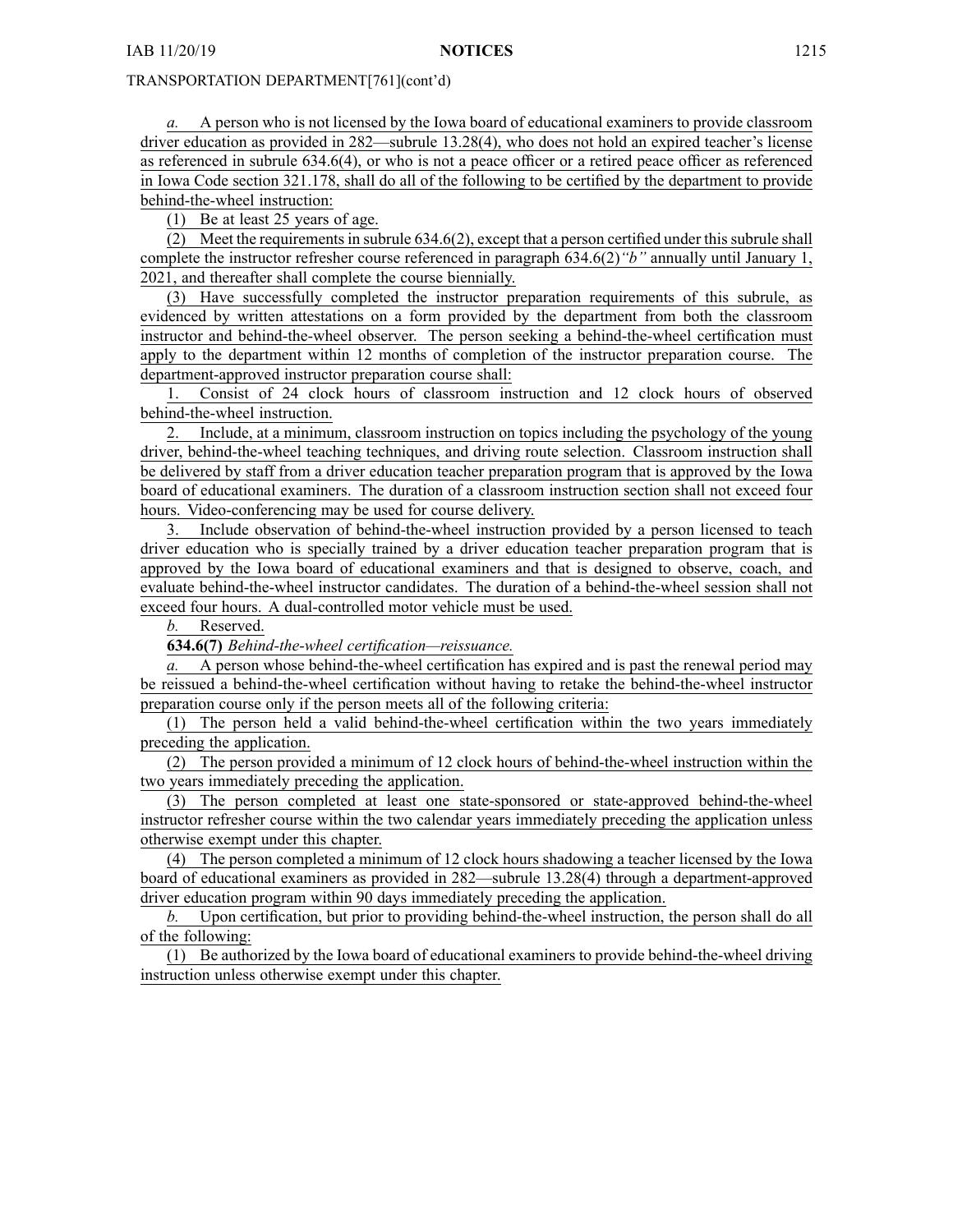(2) Be employed by <sup>a</sup> public or licensed commercial or private provider of the approved driver education course and work under the supervision of <sup>a</sup> person licensed by the Iowa board of educational examiners as provided in 282—subrule 13.28(4).

ITEM 6. Amend rule 761—634.7(321) as follows:

**761—634.7(321) Behind-the-wheel instructor's certification Instructor disqualification, investigation and cancellation.** The following applies to departmental certification of <sup>a</sup> person who is qualified to provide the street or highway driving componen<sup>t</sup> of an approved driver education course.

**634.7(1)** *Qualifications.* To qualify for the behind-the-wheel driving instructor certification, the applicant must:

*a.* Be at least 25 years of age.

*b.* Hold a valid driver's license that permits unaccompanied driving, other than a motorized bicycle license or <sup>a</sup> temporary restricted license.

*c.* Have <sup>a</sup> clear driving record for the previous two years. A clear driving record means the individual has:

(1) Not been identified as <sup>a</sup> candidate for driver's license suspension under the habitual violator provisions of rule 761—615.13(321) or the serious violation provisions of rule 761—615.17(321).

(2) No driver's license suspensions, revocations, denials, cancellations, disqualifications or bars.

(3) Not committed an offense that would result in driver's license suspension, revocation, denial, cancellation, disqualification or bar.

(4) No record of an accident for which the individual was convicted of <sup>a</sup> moving traffic violation.

*d.* Have successfully completed the instructor preparation requirements of this rule, as evidenced by written attestations on <sup>a</sup> form provided by the department from both the classroom instructor and behind-the-wheel observer.

**634.7(2) 634.7(1)** *Disqualifications.* An individual A person shall be disqualified for the by the department from certification as <sup>a</sup> behind-the-wheel driving instructor certification for any of the following reasons: for which the executive director of the Iowa board of educational examiners would deny an application for licensure, certification or authorization as provided in rule 282—11.35(272).

*a.* The individual has been convicted of child abuse or sexual abuse of <sup>a</sup> child.

*b.* The individual has been convicted of <sup>a</sup> felony.

*c.* The individual's application is fraudulent.

*d.* The individual's teaching license or behind-the-wheel instructor's certification from another state is suspended or revoked.

**634.7(3) 634.7(2)** *Investigation.* The department may investigate an applicant for <sup>a</sup> behind-the-wheel instructor's certification or an instructor to determine if the applicant or instructor meets the requirements for certification. The investigation may include but is not limited to an inquiry into the applicant's or instructor's criminal history from the department of public safety.

**634.7(4)** *Certification.*

*a.* To obtain <sup>a</sup> behind-the-wheel instructor's certification, an individual meeting the qualifications shall apply to the department on <sup>a</sup> form provided by the department. The certification shall be issued for <sup>a</sup> calendar year or remainder of <sup>a</sup> calendar year. The certification expires on December 31 but remains valid for an additional 30 days after the expiration date. The certification shall be renewed within 30 days of the expiration date.

*b.* To renew <sup>a</sup> behind-the-wheel instructor's certification, <sup>a</sup> person meeting the qualifications must:

(1) Provide behind-the-wheel instruction for <sup>a</sup> minimum of 12 clock hours during the previous calendar year.

(2) Participate in at least one state-sponsored or state-approved behind-the-wheel instructor refresher course.

**634.7(5)** *Instructor preparation requirements.* The department shall develop the curriculum in consultation with the Iowa driver education teacher preparation programs approved by the board of educational examiners and in consultation with the American Driver and Traffic Safety Education Association. Instructor preparation shall meet the following requirements: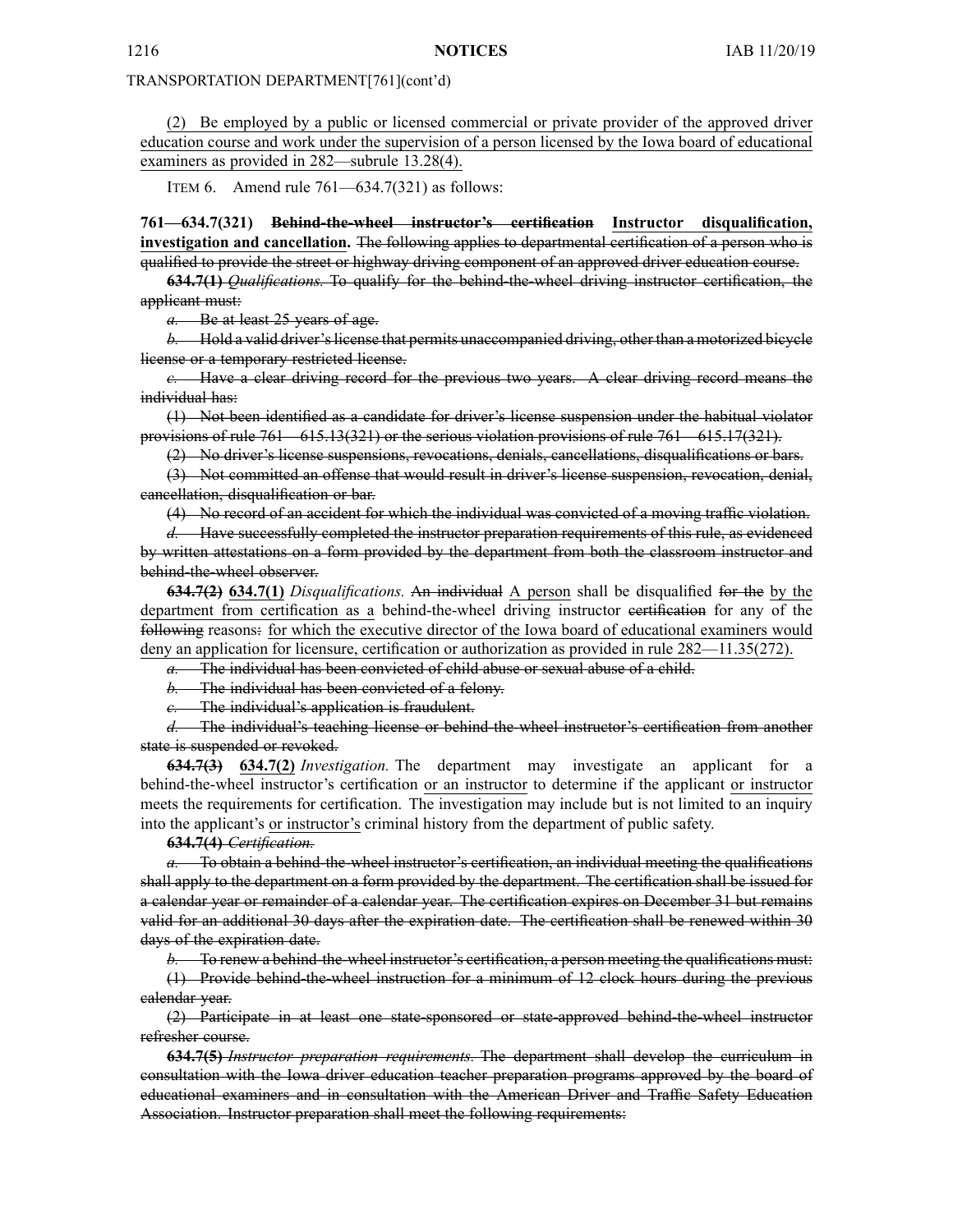*a.* Instructor preparation shall consist of 24 clock hours of classroom instruction and 12 clock hours of observed behind-the-wheel instruction.

*b.* At <sup>a</sup> minimum, classroom instruction shall focus on topics such as the psychology of the young driver, behind-the-wheel teaching techniques, and route selection. Classroom instruction shall be delivered by staff from <sup>a</sup> driver education teacher preparation program approved by the board of educational examiners. The duration of <sup>a</sup> classroom session shall not exceed four hours. Video conferencing may be used for course delivery.

*c.* Observation of behind-the-wheel instruction shall be provided by <sup>a</sup> person licensed to teach driver education who is specially trained by <sup>a</sup> driver education teacher preparation program approved by the board of educational examiners to observe, coach, and evaluate behind-the-wheel instructor candidates. The duration of <sup>a</sup> behind-the-wheel session shall not exceed four hours. A dual-control motor vehicle must be used.

*d.* The individual seeking <sup>a</sup> behind-the-wheel certification must apply to the department within 12 months of the completion of the course.

**634.7(6) 634.7(3)** *Cancellation.* The department shall cancel the behind-the-wheel instructor's certification of an individual who no longer qualifies under paragraph 634.7(1)*"c"* or who no longer meets the qualifications for <sup>a</sup> behind-the-wheel instructor's certification this chapter.

**634.7(7)** *Approved driver education course.* To provide the street or highway driving componen<sup>t</sup> of an approved driver education course, an individual holding <sup>a</sup> behind-the-wheel instructor's certification must be employed by <sup>a</sup> public or licensed commercial or private provider of the approved driver education course and work under the supervision of <sup>a</sup> person licensed to teach driver education.

ITEM 7. Amend rule 761—634.8(321) as follows:

**761—634.8(321) Private and commercial driver education schools.** The department licenses private and commercial driver education schools as follows:

**634.8(1)** *Instructor and course Course approval.* Prior to licensing Before becoming licensed, <sup>a</sup> driver education school, the department shall approve the school's course, classroom instructors and laboratory instructors must receive course approval, which includes approval of all teachers and instructors listed on the application, from the department prior to the beginning of the first class that is offered and annually thereafter. Street or highway driving Behind-the-wheel instruction must be provided by a person qualified as a classroom driver education instructor or a person certified by the department and authorized by the board of educational examiners who meets the instructor requirements in rule 761—634.6(321). Written evidence Evidence of these the approvals and certifications must be submitted to the department upon application for <sup>a</sup> license, upon renewal of <sup>a</sup> license, and upon reinstatement of <sup>a</sup> license following cancellation.

**634.8(2)** *Application and fees.* Application for license issuance or renewal shall be made to the department on forms provided in <sup>a</sup> manner determined by the department. The fee for <sup>a</sup> license or the renewal of <sup>a</sup> license is \$25. The fee must be paid by cash, money order or check, unless the department approves paymen<sup>t</sup> of the fee by electronic means. A money order or check must be for the exact amount and should be made payable to the Treasurer, State of Iowa, or the Department of Transportation.

**634.8(3)** *Issuance and renewal.* A license to teach driver education shall be issued for <sup>a</sup> calendar year or remainder of <sup>a</sup> calendar year. The license expires on December 31 but remains valid for an additional 30 days after the expiration date. The license shall be renewed application for renewal shall be submitted to the department within 30 60 days of the expiration date, unless otherwise approved by the department.

**634.8(4)** *Cancellation.* A license to teach driver education shall be canceled if the course, teacher, or instructor is no longer approved or the person providing only behind-the-wheel instruction for driver education is no longer certified by the department and authorized by the Iowa board of educational examiners.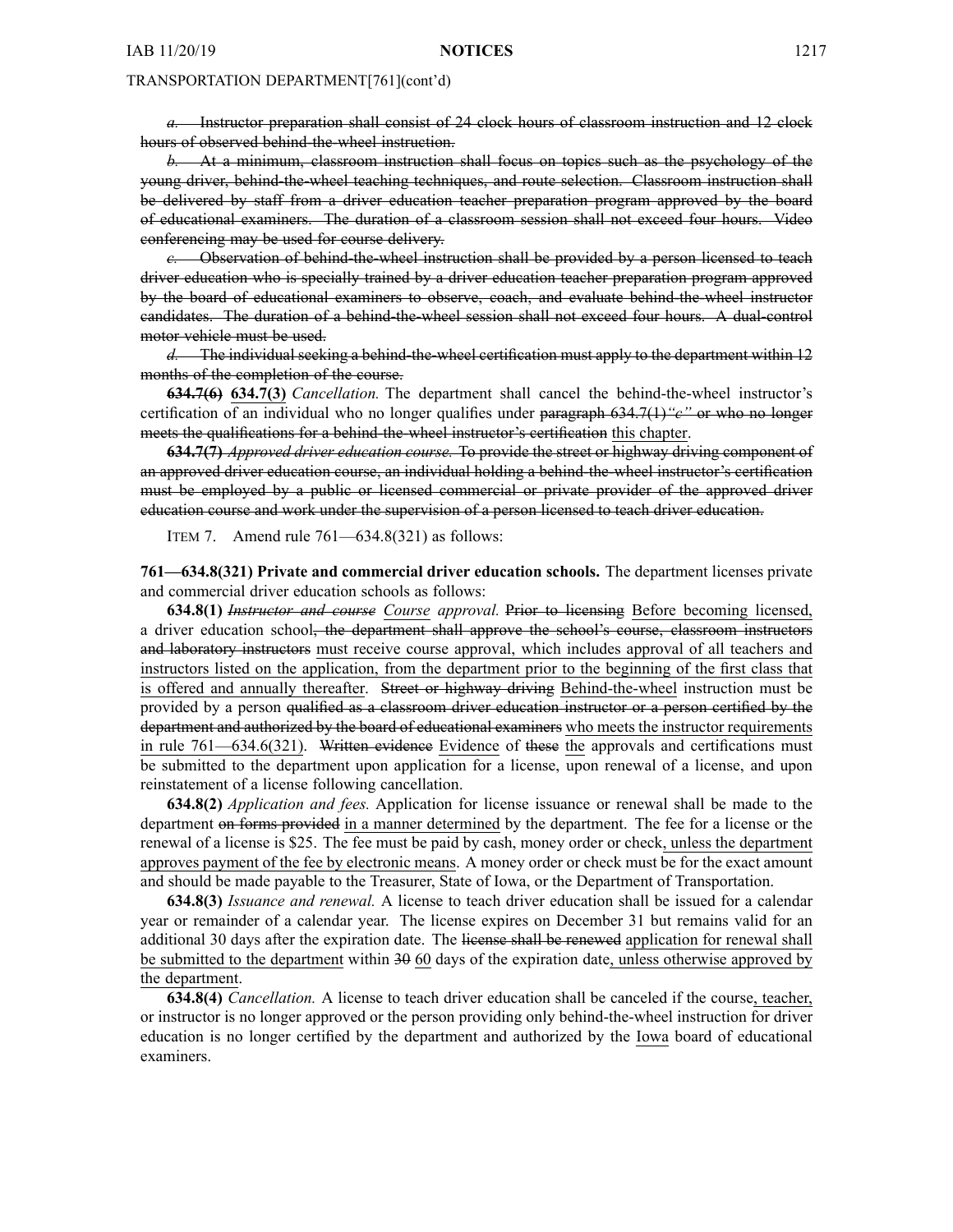ITEM 8. Amend rule 761—634.11(321) as follows:

**761—634.11(321) Driver education—teaching parent.** As an alternative to <sup>a</sup> driver education course offered by <sup>a</sup> course provider approved under rule 761—634.4(321), <sup>a</sup> teaching paren<sup>t</sup> may instruct <sup>a</sup> student in an approved course of driver education.

**634.11(1)** *Definitions.* As used in this rule:

*"Approved course"* means <sup>a</sup> driver education curriculum approved by the department that meets the requirements of Iowa Code section [321.178A](https://www.legis.iowa.gov/docs/ico/section/321.178A.pdf) and is appropriate for teaching-parent-directed driver education and related street or highway driving behind-the-wheel instruction.

*"Clear driving record"* means the individual person currently and during the prior two-year period has not been identified as <sup>a</sup> candidate for suspension or revocation of <sup>a</sup> driver's license under the habitual offender or habitual violator provisions of rule 761—615.9(321) or rule 761—615.13(321); is notsubject to <sup>a</sup> driver's license suspension, revocation, denial, cancellation, disqualification, or bar; and has no record of <sup>a</sup> conviction for <sup>a</sup> moving traffic violation determined to be the cause of <sup>a</sup> motor vehicle accident.

*"Course vendor"* means <sup>a</sup> third-party vendor that makes available commercially an approved course. *"Student"* means <sup>a</sup> person between the ages of 14 and 21 years who is within the custody and control of the teaching paren<sup>t</sup> and who holds <sup>a</sup> valid Iowa noncommercial instruction permit.

*"Teaching parent"* means the same as defined in Iowa Code section [321.178A](https://www.legis.iowa.gov/docs/ico/section/321.178A.pdf).

**634.11(2)** *Application to serve as <sup>a</sup> teaching parent.*

*a.* A person who wishes to provide driver education as <sup>a</sup> teaching paren<sup>t</sup> to <sup>a</sup> student shall submit an application on a form provided by the department to the office of driver and identification services at the address indicated on the form bureau.

*b.* to *d.* No change.

**634.11(3)** *Instruction by <sup>a</sup> teaching parent.*

*a.* No change.

*b.* The teaching parent shall select the course to be used from the list of approved courses posted on the department's Internet site website and shall purchase the course directly from the applicable course vendor.

*c.* No person shall provide driver education as <sup>a</sup> teaching paren<sup>t</sup> until unless approved by the department, and the department shall not recognize driver education that was:

(1) Provided by <sup>a</sup> person before the person's approval as <sup>a</sup> teaching parent.

 $(2)$  (1) Provided by a person who has not been is not approved as a teaching parent.

 $(3)$  (2) Provided to a person who is not a student as defined in subrule 634.11(1).

(4) (3) Offered under <sup>a</sup> course other than an approved course.

**634.11(4)** *Course completion—certificate of completion.*

*a.* Upon the student's completion of an approved course, the teaching paren<sup>t</sup> shall apply for <sup>a</sup> certificate of completion on behalf of the student. The teaching paren<sup>t</sup> shall provide evidence showing the student's completion of an approved course and substantial compliance with the requirements of Iowa Code section [321.178A](https://www.legis.iowa.gov/docs/ico/section/321.178A.pdf), by affidavit signed by the teaching paren<sup>t</sup> on <sup>a</sup> form provided by the department. The teaching paren<sup>t</sup> shall include with the application all documentation, statements, certifications, and logs required by Iowa Code section [321.178A](https://www.legis.iowa.gov/docs/ico/section/321.178A.pdf). The application and all required documentation, statements, certifications, and logs shall be submitted to the office of driver and identification services at the address indicated on the form bureau.

*b.* to *d.* No change.

**634.11(5)** *Course approval.*

*a.* A vendor that wishes to offer <sup>a</sup> driver education curriculum as an approved course in Iowa shall submit an application on a form provided by the department to the office of driver and identification services at the address indicated on the form bureau, along with a copy of all proposed curriculum materials. A vendor that wishes to offer an electronic curriculum may provide <sup>a</sup> uniform resource locator (URL) for the proposed electronic materials but must also provide physical copies of the proposed materials.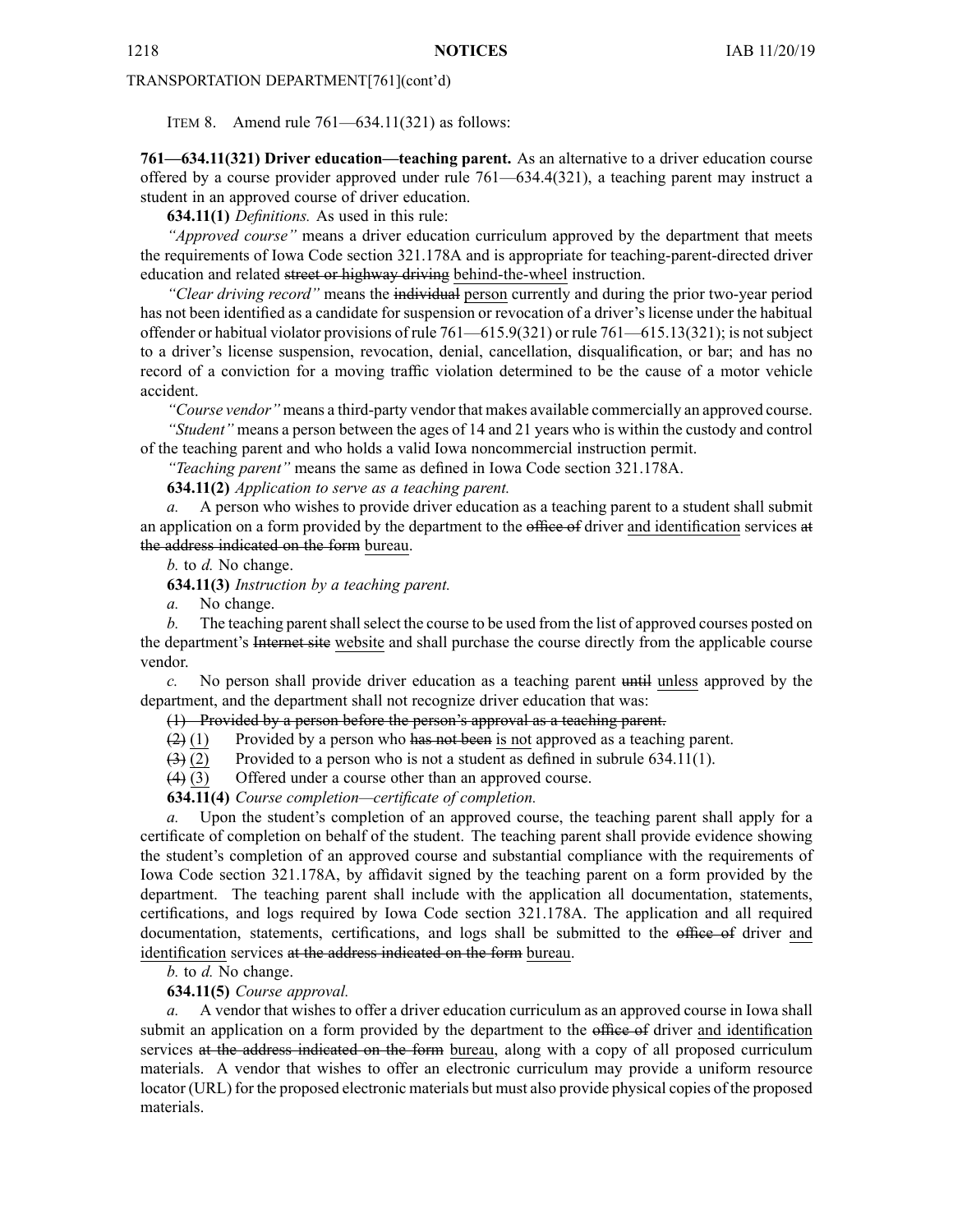*b.* and *c.* No change.

*d.* If the proposed curriculum is approved, the department shall issue <sup>a</sup> certificate of approval to the vendor designating the curriculum as an approved course and shall list the approved course on the department's Internet site website. Course approval will be issued for one calendar year or for the remainder of <sup>a</sup> calendar year. The approval expires on December 31 and must be renewed annually by the submission of an application on <sup>a</sup> form provided by the department and all required materials as set forth in this subrule at least 60 days prior to the expiration date, unless otherwise approved by the department. Notwithstanding this paragraph, <sup>a</sup> course approval issued before December 31, 2014, shall not expire until December 31, 2015.

# **TREASURER OF STATE**

#### **Notice—Public Funds Interest Rates**

In compliance with Iowa Code chapter 74A and section 12C.6, the committee composed of Treasurer of State Michael L. Fitzgerald, Superintendent of Credit Unions Katie Averill, Superintendent of Banking Jeff Plagge, and Auditor of State Rob Sand has established today the following rates of interest for public obligations and special assessments. The usury rate for November is 3.75%.

## INTEREST RATES FOR PUBLIC OBLIGATIONS AND ASSESSMENTS

RECOMMENDED Rates for Public Obligations (74A.3) and School District Warrants (74A.7). A rate equal to 75% of the Federal Reserve monthly published indices for U.S. Government securities of comparable maturities. All Financial Institutions as defined by Iowa Code section 12C.1 are eligible for public fund deposits as defined by Iowa Code section 12C.6A.

The rate of interest has been determined by <sup>a</sup> committee of the state of Iowa to be the minimum interest rate that shall be paid on public funds deposited in approved financial institutions. To be eligible to accep<sup>t</sup> deposits of public funds of the state of Iowa, <sup>a</sup> financial institution shall demonstrate <sup>a</sup> commitment to serve the needs of the local community in which it is chartered to do business. These needs include credit services as well as deposit services. All such financial institutions are required to provide the committee with <sup>a</sup> written description of their commitment to provide credit services in the community. This statement is available for examination by citizens.

New official state interest rates, effective November 9, 2019, setting the minimums that may be paid by Iowa depositories on public funds are listed below.

## TIME DEPOSITS

| $32-89$ days $\ldots \ldots \ldots \ldots \ldots \ldots \ldots \ldots \ldots \ldots$        | Minimum .05% |
|---------------------------------------------------------------------------------------------|--------------|
|                                                                                             | 30%. Minimum |
| 180-364 days $\ldots \ldots \ldots \ldots \ldots \ldots \ldots \ldots \ldots \ldots \ldots$ | Minimum .45% |
|                                                                                             | Minimum .55% |
| More than $397 \text{ days} \dots \dots \dots \dots \dots \dots \dots \dots \dots$          | .75% Minimum |

These are minimum rates only. All time deposits are four-tenths of <sup>a</sup> percen<sup>t</sup> below average rates. Public body treasurers and their depositories may negotiate <sup>a</sup> higher rate according to money market rates and conditions.

Inquiries may be sent to Michael L. Fitzgerald, Treasurer of State, State Capitol, Des Moines, Iowa 50319.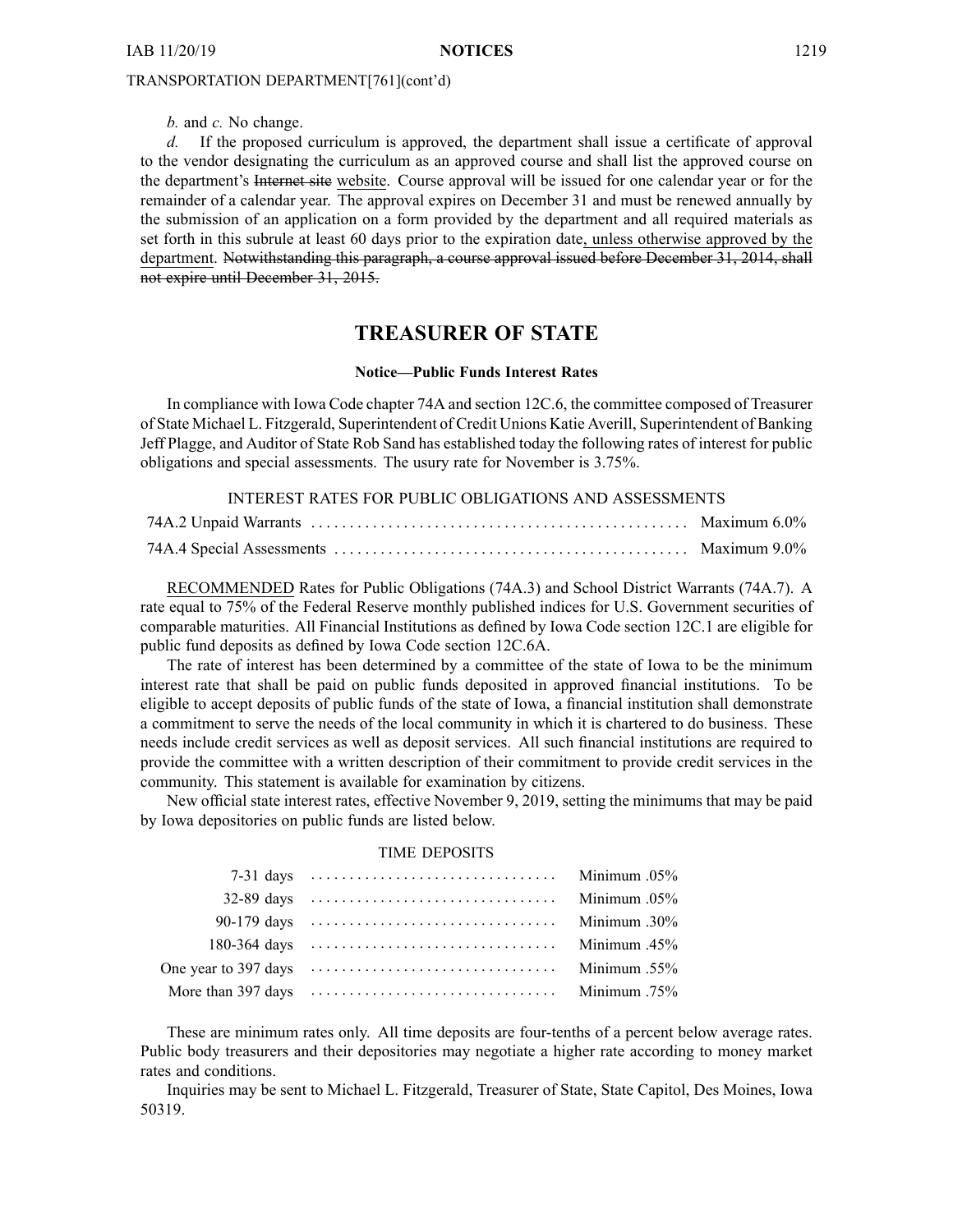# **USURY**

In accordance with the provisions of Iowa Code section 535.2, subsection 3, paragraph "a," the Superintendent of Banking has determined that the maximum lawful rate of interest shall be:

| December 1, $2018$ — December 31, $2018$ | 5.25% |
|------------------------------------------|-------|
| January 1, 2019 — January 31, 2019       | 5.00% |
| February 1, 2019 — February 28, 2019     | 4.75% |
| March 1, 2019 — March 31, 2019           | 4.75% |
| April 1, 2019 - April 30, 2019           | 4.75% |
| May 1, 2019 — May 31, 2019               | 4.50% |
| June 1, $2019$ — June 30, $2019$         | 4.50% |
| July 1, 2019 — July 31, 2019             | 4.50% |
| August 1, 2019 — August 31, 2019         | 4.00% |
| September 1, 2019 — September 30, 2019   | 4.00% |
| October 1, 2019 — October 31, 2019       | 3.75% |
| November 1, 2019 — November 30, 2019     | 3.75% |
| December 1, 2019—December 31, 2019       | 3.75% |

# **ARC 4776C**

# **UTILITIES DIVISION[199]**

## **Notice of Intended Action**

## **Proposing rule making related to electric lines and providing an opportunity for public comment**

The Utilities Board (Board) hereby proposes to rescind Chapter 11, "Electric Lines," Iowa Administrative Code, and to adopt <sup>a</sup> new Chapter 11 with the same title.

## *Legal Authority for Rule Making*

This rule making is proposed under the authority provided in Iowa Code chapter 478.

#### *State or Federal Law Implemented*

This rule making implements, in whole or in part, Iowa Code chapter 478.

## *Purpose and Summary*

The Board is conducting <sup>a</sup> comprehensive review of its administrative rules in accordance with Iowa Code section 17A.7(2). Based upon a review of stakeholder comments and the Board's review of various dockets, the Board has concluded that the best course for addressing the rules for electric lines is for the Board to rescind the current rules in Chapter 11 and replace them with new rules. The new Chapter 11 proposed in this Notice contains reorganized content, retains necessary provisions, and introduces new provisions to address issues that have arisen in the electric transmission line franchising process.

On October 30, 2019, the Board issued an order commencing rule making. The order is available on the Board's electronic filing system, [efs.iowa.gov](http://efs.iowa.gov), under Docket No. RMU-2019-0011.

#### *Fiscal Impact*

This rule making has no fiscal impact to the State of Iowa.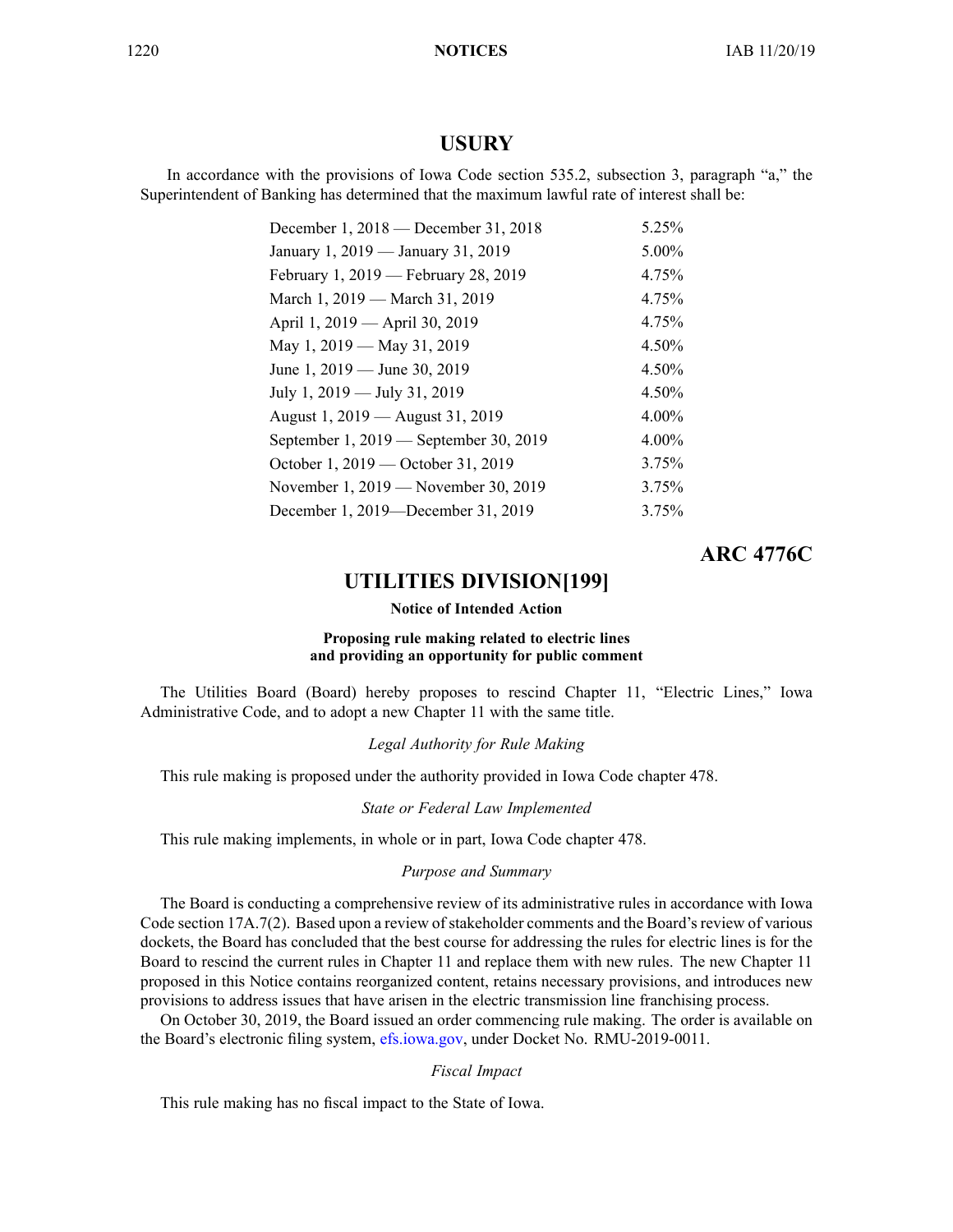#### *Jobs Impact*

After analysis and review of this rule making, no impact on jobs has been found.

#### *Waivers*

Any person who believes that the application of the discretionary provisions of this rule making would result in hardship or injustice to that person may petition the Board for <sup>a</sup> waiver of the discretionary provisions, if any, pursuan<sup>t</sup> to rule 199—1.3(17A,474,476).

## *Public Comment*

Any interested person may submit written comments concerning this proposed rule making. Written comments in response to this rule making must be received by the Board no later than 4:30 p.m. on December 10, 2019. Comments should be directed to:

Iowa Utilities Board Electronic Filing System (EFS) [efs.iowa.gov](http://efs.iowa.gov) Phone: 515.725.7337 Email: [efshelpdesk@iub.iowa.gov](mailto:efshelpdesk@iub.iowa.gov)

## *Public Hearing*

An oral presentation at which persons may presen<sup>t</sup> their views orally or in writing will be held as follows:

January 14, 2020 1 to 3 p.m.

Board Hearing Room 1375 East Court Avenue Des Moines, Iowa

Persons who wish to make oral comments at the oral presentation may be asked to state their names for the record and to confine their remarks to the subject of this proposed rule making.

Any persons who intend to attend the oral presentation and have special requirements, such as those related to hearing or mobility impairments, should contact the Board and advise of specific needs.

## *Review by Administrative Rules Review Committee*

The Administrative Rules Review Committee, <sup>a</sup> bipartisan legislative committee which oversees rule making by executive branch agencies, may, on its own motion or on written reques<sup>t</sup> by any individual or group, review this rule making at its regular [monthly](https://www.legis.iowa.gov/committees/meetings/meetingsListComm?groupID=705&ga=88) meeting or at <sup>a</sup> special meeting. The Committee's meetings are open to the public, and interested persons may be heard as provided in Iowa Code section 17A.8(6).

The following rule-making action is proposed:

Rescind 199—Chapter 11 and adopt the following **new** chapter in lieu thereof:

## CHAPTER 11 ELECTRIC LINES

#### **199—11.1(478) General information.**

**11.1(1)** *Purpose and authority.* The purpose of this chapter is to implement the requirements in Iowa Code chapter [478](https://www.legis.iowa.gov/docs/ico/chapter/478.pdf) and to establish procedures for electric franchise proceedings before the Iowa utilities board. This chapter shall apply to any person engaged in the construction, operation, and maintenance of electric transmission lines in Iowa.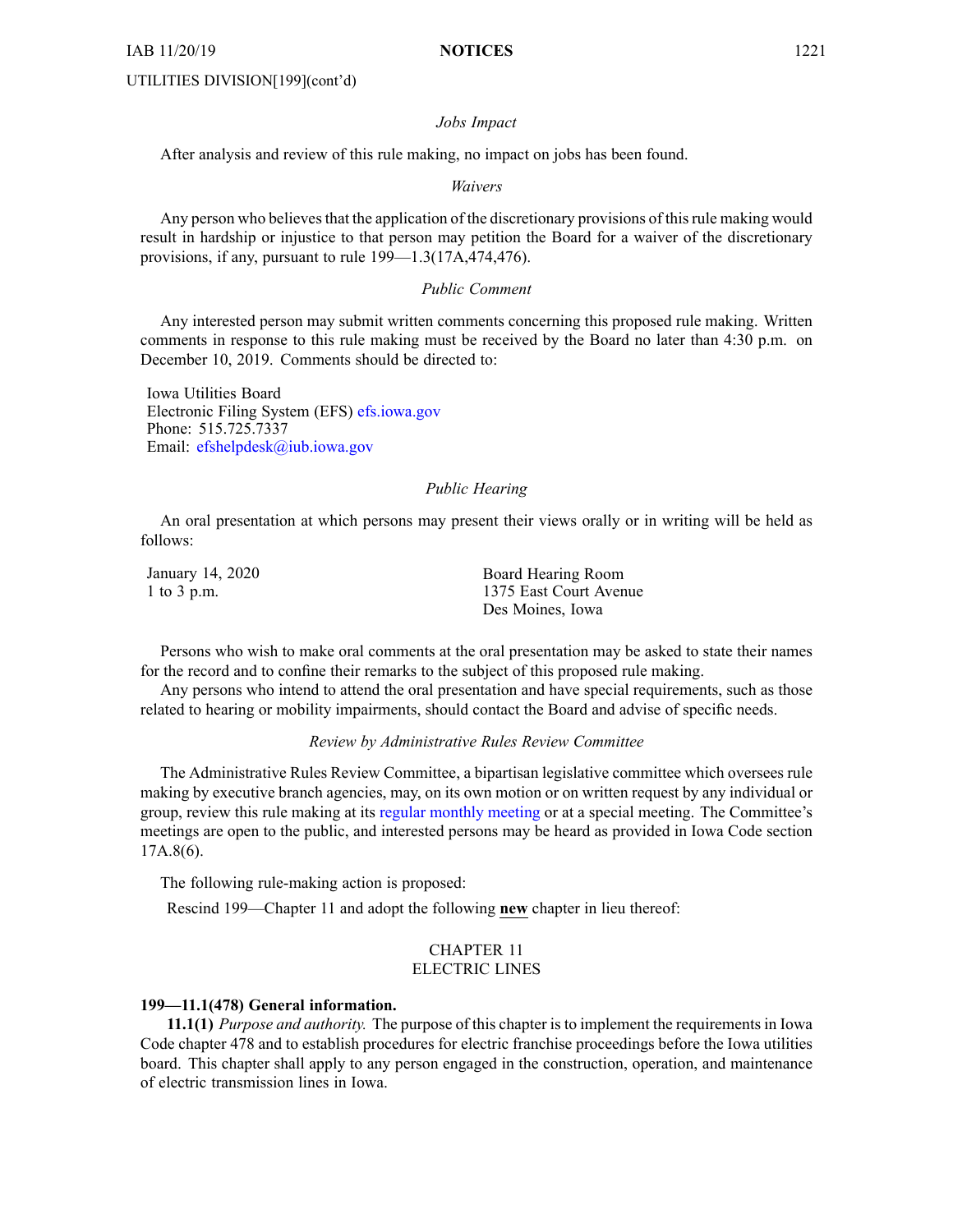**11.1(2)** *Iowa electrical safety code.* Overhead and underground electric line minimum safety requirements to be applied in installation, operation, and maintenance are found in 199—Chapter 25, Iowa electrical safety code.

**11.1(3)** *Date of filing.* A petition for franchise, and all other filings, shall be considered filed when accepted for filing by the board pursuan<sup>t</sup> to 199—Chapter 14.

**11.1(4)** *Franchise, when required.* An electric franchise shall be required for the construction, operation, and maintenance of any electric line capable of operating at 69,000 volts (69 kV) or more outside of cities, excep<sup>t</sup> that <sup>a</sup> franchise is not required for electric lines located entirely within the boundaries of property owned by an electric company or an end user.

**199—11.2(478) Definitions.** For the administration and interpretation of this chapter, the following words and terms, when used in these rules, shall have the meanings indicated below:

*"Affected person"* means any person with <sup>a</sup> recorded legal right or interest in the property, including but not limited to <sup>a</sup> contract purchaser of record, <sup>a</sup> tenant occupying the property under <sup>a</sup> recorded lease, <sup>a</sup> record lienholder, and <sup>a</sup> record encumbrancer of the property.

*"Board"* means the utilities board within the utilities division of the department of commerce.

*"Capable of operating"* means the standard voltage rating at which the electric line, wire, or cable can be operated consistent with the level of the insulators and the conductors used in construction of the electric line, wire, or cable based on manufacturer's specifications, industry practice, and applicable industry standards.

*"Electric company"* means any person that proposes to construct, erect, maintain, or operate an electric line, wire, or cable in Iowa.

*"Person"* means individual, corporation, limited liability company, governmen<sup>t</sup> or governmental subdivision or agency, business trust, estate, trust, partnership or association, or any other legal entity as defined in Iowa Code section [4.1\(20\)](https://www.legis.iowa.gov/docs/ico/section/4.1.pdf).

*"Termini"* means the electrically functional end points of an electric line, without which it could not serve <sup>a</sup> public use. Examples of termini include generating stations, substations, or other electric lines.

*"Transmission line"* means any electric line, wire, or cable capable of operating at 69 kilovolts or more.

**199—11.3(478) Route selection.** The planning for <sup>a</sup> route that is the subject of <sup>a</sup> petition for franchise shall begin with routes that are near and parallel to roads, railroad rights-of-way, or division lines of land, according to the governmen<sup>t</sup> survey, consistent with the provisions of Iowa Code section [478.18\(2\)](https://www.legis.iowa.gov/docs/ico/section/478.18.pdf).

**11.3(1)** *Where deviations allowed.* When <sup>a</sup> route near and parallel to the features described in this rule has segments where transmission line construction is not practicable and reasonable, deviations may be proposed for those segments, when the proposed deviations are accompanied by <sup>a</sup> proper evidentiary showing, generally for engineering reasons, that the initial route or routes examined did not meet the practicable and reasonable standard pursuan<sup>t</sup> to Iowa Code section [478.18\(2\)](https://www.legis.iowa.gov/docs/ico/section/478.18.pdf). Although deviations based on landowner preference or minimizing interference with land use may be permissible, the electric company shall demonstrate that route planning began with <sup>a</sup> route or routes near and parallel to roads, railroad rights-of-way, or division lines of land.

**11.3(2)** *Location of buildings.* No transmission line shall be constructed outside of cities, excep<sup>t</sup> by agreement, within 100 feet of any dwelling, house or other building, excep<sup>t</sup> where the transmission line crosses or passes along <sup>a</sup> public highway or is located alongside or parallel with the right-of-way of any railroad company, consistent with the provisions of Iowa Code section [478.20](https://www.legis.iowa.gov/docs/ico/section/478.20.pdf). Construction of <sup>a</sup> new building within 100 feet of the center line of an existing transmission line shall be construed as "agreement" within the meaning of Iowa Code section [478.20](https://www.legis.iowa.gov/docs/ico/section/478.20.pdf).

**11.3(3)** *Railroad crossings.* The electric company shall file an affidavit and supporting documents showing that the requirements in rule 199—42.3(476) have been met for each railroad crossing over which the transmission line will be constructed.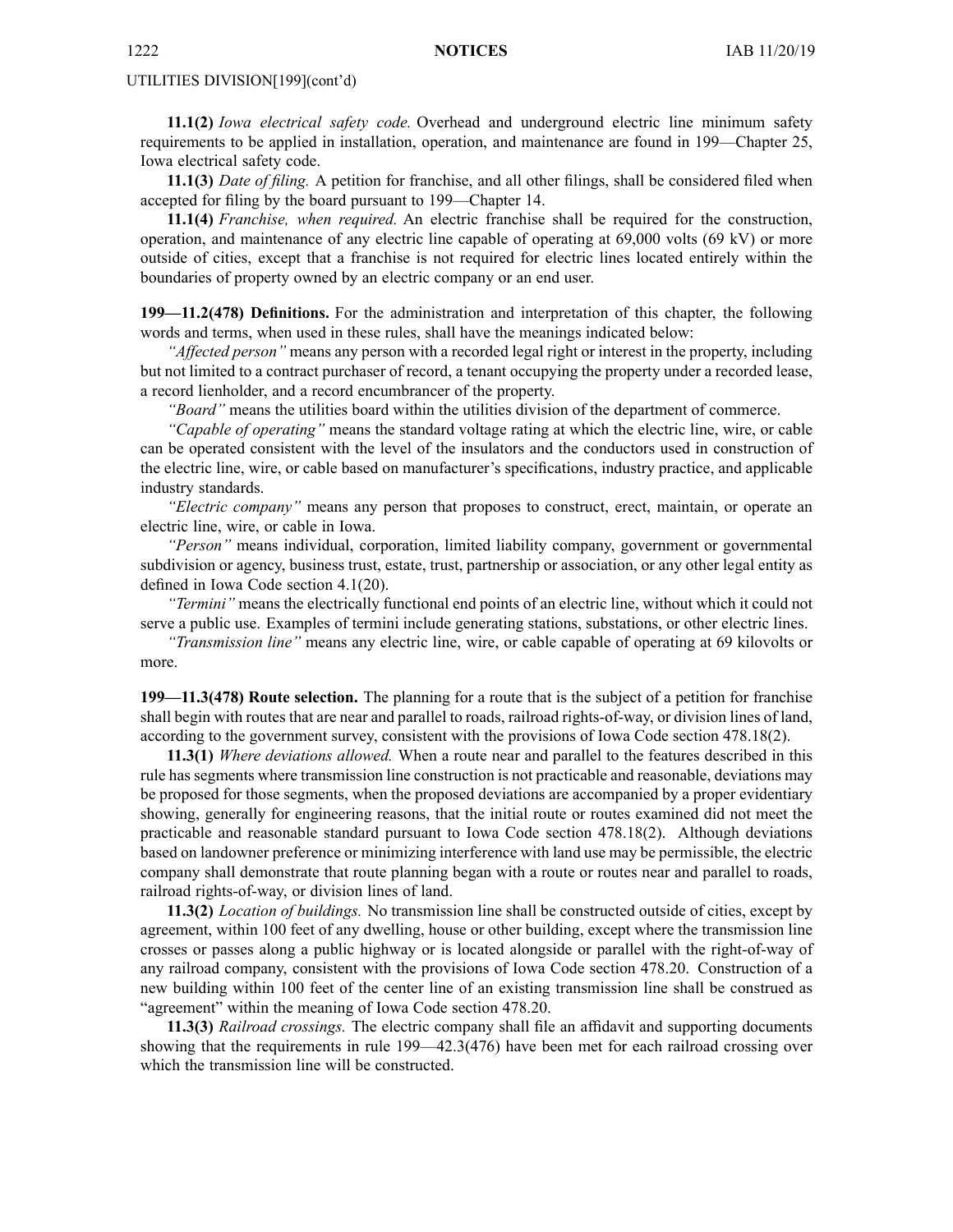**199—11.4(478) Informational meetings.** Not less than 30 days or more than two years prior to filing <sup>a</sup> petition or related petitions requesting <sup>a</sup> franchise for <sup>a</sup> new transmission line, with one or more miles of the total proposed route across privately owned real estate, the electric company shall hold an informational meeting in each county in which real property or real property rights will be affected. An informational meeting is required to be held in each county where property rights will be affected regardless of the length of the portion of the proposed transmission line in <sup>a</sup> county. The length of easements required for conductor and crossarm overhang of private property, even if no supporting structures are located on that property, shall be included in determining whether an informational meeting is required pursuan<sup>t</sup> to Iowa Code section [478.2](https://www.legis.iowa.gov/docs/ico/section/478.2.pdf).

**11.4(1)** *Facilities.* Electric companies filing <sup>a</sup> petition for franchise shall be responsible for all negotiations and compensation for <sup>a</sup> suitable facility to be used for each informational meeting, including but not limited to <sup>a</sup> building or facility which is in substantial compliance with any applicable requirements of the Americans with Disabilities Act (ADA) Standards for Accessible Design, including both Title III regulations at 28 CFR Part 36, Subpart D, and the 2004 ADA Accessibility Guidelines (ADAAG) at 36 CFR Part 1191, Appendices B and D (as amended through [the effective date of these rules]), where such <sup>a</sup> building or facility is reasonably available.

**11.4(2)** *Location.* The informational meeting location shall be reasonably accessible to all persons who may be affected by the granting of <sup>a</sup> franchise in that county or who have an interest in the proposed transmission line.

**11.4(3)** *Personnel.* At the informational meeting, qualified personnel representing the electric company shall make <sup>a</sup> presentation that includes the following information:

*a.* Utility service requirements and planning which have resulted in the proposed construction.

*b.* When the transmission line will be constructed.

*c.* In general terms, the physical construction, appearance and typical location of poles and conductors with respec<sup>t</sup> to property lines.

*d.* In general terms, the rights which the electric company shall seek to acquire by easements.

*e.* Procedures to be followed in contacting affected persons with whom the electric company may seek specific negotiations in acquiring voluntary easements.

*f.* Methods and factors used in arriving at an offered price for voluntary easements including the range of cash amount of each component. An example of an offer sheet shall be included as par<sup>t</sup> of the presentation.

*g.* The manner in which voluntary easement, payments are made, including discussion of conditional easements, signing fees, and time of payment.

*h.* Other factors or damages which are not included in the easement but for which compensation is made, including features of interest to affected persons but not limited to computation of amounts and manner of payment.

*i.* If the undertaking is a joint effort by more than one electric company, all of the electric companies involved in the project shall be represented at the informational meeting by qualified personnel able to speak on the matters required by this subrule.

**11.4(4)** *Board approval.* An electric company proposing to schedule an informational meeting shall file <sup>a</sup> reques<sup>t</sup> with the board to schedule the informational meeting and shall include <sup>a</sup> proposed date and time for the informational meeting, an alternate date and time, <sup>a</sup> description of the proposed project and route, and a map of the proposed route. The electric company shall be notified within ten days from the filing of the reques<sup>t</sup> whether the reques<sup>t</sup> is approved or alternate dates and times are required. Once <sup>a</sup> date and time for the informational meeting have been approved, the electric company shall file the location of the informational meeting and <sup>a</sup> copy of the informational meeting presentation with the board.

**11.4(5)** *Notice of informational meeting.* Notice of each informational meeting shall be provided by certified mail, return receipt requested, to those persons listed on the tax assessment rolls as responsible for paymen<sup>t</sup> of real estate taxes on the property and persons in possession of or residing on the property within the corridor where the proposed transmission line will be located. The notice shall be deposited in the U.S. mail not less than 30 days prior to the date of the meeting.

*a.* The notice shall include the following: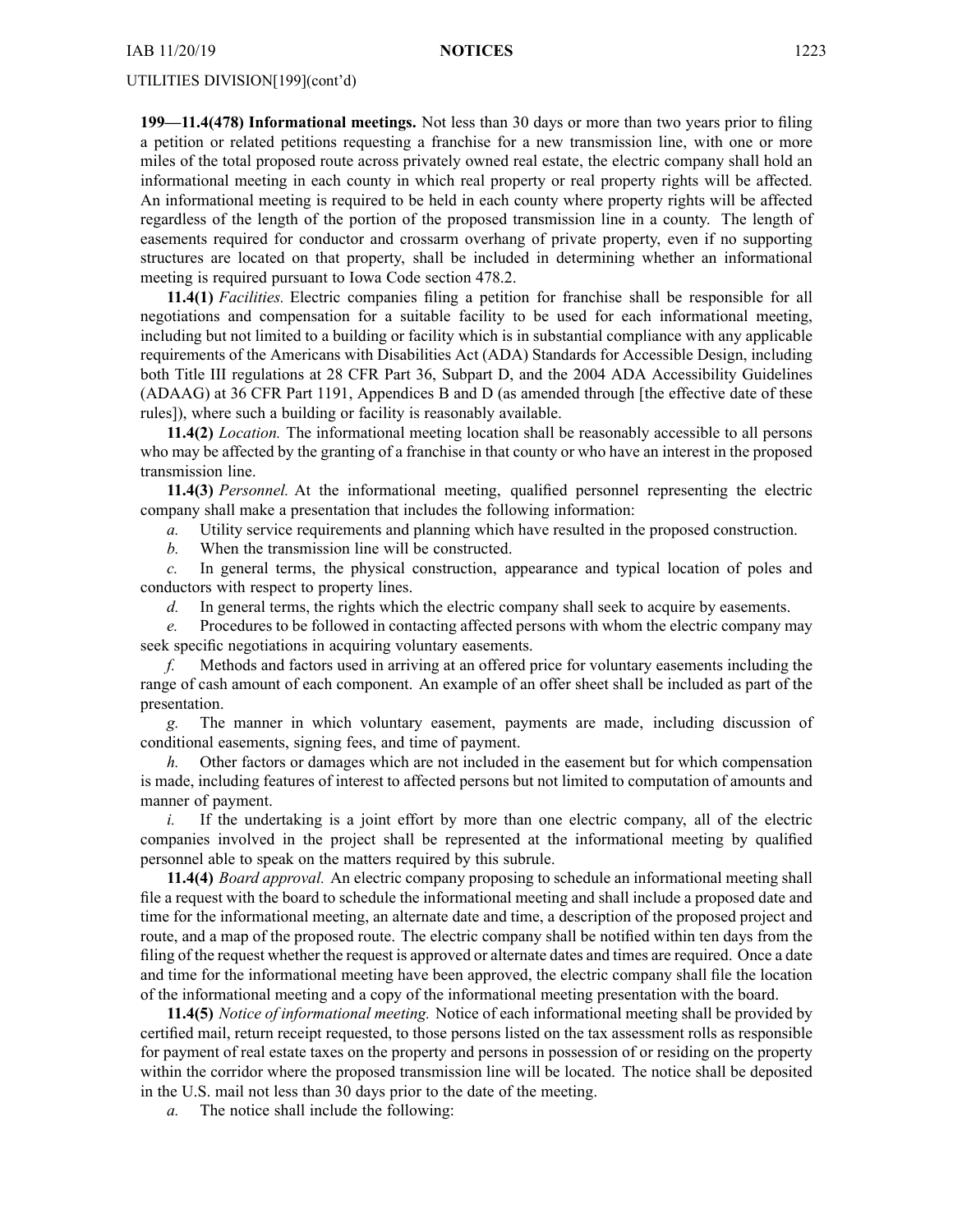(1) The name of the electric company;

(2) The electric company's principal place of business;

(3) The general description and purpose of the proposed project;

(4) The general nature of the right-of-way desired;

(5) The possibility that the right-of-way may be acquired by condemnation if approved by the board;

(6) A map showing the route of the proposed project;

(7) A description of the process used by the board in making <sup>a</sup> decision on whether to approve <sup>a</sup> franchise, including the right to take property by eminent domain;

(8) A statement that affected persons have <sup>a</sup> right to be presen<sup>t</sup> at the informational meeting and to file objections with the board;

(9) Designation of the time and place of the meeting;

(10) The following statement: Persons with disabilities requiring assistive services or devices to observe or participate should contact the Utilities Board at (515)725-7300 in advance of the scheduled date to reques<sup>t</sup> accommodations; and

(11) A copy of the statement of damages as described in subrule 11.9(5).

*b.* The electric company shall cause the meeting notice, including the map, to be published once in <sup>a</sup> newspaper of general circulation in each county where the proposed line is to be located. The notice shall be published at least one week and not more than three weeks prior to the date of the meeting. Publication shall be considered notice to landowners and persons in possession of or residing on the property whose addresses are not known.

*c.* The electric company shall file prior to the informational meeting an affidavit that describes the good-faith effort the electric company undertook to locate the addresses of persons listed on the tax assessment rolls as responsible for paymen<sup>t</sup> of real estate taxes imposed on the property within the corridor where the proposed transmission line is to be located and those persons in possession of or residing on the property.

**199—11.5(478) Petition for <sup>a</sup> new franchise.** A single docket will be assigned to <sup>a</sup> proposed transmission line even if the transmission line will be located in more than one county. The electric company may reques<sup>t</sup> one franchise for the entire transmission line or may reques<sup>t</sup> separate franchises in each county where the proposed transmission line is to be located.

**11.5(1)** *Petition and exhibits.* A petition for <sup>a</sup> new franchise shall be filed on forms prescribed by the board, shall be notarized, and shall have all required exhibits attached. Exhibits in addition to those required by this rule may be attached when appropriate. The petition shall be attested to by an officer, official, or attorney with authority to represen<sup>t</sup> the electric company. The following exhibits shall be filed with the petition:

*a. Exhibit A.* A legal description of the route. The description shall include the name of the county, the maximum and nominal voltages, the beginning point and endpoint of the transmission line, and whether the route is on public, private, or railroad right-of-way. In the case of multicounty projects, the description shall identify all counties involved in the total project and the termini located in other counties. When the route is in or adjacent to the right-of-way of <sup>a</sup> named road or <sup>a</sup> railroad, the exhibit shall specifically identify the road or railroad by name.

*b. Exhibit B.* A map showing the route of the transmission line drawn with reasonable accuracy considering the scale. The map may be to any scale appropriate for the level of detail to be shown but may not be smaller than one inch to the mile and shall be legible when printed on paper no larger than 11 by 17 inches. The following minimum information shall be provided:

(1) The route of the transmission line which is the subject of the petition, including beginning point and endpoint and, when the transmission line is parallel to <sup>a</sup> road or railroad, which side the line is on. Line sections with double-circuit construction or underbuild shall be designated. The nominal voltage and ownership of other circuits or underbuild shall be indicated. The nominal voltage of other circuits or underbuild shall be the voltage at which the electric line is capable of operating.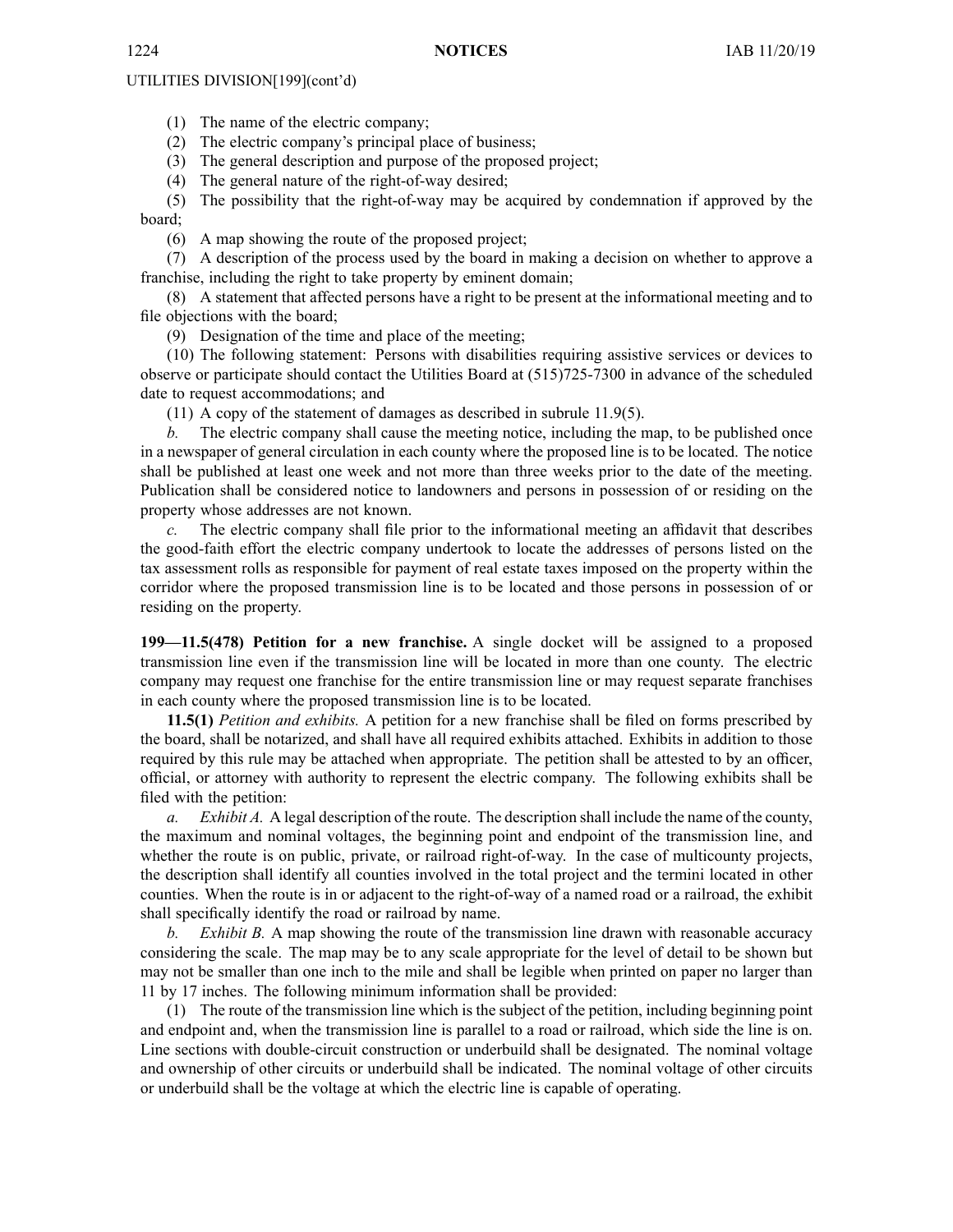(2) The name of the county, county and section lines, section numbers, and township and range numbers.

(3) The location and identity of roads, named streams and bodies of water, and any other pertinent natural or man-made features or landmarks influencing the route.

(4) The names and corporate limits of cities.

(5) The names and boundaries of any public lands or parks, recreational areas, preserves or wildlife refuges.

(6) All electric lines, including lines owned by the electric company, within six-tenths of <sup>a</sup> mile of the route, including the nominal voltage of the lines, whether the lines are overhead or buried, and the names and addresses of the owners. Any electric lines to be removed or relocated shall be designated.

(7) The location of railroad rights-of-way, including the names and addresses of the owners.

(8) The location of airports or landing strips within one mile of the route, along with the names and addresses of the owners.

(9) The location of pipelines used for the transportation of any solid, liquid, or gaseous substance, excep<sup>t</sup> water, within six-tenths of <sup>a</sup> mile of the route, along with the names and addresses of the owners.

(10) The names and addresses of the owners of telephone, communication, or cable television lines within six-tenths of <sup>a</sup> mile of the route. The location of these lines need not be shown.

(11) The names and addresses of the owners of rural water districts organized pursuan<sup>t</sup> to Iowa Code chapter [357A](https://www.legis.iowa.gov/docs/ico/chapter/357A.pdf) that have facilities within six-tenths of <sup>a</sup> mile of the route. The location of these facilities need not be shown.

(12) A map of the entire route if the route is located in more than one county or there is more than one map for <sup>a</sup> county.

*c. Exhibit C.* Technical information and engineering specifications describing typical materials, equipment and assembly methods as specified on forms provided by the board.

*d. Exhibit D.* The exhibit shall consist of <sup>a</sup> written text containing the following:

(1) An affidavit with an allegation and supporting information that the transmission line is necessary to serve <sup>a</sup> public use and represents <sup>a</sup> reasonable relationship to an overall plan of transmitting electricity in the public interest. Additional substantiated allegations as may be required by Iowa Code section [478.3\(2\)](https://www.legis.iowa.gov/docs/ico/section/478.3.pdf) shall also be included.

(2) If the route or any portion thereof is not near and parallel to roads or railroad rights-of-way, or along division lines of the lands, according to governmen<sup>t</sup> surveys, an explanation of why such parallel routing is not practicable or reasonable.

(3) A statement regarding the availability of routes on an existing electric line right-of-way and an explanation of why this line was not selected.

(4) If the route and manner of construction would result in separate pole lines for two or more electric supply lines occupying the same road right-of-way in <sup>a</sup> manner not in compliance with subrule 11.11(1), <sup>a</sup> reques<sup>t</sup> that the board authorize separate pole lines and justification for the authorization.

(5) Any other information or explanation in suppor<sup>t</sup> of the petition.

(6) If <sup>a</sup> new franchise must be sought for an existing transmission line, historical information regarding the prior franchise.

(7) A copy of any route study that was performed in determining the location of the proposed transmission line.

*e. Exhibit E.* This exhibit is required only if the petition requests the right of eminent domain. This exhibit shall be in its final form prior to issuance of the official notice by the board and approval of the eminent domain notice required by Iowa Code section [478.6\(2\)](https://www.legis.iowa.gov/docs/ico/section/478.6.pdf). The exhibit shall consist of <sup>a</sup> map of the route showing the location of each property for which the right of eminent domain is sought, and for each property:

- (1) The legal description of the property.
- (2) The legal description of the desired easement.
- (3) A specific description of the easement rights being sought.
- (4) The names and addresses of all affected persons and of all tenants.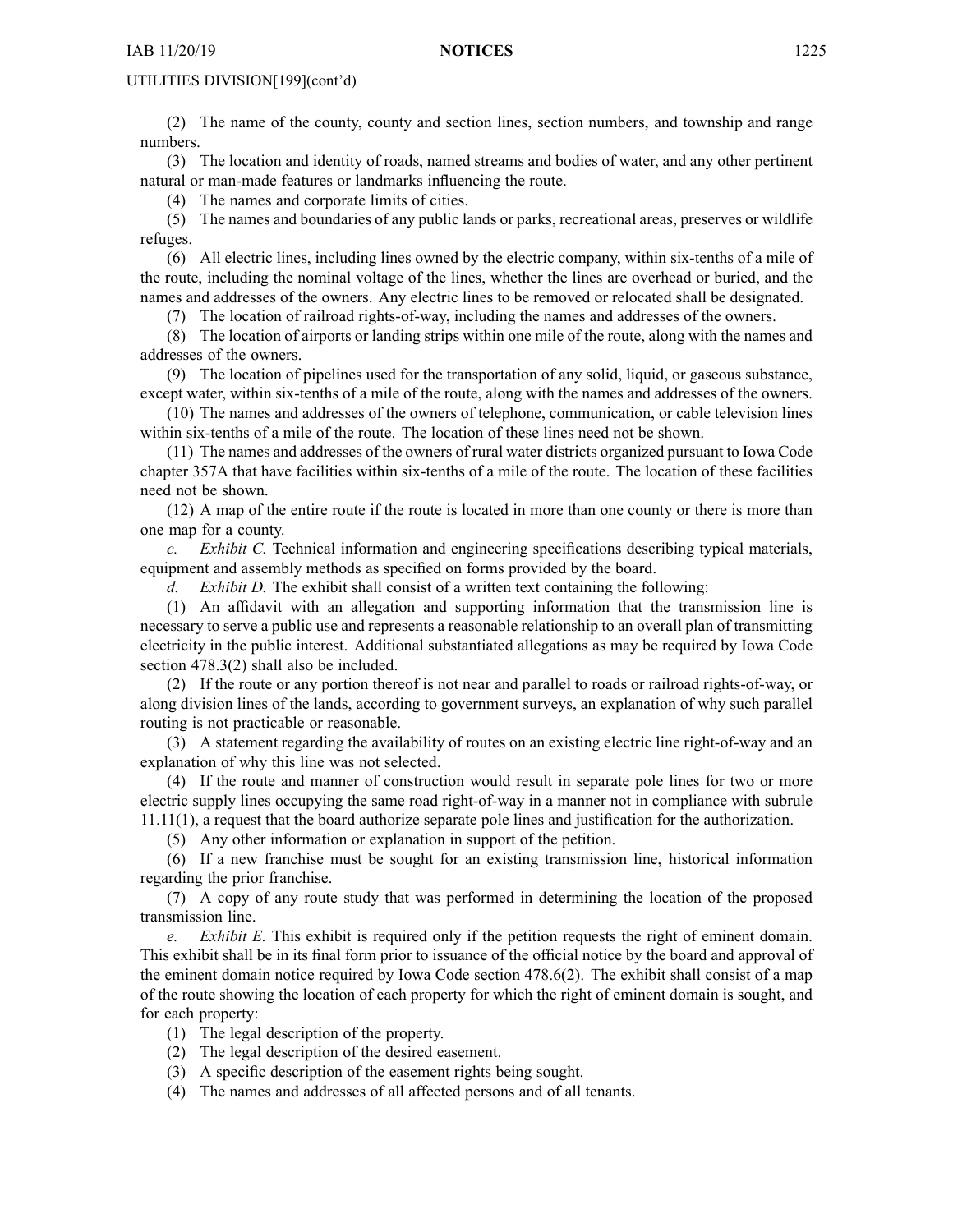(5) A map drawn to an appropriate scale showing the boundaries of the property, the boundaries and dimensions of the proposed easement, the location of all electric lines and supports within the proposed easement, the location of and distance to any building within 100 feet of the proposed transmission line, and any other features pertinent to the location of the transmission line and its supports or to the rights being sought.

(6) An affidavit affirming that the electric company has undertaken <sup>a</sup> review of land records to identify all affected persons for all parcels over which the transmission line is proposed to be located before easements were signed or eminent domain requested.

*f. Exhibit F.* The showing of notice to all persons identified in subparagraphs 11.5(1)*"b"*(6) through 11.5(1)*"b"*(11) and to the Iowa department of transportation. One copy of each letter of notification or one copy of the letter accompanied by <sup>a</sup> written statement listing all persons that were sent the notice, the date of mailing, and <sup>a</sup> copy of the map sent with the letters shall accompany the petition when it is filed with the board.

*Exhibit G.* The affidavit required by Iowa Code section [478.3\(2\)](https://www.legis.iowa.gov/docs/ico/section/478.3.pdf)<sup>"c</sup>" on the holding of an informational meeting. Copies of the mailed notice letter and the published notice(s) of each informational meeting shall be attached to the affidavit. This exhibit is required only if an informational meeting was conducted.

*h. Other exhibits.* The board may require filing of additional exhibits if further information on <sup>a</sup> particular project is deemed necessary.

**11.5(2)** *Notice of franchise petition.*

*a.* Whenever <sup>a</sup> petition for <sup>a</sup> new franchise is filed with the board, the board shall prepare <sup>a</sup> notice addressed to the citizens of each county through which the transmission line or lines extend. The electric company shall cause this notice to be published in <sup>a</sup> newspaper of general circulation in each county for two consecutive weeks. Proof of publication shall be filed with the board. This published notice shall constitute sufficient notice to all persons of the proceeding, excep<sup>t</sup> owners of record and persons in possession of land to be crossed for which voluntary easements have not been obtained at the time of the first publication of the notice.

*b.* The electric company shall, in addition to publishing notice, serve notice in writing of the filing of the petition on the affected persons and the persons in possession of the lands over which easements have not been obtained. The served notices shall be by ordinary mail, addressed to the last-known address, mailed not later than the first day of publication of the official notice. One copy of each letter of notification, or one copy of the letter accompanied by <sup>a</sup> written statement listing all persons to which it was mailed and the date of mailing, shall be filed with the board not later than five days after the date of second publication of the official notice. The electric company shall file <sup>a</sup> statement describing the action taken to ensure that the company has identified the names and addresses of all affected persons and persons in possession of property over which voluntary easements have not been obtained.

*c.* Published notices of petitions for franchise shall include provisions whereby interested persons can examine a map of the route. When the petition is filed, the electric company shall state whether a map is to be published with the notice or whether the notice is to include <sup>a</sup> telephone number and an address through which persons may reques<sup>t</sup> <sup>a</sup> map from the electric company at no cost. The map required by this paragraph need not be as detailed as the Exhibit B map but shall include at minimum the proposed route, section lines, section and township numbers, roads and railroads, city boundaries, and rivers and named bodies of water. A copy of this map shall be filed with the petition.

**11.5(3)** *Notice to other persons.* The electric company shall give written notice, by ordinary mail, mailed at the time the petition is filed with the board and accompanied by <sup>a</sup> map showing the route of the proposed electric transmission line, to the persons identified in subparagraphs 11.5(1)*"b"*(6) through 11.5(1)*"b"*(11) and to the Iowa department of transportation. One copy of each letter of notification or one copy of the letter accompanied by <sup>a</sup> written statement listing all persons that were sent the notice, the date of mailing, and <sup>a</sup> copy of the map sent with the letters shall accompany the petition when it is filed with the board.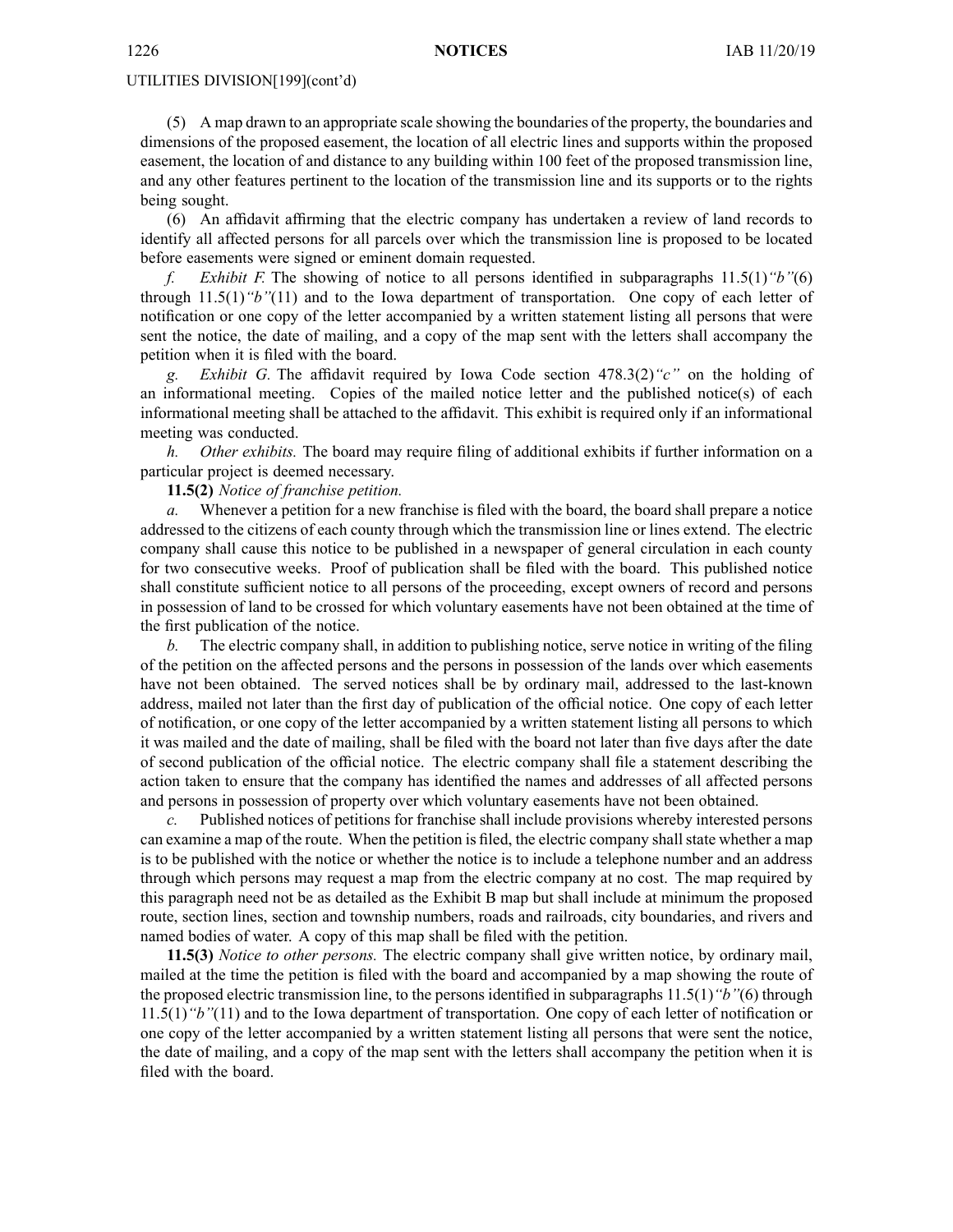**11.5(4)** *Eminent domain notice.* If an electric company is requesting the right of eminent domain over property as par<sup>t</sup> of <sup>a</sup> petition for <sup>a</sup> new franchise, notice shall be provided pursuan<sup>t</sup> to subrule 11.10(1).

**199—11.6(478) Petition for an amendment to <sup>a</sup> franchise.** A petition for an amendment of <sup>a</sup> franchise shall include the same exhibits and information required for <sup>a</sup> new franchise as described in rule 199—11.5(478).

**11.6(1)** When <sup>a</sup> petition for amendment is required. A petition for amendment of <sup>a</sup> franchise shall be filed with the board for approval when the electric company is:

*a.* Increasing the operating voltage of any electric line, the level to which it is capable of operating, or to <sup>a</sup> voltage greater than that specified in the existing franchise.

*b.* Constructing an additional circuit which is capable of operating at <sup>a</sup> nominal voltage of 69 kV or more on <sup>a</sup> previously franchised line, where an additional circuit at such voltage is not authorized by the existing franchise.

*c.* Relocating <sup>a</sup> franchised line to <sup>a</sup> route different from that authorized by an existing franchise which requires that new or additional interests in property be obtained, or that new or additional authorization be obtained from highway or railroad authorities, or for relocations of less than one mile if the right of eminent domain is sought.

**11.6(2)** When <sup>a</sup> new transmission line is proposed in <sup>a</sup> county where the electric company has <sup>a</sup> countywide franchise for all of the electric company's transmission lines in <sup>a</sup> county, the new transmission line will be included in the countywide franchise as an amendment to the countywide franchise.

**11.6(3)** When an existing franchise in <sup>a</sup> county is proposed to be combined with another existing franchise in <sup>a</sup> county, <sup>a</sup> petition for an amendment of the franchise with the latest expiration date shall be filed to combine the transmission lines into one of the existing franchises.

**11.6(4)** An amendment to <sup>a</sup> franchise shall not be required for <sup>a</sup> voltage increase, additional circuit, or electric line relocation where such activity takes place entirely within the boundaries of property owned by an electric company or an end user.

**11.6(5)** Notice of <sup>a</sup> petition for franchise amendment. Notice of <sup>a</sup> petition for an amendment to <sup>a</sup> franchise shall be the same notice that is required for <sup>a</sup> petition for <sup>a</sup> new franchise as described in rule 199—11.5(478).

**11.6(6)** Eminent domain notice. If an electric company is requesting the right of eminent domain over property as par<sup>t</sup> of <sup>a</sup> petition for amendment of <sup>a</sup> franchise, notice shall be provided pursuan<sup>t</sup> to subrule 11.10(1).

# **199—11.7(478) Petition for the abbreviated franchise process.**

**11.7(1)** *Eligibility for abbreviated franchise process.* Petitions for an electric franchise or an amendment to <sup>a</sup> franchise may be filed pursuan<sup>t</sup> to the abbreviated franchise process set forth in Iowa Code section [478.1\(5\)](https://www.legis.iowa.gov/docs/ico/section/478.1.pdf) if the following requirements are met:

*a.* The project consists of the conversion, upgrading, or reconstruction of an existing electric line operating at 34.5 kV to <sup>a</sup> line capable of operating at 69 kV.

*b.* The project will be on substantially the same right-of-way as an existing 34.5 kV line. For purposes of this subrule, "substantially the same right-of-way" means that the new or additional interests in private property right-of-way will be required for less than one mile of the proposed project length. Easements required for conductor and crossarm overhang of private property or for anchor easements shall not be considered when determining the length of additional interests in private property right-of-way.

*c.* The project will have substantially the same effect on the underlying properties as the existing 34.5 kV line.

*d.* The completed transmission line will comply with the Iowa electrical safety code found in 199—Chapter 25.

*e.* The electric company does not reques<sup>t</sup> the power of eminent domain.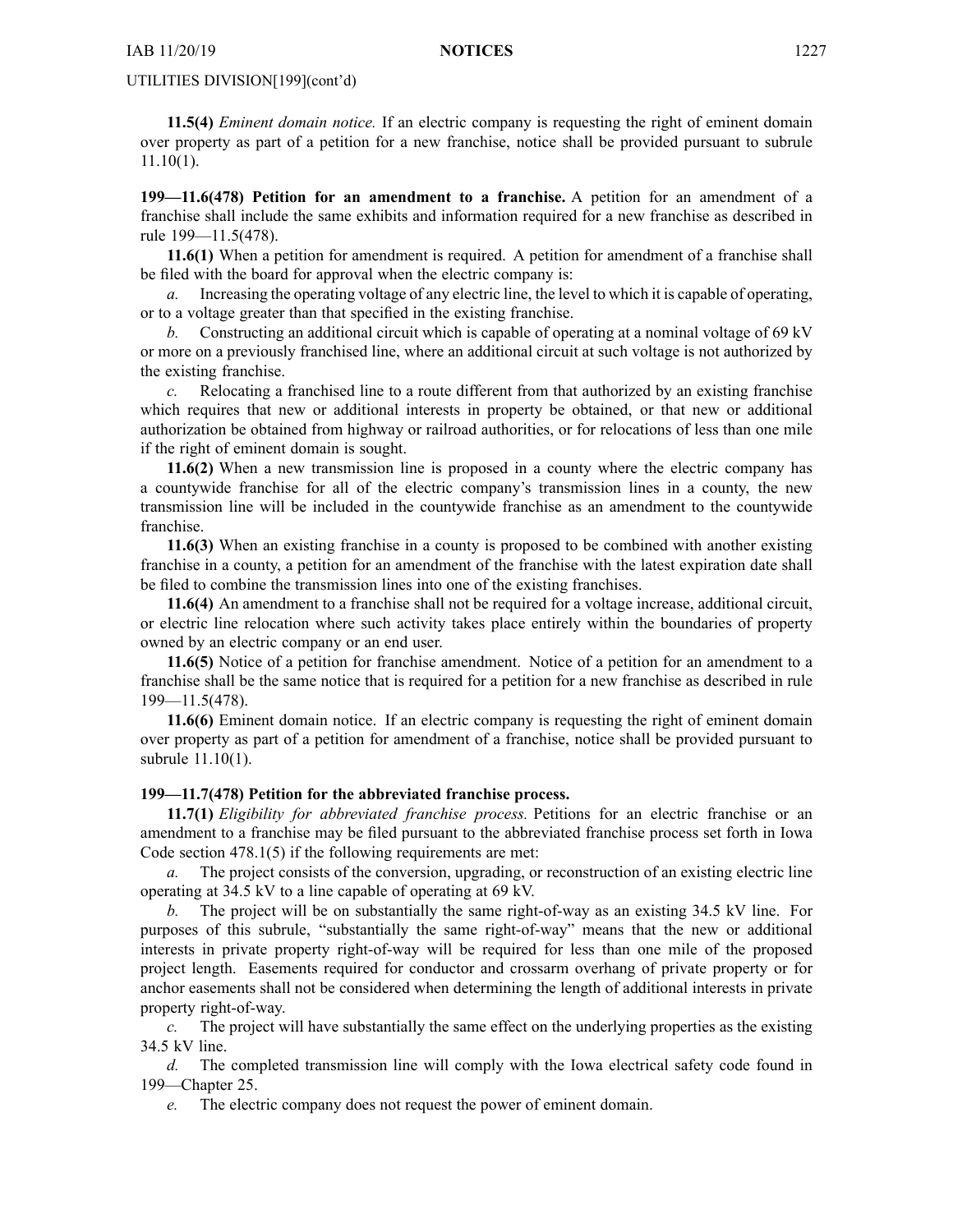*f.* The electric company agrees to pay all costs and expenses of the franchise proceeding.

**11.7(2)** *Petition using abbreviated process.* A petition for <sup>a</sup> new franchise or an amendment to <sup>a</sup> franchise filed pursuan<sup>t</sup> to the abbreviated franchise process set forth in Iowa Code section [478.1\(5\)](https://www.legis.iowa.gov/docs/ico/section/478.1.pdf) shall be made on forms prescribed by the board, shall be notarized, and shall have all required exhibits attached. Exhibits in addition to those required by this subrule may be attached when appropriate. The exhibits required to be attached are as follows:

*a. Exhibit A.* A legal description of the route. The description shall include the name of the county, the maximum and nominal voltages, the beginning point and endpoint of the transmission line, and whether the route is on public, private, or railroad right-of-way. When the route is in or adjacent to the right-of-way of <sup>a</sup> named road or <sup>a</sup> railroad, the exhibit shall specifically identify the road or railroad by name. The description shall identify any termini located in other counties.

*b. Exhibit B.* A map showing the route of the transmission line drawn with reasonable accuracy considering the scale. The map may be to any scale appropriate for the level of detail to be shown but may not be smaller than one inch to the mile and must be legible when printed on paper no larger than 11 by 17 inches. The following minimum information shall be provided:

(1) The route of the transmission line which is the subject of the petition, including the beginning point and endpoint and, when the transmission line is parallel to <sup>a</sup> road or railroad, the side on which the line is located. Line sections with double-circuit construction or underbuild shall be designated. The nominal voltage and ownership of other circuits or underbuild shall be indicated. The nominal voltage of other circuits or underbuild shall be the voltage at which the electric line is capable of operating.

(2) The name of the county, county and section lines, section numbers, and township and range numbers.

(3) The location and identity of roads, railroads, named streams and bodies of water, and any other pertinent natural or man-made features or landmarks influencing the route.

(4) The names and corporate limits of cities.

(5) If any deviation from the existing route is proposed, the original and proposed routes shall be shown and identified.

*c. Exhibit C.* Technical information and engineering specifications describing typical materials, equipment, and assembly methods as specified on forms provided by the board.

*d. Exhibit D.* The exhibit shall consist of written text containing the following:

(1) A listing of any existing franchises that would be terminated or amended in whole or in par<sup>t</sup> by this petition, including the docket number, franchise number, date of issue, county of location, and to whom the franchise is granted.

(2) An allegation, with supporting testimony, that the project is eligible for the abbreviated franchise process.

(3) An allegation, with supporting testimony, that the project is necessary to serve <sup>a</sup> public use and represents <sup>a</sup> reasonable relationship to an overall plan of transmitting electricity in the public interest.

(4) An explanation for any deviations from the existing transmission line route.

(5) A statement regarding the availability of routes on an existing electric line right-of-way and an explanation of why this line was not selected.

*e. Exhibit E.* A statement that the right of eminent domain is not being requested.

*f. Exhibit F.* The exhibit shall consist of <sup>a</sup> showing of notice to other electric, pipeline, telephone, communication, cable television, rural water district, and railroad companies that have facilities which are crossed by or in shared right-of-way with the proposed transmission line.

*g. Exhibit G.* The exhibitshall consist of the form of notice to be mailed in accordance with subrule 11.7(3) to owners of and persons residing on property where construction shall occur.

**11.7(3)** *Notice of franchise or amendment to franchise under abbreviated franchise process.*

One month prior to commencement of construction, an electric company shall provide written notice concerning the anticipated construction to the last-known address of the owners of record of the property where construction will occur and to persons residing on such property. Notices may be served by ordinary mail, addressed to the last-known address of the owners of record of the property and to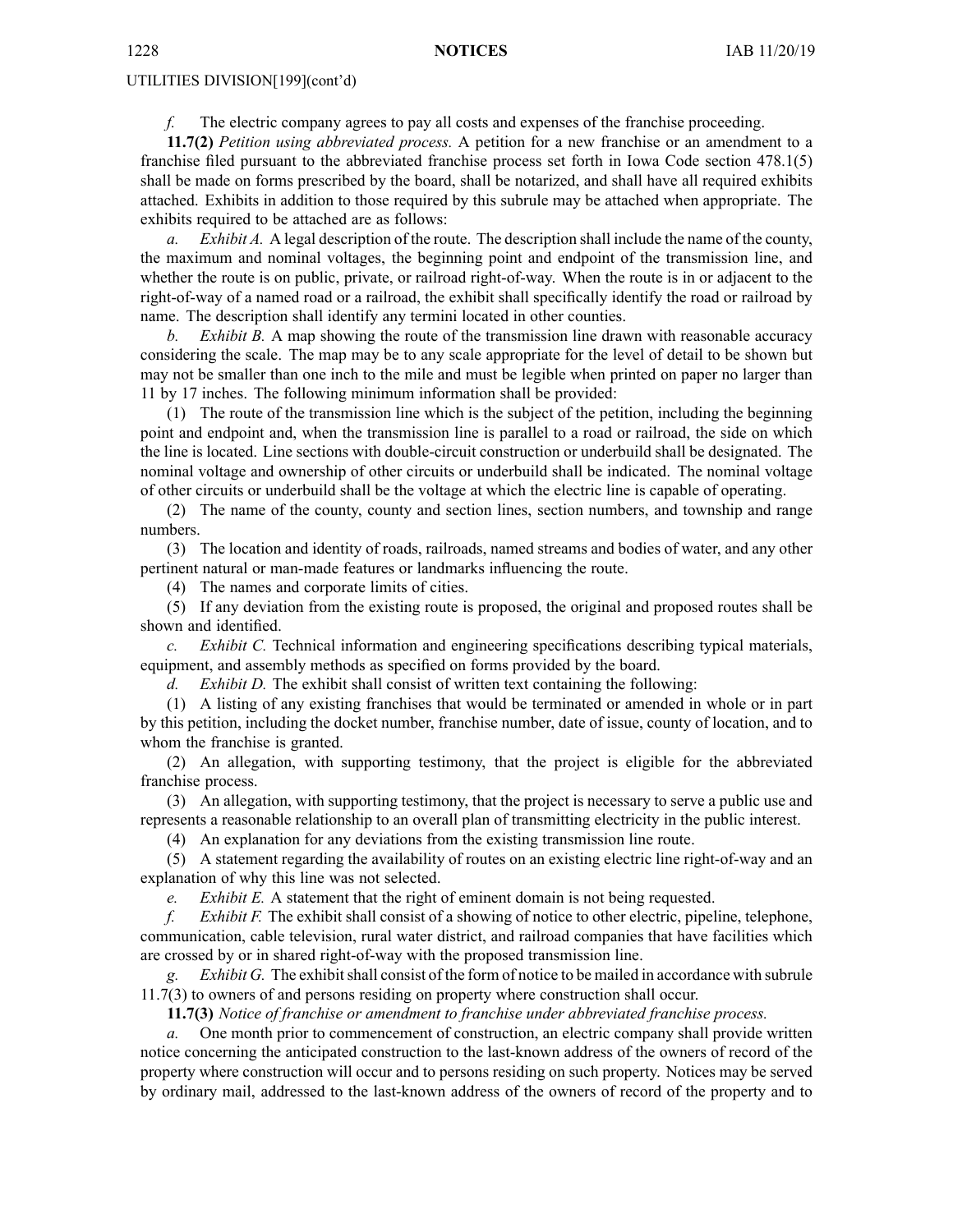persons residing on such property. The electric company shall make <sup>a</sup> good-faith effort to identify and notify all owners of record and persons residing on the property.

- *b.* The notice shall include the following information:
- (1) A description of the purpose of the project and the nature of the work to be performed.
- (2) A copy of the Exhibit B map.
- (3) The estimated dates the construction or reconstruction will commence and end.

(4) The name, address, telephone number, and email address of <sup>a</sup> representative of the electric company who can respond to inquiries concerning the anticipated construction.

*c.* For the purposes of this rule, "construction" means physical entry onto private property by personnel or equipment for the purpose of rebuilding or reconstructing the transmission line.

# **199—11.8(478) Petition for extension of franchise.**

**11.8(1)** *Petition and exhibits.* A petition for an extension of <sup>a</sup> franchise shall be made on forms prescribed by the board; shall be attested to by an officer, official, or attorney with authority to represen<sup>t</sup> the electric company; and shall have all required exhibits attached. Exhibits in addition to those required by this rule may be attached when appropriate. For <sup>a</sup> transmission line that extends into more than one county, the electric company may file <sup>a</sup> petition to combine the separate county franchises into one franchise for the entire transmission line.

*a. Exhibit A.* A legal description of the route. The description shall include the name of the county, the maximum and nominal voltages, the beginning point and endpoint of the transmission line, and whether the route is on public, private, or railroad right-of-way. When the route is in or adjacent to the right-of-way of <sup>a</sup> named road or <sup>a</sup> railroad, the exhibit shall specifically identify the road or railroad by name. The description shall identify any termini located in other counties.

*b. Exhibit B.* A map showing the route of the transmission line drawn with reasonable accuracy considering the scale. The map may be to any scale appropriate for the level of detail to be shown but may not be smaller than one inch to the mile and must be legible when printed on paper no larger than 11 by 17 inches. The following minimum information shall be provided:

(1) The route of the transmission line which is the subject of the petition, including beginning point and endpoint and, when the transmission line is parallel to <sup>a</sup> road or railroad, which side the line is on. Line sections with double-circuit construction or underbuild shall be designated. The nominal voltage and ownership of other circuits or underbuild shall be indicated. The nominal voltage of other circuits or underbuild shall be the voltage at which the electric line is capable of operating.

(2) The name of the county, county and section lines, section numbers, and township and range numbers.

(3) The location and identity of roads, railroads, named streams and bodies of water, and any other pertinent natural or man-made features or landmarks influencing the route.

(4) The names and corporate limits of cities.

*c. Exhibit C.* Technical information and engineering specifications describing typical materials, equipment and assembly methods as specified on forms provided by the board.

*d. Exhibit D.* The exhibit shall consist of <sup>a</sup> written text containing the following:

(1) A listing of all existing franchises for which extension in whole or in par<sup>t</sup> is sought, including the docket number, franchise number, date of issue, county of location, and to whom granted.

(2) A listing of all amendments to the franchises listed in subparagraph 11.8(1)*"d"*(1), including the docket number, amendment number, date of issue, and purpose of the amendment.

(3) A description of any substantial rebuilds, reconstructions, alterations, relocations, or changes in operation not included in <sup>a</sup> prior franchise or amendment proceeding.

(4) A description of any changes in ownership or operating and maintenance responsibility.

(5) An allegation, with supporting testimony, that the transmission line remains necessary to serve <sup>a</sup> public use and represents <sup>a</sup> reasonable relationship to an overall plan of transmitting electricity in the public interest.

(6) Any other information or explanation in suppor<sup>t</sup> of the petition.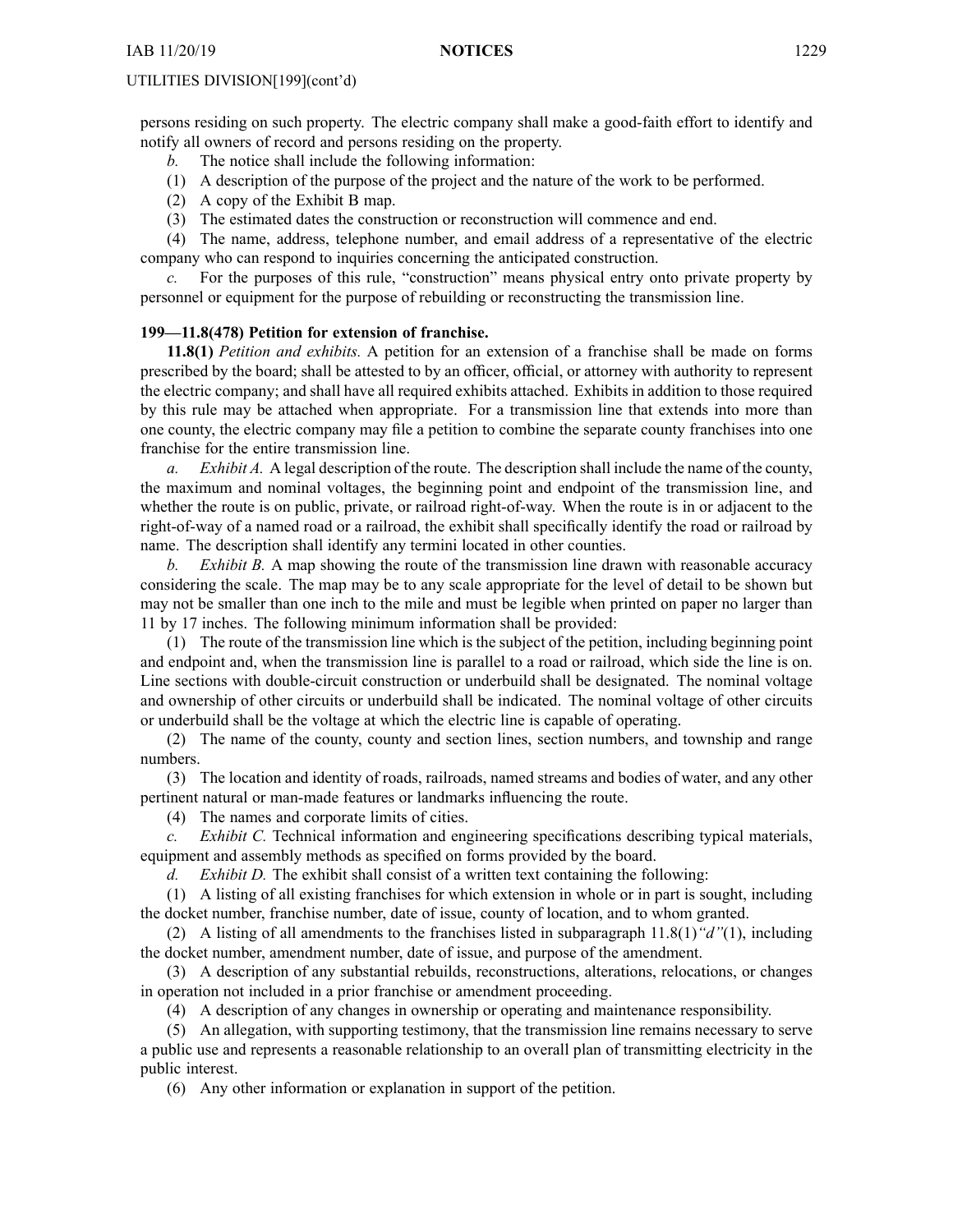**11.8(2)** *Date for filing petition for extension.* A petition for an extension of <sup>a</sup> franchise shall be filed at least one year prior to expiration of the franchise. This requirement is not applicable to extensions of franchises that expire within one year of [the effective date of these rules]. Extensions of existing countywide franchises are permitted; however, petitions to extend the franchises of separate transmission lines within <sup>a</sup> county by combining those transmission linesinto <sup>a</sup> countywide franchise are not permitted using the franchise extension process.

**11.8(3)** *When petition for extension unnecessary.* An extension of franchise is unnecessary for an electric line which is capable of operating at 69 kV or more when the electric line has been permanently retired from operation and the board has been notified of the retirement. The notice to the board shall include the franchise number and issue date, the docket number, and, if the entire franchised line is not retired, <sup>a</sup> map showing the location of the portion retired.

**11.8(4)** *Petition for extension of countywide franchise.* A petition for an extension of <sup>a</sup> countywide franchise, which includes all of the franchised lines owned by the electric company and within one county, shall include <sup>a</sup> statement of whether the published notice will contain <sup>a</sup> legal description of the route or will include <sup>a</sup> telephone number and an address through which persons may reques<sup>t</sup> <sup>a</sup> map from the electric company at no cost. The map shall comply with the requirements in subrule 11.8(6). A copy of this map shall be filed with the petition.

**11.8(5)** *Notice of petition for extension.* Whenever <sup>a</sup> petition for an extension of <sup>a</sup> franchise is filed with the board, the board shall prepare <sup>a</sup> notice addressed to the citizens of each county through which the transmission line or lines extend. The electric company shall cause this notice to be published for two consecutive weeks in <sup>a</sup> newspaper of general circulation in each county where the proposed line is to be located. Proof of publication shall be filed with the board. This published notice shall constitute sufficient notice to all affected persons and persons in possession of property where the existing line is located.

**11.8(6)** *Maps in published notice.* Published notices of petitions for franchise shall include provisions whereby interested persons can examine <sup>a</sup> map of the route. When the petition is filed, the electric company shall state whether <sup>a</sup> map is to be published with the notice or whether the notice is to include <sup>a</sup> telephone number and an address through which persons may reques<sup>t</sup> <sup>a</sup> map from the electric company at no cost. The map required by this subrule need not be as detailed as the Exhibit B map but shall include at minimum the proposed route, section lines, section and township numbers, roads and railroads, city boundaries, and rivers and named bodies of water. A copy of this map shall be filed with the petition.

**11.8(7)** *Notice to other persons.* The electric company shall give written notice, by ordinary mail, mailed at the time the petition is filed with the board, accompanied by <sup>a</sup> map showing the route of the proposed transmission line, to the persons identified in subparagraphs 11.5(1)*"b"*(6) through 11.5(1)*"b"*(11) and to the Iowa department of transportation. One copy of each letter of notification or one copy of the letter accompanied by <sup>a</sup> written statement listing all persons that were sent the notice, the date of mailing, and <sup>a</sup> copy of the map sent with the letters shall accompany the petition when it is filed with the board.

#### **199—11.9(478) Additional requirements.**

**11.9(1)** *Forms.* An electric company shall use the appropriate form or forms available on the board's website when filing <sup>a</sup> petition, an amendment to an existing franchise, or an extension of an existing franchise. All filings shall be filed electronically in compliance with the board's electronic filing system requirements in 199—Chapter 14 and shall be considered filed when accepted for filing into the board's electronic filing system pursuan<sup>t</sup> to 199—Chapter 14.

#### **11.9(2)** *Segmental ownership.*

Petitions covering transmission line routes, having segments of the total transmission line with different owners, shall establish that the entire transmission line is necessary to serve <sup>a</sup> public use and represents <sup>a</sup> reasonable relationship to an overall plan of transmitting electricity in the public interest.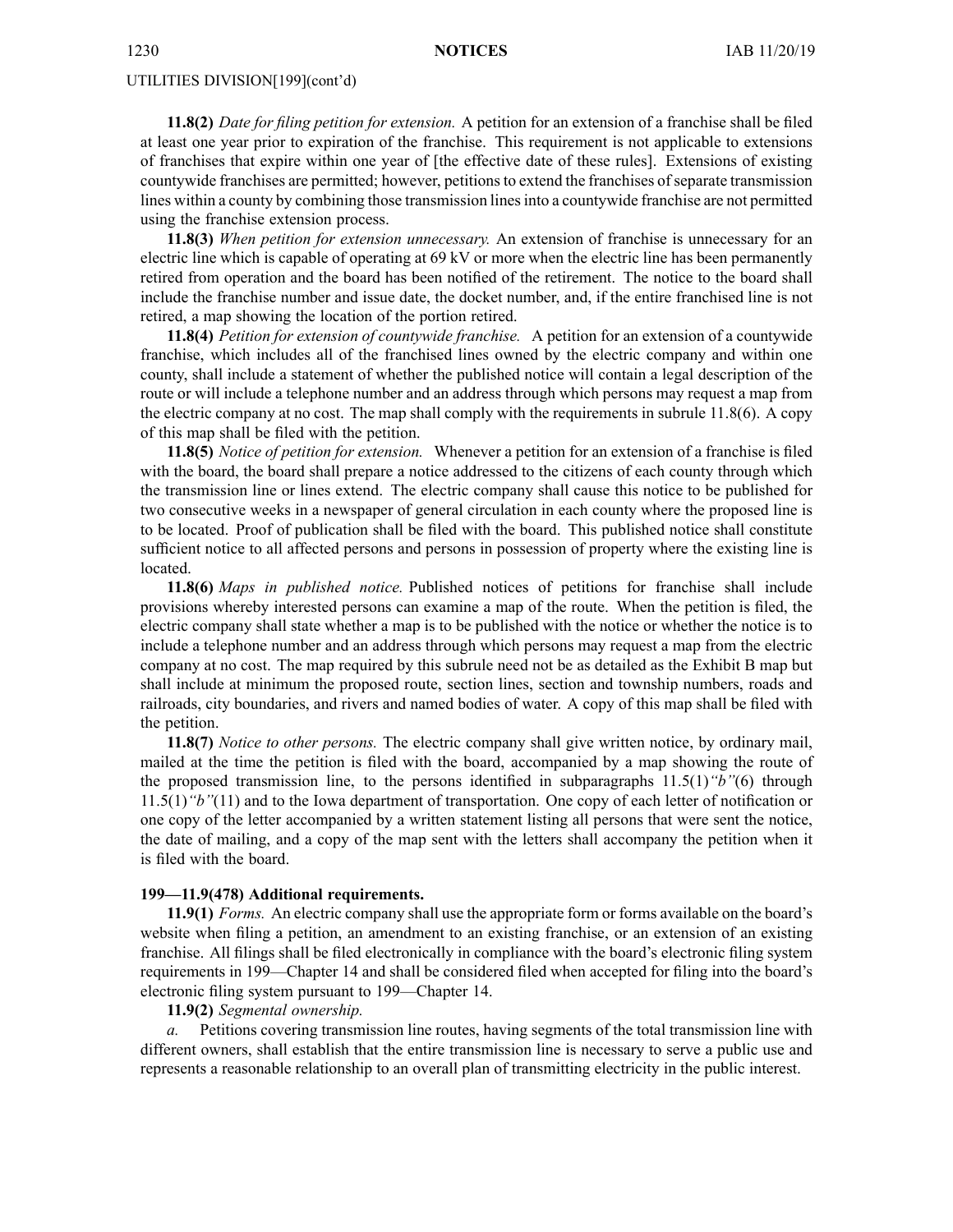*b.* Petitions covering transmission line routes, having segments of the total transmission line with different owners, shall include documentation showing that the different owners have agreed to the construction being proposed in the petition.

**11.9(3)** *Compliance with Iowa electrical safety code.* If review of Exhibit C, or inspection of an existing electric line which is the subject of <sup>a</sup> franchise petition, finds noncompliance with 199—Chapter 25, the Iowa electrical safety code, no final action shall be taken by the board on the petition without <sup>a</sup> satisfactory showing by the electric company that the areas of noncompliance have been or will be corrected. Any disputed safety code compliance issues will be resolved by the board.

**11.9(4)** *Statement of damage claims.*

*a.* A petition proposing transmission line construction shall not be acted upon by the board if the electric company does not file with the board <sup>a</sup> written statement as to how damages resulting from the construction of the transmission line shall be determined and paid.

*b.* The statement shall contain the following information: the type of damages which will be compensated for, how the amount of damages will be determined, the procedures by which disputes may be resolved, the manner of payment, and the procedures that the affected persons are required to follow to obtain <sup>a</sup> determination of damages.

*c.* The statement shall be amended as necessary to reflect changes in the law, company policy, or the needs of <sup>a</sup> specific project.

*d.* A copy of this statement shall be mailed with the notice of informational meeting as provided for in Iowa Code section [478.2\(3\)](https://www.legis.iowa.gov/docs/ico/section/478.2.pdf). Where no informational meeting is required, <sup>a</sup> copy shall be provided to each affected person prior to entering into negotiations for paymen<sup>t</sup> of damages.

*e.* Nothing in this rule shall preven<sup>t</sup> <sup>a</sup> person from negotiating with the electric company for terms which are different from, more specific than, or in addition to those in the statement filed with the board.

# **199—11.10(478) Notices.**

**11.10(1)** *Notice of eminent domain proceedings.* If <sup>a</sup> petition for <sup>a</sup> franchise or amendment of franchise seeks the right of eminent domain, the electric company shall, in addition to publishing <sup>a</sup> notice of hearing, serve the written notice required by Iowa Code section [478.6\(2\)](https://www.legis.iowa.gov/docs/ico/section/478.6.pdf) on the landowners, any affected person as defined in rule 199—11.2(478), and persons in possession of lands over which eminent domain is sought. The eminent domain notice shall be filed with the board for approval. Service shall be by certified U.S. mail, return receipt requested, and addressed to the person's last-known address. This notice shall be mailed no later than the first day of publication of the official notice of hearing concerning the petition.

*a.* The notice of eminent domain proceedings shall include the following:

- (1) A copy of the Exhibit E filed with the board for the affected property.
- (2) The proposed route of the electric transmission line.
- (3) The eminent domain rights being sought over the property.

(4) The date, time and location of the hearing and <sup>a</sup> description of the hearing procedures. The description of the hearing procedures shall include the website address for the board's electronic filing system and contact information of the board's customer service section.

(5) The statement of individual rights required pursuan<sup>t</sup> to Iowa Code section [6B.2A\(1\)](https://www.legis.iowa.gov/docs/ico/section/6B.2A.pdf).

*b.* Not less than five days prior to the date of hearing, the electric company shall file with the board the return receipt for the certified notice. The ordinary mail notice is not required to persons for which statutory written notice is served in accordance with this subrule.

**11.10(2)** *Notice of franchised line construction.*

*a.* Within 90 days after completion of <sup>a</sup> transmission line construction or reconstruction project authorized by <sup>a</sup> franchise or amendment to franchise, the holder of the franchise shall notify the board in writing of the completion. The notice shall include the franchise and docket numbers and the date the franchise was issued.

*b.* If the project is not completed within two years after the date of issuance of the franchise or amendment to franchise, the electric company shall file <sup>a</sup> progress repor<sup>t</sup> regarding construction of the transmission line.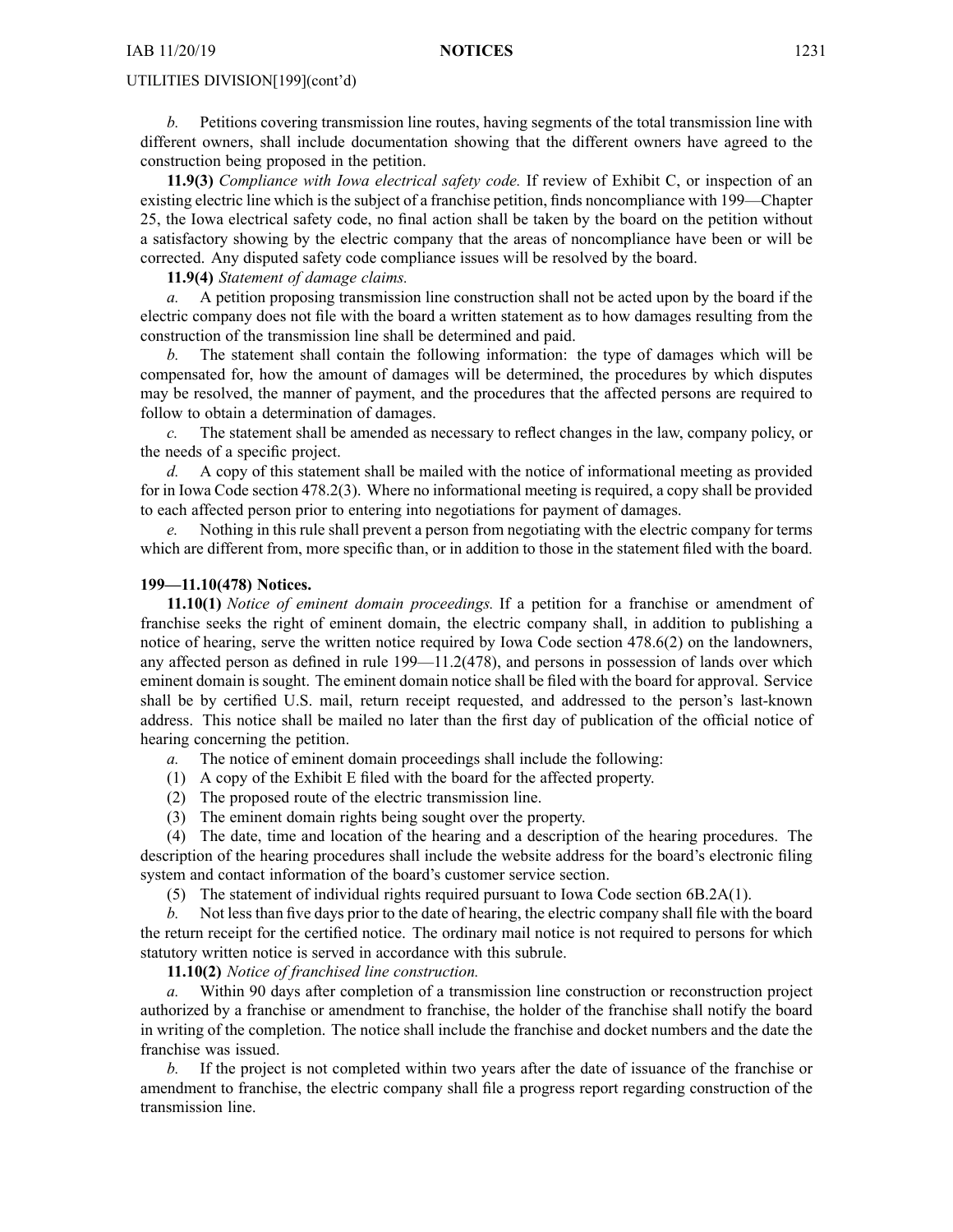*c.* If construction of the transmission line authorized by <sup>a</sup> franchise has not commenced within two years of the date the franchise is granted, or within two years after final disposition of judicial review of <sup>a</sup> franchise order or of condemnation proceedings, the franchise shall be forfeited unless the electric company petitions the board for an extension of time to commence construction. The board may gran<sup>t</sup> the extension if good cause is shown for the failure to commence construction.

**11.10(3)** *Notice of transfer or assignment of franchise.* The holder of <sup>a</sup> franchise shall notify the board in writing, when transferring any franchise or portion of a franchise, stating the applicable franchise number and docket number which are affected and <sup>a</sup> description of the route of the transmission line when less than the total franchised line is affected, together with the name of the transferee and date of transfer, not more than 30 days after the effective date of the transfer.

**11.10(4)** *Notice of relocations not requiring an amendment to franchise.* Whenever <sup>a</sup> transmission line under franchise is relocated in <sup>a</sup> manner that does not require an amendment to franchise, the holder of the franchise shall notify the board in writing of the relocation, stating the franchise and docket numbers and date of franchise issuance for the affected transmission line, and providing revised Exhibits A and B that reflect the changes in the route.

**11.10(5)** *Notice of transmission line reconstruction not requiring an amendment to franchise.* Whenever a transmission line is reconstructed with different materials or specifications than those that appear on the most recent Exhibit C and an amendment to franchise is not required, the holder of the franchise shall notify the board in writing of the reconstruction, stating the franchise and docket numbers and date of franchise issuance for the affected transmission line, and providing <sup>a</sup> revised Exhibit C that reflects the changes in the manner of construction.

#### **199—11.11(478) Common and joint use.**

**11.11(1)** *Common use construction.* Whenever an overhead electric line capable of operating at 69 kV or more is built or rebuilt on public road rights-of-way located outside of cities, all parallel overhead electric supply circuits on the same road right-of-way shall be attached to the same or common line of structures unless the board authorizes, for good cause shown, the construction of separate pole lines. A reques<sup>t</sup> for the construction of separate pole lines shall be filed separately from the petition for the electric transmission line franchise.

**11.11(2)** *Relocating lines.* When <sup>a</sup> transmission line is to be constructed in <sup>a</sup> location occupied by an electric line or <sup>a</sup> communication line, the expense of relocating the existing line shall be borne by the electric company proposing the new transmission line. The electric company proposing the new transmission line shall not be required to pay any par<sup>t</sup> of the used life of the existing line, but shall pay only the nonbetterment expense of relocating the existing line.

# **199—11.12(478) Termination of franchise petition proceedings.**

**11.12(1)** *Termination of docket.* Upon notice to the board by an electric company that <sup>a</sup> franchise petition or petition for amendment of <sup>a</sup> franchise is withdrawn, the docket shall be closed by board order.

**11.12(2)** *Failure to respond.* If an electric company fails to respond to written notification by the board, to correct an incomplete or deficient franchise petition, or to publish the official notice within 90 days after the form of notice is provided by the board, the board may dismiss the petition as abandoned. If dismissal would cause an existing transmission line to be without <sup>a</sup> franchise, the board may also pursue imposition of civil penalties.

**199—11.13(478) Fees and expenses.** The electric company shall pay the actual cost incurred by the board attributable to the processing, investigation, and inspection related to <sup>a</sup> petition requesting an electric franchise, an amendment to an electric franchise, or an extension of an electric franchise.

These rules are intended to implement Iowa Code chapter [478](https://www.legis.iowa.gov/docs/ico/chapter/478.pdf).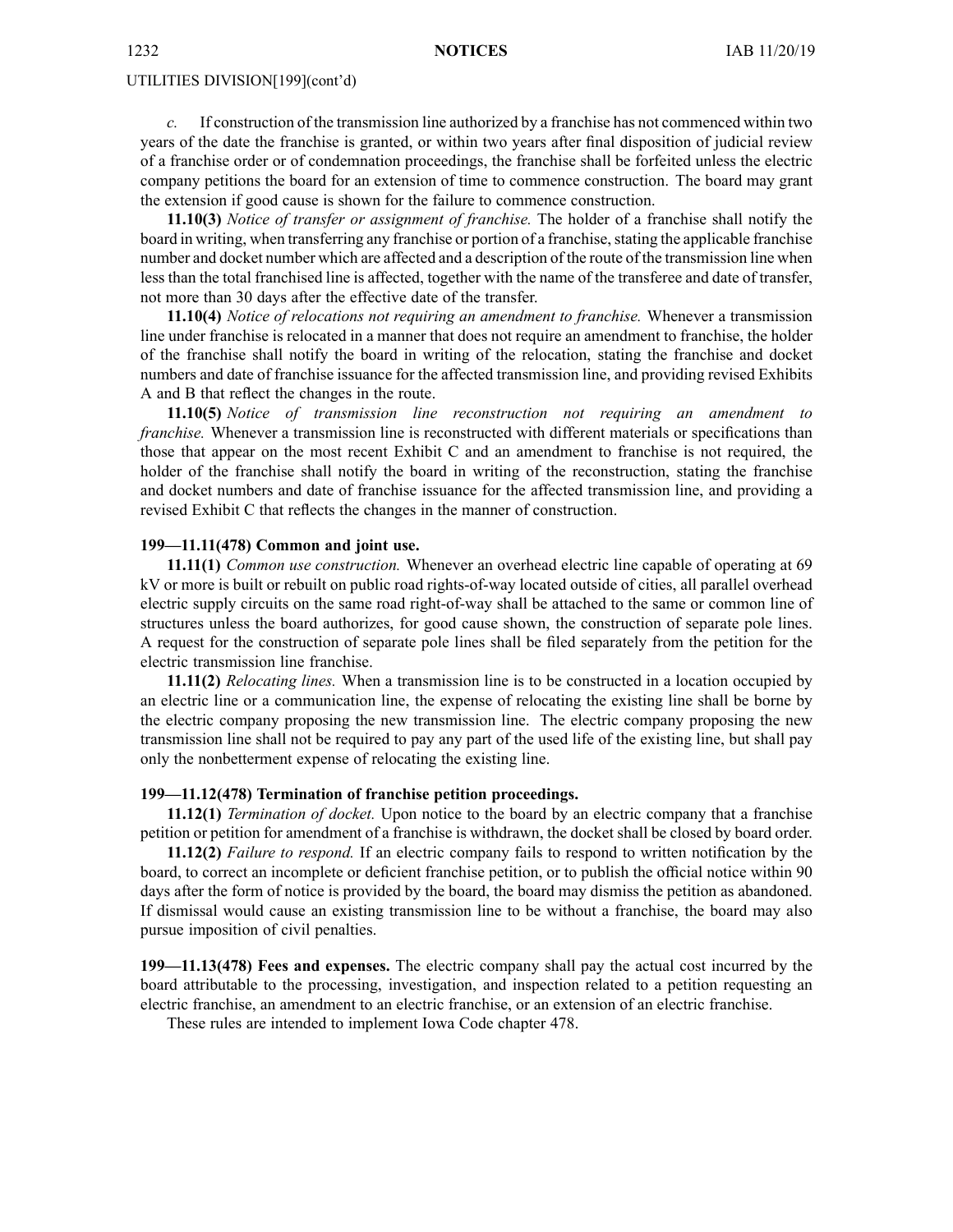# **ARC 4767C VETERANS AFFAIRS, IOWA DEPARTMENT OF[801]**

#### **Notice of Intended Action**

#### **Proposing rule making related to injured veterans grant program and providing an opportunity for public comment**

The Iowa Department of Veterans Affairs hereby proposes to amend Chapter 11, "Injured Veterans Grant Program," Iowa Administrative Code.

# *Legal Authority for Rule Making*

This rule making is proposed under the authority provided in Iowa Code section 35A.14.

## *State or Federal Law Implemented*

This rule making implements, in whole or in part, Iowa Code section 35A.14 as amended by 2019 Iowa Acts, House File 288.

#### *Purpose and Summary*

2019 Iowa Acts, House File 288, amends Iowa Code section 35A.14 related to veteran eligibility for the injured veterans gran<sup>t</sup> program. Veterans no longer have to have been injured in <sup>a</sup> combat zone to be eligible for the program. This proposed rule making amends rule 801—11.3(35A) to reflect this change.

#### *Fiscal Impact*

This rule making has no fiscal impact to the State of Iowa.

# *Jobs Impact*

After analysis and review of this rule making, no impact on jobs has been found.

#### *Waivers*

Any person who believes that the application of the discretionary provisions of this rule making would result in hardship or injustice to that person may petition the Department for <sup>a</sup> waiver of the discretionary provisions, if any.

# *Public Comment*

Any interested person may submit written comments concerning this proposed rule making. Written comments in response to this rule making must be received by the Department no later than 4:30 p.m. on December 10, 2019. Comments should be directed to:

Melissa Miller Iowa Department of Veterans Affairs Camp Dodge, Bldg. #3465 7105 NW 70th Avenue Johnston, Iowa 50131 Email: [melissa.miller2@iowa.gov](mailto:melissa.miller2@iowa.gov)

### *Public Hearing*

No public hearing is scheduled at this time. As provided in Iowa Code section 17A.4(1)"b," an oral presentation regarding this rule making may be demanded by 25 interested persons, <sup>a</sup> governmental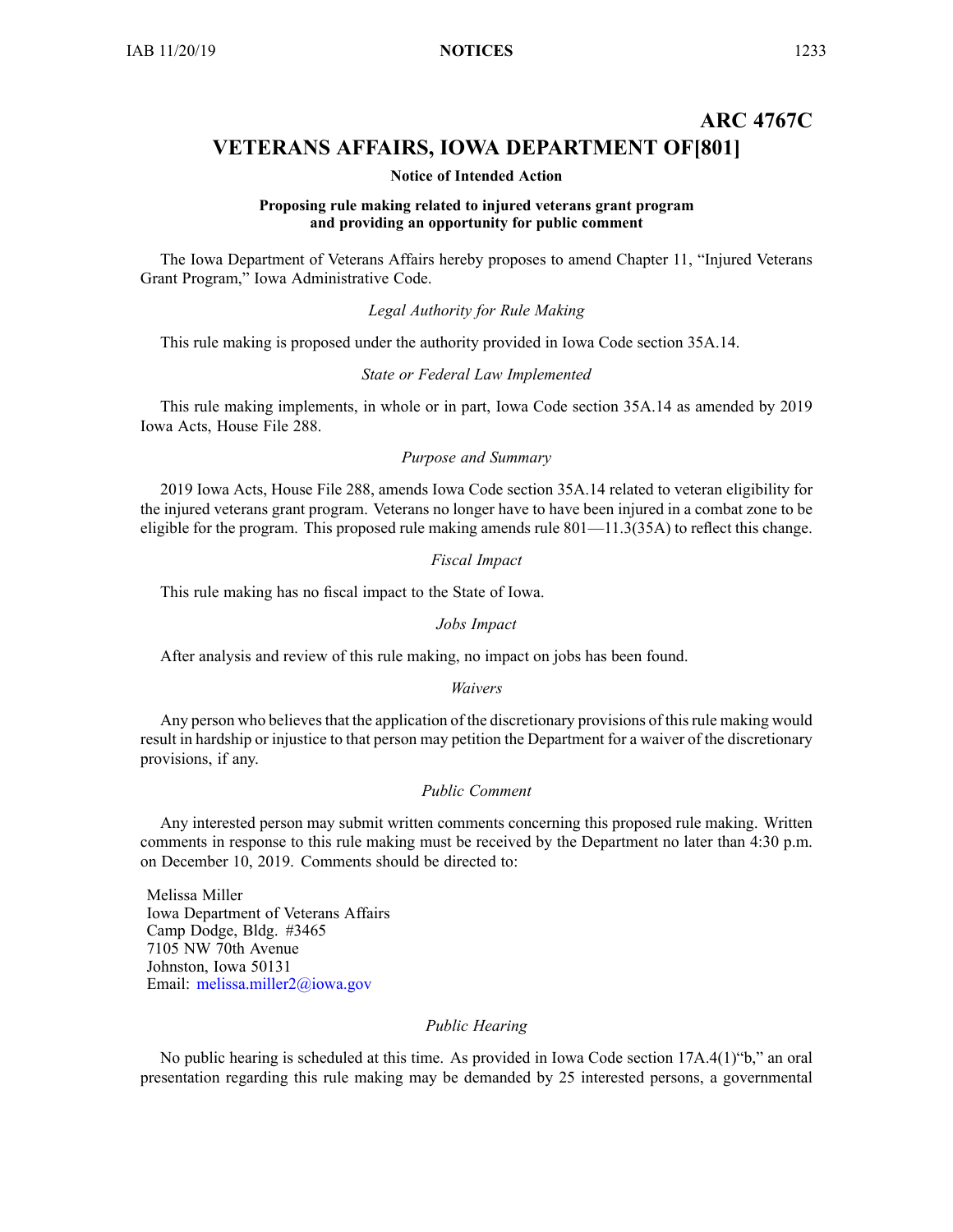# VETERANS AFFAIRS, IOWA DEPARTMENT OF[801](cont'd)

subdivision, the Administrative Rules Review Committee, an agency, or an association having 25 or more members.

#### *Review by Administrative Rules Review Committee*

The Administrative Rules Review Committee, <sup>a</sup> bipartisan legislative committee which oversees rule making by executive branch agencies, may, on its own motion or on written reques<sup>t</sup> by any individual or group, review this rule making at its regular [monthly](https://www.legis.iowa.gov/committees/meetings/meetingsListComm?groupID=705&ga=88) meeting or at <sup>a</sup> special meeting. The Committee's meetings are open to the public, and interested persons may be heard as provided in Iowa Code section 17A.8(6).

The following rule-making action is proposed:

Amend rule 801—11.3(35A) as follows:

## **801—11.3(35A) Eligible veterans.**

**11.3(1)** For purposes of this program, the term "veteran" means:

*a.* A resident of this state who is or was <sup>a</sup> member of the national guard, reserve, or regular componen<sup>t</sup> of the armed forces of the United States who has served on active duty at any time after September 11, 2001, and, if discharged or released from service, was discharged or released under honorable conditions; or

*b.* A nonresident of this state who is or was <sup>a</sup> member of <sup>a</sup> national guard unit located in this state prior to alert for mobilization who has served on active duty at any time after September 11, 2001, was injured while serving in the national guard unit located in this state, is not eligible to receive <sup>a</sup> similar gran<sup>t</sup> from another state for that injury, and, if discharged or released from service, was discharged or released under honorable conditions.

**11.3(2)** In addition to the requirements set out in subrule 11.3(1), an eligible veteran must meet all of the following conditions:

*a.* The veteran must have sustained a combat-related service-related injury in a combat zone or the line of duty, based upon the circumstances known at the time of evacuation or injury; in suppor<sup>t</sup> of <sup>a</sup> named overseas operation; or in <sup>a</sup> hostile fire zone; and

*b.* The combat-related service-related injury was serious enough to require medical evacuation from the combat zone theater of operation to <sup>a</sup> military hospital or the injury required at least 30 consecutive days of hospitalization at a military hospital; and.

*c.* The combat-related injury was or is considered by the military to have been received in the line of duty, based upon the circumstances known at the time of evacuation or injury.

**11.3(3)** The veteran shall remain eligible for the gran<sup>t</sup> after discharge from the military so long as the veteran continues to receive medical treatment or rehabilitation services for the specific injury or illness.

**11.3(4)** The commission may consider <sup>a</sup> reques<sup>t</sup> for <sup>a</sup> waiver of any of these requirements only pursuan<sup>t</sup> to the provisions of Iowa Code section [17A.9A](https://www.legis.iowa.gov/docs/ico/section/17A.9A.pdf).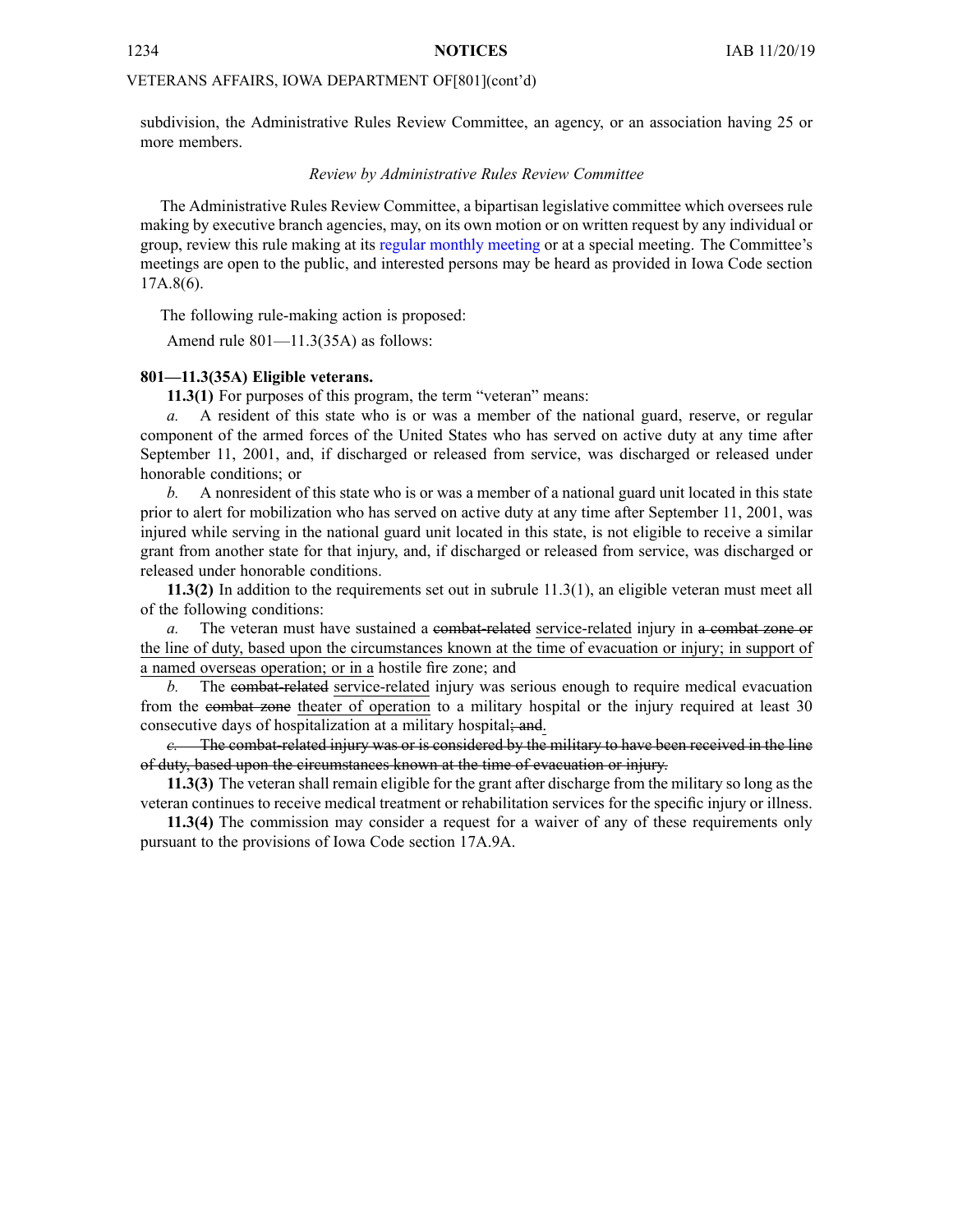# **ARC 4779C**

# **HUMAN SERVICES DEPARTMENT[441]**

#### **Adopted and Filed**

# **Rule making related to managed care passive enrollment**

The Human Services Department hereby amends Chapter 86, "Healthy and Well Kids in Iowa (HAWK-I) Program," Iowa Administrative Code.

### *Legal Authority for Rule Making*

This rule making is adopted under the authority provided in Iowa Code section 514I.4.

# *State or Federal Law Implemented*

This rule making implements, in whole or in part, Iowa Code chapter 514I.

#### *Purpose and Summary*

These amendments add language to reflect the Department's implementation of <sup>a</sup> passive managed care enrollment process. HAWK-I-eligible individuals will be passively enrolled with <sup>a</sup> managed care plan; however, the eligibility effective date will remain consistent with current practices. The amendments also add necessary definitions, revise the time frame for <sup>a</sup> decision on eligibility, clarify policy on when <sup>a</sup> waiting period does not apply, revise premium paymen<sup>t</sup> language, eliminate the lock-out period for premium nonpayment, make technical changes, and remove outdated program language.

# *Public Comment and Changes to Rule Making*

Notice of Intended Action for this rule making was published in the Iowa Administrative Bulletin on August 28, 2019, as **ARC 4627C**.

The Department received one comment from the Iowa Hospital Association (IHA). IHA stated it is in favor of any proposal that seeks to increase efficiencies in the Medicaid program while ensuring the goals of improving patient outcomes and reducing the overall cost of care. However, hospitals have concerns with the implementation of a passive managed care enrollment process for HAWK-I-eligible individuals, based on past experience. IHA urged the Department to include safeguards to ensure the MCOs are aware of which members are assigned to them as soon as that assignment has been made. This will allow for eligible individuals to receive the care they need in <sup>a</sup> timely manner, and for providers to receive proper reimbursement. IHA does not disagree with the expansion of the premium paymen<sup>t</sup> grace period from 10 to 45 days. However, IHA urged the Department to implement <sup>a</sup> real-time processto ensure an individual has medical coverage. Hospitals want to avoid situations in which the MCO's system automatically removes or suspends the member from the MCO list for nonpaymen<sup>t</sup> if the premium paymen<sup>t</sup> is made after the due date but within the 45-day grace period. IHA is concerned that early removal could lead to delayed care and/or increased administrative burdens on providers.

No changes were made as <sup>a</sup> result of the concerns expressed by IHA. The Department will be monitoring any implementation issues and will address any potential problems as they occur. No changes from the Notice have been made.

# *Adoption of Rule Making*

This rule making was adopted by the HAWK-I Board on October 21, 2019.

## *Fiscal Impact*

This rule making has no fiscal impact to the State of Iowa.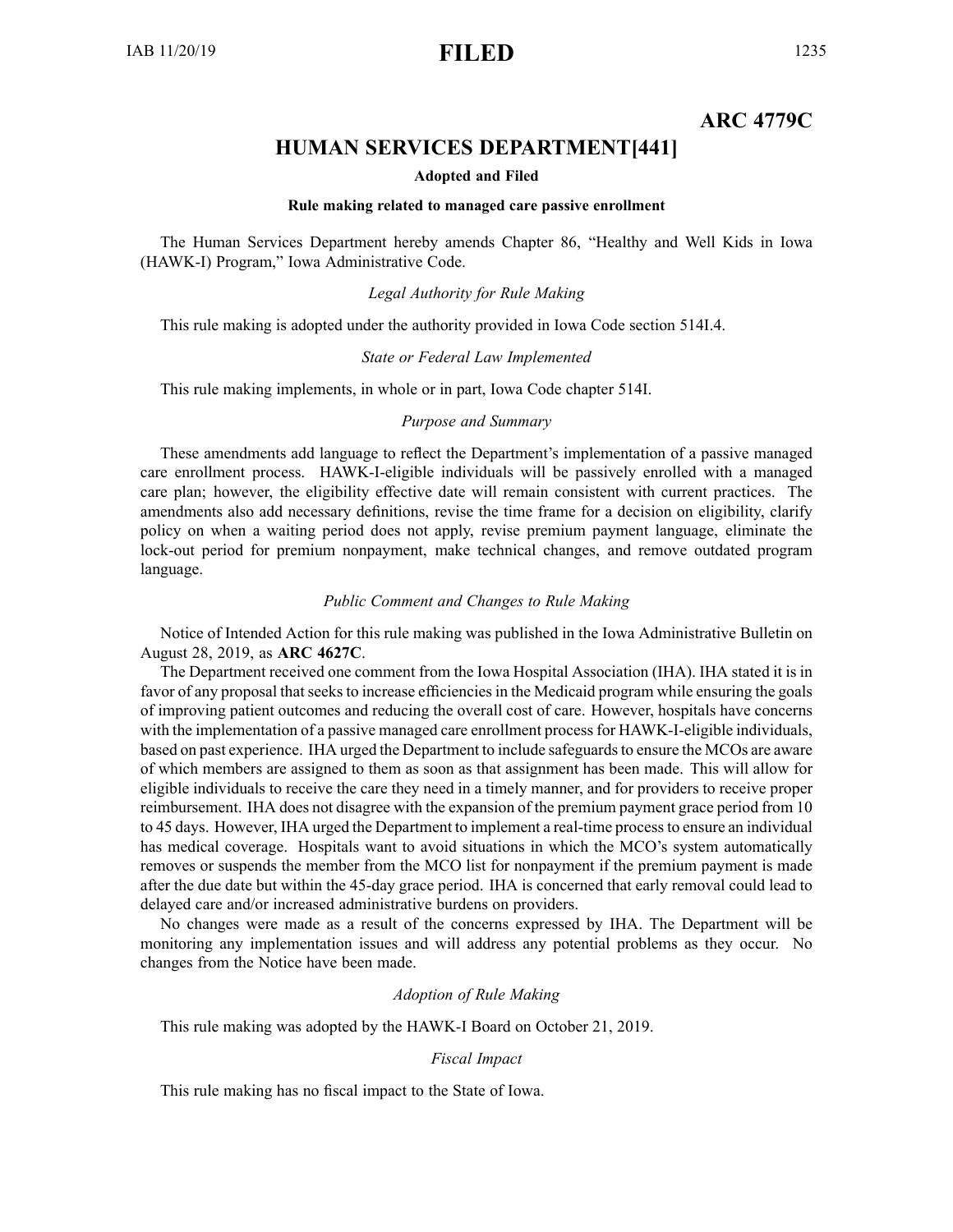#### *Jobs Impact*

After analysis and review of this rule making, no impact on jobs has been found.

#### *Waivers*

Any person who believes that the application of the discretionary provisions of this rule making would result in hardship or injustice to that person may petition the Department for <sup>a</sup> waiver of the discretionary provisions, if any, pursuan<sup>t</sup> to rule 441—1.8(17A,217).

#### *Review by Administrative Rules Review Committee*

The Administrative Rules Review Committee, <sup>a</sup> bipartisan legislative committee which oversees rule making by executive branch agencies, may, on its own motion or on written reques<sup>t</sup> by any individual or group, review this rule making at its regular [monthly](https://www.legis.iowa.gov/committees/meetings/meetingsListComm?groupID=705&ga=88) meeting or at <sup>a</sup> special meeting. The Committee's meetings are open to the public, and interested persons may be heard as provided in Iowa Code section 17A.8(6).

#### *Effective Date*

This rule making will become effective on December 25, 2019.

The following rule-making actions are adopted:

ITEM 1. Adopt the following **new** definitions of "Enrollment broker" and "Passive enrollment process" in rule **441—86.1(514I)**:

*"Enrollment broker"* shall mean the entity the department uses to enroll eligible children with <sup>a</sup> managed care organization. The enrollment broker must be conflict-free and meet all applicable requirements of state and federal law.

*"Passive enrollment process"* shall mean the process by which the department assigns <sup>a</sup> child to <sup>a</sup> participating health or dental plan and which seeks to preserve existing provider-enrollee relationships, if possible. In the absence of existing relationships, the process ensures that members are equally distributed among all available health or dental plans.

ITEM 2. Amend subrule 86.3(8) as follows:

**86.3(8)** *Time limit for decision.* Decisions regarding the applicant's eligibility to participate in the HAWK-I program shall be made within ten 45 working days from the date of receiving the completed application and all necessary information and verification unless the application cannot be processed for reasons beyond the control of the department or third-party administrator. Day one of the ten-day 45-day period starts the first working day following the date of receipt of <sup>a</sup> completed application and all necessary information and verification.

ITEM 3. Amend subrule 86.5(1) as follows:

**86.5(1)** *Initial application.* Coverage for <sup>a</sup> child who is determined eligible for the HAWK-I program on the basis of an initial application for either HAWK-I or Medicaid shall be effective the first day of the month following the month in which the application is filed, regardless of the day of the month the application is filed. However, when the child does not meet the provisions of paragraph 86.2(4)*"a,"* coverage shall be effective the first day of the month following the month in which health insurance coverage is lost. Also, <sup>a</sup> one-month waiting period shall be imposed for <sup>a</sup> child who is subject to <sup>a</sup> monthly premium pursuan<sup>t</sup> to paragraph 86.8(2)*"c"* when the child's health insurance coverage ended in the month of application. EXCEPTIONS: Awaiting period shall not be imposed if any of the following conditions apply:

*a.* to *e.* No change.

*f.* The child's paren<sup>t</sup> is determined eligible for advance paymen<sup>t</sup> of the premium tax credit for enrollment in <sup>a</sup> qualified health plan through the Health Insurance Marketplace because the employer-sponsored insurance in which the family was enrolled is determined unaffordable in accordance with 26 CFR  $1.36B-2(c)(3)(v)$ .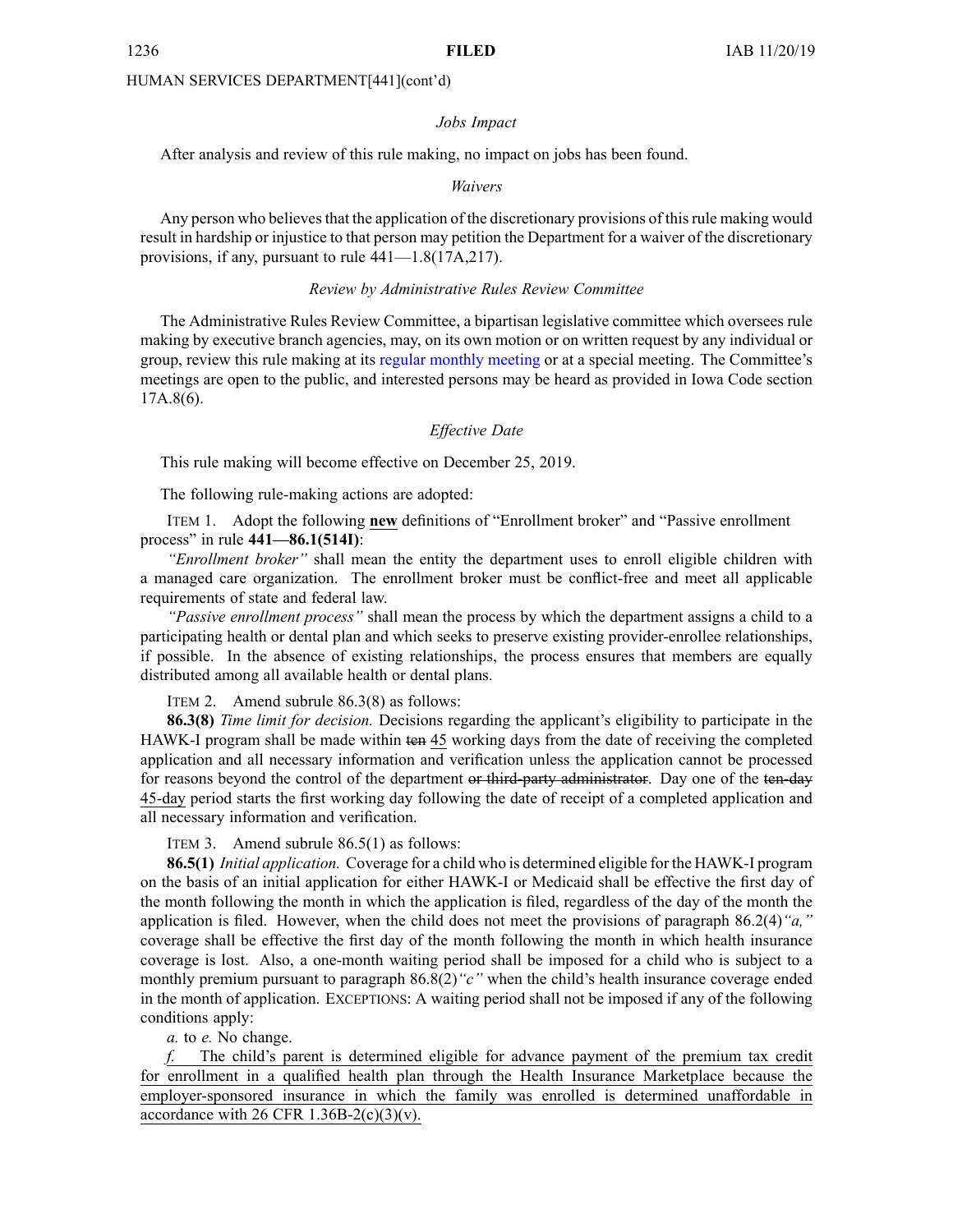*g.* The cost of family coverage that includes the child exceeds 9.5 percen<sup>t</sup> of the annual household income.

ITEM 4. Amend rule 441—86.6(514I) as follows:

**441—86.6(514I) Selection of <sup>a</sup> plan.** At the time of initial application, if there is more than one participating health or dental plan available in the child's county of residence, the applicant shall select the health or dental plan in which the applicant wishes to enroll as par<sup>t</sup> of the eligibility process. Upon the child's eligibility effective date, the child shall be assigned to <sup>a</sup> health or dental plan using the department's passive enrollment process. The enrollee may change plans only at the time of the annual review unless the provisions of subrule 86.7(1) or paragraph 86.6(2)*"a"* 86.6(1)*"a"* or subrule 86.6(2) apply. The applicant may designate the plan choice verbally or in writing. Form 470-3574, Selection of Plan, may be used for this purpose but is not required.

**86.6(1)** *Period of enrollment.* Once enrolled in <sup>a</sup> health or dental plan, the child shall remain enrolled in the selected health or dental plan for <sup>a</sup> period of 12 months.

*a. Exceptions.* A child may be enrolled in <sup>a</sup> plan for less than 12 months if:

(1) The child is disenrolled in accordance with the provisions of rule 441—86.7(514I). If <sup>a</sup> child is disenrolled from the health or dental plan and subsequently reapplies before the end of the original 12-month enrollment period, the child shall be enrolled in the health or dental plan from which the child was originally disenrolled unless the provisions of subrule 86.7(1) apply.

(2) No change.

(3) A reques<sup>t</sup> to change plans is accepted in accordance with paragraphs 86.6(2)*"b"* and *"c."* paragraph 86.6(1)*"b."*

*b. Request to change plan.* An enrollee may ask to change the health or dental plan either verbally or in writing to the enrollment broker:

(1) Within 90 days following the date the initial enrollment was sent to the health or dental plan regardless of the reason for the plan change or whether the original health or dental plan was selected by the applicant or was assigned in accordance with subrule 86.6(3) of the enrollee's initial enrollment with the health or dental plan for any reason.

(2) At any time for cause. "Cause" as defined in  $42$  CFR  $438.56(d)(2)$  as amended to  $\overline{May} + 13, 2010$ May 6, 2016, includes, but is not limited to:

1. to 4. No change.

All approved changes shall be made prospectively and shall be effective no later than the first day of the second month beginning after the date on which the change reques<sup>t</sup> is received.

*c. Response to request.*

(1) If the enrollee has not requested to change health or dental plans within 90 days following the date the initial enrollment was sent to the health or dental plan and it is determined that cause does not exist, the request to change plans shall be denied.

(2) All approved changes shall be made prospectively and shall be effective on the first day of the month following the month in which the reques<sup>t</sup> was made.

**86.6(2)** *Failure to select <sup>a</sup> health or dental plan.* When more than one health or dental plan is available, if the applicant fails to select <sup>a</sup> health or dental plan within ten working days of the written reques<sup>t</sup> to make <sup>a</sup> selection, the third-party administrator shall select the health or dental plan and notify the family of the enrollment. The third-party administrator shall select the plan on <sup>a</sup> rotating basis to ensure an equitable distribution between participating health and dental plans.

**86.6(3) 86.6(2)** *Child moves from the service area.* The child may be disenrolled from the health or dental plan when the child moves to an area of the state in which the health or dental plan does not have <sup>a</sup> provider network established. If the child is disenrolled, the child shall be enrolled in <sup>a</sup> participating health or dental plan in the new location. The period of enrollment shall be the number of months remaining in the original certification period.

**86.6(4) 86.6(3)** *Change at annual review.* If more than one health or dental plan is available at the time of the annual review of eligibility, the family may designate another plan either verbally or in writing to the enrollment broker. Form 470-3574, Selection of Plan, may be used for this purpose. The child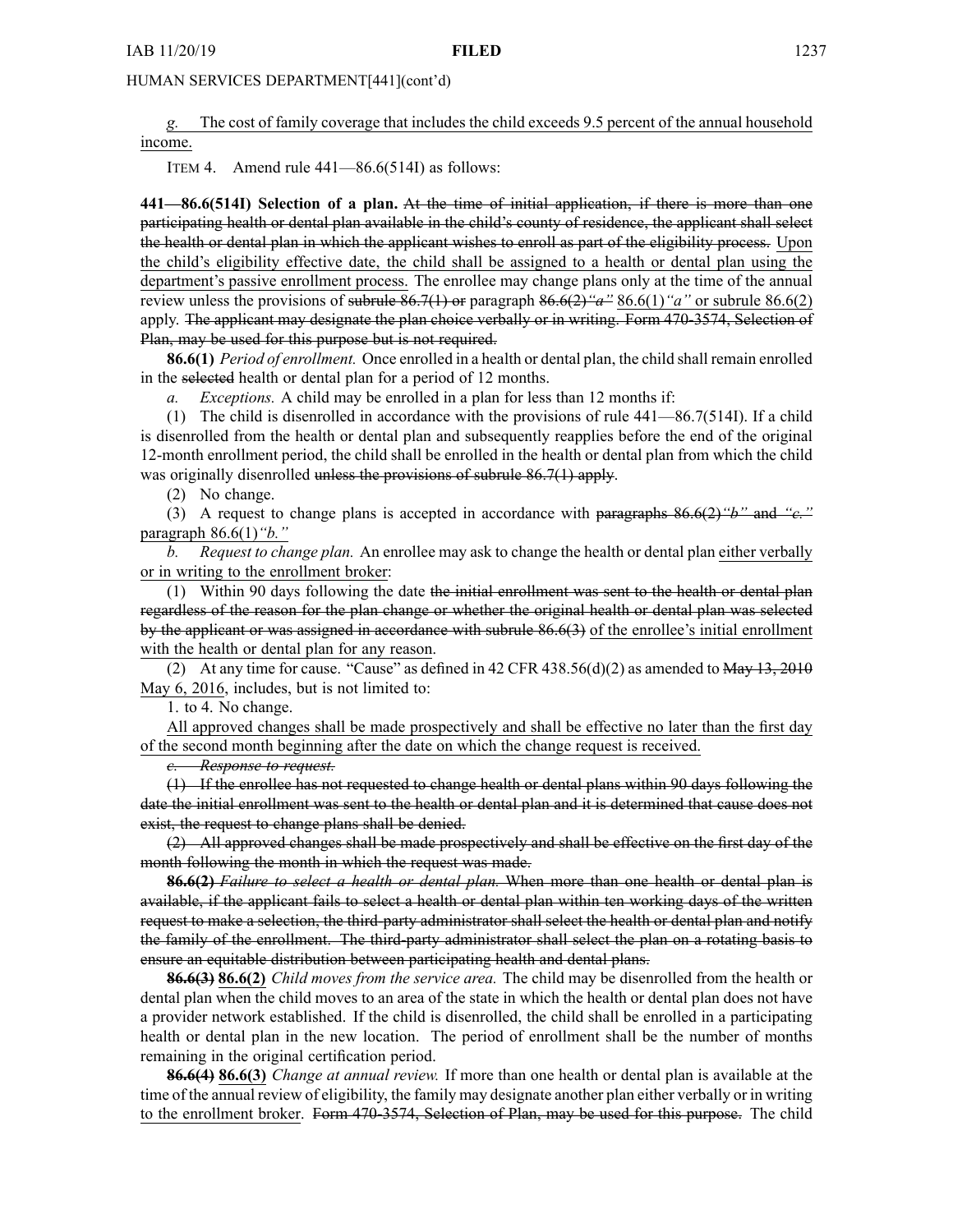shall remain enrolled in the current health or dental plan if the family does not notify the third-party administrator enrollment broker of <sup>a</sup> new health or dental plan choice by the end of the current 12-month enrollment period.

ITEM 5. Amend subrule 86.7(3) as follows:

**86.7(3)** *Nonpayment of premiums.* The child shall be canceled from the program as of the first day of the month in which premiums are not paid in accordance with the provisions of subrules  $86.8(3)$ ,  $86.8(4)$ and 86.8(5), unless premiums are subsequently received in accordance with the grace period provisions of subrule 86.8(4).

ITEM 6. Amend rule 441—86.8(514I) as follows:

# **441—86.8(514I) Premiums and copayments.**

**86.8(1)** and **86.8(2)** No change.

**86.8(3)** *Due date.*

*a.* No change.

*b. Payment upon renewal.* "Renewal" means any application used to establish ongoing eligibility, without <sup>a</sup> break in coverage, for any enrollment period subsequent to an enrollment period established by an initial application.

(1) No change.

(2) All premiums due must be paid before the child will be enrolled for coverage. When the premium is received, the third-party administrator department shall notify the health and dental plans of the enrollment.

*c. Subsequent payments.* All subsequent premiums are due by the fifth day of each month for the next month's coverage and must be postmarked no later than the last day of the month before the month of coverage. Premiums may be paid in advance (e.g., on <sup>a</sup> quarterly or semiannual basis) rather than <sup>a</sup> monthly basis.

*d.* No change.

**86.8(4)** *Grace period.* A grace period shall be allowed on any monthly premium not received as prescribed in paragraph 86.8(3)*"c."* The grace period shall be the coverage month for which the premium is due month immediately following the last month for which the premium has been paid.

*a.* Failure to submit <sup>a</sup> premium by the last calendar day of the grace period shall result in disenrollment.

*b.* If the premium for the grace period and the premium for the following month's coverage is subsequently received within 45 calendar days following the last calendar day of the grace period, coverage will be reinstated if the premium was postmarked or otherwise paid:, effective the first day of the calendar month following the grace period, without the need to reapply for coverage.

(1) In the grace period, or

(2) In the 14 calendar days following the grace period.

**86.8(5)** *Method of premium payment.* Premiums may be submitted in the form of cash, personal checks, electronic funds transfers (EFT), or other methods established by the third-party administrator department.

**86.8(6)** and **86.8(7)** No change.

**86.8(8)** *Program lock-out.* A child who has been disenrolled from the program due to nonpaymen<sup>t</sup> of premiums shall be locked out of the program until the arrearage is paid in full or for <sup>a</sup> period not to exceed 90 days, whichever occurs first.

*a.* Failure to pay the unpaid premiums shall result in denial of the application if less than 90 days has elapsed since the effective date of disenrollment. EXCEPTION: The unpaid premium obligation shall be reduced to zero if upon reapplication <sup>a</sup> premium would not be assessed because the household's income is less than 150 percen<sup>t</sup> of the federal poverty level.

*b.* If the arrearage is not paid within 24 months of failing to pay <sup>a</sup> premium, the debt shall be expunged and shall no longer be owed.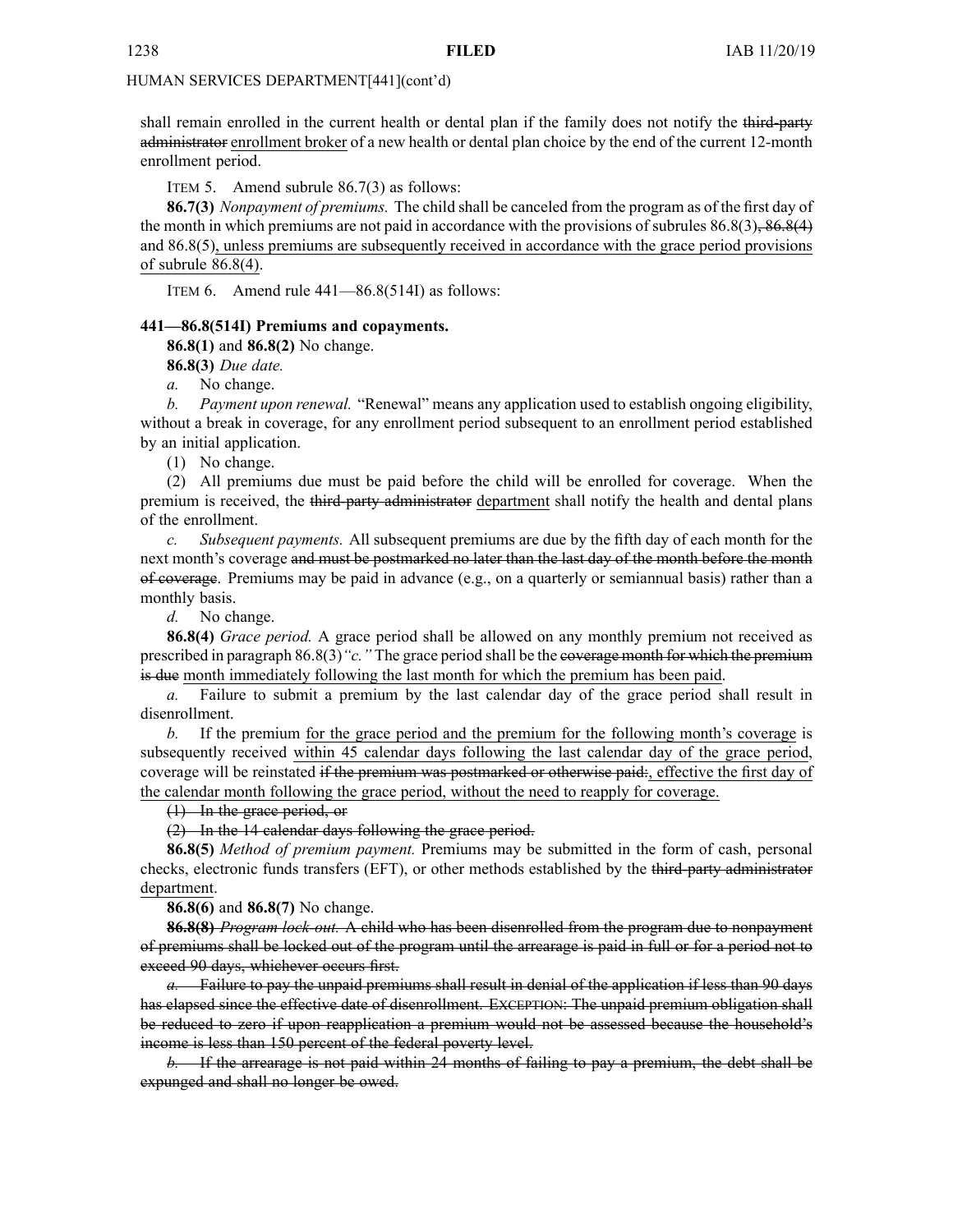ITEM 7. Amend subrule 86.20(3) as follows:

**86.20(3)** *Premiums.* Premiums for participation in the supplemental dental-only plan are assessed as follows:

*a.* No premium is charged to families who meet the provisions of subparagraph 86.8(2)*"a"*(1) or to families whose countable income is less than or equal to 167 percen<sup>t</sup> of the federal poverty level for <sup>a</sup> family of the same size using the modified adjusted gross income methodology.

*b.* If the family's countable income is equal to or exceeds 167 168 percen<sup>t</sup> of the federal poverty level but does not exceed 203 percen<sup>t</sup> of the federal poverty level for <sup>a</sup> family of the same size, the premium is \$5 per child per month with <sup>a</sup> \$10 monthly maximum per family.

*c.* to *e.* No change.

*f.* The provisions of subrules 86.8(3) to 86.8(6) and 86.8(8) apply to premiums specified in this subrule.

[Filed 10/22/19, effective 12/25/19]

[Published 11/20/19]

EDITOR'<sup>S</sup> NOTE: For replacement pages for IAC, see IAC Supplement 11/20/19.

**ARC 4780C**

# **INSURANCE DIVISION[191]**

# **Adopted and Filed**

#### **Rule making related to agency procedure and organization**

The Insurance Division hereby rescinds Chapter 1, "Organization of Division," and adopts new Chapter 1, "Administration"; rescinds Chapter 2, "Declaratory Orders," and adopts new Chapter 2, "Public Records and Fair Information Practices"; amends Chapter 3, "Contested Cases"; rescinds Chapter 4, "Agency Procedure for Rule Making and Waiver of Rules," and adopts new Chapter 4, "Agency Procedure for Rule Making, Waiver of Rules, and Declaratory Orders"; and amends Chapter 10, "Insurance Producer Licenses and Limited Licenses," Chapter 36, "Individual Accident and Health—Minimum Standards and Rate Hearings," Chapter 39, "Long-Term Care Insurance," Chapter 41, "Limited Service Organizations," Chapter 55, "Licensing of Public Adjusters," Chapter 58, "Third-Party Administrators," and Chapter 76, "External Review," Iowa Administrative Code.

# *Legal Authority for Rule Making*

This rule making is adopted under the authority provided in Iowa Code sections 17A.3, 17A.7, 17A.9, 17A.9A, 22.11, 502.601 and 502.605 and chapter 505.

# *State or Federal Law Implemented*

This rule making implements, in whole or in part, Iowa Code chapters 17A, 22, 502 and 505.

#### *Purpose and Summary*

The rescission of existing Chapters 1, 2, and 4 and adoption of new Chapters 1, 2, and 4 update the Division's rules to add and clarify statutory requirements as well as streamline the chapters to eliminate rules that are duplicative of statute.

The amendments to Chapters 3, 10, 36, 39, 41, 55, 58, and 76 update the address, the website, and several out-of-date email addresses for the Division.

# *Public Comment and Changes to Rule Making*

Notice of Intended Action for this rule making was published in the Iowa Administrative Bulletin on September 25, 2019, as **ARC 4660C**. A public hearing was held on October 21, 2019, at 10 a.m. at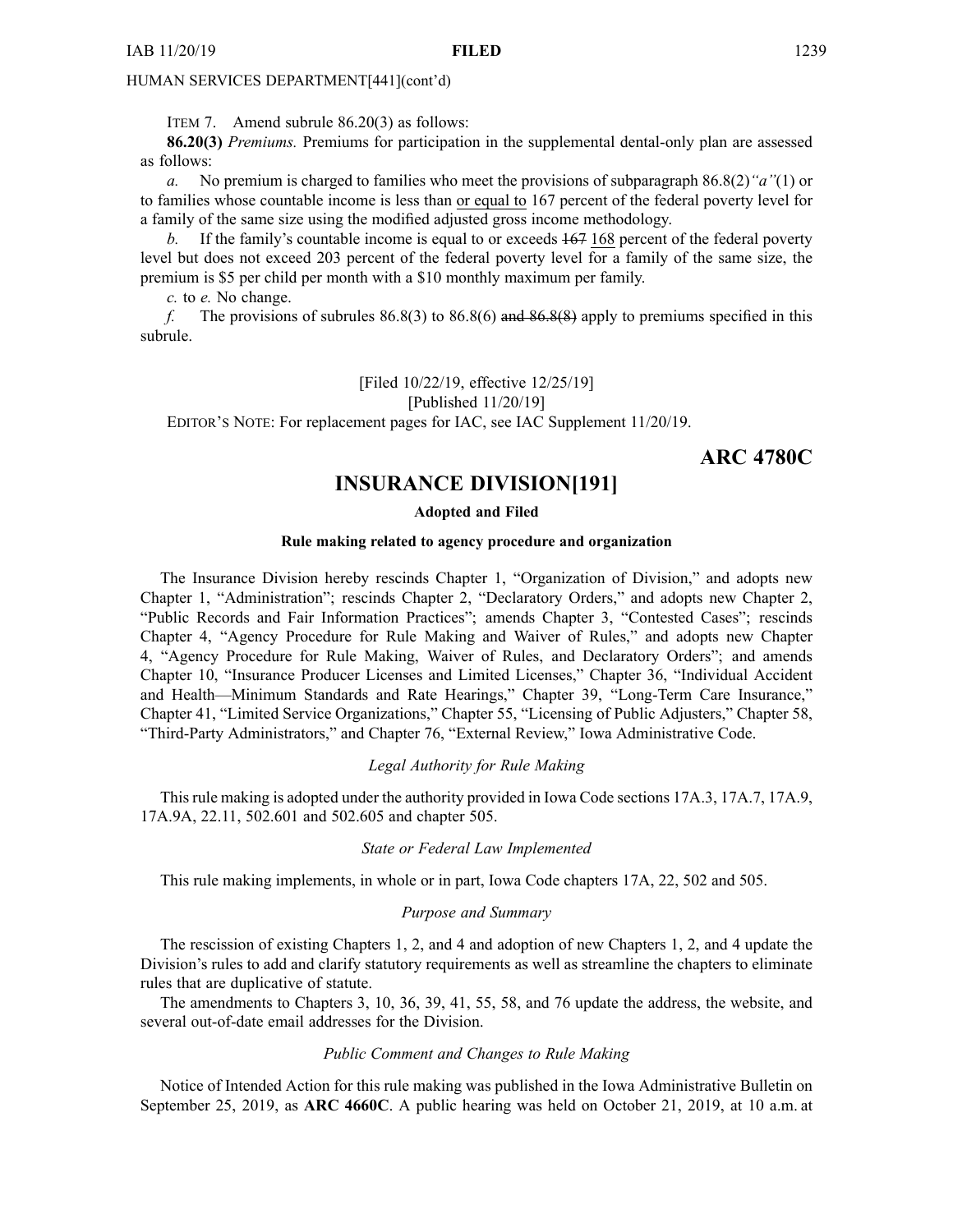the Division's offices, Two Ruan Center, 601 Locust Street, Fourth Floor, Des Moines, Iowa. One person attended the public hearing and provided <sup>a</sup> comment regarding the process to reques<sup>t</sup> confidential information detailed in rule 191—2.6(17A,22). No other comments were received.

In response to the comment, the Division has modified rule 191—2.6(17A,22) regarding the reques<sup>t</sup> for confidential treatment to be more similar to the agency uniform rules. The Division has also modified this rule to clarify when the Division may disclose to the public information that was not requested to be confidential. In rule 191—1.4(502,505), the Division's address has been corrected.

#### *Adoption of Rule Making*

This rule making was adopted by Douglas M. Ommen, Iowa Insurance Commissioner, on October 30, 2019.

# *Fiscal Impact*

This rule making has no fiscal impact to the State of Iowa.

### *Jobs Impact*

After analysis and review of this rule making, no impact on jobs has been found.

#### *Waivers*

These rules do not include <sup>a</sup> provision for the waiver of <sup>a</sup> rule because the Division's general waiver rules of 191—Chapter 4 apply.

#### *Review by Administrative Rules Review Committee*

The Administrative Rules Review Committee, <sup>a</sup> bipartisan legislative committee which oversees rule making by executive branch agencies, may, on its own motion or on written reques<sup>t</sup> by any individual or group, review this rule making at its regular [monthly](https://www.legis.iowa.gov/committees/meetings/meetingsListComm?groupID=705&ga=88) meeting or at <sup>a</sup> special meeting. The Committee's meetings are open to the public, and interested persons may be heard as provided in Iowa Code section 17A.8(6).

## *Effective Date*

This rule making will become effective on December 25, 2019.

The following rule-making actions are adopted:

ITEM 1. Rescind 191—Chapter 1 and adopt the following **new** chapter in lieu thereof:

# CHAPTER 1 ADMINISTRATION

**191—1.1(502,505) Definitions.** For rules of the insurance division, the following definitions apply: *"Commissioner"* means the commissioner of insurance or the commissioner's designee.

*"Division"* means the Iowa insurance division.

*"Division's website"* means the information and related content found at [iid.iowa.gov](http://iid.iowa.gov).

**191—1.2(502,505) Mission.** The division protects consumers through consumer education and enforcement while effectively and efficiently providing <sup>a</sup> fair, flexible, and positive regulatory environment.

**191—1.3(502,505) General course and method of operations.** The division isthe state regulator which supervises all insurance business transacted in the state of Iowa as well as securities and other regulated industries.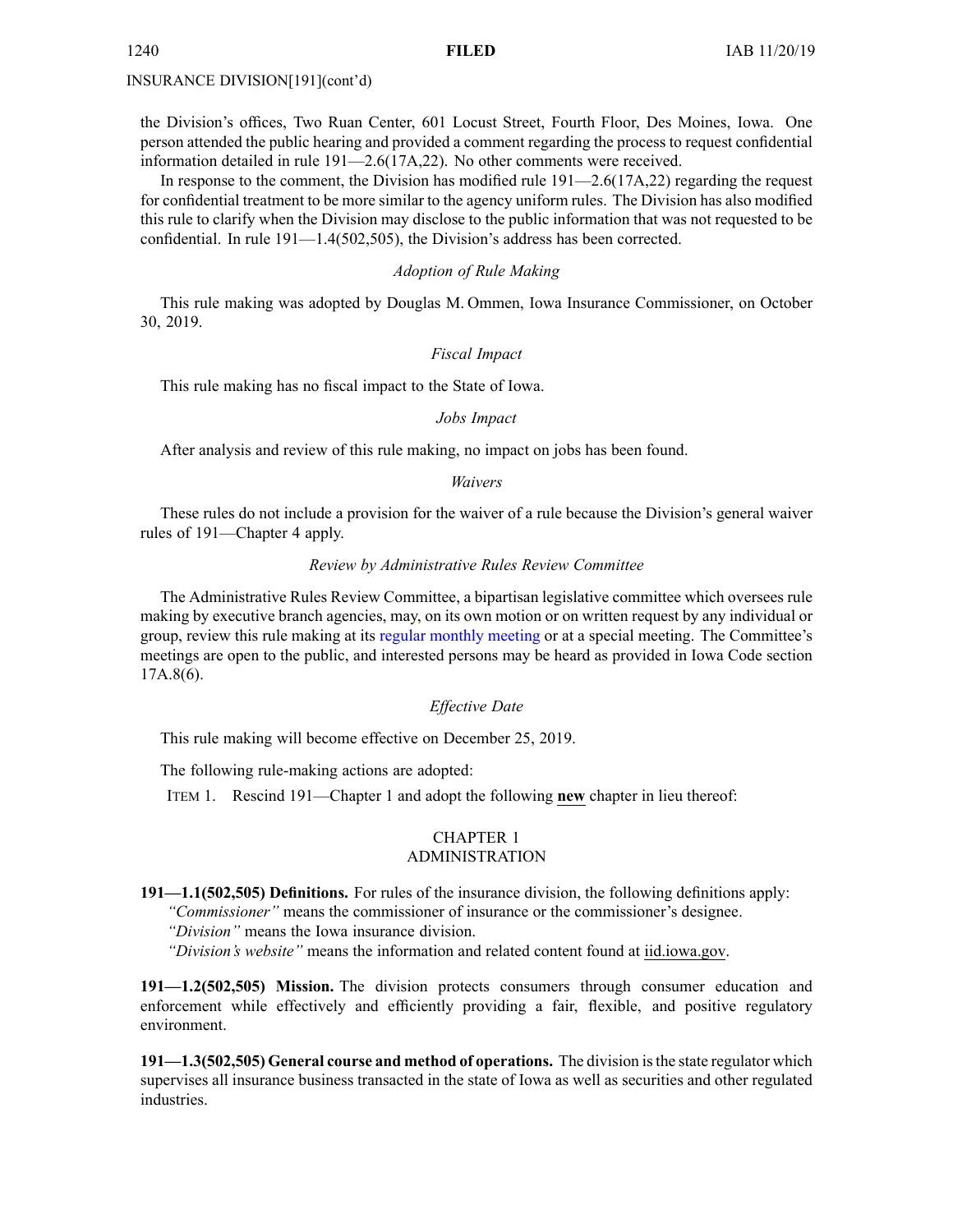**191—1.4(502,505) Contact information and business hours.** The division's office and mailing address is Two Ruan Center, 601 Locust Street, Fourth Floor, Des Moines, Iowa 50309-3738. The general telephone number for the division is 515-281-5705 or 1-877-955-1212. The division's facsimile number is 515-281-3059. The division's website address is [iid.iowa.gov](http://iid.iowa.gov). The division's hours are 8 a.m. to 4:30 p.m. Monday through Friday, excluding legal holidays.

**191—1.5(502,505) Information, forms, and requests.** Information, applications, and forms may be obtained from the division's website, in person at the division's offices, or by telephone using the division's general telephone number. Specific instructions, forms and guidance may be provided in administrative rules or on the division's website. Submissions and requests can be submitted through the division's website, in person, or by telephone.

**191—1.6(502,505) Organization.** The division is headed by the commissioner, who is assisted by <sup>a</sup> first deputy commissioner, <sup>a</sup> second deputy commissioner, <sup>a</sup> deputy commissioner for supervision, and other deputy commissioners and assistant commissioners. The functions of the division are divided into eight bureaus.

**1.6(1)** *Administrative bureau.* The administrative bureau provides staff suppor<sup>t</sup> to the commissioner and the division and is responsible for budget, personnel, procurement, communication, legislative, and other services.

**1.6(2)** *Company regulation bureau.* The company regulation bureau isresponsible for the following:

*a.* Regulating domestic and foreign insurance companies licensed in Iowa, through licensure, analysis and financial and market examinations.

*b.* Examining the financial condition of domestic insurance companies not less than once every five years. Foreign companies are examined as deemed appropriate. The bureau ensures compliance with National Association of Insurance Commissioners accreditation mandates and with financial examination and analysis standards.

*c.* Serving as <sup>a</sup> general insurance information repository and resource for both insurers and consumers regarding, for example, insurance companies' statuses, addresses, telephone numbers, certifications, and financial statements; statutory construction; life and health insurance guaranty association fund calculations; compilation of statistics; and publication of the division's annual repor<sup>t</sup> to the governor required by Iowa Code section [505.12](https://www.legis.iowa.gov/docs/ico/section/505.12.pdf).

*d.* Reviewing and approving filed company transactions, including but not limited to approval of acquisitions and mergers of domestic insurers, intercompany contractual agreements and assumption reinsurance agreements.

- *e.* Authorizing and overseeing individual and group workers' compensation self-insurance.
- *f.* Authorizing, examining and analyzing benevolent associations and fraternal benefit societies.
- *g.* Authorizing and reviewing multiple employer welfare arrangements.
- *h.* Registering and verifying compliance for risk retention groups.
- *i.* Supervising the rehabilitation and liquidation of insurance companies.

*j.* Auditing and monitoring premium tax remittances for admitted companies and supervising statutory deposits.

*k.* Reviewing and approving admission applications for foreign surplus lines insurers as well as conducting premium tax audits associated with the nonadmitted insurance industry.

*l.* Implementing and maintaining the division's information technology resources.

**1.6(3)** *Securities and regulated industries bureau.* The securities and regulated industries bureau is responsible for administering and enforcing the Iowa uniform securities Act through enforcement, licensing, and securities registration to ensure investor protection and <sup>a</sup> positive climate for capital formation. The bureau is also responsible for protecting the public by administering and enforcing rules related to motor vehicle service contracts, residential service contracts, retirement facilities, cemeteries, and preneed purchase agreements for cemetery merchandise, funeral merchandise and funeral services.

**1.6(4)** *Consumer advocate bureau.* The consumer advocate bureau consists of the consumer advocate and, in addition to being responsible for the duties described in Iowa Code section [505.8\(6\)](https://www.legis.iowa.gov/docs/ico/section/505.8.pdf)*"b,"*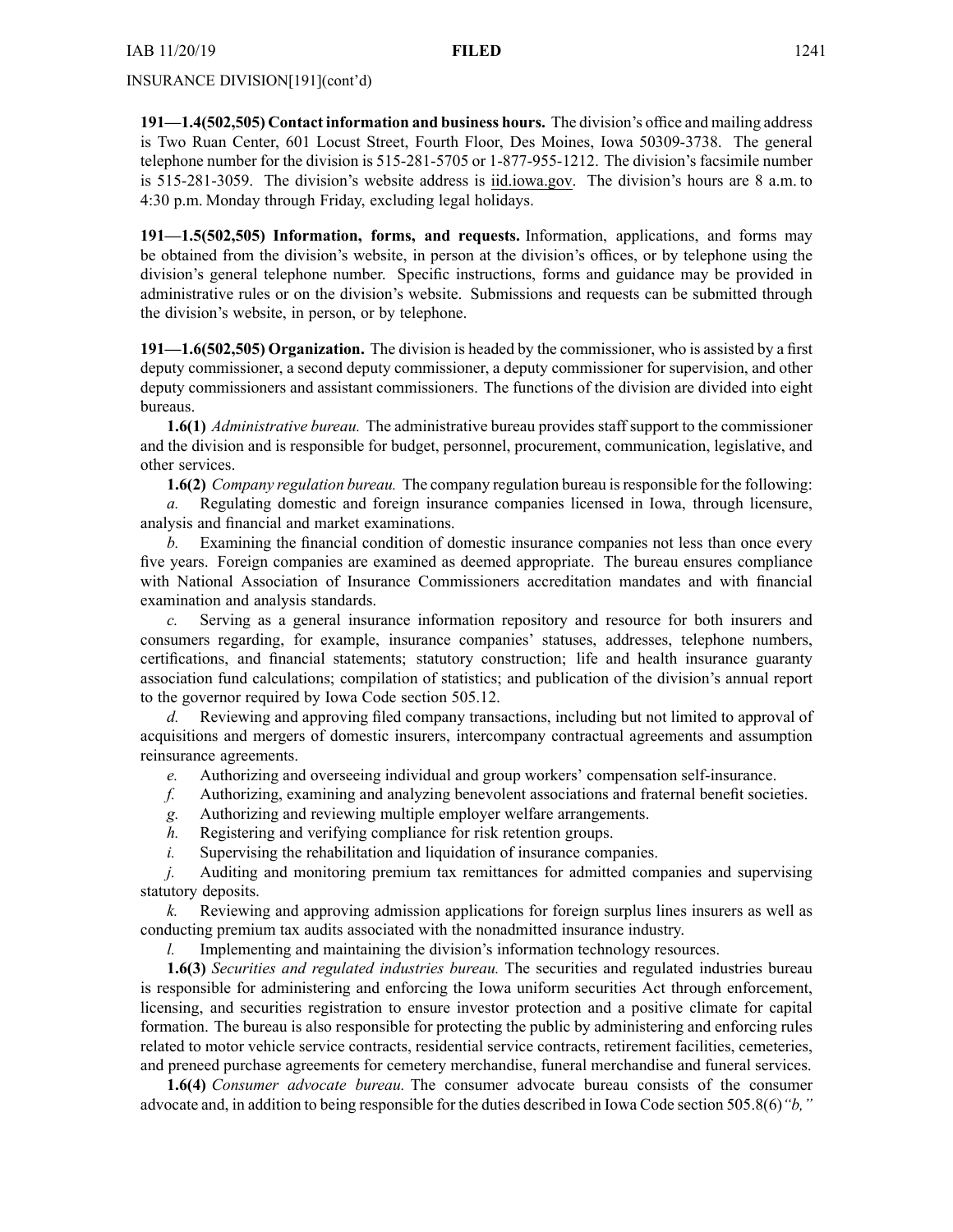is responsible for providing outreach to consumers, assisting in creation of consumer protection laws and regulations, and reviewing complaints. In order to fulfill the prescribed duties, the commissioner has delegated investigation and enforcement duties to the market regulation, enforcement, and fraud bureaus.

**1.6(5)** *Market regulation bureau.* The market regulation bureau is responsible for the following:

*a.* Ensuring fair treatment of consumers.

*b.* Investigating unfair or deceptive trade practices in the business of insurance.

*c.* Reviewing, investigating and responding to inquiries and complaints from the public regarding insurance producers and insurers.

*d.* When requested by consumers, coordinating external reviews of health insurance claim decisions if insurance companies deny benefits either on the basis that the services were not medically necessary or on the basis that the services were investigational or experimental.

*e.* When requested by consumers, coordinating independent reviews of long-term care insurance claim decisions if insurance companies deny benefits on the basis that insureds did not meet benefit trigger requirements.

**1.6(6)** *Enforcement bureau.* The enforcement bureau takes administrative action against individuals and entities regulated by the division for violations of insurance, securities, and other laws under the authority of the division and provides legal counsel to the division.

**1.6(7)** *Fraud bureau.* The fraud bureau confronts the problem of insurance and securities fraud by prevention, investigation, and prosecution of fraudulent insurance acts in an effort to reduce the amount of premium dollars used to pay fraudulent insurance claims, as set forth in Iowa Code chapter [507E](https://www.legis.iowa.gov/docs/ico/chapter/507E.pdf). Matters investigated by the fraud bureau may be referred to the attorney general's office or to local prosecutors for potential action or prosecution.

**1.6(8)** *Product and producer regulation bureau.* The product and producer regulation bureau is responsible for the following:

*a.* Reviewing, approving or disapproving property, casualty, life and health forms and, where provided by law, premium rates of certain types of insurance.

*b.* Performing actuarial analysis of life and health insurance plans funded by certain public bodies.

*c.* Licensing, registering, and monitoring entities and individuals under the authority of the commissioner.

*d.* Overseeing the senior health insurance information program (SHIIP) and senior Medicare patrol (SMP). SHIIP's mission is to advocate for, inform, educate and assist consumers on Medicare and related health insurance information issues so Iowans can make informed decisions and access resources to address their needs. SMP seeks to increase public awareness on how to prevent, detect, and repor<sup>t</sup> health care fraud, errors and abuse through grassroots education and community engagement. Iowa SHIIP-SMP services are local, carried out by <sup>a</sup> statewide network of certified, trained volunteer counselors located at sponsor site offices across Iowa. Iowa SHIIP-SMP volunteers provide one-to-one Medicare counseling and conduct community education on Medicare and fraud prevention. The Administration for Community Living (ACL), Office of Healthcare Information and Counseling, manages the competitively obtained Iowa SHIIP and SMP grants. ACL is <sup>a</sup> par<sup>t</sup> of the U.S. Department of Health and Human Services.

**191—1.7(505) Service of process.** Certain individuals and entities under the jurisdiction of the commissioner are required by law to consent to having the commissioner serve as agen<sup>t</sup> for the individual or entity for the purpose of receiving service of process.

**1.7(1)** *Request for service.* A party to <sup>a</sup> proceeding who requests that the commissioner accep<sup>t</sup> service of process as allowed by law must submit to the division, at the address stated in rule 191—1.4(502,505), all of the following:

*a.* For each individual or entity to be served, one original and one copy of the documents to be served by the division.

*b.* A cover letter indicating the name of each individual or entity to be served by the division.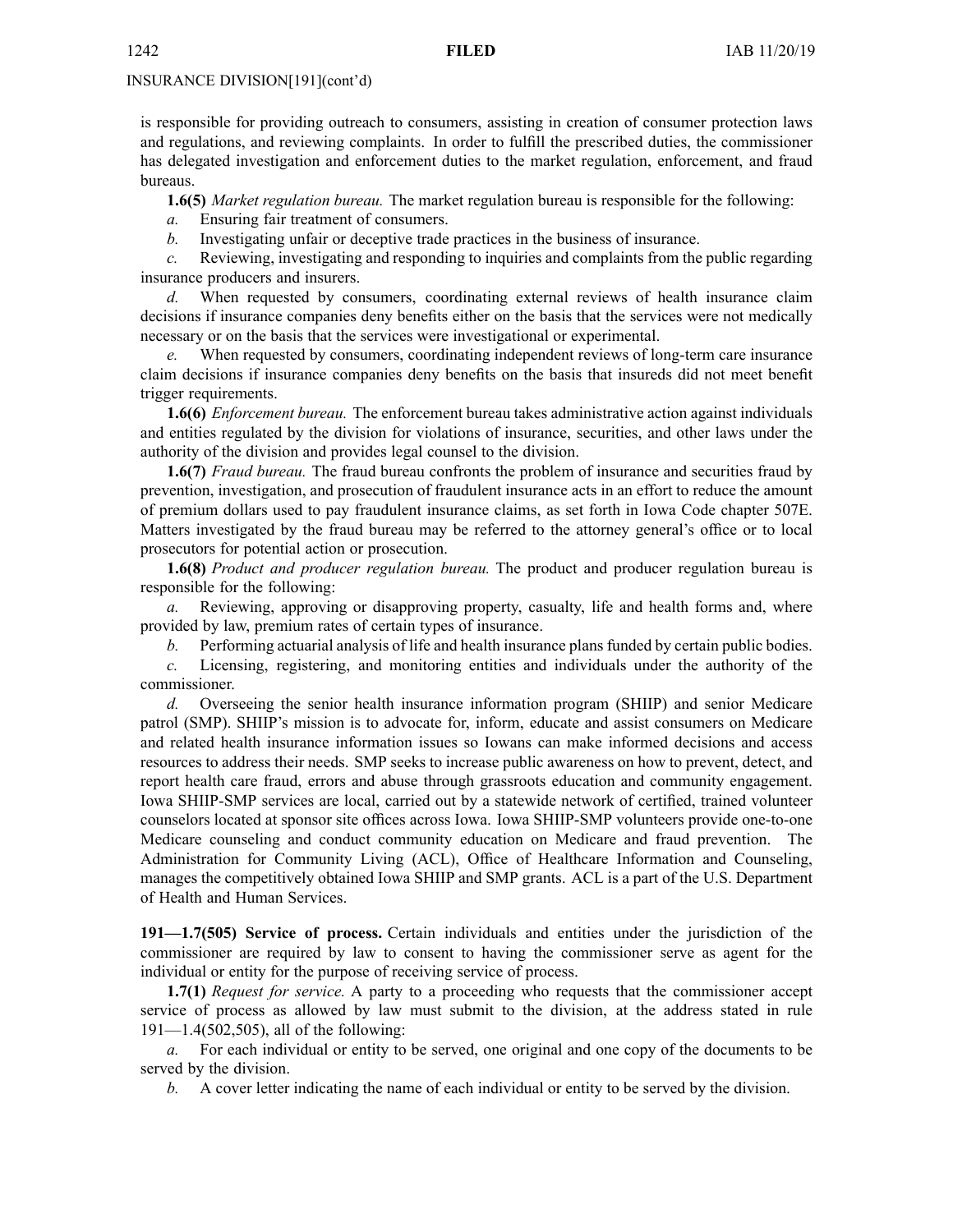*c.* A check for service fees, made payable to Iowa Insurance Division, for \$50 for each individual or entity to be served, unless another amount is required by law.

**1.7(2)** *Division actions.* After the division receives the items listed in paragraph 1.7(1)*"a,"* the division must do the following:

- *a.* Accept the service of process on behalf of the individual or entity.
- *b.* Forward, by certified mail, the original documents to the individual or entity to be served.
- *c.* File <sup>a</sup> notice of acceptance electronically through the Iowa court electronic filing system.

**1.7(3)** *Types of documents the division will serve.*

*a.* The division will serve documents related to the initiation of <sup>a</sup> case, such as original notices, petitions, and jury demands. The division will not serve documents related to later processes in <sup>a</sup> case, including but not limited to subpoenas and garnishments, unless required to do so by law.

*b.* The division will serve documents related to matters in the Iowa court system. The division will not serve documents related to matters in other courts, including but not limited to the federal court system, or matters in other administrative systems, excep<sup>t</sup> for workers' compensation cases filed with the Iowa division of workers' compensation.

These rules are intended to implement Iowa Code sections [17A.3](https://www.legis.iowa.gov/docs/ico/section/17A.3.pdf), [502.601](https://www.legis.iowa.gov/docs/ico/section/502.601.pdf), [502.605](https://www.legis.iowa.gov/docs/ico/section/502.605.pdf), [505.1](https://www.legis.iowa.gov/docs/ico/section/505.1.pdf) and [505.30](https://www.legis.iowa.gov/docs/ico/section/505.30.pdf).

ITEM 2. Rescind 191—Chapter 2 and adopt the following **new** chapter in lieu thereof:

# CHAPTER 2

# PUBLIC RECORDS AND FAIR INFORMATION PRACTICES

**191—2.1(17A,22) Statement of policy.** The purpose of this chapter is to facilitate broad public access to open records. It also seeks to facilitate sound division determinations with respec<sup>t</sup> to the handling of confidential records and the implementation of the fair information practices Act. This division is committed to the policies set forth in Iowa Code chapter [22](https://www.legis.iowa.gov/docs/ico/chapter/22.pdf). Division staff will cooperate with members of the public in implementing the provisions of that chapter.

**191—2.2(17A,22) Definitions.** The definitions in Iowa Code section [22.1](https://www.legis.iowa.gov/docs/ico/section/22.1.pdf) are incorporated into this chapter by this reference. In addition to the definitions in rule  $191-1.1(502,505)$ , the following definitions apply:

*"Confidential record"* means <sup>a</sup> record that is not available as <sup>a</sup> matter of right for inspection and copying by members of the public under applicable provisions of law. Confidential records include records or information contained in records that the division is prohibited by law from making available for inspection by members of the public, and records or information contained in records that are specified as confidential by Iowa Code section [22.7](https://www.legis.iowa.gov/docs/ico/section/22.7.pdf), or other provisions of law, but that may be disclosed upon order of <sup>a</sup> court, the lawful custodian of the record, or by another person duly authorized to release the record. Mere inclusion in <sup>a</sup> record of information declared confidential by an applicable provision of law does not necessarily make that entire record <sup>a</sup> confidential record.

*"Division"* means the insurance division of the department of commerce, created by Iowa Code section [505.1](https://www.legis.iowa.gov/docs/ico/section/505.1.pdf). The division is both the "government body" and the "lawful custodian" as defined in Iowa Code sections [22.1\(1\)](https://www.legis.iowa.gov/docs/ico/section/22.1.pdf) and [22.1\(2\)](https://www.legis.iowa.gov/docs/ico/section/22.1.pdf). The division is also the "state agency" as defined in Iowa Code chapter [17A](https://www.legis.iowa.gov/docs/ico/chapter/17A.pdf) and referenced in Iowa Code chapter [22](https://www.legis.iowa.gov/docs/ico/chapter/22.pdf). For purposes of this chapter, "division" includes both the commissioner of insurance and the administrator as defined in Iowa Code chapter [502](https://www.legis.iowa.gov/docs/ico/chapter/502.pdf).

*"File," "filed,"* or *"filing,"* when used as <sup>a</sup> verb, means submitting or having submitted to the division <sup>a</sup> record or information. "File" or "filing," when used as <sup>a</sup> noun, means <sup>a</sup> record or information.

*"Inspect"* or *"inspection"* means the same as "examine" or "examination" in Iowa Code chapter [22](https://www.legis.iowa.gov/docs/ico/chapter/22.pdf). The term "examination" in this chapter does not mean the same as "examination" as used in Iowa Code chapter [22](https://www.legis.iowa.gov/docs/ico/chapter/22.pdf).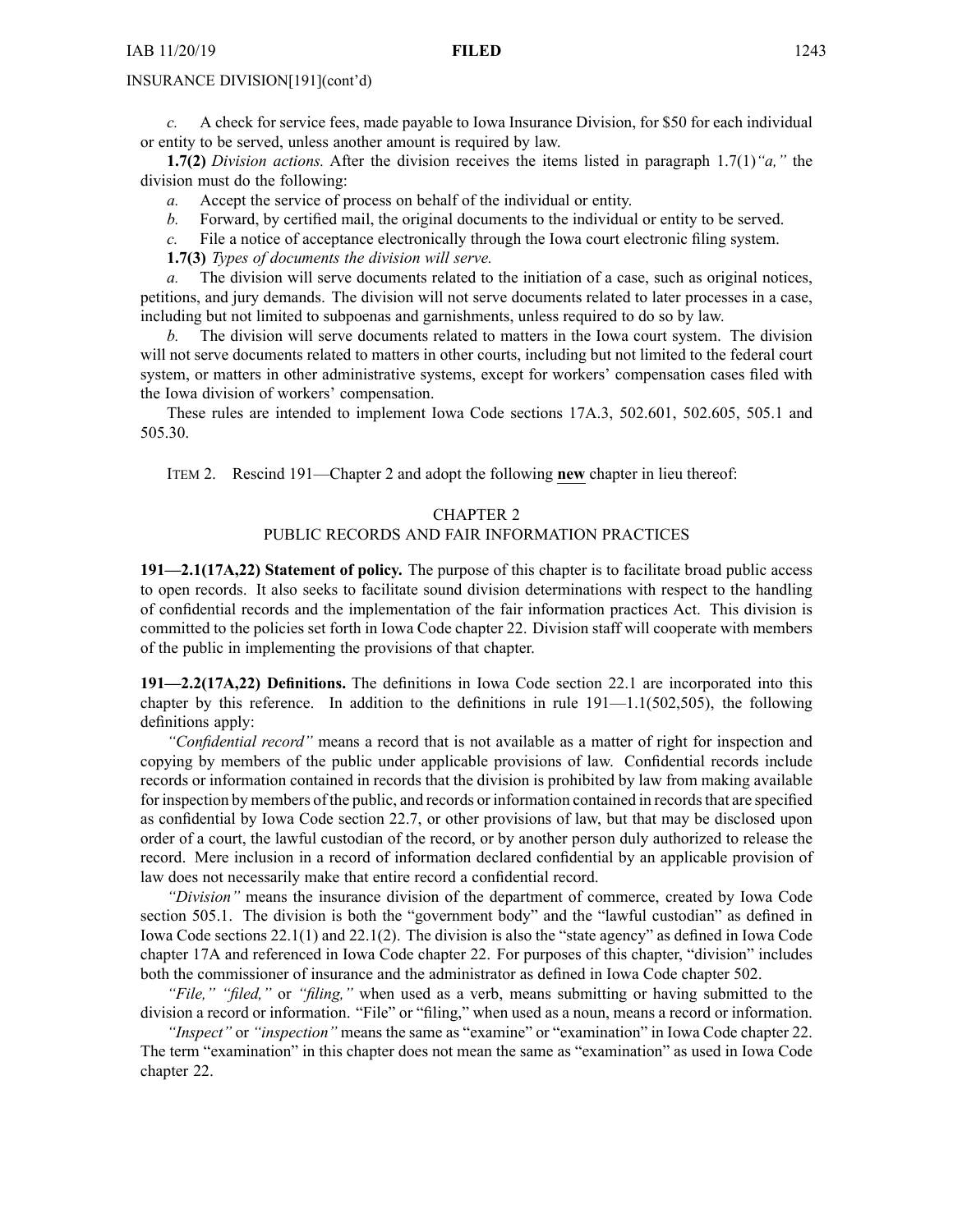*"Lawful custodian,"* as used in Iowa Code section [22.1\(2\)](https://www.legis.iowa.gov/docs/ico/section/22.1.pdf), is the division, the division's record officer, or an employee lawfully delegated authority by the division to act for the division in implementing Iowa Code chapter [22](https://www.legis.iowa.gov/docs/ico/chapter/22.pdf).

*"Open record"* means <sup>a</sup> record other than <sup>a</sup> confidential record.

*"Personally identifiable information"* means information about or pertaining to an individual in <sup>a</sup> record which identifies the individual and which is contained in <sup>a</sup> record system.

*"Record"* means all or par<sup>t</sup> of <sup>a</sup> "public record," as defined in Iowa Code section [22.1](https://www.legis.iowa.gov/docs/ico/section/22.1.pdf), that is owned by or in the physical possession of the division.

*"Record system"* means any group of records under the control of the division from which <sup>a</sup> record may be retrieved by <sup>a</sup> personal identifier such as the name of the individual, number, symbol or other unique retriever assigned to the individual.

#### **191—2.3(17A,22) General provisions.**

**2.3(1)** *Entities holding division records covered by this rule.* This rule applies to records belonging to, required by, or created by the division. This rule applies to records held by third parties, including other state agencies, that do any of the following:

*a.* Perform division functions on behalf of the division;

- *b.* Store records for the division;
- *c.* Perform services for the division; or

*d.* Otherwise handle records that would be governed by this rule if they were in the possession of the division.

**2.3(2)** *Existing records.* A reques<sup>t</sup> for access shall apply only to records that exist at the time the reques<sup>t</sup> is made and access is provided. The division is not required to create, compile or procure <sup>a</sup> record solely for the purpose of making it available excep<sup>t</sup> as described in Iowa Code section [22.3A](https://www.legis.iowa.gov/docs/ico/section/22.3A.pdf) and subrule 2.4(6).

**2.3(3)** *Public records.* All of the division's records are open records available to the public except for records that are confidential under rule 191—2.12(17A,22) or redactable under rule 191—2.11(17A,22).

**2.3(4)** *Availability of open records.* Open records of the division are available to the public for examination and copying unless otherwise provided by state or federal law, regulation or rule.

**2.3(5)** *Internet access.* The division provides public access to many public records, with no reques<sup>t</sup> for access necessary, on the division's website.

**2.3(6)** *Office hours.* Open records are available for inspection during customary office hours, which are 8 a.m. to 4:30 p.m., Monday through Friday, excluding legal holidays.

**2.3(7)** *Data processing system.* Some agency data processing systems that have common data elements can match, collate and compare personally identifiable information.

**2.3(8)** *Scope.* This chapter does not:

*a.* Require the division to index or retrieve records which contain information about individuals by that person's name or other personal identifier.

*b.* Make available to the general public records which would otherwise not be available under the public records law, Iowa Code chapter [22](https://www.legis.iowa.gov/docs/ico/chapter/22.pdf).

*c.* Govern the maintenance or disclosure of, notification of or access to, records in the possession of the division which are governed by the regulations of another agency.

*d.* Apply to grantees, including local governments or subdivisions thereof, administering state-funded programs.

*e.* Make available records compiled in reasonable anticipation of court litigation or formal administrative proceedings. The availability of such records to the general public or to any subject individual or party to such litigation or proceedings shall be governed by applicable legal and constitutional principles, statutes, rules of discovery, evidentiary privileges, the Code of Professional Responsibility, and applicable regulations.

*f.* Make any warranty of the accuracy or completeness of <sup>a</sup> record.

# **191—2.4(17A,22) Requests for access to records.**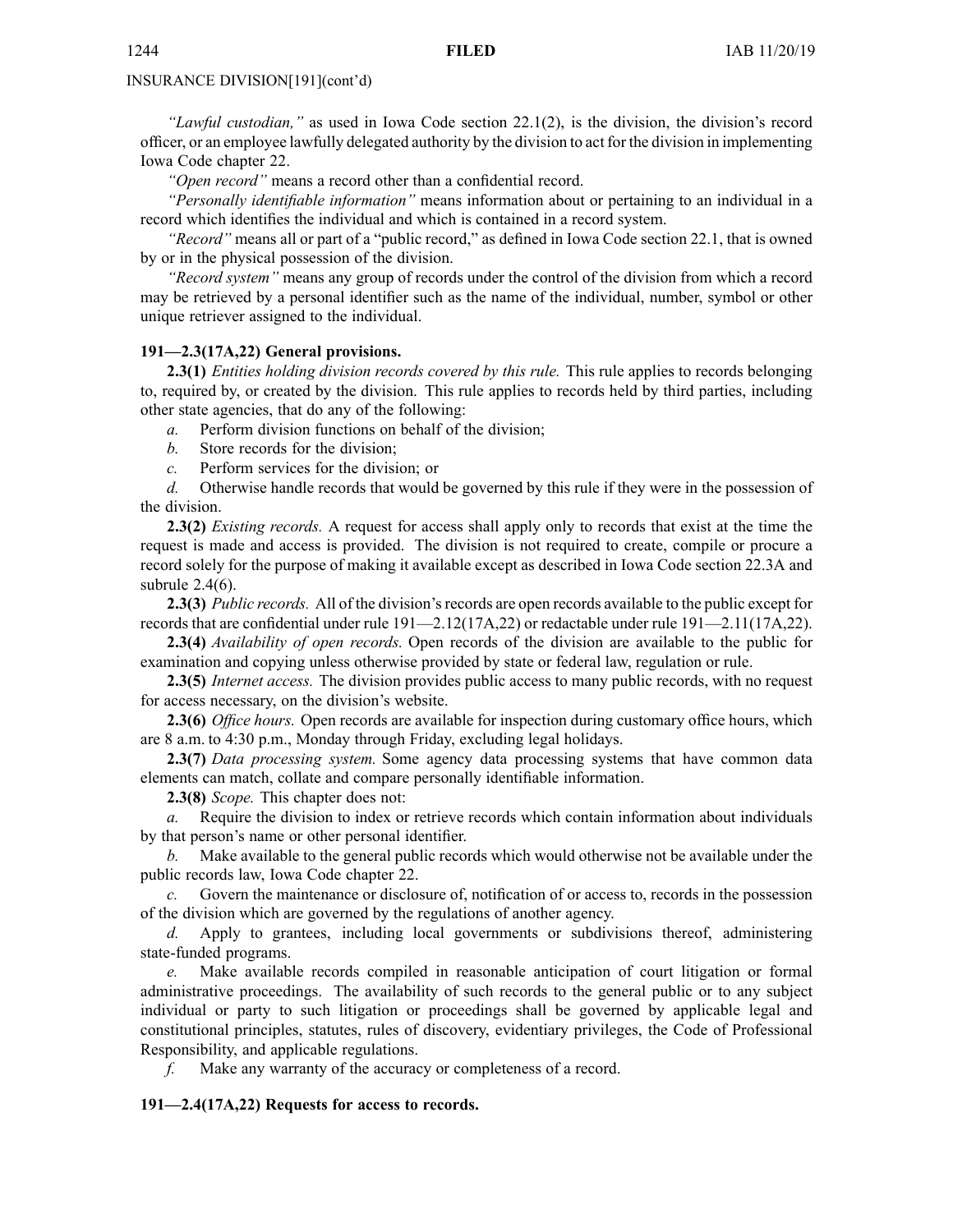**2.4(1)** *Request for access.* Requestsfor accessto open records not available on the division's website may be made in writing or in person. A reques<sup>t</sup> may be made by mail, email, or online as instructed on the division's website. Requests must identify the particular records sought by name or description in order to facilitate the location of the record. Requests must include the name, address, email address if available, and telephone number of the person requesting the information. A person is not required to give <sup>a</sup> reason for requesting an open record. If the division has records in its possession that may be public records but that are copies of materials from another agency or public organization, the division may refer persons seeking inspection of those records to the originating agency or public organization.

**2.4(2)** *Response to requests.*

*a. Access.* Access to an open record shall be provided promptly upon reques<sup>t</sup> unless the size or nature of the reques<sup>t</sup> makes promp<sup>t</sup> access infeasible. If the size or nature of the reques<sup>t</sup> for access to an open record requires time for compliance, the division must comply with the reques<sup>t</sup> as soon as feasible. The division requests that members of the public make appointments for the in-person inspection of public records because the division needs time to locate stored records and office space is limited.

*b. Delay.* Access to an open record may be delayed for one of the purposes authorized by Iowa Code section [22.8\(4\)](https://www.legis.iowa.gov/docs/ico/section/22.8.pdf) or [22.10\(4\)](https://www.legis.iowa.gov/docs/ico/section/22.10.pdf), for redaction by the division of confidential information, or for search and review of requested records. The division must promptly give written notice to the requester of the reason for any delay and an estimate of the length of that delay.

*Deny.* The division may deny access to the record by members of the public when warranted under Iowa Code chapter [22](https://www.legis.iowa.gov/docs/ico/chapter/22.pdf) or other applicable law or when the record's disclosure is prohibited by <sup>a</sup> court order.

**2.4(3)** *Security of record.* No person may, without permission from the division, search or remove any record from division files. Inspection and copying of division records must be supervised by the division or <sup>a</sup> designee of the division in order for the records to be protected from damage and disorganization.

**2.4(4)** *Copying.* A reasonable number of copies of an open record may be made in the division's office. If photocopy equipment is not available in the division office where an open record is kept, the division must permit the record's inspection in that office and arrange to have copies promptly made elsewhere.

**2.4(5)** *Fees.* The division may charge fees for records as authorized by Iowa Code section [22.3](https://www.legis.iowa.gov/docs/ico/section/22.3.pdf) or another provision of law. Under Iowa Code section [22.3](https://www.legis.iowa.gov/docs/ico/section/22.3.pdf), the fee for the copying service, whether electronic or hard copy, or mailing shall not exceed the cost of providing the service. An hourly fee may be charged for actual division expenses in the inspection, reviewing, and copying of requested records when the total staff time dedicated to fulfilling the reques<sup>t</sup> requires an excess of two hours. When the open recordsrequest will cause time required in excess of the allotted two hours, the division may require <sup>a</sup> requester to make an advance paymen<sup>t</sup> to cover all of the estimated fee.

**2.4(6)** *Information released.* If <sup>a</sup> person is provided access to less than an entire record, the division shall take measures to ensure that the person is furnished only the information that is to be released. This may be done by providing to the person either an extraction of the information to be released or <sup>a</sup> copy of the record from which the information not to be released has been otherwise redacted.

# **191—2.5(17A,22) Access to confidential records.**

**2.5(1)** *Procedure.* The following provisions are in addition to those specified in rule 191—2.4(17A,22) and are minimum requirements. A statute or another administrative rule may impose additional requirements for access to certain classes of confidential records. A confidential record may, due to its nature or the way it is compiled or stored, contain <sup>a</sup> mixture of confidential and nonconfidential information. The division shall not refuse to release the nonconfidential information simply because of the manner in which the record is compiled or stored.

*a. Form of request.* The division shall ensure that there is sufficient information to provide reasonable assurance that access to <sup>a</sup> confidential record may be granted. Therefore, the division may require the requester to:

(1) Submit the reques<sup>t</sup> in writing.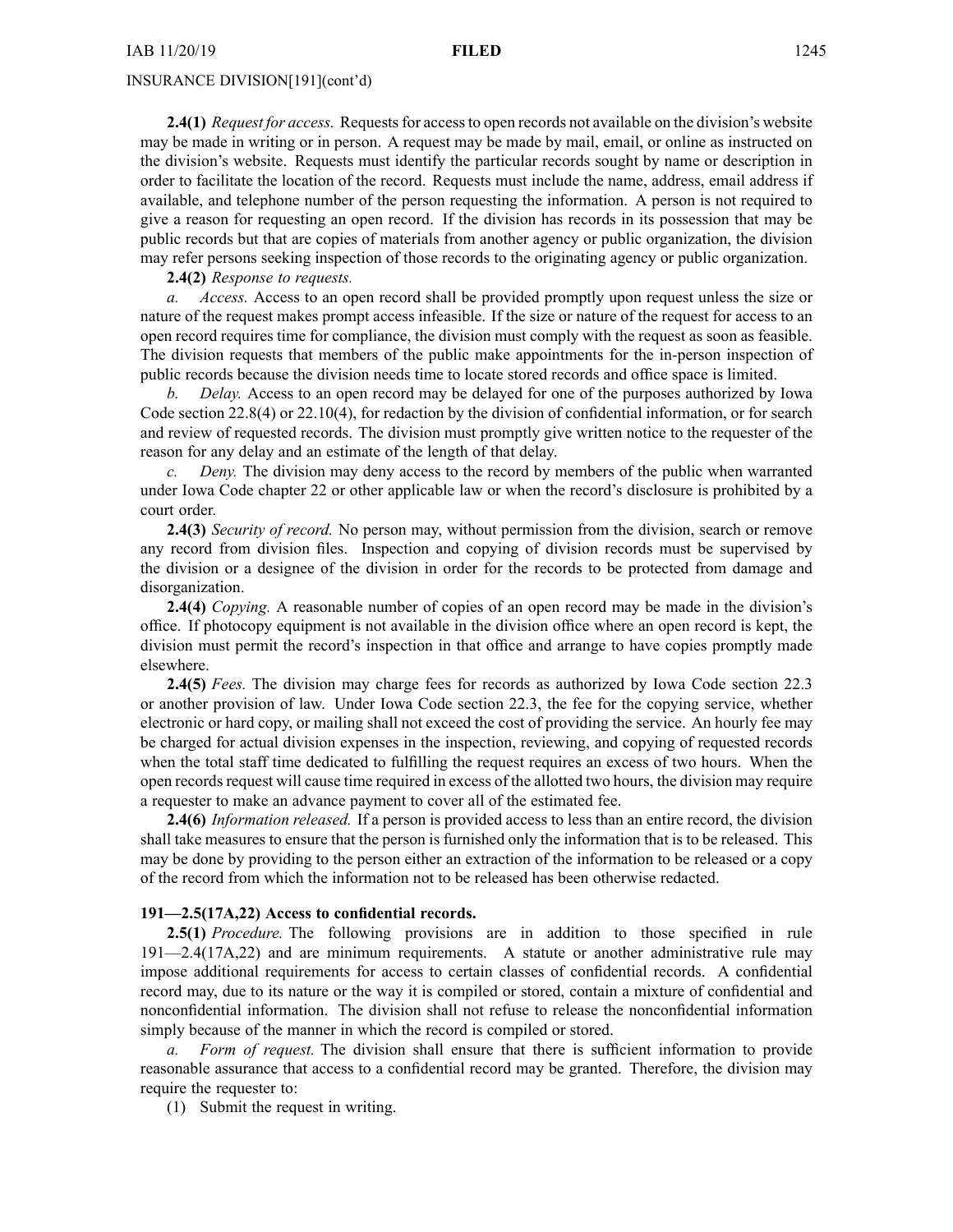(2) Provide proof of identity and authority to secure access to the record.

(3) Sign <sup>a</sup> certified statement or affidavit listing the specific reasons justifying access to the record and provide any proof necessary to establish relevant facts.

*b. Response to request.* The division must notify the requester of approval or denial of the reques<sup>t</sup> for access. The notice must include:

(1) The name and title or position of the person responding on behalf of the division; and

(2) A brief statement of the grounds for denial, including <sup>a</sup> citation to the applicable statute or other provision of law.

*c. Request granted.* When the division grants <sup>a</sup> reques<sup>t</sup> for access to <sup>a</sup> confidential record to <sup>a</sup> particular person, the division must notify that person and indicate any lawful restrictions imposed by the division on that person's inspection and copying of the record.

*d. Reconsideration of denial.* A requester whose reques<sup>t</sup> is denied by the division may apply to the commissioner of insurance for reconsideration of the request.

**2.5(2)** *Release of confidential records by the division.* The division may release <sup>a</sup> confidential record or <sup>a</sup> portion of it to:

*a.* The legislative services agency pursuan<sup>t</sup> to Iowa Code section [2A.3](https://www.legis.iowa.gov/docs/ico/section/2A.3.pdf).

*b.* The ombudsman pursuan<sup>t</sup> to Iowa Code section [2C.9](https://www.legis.iowa.gov/docs/ico/section/2C.9.pdf).

*c.* Other governmental officials and employees only as needed to enable them to discharge their duties.

*d.* The public information board pursuan<sup>t</sup> to Iowa Code section [23.6](https://www.legis.iowa.gov/docs/ico/section/23.6.pdf).

**2.5(3)** *Release of confidential records by the division.*

*a.* The division may release <sup>a</sup> confidential record or <sup>a</sup> portion of it to <sup>a</sup> person not covered in rule 191—2.6(17A,22) if the release:

(1) Is permitted by statute, rule or another provision of law; and

(2) Is not inconsistent with the stated or implied purpose of the law which establishes or authorizes confidentiality.

*b.* Before the division releases <sup>a</sup> record to <sup>a</sup> person not covered in rule 191—2.6(17A,22), the division may notify the subject of the record of the impending release and may give the subject <sup>a</sup> reasonable amount of time to seek an injunction.

**191—2.6(17A,22) Requests for confidential treatment.** The division may treat <sup>a</sup> record as <sup>a</sup> confidential record and withhold it from inspection or refuse to disclose that record to members of the public only to the extent that the division is authorized by Iowa Code section [22.7](https://www.legis.iowa.gov/docs/ico/section/22.7.pdf), another applicable provision of law, or <sup>a</sup> court order.

**2.6(1)** *Request.* A person may reques<sup>t</sup> that all or <sup>a</sup> portion of <sup>a</sup> record be confidential. The reques<sup>t</sup> for confidential treatment must be submitted in writing to the division and:

*a.* Identify the information for which confidential treatment is sought.

*b.* Cite the legal and factual basis that justifies confidential treatment.

*c.* Identify the name, address, and telephone number of the person authorized to respond to any inquiry or action of the custodian concerning the request.

*d.* Specify the precise period of time for which the confidential treatment is requested should the reques<sup>t</sup> be only for <sup>a</sup> limited time period.

**2.6(2)** *Additional information.* The division may reques<sup>t</sup> additional factual information from the person to justify treatment of the record as <sup>a</sup> confidential record.

**2.6(3)** *Decision.* The division must notify the requester in writing of the granting or denial of the reques<sup>t</sup> and, if the reques<sup>t</sup> is denied, the reasoning for the denial.

**2.6(4)** *Request denied.* If the reques<sup>t</sup> for confidential treatment of <sup>a</sup> record is denied, the requester may apply to the commissioner for reconsideration of the request. However, the record shall not be withheld from public inspection for any period of time if the division determines that the requester had no reasonable grounds to justify the treatment of that record as <sup>a</sup> confidential record.

**2.6(5)** *Failure to request.* Failure of <sup>a</sup> person to reques<sup>t</sup> confidential record treatment for <sup>a</sup> record does not preclude the division from treating it as <sup>a</sup> confidential record. However, if <sup>a</sup> person who has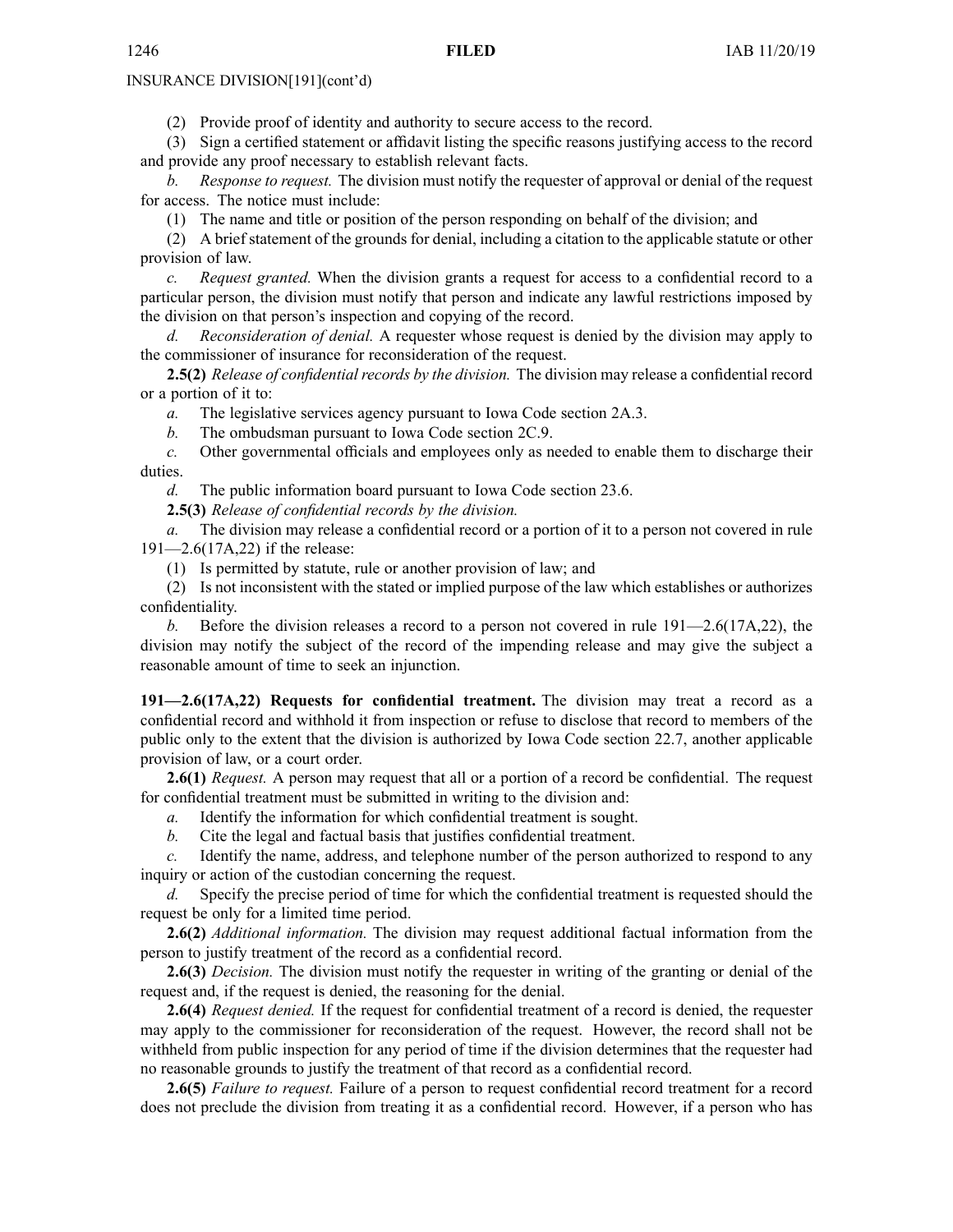submitted information to the division does not reques<sup>t</sup> that it be withheld from public inspection, the division may proceed as if that person has no objection to its disclosure to members of the public.

**191—2.7(17A,22) Procedure by which additions, dissents, or objections may be entered into certain records.** Except as otherwise provided by law, the person who is the subject of <sup>a</sup> record may have <sup>a</sup> written statement of additions, dissents or objections entered into that record. The statement shall be filed with the division. The statement must be dated and signed by the person who is the subject of the record and include the person's current address and telephone number. This rule does not authorize the person who is the subject of the record to alter the original record or to expand the official record of any division proceeding.

# **191—2.8(17A,22) Disclosures without the consent of the subject.**

**2.8(1)** To the extent allowed by law, disclosure of confidential records may occur without the consent of the subject.

**2.8(2)** Authority to release confidential records. The division may have discretion to disclose some confidential records which are exemp<sup>t</sup> from disclosure under Iowa Code section [22.7](https://www.legis.iowa.gov/docs/ico/section/22.7.pdf) or other law. Any person may reques<sup>t</sup> permission to inspect these records withheld from inspection under <sup>a</sup> statute which authorizes limited or discretionary disclosure as provided in rule 191—2.6(17A,22). If the division initially determines that it will release such records, the division may notify interested persons and withhold the records from inspection as provided in rules 191—2.6(17A,22) and 191—2.7(17A,22).

**191—2.9(17A,22) Consent to disclosure by the subject of <sup>a</sup> confidential record.** To the extent permitted by any applicable provision of law, the subject of <sup>a</sup> confidential record may consent to have <sup>a</sup> copy of the portion of that record that concerns the subject disclosed to <sup>a</sup> third party. A reques<sup>t</sup> for such <sup>a</sup> disclosure must be in writing and must identify the particular record or records that may be disclosed and the particular person or class of persons to whom the record may be disclosed. The subject of the record and, where applicable, the person to whom the record is to be disclosed may be required to provide proof of identity. Appearance of counsel before the division on behalf of <sup>a</sup> person who is the subject of <sup>a</sup> confidential record is deemed to constitute consent for the division to disclose records about that person to the person's attorney.

**191—2.10(17A,22) Notice to suppliers of information.** When the division requests <sup>a</sup> person to supply information about that person, the division must notify the person of the use that will be made of the information, which persons outside the division might routinely be provided this information, which parts of the requested information are required and which are optional, and the consequences of <sup>a</sup> failure to provide the information requested. This notice may be given in these rules, on the written form used to collect the information, on <sup>a</sup> separate fact sheet or letter, in brochures, in formal agreements, in contracts, in handbooks, in manuals, verbally, or by other appropriate means.

**191—2.11(17A,22) Personally identifiable information collected by the division.** The division collects and maintains open records, some of which may contain personally identifiable information, and some of which may be shared with other state or federal agencies or organizations or vendors. This rule describes the nature and extent of personally identifiable information which is collected, maintained, and retrieved by the division. Unless otherwise stated, the authority for the collection of the record is provided by Iowa Code chapter [502](https://www.legis.iowa.gov/docs/ico/chapter/502.pdf) or [505](https://www.legis.iowa.gov/docs/ico/chapter/505.pdf). Some personally identifiable information is protected by Iowa Code sections [502.607\(2\)](https://www.legis.iowa.gov/docs/ico/section/502.607.pdf)*"e"* and [505.8\(9\)](https://www.legis.iowa.gov/docs/ico/section/505.8.pdf).

**2.11(1)** *Nature and extent.* The following records may contain personally identifiable information: *a.* Confidential records. Records listed as confidential records are described in rule 191—2.12(17A,22).

*b.* Rule-making records. Rule-making records may contain information about people who make written or oral comments about proposed rules.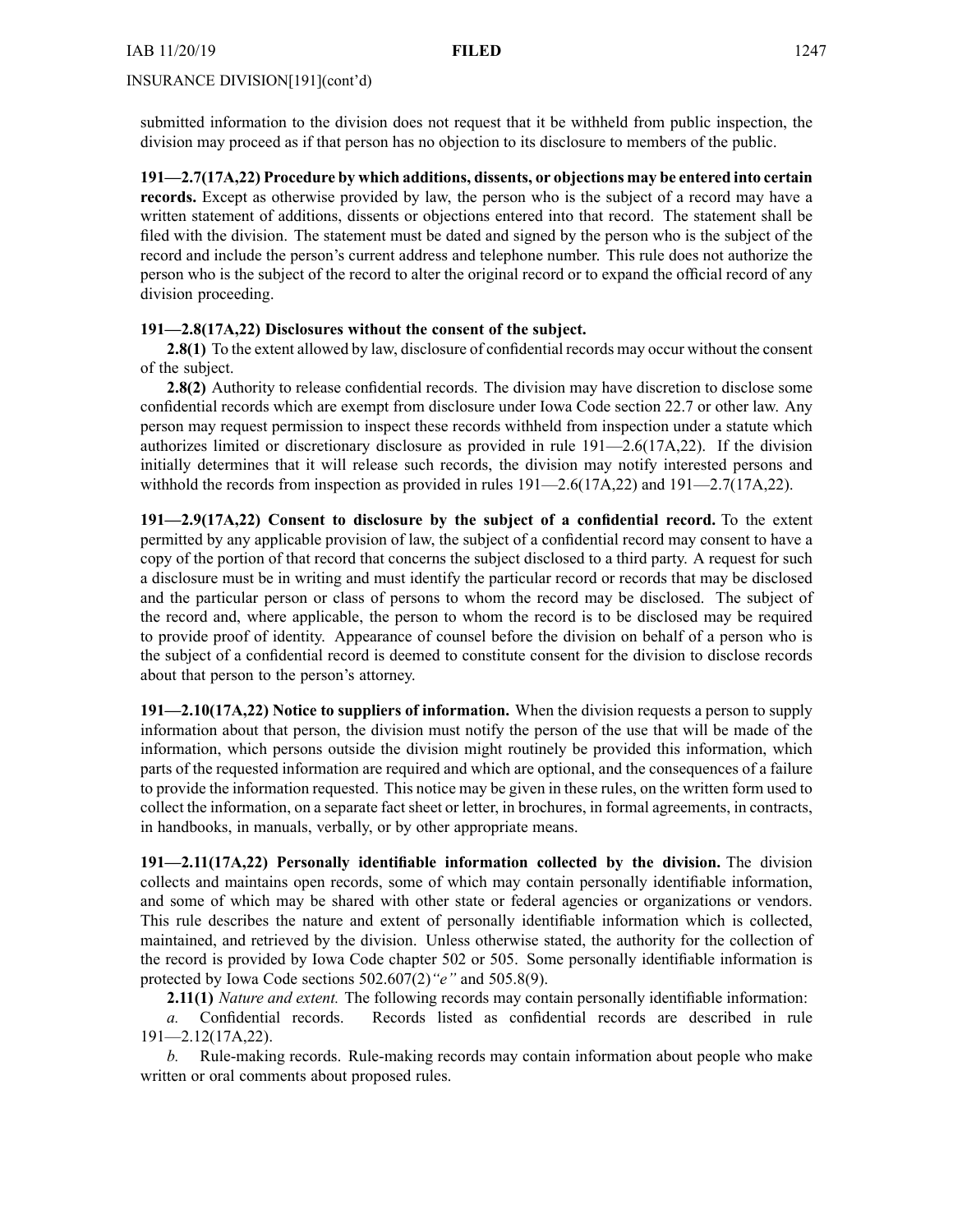*c.* Contested case records. Contested case records contain names and identifying numbers of people involved. Evidence and documents submitted as <sup>a</sup> result of <sup>a</sup> contested case are contained in contested case records.

*d.* Licensing records. Licensing records of individuals and entities regulated by the division contain names and identifying numbers of the regulated individual or individuals designated as responsible for the regulated entity.

*e.* Complaint, inquiry, investigation, and examination records. Complaint, inquiry, investigation, and examination records contain names and identifying numbers of the people who submit, are the subject of, or are otherwise involved in the complaint, inquiry, investigation or examination.

*f.* Personnel files. The division maintains files containing information about employees of the division and applicants for positions with the division. The files contain payroll records, biographical information, medical information relating to disability, performance reviews and evaluations, disciplinary information, information required for tax withholding, information concerning employee benefits, affirmative action reports, and other information concerning the employer-employee relationship.

**2.11(2)** *Redaction.* To the extent that the division finds it necessary to allow inspection of records containing personally identifiable information, the division must, when allowed by law, redact the personally identifiable information prior to allowing the inspection.

**2.11(3)** *Means of storage.* Paper and various electronic means of storage are used to store records containing personally identifiable information. Some information is stored electronically by third parties on behalf of the division.

**191—2.12(17A,22) Confidential records.** This rule describes the types of agency information or records that are confidential. This rule is not exhaustive. The following records shall be kept confidential. Records are listed by category and include <sup>a</sup> citation to the legal basis for withholding that category from public inspection.

**2.12(1)** Records which are exemp<sup>t</sup> from disclosure under Iowa Code section [22.7](https://www.legis.iowa.gov/docs/ico/section/22.7.pdf).

**2.12(2)** Records which constitute attorney work product, or attorney-client communications, or which are otherwise privileged. Attorney work product is confidential under Iowa Code sections [22.7\(4\)](https://www.legis.iowa.gov/docs/ico/section/22.7.pdf), [622.10](https://www.legis.iowa.gov/docs/ico/section/622.10.pdf) and [622.11](https://www.legis.iowa.gov/docs/ico/section/622.11.pdf), Iowa R.C.P. 122(c), Fed. R. Civ. P. 26(b)(3), and case law. Attorney-client communications are confidential under Iowa Code sections [622.10](https://www.legis.iowa.gov/docs/ico/section/622.10.pdf) and [622.11](https://www.legis.iowa.gov/docs/ico/section/622.11.pdf), the rules of evidence, the Code of Professional Responsibility, and case law.

**2.12(3)** Those portions of the division's staff manuals, instructions or other statements issued by the division which set forth criteria or guidelines to be used by division staff in auditing, making inspections, settling commercial disputes or negotiating commercial arrangements, or in the selection or handling of cases, such as operational tactics or allowable tolerances or criteria for the defense, prosecution or settlement of cases, when the disclosure of such statements would enable law violators to avoid detection, facilitate disregard of requirements imposed by law, or give <sup>a</sup> clearly improper advantage to persons who are in an adverse position to the division, pursuan<sup>t</sup> to Iowa Code sections [17A.2](https://www.legis.iowa.gov/docs/ico/section/17A.2.pdf) and [17A.3](https://www.legis.iowa.gov/docs/ico/section/17A.3.pdf).

**2.12(4)** All information obtained and prepared in the course of an inquiry, complaint, or investigation, including but not limited to communications, insurer documents, data, reports, analysis, and notes, pursuan<sup>t</sup> to Iowa Code section [505.8](https://www.legis.iowa.gov/docs/ico/section/505.8.pdf) and chapters [502](https://www.legis.iowa.gov/docs/ico/chapter/502.pdf), [502A](https://www.legis.iowa.gov/docs/ico/chapter/502A.pdf), [505](https://www.legis.iowa.gov/docs/ico/chapter/505.pdf), [507A](https://www.legis.iowa.gov/docs/ico/chapter/507A.pdf), [507E](https://www.legis.iowa.gov/docs/ico/chapter/507E.pdf), [522B](https://www.legis.iowa.gov/docs/ico/chapter/522B.pdf), [523C](https://www.legis.iowa.gov/docs/ico/chapter/523C.pdf), and [523I](https://www.legis.iowa.gov/docs/ico/chapter/523I.pdf).

**2.12(5)** Information of insurers designated as confidential by applicable law, including but not limited to information and reports that are par<sup>t</sup> of an examination, pursuan<sup>t</sup> to Iowa Code sections [505.17](https://www.legis.iowa.gov/docs/ico/section/505.17.pdf) and [507.14](https://www.legis.iowa.gov/docs/ico/section/507.14.pdf).

**2.12(6)** Information of the Iowa life and health guaranty association, pursuan<sup>t</sup> to Iowa Code chapters [508C](https://www.legis.iowa.gov/docs/ico/chapter/508C.pdf) and [515B](https://www.legis.iowa.gov/docs/ico/chapter/515B.pdf).

**2.12(7)** Insurance holding company systems registration and holding company examinations, pursuan<sup>t</sup> to Iowa Code section [522.7](https://www.legis.iowa.gov/docs/ico/section/522.7.pdf).

**2.12(8)** Information related to the uniform securities Act that is designated nonpublic pursuan<sup>t</sup> to Iowa Code section [502.607](https://www.legis.iowa.gov/docs/ico/section/502.607.pdf).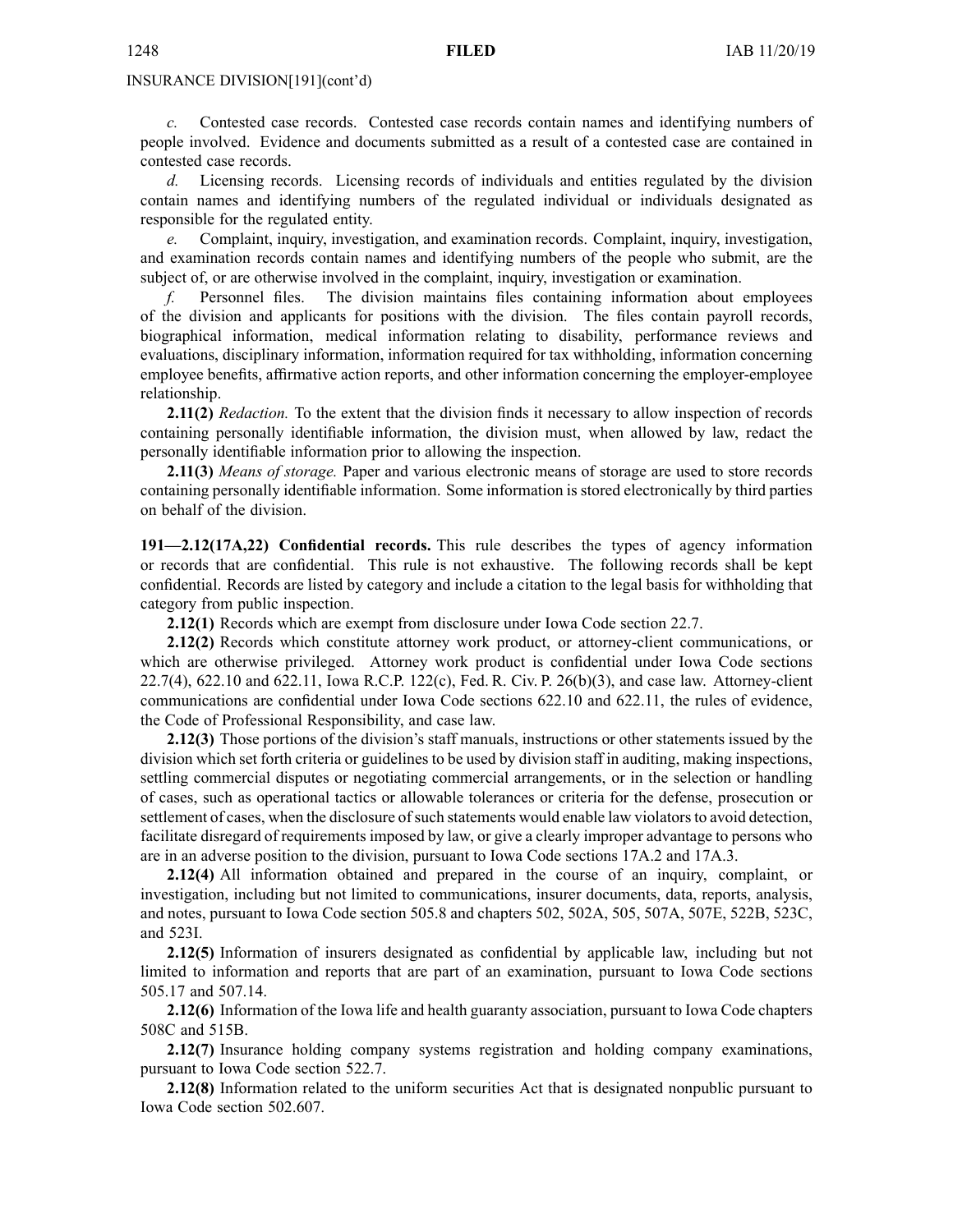**2.12(9)** Information filed with the division related to preneed sellers and sales agents of cemetery and funeral merchandise and funeral services pursuan<sup>t</sup> to Iowa Code chapter [523A](https://www.legis.iowa.gov/docs/ico/chapter/523A.pdf).

**2.12(10)** Information obtained in the course of an examination of <sup>a</sup> cemetery pursuan<sup>t</sup> to Iowa Code chapter [523I](https://www.legis.iowa.gov/docs/ico/chapter/523I.pdf).

**2.12(11)** All records relating to prearranged funeral contracts, excep<sup>t</sup> upon approval by the commissioner of insurance or the attorney general, pursuan<sup>t</sup> to Iowa Code section [523A.204\(3\)](https://www.legis.iowa.gov/docs/ico/section/523A.204.pdf).

**2.12(12)** Identifying details in final orders, decisions, and opinions to the extent required to prevent a clearly unwarranted invasion of personal privacy or trade secrets under Iowa Code section [17A.3\(1\)](https://www.legis.iowa.gov/docs/ico/section/17A.3.pdf)*"e."*

**2.12(13)** Sealed bids received prior to the time set for public opening of bids, pursuan<sup>t</sup> to Iowa Code section [72.3](https://www.legis.iowa.gov/docs/ico/section/72.3.pdf).

**2.12(14)** Information related to external review of health care coverage decisions, pursuan<sup>t</sup> to Iowa Code chapter [514J](https://www.legis.iowa.gov/docs/ico/chapter/514J.pdf).

**2.12(15)** Information related to automobile insurance cancellation, pursuan<sup>t</sup> to Iowa Code chapter [515D](https://www.legis.iowa.gov/docs/ico/chapter/515D.pdf).

**2.12(16)** Determination of any suspension of an insurance producer's or other licensee's pending application for licensure, pending reques<sup>t</sup> for renewal, or current license, when the suspension is related to failure to pay child support, foster care, or state debt, pursuan<sup>t</sup> to rule 191—10.21(252J) or 191—10.23(82GA,SF2428). Notwithstanding any statutory confidentiality provision, the division may share information with the child suppor<sup>t</sup> recovery unit or the centralized collection unit of the department of revenue, through manual or automated means, for the sole purpose of identifying registrants, applicants or licensees subject to enforcement under Iowa Code chapter [252J](https://www.legis.iowa.gov/docs/ico/chapter/252J.pdf) or [272D](https://www.legis.iowa.gov/docs/ico/chapter/272D.pdf), respectively.

**2.12(17)** Information which is confidential under the law governing <sup>a</sup> person providing information to the division and pursuan<sup>t</sup> to <sup>a</sup> written sharing agreemen<sup>t</sup> referencing that law and how it applies to allow the division to share the information.

**2.12(18)** All other information or records that by law are or may be confidential.

These rules are intended to implement Iowa Code section [22.11](https://www.legis.iowa.gov/docs/ico/section/22.11.pdf).

ITEM 3. Amend rule 191—3.4(17A), introductory paragraph, as follows:

**191—3.4(17A) Requests for contested case proceeding.** Any person claiming an entitlement to <sup>a</sup> contested case proceeding shall file <sup>a</sup> written reques<sup>t</sup> for such <sup>a</sup> proceeding within the time specified by the particular rules or statutes governing the subject matter or, in the absence of such law, the time specified in the agency action in question. The reques<sup>t</sup> shall be filed with the insurance division, at the address disclosed in rule 191—1.2(502,505) 191—1.4(502,505).

ITEM 4. Amend subrule 3.12(5) as follows:

**3.12(5)** Proof of mailing includes either: <sup>a</sup> legible United States Postal Service postmark on the envelope, <sup>a</sup> certificate of service, <sup>a</sup> notarized affidavit, or <sup>a</sup> certification in substantially the following form:

I certify under penalty of perjury and pursuan<sup>t</sup> to the laws of Iowa that, on (date of mailing), I mailed copies of (describe document) addressed to the Insurance Division at the address disclosed in  $\frac{191}{1.2(502,505)}$  191-1.4(502,505) and to the names and addresses of the parties listed below by depositing the same in (a United States post office mailbox with correct postage properly affixed or state interoffice mail).

(Date) (Signature)

ITEM 5. Rescind 191—Chapter 4 and adopt the following **new** chapter in lieu thereof:

# CHAPTER 4 AGENCY PROCEDURE FOR RULE MAKING, WAIVER OF RULES,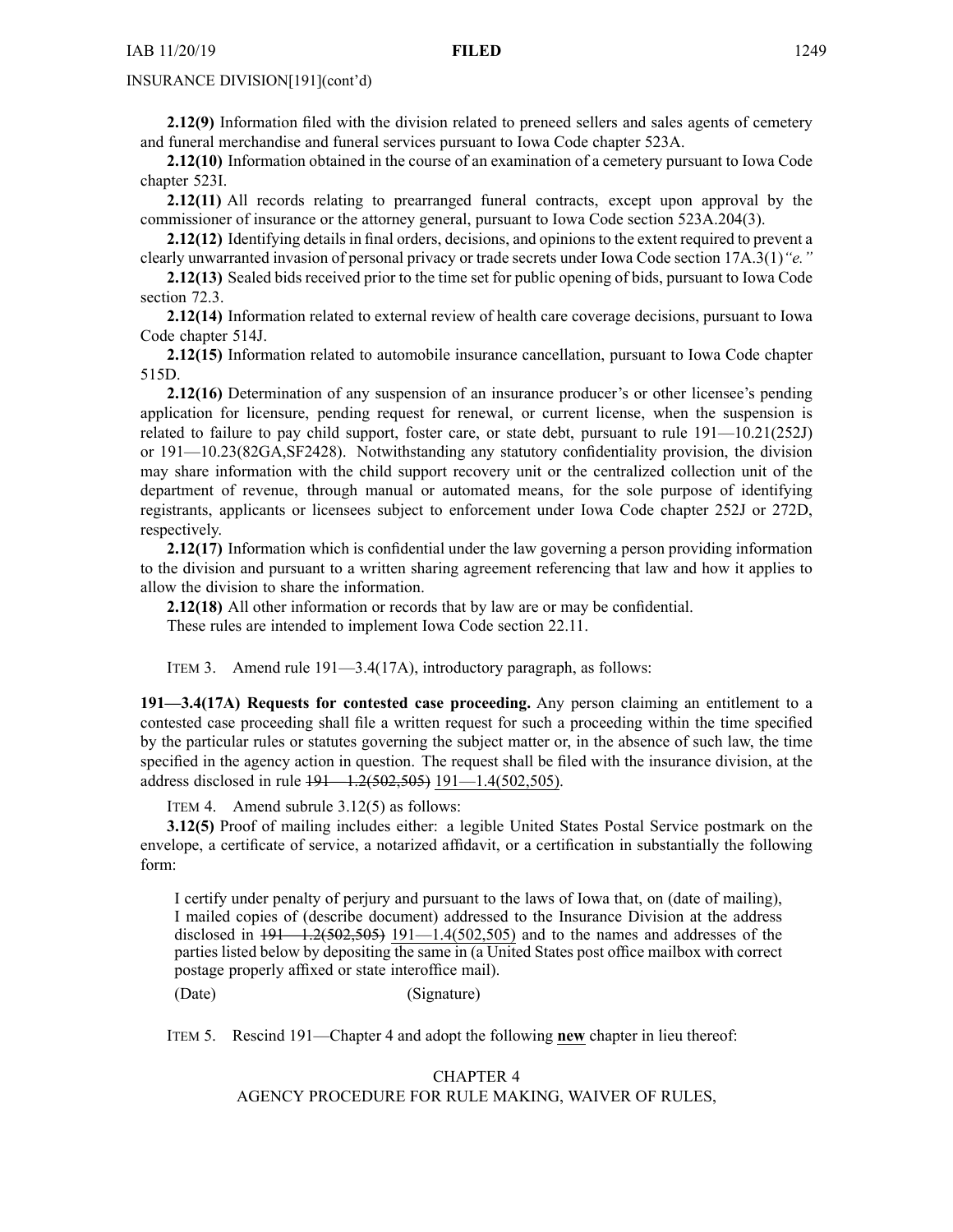#### AND DECLARATORY ORDERS

#### DIVISION I

# AGENCY PROCEDURE FOR RULE MAKING

**191—4.1(17A) Applicability.** Except to the extent otherwise expressly provided by statute, all rules proposed or adopted by the division are subject to the provisions of Iowa Code chapter [17A](https://www.legis.iowa.gov/docs/ico/chapter/17A.pdf) and the provisions of this chapter.

**191—4.2(17A) Definitions.** The definitions in Iowa Code section [17A.2](https://www.legis.iowa.gov/docs/ico/section/17A.2.pdf) are incorporated into this chapter by this reference. In addition to those definitions and the definitions in rule  $191-1.1(502,505)$ , the following definitions apply:

*"Commissioner"* means the commissioner of insurance or the commissioner's designee. For the purposes of this chapter, "commissioner" includes both the commissioner of insurance and the administrator as defined in Iowa Code chapter [502](https://www.legis.iowa.gov/docs/ico/chapter/502.pdf).

*"Waiver"* means action by the division that suspends in whole or in par<sup>t</sup> the requirements or provisions of <sup>a</sup> rule as applied to an identified person on the basis of the particular circumstances of that person. For simplicity, the term "variance" as used in Iowa Code chapter [17A](https://www.legis.iowa.gov/docs/ico/chapter/17A.pdf) is included in this definition of "waiver" for purposes of this chapter.

**191—4.3(17A) Severability.** If any provision of any rule adopted by the division, or if the application of any such rule to any person or circumstance, is for any reason held to be invalid, illegal or unenforceable by any court of law, the validity, legality and enforceability of the remainder of the rule and its application to other persons or circumstances shall not be affected or impaired thereby.

**191—4.4(17A) Public rule-making docket.** The division shall maintain on the division's website <sup>a</sup> current public rule-making docket listing each pending rule-making proceeding and relevant rule-making information, including the information required by Iowa Code sections [17A.3\(1\)](https://www.legis.iowa.gov/docs/ico/section/17A.3.pdf)*"d"* and [17A.6A\(2\)](https://www.legis.iowa.gov/docs/ico/section/17A.6A.pdf). If <sup>a</sup> rule-making docket for all agencies is maintained on the Iowa legislature's website, the division may utilize the legislature's docket, in whole or in part, instead of creating <sup>a</sup> duplicative separate docket.

# **191—4.5(17A) Rule making.**

**4.5(1)** *Notice of proposed rule making.* The division must publish <sup>a</sup> Notice of Intended Action in the Iowa Administrative Bulletin prior to the adoption of <sup>a</sup> rule unless otherwise authorized by Iowa Code section [17A.4\(3\)](https://www.legis.iowa.gov/docs/ico/section/17A.4.pdf). The Notice of Intended Action must include:

- *a.* A brief explanation of the purpose of the proposed rule;
- *b.* The specific legal authority for the proposed rule;
- *c.* Except to the extent impracticable, the text of the proposed rule;
- *d.* The methods that persons and agencies may use to present their views on the proposed rule; and
- *e.* Any other information required by statute or rule.

# **4.5(2)** *Public participation.*

*a.* With regard to proposed rules published under Notice of Intended Action, the division must receive and consider, from any person or agency, written comments and written requests to make an oral presentation when the comments and requests are prepared and submitted in conformance with the following:

(1) Comments and requests must clearly state the name, address and telephone number of the person or agency authoring the comment or reques<sup>t</sup> and the number and title of the proposed rule as given in the Notice of Intended Action.

(2) If an oral presentation is requested, the requester is encouraged to set forth the general subject of the presentation.

(3) Comments and requests must be submitted as specified in the Notice of Intended Action and received no later than the date specified in the Notice. The specified date must be no less than 20 days after publication of the Notice.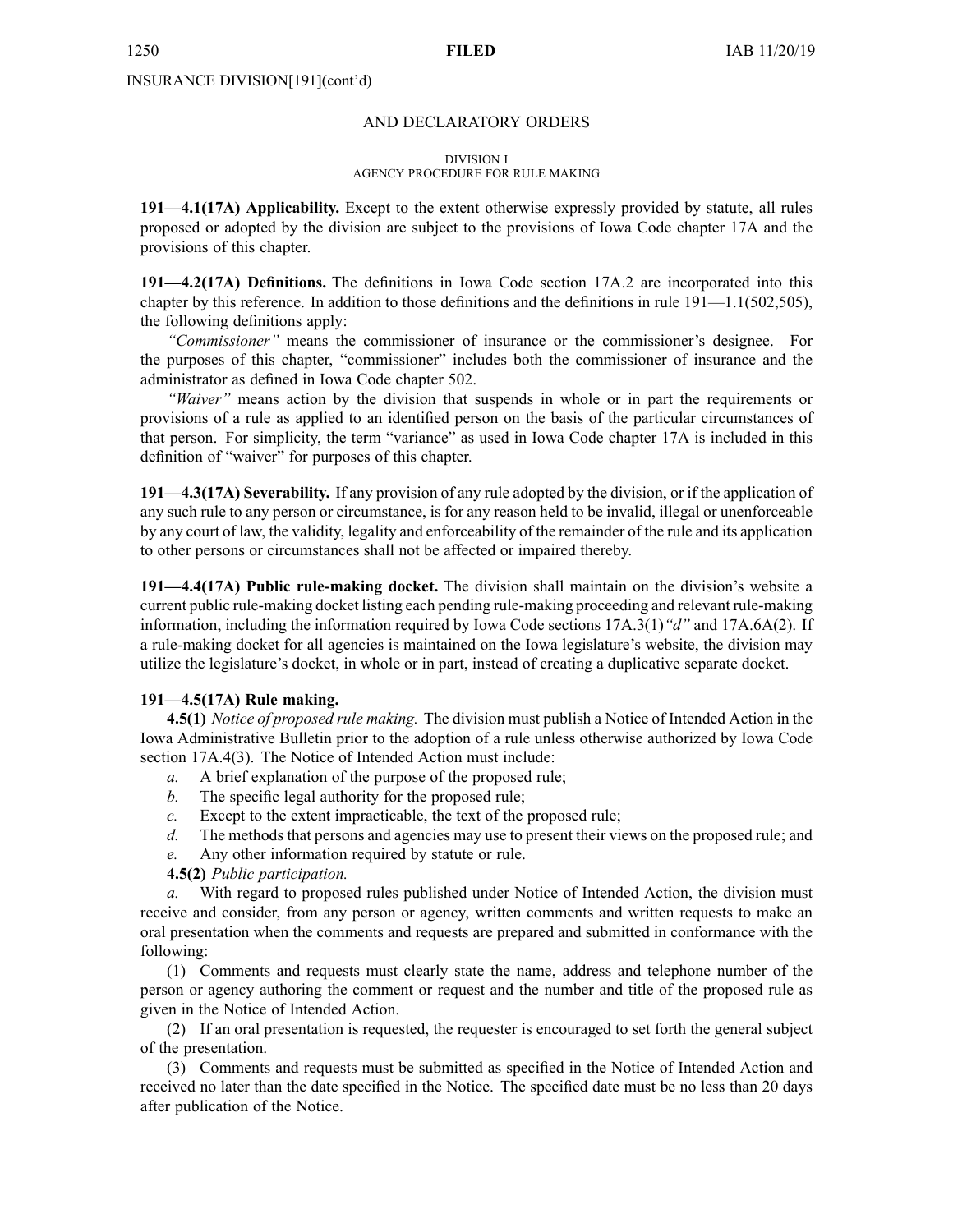*b.* The receipt and acceptance for consideration of written comments and written requests must be promptly acknowledged by the division.

(1) Written comments received after the deadline may be accepted by the division although their consideration is not assured.

(2) Written requests to make an oral presentation received after the deadline will not be accepted.

*c.* In addition to the formal procedures contained in this rule, the division may solicit viewpoints or advice concerning proposed rules through informal conferences or consultations as the division may deem desirable.

**4.5(3)** *Regulatory analysis.* A reques<sup>t</sup> for the issuance of regulatory analysis pursuan<sup>t</sup> to Iowa Code section [17A.4A](https://www.legis.iowa.gov/docs/ico/section/17A.4A.pdf) must be submitted to the division at the address in rule  $191-1.4(502,505)$  or as instructed on the division's website.

**4.5(4)** *Concise statement.* The division must issue <sup>a</sup> concise statement of the principal reasons for and against <sup>a</sup> rule that has been adopted if the statement is requested in accordance with this subrule.

*a.* The reques<sup>t</sup> for <sup>a</sup> concise statement must:

(1) Clearly state the name, address and telephone number of the person or agency authoring the reques<sup>t</sup> and the number and title of the rule which is the subject of the request.

(2) Be submitted in writing to the division at the address set forth in rule 191—1.4(502,505) or as instructed on the division's website and be postmarked no later than 30 days after publication in the Iowa Administrative Bulletin of the rule that is the subject of the reques<sup>t</sup> for <sup>a</sup> concise statement.

*b.* The concise statement issued by the division in response to the reques<sup>t</sup> must include the following:

(1) The principal reasons for adopting the rule;

(2) An indication of any change between the text of the proposed rule contained in the published Notice of Intended Action and the text of the rule as finally adopted, with the reasons for any such change; and

(3) The principal reasons urged in the rule-making proceeding for and against the rule, and the division's reasons for overruling the arguments made against the rule.

*c.* A requested concise statement must be issued either at the time of rule adoption or within 35 days after the division receives the request.

**4.5(5)** *Registration for copies of Notices of Intended Action.* Any person, entity, small business, or trade or occupational association may register its name and address with the agency to receive copies of Notices of Intended Action.

*a.* The reques<sup>t</sup> must be in writing, specify whether the requester wants to receive insurance rules, securities rules, or both, and specify the number of copies of the Notice of Intended Action the requester wishes to receive.

*b.* The requester must reimburse the division for the actual costs incurred in providing copies.

*c.* The division must promptly acknowledge the receipt of the request.

**4.5(6)** *Records.* The division must maintain public rule-making documents and other public records related to rule making in an accessible format for public inspection.

**191—4.6(17A) Differences between adopted rule and rule proposed in Notice of Intended Action.** The division shall not adopt <sup>a</sup> rule that differs from the rule proposed in the Notice of Intended Action upon which the adopted rule is based unless the differences are within the scope of the subject matter announced in the Notice of Intended Action, are in character with the issues raised in that Notice, and are <sup>a</sup> logical outgrowth of the contents of that Notice of Intended Action and the comments submitted in response thereto.

# **191—4.7(17A) Petition for rule making.**

**4.7(1)** Any person or agency may file <sup>a</sup> petition for rule making with the division at the address disclosed in rule 191—1.4(502,505) or as instructed on the division's website. A petition is deemed filed when it is received. The division must provide the petitioner with <sup>a</sup> file-stamped copy of the petition if the petitioner provides the division an extra copy for this purpose.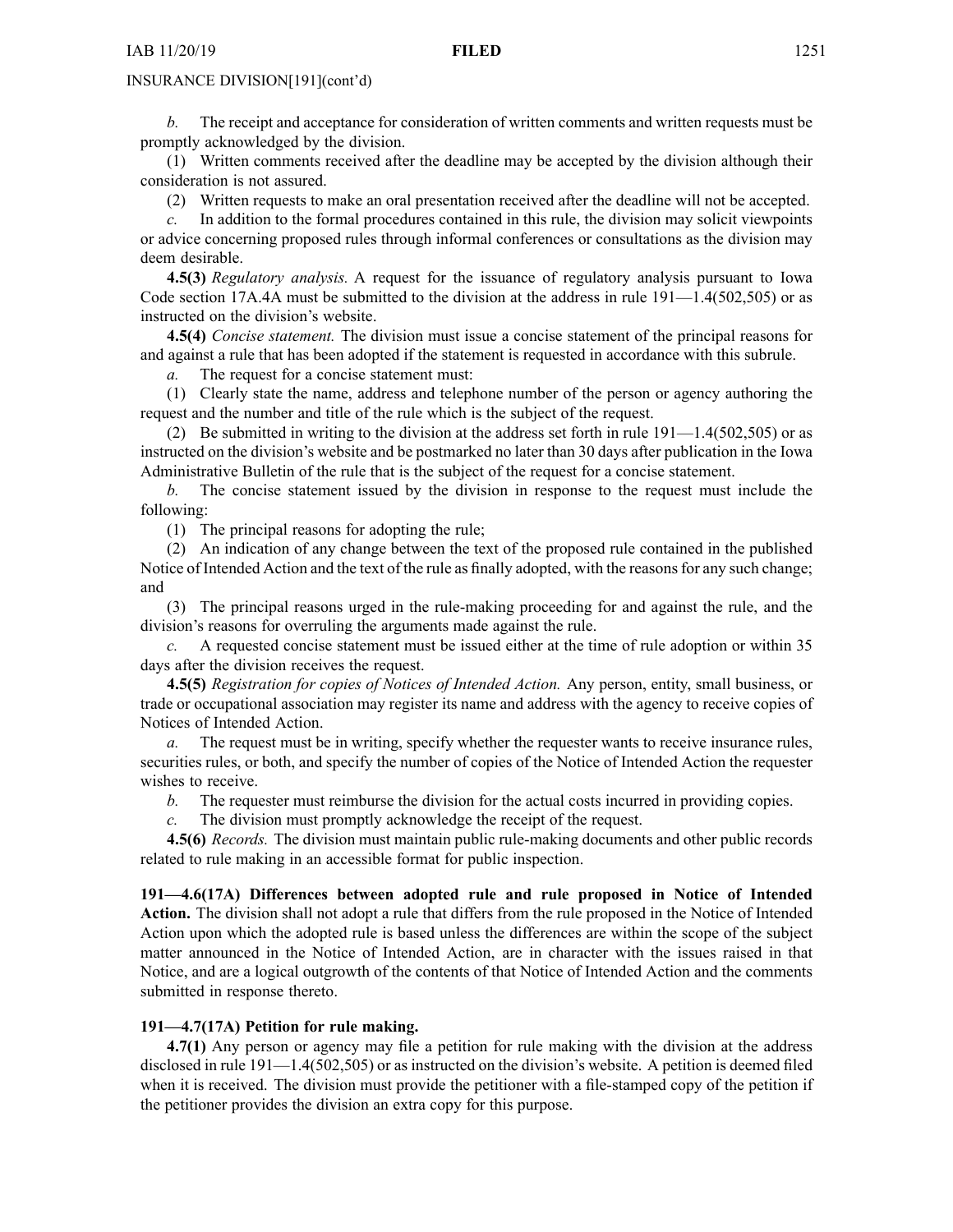**4.7(2)** The petition must be typewritten or legibly handwritten in ink and must substantially conform to the following form:

BEFORE THE IOWA INSURANCE COMMISSIONER

| Petition by (Name of Petitioner)<br>for the (adoption, amendment, or<br>repeal) of rules relating to (State<br>subject matter). |  | PETITION FOR<br>RULE MAKING |
|---------------------------------------------------------------------------------------------------------------------------------|--|-----------------------------|
|---------------------------------------------------------------------------------------------------------------------------------|--|-----------------------------|

**4.7(3)** The petition shall provide the following information in separate numbered paragraphs:

1. The petitioner's name, address, and telephone number.

2. A statement of the specific rule-making action sought by the petitioner including the text or <sup>a</sup> summary of the contents of the proposed rule or amendment to a rule and, if it is a petition to amend or repeal <sup>a</sup> rule, <sup>a</sup> citation to the particular portion or portions of the rule proposed to be amended or repealed.

3. A citation to any law deemed relevant to the division's authority to take the action urged or to the desirability of that action.

4. A brief summary of the petitioner's arguments in suppor<sup>t</sup> of the action urged in the petition.

5. A brief summary of any data supporting the action urged in the petition.

6. The names and addresses of other persons, or <sup>a</sup> description of any class of persons, known by the petitioner to be affected by, or interested in, the proposed action which is the subject of the petition.

7. If desired, <sup>a</sup> reques<sup>t</sup> to meet informally with the division to discuss the petition.

**4.7(4)** The petition must be dated and signed by the petitioner or the petitioner's representative. It must also include the name, mailing address, email address if available, and telephone number of the petitioner and the petitioner's representative, and <sup>a</sup> statement indicating the person to whom communications concerning the petition should be directed.

**4.7(5)** The division may deny <sup>a</sup> petition because it does not substantially conform to the required form.

**4.7(6)** The petitioner may submit <sup>a</sup> brief in suppor<sup>t</sup> of the action urged in the petition. The division may reques<sup>t</sup> <sup>a</sup> brief from the petitioner or from any other person concerning the substance of the petition.

**4.7(7)** Upon reques<sup>t</sup> by the petitioner in the petition, the division must schedule <sup>a</sup> brief and informal meeting between the petitioner and the division or <sup>a</sup> member of the division's staff to discuss the petition. The division may reques<sup>t</sup> the petitioner to submit additional information or argumen<sup>t</sup> concerning the petition.

**4.7(8)** Within 60 days after the filing of the petition, or within any longer period agreed to by the petitioner, the division must, in writing, deny the petition, and notify the petitioner of its action and the specific grounds for the denial, or gran<sup>t</sup> the petition and notify the petitioner that it has instituted rule-making proceedings on the subject of the petition. The petitioner shall be deemed notified of the denial or gran<sup>t</sup> of the petition on the date when the division mails or delivers the required notification to the petitioner.

The rules in this division are intended to implement Iowa Code section [17A.7](https://www.legis.iowa.gov/docs/ico/section/17A.7.pdf).

**191—4.8** to **4.20** Reserved.

#### DIVISION II WAIVER AND VARIANCE OF RULES

#### **191—4.21(17A) Waivers.**

**4.21(1)** *Scope.* Division II of this chapter outlines generally applicable standards and <sup>a</sup> uniform process for the granting of individual waivers from rules adopted by the division in situations when no other more specifically applicable law provides for waivers. To the extent another more specific provision of law governs the issuance of <sup>a</sup> waiver from <sup>a</sup> particular rule, the more specific provision shall supersede the rules in this division with respec<sup>t</sup> to any waiver from that rule. Division II of this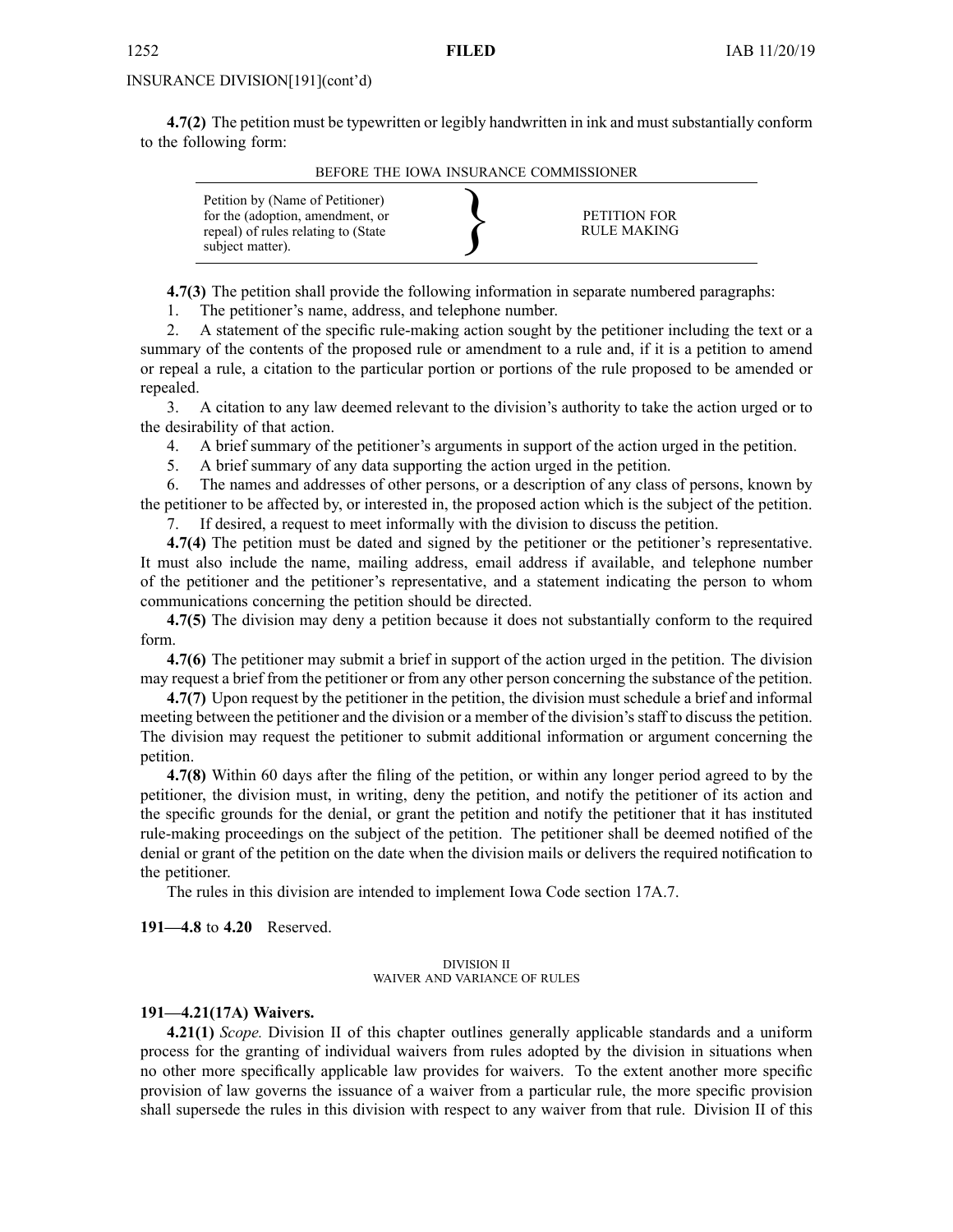chapter shall not preclude the division from granting waivers in other contexts or on the basis of other standards if <sup>a</sup> statute or agency rule authorizes the division to do so and the division deems it appropriate to do so.

**4.21(2)** *Authority to gran<sup>t</sup> waivers.* The division may gran<sup>t</sup> <sup>a</sup> waiver from <sup>a</sup> rule only if the division has jurisdiction over the rule and the requested waiver is consistent with applicable statutes, constitutional provisions, or other provisions of law. The division may not waive the following categories of rules:

*a.* Rules setting requirements that are created or duties that are imposed by statute.

*b.* Rules that provide definitions or interpretations, set fees, clarify enforcement authority, deal with fraud or are the subject of prosecutorial discretion.

*c.* Rules that merely define the meaning of <sup>a</sup> statute or other provision of law or precedent if the commissioner does not possess delegated authority to bind the courts to any extent with the commissioner's definition.

**4.21(3)** *Criteria for order for waiver.* In response to <sup>a</sup> petition completed pursuan<sup>t</sup> to rule 191—4.22(17A), excep<sup>t</sup> for <sup>a</sup> petition seeking <sup>a</sup> waiver order issued pursuan<sup>t</sup> to subrule 4.21(4), the division may in its sole discretion issue an order waiving in whole or in par<sup>t</sup> the requirements of <sup>a</sup> rule if the division finds, based on clear and convincing evidence, all of the following:

*a.* Application of the rule would impose an undue hardship on the person for whom the waiver is requested;

*b.* Waiver from the requirements of the rule in the specific case would not prejudice the substantial legal rights of any person;

*c.* Provisions of the rule subject to the petition for a waiver are not specifically mandated by statute or another provision of law;

*d.* Substantially equal protection of public health, safety, and welfare will be afforded by <sup>a</sup> means other than that prescribed in the particular rule for which the waiver is requested; and

If the rule implements Iowa Code chapter [502](https://www.legis.iowa.gov/docs/ico/chapter/502.pdf) or is being applied in conjunction with implementation of Iowa Code chapter [502](https://www.legis.iowa.gov/docs/ico/chapter/502.pdf), the waiver is necessary or appropriate in the public interest or for the protection of investors and is consistent with the purposes fairly intended by the policy and provisions of Iowa Code chapter [502](https://www.legis.iowa.gov/docs/ico/chapter/502.pdf).

**4.21(4)** *Criteria for waiver related to approval of <sup>a</sup> manner of electronic delivery of notices of cancellation, nonrenewal or termination.* This subrule is intended to implement Iowa Code sections [17A.9A](https://www.legis.iowa.gov/docs/ico/section/17A.9A.pdf) and [505B.1](https://www.legis.iowa.gov/docs/ico/section/505B.1.pdf).

*a.* For purposes of Iowa Code chapter [505B](https://www.legis.iowa.gov/docs/ico/chapter/505B.pdf) and this subrule, in addition to the definitions in rule 191—4.2(17A), the following definitions shall apply:

*"Intended recipient"* means the person to whom notice is required to be delivered, including but not limited to notices listed in the definition of "notice of cancellation, nonrenewal or termination" in this paragraph and in 191—paragraphs 20.80(1)*"b,"* 30.9(1)*"b,"* 35.9(1)*"b,"* 39.33(1)*"b,"* and 40.26(1)*"b."*

*"Notice of cancellation, nonrenewal or termination"* means:

1. Notice of an insurance company's termination of an insurance policy at the end of <sup>a</sup> term or before the termination date;

2. Notice of an insurance company's decision or intention not to renew <sup>a</sup> policy; and

3. For purposes of notices required by Iowa Code chapters [505B](https://www.legis.iowa.gov/docs/ico/chapter/505B.pdf), [508](https://www.legis.iowa.gov/docs/ico/chapter/508.pdf), [509B](https://www.legis.iowa.gov/docs/ico/chapter/509B.pdf), [513B](https://www.legis.iowa.gov/docs/ico/chapter/513B.pdf), [514](https://www.legis.iowa.gov/docs/ico/chapter/514.pdf), [514B](https://www.legis.iowa.gov/docs/ico/chapter/514B.pdf), [514D](https://www.legis.iowa.gov/docs/ico/chapter/514D.pdf), [514G](https://www.legis.iowa.gov/docs/ico/chapter/514G.pdf), [515](https://www.legis.iowa.gov/docs/ico/chapter/515.pdf), [515D](https://www.legis.iowa.gov/docs/ico/chapter/515D.pdf), [518](https://www.legis.iowa.gov/docs/ico/chapter/518.pdf), [518A](https://www.legis.iowa.gov/docs/ico/chapter/518A.pdf) and [519](https://www.legis.iowa.gov/docs/ico/chapter/519.pdf), includes but is not limited to the following:

 $\bullet$  An insurance company's notice of cancellation, nonrenewal, suspension, exclusion, intention not to renew, failure to renew, termination, replacement, rescission, forfeiture or lapse in an annuity policy, <sup>a</sup> life insurance policy, <sup>a</sup> long-term care insurance policy, or an insurance policy other than life;

 $\bullet$  An insurance company's rescission or discontinuance of an accident and health insurance policy;

●An insurance company's notice of cancellation of personal lines policies or contracts;

● A health maintenance organization's notice to an enrollee of cancellation or rescission of membership;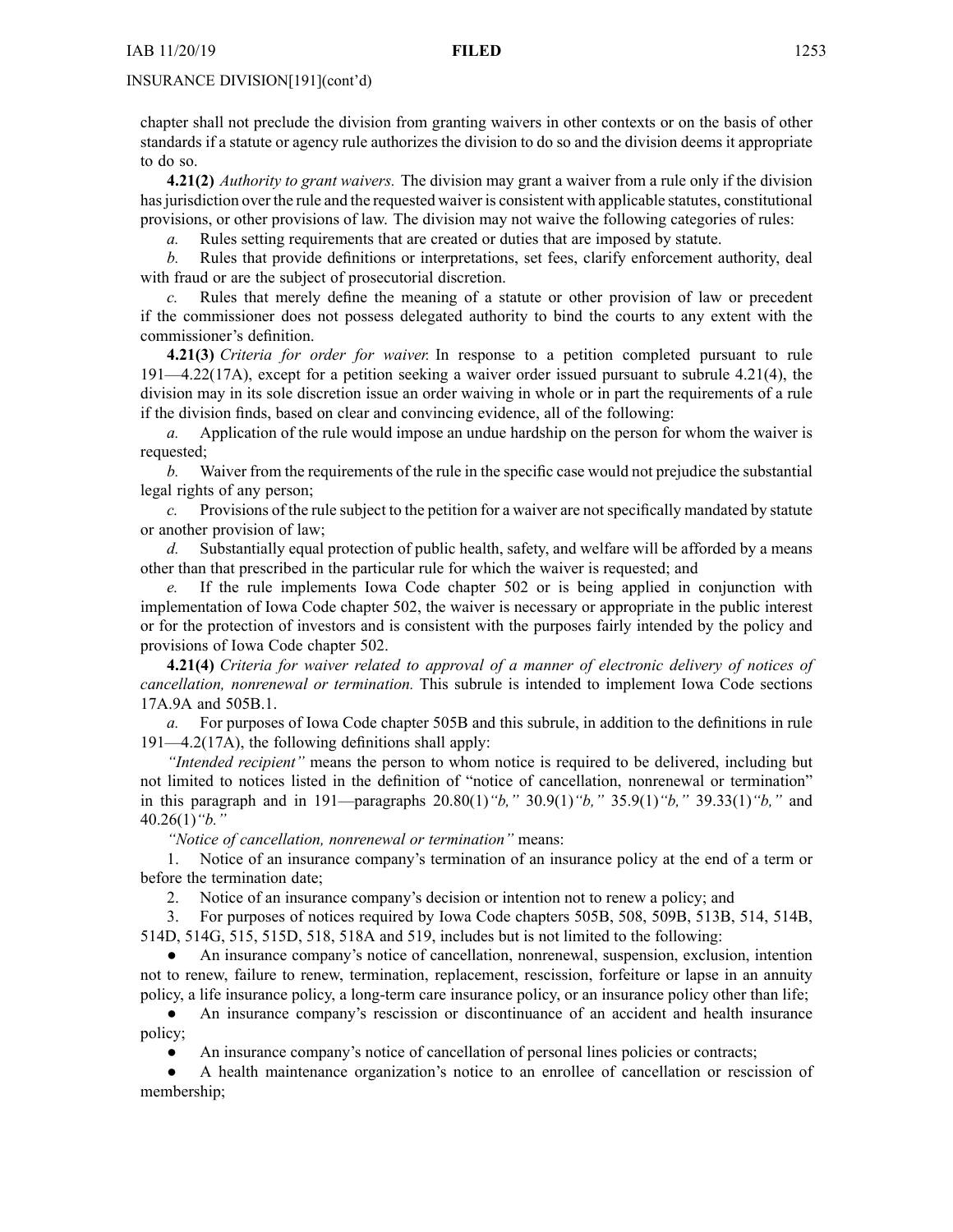● An employer's or group policyholder's notice to an employee or member of the termination or substantial modification of the continuation of an employer group accident or health policy; or

● A carrier's advance notice to affected small employers, participants, and beneficiaries of its decision to discontinue offering <sup>a</sup> particular type of health insurance coverage.

*b.* This subrule shall apply to all insurance companies holding <sup>a</sup> certificate of authority to transact the business of insurance in Iowa, health maintenance organizations, employers, group policyholders, or carriers and to all requirements by statute or rule related to notices of cancellation, nonrenewal or termination. This subrule shall apply when an insurance company, health maintenance organization, employer, group policyholder, or carrier seeks the commissioner's approval of <sup>a</sup> manner for delivering by electronic means required notices of cancellation, nonrenewal or termination, as described in Iowa Code section [505B.1](https://www.legis.iowa.gov/docs/ico/section/505B.1.pdf).

*c.* The commissioner, by order pursuan<sup>t</sup> to this chapter, may approve <sup>a</sup> reques<sup>t</sup> for approval of <sup>a</sup> manner for delivering notices of cancellation, nonrenewal or termination by an electronic means if the commissioner has jurisdiction to enforce the statute or rule requiring the notice and if the requested approval is consistent with Iowa Code section [505B.1](https://www.legis.iowa.gov/docs/ico/section/505B.1.pdf) and with this chapter.

*d.* In response to <sup>a</sup> petition submitted pursuan<sup>t</sup> to rule 191—4.22(17A) and related statutes and rules, the commissioner may issue an order approving an insurer's proposed manner for delivering notices of cancellation, nonrenewal or termination by an electronic means rather than mail, if the commissioner finds, based on clear and convincing evidence, all of the following:

(1) The proposed manner allows the commissioner, the insurer and the intended recipient to verify receipt by the intended recipient;

(2) The proposed manner provides for consent, by the intended recipient, to have notices or documents delivered by electronic means, in compliance with Iowa Code chapter [505B](https://www.legis.iowa.gov/docs/ico/chapter/505B.pdf); and

(3) The proposed manner provides that the insurance company shall maintain adequate records of notices, receipts and consents. The records shall be available for review upon reques<sup>t</sup> by the commissioner and the intended recipient and be shall maintained for <sup>a</sup> period of five years from the date of cancellation, nonrenewal or termination.

*e.* Such an order would constitute approval by the commissioner to satisfy Iowa Code chapter [505B](https://www.legis.iowa.gov/docs/ico/chapter/505B.pdf).

*f.* Although any proposed manner that complies with the above requirements may be approved, the following system is provided as an example, for purposes of guidance, of an insurer's system of verifiable receipt that will be approved by the commissioner if the system includes all of the following aspects:

(1) The system provides that the intended recipients shall give written consent to the insurer of delivery of required notices of cancellation, nonrenewal and termination by electronic means, in compliance with Iowa Code section [505B.1](https://www.legis.iowa.gov/docs/ico/section/505B.1.pdf).

(2) The system provides that when an insurer is required to provide notices of cancellation, nonrenewal and termination, the insurer shall provide to the intended recipients <sup>a</sup> link to the required notice by electronic mail.

(3) The system providesthat the insurer provide intended recipients with user names and passwords to log in to the insurer's notice system website.

(4) The system provides that the link required by subparagraph 4.21(4)*"f"*(2) shall be to <sup>a</sup> secure website that requires the intended recipients' user names and passwords for the intended recipients to access the insurer's notice system website and the contents of the notices.

(5) The system provides that when the intended recipients log in to the insurer's notice system website, either the insurer's notice to the intended recipients or the intended recipients' online inboxes will be the first thing automatically displayed.

(6) The system provides <sup>a</sup> procedure whereby, if the intended recipients do not log in to the intended recipients' accounts within seven days after the insurer sent the link to the intended recipients by email, the insurer shall mail paper copies of the notices to the intended recipients' last-known physical addresses.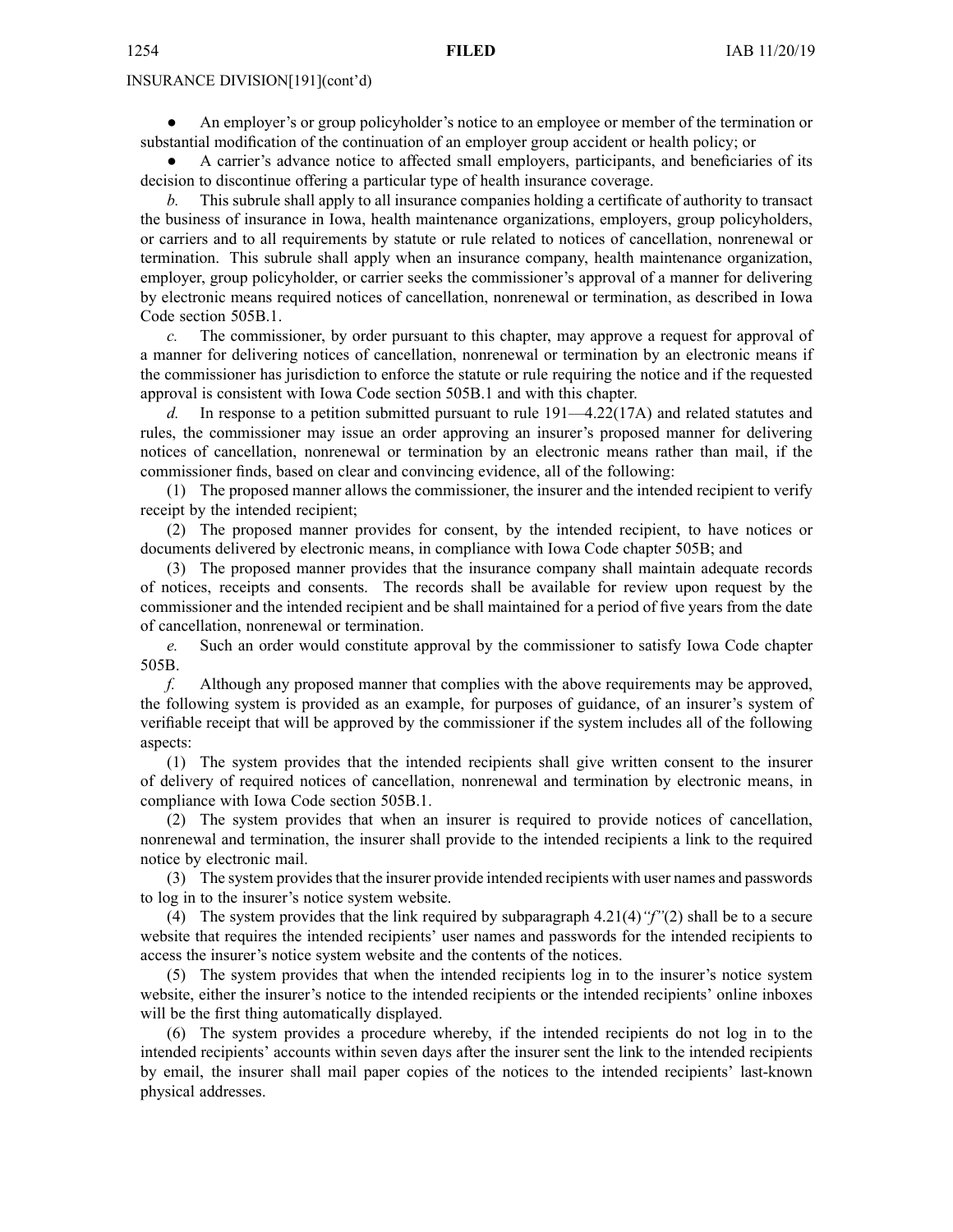(7) The system provides for adequate maintenance of records by the insurer as required by subparagraph 4.21(4)*"d"*(3).

*g.* The commissioner may, upon proper reques<sup>t</sup> by an insurance company pursuan<sup>t</sup> to rule 191—2.6(17A,22) or another applicable rule, maintain the confidentiality of information in any document or materials submitted in suppor<sup>t</sup> of <sup>a</sup> reques<sup>t</sup> for approval under this rule:

(1) If release of the specific information would disclose trade secrets protected by law pursuan<sup>t</sup> to Iowa Code section [22.7\(3\)](https://www.legis.iowa.gov/docs/ico/section/22.7.pdf) and 191—subrule 2.12(12); or

(2) If the specific information otherwise must be withheld from public inspection pursuan<sup>t</sup> to Iowa Code chapter [22](https://www.legis.iowa.gov/docs/ico/chapter/22.pdf) or rule 191—2.12(17A,22).

**191—4.22(17A) Petition for waiver.** A petition for <sup>a</sup> waiver must be submitted in writing to the division as follows:

**4.22(1)** Applications. If the petition relates to an application or license, the petition must be made in accordance with the filing requirements for the application or license in question.

**4.22(2)** Contested cases. If the petition relates to <sup>a</sup> pending contested case, the petition must be filed in the contested case proceeding, using the caption of the contested case. The waiver petition shall be decided within the context of the contested case unless the presiding officer, other than the commissioner, determines that the petition should be referred directly to the commissioner.

**4.22(3)** Other. If the petition does not relate to an application or <sup>a</sup> pending contested case, the petition must be submitted to the division at the address in rule 191—1.4(502,505) or as instructed on the division's website.

**4.22(4)** Content of petition. A petition for waiver must be typewritten or legibly handwritten in ink and must substantially conform to the following form:

BEFORE THE IOWA INSURANCE COMMISSIONER



**4.22(5)** The petition shall provide the following information in separate numbered paragraphs:

1. The name, address and telephone number of the entity or person for whom <sup>a</sup> waiver is being requested, and the case number of any related contested case.

2. A description and citation of the specific rule from which <sup>a</sup> waiver is requested.

3. The specific waiver requested, including the precise scope and duration.

4. The relevant facts that the petitioner believes would justify <sup>a</sup> waiver under each of the criteria described in subrule 4.21(3). This statement shall include <sup>a</sup> signed statement from the petitioner attesting to the accuracy of the facts provided in the petition and <sup>a</sup> statement of reasons that the petitioner believes justify <sup>a</sup> waiver.

5. A history of any prior contacts between the division and the petitioner relating to the regulated activity, application or license affected by the proposed waiver, including <sup>a</sup> description of each affected license held by the petitioner, any notices of violation, contested case hearings, or investigative reports relating to the regulated activity or license within the prior five years and any waivers or waiver applications filed by the petitioner with the division within the prior five years.

6. Any information known to the petitioner regarding the division's treatment of similar cases.

7. The name, address and telephone number of any public agency or political subdivision which also regulates the activity in question or which might be affected by the granting of <sup>a</sup> waiver.

8. The name, address and telephone number of any entity or person who would be adversely affected by the granting of <sup>a</sup> waiver.

9. The name, address and telephone number of any person with knowledge of the relevant facts relating to the proposed waiver.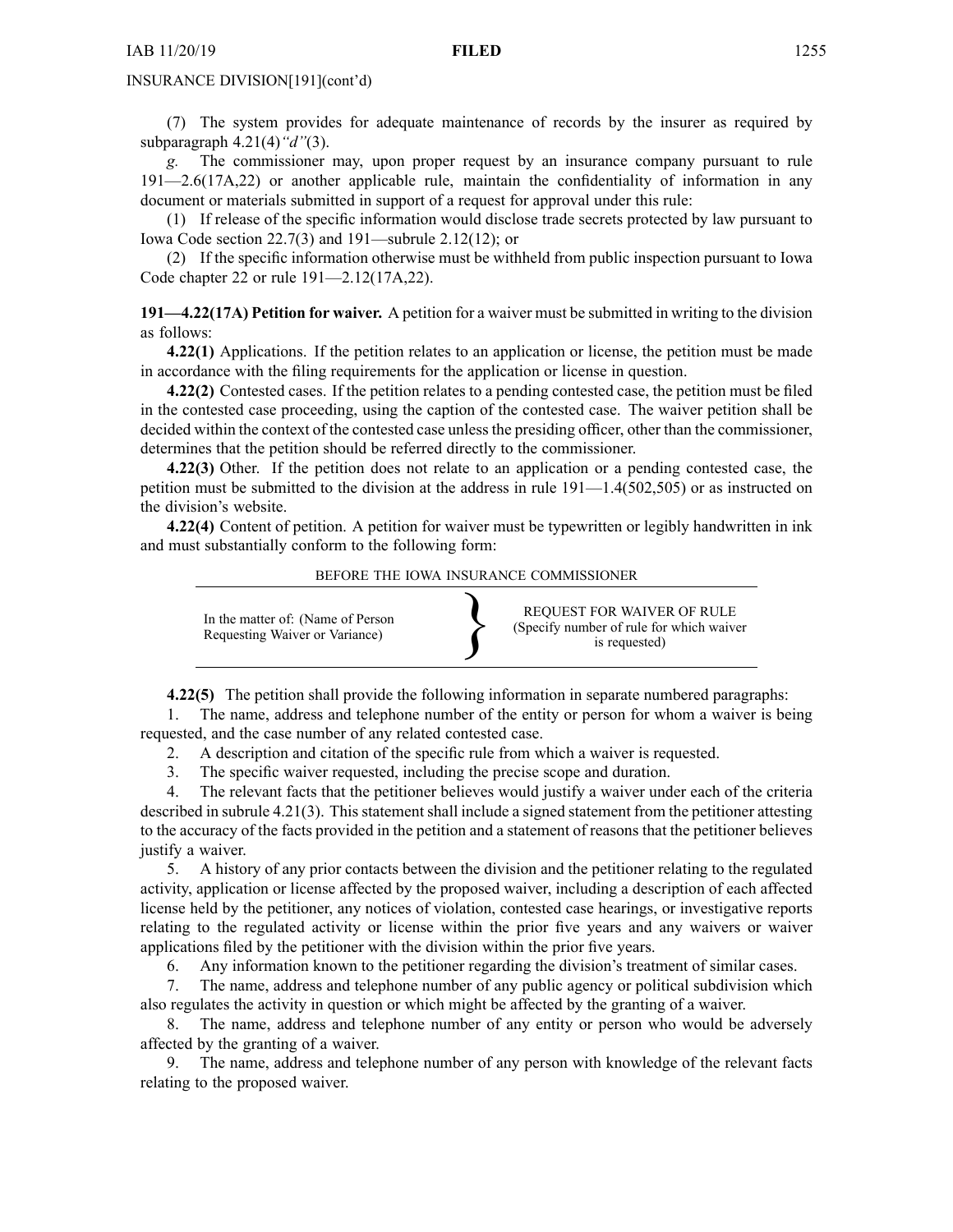10. Signed releases of information authorizing persons with knowledge regarding the reques<sup>t</sup> to furnish the division with information relevant to the waiver.

**4.22(6)** Notice. The division must acknowledge <sup>a</sup> petition upon receipt. The division must ensure that, within 30 days of the receipt of the petition, notice of the pendency of the petition and <sup>a</sup> concise summary of its contents have been provided to all persons to whom notice is required by any provision of law. In addition, the division may give notice to other persons. To accomplish this notice provision, the division may require the petitioner to serve the notice on all persons to whom notice is required by any provision of law and to provide <sup>a</sup> written statement to the division attesting that notice has been provided.

#### **191—4.23(17A) Waiver hearing procedures and ruling.**

**4.23(1)** *Procedures.* The provisions of Iowa Code sections 17A.10 to [17A.18A](https://www.legis.iowa.gov/docs/ico/section/17A.10-18A.pdf) regarding contested case hearings shall apply to any petition for <sup>a</sup> waiver filed within <sup>a</sup> contested case and shall otherwise apply to agency proceedings for <sup>a</sup> waiver only when the division so provides by rule or order or is required to do so by statute.

**4.23(2)** *Additional information.* Prior to issuing an order granting or denying <sup>a</sup> waiver, the division may reques<sup>t</sup> additional information from the petitioner relative to the petition and surrounding circumstances. If the petition was not filed in <sup>a</sup> contested case, the division may, on its own motion or at the petitioner's request, schedule <sup>a</sup> telephonic or in-person meeting between the petitioner and the division.

**4.23(3)** *Division discretion.* The final decision on whether the circumstancesjustify the granting of <sup>a</sup> waiver shall be made at the sole discretion of the division, upon consideration of all relevant factors. Each petition for <sup>a</sup> waiver must be evaluated by the division based on the unique, individual circumstances set out in the petition.

**4.23(4)** *Ruling.* An order granting or denying <sup>a</sup> waiver must be in writing and must contain <sup>a</sup> reference to the particular person and rule or portion thereof to which the order pertains, <sup>a</sup> statement of the relevant facts and reasons upon which the action is based, and <sup>a</sup> description of the precise scope and duration of the waiver if one is issued.

**4.23(5)** *Burden of persuasion.* The burden of persuasion rests with the petitioner to demonstrate by clear and convincing evidence that the division should exercise its discretion to gran<sup>t</sup> <sup>a</sup> waiver from <sup>a</sup> division rule.

**4.23(6)** *Narrowly tailored exception.* A waiver, if granted, must provide the narrowest exception possible to the provisions of <sup>a</sup> rule.

**4.23(7)** *Administrative deadlines.* When the rule from which <sup>a</sup> waiver is sought establishes administrative deadlines, the division must balance the special individual circumstances of the petitioner with the overall goal of uniform treatment of all similarly situated persons.

**4.23(8)** *Conditions.* The division may place any condition on <sup>a</sup> waiver that the division finds desirable to protect the public health, safety, and welfare.

**4.23(9)** *Time period of waiver.* A waiver must not be permanen<sup>t</sup> unless the petitioner can show that <sup>a</sup> temporary waiver would be impracticable. If <sup>a</sup> temporary waiver is granted, there is no automatic right to renewal. At the sole discretion of the division, <sup>a</sup> waiver may be renewed if the division finds that grounds for <sup>a</sup> waiver continue to exist.

**4.23(10)** *Time for ruling.* The division must gran<sup>t</sup> or deny <sup>a</sup> petition for <sup>a</sup> waiver as soon as practicable but, in any event, must do so within 120 days of its receipt unless the petitioner agrees to <sup>a</sup> later date. However, if <sup>a</sup> petition is filed in <sup>a</sup> contested case, the division must gran<sup>t</sup> or deny the petition no later than the time at which the final decision in that contested case is issued.

**4.23(11)** *When deemed denied.* Failure of the division to gran<sup>t</sup> or deny <sup>a</sup> petition within the required time period shall be deemed <sup>a</sup> denial of that petition by the division. However, the division shall remain responsible for issuing an order denying <sup>a</sup> waiver.

**4.23(12)** *Service of order.* Within seven days of itsissuance, any order issued under this chapter must be transmitted to the petitioner or the person to whom the order pertains and to any other person entitled to such notice by any provision of law.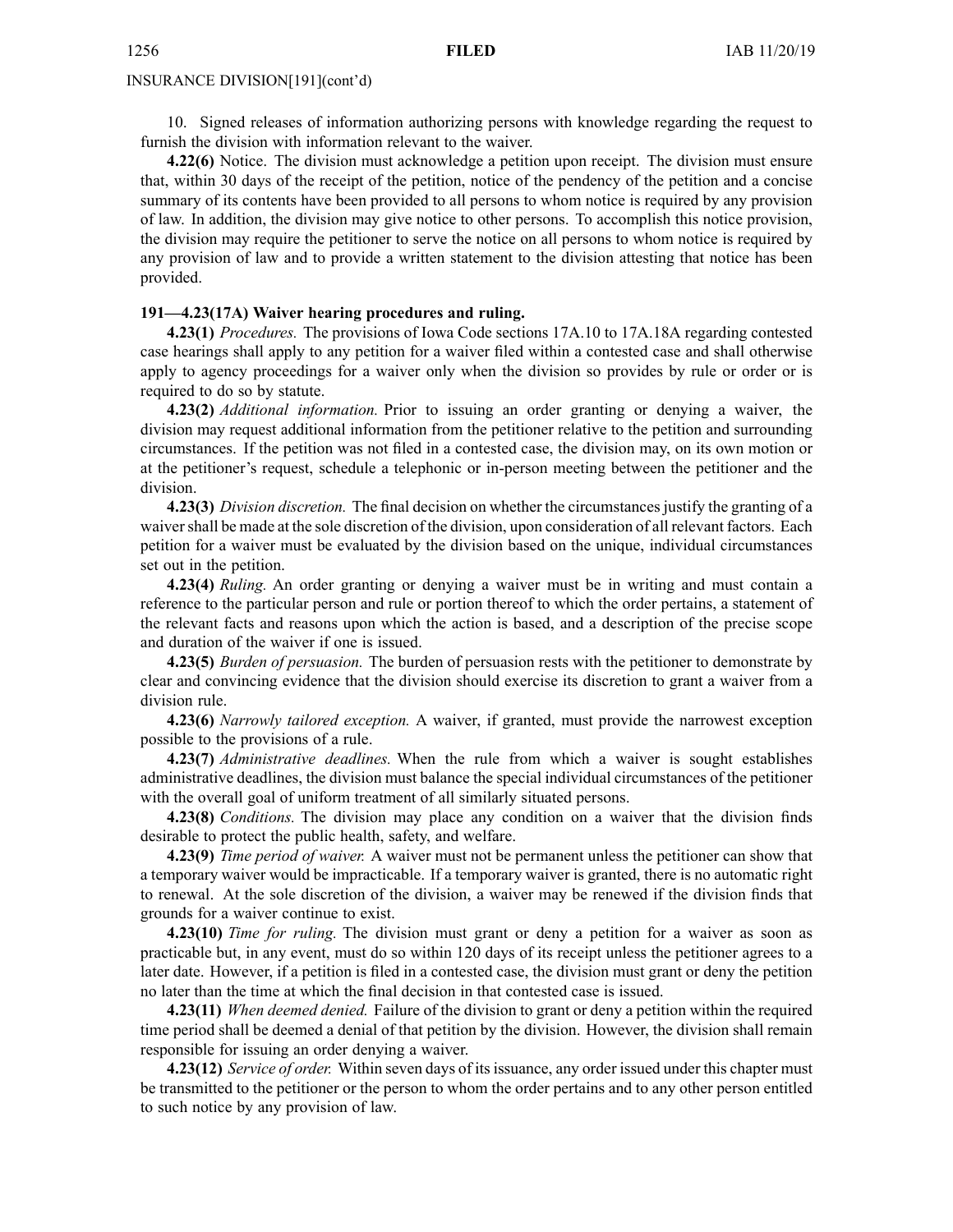**4.23(13)** *Cancellation of <sup>a</sup> waiver.* A waiver issued by the division pursuan<sup>t</sup> to this chapter may be withdrawn, canceled, modified or revoked if, after appropriate notice and hearing, the division issues an order finding any of the following:

*a.* The petitioner or the person who was the subject of the waiver order withheld or misrepresented material facts relevant to the propriety or desirability of the waiver; or

*b.* The alternative means for ensuring that the public health, safety and welfare will be adequately protected after issuance of the waiver order have been demonstrated to be insufficient; or

*c.* The subject of the waiver order has failed to comply with all conditions contained in the order; or

*d.* The waiver is contrary to the public health, safety and welfare in light of newly discovered evidence or changed circumstances.

**4.23(14)** *Violations.* Violation of <sup>a</sup> condition in <sup>a</sup> waiver order shall be treated as <sup>a</sup> violation of the particular rule for which the waiver was granted. As <sup>a</sup> result, the recipient of <sup>a</sup> waiver under this chapter who violates <sup>a</sup> condition of the waiver may be subject to the same remedies or penalties as <sup>a</sup> person who violates the rule at issue.

The rules in this division are intended to implement Iowa Code section [17A.9A](https://www.legis.iowa.gov/docs/ico/section/17A.9A.pdf) and Executive Order Number 11 (September 14, 1999).

#### **191—4.24** to **4.36** Reserved.

#### DIVISION III DECLARATORY ORDERS

#### **191—4.37(17A) Petition for declaratory order.**

**4.37(1)** Any person or agency may file <sup>a</sup> petition with the division for <sup>a</sup> declaratory order as to the applicability to specified circumstances of <sup>a</sup> statute, rule or order within the primary jurisdiction of the division.

**4.37(2)** The petition must be submitted to the division at the address provided in rule 191—1.4(502,505) or as instructed on the division's website.

**4.37(3)** The petition must be typewritten or legibly handwritten in ink and must substantially conform to the following form:

BEFORE THE IOWA INSURANCE COMMISSIONER



**4.37(4)** The petition for declaratory order must provide the following information in separate numbered paragraphs:

1. The petitioner's name, address, and telephone number.

2. The citation to and the exact words, passages, sentences or paragraphs of the statute, rule, or order that is the subject of the petition.

3. A clear and concise statement of all relevant facts upon which the declaratory order isrequested.

4. The questions the petitioner wants answered, stated clearly and concisely.

5. The answers to the questions desired by the petitioner and <sup>a</sup> summary of the reasons urged by the petitioner in suppor<sup>t</sup> of those answers.

6. The reasons for requesting the declaratory order and disclosure of the petitioner's interest in the outcome.

7. A statement indicating whether the petitioner is currently <sup>a</sup> party to another proceeding involving the questions at issue and whether, to the petitioner's knowledge, those questions have been decided by, are pending determination by, or are under investigation by, any governmental entity.

8. Any reques<sup>t</sup> by the petitioner for <sup>a</sup> meeting provided for by rule 191—4.43(17A).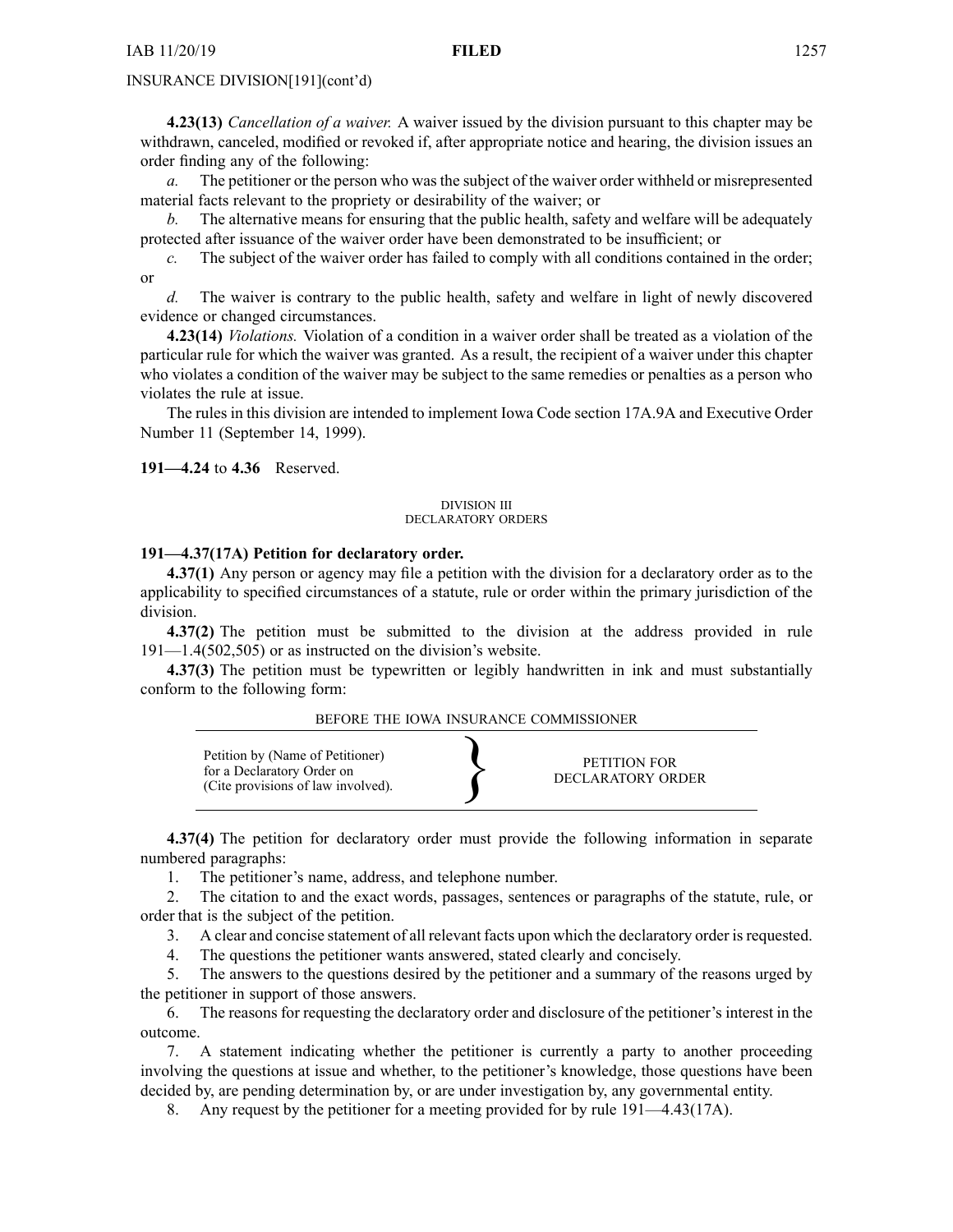**4.37(5)** The petition for declaratory order must be dated and signed by the petitioner or the petitioner's representative.

**4.37(6)** If applicable, the petition must also include the name, mailing address, and telephone number of the petitioner's representative, and a statement indicating the person to whom communications concerning the petition should be directed.

**4.37(7)** A petition is deemed filed when it is received by the division. The division must provide the petitioner with <sup>a</sup> file-stamped copy of the petition if the petitioner provides the division an extra copy for this purpose.

**191—4.38(17A) Notice of petition.** Within 15 days after receipt of <sup>a</sup> petition for <sup>a</sup> declaratory order, the division must give notice of the petition to all persons not served by the petitioner pursuan<sup>t</sup> to rule 191—4.42(17A) to whom notice is required by any provision of law. The division may also give notice to any other persons deemed appropriate.

**191—4.39(17A) Intervention.** A person may file <sup>a</sup> petition for intervention at any time prior to issuance of an order and may be allowed to intervene in <sup>a</sup> proceeding for <sup>a</sup> declaratory order at the discretion of the division.

**191—4.40(17A) Briefs.** The petitioner or any intervenor may file <sup>a</sup> brief in suppor<sup>t</sup> of the position urged. The division may reques<sup>t</sup> <sup>a</sup> brief from the petitioner, any intervenor, or any other person concerning the questions raised.

**191—4.41(17A) Inquiries.** Inquiries concerning the status of <sup>a</sup> declaratory proceeding may be made to the division at the address disclosed in rule 191—1.4(502,505).

# **191—4.42(17A) Service and filing of petitions and other papers.**

**4.42(1)** *When service required.* Except where otherwise provided by law, every petition for declaratory order, petition for intervention, brief, or other paper filed in <sup>a</sup> proceeding for <sup>a</sup> declaratory order shall be served upon each of the parties of record to the proceeding and on all other persons identified in the petition for declaratory order or petition for intervention as affected by or interested in the questions presented, simultaneously with its filing. The party filing <sup>a</sup> document is responsible for service on all parties and other affected or interested persons.

**4.42(2)** *Filing—when required.* All petitionsfor declaratory orders, petitionsfor intervention, briefs, or other papers in <sup>a</sup> proceeding for <sup>a</sup> declaratory order shall be filed with the division at the address disclosed in rule 191—1.4(502,505). All petitions, briefs, or other papers required to be served upon <sup>a</sup> party shall be filed simultaneously with the division.

**4.42(3)** *Method of service, time of filing, proof of mailing.* Method of service, time of filing, and proof of mailing shall be as provided by rule 191—3.12(17A).

**191—4.43(17A) Consideration.** Upon reques<sup>t</sup> by the petitioner, the division must schedule an informal meeting between the original petitioner, all intervenors, and the commissioner, or <sup>a</sup> member of the commissioner's staff, to discuss the questions raised.

# **191—4.44(17A) Action on petition.**

**4.44(1)** Within the time allowed by Iowa Code section [17A.9\(5\)](https://www.legis.iowa.gov/docs/ico/section/17A.9.pdf), after receiving <sup>a</sup> petition for <sup>a</sup> declaratory order, the division shall take action on the petition asrequired by Iowa Code section [17A.9\(5\)](https://www.legis.iowa.gov/docs/ico/section/17A.9.pdf).

**4.44(2)** The date of issuance of an order is as defined in rule 191—3.2(17A).

# **191—4.45(17A) Refusal to issue order.**

**4.45(1)** The division shall not issue <sup>a</sup> declaratory order where prohibited by Iowa Code section [17A.9\(1\)](https://www.legis.iowa.gov/docs/ico/section/17A.9.pdf) and may refuse to issue <sup>a</sup> declaratory order on some or all questions raised for any of the following reasons:

*a.* The petition does not substantially comply with the required form.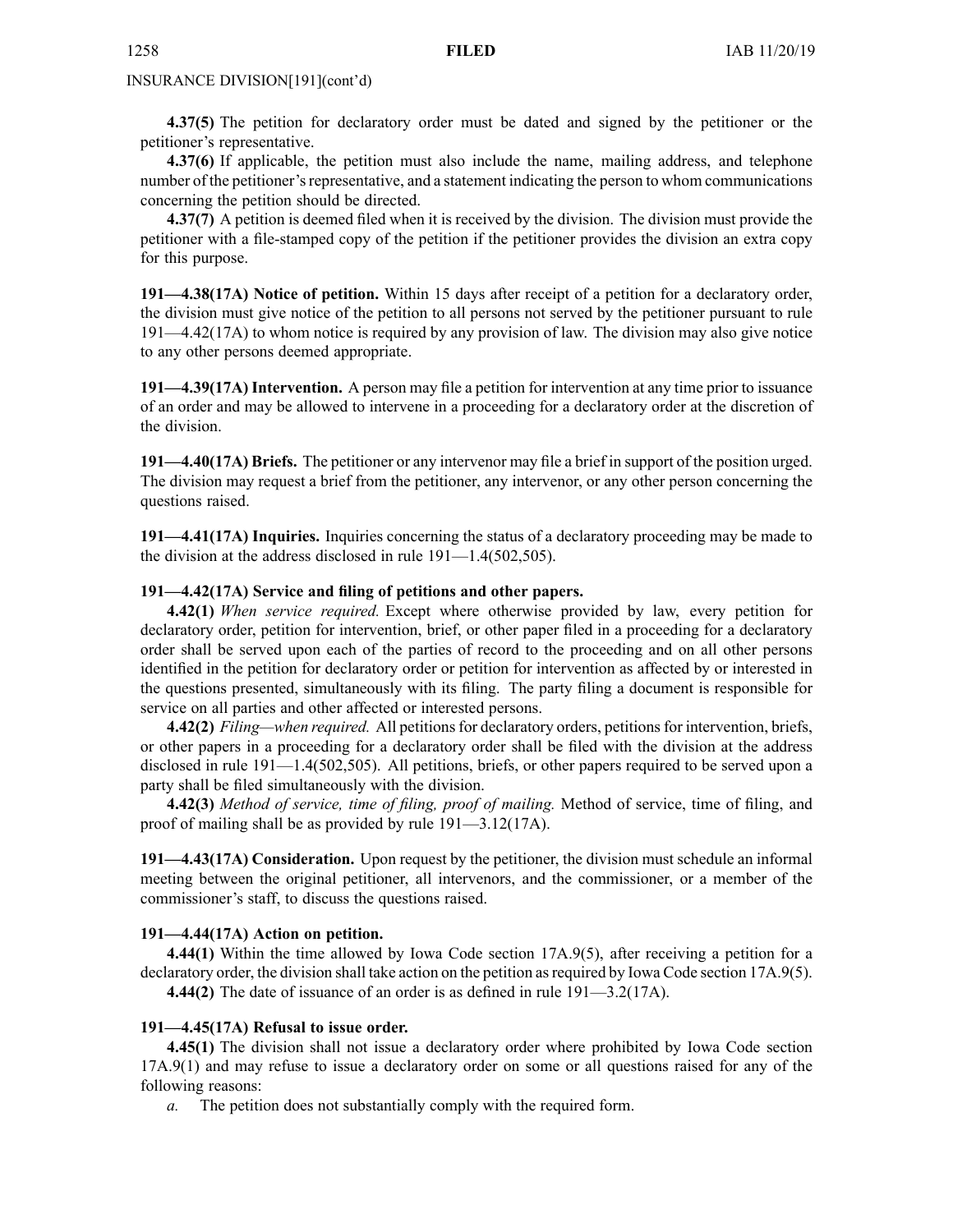*b.* The petition does not contain facts sufficient to demonstrate that the petitioner will be aggrieved or adversely affected by failure of the division to issue an order.

*c.* The division does not have jurisdiction over the questions presented in the petition.

*d.* The questions presented by the petition are also presented in <sup>a</sup> current rule making, contested case, or other agency or judicial proceeding, that may definitively resolve them.

*e.* The questions presented by the petition would more properly be resolved in <sup>a</sup> different type of proceeding or by another body with jurisdiction over the matter.

*f.* The facts or questions presented in the petition are unclear, overbroad, insufficient, or otherwise inappropriate as <sup>a</sup> basis upon which to issue an order.

*g.* There is no need to issue an order because the questions raised in the petition have been settled due to <sup>a</sup> change in circumstances.

*h.* The petition is not based upon facts calculated to aid in the planning of future conduct but is, instead, based solely upon prior conduct in an effort to establish the effect of that conduct or to challenge <sup>a</sup> division decision already made.

*i.* The petition requests a declaratory order that would necessarily determine the legal rights, duties, or responsibilities of other persons who have not joined in the petition, intervened separately, or filed <sup>a</sup> similar petition and whose position on the questions presented may fairly be presumed to be adverse to that of the petitioner.

*j.* The petition requests the division to determine whether a statute is unconstitutional on its face. **4.45(2)** A refusal by the division to issue <sup>a</sup> declaratory order must indicate the specific grounds for refusal and constitutes final agency action on the petition.

**4.45(3)** Refusal to issue <sup>a</sup> declaratory order pursuan<sup>t</sup> to this rule does not preclude <sup>a</sup> petitioner from filing <sup>a</sup> new petition that seeks to eliminate the grounds for refusal to issue <sup>a</sup> ruling.

# **191—4.46(17A) Contents of declaratory order—effective date.**

**4.46(1)** In addition to the order itself, <sup>a</sup> declaratory order must contain the date of its issuance, the name of the petitioner and all intervenors, the specific statutes, rules, policies, decisions, or orders involved, the particular facts upon which it is based, and the reasons for its conclusion.

**4.46(2)** A declaratory order is effective on the date of issuance.

**191—4.47(17A) Copies of orders.** A copy of all orders issued in response to <sup>a</sup> petition for <sup>a</sup> declaratory order must be mailed or emailed by the division promptly to the original petitioner and all intervenors.

**191—4.48(17A) Effect of <sup>a</sup> declaratory order.** A declaratory order has the same status and binding effect as <sup>a</sup> final order issued in <sup>a</sup> contested case proceeding. It is binding on the division, the petitioner, and any intervenors who consent to be bound and is applicable only in circumstances where the relevant facts and the law involved are indistinguishable from those on which the order was based. As to all other persons, <sup>a</sup> declaratory order serves only as precedent and is not binding on the division. Issuance of <sup>a</sup> declaratory order constitutes final agency action on the petition.

The rules in this division are intended to implement Iowa Code section [17A.9](https://www.legis.iowa.gov/docs/ico/section/17A.9.pdf).

ITEM 6. Amend subrule 10.18(6) as follows:

**10.18(6)** *Business name.* A business entity licensed under this rule must keep the division informed of its business name. If <sup>a</sup> business entity changes the name under which it is operating, notification from the designated responsible producer must be submitted to the division within 30 days of the name change. The notification may be sent by electronic mail to producer.licensing@iid.state.ia.us, or through the NIPR Gateway, if available, or as instructed on the division's website.

ITEM 7. Amend paragraph **36.20(3)"f"** as follows:

*f.* The notice shall state the following:

# NOTICE OF PROPOSED PREMIUM INCREASE

Dear [INSURED]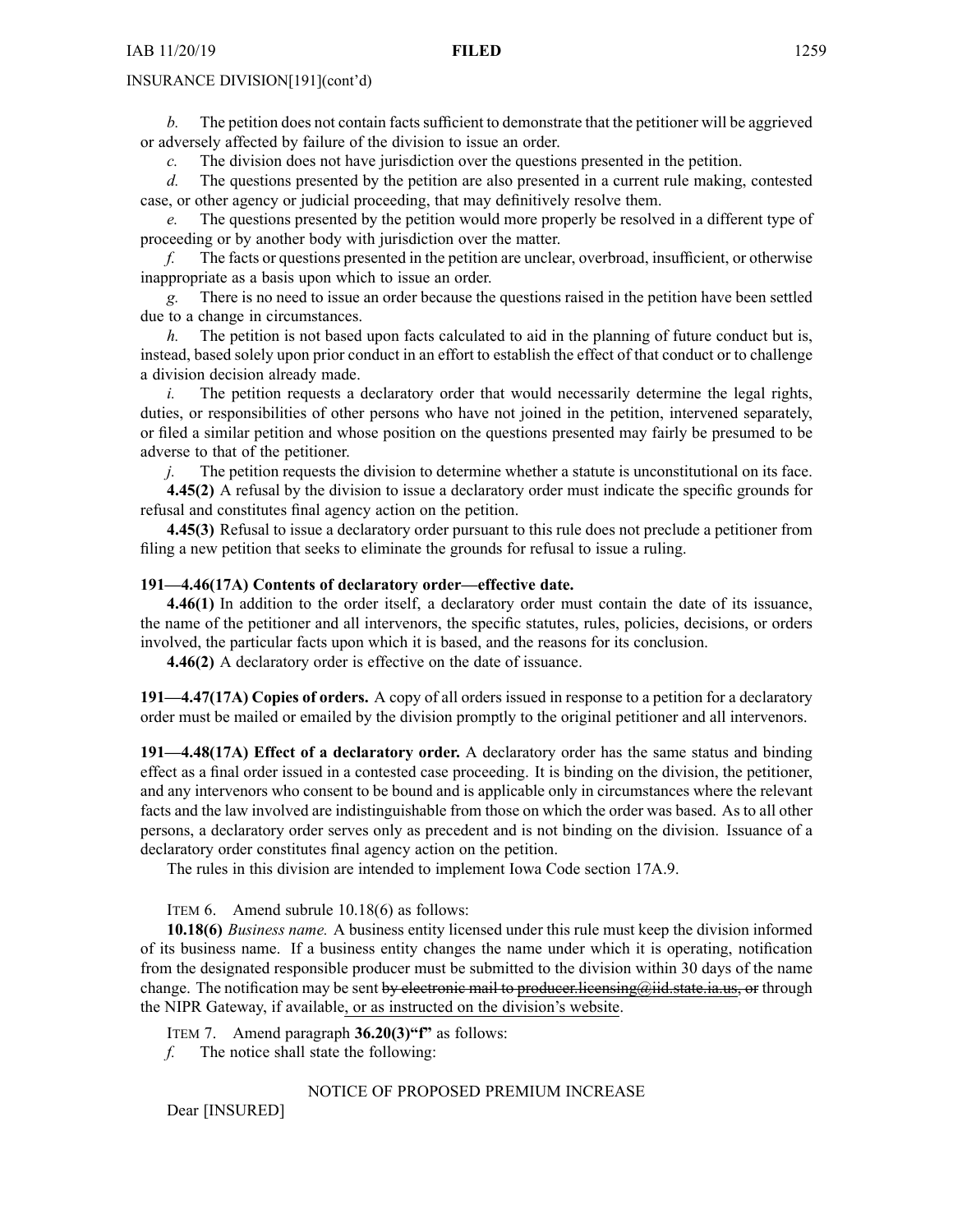[CARRIER] has asked the Iowa Insurance Division to approve an increase in premium rates of approximately  $\lceil \cdots \rceil$ % with a proposed effective date of [DATE].

For your policy, the increase is anticipated to be as follows:

[CURRENT MONTHLY RATE] <sup>+</sup> [PROPOSED INCREASE] <sup>=</sup> [PROPOSED MONTHLY RATE] Your actual premium increase may be less or greater than the proposed average premium increase due to <sup>a</sup> variety of factors that are independent of the proposed premium rate increase, including but not limited to age, geographic area, and plan design. In addition, the final rate you receive may be different than that listed above due to changes in those factors while the rate is pending approval or due to input from the Iowa Insurance Commissioner.

[RANKING AND QUANTIFICATION OF THOSE FACTORS THAT ARE RESPONSIBLE FOR THE AMOUNT OF THE RATE INCREASE PROPOSED]

A public hearing will be held at [TIME], [DATE], at [LOCATION] before the Iowa Insurance Commissioner to receive comments from [CARRIER] and the Iowa Insurance Consumer Advocate on the proposed rate increase.

You may contact the Consumer Advocate for assistance or to comment on the proposed premium rate at:

Iowa Insurance Division Consumer Advocate Iowa Insurance Division Two Ruan Center 330 Maple Street 601 Locust Street, Fourth Floor Des Moines, Iowa 50319 50309 Telephone: (515)281-5705 Iowa-toll free: 1-877-955-1212 Fax: (515)281-3059 E-mail: Insuranceca@iid.iowa.gov [consumer.advocate@iid.iowa.gov](mailto:Insuranceca@iid.iowa.govconsumer.advocate@iid.iowa.gov)

All comments received will be considered public records. The Consumer Advocate will post comments received on the Consumer Advocate's Internet Web site [\(http://](http:// iainsuranceca.wordpress.com/) [iainsuranceca.wordpress.com/](http:// iainsuranceca.wordpress.com/)), which is also accessible through the Insurance Division's Internet Web site ([www.iid.state.ia.us](http://www.iid.state.ia.us)), division's website at [www.iid.iowa.gov](http://www.iid.iowa.gov), and the Consumer Advocate will presen<sup>t</sup> the comments at the public hearing.

ITEM 8. Amend paragraph **36.20(4)"b"** as follows:

*b.* The consumer advocate shall pos<sup>t</sup> without delay all comments received on the consumer advocate's Internet website ([iainsuranceca.wordpress.com/](http://iainsuranceca.wordpress.com/)), which is also accessible through the division's Internet website ([www.iid.state.ia.us](http://www.iid.state.ia.us)).

ITEM 9. Amend subrule 39.53(3) as follows:

**39.53(3)** Procedures to ensure that the insured is notified in writing of the insured's right to object to the independent review entity selected by the insurer or to the licensed health care professional designated by the independent review entity to conduct the review by filing <sup>a</sup> notice of objection, along with the reasons for the objection, with the commissioner at the Iowa Insurance Division, 330 Maple Street, Des Moines, Iowa 50319 Two Ruan Center, 601 Locust Street, Fourth Floor, Des Moines, Iowa 50309, within ten days of the receipt of <sup>a</sup> notice from the independent review entity.

ITEM 10. Amend rule 191—39.55(514G) as follows:

**191—39.55(514G) Insurance division Division application and reports.** The independent review entity shall provide the commissioner such data, information, and reports as the commissioner determines necessary to evaluate the independent review process established under Iowa Code chapter [514G](https://www.legis.iowa.gov/docs/ico/chapter/514G.pdf) as amended by 2008 Iowa Acts, House File 2694. An application for certification as an independent review entity must be submitted in duplicate to the Iowa Insurance Division, 330 Maple Street, Des Moines, Iowa 50319 Two Ruan Center, 601 Locust Street, Fourth Floor, Des Moines, Iowa 50309. An application must be submitted in full to be considered. Every applicant will be notified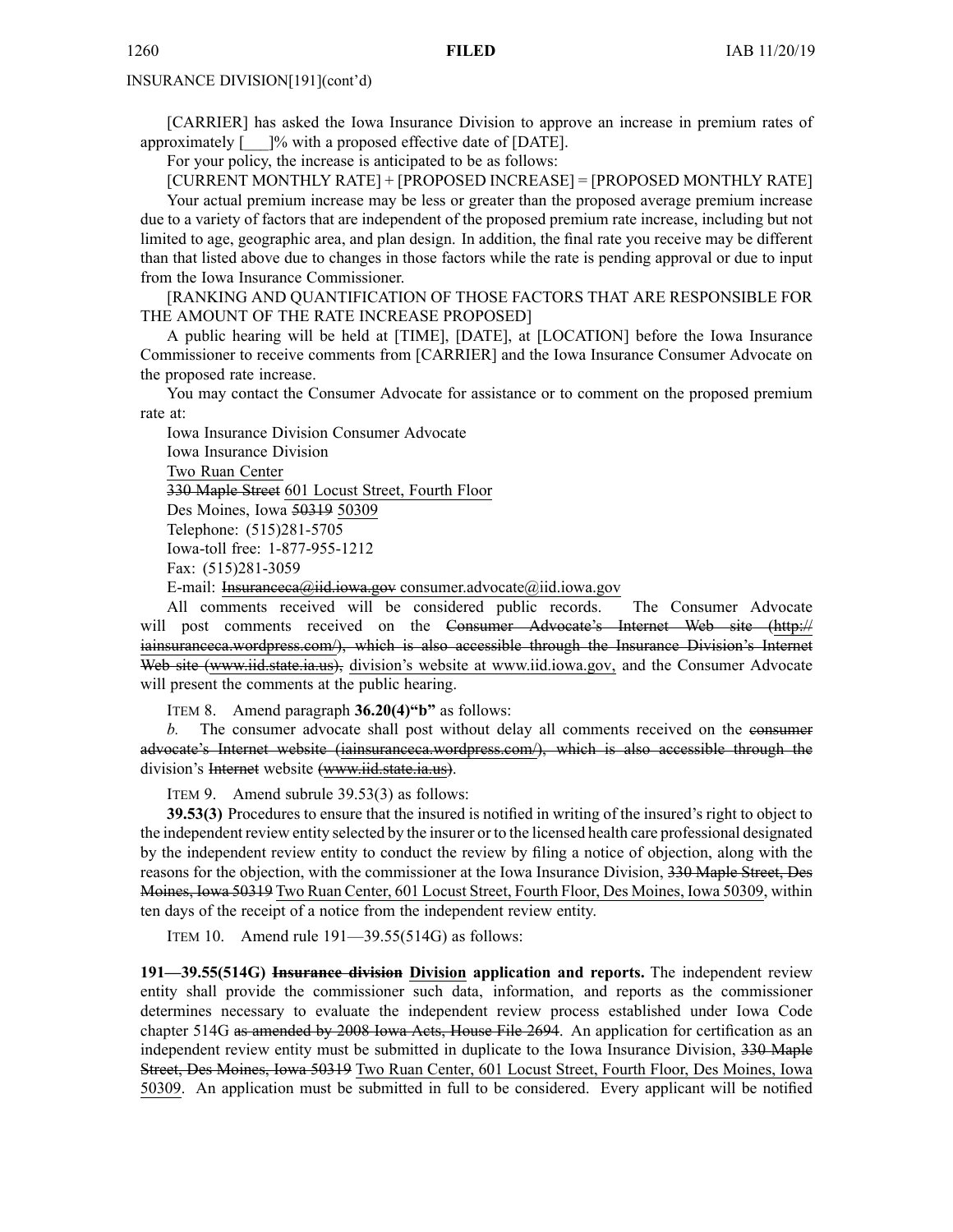of the certification decision. A list of certified independent review entities shall be maintained at the insurance division and shall be available through the division's website, [www.iid.state.ia.us](http://www.iid.state.ia.us).

ITEM 11. Amend paragraph **41.9(2)"g"** as follows:

*g.* State that the enrollee may reques<sup>t</sup> such hearing by forwarding one copy of the notice of cancellation, marked to reques<sup>t</sup> <sup>a</sup> hearing, to the Commissioner of Insurance, 330 E. Maple Street, Des Moines, Iowa 50319 Two Ruan Center, 601 Locust Street, Fourth Floor, Des Moines, Iowa 50309.

ITEM 12. Amend subrule 55.9(4) as follows:

**55.9(4)** Change in name, address or state of residence.

*a. Name change.* If <sup>a</sup> licensed public adjuster's name is changed, the licensed public adjuster must file notification with the division within 30 days of the name change. Notification may be filed via electronic mail to producer.licensing@iid.state.ia.us, or through the NIPR Gateway, if available, or as instructed on the division's website. The notification must include the licensed public adjuster's:

(1) to (3) No change.

*b. Address change.* If <sup>a</sup> licensed public adjuster's address is changed, including an E-mail email address, the licensed public adjuster must file notification with the division within 30 days of the address change. Notification may be filed via electronic mail to producer. licensing $\omega$ iid.state.ia.us, or through the NIPR Gateway, if available, or as instructed on the division's website. The notification must include the licensed public adjuster's:

 $(1)$  to  $(4)$  No change.

*c.* No change.

ITEM 13. Amend subrule 58.12(1) as follows:

**58.12(1)** A third-party administrator shall notify the commissioner within 30 days of any change in the information required to be filed under these rules including, but not limited to, <sup>a</sup> change of original application content. Reports of changes shall be filed electronically at [tparegistration@iid.iowa.gov](mailto:tparegistration@iid.iowa.gov) as instructed on the division's website. Failure to timely file changes is grounds for suspension of <sup>a</sup> certificate of registration and imposition of <sup>a</sup> \$100 civil penalty.

ITEM 14. Amend **191—Chapter 76**, **Appendix B**, section 2, paragraph 1, as follows:

1. This External Review Request Form, signed and dated, with the sections completed for your particular situation as described in Section 1. If you would like help completing your external review reques<sup>t</sup> for submission, contact the Consumer Assistance Program Market Regulation Bureau of the Iowa Insurance Division by calling 877-955-1212 515-281-6348, or by e-mail at <http://insuranceca.iowa.gov> [iid.marketregulation@iid.iowa.gov](mailto:iid.marketregulation@iid.iowa.gov).

[Filed 10/30/19, effective 12/25/19] [Published 11/20/19] EDITOR'<sup>S</sup> NOTE: For replacement pages for IAC, see IAC Supplement 11/20/19.

**ARC 4781C**

# **INSURANCE DIVISION[191]**

#### **Adopted and Filed**

#### **Rule making related to surplus lines insurers and rules review updates**

The Insurance Division hereby amends Chapter 21, "Requirements for Surplus Lines, Risk Retention Groups and Purchasing Groups," Iowa Administrative Code.

# *Legal Authority for Rule Making*

This rule making is adopted under the authority provided in Iowa Code sections 515E.14 and 515I.15.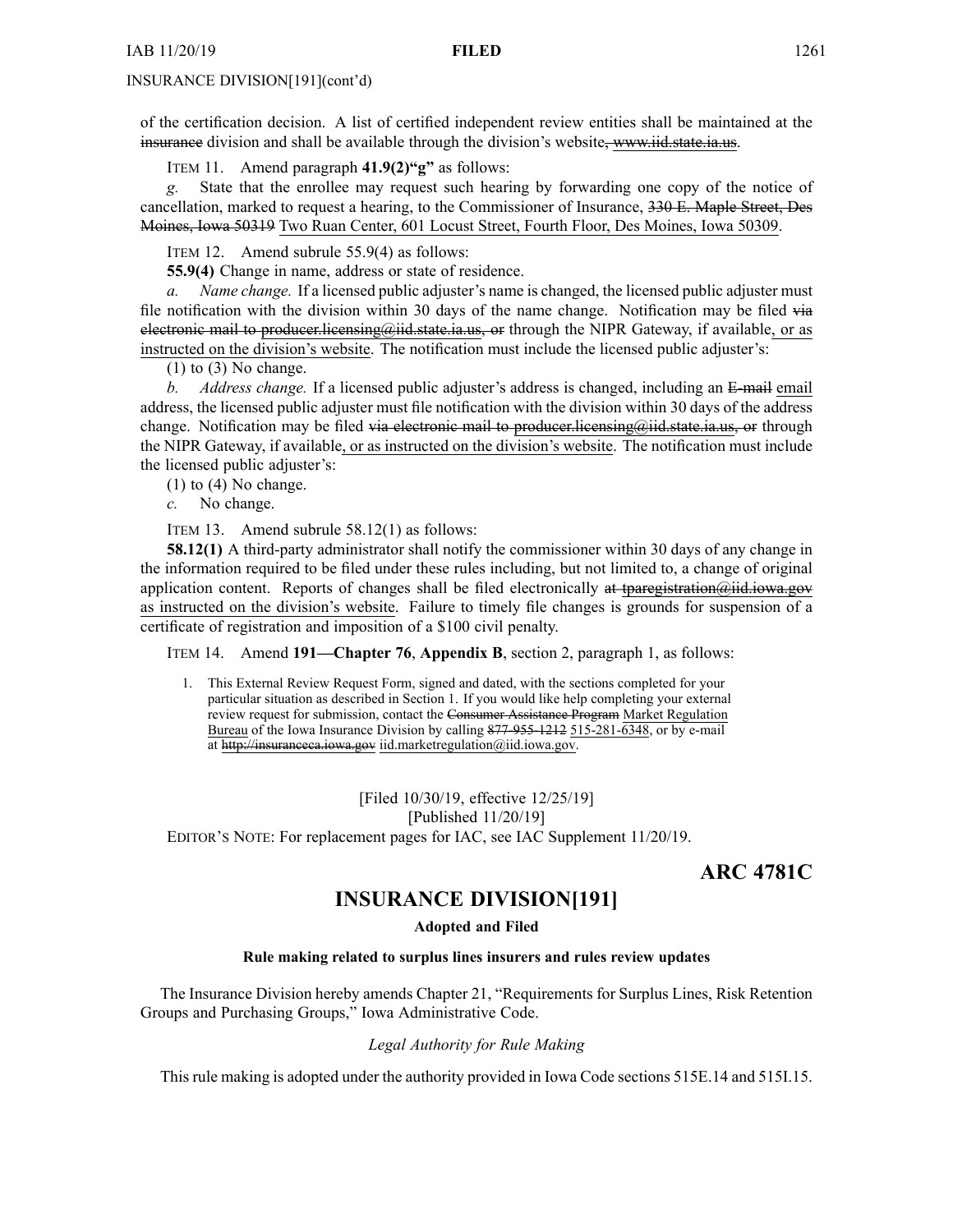#### *State or Federal Law Implemented*

This rule making implements, in whole or in part, Iowa Code chapter 515E and chapter 515I as amended by 2019 Iowa Acts, Senate File 558.

# *Purpose and Summary*

This rule making is amending Chapter 21 as par<sup>t</sup> of the Division's five-year review of rules and to implement the changes in 2019 Iowa Acts, Senate File 558, which allows domestic surplus lines insurers to be eligible surplus lines insurers.

# *Public Comment and Changes to Rule Making*

Notice of Intended Action for this rule making was published in the Iowa Administrative Bulletin on August 28, 2019, as **ARC 4622C**. A public hearing was held on September 23, 2019, at 10 a.m. at the Division's offices, Fourth Floor, Two Ruan Center, 601 Locust Street, Des Moines, Iowa. No one attended the public hearing.

One comment was received regarding the reference in rule  $191-21.5(515)$  to the Uniform Certificate of Authority Application. The Division has revised rule 191—21.5(515I) to remove this reference. In addition, subrule 21.5(1) was changed to clarify that the Division's general waiver provisions apply. The catchwords for subrule 21.2(1) were changed to more accurately describe the content of the subrule, and <sup>a</sup> reference to 2019 Iowa Acts, Senate File 558, in rule 191—21.1(515I) has been removed because this legislation has been codified in Iowa Code chapter 515I.

#### *Adoption of Rule Making*

This rule making was adopted by Douglas M. Ommen, Iowa Insurance Commissioner, on October 30, 2019.

#### *Fiscal Impact*

This rule making has no fiscal impact to the State of Iowa.

#### *Jobs Impact*

After analysis and review of this rule making, no impact on jobs has been found.

*Waivers*

The Division's general waiver provisions of 191—Chapter 4 apply to these rules.

## *Review by Administrative Rules Review Committee*

The Administrative Rules Review Committee, <sup>a</sup> bipartisan legislative committee which oversees rule making by executive branch agencies, may, on its own motion or on written reques<sup>t</sup> by any individual or group, review this rule making at its regular [monthly](https://www.legis.iowa.gov/committees/meetings/meetingsListComm?groupID=705&ga=88) meeting or at <sup>a</sup> special meeting. The Committee's meetings are open to the public, and interested persons may be heard as provided in Iowa Code section 17A.8(6).

# *Effective Date*

This rule making will become effective on December 25, 2019.

The following rule-making action is adopted:

Amend **191—Chapter 21** as follows:

# CHAPTER 21 REQUIREMENTS FOR SURPLUS LINES,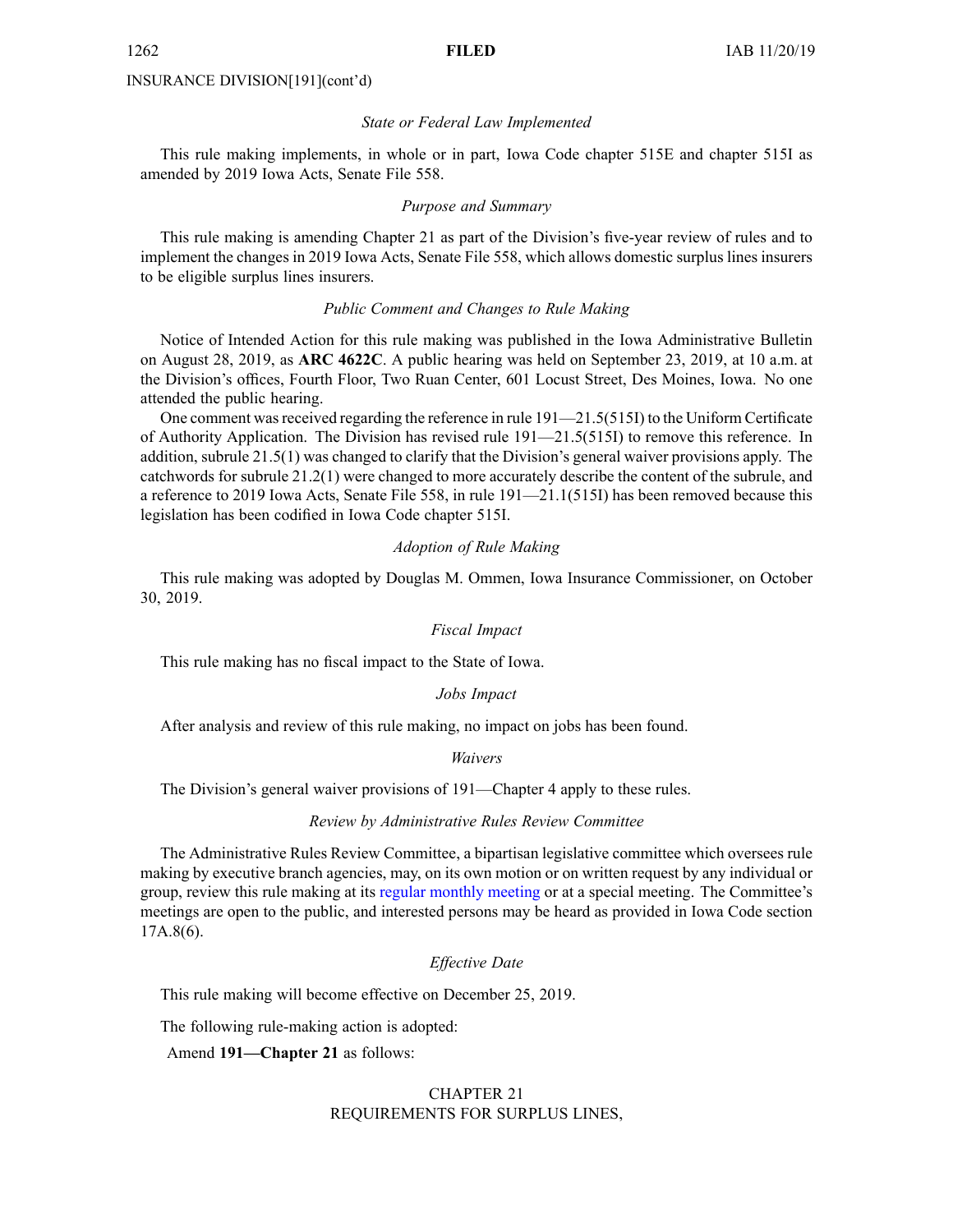# INSURANCE DIVISION[191](cont'd)

#### RISK RETENTION GROUPS AND PURCHASING GROUPS [Prior to 10/22/86, Insurance Department[510]]

**191—21.1(515E,515I) Definitions.** In addition to the definitions provided in Iowa Code chapters [515E](https://www.legis.iowa.gov/docs/ico/chapter/515E.pdf) and [515I](https://www.legis.iowa.gov/docs/ico/chapter/2016/515I.pdf), the following definitions shall apply to this chapter, unless the context clearly requires otherwise:

*"Division"* means the Iowa insurance division, supervised by the commissioner pursuan<sup>t</sup> to Iowa Code section [505.8](https://www.legis.iowa.gov/docs/ico/section/2016/505.8.pdf), in the division's performance of the duties of the commissioner under Iowa Code chapters [515E](https://www.legis.iowa.gov/docs/ico/chapter/2016/515E.pdf) and [515I](https://www.legis.iowa.gov/docs/ico/chapter/2016/515I.pdf).

*"Division's Web site website"* means the Web site website of the Iowa insurance division, [www.iid.iowa.gov](http://www.iid.iowa.gov) [iid.iowa.gov](http://iid.iowa.gov).

*"Place"* or *"places"* means obtaining insurance for an insured with <sup>a</sup> specific insurer.

# **191—21.2(515I) Eligible surplus lines insurer's duties.**

**21.2(1)** *Insurer liable. Premium tax payment.* Where, pursuan<sup>t</sup> to Iowa Code chapter [515I](https://www.legis.iowa.gov/docs/ico/chapter/2016/515I.pdf), coverage is placed with an eligible surplus lines insurer, but the surplus lines insurance producer fails to pay to the state of Iowa division the premium tax required by Iowa Code section [515I.3\(2\)](https://www.legis.iowa.gov/docs/ico/section/2016/515I.3.pdf) and rule 191—21.3(515)  $191-21.3(515I)$ , the eligible surplus lines insurer shall be liable for must pay the premium tax required by Iowa Code chapter [515I](https://www.legis.iowa.gov/docs/ico/chapter/2016/515I.pdf) and this chapter.

**21.2(2)** *How premium tax quoted.* An eligible surpluslinesinsurer or <sup>a</sup> brokersurpluslines producer for an eligible surplus lines insurer is authorized to quote <sup>a</sup> premium which includes tax as is required by Iowa Code chapter [515I](https://www.legis.iowa.gov/docs/ico/chapter/2016/515I.pdf), and thereafter no additional tax amount may be charged or collected. Premium tax may be stated in the contract of insurance as <sup>a</sup> separate componen<sup>t</sup> of the total premium only when the premium is not based upon rates or premiums which included <sup>a</sup> premium tax componen<sup>t</sup> when promulgated. Any fees collected from residents of this state are considered par<sup>t</sup> of the premium and thus are subject to taxation.

#### **191—21.3(515I) Surplus lines insurance producer's duties.**

**21.3(1)** *Surpluslinesinsurance producer's collection of tax.* A surpluslinesinsurance producer who places insurance with an eligible surplus lines insurer shall must collect premium tax from the eligible surplus lines insurer by withholding 1 percen<sup>t</sup> of the premiums for such tax.

**21.3(2)** *Electronic reporting of premium tax.* A surplus lines insurance producer who places insurance with an eligible surplus lines insurer shall must file electronically the premium tax information with the division, as instructed on the division's website, on or before March 1 for policies issued during the preceding calendar year.

**21.3(3)** *Annual report.* On or before March 1 of each year, every surplus lines insurance producer who has placed insurance with an eligible surplus lines insurer when the policies have been issued during the preceding calendar year shall must file electronically with the division, or as otherwise directed by the division, <sup>a</sup> sworn repor<sup>t</sup> and supporting documentation, as instructed on the division's website, which may include evidence of <sup>a</sup> diligent search required pursuan<sup>t</sup> to Iowa Code section [515I.3](https://www.legis.iowa.gov/docs/ico/section/515I.3.pdf), of all such business written during the preceding calendar year and shall must submit the amount to cover the taxes due on all such business. The manner of filing electronically and the content of the repor<sup>t</sup> and required supporting documentation are listed on the division's website. If no business was written issued during the preceding calendar year, no repor<sup>t</sup> is required. Failure to file an annual repor<sup>t</sup> or pay the taxes imposed by Iowa Code chapter [515I](https://www.legis.iowa.gov/docs/ico/chapter/2016/515I.pdf) will be deemed grounds for the revocation of <sup>a</sup> surplus lines insurance producer's license by the division, and failure to file an annual repor<sup>t</sup> or pay taxes within the time requirements of this rule will subject the surplus lines insurance producer to the penalties of Iowa Code section [515I.12](https://www.legis.iowa.gov/docs/ico/section/2016/515I.12.pdf).

**191—21.4(515I) Surplus lines insurance producer's duty to insured.** A surplus lines insurance producer who places coverage with an eligible surplus lines insurer as defined in Iowa Code section [515I.2](https://www.legis.iowa.gov/docs/ico/section/2016/515I.2.pdf) shall must deliver to the insured, within 30 days of the date the policy is issued, <sup>a</sup> notice that states the following: "This policy is issued, pursuant to Iowa Code chapter [515I](https://www.legis.iowa.gov/docs/ico/chapter/2016/515I.pdf), by a nonadmitted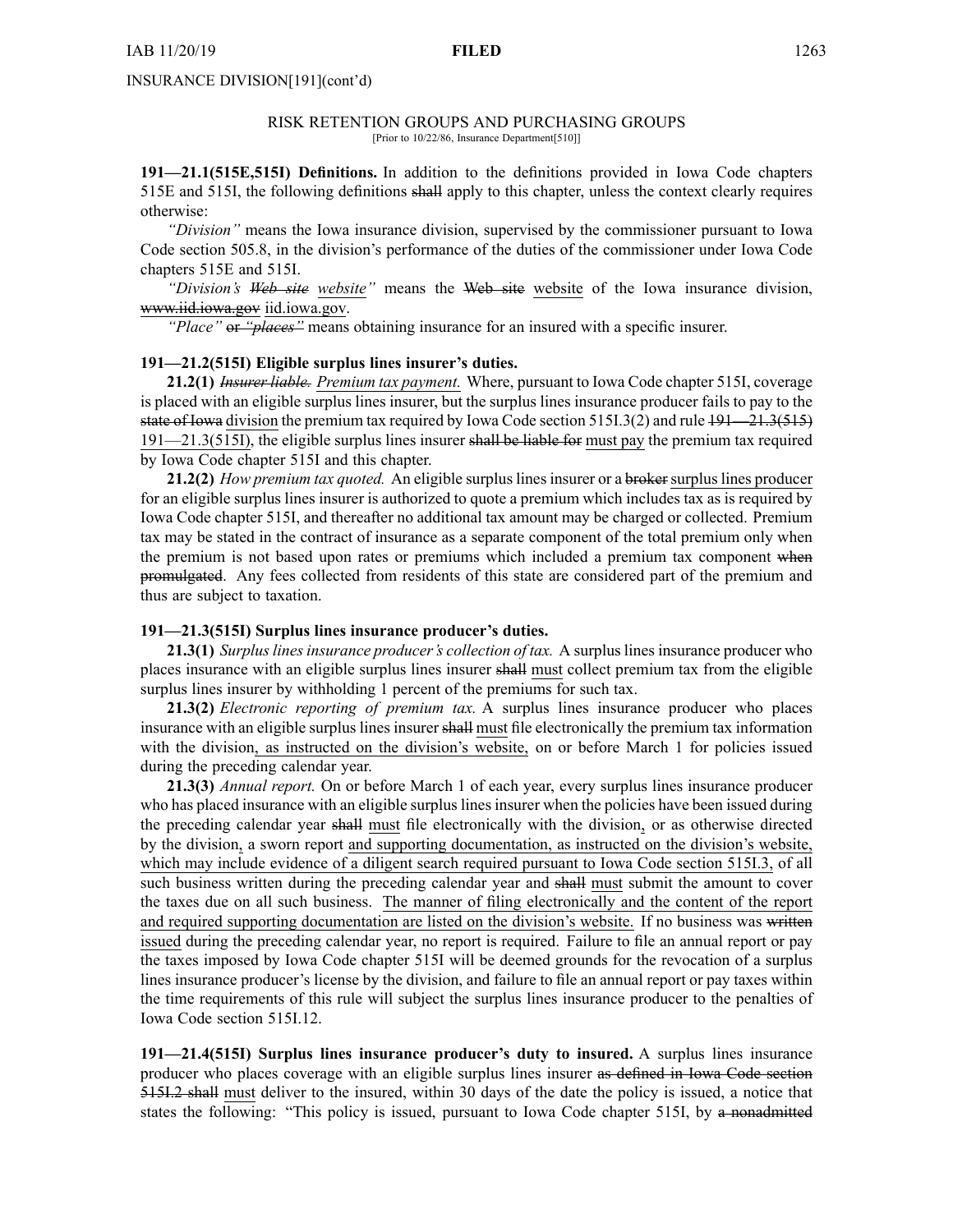INSURANCE DIVISION[191](cont'd)

company an eligible surplus lines insurer in Iowa and as such is not covered by the Iowa Insurance Guaranty Association." A surplus lines insurance producer may comply with this rule by verifying disclosure of this language in <sup>a</sup> clear and conspicuous position on the policy or by electronic delivery authorized by Iowa Code chapter [505B](https://www.legis.iowa.gov/docs/ico/chapter/2016/505B.pdf), if the method of delivery of the notice allows the division, the surplus lines insurance producer and the intended recipient to verify receipt of the specific notice.

# **191—21.5(515I) Procedures for qualification and renewal of <sup>a</sup> nonadmitted insurer as an eligible surplus lines insurer.**

**21.5(1)** *Application and procedures for initial qualification of <sup>a</sup> nonadmitted insurer as an eligible surplus lines insurer.*

*a.* Any nonadmitted insurer or domestic surplus lines insurer who wishes to qualify under Iowa Code chapter [515I](https://www.legis.iowa.gov/docs/ico/chapter/2016/515I.pdf) as an eligible surplus lines insurer shall must make an application with the division in <sup>a</sup> format prescribed by the division, as instructed on the division's website.

*b.* The nonadmitted insurer's application shall contain the following information, which also is listed on the division's Web site must include:

(1) A completed National Association of Insurance Commissioners Uniform Certificate of Authority Application (NAIC UCAA) Expansion Application, available through the division's Web site or through the NAIC Web site, <www.naic.org/industry>.

 $(2)$  (1) The name of an Iowa-licensed Iowa resident surplus lines insurance producer qualified in Iowa to write surplus lines insurance, whom the nonadmitted insurer is designating as the person to accep<sup>t</sup> inquiries and notices on behalf of the nonadmitted insurer.

(3) (2) Remittance of Payment of the greater of <sup>a</sup> \$100 filing fee or <sup>a</sup> retaliatory fee, and <sup>a</sup> \$500 an examination fee for all new applicants.

(3) Demonstrated maintenance of the capital and surplus required pursuan<sup>t</sup> to Iowa Code chapter [515I](https://www.legis.iowa.gov/docs/ico/chapter/515I.pdf).

*c.* In addition to the above requirements, the nonadmitted insurer shall:

(1) Maintain the greater of either minimum capital and surplus of \$5 million or risk-based capital pursuan<sup>t</sup> to Iowa Code chapter [521E](https://www.legis.iowa.gov/docs/ico/chapter/521E.pdf), and

(2) Have must have been actively in operation for at least three years without significant changes in ownership or managemen<sup>t</sup> during the three-year period.

These financial and This managemen<sup>t</sup> requirements requirement may be waived by the division upon <sup>a</sup> finding that the insurer will be offering coverage in <sup>a</sup> line of insurance for which there is an unavailability of capacity and an extraordinary need for coverage in this state. The division may require other information as deemed necessary pursuan<sup>t</sup> to the division's waiver process in 191—Chapter 4.

**21.5(2)** *Procedures for renewal of <sup>a</sup> nonadmitted an insurer as an eligible surplus lines insurer.* A nonadmitted An eligible surplus lines insurer that is not an alien insurer as defined in Iowa Code section [515.70](https://www.legis.iowa.gov/docs/ico/section/515.70.pdf) and that was approved by the division as an eligible surplus lines insurer shall, excep<sup>t</sup> for an alien insurer under Iowa Code section 515I.2(7)*"b,"* must by March 1 of each year following the year of approval:

*a.* Continue to comply Be in compliance with paragraph 21.5(1)*"c"* subparagraph 21.5(1)*"b"*(3);

*b.* Pay the greater of <sup>a</sup> \$100 renewal fee or <sup>a</sup> retaliatory fee; and

*c.* Submit to the division the documents and materials listed on the division's Web site website.

**21.5(3)** *Periodic reporting.* An eligible surplus lines insurer, excep<sup>t</sup> for an alien insurer under Iowa Code section [515I.2\(7\)](https://www.legis.iowa.gov/docs/ico/section/515I.2.pdf)*"b,"* must submit quarterly financial statements to the division as instructed on the division's website.

**21.5(3) 21.5(4)** *Failure to comply with renewal procedures.* Failure of <sup>a</sup> nonadmitted an eligible surplus lines insurer to timely submit the renewal materials required in this rule or to otherwise fail to comply with this rule shall by subrule 21.5(2) will result in the automatic termination of the nonadmitted insurer's status as an eligible surplus lines insurer.

# **191—21.6(515E) Procedures for qualification as <sup>a</sup> risk retention group.**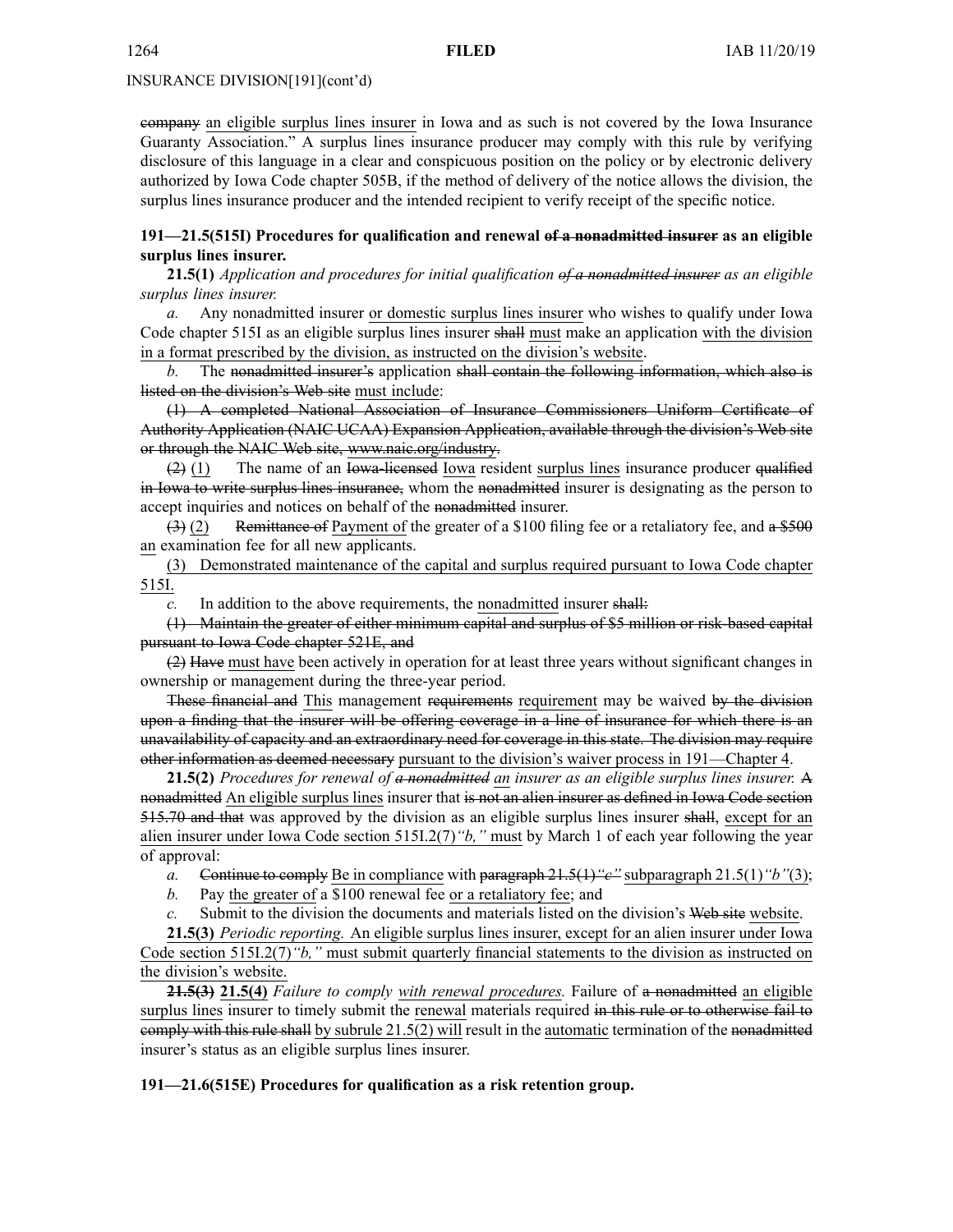# INSURANCE DIVISION[191](cont'd)

**21.6(1)** Any insurer who wishes to register under Iowa Code chapter [515E](https://www.legis.iowa.gov/docs/ico/chapter/2016/515E.pdf) as <sup>a</sup> risk retention group shall file with the division an application that contains must:

*a.* The File with the division an application that contains information required by Iowa Code section [515E.4](https://www.legis.iowa.gov/docs/ico/section/2016/515E.4.pdf), which also is listed on the division's Web site website; and

*b.* Remittance Pay the greater of <sup>a</sup> \$100 filing fee plus any additional or <sup>a</sup> retaliatory fees fee and, for all new applicants, an examination fee.

**21.6(2)** A risk retention group shall must pay <sup>a</sup> \$100 renewal fee by March 1 of each year following the year of registration. The risk retention group shall must annually provide information requested by the division for determination of continued registration.

**191—21.7(515E) Risk retention groups.** A risk retention group as defined in Iowa Code chapter [515E](https://www.legis.iowa.gov/docs/ico/chapter/2016/515E.pdf) may utilize its producers to repor<sup>t</sup> and pay premium taxes or may pay the taxes directly. If producers are utilized, the producers shall must file the premium tax information electronically with the division through the division's Web site website on or before March 1 for policies issued during the preceding calendar year.

# **191—21.8(515E) Procedures for qualification registration as <sup>a</sup> purchasing group.**

**21.8(1)** Prior to doing business in this state, <sup>a</sup> purchasing group shall must furnish to the division notice that shall include includes:

*a.* The information set forth in Iowa Code section [515E.8](https://www.legis.iowa.gov/docs/ico/section/515E.8.pdf), which also is listed on the division's Web site website; and

*b.* Designation of the commissioner for service of process, as set forth in Iowa Code section 515E.8(3); and

*b. c.* Remittance of <sup>a</sup> \$100 filing fee.

**21.8(2)** A registered purchasing group shall must pay <sup>a</sup> \$100 renewal fee by March 1 of each year following the year of registration. The purchasing group must provide information requested by the division for determination of continued registration.

**191—21.9(515E,515I) Failure to comply; penalties.** Failure of <sup>a</sup> producer, surplus lines insurance producer, insurer, risk retention group or purchasing group to comply with this chapter or with Iowa Code chapters [515E](https://www.legis.iowa.gov/docs/ico/chapter/515E.pdf) and [515I](https://www.legis.iowa.gov/docs/ico/chapter/2016/515I.pdf) may subject the producer, surplus lines insurance producer, insurer, risk retention group or purchasing group to penalties set forth in Iowa Code chapter chapters [507B](https://www.legis.iowa.gov/docs/ico/chapter/507B.pdf), [515E](https://www.legis.iowa.gov/docs/ico/chapter/2016/515E.pdf) or and [515I](https://www.legis.iowa.gov/docs/ico/chapter/2016/515I.pdf).

These rules are intended to implement Iowa Code sections [515.120](https://www.legis.iowa.gov/docs/ico/section/515.120-122.pdf) to 515.122 chapters [515I](https://www.legis.iowa.gov/docs/ico/chapter/515I.pdf) and [515E](https://www.legis.iowa.gov/docs/ico/chapter/515E.pdf).

> [Filed 10/30/19, effective 12/25/19] [Published 11/20/19]

EDITOR'<sup>S</sup> NOTE: For replacement pages for IAC, see IAC Supplement 11/20/19.

**ARC 4782C**

# **SCHOOL BUDGET REVIEW COMMITTEE[289]**

**Adopted and Filed**

# **Rule making related to school district requests for modified supplemental amount**

The School Budget Review Committee (SBRC) hereby amends Chapter 1, "Organization and Administrative Procedures," Chapter 4, "Agency Procedures for Rule Making," and Chapter 6, "Duties and Operational Procedures," Iowa Administrative Code.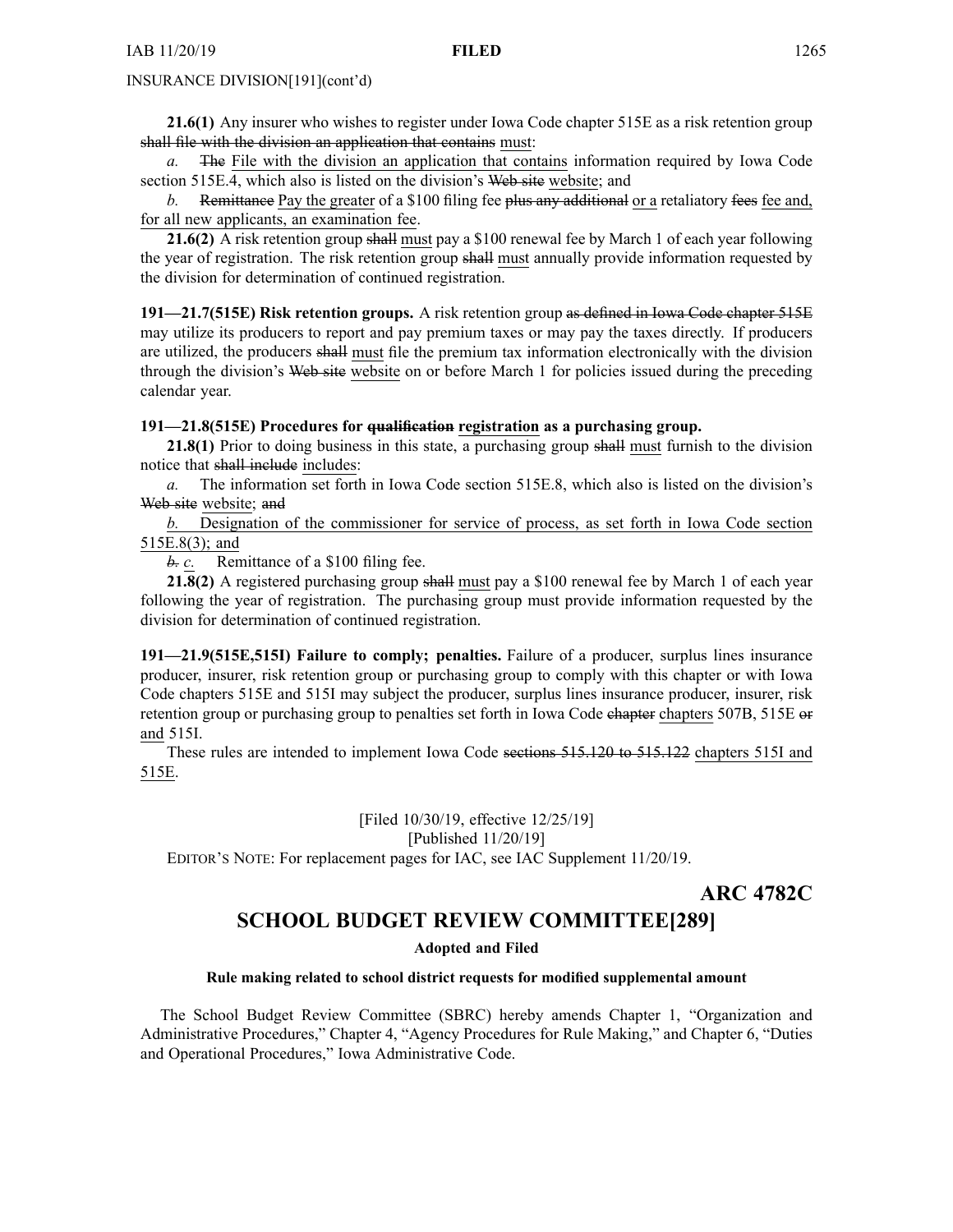### SCHOOL BUDGET REVIEW COMMITTEE[289](cont'd)

# *Legal Authority for Rule Making*

This rule making is adopted under the authority provided in Iowa Code section 257.30.

### *State or Federal Law Implemented*

This rule making implements, in whole or in part, Iowa Code sections 257.30, 257.31, and 257.40.

# *Purpose and Summary*

The amendments reflect changes brought about during the 2018 Legislative Session to the application and approval processes regarding Iowa school district requests for modified supplemental amount for programs for at-risk students, secondary students who attend alternative programs and alternative schools, and returning dropouts and dropout prevention. The amendments also reflect changes in terminology and SBRC procedures.

# *Public Comment and Changes to Rule Making*

Notice of Intended Action for this rule making was published in the Iowa Administrative Bulletin on August 14, 2019, as **ARC 4604C**. Apublic hearing was held on September 3, 2019, at 10 a.m. in the State Board Room, Grimes State Office Building, Second Floor, 400 East 14th Street, Des Moines, Iowa. No one attended the public hearing. No public comments were received. No changes from the Notice have been made.

# *Adoption of Rule Making*

This rule making was adopted by the SBRC on October 15, 2019.

# *Fiscal Impact*

This rule making has no fiscal impact to the State of Iowa.

### *Jobs Impact*

After analysis and review of this rule making, no impact on jobs has been found.

#### *Waivers*

Any person who believes that the application of the discretionary provisions of this rule making would result in hardship or injustice to that person may petition the SBRC for <sup>a</sup> waiver of the discretionary provisions, if any, pursuan<sup>t</sup> to 289—Chapter 8.

# *Review by Administrative Rules Review Committee*

The Administrative Rules Review Committee, <sup>a</sup> bipartisan legislative committee which oversees rule making by executive branch agencies, may, on its own motion or on written reques<sup>t</sup> by any individual or group, review this rule making at its regular [monthly](https://www.legis.iowa.gov/committees/meetings/meetingsListComm?groupID=705&ga=88) meeting or at <sup>a</sup> special meeting. The Committee's meetings are open to the public, and interested persons may be heard as provided in Iowa Code section 17A.8(6).

# *Effective Date*

This rule making will become effective on December 25, 2019.

The following rule-making actions are adopted:

ITEM 1. Amend subrule 1.4(1) as follows:

**1.4(1)** *Number.* The committee shall meet and hold hearings each year and shall continue in session until it has reviewed budgets of school districts and completed the other duties as found in 2009 Iowa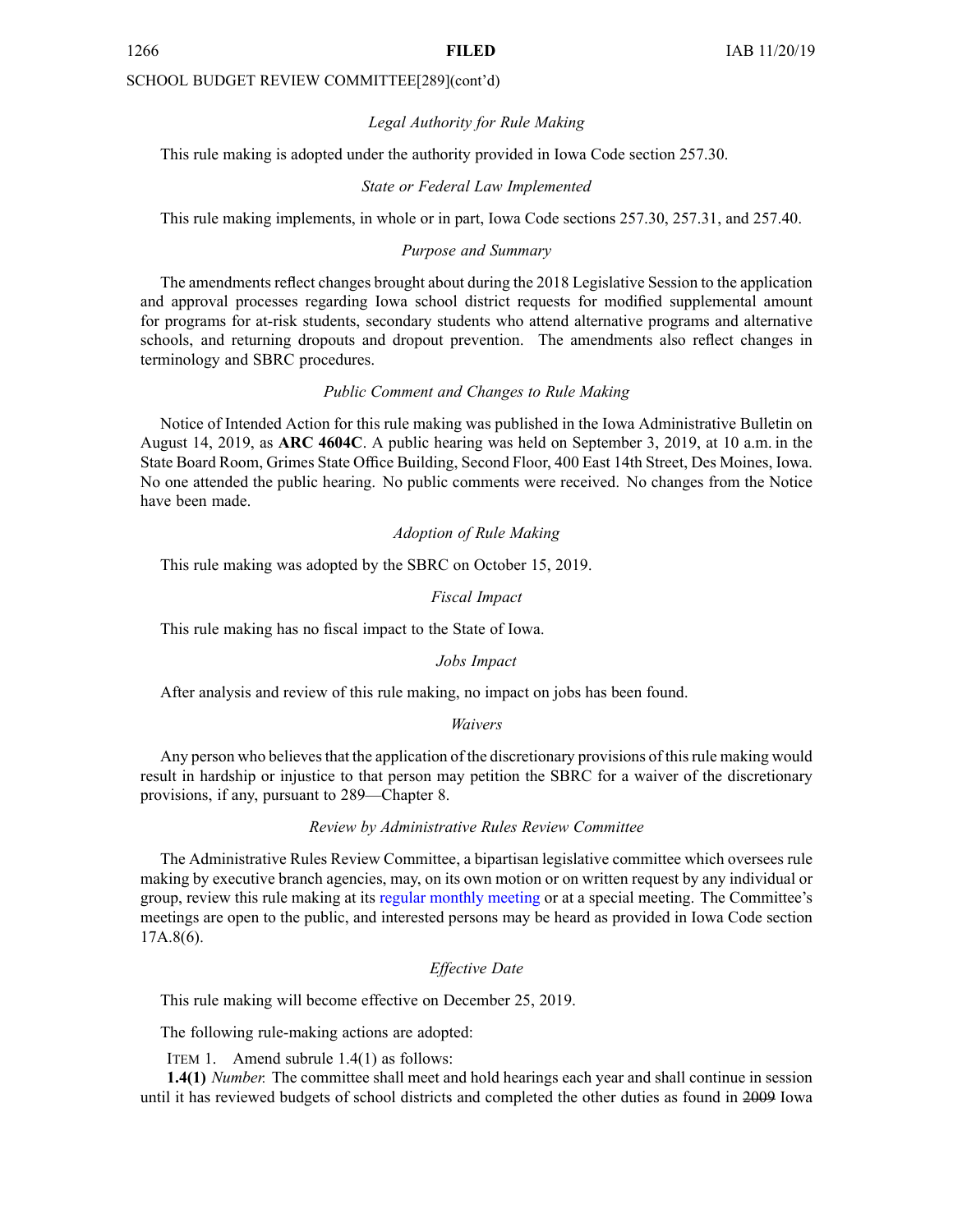# SCHOOL BUDGET REVIEW COMMITTEE[289](cont'd)

Code Supplement sections [257.30](https://www.legis.iowa.gov/docs/ico/section/2009/257.30.pdf) and [257.31](https://www.legis.iowa.gov/docs/ico/section/2009/257.31.pdf) as amended by 2010 Iowa Acts, House File 2030, and Iowa Code sections through [257.32](https://www.legis.iowa.gov/docs/ico/section/257.32.pdf) and [260C.18B](https://www.legis.iowa.gov/docs/ico/section/260C.18B.pdf). A minimum of three sessions to hold hearings shall be scheduled each fiscal year and shall be held during the months of October, December, and March. Revisions to these regularly scheduled sessions may be made if there are scheduling conflicts, if the SBRC determines that additional sessions are necessary, or if there are not sufficient hearing requests to hold <sup>a</sup> session.

ITEM 2. Amend rule 289—4.6(17A), catchwords, as follows:

# **289—4.6(17A) Regulatory flexibility analysis.**

ITEM 3. Amend rule **289—6.1(257)**, definition of "Modified allowable growth," as follows:

*"Modified allowable growth supplemental amount"* means an amount expressed in dollars which is added to the district's authorized budget.

ITEM 4. Amend subrule 6.3(3) as follows:

**6.3(3)** *Material for the hearing.*

*a.* Any information requested by the committee must be provided within the timelines requested by the committee in order for the school corporation to be included on the schedule for <sup>a</sup> hearing. One original and 11 copies of written material, and one full set of the materials provided electronically in <sup>a</sup> format that can be cut and pasted into official documentation, shall be submitted at least four weeks prior to the scheduled hearing. The SBRC chairperson may set an earlier due date for information if necessary for adequate review based on the quantity or complexity of hearings. If <sup>a</sup> school corporation's exhibits for <sup>a</sup> hearing the school corporation has requested are not received timely, the school corporation's hearing may be postponed to the next following regularly scheduled session. Where applicable, the committee will provide forms or checklists to school corporations to obtain uniform and comparable data for determining committee decisions.

*b.* School corporations shall include in their materials for the hearing <sup>a</sup> copy of the board minutes that include the official action taken by the applicable school corporation board on the subject of the hearing and authorizing the school corporation's administrative officials to request modified allowable growth supplemental amount or use of the unexpended fund balance.

*c.* to *g.* No change.

*h.* Applications for modified allowable growth supplemental amount for increased certified enrollment over the prior year's enrollment, applications for modified allowable growth supplemental amount to pay tuition costs for open-enrolled-out students who were not enrolled in the district on the certified enrollment date in the prior year, and applications for modified allowable growth supplemental amount for excess costs of instructional programs for limited English proficient students must be received no later than December 1 of the budget year.

*i.* Applications for modified allowable growth supplemental amount for returning dropout and dropout prevention programs adopted program plans for at-risk students, secondary students who attend alternative programs and alternative schools, and returning dropouts and dropout prevention shall be filed by December January 15 of the base year.

*j.* No change.

*k.* Applications described in paragraphs 6.3(3)*"g"* and *"i"* that are not timely filed will not be considered for supplemental aid or for modified allowable growth supplemental amount. Applications described in paragraphs 6.3(3)*"h"* and *"j"* that are not timely filed may be considered at the discretion of the SBRC.

# ITEM 5. Amend subrule 6.3(7) as follows:

**6.3(7)** *Routine action by the committee.* School corporations do not need to be represented when action under consideration is for such items as cash reserve levies, returning dropout/dropout prevention programs,; adopted program plans for at-risk students, secondary students who attend alternative programs and alternative schools, and returning dropouts and dropout prevention; special education balances or other situations which are considered class actions as determined by the SBRC.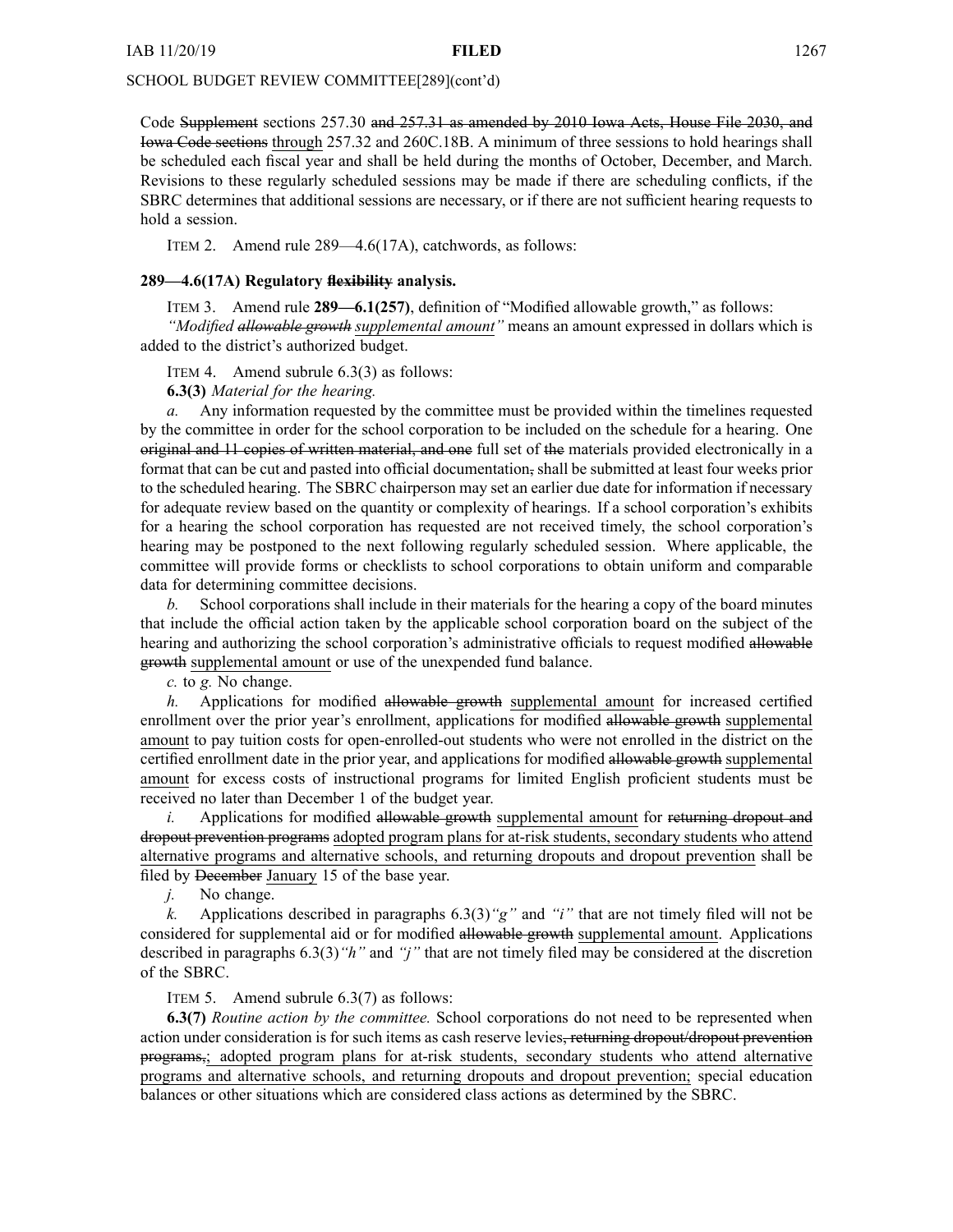# SCHOOL BUDGET REVIEW COMMITTEE[289](cont'd)

ITEM 6. Amend subrule 6.3(8) as follows:

**6.3(8)** *Basic policies.* The SBRC has established the following basic policies that it shall consider in rendering its decisions.

*a.* Modified allowable growth supplemental amount requests shall be considered only for costs up through the budget year, excep<sup>t</sup> where the Iowa Code expressly authorizes modified allowable growth supplemental amount to be granted for <sup>a</sup> subsequent year.

*b.* Modified allowable growth supplemental amount requests shall be considered only for expenditures permitted from the general fund pursuan<sup>t</sup> to the Iowa Code.

*c.* Modified allowable growth supplemental amount requests may be brought before the committee for unusual, unique or unforeseeable circumstances.

d. Modified allowable growth supplemental amount requests shall be considered only to the extent of the actual, documented costs.

ITEM 7. Amend subrule 6.3(10) as follows:

**6.3(10)** *Modified allowable growth supplemental amount to an AEA.* If the SBRC approves modified allowable growth supplemental amount for special education suppor<sup>t</sup> services, approves an additional amount to be added to district costs for media services or educational services, or approves modified allowable growth supplemental amount for unusual circumstances, the amount shall be included in the budget of each district in the AEA for the subsequent budget year in the proportion that the appropriate enrollment of each district in the AEA bears to the total enrollment of all districts in the AEA.

ITEM 8. Amend **289—Chapter 6**, implementation sentence, as follows:

These rules are intended to implement Iowa Code sections [257.30](https://www.legis.iowa.gov/docs/ico/section/257.30.pdf), [257.31](https://www.legis.iowa.gov/docs/ico/section/257.31.pdf), [257.32](https://www.legis.iowa.gov/docs/ico/section/257.32.pdf), [257.40](https://www.legis.iowa.gov/docs/ico/section/257.40.pdf), and [298.10](https://www.legis.iowa.gov/docs/ico/section/298.10.pdf) and chapter [260C](https://www.legis.iowa.gov/docs/ico/chapter/260C.pdf).

[Filed 10/22/19, effective 12/25/19] [Published 11/20/19] EDITOR'<sup>S</sup> NOTE: For replacement pages for IAC, see IAC Supplement 11/20/19.